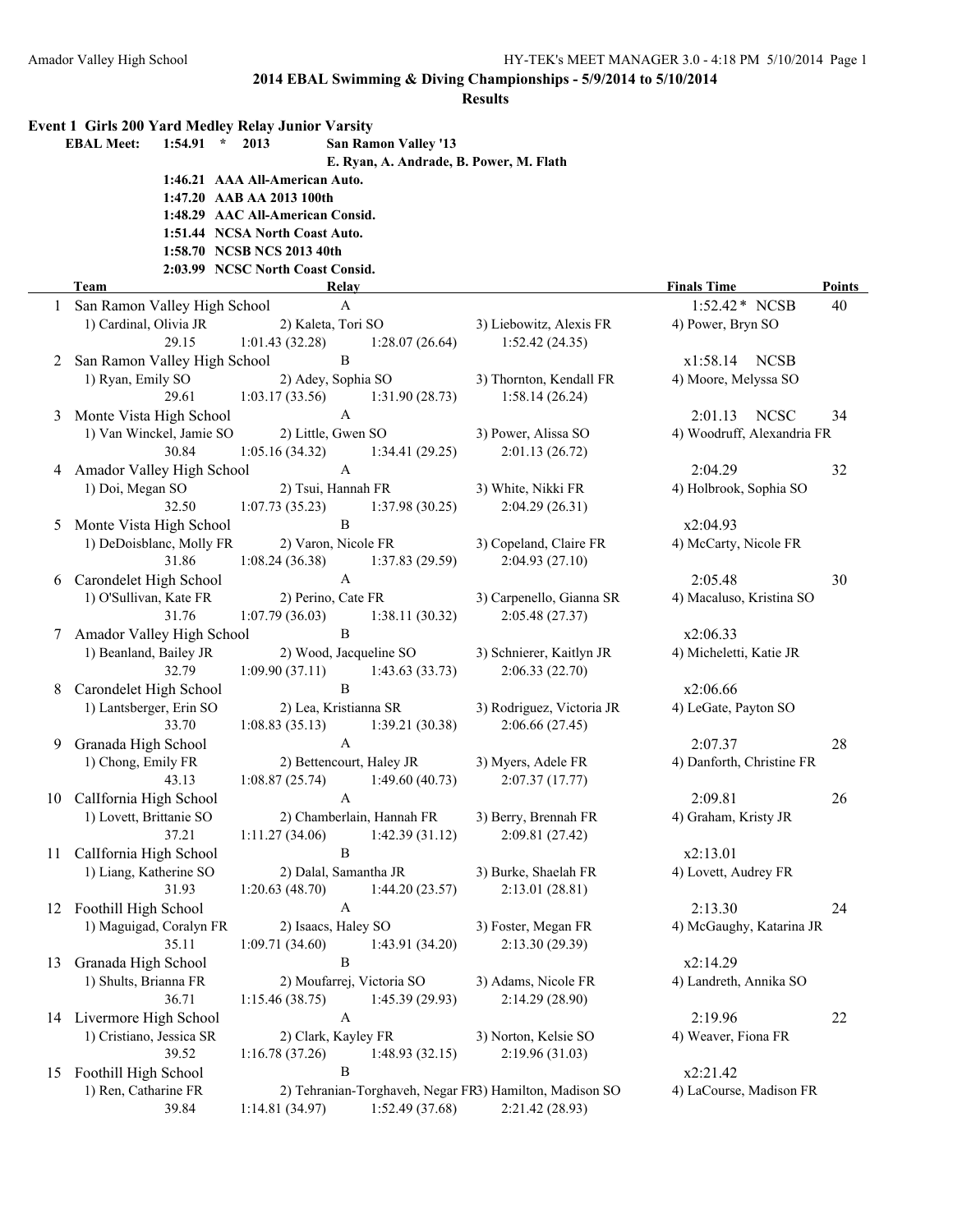|    | (Event 1 Girls 200 Yard Medley Relay Junior Varsity)<br><b>Team</b> | Relay                               |                                              | <b>Finals Time</b>     | Points        |
|----|---------------------------------------------------------------------|-------------------------------------|----------------------------------------------|------------------------|---------------|
|    | 16 Livermore High School                                            | $\, {\bf B}$                        |                                              | x2:39.68               |               |
|    | 1) Miller, Sierra FR                                                | 2) Hall, Julia SO                   | 3) Kovisto, Cassidy FR                       | 4) Kerin, Alexandra FR |               |
|    | 48.36                                                               | 1:30.24(41.88)<br>2:07.95 (37.71)   | 2:39.68(31.73)                               |                        |               |
|    | <b>Event 2 Boys 200 Yard Medley Relay Junior Varsity</b>            |                                     |                                              |                        |               |
|    | <b>EBAL Meet:</b><br>1:43.94<br>$\star$                             | <b>San Ramon Valley '13</b><br>2013 |                                              |                        |               |
|    |                                                                     |                                     | R. Birdsall, K. Fox, S. Thornton, L. DeWarns |                        |               |
|    |                                                                     | 1:34.51 AAA All-American Auto.      |                                              |                        |               |
|    |                                                                     | 1:35.30 AAB AA 2013 100th           |                                              |                        |               |
|    |                                                                     | 1:36.18 AAC All-American Consid.    |                                              |                        |               |
|    |                                                                     | 1:38.95 NCSA North Coast Auto.      |                                              |                        |               |
|    |                                                                     | 1:47.30 NCSB NCS 2013 40th          |                                              |                        |               |
|    |                                                                     | 1:51.59 NCSC North Coast Consid.    |                                              |                        |               |
|    | Team                                                                | Relay                               |                                              | <b>Finals Time</b>     | <b>Points</b> |
|    | San Ramon Valley High School                                        | $\mathbf{A}$                        |                                              | 1:47.77<br><b>NCSC</b> | 40            |
|    | 1) Garcia, Brock SO                                                 | 2) Taibl, Carl FR                   | 3) Murphy, Wyatt SO                          | 4) Cheney, Teagan FR   |               |
|    | 26.71                                                               | 55.70 (28.99)<br>1:25.05(29.35)     | 1:47.77(22.72)                               |                        |               |
| 2  | Amador Valley High School                                           | A                                   |                                              | 1:48.69<br><b>NCSC</b> | 34            |
|    | 1) Kuang, Alex FR                                                   | 2) Naughton, Jack FR                | 3) Gauthier, Alec JR                         | 4) Dubiel, Tyler SO    |               |
|    | 28.89                                                               | 59.53 (30.64)<br>1:25.32(25.79)     | 1:48.69(23.37)                               |                        |               |
| 3  | De La Salle High School                                             | A                                   |                                              | <b>NCSC</b><br>1:49.65 | 32            |
|    | 1) Hourigan, Tristan SO                                             | 2) Carter, Ben JR                   | 3) Pierce, Connor FR                         | 4) Driscoll, Robert FR |               |
|    | 29.00                                                               | 59.28 (30.28)<br>1:25.61(26.33)     | 1:49.65(24.04)                               |                        |               |
| 4  | Monte Vista High School                                             | $\overline{A}$                      |                                              | <b>NCSC</b><br>1:50.69 | 30            |
|    | 1) Miklasevich, Christopher FR                                      | 2) Teshima, Ryan FR                 | 3) McCarty, Terence SO                       | 4) Kim, Justin JR      |               |
|    | 29.32                                                               | 1:00.12(30.80)<br>1:27.23(27.11)    | 1:50.69(23.46)                               |                        |               |
| 5  | De La Salle High School                                             | $\, {\bf B}$                        |                                              | x1:52.67               |               |
|    | 1) Alms, Parker FR                                                  | 2) Cheng, Nicolas FR                | 3) Stauber, Chris FR                         | 4) Barbieri, Seth SO   |               |
|    | 28.58                                                               | 1:06.03(37.45)<br>1:27.84(21.81)    | 1:52.67(24.83)                               |                        |               |
| 6  | Amador Valley High School                                           | B                                   |                                              | x1:53.08               |               |
|    | 1) Corbishley, Zach FR                                              | 2) Nair, Rishab FR                  | 3) Howard, Michael SO                        | 4) Miller, Jack FR     |               |
|    | 29.30                                                               | 1:01.07(31.77)<br>1:28.34(27.27)    | 1:53.08(24.74)                               |                        |               |
| 7  | Callfornia High School                                              | $\mathbf{A}$                        |                                              | 1:54.67                | 28            |
|    | 1) Rebro, Scott SR                                                  | 2) Juarez, Thomas FR                | 3) D'Emilio, Colin JR                        | 4) Curlett, John SO    |               |
|    | 31.02                                                               | 1:03.10(32.08)<br>1:30.04(26.94)    | 1:54.67(24.63)                               |                        |               |
| 8  | Monte Vista High School                                             | B                                   |                                              | x1:55.37               |               |
|    | 1) Reget, Daniel JR                                                 | 2) Damasachino, Everest SO          | 3) Abouayash, Joseph SO                      | 4) Nesbit, Sean FR     |               |
|    | 30.83                                                               | 1:03.93(33.10)<br>1:30.62(26.69)    | 1:55.37(24.75)                               |                        |               |
| 9  | Granada High School                                                 | A                                   |                                              | 2:02.09                | 26            |
|    | 1) Rogers, Collin SO                                                | 2) Haider, Sikander SO              | 3) Anninos, Jeremy SO                        | 4) Murphy, William SO  |               |
|    | 31.58                                                               | 1:06.56(34.98)<br>1:35.45(28.89)    | 2:02.09(26.64)                               |                        |               |
| 10 | CalIfornia High School                                              | B                                   |                                              | x2:02.34               |               |
|    | 1) Berwick, Jacob SO                                                | 2) Ashley, Kenny JR                 | 3) Holder, Jackson FR                        | 4) Breinyn, Isaac SO   |               |
|    | 34.49                                                               | 1:08.12(33.63)<br>1:37.44(29.32)    | 2:02.34 (24.90)                              |                        |               |
| 11 | San Ramon Valley High School                                        | B                                   |                                              | x2:02.70               |               |
|    | 1) Spinetti, Jason JR                                               | 2) Gasparini, Carter SO             | 3) Turner, Christian FR                      | 4) Dorris, Roger JR    |               |
|    | 33.82                                                               | 1:05.07(31.25)<br>1:37.41(32.34)    | 2:02.70 (25.29)                              |                        |               |
| 12 | Granada High School                                                 | B                                   |                                              | x2:05.34               |               |
|    | 1) Hinds, Christopher JR                                            | 2) McGlothin, Connor FR             | 3) Garcia, Maximilian SO                     | 4) Vitale, Joseph SO   |               |
|    | 29.53                                                               | 1:07.44(37.91)<br>1:35.99(28.55)    | 2:05.34(29.35)                               |                        |               |
| 13 | Foothill High School                                                | B                                   |                                              | 2:11.74                | 24            |
|    | 1) Meyn, Brandon SO                                                 | 2) D'Souza, Donovan SO              | 3) Chitale, Jay SR                           | 4) Geasa, Joe FR       |               |
|    | 38.47                                                               | 1:16.55(38.08)<br>1:45.39(28.84)    | 2:11.74(26.35)                               |                        |               |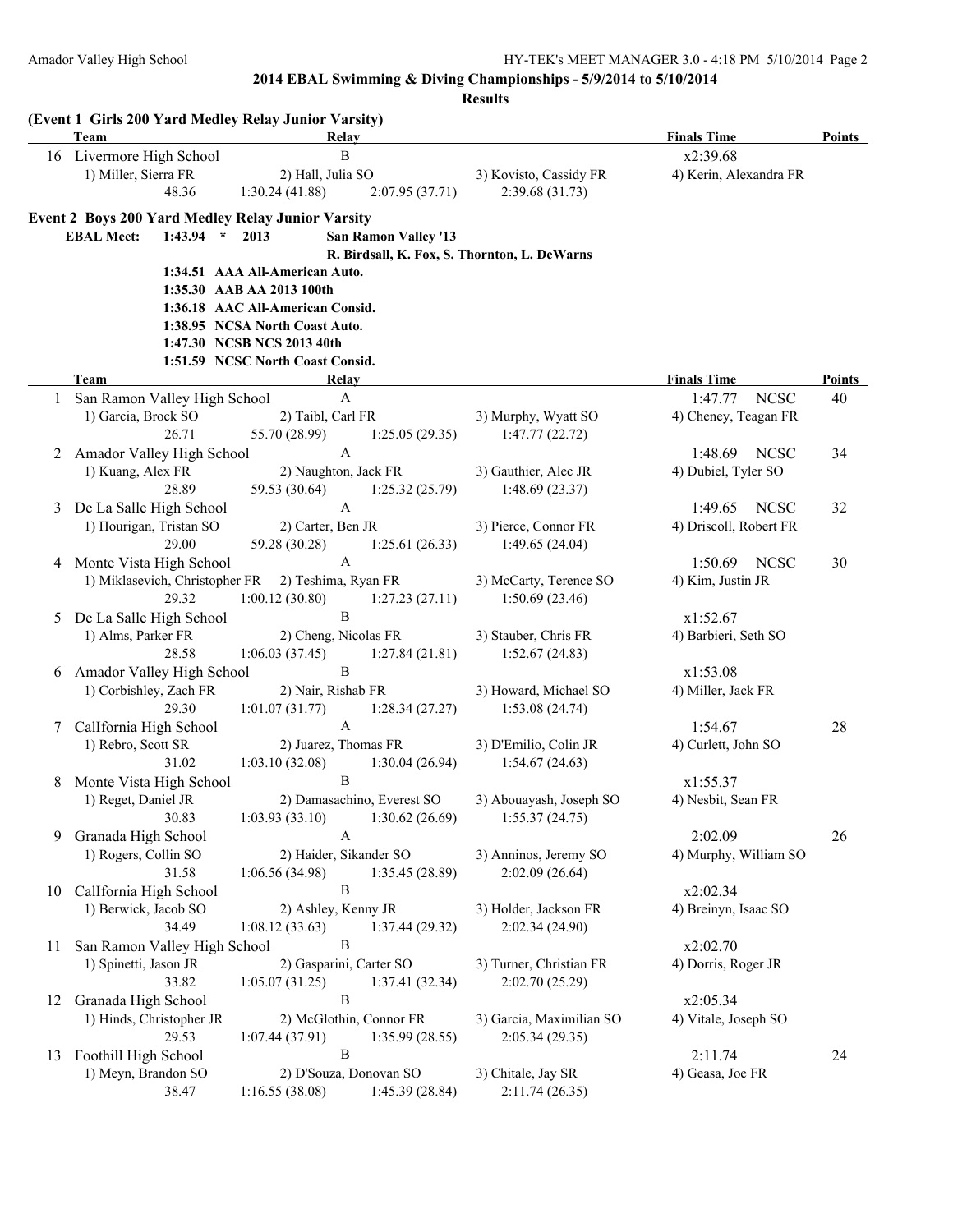|        | <b>Team</b>                                          |             |                            | Relay                            |                       |                                              | <b>Finals Time</b>     |             | <b>Points</b> |
|--------|------------------------------------------------------|-------------|----------------------------|----------------------------------|-----------------------|----------------------------------------------|------------------------|-------------|---------------|
|        | 14 Foothill High School                              |             |                            | $\boldsymbol{\mathsf{A}}$        |                       |                                              | x2:12.21               |             |               |
|        | 1) Meyn, Brandon SO                                  |             |                            | 2) Sullivan, Sean SO             |                       | 3) Wiener, Brian SO                          | 4) Gu, Raymond SO      |             |               |
|        |                                                      | 41.63       |                            | 1:17.50(35.87)                   | 1:46.59(29.09)        | 2:12.21(25.62)                               |                        |             |               |
|        | Livermore High School                                |             |                            | A                                |                       |                                              | <b>DQ</b>              |             |               |
|        | 1) Pettit, Noah FR                                   |             |                            | 2) Cartwright, Rory SO           |                       | 3) Marshall, Zack SO                         | 4) Ghereben, Julian SO |             |               |
|        |                                                      | 32.60       |                            | 1:09.36(36.76)                   | 1:39.00(29.64)        | DQ (28.87)                                   |                        |             |               |
|        |                                                      |             |                            |                                  |                       |                                              |                        |             |               |
|        | <b>Event 3 Girls 200 Yard Medley Relay Varsity</b>   |             |                            |                                  |                       |                                              |                        |             |               |
|        | <b>EBAL Meet:</b>                                    | $1:42.42$ * | 2011                       |                                  | <b>Carondelet '11</b> |                                              |                        |             |               |
|        |                                                      |             |                            |                                  |                       | M. White, A. Gargalikis, C. Ray, C. Chenault |                        |             |               |
|        | <b>EBAL League:</b>                                  | 1:40.73     | 2011<br>$\lambda$          |                                  | <b>Carondelet '11</b> |                                              |                        |             |               |
|        |                                                      |             |                            |                                  |                       | M. White, A. Gargalikis, C. Ray, C. Chenault |                        |             |               |
|        |                                                      |             |                            | 1:46.21 AAA All-American Auto.   |                       |                                              |                        |             |               |
|        |                                                      |             | 1:47.20 AAB AA 2013 100th  |                                  |                       |                                              |                        |             |               |
|        |                                                      |             |                            | 1:48.29 AAC All-American Consid. |                       |                                              |                        |             |               |
|        |                                                      |             |                            | 1:51.44 NCSA North Coast Auto.   |                       |                                              |                        |             |               |
|        |                                                      |             | 1:58.70 NCSB NCS 2013 40th |                                  |                       |                                              |                        |             |               |
|        |                                                      |             |                            | 2:03.99 NCSC North Coast Consid. |                       |                                              |                        |             |               |
|        | Team                                                 |             |                            | Relay                            |                       | <b>Prelim Time</b>                           | <b>Finals Time</b>     |             | <b>Points</b> |
| Finals |                                                      |             |                            |                                  |                       |                                              |                        |             |               |
| 1      | San Ramon Valley High School                         |             |                            | A                                |                       | 1:45.47                                      | 1:43.90                | AAA         | 40            |
|        |                                                      | 26.37       |                            | 54.24 (27.87)                    | 1:20.10(25.86)        | 1:43.90 (23.80)                              |                        |             |               |
| 2      | Foothill High School                                 |             |                            | $\mathbf{A}$                     |                       | 1:49.60                                      | 1:49.42                | <b>NCSA</b> | 34            |
|        |                                                      | 27.70       |                            | 59.23 (31.53)                    | 1:24.76(25.53)        | 1:49.42 (24.66)                              |                        |             |               |
| 3      | CalIfornia High School                               |             |                            | A                                |                       | 1:51.20                                      | 1:50.73                | <b>NCSA</b> | 32            |
|        |                                                      | 28.85       |                            | 58.70 (29.85)                    | 1:24.86(26.16)        | 1:50.73(25.87)                               |                        |             |               |
| 4      | Monte Vista High School                              |             |                            | A                                |                       | 1:50.62                                      | 1:50.79                | <b>NCSA</b> | 30            |
|        |                                                      | 28.24       |                            | 59.84 (31.60)                    | 1:26.40(26.56)        | 1:50.79(24.39)                               |                        |             |               |
| 5      | Granada High School                                  |             |                            | A                                |                       | 1:56.48                                      | 1:52.10                | <b>NCSB</b> | 28            |
|        |                                                      | 29.19       |                            | 1:00.19(31.00)                   | 1:27.30(27.11)        | 1:52.10(24.80)                               |                        |             |               |
| 6      | Carondelet High School                               |             |                            | A                                |                       | 1:58.44                                      | 1:52.71                | <b>NCSB</b> | 26            |
|        |                                                      | 30.27       |                            | 1:03.18(32.91)                   | 1:28.84(25.66)        | 1:52.71 (23.87)                              |                        |             |               |
| 7      | Amador Valley High School                            |             |                            | A                                |                       | 2:01.81                                      | 1:53.65                | <b>NCSB</b> | 24            |
|        |                                                      | 28.90       |                            | 59.88 (30.98)                    | 1:27.09(27.21)        | 1:53.65(26.56)                               |                        |             |               |
| 8      | Livermore High School                                |             |                            | A                                |                       | 1:58.08                                      | 2:02.38                | <b>NCSC</b> | 22            |
|        |                                                      | 35.00       |                            | 1:07.43(32.43)                   | 1:34.90(27.47)        | 2:02.38 (27.48)                              |                        |             |               |
|        |                                                      |             |                            |                                  |                       |                                              |                        |             |               |
|        | Event 3 Girls 200 Yard Medley Relay Varsity          |             |                            |                                  |                       |                                              |                        |             |               |
|        | <b>EBAL Meet:</b>                                    | $1:42.42$ * | 2011                       |                                  | <b>Carondelet '11</b> |                                              |                        |             |               |
|        |                                                      |             |                            |                                  |                       | M. White, A. Gargalikis, C. Ray, C. Chenault |                        |             |               |
|        | <b>EBAL League:</b>                                  | 1:40.73     | 2011<br>$\lambda$          |                                  | <b>Carondelet '11</b> |                                              |                        |             |               |
|        |                                                      |             |                            |                                  |                       | M. White, A. Gargalikis, C. Ray, C. Chenault |                        |             |               |
|        |                                                      |             |                            | 1:46.21 AAA All-American Auto.   |                       |                                              |                        |             |               |
|        |                                                      |             | 1:47.20 AAB AA 2013 100th  |                                  |                       |                                              |                        |             |               |
|        |                                                      |             |                            | 1:48.29 AAC All-American Consid. |                       |                                              |                        |             |               |
|        |                                                      |             |                            | 1:51.44 NCSA North Coast Auto.   |                       |                                              |                        |             |               |
|        |                                                      |             | 1:58.70 NCSB NCS 2013 40th |                                  |                       |                                              |                        |             |               |
|        |                                                      |             |                            | 2:03.99 NCSC North Coast Consid. |                       |                                              |                        |             |               |
|        | Team                                                 |             |                            | Relay                            |                       | <b>Seed Time</b>                             | <b>Prelim Time</b>     |             |               |
| 1      | <b>Preliminaries</b><br>San Ramon Valley High School |             |                            | A                                |                       |                                              | 1:45.47                | qAAA        |               |
|        | 1) Garcia, Gianna SO                                 |             |                            | 2) Poppe, Heidi SR               |                       | 3) Miller, Abigail SO                        | 4) Steffens, Cailey JR |             |               |
|        |                                                      | 26.46       |                            | 55.35 (28.89)                    | 1:21.40(26.05)        | 1:45.47 (24.07)                              |                        |             |               |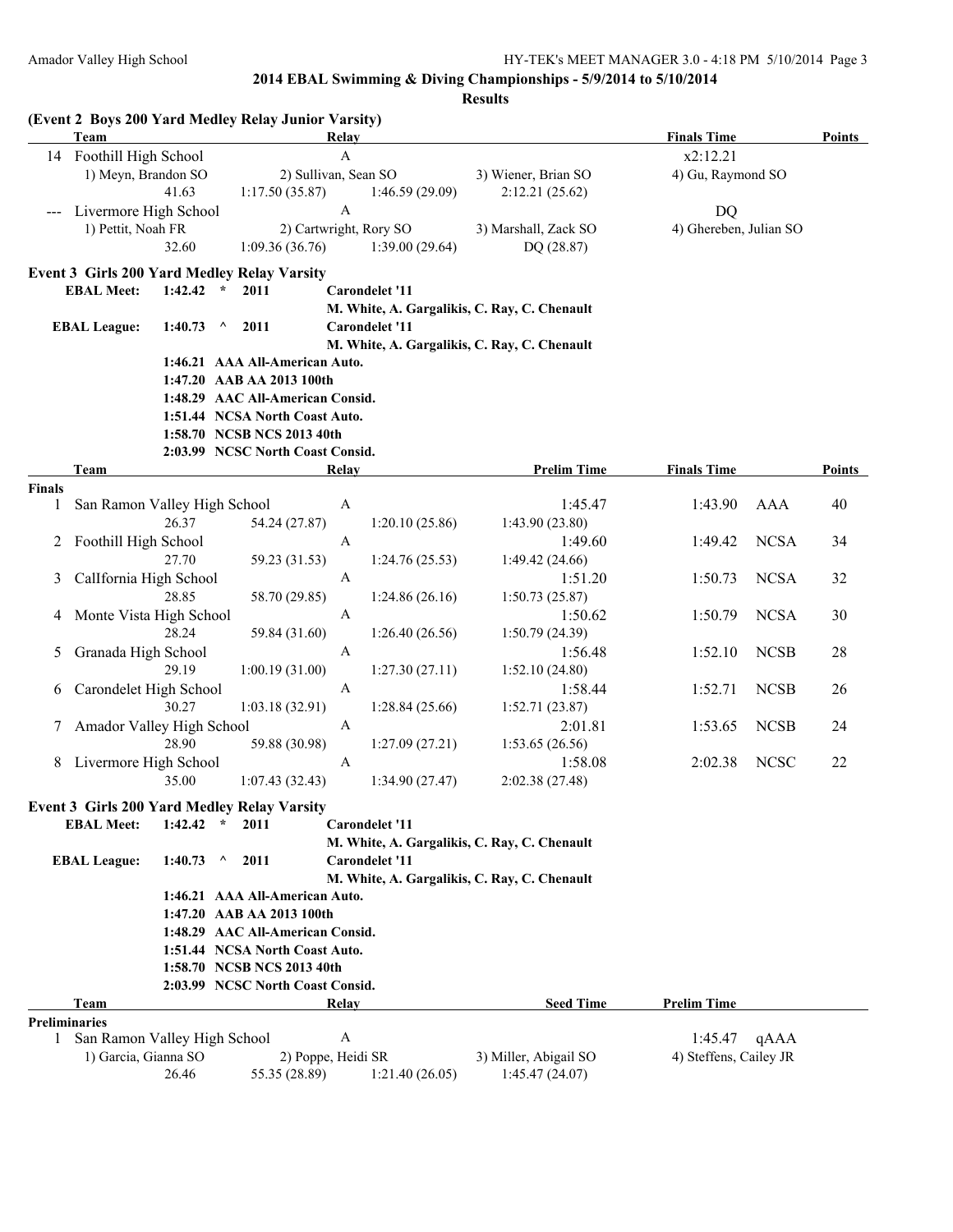**Results**

### **Preliminaries ... (Event 3 Girls 200 Yard Medley Relay Varsity)**

|    | <b>Team</b>                  | Relay                             | <b>Seed Time</b>         | <b>Prelim Time</b>       |
|----|------------------------------|-----------------------------------|--------------------------|--------------------------|
|    | 2 Foothill High School       | $\mathbf{A}$                      |                          | 1:49.60<br>qNCSA         |
|    | 1) Truex, Kennedy SO         | 2) Skinner, Ryane SO              | 3) Morse, Hailey SO      | 4) Heacox, Paige SO      |
|    | 27.89                        | 1:25.27(26.21)<br>59.06 (31.17)   | 1:49.60(24.33)           |                          |
| 3  | Monte Vista High School      | $\boldsymbol{\mathsf{A}}$         |                          | 1:50.62<br>qNCSA         |
|    | 1) Barattolo, Isabella FR    | 2) Barattolo, Gabriella SR        | 3) Nicolosi, Sara SR     | 4) Hornbuckle, Alyssa FR |
|    | 28.51                        | 1:25.83(26.56)<br>59.27 (30.76)   | 1:50.62(24.79)           |                          |
| 4  | CalIfornia High School       | $\boldsymbol{\mathsf{A}}$         |                          | 1:51.20<br>qNCSA         |
|    | 1) Willins, Natalie SR       | 2) Philapil, Kaya JR              | 3) Devadason, Sherlyn FR | 4) Lampron, Paige FR     |
|    | 28.93                        | 58.63 (29.70)<br>1:24.84(26.21)   | 1:51.20(26.36)           |                          |
| 5  | Granada High School          | $\mathbf{A}$                      |                          | 1:56.48<br>qNCSB         |
|    | 1) Hamza, Haley SR           | 2) Diehl, Shelby JR               | 3) Kulp, Katie SR        | 4) Simonds, Moriah SO    |
|    | 37.00                        | 1:03.05(26.05)<br>1:29.93 (26.88) | 1:56.48(26.55)           |                          |
| 6  | Livermore High School        | $\boldsymbol{\mathsf{A}}$         |                          | 1:58.08<br>qNCSB         |
|    | 1) Kunzler, Christine SR     | 2) Hawkins, Michelle SR           | 3) Woods, Katie SO       | 4) McGlynn, Chloe SO     |
|    | 30.54                        | 1:03.99(33.45)<br>1:31.65(27.66)  | 1:58.08(26.43)           |                          |
| 7  | Carondelet High School       | $\mathbf{A}$                      |                          | qNCSB<br>1:58.44         |
|    | 1) Ransom, Kelly JR          | 2) Williams, Holly FR             | 3) Coloma, Samantha SO   | 4) Han, Malorie SO       |
|    | 30.85                        | 1:02.55(31.70)<br>1:31.39(28.84)  | 1:58.44(27.05)           |                          |
| 8  | Callfornia High School       | $\, {\bf B}$                      |                          | 2:00.32<br>qNCSC         |
|    | 1) Hammill, Taylor FR        | 2) Shanahan, Brenda JR            | 3) Herrera, Juliana JR   | 4) Chambers, Haley FR    |
|    | 29.38                        | 1:04.12(34.74)<br>1:32.42 (28.30) | 2:00.32 (27.90)          |                          |
| 9  | Amador Valley High School    | $\mathbf{A}$                      |                          | 2:01.81<br><b>NCSC</b>   |
|    | 1) Parker, Annalisa JR       | 2) Chung, Eva JR                  | 3) Knowles, Rachel JR    | 4) Walsh, Erin JR        |
|    | 31.62                        | 1:02.48(30.86)<br>1:31.18(28.70)  | 2:01.81 (30.63)          |                          |
| 10 | Carondelet High School       | $\, {\bf B}$                      |                          | <b>NCSC</b><br>2:02.71   |
|    | 1) Brown, Gabriella SR       | 2) Shaw, Riley SR                 | 3) Russell, Samantha SR  | 4) Simmering, Kennedy SR |
|    | 32.75                        | 1:06.25(33.50)<br>1:35.60(29.35)  | 2:02.71(27.11)           |                          |
|    | 11 Granada High School       | $\, {\bf B}$                      |                          | 2:09.42                  |
|    | 1) Harker, Avery JR          | 2) Rocha, Adrianna SR             | 3) Goold, Anastasia SR   | 4) Pena, Cheyenne JR     |
|    | 35.66                        | 1:11.31(35.65)<br>1:41.37(30.06)  | 2:09.42 (28.05)          |                          |
| 12 | Amador Valley High School    | $\, {\bf B}$                      |                          | 2:11.41                  |
|    | 1) Kilkenny, Anika SR        | 2) Tsui, Katie JR                 | 3) Bahls, Christina SR   | 4) Herrera, Juliana SR   |
|    | 33.12                        | 1:04.46(31.34)<br>1:41.22(36.76)  | 2:11.41(30.19)           |                          |
| 13 | Livermore High School        | $\, {\bf B}$                      |                          | 2:16.79                  |
|    | 1) Gonzales, Kirstynn JR     | 2) Miller, Mackensie SO           | 3) Johnson, Katelyn FR   | 4) Serdahl, Sadie SR     |
|    | 35.97                        | 1:13.16(37.19)<br>1:47.99(34.83)  | 2:16.79(28.80)           |                          |
|    | Foothill High School         | $\, {\bf B}$                      |                          | X1:54.00<br><b>NCSB</b>  |
|    | 1) Barrera, Sofia FR         | 2) Larsen, Olivia SO              | 3) Beadle, Jenni SR      | 4) David, Madeline FR    |
|    | 29.39                        | 1:01.27(31.88)<br>1:28.43(27.16)  | 1:54.00(25.57)           |                          |
|    | San Ramon Valley High School | B                                 |                          | <b>NCSB</b><br>X1:54.91  |
|    | 1) Wayman, Erin SO           | 2) Klass, Sarah FR                | 3) Becker, Grace SR      | 4) Klass, Kat JR         |
|    | 28.80                        | 1:00.54(31.74)<br>1:29.46(28.92)  | 1:54.91(25.45)           |                          |
|    | Monte Vista High School      | $\, {\bf B}$                      |                          | <b>NCSC</b><br>X1:59.14  |
|    | 1) Fissel, Morgan FR         | 2) Miller, McKenna JR             | 3) Kenny, Laura SR       | 4) Harris, Mimi SR       |
|    | 34.39                        | 1:03.66(29.27)<br>1:32.35(28.69)  | 1:59.14(26.79)           |                          |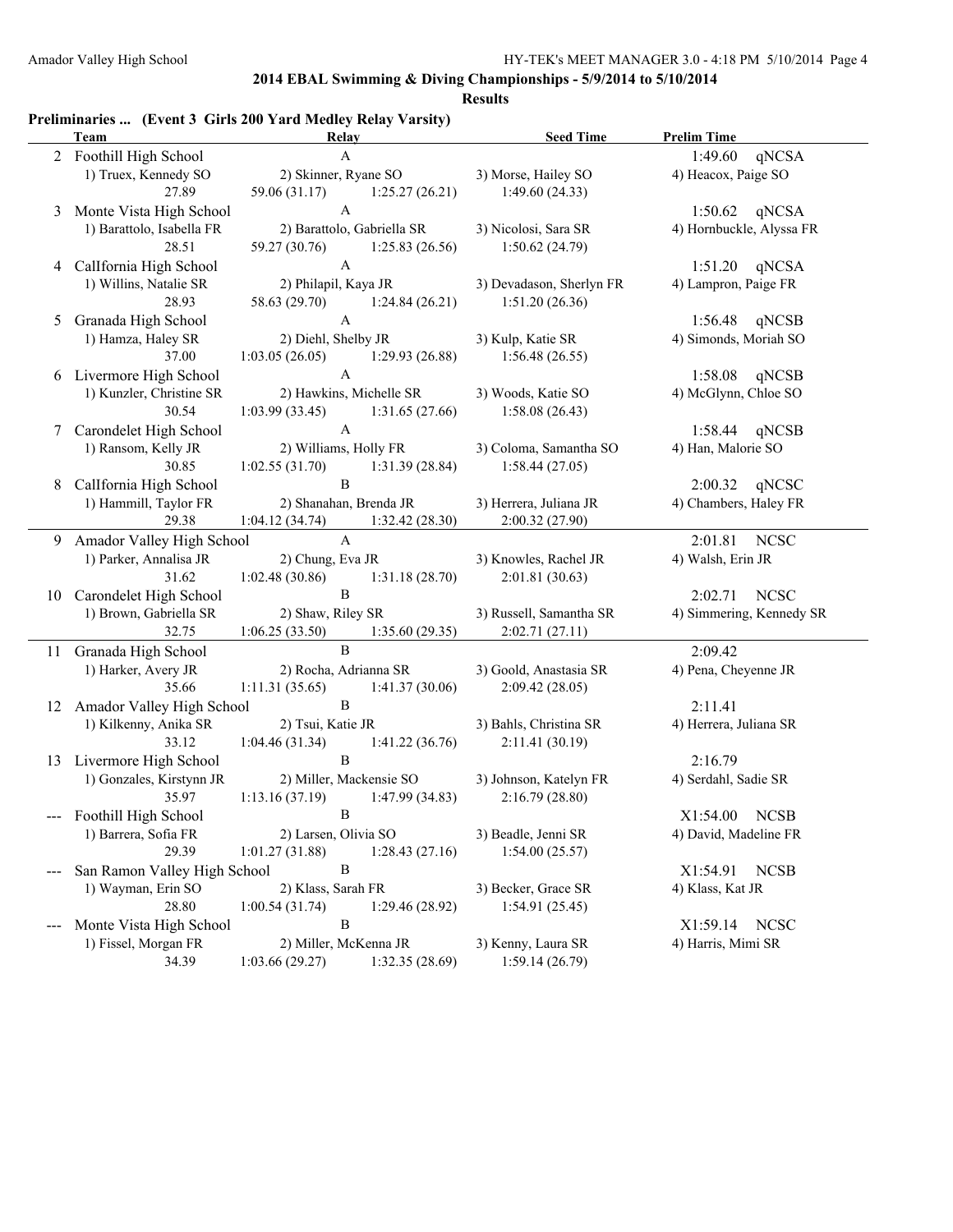|               | <b>Event 4 Boys 200 Yard Medley Relay Varsity</b> |             |          |                                  |                 |                         |                                                  |                       |             |        |
|---------------|---------------------------------------------------|-------------|----------|----------------------------------|-----------------|-------------------------|--------------------------------------------------|-----------------------|-------------|--------|
|               | <b>EBAL Meet:</b>                                 | 1:34.25     | $\star$  | 2013                             |                 | Granada '13             |                                                  |                       |             |        |
|               |                                                   |             |          |                                  |                 |                         | T. Trump, N. Silverthorn, M. Rooney, B. McLaggan |                       |             |        |
|               | <b>EBAL League:</b>                               | 1:31.22     | Λ        | 2013                             |                 | Granada '13             |                                                  |                       |             |        |
|               |                                                   |             |          |                                  |                 |                         | T. Trump, N. Silverthorn, M. Rooney, B. McLaggan |                       |             |        |
|               |                                                   |             |          | 1:34.51 AAA All-American Auto.   |                 |                         |                                                  |                       |             |        |
|               |                                                   |             |          | 1:35.30 AAB AA 2013 100th        |                 |                         |                                                  |                       |             |        |
|               |                                                   |             |          | 1:36.18 AAC All-American Consid. |                 |                         |                                                  |                       |             |        |
|               |                                                   |             |          | 1:38.95 NCSA North Coast Auto.   |                 |                         |                                                  |                       |             |        |
|               |                                                   |             |          | 1:47.30 NCSB NCS 2013 40th       |                 |                         |                                                  |                       |             |        |
|               |                                                   |             |          | 1:51.59 NCSC North Coast Consid. |                 |                         |                                                  |                       |             |        |
|               | Team                                              |             |          |                                  | Relay           |                         | <b>Prelim Time</b>                               | <b>Finals Time</b>    |             | Points |
| <b>Finals</b> |                                                   |             |          |                                  |                 |                         |                                                  |                       |             |        |
| 1             | Granada High School                               |             |          |                                  | A               |                         | 1:43.46                                          | $1:34.19*$ AAA        |             | 40     |
|               |                                                   | 24.00       |          | 50.45 (26.45)                    |                 | 1:13.11(22.66)          | 1:34.19 (21.08)                                  |                       |             |        |
| 2             | San Ramon Valley High School                      |             |          |                                  | A               |                         | 1:37.81                                          | 1:35.48               | AAC         | 34     |
|               |                                                   | 24.38       |          | 50.91 (26.53)                    |                 | 1:14.08(23.17)          | 1:35.48(21.40)                                   |                       |             |        |
| 3             | De La Salle High School                           |             |          |                                  | A               |                         | 1:46.62                                          | 1:37.30               | <b>NCSA</b> | 32     |
|               |                                                   | 24.06       |          |                                  |                 |                         | 1:37.30(20.99)                                   |                       |             |        |
|               |                                                   |             |          | 51.31 (27.25)                    |                 | 1:16.31(25.00)          |                                                  |                       |             |        |
| 4             | Monte Vista High School                           |             |          |                                  | A               |                         | 1:38.76                                          | 1:37.64               | <b>NCSA</b> | 30     |
|               |                                                   | 25.86       |          | 52.91 (27.05)                    |                 | 1:16.47(23.56)          | 1:37.64(21.17)                                   |                       |             |        |
| 5             | Amador Valley High School                         |             |          |                                  | A               |                         | 1:44.56                                          | 1:39.92               | <b>NCSB</b> | 28     |
|               |                                                   | 24.98       |          | 55.65 (30.67)                    |                 | 1:17.06(21.41)          | 1:39.92(22.86)                                   |                       |             |        |
| 6             | Callfornia High School                            |             |          |                                  | A               |                         | 1:43.99                                          | 1:43.80               | <b>NCSB</b> | 26     |
|               |                                                   | 27.79       |          | 56.44 (28.65)                    |                 | 1:20.49(24.05)          | 1:43.80(23.31)                                   |                       |             |        |
| 7             | Foothill High School                              |             |          |                                  | A               |                         | 1:43.75                                          | 1:43.94               | <b>NCSB</b> | 24     |
|               |                                                   | 28.98       |          | 56.06 (27.08)                    |                 | 1:21.12(25.06)          | 1:43.94(22.82)                                   |                       |             |        |
|               | 8 Livermore High School                           |             |          |                                  | A               |                         | 1:47.28                                          | 1:47.39               | <b>NCSC</b> | 22     |
|               |                                                   | 29.11       |          | 57.74 (28.63)                    |                 | 1:23.01(25.27)          | 1:47.39(24.38)                                   |                       |             |        |
|               |                                                   |             |          |                                  |                 |                         |                                                  |                       |             |        |
|               | <b>Event 4 Boys 200 Yard Medley Relay Varsity</b> |             |          |                                  |                 |                         |                                                  |                       |             |        |
|               | <b>EBAL Meet:</b>                                 | $1:34.25$ * |          | 2013                             |                 | Granada '13             |                                                  |                       |             |        |
|               |                                                   |             |          |                                  |                 |                         | T. Trump, N. Silverthorn, M. Rooney, B. McLaggan |                       |             |        |
|               | <b>EBAL League:</b>                               | 1:31.22     | $\wedge$ | 2013                             |                 | Granada '13             |                                                  |                       |             |        |
|               |                                                   |             |          |                                  |                 |                         | T. Trump, N. Silverthorn, M. Rooney, B. McLaggan |                       |             |        |
|               |                                                   |             |          | 1:34.51 AAA All-American Auto.   |                 |                         |                                                  |                       |             |        |
|               |                                                   |             |          | 1:35.30 AAB AA 2013 100th        |                 |                         |                                                  |                       |             |        |
|               |                                                   |             |          | 1:36.18 AAC All-American Consid. |                 |                         |                                                  |                       |             |        |
|               |                                                   |             |          | 1:38.95 NCSA North Coast Auto.   |                 |                         |                                                  |                       |             |        |
|               |                                                   |             |          | 1:47.30 NCSB NCS 2013 40th       |                 |                         |                                                  |                       |             |        |
|               |                                                   |             |          | 1:51.59 NCSC North Coast Consid. |                 |                         |                                                  |                       |             |        |
|               | <b>Team</b>                                       |             |          |                                  | <b>Relay</b>    |                         | <b>Seed Time</b>                                 | <b>Prelim Time</b>    |             |        |
|               | <b>Preliminaries</b>                              |             |          |                                  |                 |                         |                                                  |                       |             |        |
| $\mathbf{1}$  | San Ramon Valley High School                      |             |          |                                  | A               |                         |                                                  | 1:37.81               | qNCSA       |        |
|               | 1) Rollo, Jake SO                                 |             |          |                                  |                 | 2) Haket, Brannan SO    | 3) Poppe, Hank SO                                | 4) Miller, Ryan SR    |             |        |
|               |                                                   | 25.13       |          | 51.99 (26.86)                    |                 | 1:16.07(24.08)          | 1:37.81(21.74)                                   |                       |             |        |
| 2             | Monte Vista High School                           |             |          |                                  | A               |                         |                                                  | 1:38.76               | qNCSA       |        |
|               | 1) Takagi, Leo SO                                 |             |          |                                  | 2) Sol, Noah SO |                         | 3) Power, Brenden SR                             | 4) Chapey, Vincent SR |             |        |
|               |                                                   | 26.62       |          |                                  |                 |                         | 1:38.76(22.13)                                   |                       |             |        |
|               |                                                   |             |          | 53.39 (26.77)                    |                 | 1:16.63(23.24)          |                                                  |                       |             |        |
| 3             | Granada High School                               |             |          |                                  | A               |                         |                                                  | 1:43.46               | qNCSB       |        |
|               | 1) Trump, Trent SR                                |             |          |                                  |                 | 2) Silverthorn, Nick SR | 3) Rooney, Maxime SO                             | 4) McLaggan, Bryce SR |             |        |
|               |                                                   | 26.75       |          | 55.32 (28.57)                    |                 | 1:20.23(24.91)          | 1:43.46 (23.23)                                  |                       |             |        |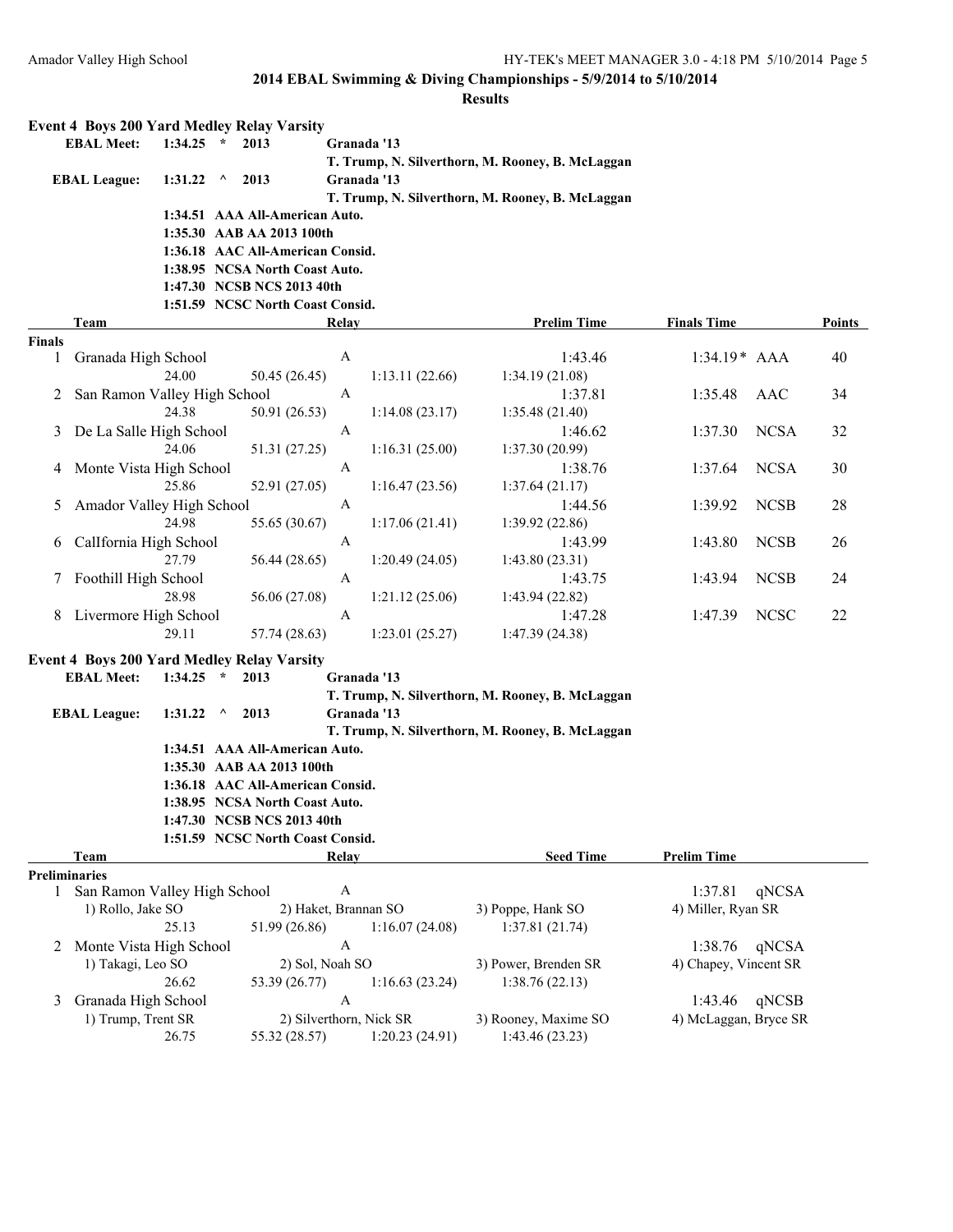| 4 Foothill High School<br>$\mathbf{A}$<br>1:43.75<br>qNCSB<br>1) Martin, Quentin SR<br>2) Mui, Jonathan SO<br>4) Chenney, Perry SR<br>3) Liebman, Jeff SR<br>28.82<br>55.98 (27.16)<br>1:20.78(24.80)<br>1:43.75(22.97)<br>$\mathbf{A}$<br>Callfornia High School<br>1:43.99 qNCSB<br>5<br>1) Iota, Stephen JR<br>2) Oslund, Kyle SO<br>4) Hua, Eric JR<br>3) Wooldridge, Jacob JR<br>27.86<br>56.69 (28.83)<br>1:20.67(23.98)<br>1:43.99(23.32)<br>$\mathbf{A}$<br>6 Amador Valley High School<br>qNCSB<br>1:44.56<br>2) Jhong, Anthony JR<br>1) Scott, RJ JR<br>3) Gilchrist, Alex SO<br>4) Sornsen, Tom SO<br>26.87<br>56.86 (29.99) 1:21.66 (24.80)<br>1:44.56(22.90)<br>$\bf{A}$<br>7 De La Salle High School<br>$1:46.62$ qNCSB<br>1) White, Forrest SO<br>2) Simpson, Jake SO<br>3) Silva, AJ SR<br>4) Dalpiaz, Dominic JR<br>57.13 (29.83)<br>27.30<br>1:46.62(23.74)<br>1:22.88(25.75)<br>$\boldsymbol{\rm{A}}$<br>8 Livermore High School<br>qNCSB<br>1:47.28<br>1) Kettenhofen, Andrew JR<br>2) Bender, Kendric SR<br>3) Ledbetter, Josh JR<br>4) Yee, Harry SO<br>29.24<br>57.45 (28.21)<br>1:22.76(25.31)<br>1:47.28(24.52)<br>$\, {\bf B}$<br>Foothill High School<br><b>NCSC</b><br>1:47.49<br>9.<br>1) Song, Benjamin FR<br>2) Lee, Justin JR<br>3) Schafer, Joe SO<br>4) Li, Aaron JR<br>35.73<br>59.22 (23.49)<br>1:23.52(24.30)<br>1:47.49 (23.97)<br>$\, {\bf B}$<br>10 De La Salle High School<br>1:47.72 NCSC<br>4) Cannon, Colby SR<br>1) Iannaccone, Alan SR<br>2) Jacques, Kevin FR<br>3) Raines, Alex SO<br>28.01<br>58.77 (30.76)<br>1:24.19(25.42)<br>1:47.72(23.53)<br>$\, {\bf B}$<br>11 Callfornia High School<br>1:52.59<br>1) Claussen, Mitchell JR<br>2) Wood, Carson JR<br>3) Wakashige, Aaron SO<br>4) Ketelsen, Jack FR<br>29.27<br>59.43 (30.16)<br>1:27.81(28.38)<br>1:52.59(24.78)<br>$\mathbf B$<br>12 Amador Valley High School<br>1:54.35<br>1) Lee, Evan SR<br>2) Jia, Perry SR<br>3) Brooks, Michael SR<br>4) Abhyankar, Manas SR<br>1:28.11(25.18)<br>1:54.35(26.24)<br>29.35<br>1:02.93(33.58)<br>$\mathbf B$<br>13 Livermore High School<br>1:56.44<br>1) Jensen, Alec SR<br>2) Moreno, Carlos JR<br>3) Fish, Nathan FR<br>4) MacDonell, Ryan FR<br>1:02.17(31.80)<br>1:30.44(28.27)<br>1:56.44(26.00)<br>30.37<br>$\mathbf{B}$<br>Granada High School<br>1:56.59<br>14<br>1) Chong, Kyle SO<br>2) Futral, Jonathan SR<br>3) DeMayo, Dante<br>4) Knuth, Tristan SR<br>$1:04.92(35.87)$ $1:29.74(24.82)$<br>1:56.59(26.85)<br>29.05<br>$\, {\bf B}$<br>Monte Vista High School<br>X1:42.12 NCSB<br>1) Remmert, Kyle SR<br>2) Poon, Darren SR<br>3) Horne, Jake SO<br>4) Dodge, Noah JR<br>55.60 (29.21)<br>26.39<br>1:19.36(23.76)<br>1:42.12(22.76)<br>$\, {\bf B}$<br>San Ramon Valley High School<br>X1:44.99<br><b>NCSB</b><br>1) Liao, Bryan SR<br>2) Fox, Keaton SO<br>3) Christensen, Aaron SR<br>4) DeWarns, Liam SR<br>31.26<br>1:44.99(21.63)<br>56.49 (25.23)<br>1:23.36(26.87)<br><b>Event 5 Girls 200 Yard Freestyle Junior Varsity</b><br>$1:57.69$ * 2013<br><b>EBAL Meet:</b><br><b>Danielle Zacharias SRV</b><br>1:49.43 AAA All-American Auto.<br>1:50.40 AAB AA 2013 100th<br>1:51.24 AAC All-American Consid.<br>1:53.03 NCSA North Coast Auto.<br>1:57.80 NCSB NCS 2013 40th<br>2:00.99 NCSC North Coast Consid.<br><b>Name</b><br><b>Finals Time</b><br>Yr School<br>FR San Ramon Valley High School<br>Kjelsberg, Alyssa<br>1:59.84<br><b>NCSC</b><br>1<br>56.85 (30.09)<br>1:28.57(31.72)<br>26.76<br>1:59.84(31.27)<br>JR San Ramon Valley High School<br><b>NCSC</b><br>2 Helle, Mandy<br>2:00.04 | Preliminaries  (Event 4 Boys 200 Yard Medley Relay Varsity)<br>Team | Relay |  | <b>Seed Time</b> | <b>Prelim Time</b> |  |               |
|----------------------------------------------------------------------------------------------------------------------------------------------------------------------------------------------------------------------------------------------------------------------------------------------------------------------------------------------------------------------------------------------------------------------------------------------------------------------------------------------------------------------------------------------------------------------------------------------------------------------------------------------------------------------------------------------------------------------------------------------------------------------------------------------------------------------------------------------------------------------------------------------------------------------------------------------------------------------------------------------------------------------------------------------------------------------------------------------------------------------------------------------------------------------------------------------------------------------------------------------------------------------------------------------------------------------------------------------------------------------------------------------------------------------------------------------------------------------------------------------------------------------------------------------------------------------------------------------------------------------------------------------------------------------------------------------------------------------------------------------------------------------------------------------------------------------------------------------------------------------------------------------------------------------------------------------------------------------------------------------------------------------------------------------------------------------------------------------------------------------------------------------------------------------------------------------------------------------------------------------------------------------------------------------------------------------------------------------------------------------------------------------------------------------------------------------------------------------------------------------------------------------------------------------------------------------------------------------------------------------------------------------------------------------------------------------------------------------------------------------------------------------------------------------------------------------------------------------------------------------------------------------------------------------------------------------------------------------------------------------------------------------------------------------------------------------------------------------------------------------------------------------------------------------------------------------------------------------------------------------------------------------------------------------------------------------------------------------------------------------------------------------------------------------------------------------------------------------------------------------------------------------------------------------------------------------------|---------------------------------------------------------------------|-------|--|------------------|--------------------|--|---------------|
|                                                                                                                                                                                                                                                                                                                                                                                                                                                                                                                                                                                                                                                                                                                                                                                                                                                                                                                                                                                                                                                                                                                                                                                                                                                                                                                                                                                                                                                                                                                                                                                                                                                                                                                                                                                                                                                                                                                                                                                                                                                                                                                                                                                                                                                                                                                                                                                                                                                                                                                                                                                                                                                                                                                                                                                                                                                                                                                                                                                                                                                                                                                                                                                                                                                                                                                                                                                                                                                                                                                                                                            |                                                                     |       |  |                  |                    |  |               |
|                                                                                                                                                                                                                                                                                                                                                                                                                                                                                                                                                                                                                                                                                                                                                                                                                                                                                                                                                                                                                                                                                                                                                                                                                                                                                                                                                                                                                                                                                                                                                                                                                                                                                                                                                                                                                                                                                                                                                                                                                                                                                                                                                                                                                                                                                                                                                                                                                                                                                                                                                                                                                                                                                                                                                                                                                                                                                                                                                                                                                                                                                                                                                                                                                                                                                                                                                                                                                                                                                                                                                                            |                                                                     |       |  |                  |                    |  |               |
|                                                                                                                                                                                                                                                                                                                                                                                                                                                                                                                                                                                                                                                                                                                                                                                                                                                                                                                                                                                                                                                                                                                                                                                                                                                                                                                                                                                                                                                                                                                                                                                                                                                                                                                                                                                                                                                                                                                                                                                                                                                                                                                                                                                                                                                                                                                                                                                                                                                                                                                                                                                                                                                                                                                                                                                                                                                                                                                                                                                                                                                                                                                                                                                                                                                                                                                                                                                                                                                                                                                                                                            |                                                                     |       |  |                  |                    |  |               |
|                                                                                                                                                                                                                                                                                                                                                                                                                                                                                                                                                                                                                                                                                                                                                                                                                                                                                                                                                                                                                                                                                                                                                                                                                                                                                                                                                                                                                                                                                                                                                                                                                                                                                                                                                                                                                                                                                                                                                                                                                                                                                                                                                                                                                                                                                                                                                                                                                                                                                                                                                                                                                                                                                                                                                                                                                                                                                                                                                                                                                                                                                                                                                                                                                                                                                                                                                                                                                                                                                                                                                                            |                                                                     |       |  |                  |                    |  |               |
|                                                                                                                                                                                                                                                                                                                                                                                                                                                                                                                                                                                                                                                                                                                                                                                                                                                                                                                                                                                                                                                                                                                                                                                                                                                                                                                                                                                                                                                                                                                                                                                                                                                                                                                                                                                                                                                                                                                                                                                                                                                                                                                                                                                                                                                                                                                                                                                                                                                                                                                                                                                                                                                                                                                                                                                                                                                                                                                                                                                                                                                                                                                                                                                                                                                                                                                                                                                                                                                                                                                                                                            |                                                                     |       |  |                  |                    |  |               |
|                                                                                                                                                                                                                                                                                                                                                                                                                                                                                                                                                                                                                                                                                                                                                                                                                                                                                                                                                                                                                                                                                                                                                                                                                                                                                                                                                                                                                                                                                                                                                                                                                                                                                                                                                                                                                                                                                                                                                                                                                                                                                                                                                                                                                                                                                                                                                                                                                                                                                                                                                                                                                                                                                                                                                                                                                                                                                                                                                                                                                                                                                                                                                                                                                                                                                                                                                                                                                                                                                                                                                                            |                                                                     |       |  |                  |                    |  |               |
|                                                                                                                                                                                                                                                                                                                                                                                                                                                                                                                                                                                                                                                                                                                                                                                                                                                                                                                                                                                                                                                                                                                                                                                                                                                                                                                                                                                                                                                                                                                                                                                                                                                                                                                                                                                                                                                                                                                                                                                                                                                                                                                                                                                                                                                                                                                                                                                                                                                                                                                                                                                                                                                                                                                                                                                                                                                                                                                                                                                                                                                                                                                                                                                                                                                                                                                                                                                                                                                                                                                                                                            |                                                                     |       |  |                  |                    |  |               |
|                                                                                                                                                                                                                                                                                                                                                                                                                                                                                                                                                                                                                                                                                                                                                                                                                                                                                                                                                                                                                                                                                                                                                                                                                                                                                                                                                                                                                                                                                                                                                                                                                                                                                                                                                                                                                                                                                                                                                                                                                                                                                                                                                                                                                                                                                                                                                                                                                                                                                                                                                                                                                                                                                                                                                                                                                                                                                                                                                                                                                                                                                                                                                                                                                                                                                                                                                                                                                                                                                                                                                                            |                                                                     |       |  |                  |                    |  |               |
|                                                                                                                                                                                                                                                                                                                                                                                                                                                                                                                                                                                                                                                                                                                                                                                                                                                                                                                                                                                                                                                                                                                                                                                                                                                                                                                                                                                                                                                                                                                                                                                                                                                                                                                                                                                                                                                                                                                                                                                                                                                                                                                                                                                                                                                                                                                                                                                                                                                                                                                                                                                                                                                                                                                                                                                                                                                                                                                                                                                                                                                                                                                                                                                                                                                                                                                                                                                                                                                                                                                                                                            |                                                                     |       |  |                  |                    |  |               |
|                                                                                                                                                                                                                                                                                                                                                                                                                                                                                                                                                                                                                                                                                                                                                                                                                                                                                                                                                                                                                                                                                                                                                                                                                                                                                                                                                                                                                                                                                                                                                                                                                                                                                                                                                                                                                                                                                                                                                                                                                                                                                                                                                                                                                                                                                                                                                                                                                                                                                                                                                                                                                                                                                                                                                                                                                                                                                                                                                                                                                                                                                                                                                                                                                                                                                                                                                                                                                                                                                                                                                                            |                                                                     |       |  |                  |                    |  |               |
|                                                                                                                                                                                                                                                                                                                                                                                                                                                                                                                                                                                                                                                                                                                                                                                                                                                                                                                                                                                                                                                                                                                                                                                                                                                                                                                                                                                                                                                                                                                                                                                                                                                                                                                                                                                                                                                                                                                                                                                                                                                                                                                                                                                                                                                                                                                                                                                                                                                                                                                                                                                                                                                                                                                                                                                                                                                                                                                                                                                                                                                                                                                                                                                                                                                                                                                                                                                                                                                                                                                                                                            |                                                                     |       |  |                  |                    |  |               |
|                                                                                                                                                                                                                                                                                                                                                                                                                                                                                                                                                                                                                                                                                                                                                                                                                                                                                                                                                                                                                                                                                                                                                                                                                                                                                                                                                                                                                                                                                                                                                                                                                                                                                                                                                                                                                                                                                                                                                                                                                                                                                                                                                                                                                                                                                                                                                                                                                                                                                                                                                                                                                                                                                                                                                                                                                                                                                                                                                                                                                                                                                                                                                                                                                                                                                                                                                                                                                                                                                                                                                                            |                                                                     |       |  |                  |                    |  |               |
|                                                                                                                                                                                                                                                                                                                                                                                                                                                                                                                                                                                                                                                                                                                                                                                                                                                                                                                                                                                                                                                                                                                                                                                                                                                                                                                                                                                                                                                                                                                                                                                                                                                                                                                                                                                                                                                                                                                                                                                                                                                                                                                                                                                                                                                                                                                                                                                                                                                                                                                                                                                                                                                                                                                                                                                                                                                                                                                                                                                                                                                                                                                                                                                                                                                                                                                                                                                                                                                                                                                                                                            |                                                                     |       |  |                  |                    |  |               |
|                                                                                                                                                                                                                                                                                                                                                                                                                                                                                                                                                                                                                                                                                                                                                                                                                                                                                                                                                                                                                                                                                                                                                                                                                                                                                                                                                                                                                                                                                                                                                                                                                                                                                                                                                                                                                                                                                                                                                                                                                                                                                                                                                                                                                                                                                                                                                                                                                                                                                                                                                                                                                                                                                                                                                                                                                                                                                                                                                                                                                                                                                                                                                                                                                                                                                                                                                                                                                                                                                                                                                                            |                                                                     |       |  |                  |                    |  |               |
|                                                                                                                                                                                                                                                                                                                                                                                                                                                                                                                                                                                                                                                                                                                                                                                                                                                                                                                                                                                                                                                                                                                                                                                                                                                                                                                                                                                                                                                                                                                                                                                                                                                                                                                                                                                                                                                                                                                                                                                                                                                                                                                                                                                                                                                                                                                                                                                                                                                                                                                                                                                                                                                                                                                                                                                                                                                                                                                                                                                                                                                                                                                                                                                                                                                                                                                                                                                                                                                                                                                                                                            |                                                                     |       |  |                  |                    |  |               |
|                                                                                                                                                                                                                                                                                                                                                                                                                                                                                                                                                                                                                                                                                                                                                                                                                                                                                                                                                                                                                                                                                                                                                                                                                                                                                                                                                                                                                                                                                                                                                                                                                                                                                                                                                                                                                                                                                                                                                                                                                                                                                                                                                                                                                                                                                                                                                                                                                                                                                                                                                                                                                                                                                                                                                                                                                                                                                                                                                                                                                                                                                                                                                                                                                                                                                                                                                                                                                                                                                                                                                                            |                                                                     |       |  |                  |                    |  |               |
|                                                                                                                                                                                                                                                                                                                                                                                                                                                                                                                                                                                                                                                                                                                                                                                                                                                                                                                                                                                                                                                                                                                                                                                                                                                                                                                                                                                                                                                                                                                                                                                                                                                                                                                                                                                                                                                                                                                                                                                                                                                                                                                                                                                                                                                                                                                                                                                                                                                                                                                                                                                                                                                                                                                                                                                                                                                                                                                                                                                                                                                                                                                                                                                                                                                                                                                                                                                                                                                                                                                                                                            |                                                                     |       |  |                  |                    |  |               |
|                                                                                                                                                                                                                                                                                                                                                                                                                                                                                                                                                                                                                                                                                                                                                                                                                                                                                                                                                                                                                                                                                                                                                                                                                                                                                                                                                                                                                                                                                                                                                                                                                                                                                                                                                                                                                                                                                                                                                                                                                                                                                                                                                                                                                                                                                                                                                                                                                                                                                                                                                                                                                                                                                                                                                                                                                                                                                                                                                                                                                                                                                                                                                                                                                                                                                                                                                                                                                                                                                                                                                                            |                                                                     |       |  |                  |                    |  |               |
|                                                                                                                                                                                                                                                                                                                                                                                                                                                                                                                                                                                                                                                                                                                                                                                                                                                                                                                                                                                                                                                                                                                                                                                                                                                                                                                                                                                                                                                                                                                                                                                                                                                                                                                                                                                                                                                                                                                                                                                                                                                                                                                                                                                                                                                                                                                                                                                                                                                                                                                                                                                                                                                                                                                                                                                                                                                                                                                                                                                                                                                                                                                                                                                                                                                                                                                                                                                                                                                                                                                                                                            |                                                                     |       |  |                  |                    |  |               |
|                                                                                                                                                                                                                                                                                                                                                                                                                                                                                                                                                                                                                                                                                                                                                                                                                                                                                                                                                                                                                                                                                                                                                                                                                                                                                                                                                                                                                                                                                                                                                                                                                                                                                                                                                                                                                                                                                                                                                                                                                                                                                                                                                                                                                                                                                                                                                                                                                                                                                                                                                                                                                                                                                                                                                                                                                                                                                                                                                                                                                                                                                                                                                                                                                                                                                                                                                                                                                                                                                                                                                                            |                                                                     |       |  |                  |                    |  |               |
|                                                                                                                                                                                                                                                                                                                                                                                                                                                                                                                                                                                                                                                                                                                                                                                                                                                                                                                                                                                                                                                                                                                                                                                                                                                                                                                                                                                                                                                                                                                                                                                                                                                                                                                                                                                                                                                                                                                                                                                                                                                                                                                                                                                                                                                                                                                                                                                                                                                                                                                                                                                                                                                                                                                                                                                                                                                                                                                                                                                                                                                                                                                                                                                                                                                                                                                                                                                                                                                                                                                                                                            |                                                                     |       |  |                  |                    |  |               |
|                                                                                                                                                                                                                                                                                                                                                                                                                                                                                                                                                                                                                                                                                                                                                                                                                                                                                                                                                                                                                                                                                                                                                                                                                                                                                                                                                                                                                                                                                                                                                                                                                                                                                                                                                                                                                                                                                                                                                                                                                                                                                                                                                                                                                                                                                                                                                                                                                                                                                                                                                                                                                                                                                                                                                                                                                                                                                                                                                                                                                                                                                                                                                                                                                                                                                                                                                                                                                                                                                                                                                                            |                                                                     |       |  |                  |                    |  |               |
|                                                                                                                                                                                                                                                                                                                                                                                                                                                                                                                                                                                                                                                                                                                                                                                                                                                                                                                                                                                                                                                                                                                                                                                                                                                                                                                                                                                                                                                                                                                                                                                                                                                                                                                                                                                                                                                                                                                                                                                                                                                                                                                                                                                                                                                                                                                                                                                                                                                                                                                                                                                                                                                                                                                                                                                                                                                                                                                                                                                                                                                                                                                                                                                                                                                                                                                                                                                                                                                                                                                                                                            |                                                                     |       |  |                  |                    |  |               |
|                                                                                                                                                                                                                                                                                                                                                                                                                                                                                                                                                                                                                                                                                                                                                                                                                                                                                                                                                                                                                                                                                                                                                                                                                                                                                                                                                                                                                                                                                                                                                                                                                                                                                                                                                                                                                                                                                                                                                                                                                                                                                                                                                                                                                                                                                                                                                                                                                                                                                                                                                                                                                                                                                                                                                                                                                                                                                                                                                                                                                                                                                                                                                                                                                                                                                                                                                                                                                                                                                                                                                                            |                                                                     |       |  |                  |                    |  |               |
|                                                                                                                                                                                                                                                                                                                                                                                                                                                                                                                                                                                                                                                                                                                                                                                                                                                                                                                                                                                                                                                                                                                                                                                                                                                                                                                                                                                                                                                                                                                                                                                                                                                                                                                                                                                                                                                                                                                                                                                                                                                                                                                                                                                                                                                                                                                                                                                                                                                                                                                                                                                                                                                                                                                                                                                                                                                                                                                                                                                                                                                                                                                                                                                                                                                                                                                                                                                                                                                                                                                                                                            |                                                                     |       |  |                  |                    |  |               |
|                                                                                                                                                                                                                                                                                                                                                                                                                                                                                                                                                                                                                                                                                                                                                                                                                                                                                                                                                                                                                                                                                                                                                                                                                                                                                                                                                                                                                                                                                                                                                                                                                                                                                                                                                                                                                                                                                                                                                                                                                                                                                                                                                                                                                                                                                                                                                                                                                                                                                                                                                                                                                                                                                                                                                                                                                                                                                                                                                                                                                                                                                                                                                                                                                                                                                                                                                                                                                                                                                                                                                                            |                                                                     |       |  |                  |                    |  |               |
|                                                                                                                                                                                                                                                                                                                                                                                                                                                                                                                                                                                                                                                                                                                                                                                                                                                                                                                                                                                                                                                                                                                                                                                                                                                                                                                                                                                                                                                                                                                                                                                                                                                                                                                                                                                                                                                                                                                                                                                                                                                                                                                                                                                                                                                                                                                                                                                                                                                                                                                                                                                                                                                                                                                                                                                                                                                                                                                                                                                                                                                                                                                                                                                                                                                                                                                                                                                                                                                                                                                                                                            |                                                                     |       |  |                  |                    |  |               |
|                                                                                                                                                                                                                                                                                                                                                                                                                                                                                                                                                                                                                                                                                                                                                                                                                                                                                                                                                                                                                                                                                                                                                                                                                                                                                                                                                                                                                                                                                                                                                                                                                                                                                                                                                                                                                                                                                                                                                                                                                                                                                                                                                                                                                                                                                                                                                                                                                                                                                                                                                                                                                                                                                                                                                                                                                                                                                                                                                                                                                                                                                                                                                                                                                                                                                                                                                                                                                                                                                                                                                                            |                                                                     |       |  |                  |                    |  |               |
|                                                                                                                                                                                                                                                                                                                                                                                                                                                                                                                                                                                                                                                                                                                                                                                                                                                                                                                                                                                                                                                                                                                                                                                                                                                                                                                                                                                                                                                                                                                                                                                                                                                                                                                                                                                                                                                                                                                                                                                                                                                                                                                                                                                                                                                                                                                                                                                                                                                                                                                                                                                                                                                                                                                                                                                                                                                                                                                                                                                                                                                                                                                                                                                                                                                                                                                                                                                                                                                                                                                                                                            |                                                                     |       |  |                  |                    |  |               |
|                                                                                                                                                                                                                                                                                                                                                                                                                                                                                                                                                                                                                                                                                                                                                                                                                                                                                                                                                                                                                                                                                                                                                                                                                                                                                                                                                                                                                                                                                                                                                                                                                                                                                                                                                                                                                                                                                                                                                                                                                                                                                                                                                                                                                                                                                                                                                                                                                                                                                                                                                                                                                                                                                                                                                                                                                                                                                                                                                                                                                                                                                                                                                                                                                                                                                                                                                                                                                                                                                                                                                                            |                                                                     |       |  |                  |                    |  |               |
|                                                                                                                                                                                                                                                                                                                                                                                                                                                                                                                                                                                                                                                                                                                                                                                                                                                                                                                                                                                                                                                                                                                                                                                                                                                                                                                                                                                                                                                                                                                                                                                                                                                                                                                                                                                                                                                                                                                                                                                                                                                                                                                                                                                                                                                                                                                                                                                                                                                                                                                                                                                                                                                                                                                                                                                                                                                                                                                                                                                                                                                                                                                                                                                                                                                                                                                                                                                                                                                                                                                                                                            |                                                                     |       |  |                  |                    |  |               |
|                                                                                                                                                                                                                                                                                                                                                                                                                                                                                                                                                                                                                                                                                                                                                                                                                                                                                                                                                                                                                                                                                                                                                                                                                                                                                                                                                                                                                                                                                                                                                                                                                                                                                                                                                                                                                                                                                                                                                                                                                                                                                                                                                                                                                                                                                                                                                                                                                                                                                                                                                                                                                                                                                                                                                                                                                                                                                                                                                                                                                                                                                                                                                                                                                                                                                                                                                                                                                                                                                                                                                                            |                                                                     |       |  |                  |                    |  |               |
|                                                                                                                                                                                                                                                                                                                                                                                                                                                                                                                                                                                                                                                                                                                                                                                                                                                                                                                                                                                                                                                                                                                                                                                                                                                                                                                                                                                                                                                                                                                                                                                                                                                                                                                                                                                                                                                                                                                                                                                                                                                                                                                                                                                                                                                                                                                                                                                                                                                                                                                                                                                                                                                                                                                                                                                                                                                                                                                                                                                                                                                                                                                                                                                                                                                                                                                                                                                                                                                                                                                                                                            |                                                                     |       |  |                  |                    |  |               |
|                                                                                                                                                                                                                                                                                                                                                                                                                                                                                                                                                                                                                                                                                                                                                                                                                                                                                                                                                                                                                                                                                                                                                                                                                                                                                                                                                                                                                                                                                                                                                                                                                                                                                                                                                                                                                                                                                                                                                                                                                                                                                                                                                                                                                                                                                                                                                                                                                                                                                                                                                                                                                                                                                                                                                                                                                                                                                                                                                                                                                                                                                                                                                                                                                                                                                                                                                                                                                                                                                                                                                                            |                                                                     |       |  |                  |                    |  |               |
|                                                                                                                                                                                                                                                                                                                                                                                                                                                                                                                                                                                                                                                                                                                                                                                                                                                                                                                                                                                                                                                                                                                                                                                                                                                                                                                                                                                                                                                                                                                                                                                                                                                                                                                                                                                                                                                                                                                                                                                                                                                                                                                                                                                                                                                                                                                                                                                                                                                                                                                                                                                                                                                                                                                                                                                                                                                                                                                                                                                                                                                                                                                                                                                                                                                                                                                                                                                                                                                                                                                                                                            |                                                                     |       |  |                  |                    |  |               |
|                                                                                                                                                                                                                                                                                                                                                                                                                                                                                                                                                                                                                                                                                                                                                                                                                                                                                                                                                                                                                                                                                                                                                                                                                                                                                                                                                                                                                                                                                                                                                                                                                                                                                                                                                                                                                                                                                                                                                                                                                                                                                                                                                                                                                                                                                                                                                                                                                                                                                                                                                                                                                                                                                                                                                                                                                                                                                                                                                                                                                                                                                                                                                                                                                                                                                                                                                                                                                                                                                                                                                                            |                                                                     |       |  |                  |                    |  |               |
|                                                                                                                                                                                                                                                                                                                                                                                                                                                                                                                                                                                                                                                                                                                                                                                                                                                                                                                                                                                                                                                                                                                                                                                                                                                                                                                                                                                                                                                                                                                                                                                                                                                                                                                                                                                                                                                                                                                                                                                                                                                                                                                                                                                                                                                                                                                                                                                                                                                                                                                                                                                                                                                                                                                                                                                                                                                                                                                                                                                                                                                                                                                                                                                                                                                                                                                                                                                                                                                                                                                                                                            |                                                                     |       |  |                  |                    |  |               |
|                                                                                                                                                                                                                                                                                                                                                                                                                                                                                                                                                                                                                                                                                                                                                                                                                                                                                                                                                                                                                                                                                                                                                                                                                                                                                                                                                                                                                                                                                                                                                                                                                                                                                                                                                                                                                                                                                                                                                                                                                                                                                                                                                                                                                                                                                                                                                                                                                                                                                                                                                                                                                                                                                                                                                                                                                                                                                                                                                                                                                                                                                                                                                                                                                                                                                                                                                                                                                                                                                                                                                                            |                                                                     |       |  |                  |                    |  |               |
|                                                                                                                                                                                                                                                                                                                                                                                                                                                                                                                                                                                                                                                                                                                                                                                                                                                                                                                                                                                                                                                                                                                                                                                                                                                                                                                                                                                                                                                                                                                                                                                                                                                                                                                                                                                                                                                                                                                                                                                                                                                                                                                                                                                                                                                                                                                                                                                                                                                                                                                                                                                                                                                                                                                                                                                                                                                                                                                                                                                                                                                                                                                                                                                                                                                                                                                                                                                                                                                                                                                                                                            |                                                                     |       |  |                  |                    |  |               |
|                                                                                                                                                                                                                                                                                                                                                                                                                                                                                                                                                                                                                                                                                                                                                                                                                                                                                                                                                                                                                                                                                                                                                                                                                                                                                                                                                                                                                                                                                                                                                                                                                                                                                                                                                                                                                                                                                                                                                                                                                                                                                                                                                                                                                                                                                                                                                                                                                                                                                                                                                                                                                                                                                                                                                                                                                                                                                                                                                                                                                                                                                                                                                                                                                                                                                                                                                                                                                                                                                                                                                                            |                                                                     |       |  |                  |                    |  |               |
|                                                                                                                                                                                                                                                                                                                                                                                                                                                                                                                                                                                                                                                                                                                                                                                                                                                                                                                                                                                                                                                                                                                                                                                                                                                                                                                                                                                                                                                                                                                                                                                                                                                                                                                                                                                                                                                                                                                                                                                                                                                                                                                                                                                                                                                                                                                                                                                                                                                                                                                                                                                                                                                                                                                                                                                                                                                                                                                                                                                                                                                                                                                                                                                                                                                                                                                                                                                                                                                                                                                                                                            |                                                                     |       |  |                  |                    |  |               |
|                                                                                                                                                                                                                                                                                                                                                                                                                                                                                                                                                                                                                                                                                                                                                                                                                                                                                                                                                                                                                                                                                                                                                                                                                                                                                                                                                                                                                                                                                                                                                                                                                                                                                                                                                                                                                                                                                                                                                                                                                                                                                                                                                                                                                                                                                                                                                                                                                                                                                                                                                                                                                                                                                                                                                                                                                                                                                                                                                                                                                                                                                                                                                                                                                                                                                                                                                                                                                                                                                                                                                                            |                                                                     |       |  |                  |                    |  |               |
|                                                                                                                                                                                                                                                                                                                                                                                                                                                                                                                                                                                                                                                                                                                                                                                                                                                                                                                                                                                                                                                                                                                                                                                                                                                                                                                                                                                                                                                                                                                                                                                                                                                                                                                                                                                                                                                                                                                                                                                                                                                                                                                                                                                                                                                                                                                                                                                                                                                                                                                                                                                                                                                                                                                                                                                                                                                                                                                                                                                                                                                                                                                                                                                                                                                                                                                                                                                                                                                                                                                                                                            |                                                                     |       |  |                  |                    |  |               |
|                                                                                                                                                                                                                                                                                                                                                                                                                                                                                                                                                                                                                                                                                                                                                                                                                                                                                                                                                                                                                                                                                                                                                                                                                                                                                                                                                                                                                                                                                                                                                                                                                                                                                                                                                                                                                                                                                                                                                                                                                                                                                                                                                                                                                                                                                                                                                                                                                                                                                                                                                                                                                                                                                                                                                                                                                                                                                                                                                                                                                                                                                                                                                                                                                                                                                                                                                                                                                                                                                                                                                                            |                                                                     |       |  |                  |                    |  |               |
|                                                                                                                                                                                                                                                                                                                                                                                                                                                                                                                                                                                                                                                                                                                                                                                                                                                                                                                                                                                                                                                                                                                                                                                                                                                                                                                                                                                                                                                                                                                                                                                                                                                                                                                                                                                                                                                                                                                                                                                                                                                                                                                                                                                                                                                                                                                                                                                                                                                                                                                                                                                                                                                                                                                                                                                                                                                                                                                                                                                                                                                                                                                                                                                                                                                                                                                                                                                                                                                                                                                                                                            |                                                                     |       |  |                  |                    |  |               |
|                                                                                                                                                                                                                                                                                                                                                                                                                                                                                                                                                                                                                                                                                                                                                                                                                                                                                                                                                                                                                                                                                                                                                                                                                                                                                                                                                                                                                                                                                                                                                                                                                                                                                                                                                                                                                                                                                                                                                                                                                                                                                                                                                                                                                                                                                                                                                                                                                                                                                                                                                                                                                                                                                                                                                                                                                                                                                                                                                                                                                                                                                                                                                                                                                                                                                                                                                                                                                                                                                                                                                                            |                                                                     |       |  |                  |                    |  |               |
|                                                                                                                                                                                                                                                                                                                                                                                                                                                                                                                                                                                                                                                                                                                                                                                                                                                                                                                                                                                                                                                                                                                                                                                                                                                                                                                                                                                                                                                                                                                                                                                                                                                                                                                                                                                                                                                                                                                                                                                                                                                                                                                                                                                                                                                                                                                                                                                                                                                                                                                                                                                                                                                                                                                                                                                                                                                                                                                                                                                                                                                                                                                                                                                                                                                                                                                                                                                                                                                                                                                                                                            |                                                                     |       |  |                  |                    |  | <b>Points</b> |
|                                                                                                                                                                                                                                                                                                                                                                                                                                                                                                                                                                                                                                                                                                                                                                                                                                                                                                                                                                                                                                                                                                                                                                                                                                                                                                                                                                                                                                                                                                                                                                                                                                                                                                                                                                                                                                                                                                                                                                                                                                                                                                                                                                                                                                                                                                                                                                                                                                                                                                                                                                                                                                                                                                                                                                                                                                                                                                                                                                                                                                                                                                                                                                                                                                                                                                                                                                                                                                                                                                                                                                            |                                                                     |       |  |                  |                    |  | 20            |
|                                                                                                                                                                                                                                                                                                                                                                                                                                                                                                                                                                                                                                                                                                                                                                                                                                                                                                                                                                                                                                                                                                                                                                                                                                                                                                                                                                                                                                                                                                                                                                                                                                                                                                                                                                                                                                                                                                                                                                                                                                                                                                                                                                                                                                                                                                                                                                                                                                                                                                                                                                                                                                                                                                                                                                                                                                                                                                                                                                                                                                                                                                                                                                                                                                                                                                                                                                                                                                                                                                                                                                            |                                                                     |       |  |                  |                    |  |               |
|                                                                                                                                                                                                                                                                                                                                                                                                                                                                                                                                                                                                                                                                                                                                                                                                                                                                                                                                                                                                                                                                                                                                                                                                                                                                                                                                                                                                                                                                                                                                                                                                                                                                                                                                                                                                                                                                                                                                                                                                                                                                                                                                                                                                                                                                                                                                                                                                                                                                                                                                                                                                                                                                                                                                                                                                                                                                                                                                                                                                                                                                                                                                                                                                                                                                                                                                                                                                                                                                                                                                                                            |                                                                     |       |  |                  |                    |  | 17            |
| 57.10 (29.97)<br>1:28.79(31.69)<br>27.13<br>2:00.04(31.25)                                                                                                                                                                                                                                                                                                                                                                                                                                                                                                                                                                                                                                                                                                                                                                                                                                                                                                                                                                                                                                                                                                                                                                                                                                                                                                                                                                                                                                                                                                                                                                                                                                                                                                                                                                                                                                                                                                                                                                                                                                                                                                                                                                                                                                                                                                                                                                                                                                                                                                                                                                                                                                                                                                                                                                                                                                                                                                                                                                                                                                                                                                                                                                                                                                                                                                                                                                                                                                                                                                                 |                                                                     |       |  |                  |                    |  |               |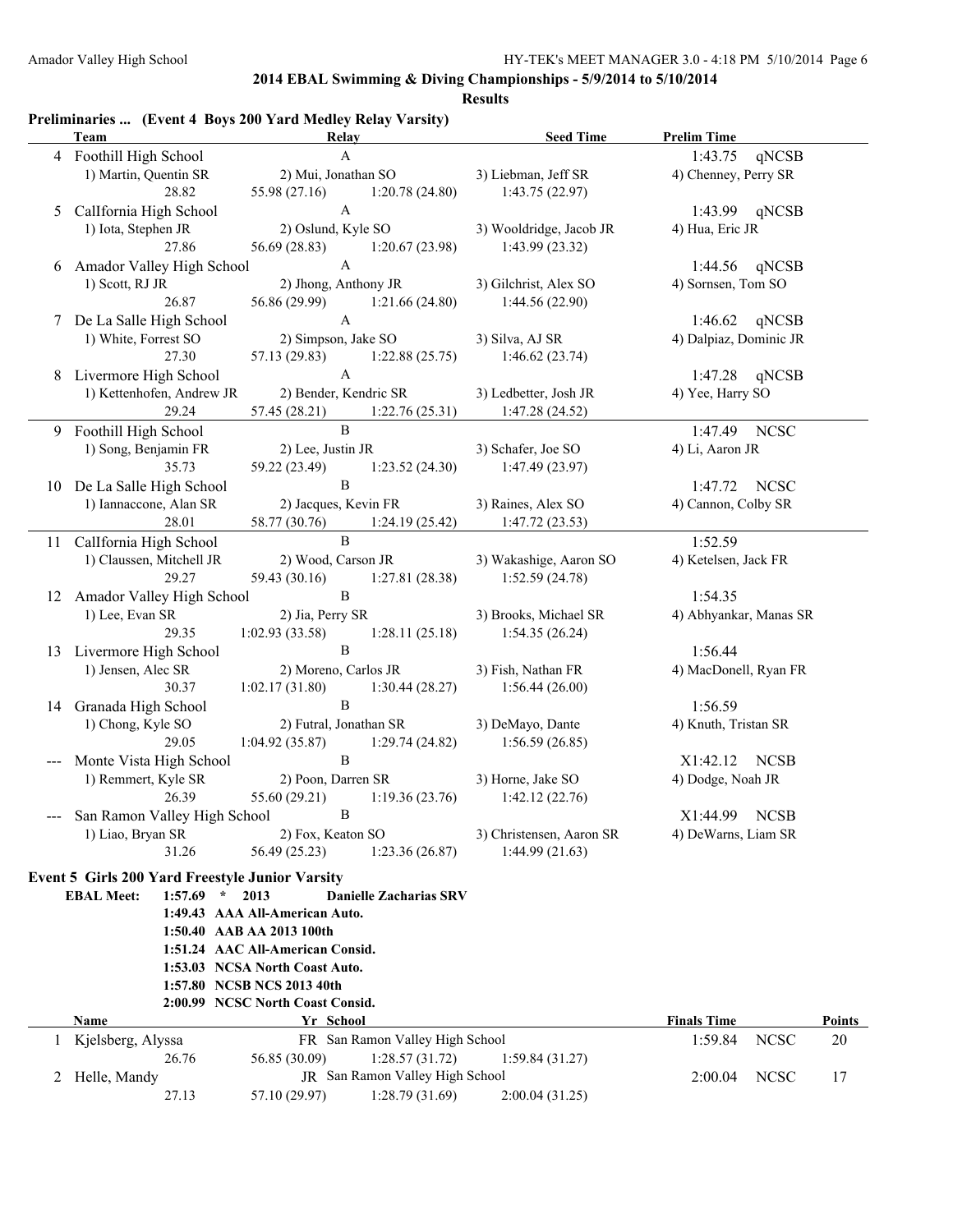**Results**

### **(Event 5 Girls 200 Yard Freestyle Junior Varsity)**

|      | <b>Name</b>           | Yr School                                            | <b>Finals Time</b> | <b>Points</b> |
|------|-----------------------|------------------------------------------------------|--------------------|---------------|
|      | 3 Kaleta, Tori        | SO San Ramon Valley High School                      | 2:04.90            | 16            |
|      | 28.29                 | 59.80 (31.51)<br>1:32.94(33.14)<br>2:04.90 (31.96)   |                    |               |
|      | 4 MacGregor, Meg      | FR Amador Valley High School                         | 2:05.92            | 15            |
|      | 28.42                 | 59.71 (31.29)<br>1:32.91(33.20)<br>2:05.92(33.01)    |                    |               |
| 5    | Moore, Melyssa        | SO San Ramon Valley High School                      | 2:06.90            | 14            |
|      | 29.33                 | 1:00.65(31.32)<br>1:34.12(33.47)<br>2:06.90 (32.78)  |                    |               |
| 6    | Graham, Kristy        | JR Callfornia High School                            | 2:09.47            | 13            |
|      | 30.72                 | 1:02.71 (31.99)<br>1:36.07(33.36)<br>2:09.47(33.40)  |                    |               |
| $*7$ | Madigan, Katherine    | FR Carondelet High School                            | 2:12.28            | 11.50         |
|      | 29.45                 | 1:02.36(32.91)<br>1:37.06(34.70)<br>2:12.28(35.22)   |                    |               |
| $*7$ | Battilega, Mia        | FR Amador Valley High School                         | 2:12.28            | 11.50         |
|      | 30.57                 | 1:03.88(33.31)<br>1:37.83(33.95)<br>2:12.28(34.45)   |                    |               |
| 9    | Melo, Nicole          | SO Amador Valley High School                         | 2:15.94            | 9             |
|      | 31.45                 | 1:06.36(34.91)<br>1:42.18(35.82)<br>2:15.94(33.76)   |                    |               |
| 10   | Dalpiaz, Vanessa      | FR Carondelet High School                            | 2:16.73            | 7             |
|      | 31.49                 | 1:06.79(35.30)<br>1:42.24(35.45)<br>2:16.73(34.49)   |                    |               |
| 11   | Greco, Lindsay        | SO Monte Vista High School                           | 2:16.81            |               |
|      | 30.98                 | 1:06.05(35.07)<br>1:41.36(35.31)<br>2:16.81(35.45)   |                    | 6             |
| 12   | Beanland, Bailey      | JR Amador Valley High School                         | 2:17.62            | 5             |
|      | 31.19                 | 1:41.67(36.14)                                       |                    |               |
|      |                       | 1:05.53(34.34)<br>2:17.62(35.95)                     |                    |               |
| 13   | Maguigad, Coralyn     | FR Foothill High School                              | 2:17.90            | 4             |
|      | 31.95                 | 1:07.14(35.19)<br>1:43.28(36.14)<br>2:17.90(34.62)   |                    |               |
| 14   | Chinn, Analese        | SO Amador Valley High School                         | x2:18.13           |               |
|      | 30.49                 | 1:04.64(34.15)<br>1:40.79(36.15)<br>2:18.13(37.34)   |                    |               |
| 15   | Person, Ashley        | JR Amador Valley High School                         | x2:19.36           |               |
|      | 32.05                 | 1:06.85(34.80)<br>1:42.93(36.08)<br>2:19.36(36.43)   |                    |               |
| 16   | Vogeley, Abby         | FR Monte Vista High School                           | 2:20.39            | 3             |
|      | 31.05                 | 1:05.97(34.92)<br>1:43.61(37.64)<br>2:20.39(36.78)   |                    |               |
| 17   | Downum, Sarah         | SR Carondelet High School                            | 2:21.07            | 2             |
|      | 30.90                 | 1:06.21(35.31)<br>1:44.11(37.90)<br>2:21.07(36.96)   |                    |               |
|      | 18 Bodisco, Stephanie | JR San Ramon Valley High School                      | x2:22.57           |               |
|      | 32.22                 | 1:08.23(36.01)<br>1:46.15(37.92)<br>2:22.57(36.42)   |                    |               |
| 19   | Tien, Cynthia         | JR Amador Valley High School                         | x2:22.69           |               |
|      | 32.80                 | 1:10.15(37.35)<br>1:47.20(37.05)<br>2:22.69 (35.49)  |                    |               |
| 20   | Clark, Allie          | SO Granada High School                               | 2:24.94            | 1             |
|      | 34.44                 | 1:48.62 (37.79)<br>1:10.83(36.39)<br>2:24.94 (36.32) |                    |               |
|      | 21 Weaver, Fiona      | FR Livermore High School                             | 2:25.67            |               |
|      | 33.71                 | 1:10.67(36.96)<br>1:49.57 (38.90)<br>2:25.67(36.10)  |                    |               |
| 22   | Terry, Kayla          | FR Amador Valley High School                         | x2:27.30           |               |
|      | 34.08                 | 1:11.77(37.69)<br>1:50.17(38.40)<br>2:27.30(37.13)   |                    |               |
| 23   | Jackson, Jennifer     | JR San Ramon Valley High School                      | x2:29.67           |               |
|      | 34.44                 | 1:12.54(38.10)<br>1:51.66(39.12)<br>2:29.67(38.01)   |                    |               |
| 24   | Kerin, Alexandra      | FR Livermore High School                             | 2:31.49            |               |
|      | 34.26                 | 1:12.42(38.16)<br>1:53.54(41.12)<br>2:31.49 (37.95)  |                    |               |
| 25   | Padilla, Sarah        | SO Carondelet High School                            | 2:33.05            |               |
|      | 34.12                 | 1:12.20(38.08)<br>1:51.91(39.71)<br>2:33.05(41.14)   |                    |               |
| 26   | Silliman, Cayman      | FR San Ramon Valley High School                      | x2:36.97           |               |
|      | 32.72                 | 1:55.27(43.14)<br>1:12.13(39.41)<br>2:36.97(41.70)   |                    |               |
| 27   | Lobo, Adriana         | FR Carondelet High School                            | x2:38.11           |               |
|      | 36.24                 | 1:57.93(41.51)<br>1:16.42(40.18)<br>2:38.11(40.18)   |                    |               |
| 28   | Sanchez, Sarah        | SO Foothill High School                              | 2:41.60            |               |
|      | 36.96                 | 1:17.67(40.71)<br>1:59.81(42.14)<br>2:41.60 (41.79)  |                    |               |
| 29   | Foster, Megan         | FR Foothill High School                              | 2:42.56            |               |
|      | 36.31                 | 1:16.68(40.37)<br>1:59.61 (42.93)<br>2:42.56 (42.95) |                    |               |
|      |                       |                                                      |                    |               |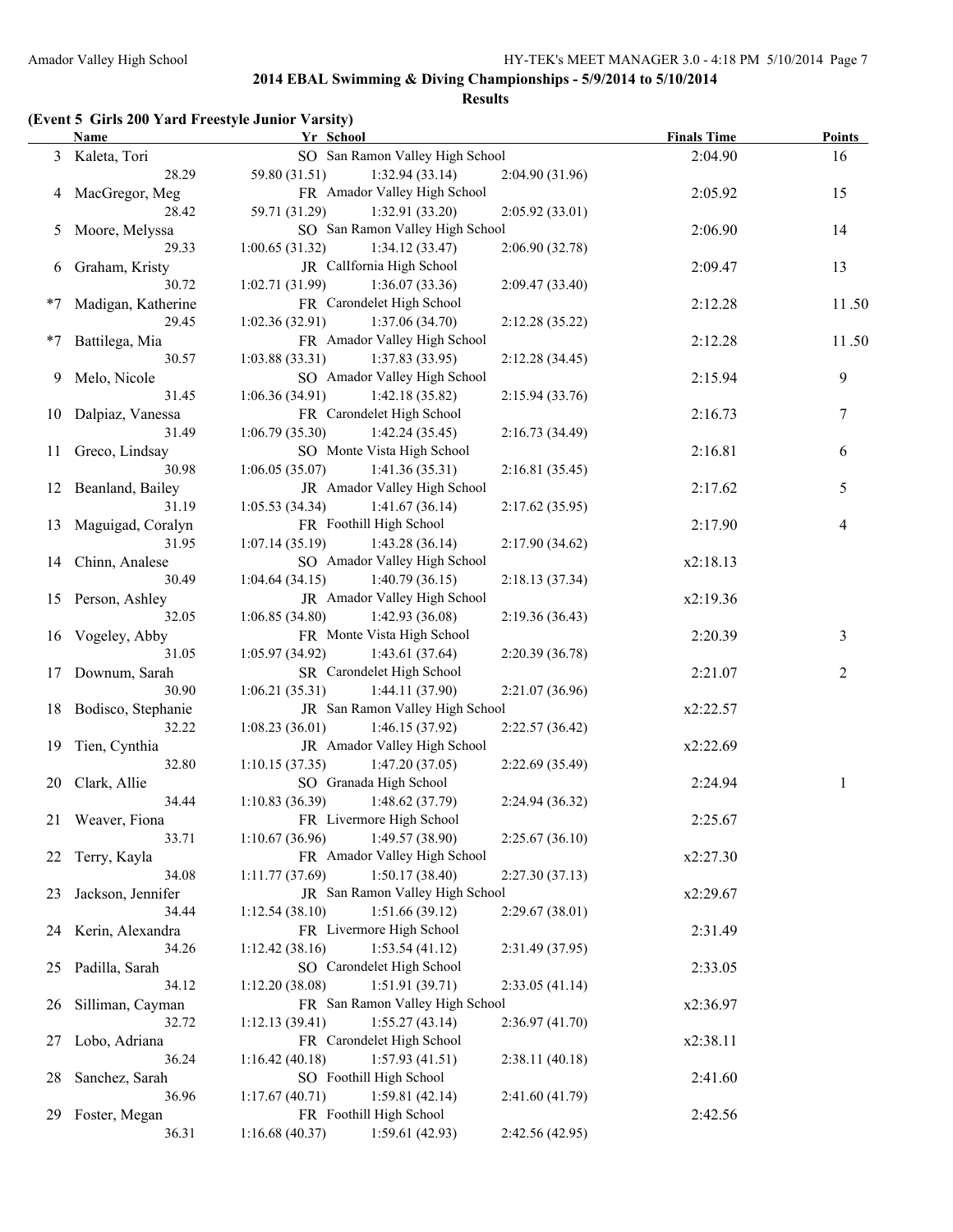|    | <b>Name</b>            |         | (Event 5 Girls 200 Yard Freestyle Junior Varsity)<br>Yr School |                                                   |                 |                    |                          |
|----|------------------------|---------|----------------------------------------------------------------|---------------------------------------------------|-----------------|--------------------|--------------------------|
|    |                        |         |                                                                |                                                   |                 | <b>Finals Time</b> | Points                   |
| 30 | Prusso, Kaia           |         |                                                                | SO Livermore High School                          |                 | 2:57.89            |                          |
|    |                        | 38.18   | 1:23.41(45.23)                                                 | 2:11.16(47.75)                                    | 2:57.89(46.73)  |                    |                          |
|    | 31 Cain, Allie         |         |                                                                | FR Granada High School                            |                 | 3:06.88            |                          |
|    |                        | 39.94   | 1:28.42(48.48)                                                 | 2:18.76(50.34)                                    | 3:06.88(48.12)  |                    |                          |
|    |                        |         | <b>Event 6 Boys 200 Yard Freestyle Junior Varsity</b>          |                                                   |                 |                    |                          |
|    | <b>EBAL Meet:</b>      | 1:53.70 | $\star$<br>2011                                                | <b>Chase Shackleton DLS</b>                       |                 |                    |                          |
|    |                        |         | 1:39.35 AAA All-American Auto.                                 |                                                   |                 |                    |                          |
|    |                        |         | 1:40.50 AAB AA 2013 100th                                      |                                                   |                 |                    |                          |
|    |                        |         | 1:41.14 AAC All-American Consid.                               |                                                   |                 |                    |                          |
|    |                        |         | 1:43.75 NCSA North Coast Auto.                                 |                                                   |                 |                    |                          |
|    |                        |         | 1:49.20 NCSB NCS 2013 40th                                     |                                                   |                 |                    |                          |
|    |                        |         | 1:50.99 NCSC North Coast Consid.                               |                                                   |                 |                    |                          |
|    | Name                   |         | Yr School                                                      |                                                   |                 | <b>Finals Time</b> | <b>Points</b>            |
| 1  | White, Xander          | 26.27   | 55.97 (29.70)                                                  | SO San Ramon Valley High School<br>1:26.85(30.88) | 1:57.71(30.86)  | 1:57.71            | 20                       |
|    | Andrade, Colton        |         |                                                                | FR San Ramon Valley High School                   |                 | 1:57.77            | 17                       |
| 2  |                        | 27.10   | 56.92 (29.82)                                                  | 1:27.95(31.03)                                    | 1:57.77(29.82)  |                    |                          |
| 3  | Simonelli, James       |         |                                                                | SO De La Salle High School                        |                 | 2:00.48            | 16                       |
|    |                        | 26.77   | 56.64 (29.87)                                                  | 1:28.38(31.74)                                    | 2:00.48(32.10)  |                    |                          |
| 4  | Sinclair, Chase        |         |                                                                | FR Amador Valley High School                      |                 | 2:00.50            | 15                       |
|    |                        | 27.57   | 57.61 (30.04)                                                  | 1:28.91(31.30)                                    | 2:00.50 (31.59) |                    |                          |
| 5  | Webster, John          |         |                                                                | SR CalIfornia High School                         |                 | 2:01.97            | 14                       |
|    |                        | 28.56   | 59.29 (30.73)                                                  | 1:31.17(31.88)                                    | 2:01.97(30.80)  |                    |                          |
| 6  | Ji, Winston            |         |                                                                | JR CalIfornia High School                         |                 | 2:02.55            | 13                       |
|    |                        | 27.48   | 57.73 (30.25)                                                  | 1:29.81(32.08)                                    | 2:02.55(32.74)  |                    |                          |
|    | Smith, Taylor          |         |                                                                | FR Amador Valley High School                      |                 | 2:02.88            | 12                       |
|    |                        | 28.24   | 59.25 (31.01)                                                  | 1:31.79(32.54)                                    | 2:02.88 (31.09) |                    |                          |
| 8  | Dorris, Roger          |         |                                                                | JR San Ramon Valley High School                   |                 | 2:04.52            | 11                       |
|    |                        | 28.52   | 1:00.18(31.66)                                                 | 1:32.82(32.64)                                    | 2:04.52 (31.70) |                    |                          |
| 9  | Wang, Jeffrey          |         |                                                                | JR Amador Valley High School                      |                 | 2:04.80            | 9                        |
|    |                        | 28.89   | 59.87 (30.98)                                                  | 1:32.09(32.22)                                    | 2:04.80(32.71)  |                    |                          |
| 10 | Gupta, Aditya          |         |                                                                | FR Amador Valley High School                      |                 | 2:05.56            | 7                        |
|    |                        | 27.04   | 57.83 (30.79)                                                  | 1:31.30(33.47)                                    | 2:05.56 (34.26) |                    |                          |
| 11 | Kenny, Peter           |         |                                                                | FR Monte Vista High School                        |                 | 2:10.18            | 6                        |
|    |                        | 29.72   | 1:03.28(33.56)                                                 | 1:37.73(34.45)                                    | 2:10.18(32.45)  |                    |                          |
|    | 12 Huo, Sam            |         |                                                                | FR Amador Valley High School                      |                 | x2:10.60           |                          |
|    |                        | 28.80   | 1:00.94(32.14)                                                 | 1:36.46(35.52)                                    | 2:10.60(34.14)  |                    |                          |
| 13 | Coleman, Aaron         |         |                                                                | JR Monte Vista High School                        |                 | 2:10.67            | 5                        |
|    |                        | 28.94   | 1:01.42(32.48)                                                 | 1:35.93(34.51)                                    | 2:10.67(34.74)  |                    |                          |
| 14 | Mullineaux, Anthony    |         |                                                                | SO Granada High School                            |                 | 2:11.16            | $\overline{\mathcal{A}}$ |
| 15 | Shahab, Darius Richard |         |                                                                | FR De La Salle High School                        |                 | 2:11.28            | $\mathfrak{Z}$           |
|    |                        | 29.22   | 1:02.04(32.82)                                                 | 1:36.75(34.71)                                    | 2:11.28 (34.53) |                    |                          |
| 16 | Subramanian, Parth     |         |                                                                | JR Amador Valley High School                      |                 | x2:12.31           |                          |
|    |                        | 28.82   | 1:01.42(32.60)                                                 | 1:36.85(35.43)                                    | 2:12.31 (35.46) |                    |                          |
| 17 | Kelly, Jack            |         |                                                                | JR CalIfornia High School                         |                 | 2:12.58            | 2                        |
|    |                        | 31.00   | 1:05.56(34.56)                                                 | 1:38.99(33.43)                                    | 2:12.58 (33.59) |                    |                          |
| 18 | Brooks, David          |         |                                                                | FR Amador Valley High School                      |                 | x2:13.36           |                          |
|    |                        | 30.63   | 1:03.53(32.90)                                                 | 1:38.91(35.38)                                    | 2:13.36 (34.45) |                    |                          |
| 19 | Hendricks, Kjel        |         |                                                                | FR San Ramon Valley High School                   |                 | 2:25.38            | 1                        |
|    |                        | 31.09   | 1:07.65 (36.56)                                                | 1:46.55(38.90)                                    | 2:25.38 (38.83) |                    |                          |
| 20 | Schlagel, Christian    | 32.79   | 1:11.29(38.50)                                                 | SO De La Salle High School<br>1:51.82(40.53)      | 2:29.16 (37.34) | 2:29.16            |                          |
|    |                        |         |                                                                |                                                   |                 |                    |                          |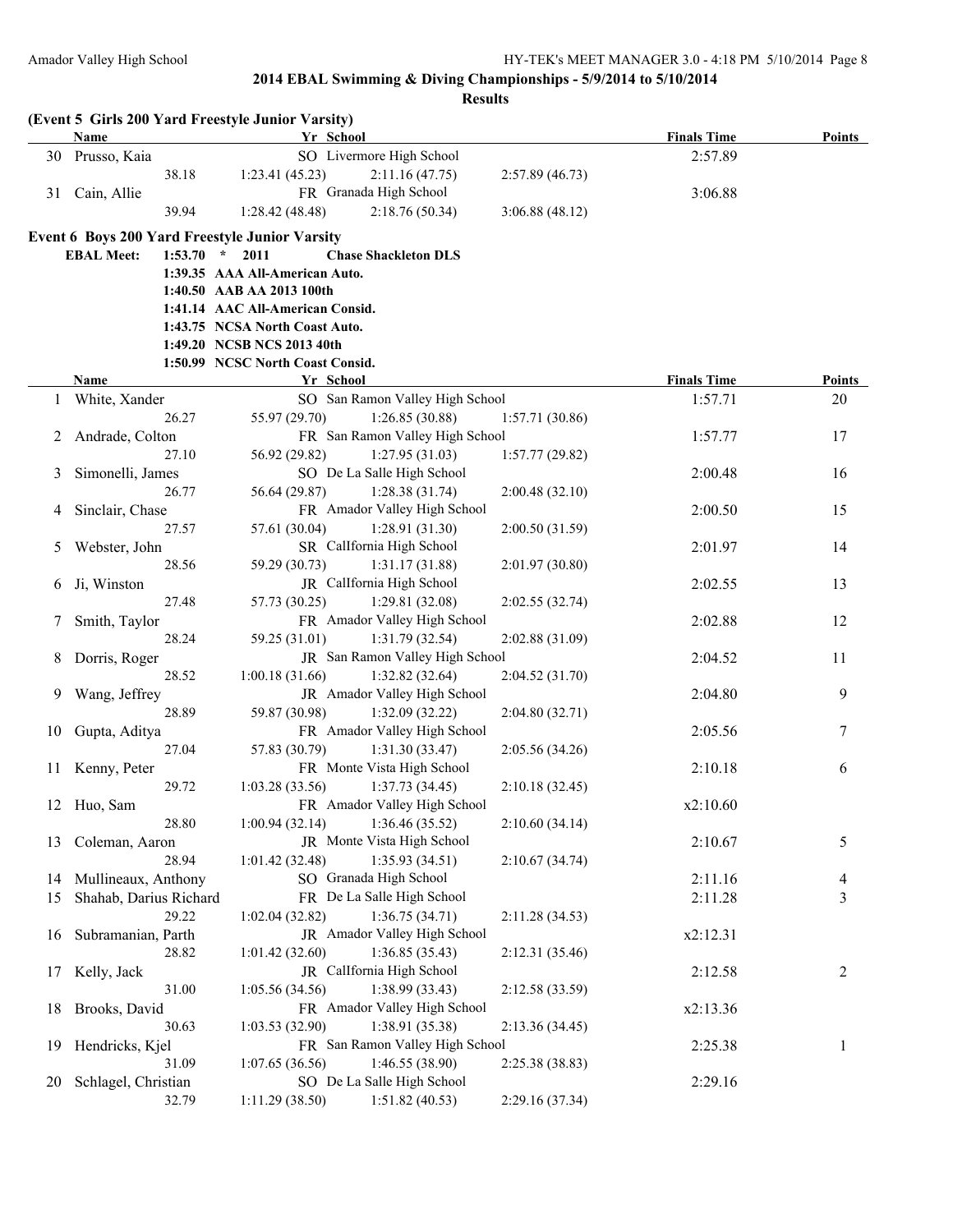| Name<br>Yr School<br><b>Finals Time</b><br>FR Granada High School<br>21 Neuman, Johnathan<br>2:30.79<br>35.00()<br>2:30.79 (1:55.79)<br>FR Amador Valley High School<br>Herz, Patrick<br>x2:32.90<br>22<br>1:11.30(37.61)<br>1:52.08(40.78)<br>33.69<br>2:32.90(40.82)<br>FR Granada High School<br>Knuth, Sam<br>23<br>2:37.43<br>1:12.49()<br>1:54.84(42.35)<br>2:37.43 (42.59)<br><b>Event 7 Girls 200 Yard Freestyle Varsity</b><br><b>EBAL Meet:</b><br>$1:44.12$ *<br>2012<br><b>Chelsea Chenault CARO</b><br><b>Chelsea Chenault CARO</b><br><b>EBAL League:</b><br>1:44.12<br>2012<br>$\wedge$<br>1:49.43 AAA All-American Auto.<br>1:50.40 AAB AA 2013 100th<br>1:51.24 AAC All-American Consid.<br>1:53.03 NCSA North Coast Auto.<br>1:57.80 NCSB NCS 2013 40th<br>2:00.99 NCSC North Coast Consid.<br>Yr School<br><b>Prelim Time</b><br><b>Finals Time</b><br>Name<br>A - Final<br>SO Carondelet High School<br>20<br>1 Murphy, Maddie<br>1:51.78<br>1:50.51<br>AAC<br>54.18 (28.08)<br>1:22.79(28.61)<br>26.10<br>1:50.51(27.72)<br>SO Granada High School<br>1:51.82<br>17<br>Simonds, Moriah<br>1:50.86<br>AAC<br>2<br>26.24<br>54.22 (27.98)<br>1:22.46(28.24)<br>1:50.86(28.40)<br>SO San Ramon Valley High School<br><b>NCSA</b><br>Therien, Claire<br>1:52.48<br>1:51.95<br>16<br>3<br>26.24<br>54.47 (28.23)<br>1:23.44(28.97)<br>1:51.95(28.51)<br>SR San Ramon Valley High School<br><b>NCSB</b><br>Matherson, Paige<br>1:53.90<br>1:53.72<br>15<br>4<br>55.37 (28.61)<br>1:24.62(29.25)<br>26.76<br>1:53.72(29.10)<br>SR San Ramon Valley High School<br><b>NCSB</b><br>Smith, Marina<br>1:55.96<br>14<br>1:53.79<br>5<br>1:25.26(29.70)<br>26.83<br>55.56 (28.73)<br>1:55.96(30.70)<br>FR San Ramon Valley High School<br><b>NCSB</b><br>Meier, Charlotte<br>1:55.55<br>1:56.20<br>13<br>6<br>55.60 (29.18)<br>1:26.28(30.68)<br>26.42<br>1:56.20(29.92)<br>SO Monte Vista High School<br><b>NCSB</b><br>Schreiber, Haley<br>1:56.23<br>1:56.83<br>12<br>7<br>26.98<br>56.20 (29.22)<br>1:26.70(30.50)<br>1:56.83(30.13)<br>SO Amador Valley High School<br><b>NCSB</b><br>8 Plattel, Caitlyn<br>1:54.00<br>1:57.67<br>11<br>56.69 (29.52)<br>27.17<br>1:27.09(30.40)<br>1:57.67(30.58)<br><b>B</b> - Final<br>9<br>FR Amador Valley High School<br>9 Howell, Samantha<br>1:56.84<br>1:52.52<br><b>NCSA</b><br>55.37 (28.74)<br>1:23.84(28.47)<br>1:52.52(28.68)<br>26.63<br>10 Hornbuckle, Alyssa<br>FR Monte Vista High School<br>1:56.74<br>1:56.38<br><b>NCSB</b><br>7<br>1:26.93(29.73)<br>27.48<br>57.20 (29.72)<br>1:56.38(29.45)<br>FR CalIfornia High School<br><b>NCSB</b><br>Lampron, Laura<br>1:57.11<br>1:56.56<br>6<br>11<br>1:27.67(30.42)<br>57.25 (29.52)<br>1:56.56(28.89)<br>27.73<br>SR Granada High School<br><b>NCSB</b><br>Hamza, Haley<br>1:58.25<br>1:57.61<br>5<br>12<br>1:28.04 (31.26)<br>27.30<br>56.78 (29.48)<br>1:57.61(29.57)<br>JR CalIfornia High School<br><b>NCSC</b><br>Philapil, Kaya<br>1:57.09<br>1:58.25<br>13<br>4<br>1:27.30(30.32)<br>27.94<br>56.98 (29.04)<br>1:58.25(30.95)<br>SR CalIfornia High School<br><b>NCSC</b><br>3<br>Willins, Jessica<br>1:59.73<br>1:59.73<br>14<br>57.28 (29.76)<br>1:28.43(31.15)<br>27.52<br>1:59.73(31.30)<br>SO Foothill High School<br>2:01.20<br>$\overline{2}$<br>Heacox, Paige<br>1:58.53<br>15<br>58.75 (30.66)<br>1:30.13(31.38)<br>28.09<br>2:01.20(31.07)<br>SO Granada High School<br>16 Fairbanks, Megan<br>2:00.63<br>2:02.20<br>1<br>1:30.19 (31.98)<br>27.65<br>58.21 (30.56)<br>2:02.20(32.01) |  | (Event 6 Boys 200 Yard Freestyle Junior Varsity) |  |  |  |               |
|-----------------------------------------------------------------------------------------------------------------------------------------------------------------------------------------------------------------------------------------------------------------------------------------------------------------------------------------------------------------------------------------------------------------------------------------------------------------------------------------------------------------------------------------------------------------------------------------------------------------------------------------------------------------------------------------------------------------------------------------------------------------------------------------------------------------------------------------------------------------------------------------------------------------------------------------------------------------------------------------------------------------------------------------------------------------------------------------------------------------------------------------------------------------------------------------------------------------------------------------------------------------------------------------------------------------------------------------------------------------------------------------------------------------------------------------------------------------------------------------------------------------------------------------------------------------------------------------------------------------------------------------------------------------------------------------------------------------------------------------------------------------------------------------------------------------------------------------------------------------------------------------------------------------------------------------------------------------------------------------------------------------------------------------------------------------------------------------------------------------------------------------------------------------------------------------------------------------------------------------------------------------------------------------------------------------------------------------------------------------------------------------------------------------------------------------------------------------------------------------------------------------------------------------------------------------------------------------------------------------------------------------------------------------------------------------------------------------------------------------------------------------------------------------------------------------------------------------------------------------------------------------------------------------------------------------------------------------------------------------------------------------------------------------------------------------------------------------------------------------------------------------------------------------------------------------------------------------------------------------------------------------------------------------------------------------------------------------------------------------------------------------------------------------------------------------------------------------------------------------------------------------------|--|--------------------------------------------------|--|--|--|---------------|
|                                                                                                                                                                                                                                                                                                                                                                                                                                                                                                                                                                                                                                                                                                                                                                                                                                                                                                                                                                                                                                                                                                                                                                                                                                                                                                                                                                                                                                                                                                                                                                                                                                                                                                                                                                                                                                                                                                                                                                                                                                                                                                                                                                                                                                                                                                                                                                                                                                                                                                                                                                                                                                                                                                                                                                                                                                                                                                                                                                                                                                                                                                                                                                                                                                                                                                                                                                                                                                                                                                                       |  |                                                  |  |  |  | <b>Points</b> |
|                                                                                                                                                                                                                                                                                                                                                                                                                                                                                                                                                                                                                                                                                                                                                                                                                                                                                                                                                                                                                                                                                                                                                                                                                                                                                                                                                                                                                                                                                                                                                                                                                                                                                                                                                                                                                                                                                                                                                                                                                                                                                                                                                                                                                                                                                                                                                                                                                                                                                                                                                                                                                                                                                                                                                                                                                                                                                                                                                                                                                                                                                                                                                                                                                                                                                                                                                                                                                                                                                                                       |  |                                                  |  |  |  |               |
|                                                                                                                                                                                                                                                                                                                                                                                                                                                                                                                                                                                                                                                                                                                                                                                                                                                                                                                                                                                                                                                                                                                                                                                                                                                                                                                                                                                                                                                                                                                                                                                                                                                                                                                                                                                                                                                                                                                                                                                                                                                                                                                                                                                                                                                                                                                                                                                                                                                                                                                                                                                                                                                                                                                                                                                                                                                                                                                                                                                                                                                                                                                                                                                                                                                                                                                                                                                                                                                                                                                       |  |                                                  |  |  |  |               |
|                                                                                                                                                                                                                                                                                                                                                                                                                                                                                                                                                                                                                                                                                                                                                                                                                                                                                                                                                                                                                                                                                                                                                                                                                                                                                                                                                                                                                                                                                                                                                                                                                                                                                                                                                                                                                                                                                                                                                                                                                                                                                                                                                                                                                                                                                                                                                                                                                                                                                                                                                                                                                                                                                                                                                                                                                                                                                                                                                                                                                                                                                                                                                                                                                                                                                                                                                                                                                                                                                                                       |  |                                                  |  |  |  |               |
|                                                                                                                                                                                                                                                                                                                                                                                                                                                                                                                                                                                                                                                                                                                                                                                                                                                                                                                                                                                                                                                                                                                                                                                                                                                                                                                                                                                                                                                                                                                                                                                                                                                                                                                                                                                                                                                                                                                                                                                                                                                                                                                                                                                                                                                                                                                                                                                                                                                                                                                                                                                                                                                                                                                                                                                                                                                                                                                                                                                                                                                                                                                                                                                                                                                                                                                                                                                                                                                                                                                       |  |                                                  |  |  |  |               |
|                                                                                                                                                                                                                                                                                                                                                                                                                                                                                                                                                                                                                                                                                                                                                                                                                                                                                                                                                                                                                                                                                                                                                                                                                                                                                                                                                                                                                                                                                                                                                                                                                                                                                                                                                                                                                                                                                                                                                                                                                                                                                                                                                                                                                                                                                                                                                                                                                                                                                                                                                                                                                                                                                                                                                                                                                                                                                                                                                                                                                                                                                                                                                                                                                                                                                                                                                                                                                                                                                                                       |  |                                                  |  |  |  |               |
|                                                                                                                                                                                                                                                                                                                                                                                                                                                                                                                                                                                                                                                                                                                                                                                                                                                                                                                                                                                                                                                                                                                                                                                                                                                                                                                                                                                                                                                                                                                                                                                                                                                                                                                                                                                                                                                                                                                                                                                                                                                                                                                                                                                                                                                                                                                                                                                                                                                                                                                                                                                                                                                                                                                                                                                                                                                                                                                                                                                                                                                                                                                                                                                                                                                                                                                                                                                                                                                                                                                       |  |                                                  |  |  |  |               |
|                                                                                                                                                                                                                                                                                                                                                                                                                                                                                                                                                                                                                                                                                                                                                                                                                                                                                                                                                                                                                                                                                                                                                                                                                                                                                                                                                                                                                                                                                                                                                                                                                                                                                                                                                                                                                                                                                                                                                                                                                                                                                                                                                                                                                                                                                                                                                                                                                                                                                                                                                                                                                                                                                                                                                                                                                                                                                                                                                                                                                                                                                                                                                                                                                                                                                                                                                                                                                                                                                                                       |  |                                                  |  |  |  |               |
|                                                                                                                                                                                                                                                                                                                                                                                                                                                                                                                                                                                                                                                                                                                                                                                                                                                                                                                                                                                                                                                                                                                                                                                                                                                                                                                                                                                                                                                                                                                                                                                                                                                                                                                                                                                                                                                                                                                                                                                                                                                                                                                                                                                                                                                                                                                                                                                                                                                                                                                                                                                                                                                                                                                                                                                                                                                                                                                                                                                                                                                                                                                                                                                                                                                                                                                                                                                                                                                                                                                       |  |                                                  |  |  |  |               |
|                                                                                                                                                                                                                                                                                                                                                                                                                                                                                                                                                                                                                                                                                                                                                                                                                                                                                                                                                                                                                                                                                                                                                                                                                                                                                                                                                                                                                                                                                                                                                                                                                                                                                                                                                                                                                                                                                                                                                                                                                                                                                                                                                                                                                                                                                                                                                                                                                                                                                                                                                                                                                                                                                                                                                                                                                                                                                                                                                                                                                                                                                                                                                                                                                                                                                                                                                                                                                                                                                                                       |  |                                                  |  |  |  |               |
|                                                                                                                                                                                                                                                                                                                                                                                                                                                                                                                                                                                                                                                                                                                                                                                                                                                                                                                                                                                                                                                                                                                                                                                                                                                                                                                                                                                                                                                                                                                                                                                                                                                                                                                                                                                                                                                                                                                                                                                                                                                                                                                                                                                                                                                                                                                                                                                                                                                                                                                                                                                                                                                                                                                                                                                                                                                                                                                                                                                                                                                                                                                                                                                                                                                                                                                                                                                                                                                                                                                       |  |                                                  |  |  |  |               |
|                                                                                                                                                                                                                                                                                                                                                                                                                                                                                                                                                                                                                                                                                                                                                                                                                                                                                                                                                                                                                                                                                                                                                                                                                                                                                                                                                                                                                                                                                                                                                                                                                                                                                                                                                                                                                                                                                                                                                                                                                                                                                                                                                                                                                                                                                                                                                                                                                                                                                                                                                                                                                                                                                                                                                                                                                                                                                                                                                                                                                                                                                                                                                                                                                                                                                                                                                                                                                                                                                                                       |  |                                                  |  |  |  |               |
|                                                                                                                                                                                                                                                                                                                                                                                                                                                                                                                                                                                                                                                                                                                                                                                                                                                                                                                                                                                                                                                                                                                                                                                                                                                                                                                                                                                                                                                                                                                                                                                                                                                                                                                                                                                                                                                                                                                                                                                                                                                                                                                                                                                                                                                                                                                                                                                                                                                                                                                                                                                                                                                                                                                                                                                                                                                                                                                                                                                                                                                                                                                                                                                                                                                                                                                                                                                                                                                                                                                       |  |                                                  |  |  |  |               |
|                                                                                                                                                                                                                                                                                                                                                                                                                                                                                                                                                                                                                                                                                                                                                                                                                                                                                                                                                                                                                                                                                                                                                                                                                                                                                                                                                                                                                                                                                                                                                                                                                                                                                                                                                                                                                                                                                                                                                                                                                                                                                                                                                                                                                                                                                                                                                                                                                                                                                                                                                                                                                                                                                                                                                                                                                                                                                                                                                                                                                                                                                                                                                                                                                                                                                                                                                                                                                                                                                                                       |  |                                                  |  |  |  |               |
|                                                                                                                                                                                                                                                                                                                                                                                                                                                                                                                                                                                                                                                                                                                                                                                                                                                                                                                                                                                                                                                                                                                                                                                                                                                                                                                                                                                                                                                                                                                                                                                                                                                                                                                                                                                                                                                                                                                                                                                                                                                                                                                                                                                                                                                                                                                                                                                                                                                                                                                                                                                                                                                                                                                                                                                                                                                                                                                                                                                                                                                                                                                                                                                                                                                                                                                                                                                                                                                                                                                       |  |                                                  |  |  |  |               |
|                                                                                                                                                                                                                                                                                                                                                                                                                                                                                                                                                                                                                                                                                                                                                                                                                                                                                                                                                                                                                                                                                                                                                                                                                                                                                                                                                                                                                                                                                                                                                                                                                                                                                                                                                                                                                                                                                                                                                                                                                                                                                                                                                                                                                                                                                                                                                                                                                                                                                                                                                                                                                                                                                                                                                                                                                                                                                                                                                                                                                                                                                                                                                                                                                                                                                                                                                                                                                                                                                                                       |  |                                                  |  |  |  |               |
|                                                                                                                                                                                                                                                                                                                                                                                                                                                                                                                                                                                                                                                                                                                                                                                                                                                                                                                                                                                                                                                                                                                                                                                                                                                                                                                                                                                                                                                                                                                                                                                                                                                                                                                                                                                                                                                                                                                                                                                                                                                                                                                                                                                                                                                                                                                                                                                                                                                                                                                                                                                                                                                                                                                                                                                                                                                                                                                                                                                                                                                                                                                                                                                                                                                                                                                                                                                                                                                                                                                       |  |                                                  |  |  |  | Points        |
|                                                                                                                                                                                                                                                                                                                                                                                                                                                                                                                                                                                                                                                                                                                                                                                                                                                                                                                                                                                                                                                                                                                                                                                                                                                                                                                                                                                                                                                                                                                                                                                                                                                                                                                                                                                                                                                                                                                                                                                                                                                                                                                                                                                                                                                                                                                                                                                                                                                                                                                                                                                                                                                                                                                                                                                                                                                                                                                                                                                                                                                                                                                                                                                                                                                                                                                                                                                                                                                                                                                       |  |                                                  |  |  |  |               |
|                                                                                                                                                                                                                                                                                                                                                                                                                                                                                                                                                                                                                                                                                                                                                                                                                                                                                                                                                                                                                                                                                                                                                                                                                                                                                                                                                                                                                                                                                                                                                                                                                                                                                                                                                                                                                                                                                                                                                                                                                                                                                                                                                                                                                                                                                                                                                                                                                                                                                                                                                                                                                                                                                                                                                                                                                                                                                                                                                                                                                                                                                                                                                                                                                                                                                                                                                                                                                                                                                                                       |  |                                                  |  |  |  |               |
|                                                                                                                                                                                                                                                                                                                                                                                                                                                                                                                                                                                                                                                                                                                                                                                                                                                                                                                                                                                                                                                                                                                                                                                                                                                                                                                                                                                                                                                                                                                                                                                                                                                                                                                                                                                                                                                                                                                                                                                                                                                                                                                                                                                                                                                                                                                                                                                                                                                                                                                                                                                                                                                                                                                                                                                                                                                                                                                                                                                                                                                                                                                                                                                                                                                                                                                                                                                                                                                                                                                       |  |                                                  |  |  |  |               |
|                                                                                                                                                                                                                                                                                                                                                                                                                                                                                                                                                                                                                                                                                                                                                                                                                                                                                                                                                                                                                                                                                                                                                                                                                                                                                                                                                                                                                                                                                                                                                                                                                                                                                                                                                                                                                                                                                                                                                                                                                                                                                                                                                                                                                                                                                                                                                                                                                                                                                                                                                                                                                                                                                                                                                                                                                                                                                                                                                                                                                                                                                                                                                                                                                                                                                                                                                                                                                                                                                                                       |  |                                                  |  |  |  |               |
|                                                                                                                                                                                                                                                                                                                                                                                                                                                                                                                                                                                                                                                                                                                                                                                                                                                                                                                                                                                                                                                                                                                                                                                                                                                                                                                                                                                                                                                                                                                                                                                                                                                                                                                                                                                                                                                                                                                                                                                                                                                                                                                                                                                                                                                                                                                                                                                                                                                                                                                                                                                                                                                                                                                                                                                                                                                                                                                                                                                                                                                                                                                                                                                                                                                                                                                                                                                                                                                                                                                       |  |                                                  |  |  |  |               |
|                                                                                                                                                                                                                                                                                                                                                                                                                                                                                                                                                                                                                                                                                                                                                                                                                                                                                                                                                                                                                                                                                                                                                                                                                                                                                                                                                                                                                                                                                                                                                                                                                                                                                                                                                                                                                                                                                                                                                                                                                                                                                                                                                                                                                                                                                                                                                                                                                                                                                                                                                                                                                                                                                                                                                                                                                                                                                                                                                                                                                                                                                                                                                                                                                                                                                                                                                                                                                                                                                                                       |  |                                                  |  |  |  |               |
|                                                                                                                                                                                                                                                                                                                                                                                                                                                                                                                                                                                                                                                                                                                                                                                                                                                                                                                                                                                                                                                                                                                                                                                                                                                                                                                                                                                                                                                                                                                                                                                                                                                                                                                                                                                                                                                                                                                                                                                                                                                                                                                                                                                                                                                                                                                                                                                                                                                                                                                                                                                                                                                                                                                                                                                                                                                                                                                                                                                                                                                                                                                                                                                                                                                                                                                                                                                                                                                                                                                       |  |                                                  |  |  |  |               |
|                                                                                                                                                                                                                                                                                                                                                                                                                                                                                                                                                                                                                                                                                                                                                                                                                                                                                                                                                                                                                                                                                                                                                                                                                                                                                                                                                                                                                                                                                                                                                                                                                                                                                                                                                                                                                                                                                                                                                                                                                                                                                                                                                                                                                                                                                                                                                                                                                                                                                                                                                                                                                                                                                                                                                                                                                                                                                                                                                                                                                                                                                                                                                                                                                                                                                                                                                                                                                                                                                                                       |  |                                                  |  |  |  |               |
|                                                                                                                                                                                                                                                                                                                                                                                                                                                                                                                                                                                                                                                                                                                                                                                                                                                                                                                                                                                                                                                                                                                                                                                                                                                                                                                                                                                                                                                                                                                                                                                                                                                                                                                                                                                                                                                                                                                                                                                                                                                                                                                                                                                                                                                                                                                                                                                                                                                                                                                                                                                                                                                                                                                                                                                                                                                                                                                                                                                                                                                                                                                                                                                                                                                                                                                                                                                                                                                                                                                       |  |                                                  |  |  |  |               |
|                                                                                                                                                                                                                                                                                                                                                                                                                                                                                                                                                                                                                                                                                                                                                                                                                                                                                                                                                                                                                                                                                                                                                                                                                                                                                                                                                                                                                                                                                                                                                                                                                                                                                                                                                                                                                                                                                                                                                                                                                                                                                                                                                                                                                                                                                                                                                                                                                                                                                                                                                                                                                                                                                                                                                                                                                                                                                                                                                                                                                                                                                                                                                                                                                                                                                                                                                                                                                                                                                                                       |  |                                                  |  |  |  |               |
|                                                                                                                                                                                                                                                                                                                                                                                                                                                                                                                                                                                                                                                                                                                                                                                                                                                                                                                                                                                                                                                                                                                                                                                                                                                                                                                                                                                                                                                                                                                                                                                                                                                                                                                                                                                                                                                                                                                                                                                                                                                                                                                                                                                                                                                                                                                                                                                                                                                                                                                                                                                                                                                                                                                                                                                                                                                                                                                                                                                                                                                                                                                                                                                                                                                                                                                                                                                                                                                                                                                       |  |                                                  |  |  |  |               |
|                                                                                                                                                                                                                                                                                                                                                                                                                                                                                                                                                                                                                                                                                                                                                                                                                                                                                                                                                                                                                                                                                                                                                                                                                                                                                                                                                                                                                                                                                                                                                                                                                                                                                                                                                                                                                                                                                                                                                                                                                                                                                                                                                                                                                                                                                                                                                                                                                                                                                                                                                                                                                                                                                                                                                                                                                                                                                                                                                                                                                                                                                                                                                                                                                                                                                                                                                                                                                                                                                                                       |  |                                                  |  |  |  |               |
|                                                                                                                                                                                                                                                                                                                                                                                                                                                                                                                                                                                                                                                                                                                                                                                                                                                                                                                                                                                                                                                                                                                                                                                                                                                                                                                                                                                                                                                                                                                                                                                                                                                                                                                                                                                                                                                                                                                                                                                                                                                                                                                                                                                                                                                                                                                                                                                                                                                                                                                                                                                                                                                                                                                                                                                                                                                                                                                                                                                                                                                                                                                                                                                                                                                                                                                                                                                                                                                                                                                       |  |                                                  |  |  |  |               |
|                                                                                                                                                                                                                                                                                                                                                                                                                                                                                                                                                                                                                                                                                                                                                                                                                                                                                                                                                                                                                                                                                                                                                                                                                                                                                                                                                                                                                                                                                                                                                                                                                                                                                                                                                                                                                                                                                                                                                                                                                                                                                                                                                                                                                                                                                                                                                                                                                                                                                                                                                                                                                                                                                                                                                                                                                                                                                                                                                                                                                                                                                                                                                                                                                                                                                                                                                                                                                                                                                                                       |  |                                                  |  |  |  |               |
|                                                                                                                                                                                                                                                                                                                                                                                                                                                                                                                                                                                                                                                                                                                                                                                                                                                                                                                                                                                                                                                                                                                                                                                                                                                                                                                                                                                                                                                                                                                                                                                                                                                                                                                                                                                                                                                                                                                                                                                                                                                                                                                                                                                                                                                                                                                                                                                                                                                                                                                                                                                                                                                                                                                                                                                                                                                                                                                                                                                                                                                                                                                                                                                                                                                                                                                                                                                                                                                                                                                       |  |                                                  |  |  |  |               |
|                                                                                                                                                                                                                                                                                                                                                                                                                                                                                                                                                                                                                                                                                                                                                                                                                                                                                                                                                                                                                                                                                                                                                                                                                                                                                                                                                                                                                                                                                                                                                                                                                                                                                                                                                                                                                                                                                                                                                                                                                                                                                                                                                                                                                                                                                                                                                                                                                                                                                                                                                                                                                                                                                                                                                                                                                                                                                                                                                                                                                                                                                                                                                                                                                                                                                                                                                                                                                                                                                                                       |  |                                                  |  |  |  |               |
|                                                                                                                                                                                                                                                                                                                                                                                                                                                                                                                                                                                                                                                                                                                                                                                                                                                                                                                                                                                                                                                                                                                                                                                                                                                                                                                                                                                                                                                                                                                                                                                                                                                                                                                                                                                                                                                                                                                                                                                                                                                                                                                                                                                                                                                                                                                                                                                                                                                                                                                                                                                                                                                                                                                                                                                                                                                                                                                                                                                                                                                                                                                                                                                                                                                                                                                                                                                                                                                                                                                       |  |                                                  |  |  |  |               |
|                                                                                                                                                                                                                                                                                                                                                                                                                                                                                                                                                                                                                                                                                                                                                                                                                                                                                                                                                                                                                                                                                                                                                                                                                                                                                                                                                                                                                                                                                                                                                                                                                                                                                                                                                                                                                                                                                                                                                                                                                                                                                                                                                                                                                                                                                                                                                                                                                                                                                                                                                                                                                                                                                                                                                                                                                                                                                                                                                                                                                                                                                                                                                                                                                                                                                                                                                                                                                                                                                                                       |  |                                                  |  |  |  |               |
|                                                                                                                                                                                                                                                                                                                                                                                                                                                                                                                                                                                                                                                                                                                                                                                                                                                                                                                                                                                                                                                                                                                                                                                                                                                                                                                                                                                                                                                                                                                                                                                                                                                                                                                                                                                                                                                                                                                                                                                                                                                                                                                                                                                                                                                                                                                                                                                                                                                                                                                                                                                                                                                                                                                                                                                                                                                                                                                                                                                                                                                                                                                                                                                                                                                                                                                                                                                                                                                                                                                       |  |                                                  |  |  |  |               |
|                                                                                                                                                                                                                                                                                                                                                                                                                                                                                                                                                                                                                                                                                                                                                                                                                                                                                                                                                                                                                                                                                                                                                                                                                                                                                                                                                                                                                                                                                                                                                                                                                                                                                                                                                                                                                                                                                                                                                                                                                                                                                                                                                                                                                                                                                                                                                                                                                                                                                                                                                                                                                                                                                                                                                                                                                                                                                                                                                                                                                                                                                                                                                                                                                                                                                                                                                                                                                                                                                                                       |  |                                                  |  |  |  |               |
|                                                                                                                                                                                                                                                                                                                                                                                                                                                                                                                                                                                                                                                                                                                                                                                                                                                                                                                                                                                                                                                                                                                                                                                                                                                                                                                                                                                                                                                                                                                                                                                                                                                                                                                                                                                                                                                                                                                                                                                                                                                                                                                                                                                                                                                                                                                                                                                                                                                                                                                                                                                                                                                                                                                                                                                                                                                                                                                                                                                                                                                                                                                                                                                                                                                                                                                                                                                                                                                                                                                       |  |                                                  |  |  |  |               |
|                                                                                                                                                                                                                                                                                                                                                                                                                                                                                                                                                                                                                                                                                                                                                                                                                                                                                                                                                                                                                                                                                                                                                                                                                                                                                                                                                                                                                                                                                                                                                                                                                                                                                                                                                                                                                                                                                                                                                                                                                                                                                                                                                                                                                                                                                                                                                                                                                                                                                                                                                                                                                                                                                                                                                                                                                                                                                                                                                                                                                                                                                                                                                                                                                                                                                                                                                                                                                                                                                                                       |  |                                                  |  |  |  |               |
|                                                                                                                                                                                                                                                                                                                                                                                                                                                                                                                                                                                                                                                                                                                                                                                                                                                                                                                                                                                                                                                                                                                                                                                                                                                                                                                                                                                                                                                                                                                                                                                                                                                                                                                                                                                                                                                                                                                                                                                                                                                                                                                                                                                                                                                                                                                                                                                                                                                                                                                                                                                                                                                                                                                                                                                                                                                                                                                                                                                                                                                                                                                                                                                                                                                                                                                                                                                                                                                                                                                       |  |                                                  |  |  |  |               |
|                                                                                                                                                                                                                                                                                                                                                                                                                                                                                                                                                                                                                                                                                                                                                                                                                                                                                                                                                                                                                                                                                                                                                                                                                                                                                                                                                                                                                                                                                                                                                                                                                                                                                                                                                                                                                                                                                                                                                                                                                                                                                                                                                                                                                                                                                                                                                                                                                                                                                                                                                                                                                                                                                                                                                                                                                                                                                                                                                                                                                                                                                                                                                                                                                                                                                                                                                                                                                                                                                                                       |  |                                                  |  |  |  |               |
|                                                                                                                                                                                                                                                                                                                                                                                                                                                                                                                                                                                                                                                                                                                                                                                                                                                                                                                                                                                                                                                                                                                                                                                                                                                                                                                                                                                                                                                                                                                                                                                                                                                                                                                                                                                                                                                                                                                                                                                                                                                                                                                                                                                                                                                                                                                                                                                                                                                                                                                                                                                                                                                                                                                                                                                                                                                                                                                                                                                                                                                                                                                                                                                                                                                                                                                                                                                                                                                                                                                       |  |                                                  |  |  |  |               |
|                                                                                                                                                                                                                                                                                                                                                                                                                                                                                                                                                                                                                                                                                                                                                                                                                                                                                                                                                                                                                                                                                                                                                                                                                                                                                                                                                                                                                                                                                                                                                                                                                                                                                                                                                                                                                                                                                                                                                                                                                                                                                                                                                                                                                                                                                                                                                                                                                                                                                                                                                                                                                                                                                                                                                                                                                                                                                                                                                                                                                                                                                                                                                                                                                                                                                                                                                                                                                                                                                                                       |  |                                                  |  |  |  |               |
|                                                                                                                                                                                                                                                                                                                                                                                                                                                                                                                                                                                                                                                                                                                                                                                                                                                                                                                                                                                                                                                                                                                                                                                                                                                                                                                                                                                                                                                                                                                                                                                                                                                                                                                                                                                                                                                                                                                                                                                                                                                                                                                                                                                                                                                                                                                                                                                                                                                                                                                                                                                                                                                                                                                                                                                                                                                                                                                                                                                                                                                                                                                                                                                                                                                                                                                                                                                                                                                                                                                       |  |                                                  |  |  |  |               |
|                                                                                                                                                                                                                                                                                                                                                                                                                                                                                                                                                                                                                                                                                                                                                                                                                                                                                                                                                                                                                                                                                                                                                                                                                                                                                                                                                                                                                                                                                                                                                                                                                                                                                                                                                                                                                                                                                                                                                                                                                                                                                                                                                                                                                                                                                                                                                                                                                                                                                                                                                                                                                                                                                                                                                                                                                                                                                                                                                                                                                                                                                                                                                                                                                                                                                                                                                                                                                                                                                                                       |  |                                                  |  |  |  |               |
|                                                                                                                                                                                                                                                                                                                                                                                                                                                                                                                                                                                                                                                                                                                                                                                                                                                                                                                                                                                                                                                                                                                                                                                                                                                                                                                                                                                                                                                                                                                                                                                                                                                                                                                                                                                                                                                                                                                                                                                                                                                                                                                                                                                                                                                                                                                                                                                                                                                                                                                                                                                                                                                                                                                                                                                                                                                                                                                                                                                                                                                                                                                                                                                                                                                                                                                                                                                                                                                                                                                       |  |                                                  |  |  |  |               |
|                                                                                                                                                                                                                                                                                                                                                                                                                                                                                                                                                                                                                                                                                                                                                                                                                                                                                                                                                                                                                                                                                                                                                                                                                                                                                                                                                                                                                                                                                                                                                                                                                                                                                                                                                                                                                                                                                                                                                                                                                                                                                                                                                                                                                                                                                                                                                                                                                                                                                                                                                                                                                                                                                                                                                                                                                                                                                                                                                                                                                                                                                                                                                                                                                                                                                                                                                                                                                                                                                                                       |  |                                                  |  |  |  |               |
|                                                                                                                                                                                                                                                                                                                                                                                                                                                                                                                                                                                                                                                                                                                                                                                                                                                                                                                                                                                                                                                                                                                                                                                                                                                                                                                                                                                                                                                                                                                                                                                                                                                                                                                                                                                                                                                                                                                                                                                                                                                                                                                                                                                                                                                                                                                                                                                                                                                                                                                                                                                                                                                                                                                                                                                                                                                                                                                                                                                                                                                                                                                                                                                                                                                                                                                                                                                                                                                                                                                       |  |                                                  |  |  |  |               |
|                                                                                                                                                                                                                                                                                                                                                                                                                                                                                                                                                                                                                                                                                                                                                                                                                                                                                                                                                                                                                                                                                                                                                                                                                                                                                                                                                                                                                                                                                                                                                                                                                                                                                                                                                                                                                                                                                                                                                                                                                                                                                                                                                                                                                                                                                                                                                                                                                                                                                                                                                                                                                                                                                                                                                                                                                                                                                                                                                                                                                                                                                                                                                                                                                                                                                                                                                                                                                                                                                                                       |  |                                                  |  |  |  |               |
|                                                                                                                                                                                                                                                                                                                                                                                                                                                                                                                                                                                                                                                                                                                                                                                                                                                                                                                                                                                                                                                                                                                                                                                                                                                                                                                                                                                                                                                                                                                                                                                                                                                                                                                                                                                                                                                                                                                                                                                                                                                                                                                                                                                                                                                                                                                                                                                                                                                                                                                                                                                                                                                                                                                                                                                                                                                                                                                                                                                                                                                                                                                                                                                                                                                                                                                                                                                                                                                                                                                       |  |                                                  |  |  |  |               |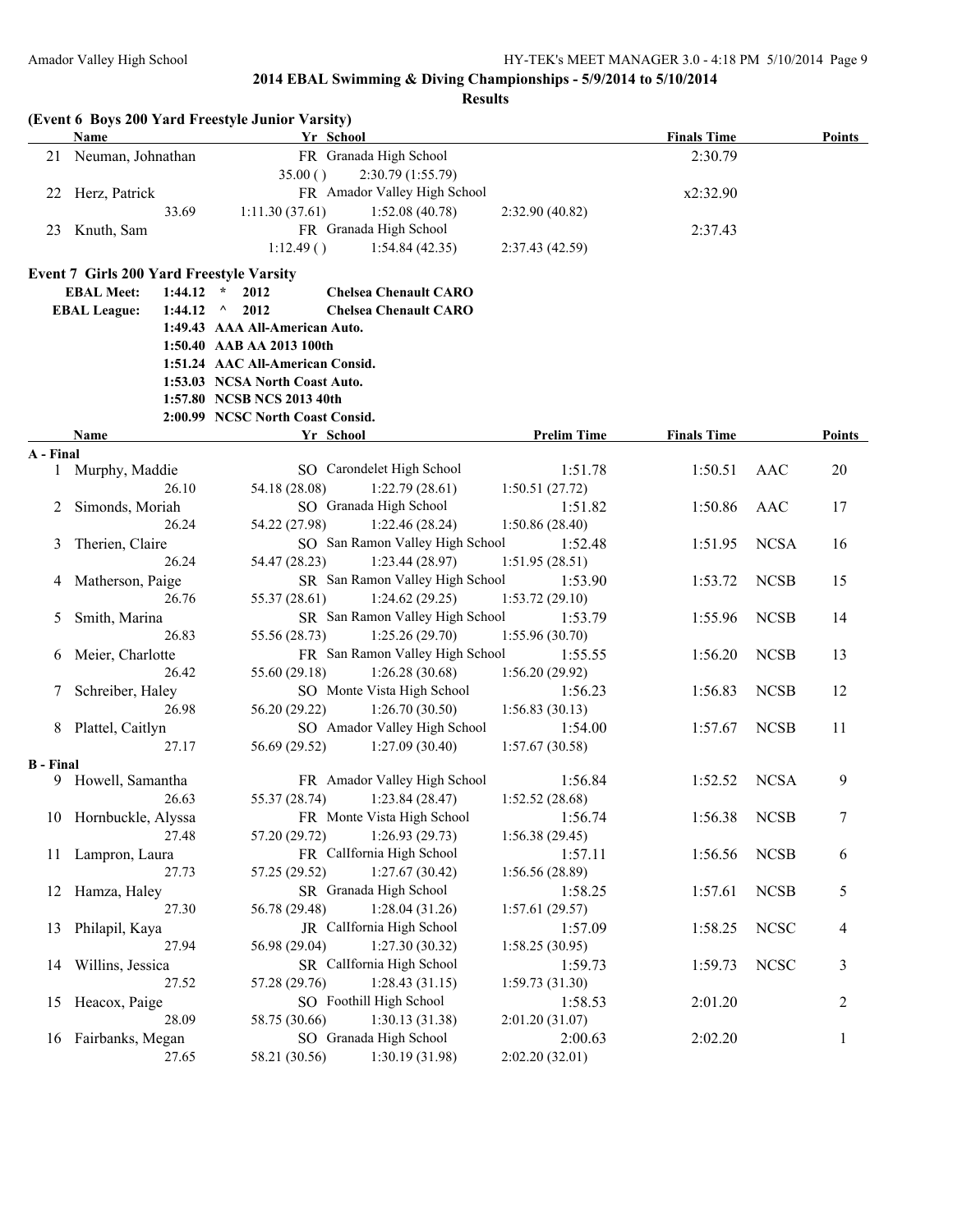|                      | Event 7 Girls 200 Yard Freestyle Varsity |                                      |                  |                    |       |
|----------------------|------------------------------------------|--------------------------------------|------------------|--------------------|-------|
|                      | $1:44.12$ *<br><b>EBAL Meet:</b>         | 2012<br><b>Chelsea Chenault CARO</b> |                  |                    |       |
|                      | <b>EBAL League:</b><br>1:44.12 $\land$   | 2012<br><b>Chelsea Chenault CARO</b> |                  |                    |       |
|                      |                                          | 1:49.43 AAA All-American Auto.       |                  |                    |       |
|                      |                                          | 1:50.40 AAB AA 2013 100th            |                  |                    |       |
|                      |                                          | 1:51.24 AAC All-American Consid.     |                  |                    |       |
|                      |                                          | 1:53.03 NCSA North Coast Auto.       |                  |                    |       |
|                      |                                          | 1:57.80 NCSB NCS 2013 40th           |                  |                    |       |
|                      |                                          | 2:00.99 NCSC North Coast Consid.     |                  |                    |       |
|                      | Name                                     | Yr School                            | <b>Seed Time</b> | <b>Prelim Time</b> |       |
| <b>Preliminaries</b> |                                          |                                      |                  |                    |       |
|                      | 1 Murphy, Maddie                         | SO Carondelet High School            |                  | 1:51.78            | qNCSA |
|                      | 26.52                                    | 54.86 (28.34)<br>1:23.57(28.71)      | 1:51.78(28.21)   |                    |       |
| 2                    | Simonds, Moriah                          | SO Granada High School               |                  | 1:51.82            | qNCSA |
|                      | 26.55                                    | 54.93 (28.38)<br>1:23.68(28.75)      | 1:51.82(28.14)   |                    |       |
| 3                    | Therien, Claire                          | SO San Ramon Valley High School      |                  | 1:52.48            | qNCSA |
|                      | 26.75                                    | 55.30 (28.55)<br>1:23.94(28.64)      | 1:52.48(28.54)   |                    |       |
| 4                    | Smith, Marina                            | SR San Ramon Valley High School      |                  | 1:53.79            | qNCSB |
|                      | 26.70                                    | 1:24.76(29.22)<br>55.54 (28.84)      | 1:53.79(29.03)   |                    |       |
| 5                    | Matherson, Paige                         | SR San Ramon Valley High School      |                  | 1:53.90            | qNCSB |
|                      | 26.97                                    | 55.66 (28.69)<br>1:24.96(29.30)      | 1:53.90(28.94)   |                    |       |
| 6                    | Plattel, Caitlyn                         | SO Amador Valley High School         |                  | 1:54.00            | qNCSB |
|                      | 26.75                                    | 55.68 (28.93)<br>1:24.73(29.05)      | 1:54.00(29.27)   |                    |       |
| 7                    | Meier, Charlotte                         | FR San Ramon Valley High School      |                  | 1:55.55            | qNCSB |
|                      | 26.92                                    | 56.00 (29.08)<br>1:26.02(30.02)      | 1:55.55(29.53)   |                    |       |
| 8                    | Schreiber, Haley                         | SO Monte Vista High School           |                  | 1:56.23            | qNCSB |
|                      | 27.23                                    | 56.33 (29.10)<br>1:26.16(29.83)      | 1:56.23(30.07)   |                    |       |
|                      | 9 Hornbuckle, Alyssa                     | FR Monte Vista High School           |                  | 1:56.74            | qNCSB |
|                      | 27.35                                    | 57.21 (29.86)<br>1:27.00(29.79)      | 1:56.74(29.74)   |                    |       |
| 10                   | Howell, Samantha                         | FR Amador Valley High School         |                  | 1:56.84            | qNCSB |
|                      | 27.18                                    | 56.67 (29.49)<br>1:27.03(30.36)      | 1:56.84(29.81)   |                    |       |
| 11                   | Philapil, Kaya                           | JR CalIfornia High School            |                  | 1:57.09            | qNCSB |
|                      | 27.42                                    | 56.89 (29.47)<br>1:26.95(30.06)      | 1:57.09(30.14)   |                    |       |
|                      | 12 Lampron, Laura                        | FR CalIfornia High School            |                  | 1:57.11            | qNCSB |
|                      | 27.83                                    | 57.92 (30.09)<br>1:28.15(30.23)      | 1:57.11(28.96)   |                    |       |
| 13                   | Hamza, Haley                             | SR Granada High School               |                  | 1:58.25            | qNCSC |
|                      | 28.03                                    | 57.98 (29.95)<br>1:28.83(30.85)      | 1:58.25(29.42)   |                    |       |
|                      | 14 Heacox, Paige                         | SO Foothill High School              |                  | 1:58.53            | qNCSC |
|                      | 27.43                                    | 57.11 (29.68)<br>1:27.95 (30.84)     | 1:58.53(30.58)   |                    |       |
| 15                   | Willins, Jessica                         | SR Callfornia High School            |                  | 1:59.73            | qNCSC |
|                      | 27.75                                    | 1:28.59(31.12)<br>57.47 (29.72)      | 1:59.73(31.14)   |                    |       |
| 16                   | Fairbanks, Megan                         | SO Granada High School               |                  | 2:00.63            | qNCSC |
|                      | 27.51                                    | 57.42 (29.91)<br>1:28.80 (31.38)     | 2:00.63(31.83)   |                    |       |
| 17                   | Sprague, Delaney                         | FR Carondelet High School            |                  | 2:01.29            |       |
|                      | 28.18                                    | 58.82 (30.64)<br>1:30.23(31.41)      | 2:01.29(31.06)   |                    |       |
| 18                   | Zacharias, Danielle                      | SO San Ramon Valley High School      |                  | 2:01.38            |       |
|                      | 27.57                                    | 58.12 (30.55)<br>1:29.52 (31.40)     | 2:01.38 (31.86)  |                    |       |
| 19                   | Szafranski, Grace                        | SO Carondelet High School            |                  | 2:01.96            |       |
| 20                   | Larsen, Olivia                           | SO Foothill High School              |                  | 2:02.38            |       |
|                      | 27.71                                    | 58.46 (30.75)<br>1:30.63(32.17)      | 2:02.38(31.75)   |                    |       |
| 21                   | Kan, Amy                                 | SO CalIfornia High School            |                  | 2:03.58            |       |
|                      | 29.23                                    | 1:00.07(30.84)<br>1:31.59 (31.52)    | 2:03.58 (31.99)  |                    |       |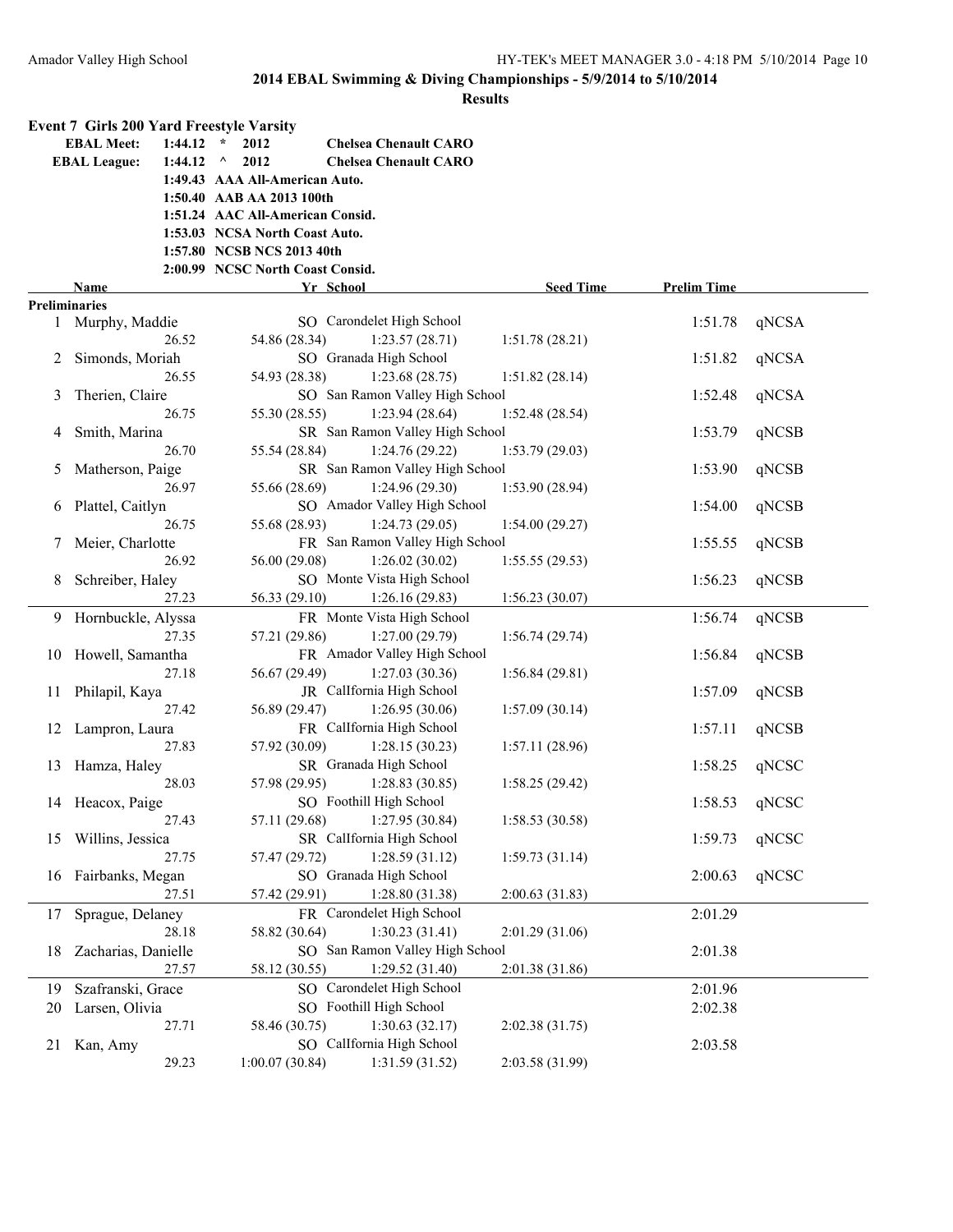| 22 Hornbuckle, Ashley<br>FR Monte Vista High School<br>2:06.00<br>29.27<br>1:01.14(31.87)<br>1:34.14(33.00)<br>2:06.00(31.86)<br>Sinclair, Paris<br>JR Amador Valley High School<br>2:06.29<br>23<br>28.84<br>1:00.59(31.75)<br>1:33.62(33.03)<br>2:06.29(32.67)<br>SR Carondelet High School<br>24 Russell, Samantha<br>2:07.62<br>28.48<br>59.70 (31.22)<br>1:33.54(33.84)<br>2:07.62(34.08)<br>SR Livermore High School<br>25 Hawkins, Michelle<br>2:08.38<br>29.20<br>1:01.59(32.39)<br>1:35.23(33.64)<br>2:08.38(33.15)<br>JR Carondelet High School<br>Humman, Alexandra<br>2:10.36<br>26<br>28.74<br>1:01.17(32.43)<br>1:35.45(34.28)<br>2:10.36 (34.91)<br>SO Foothill High School<br>Earle, Katherine<br>2:18.25<br>27<br>31.02<br>1:06.45(35.43)<br>1:42.87(36.42)<br>2:18.25 (35.38)<br>SO Foothill High School<br>Tsutsumi, Emiko<br>2:24.00<br>28<br>1:07.26<br>1:44.91(37.65)<br>2:24.00(39.09)<br><b>Event 8 Boys 200 Yard Freestyle Varsity</b><br><b>EBAL Meet:</b><br>$1:39.59$ *<br>2012<br><b>Dillon Williams MV</b><br><b>EBAL League:</b><br>$1:36.95$ ^ 2013<br><b>Nick Silverthorn GRAN</b><br>1:39.35 AAA All-American Auto.<br>1:40.50 AAB AA 2013 100th<br>1:41.14 AAC All-American Consid.<br>1:43.75 NCSA North Coast Auto.<br>1:49.20 NCSB NCS 2013 40th<br>1:50.99 NCSC North Coast Consid.<br>Name<br><b>Prelim Time</b><br><b>Finals Time</b><br>Points<br>Yr School<br>A - Final<br>SO De La Salle High School<br>1 White, Forrest<br>1:44.03<br>1:40.64<br>AAC<br>20<br>23.76<br>49.41 (25.65)<br>1:15.24(25.83)<br>1:40.64(25.40)<br>SR Granada High School<br>1:41.31<br><b>NCSA</b><br>Trump, Trent<br>17<br>1:43.90<br>2<br>23.99<br>49.72 (25.73)<br>1:15.47(25.75)<br>1:41.31(25.84)<br>SO San Ramon Valley High School<br><b>NCSB</b><br>Williams, Mikey<br>1:46.23<br>1:45.28<br>16<br>3<br>23.24<br>49.34 (26.10)<br>1:16.87(27.53)<br>1:45.28(28.41)<br>JR Monte Vista High School<br>4 Li, Jonathan<br>1:47.87<br>1:48.02<br><b>NCSB</b><br>15<br>24.53<br>52.10 (27.57)<br>1:19.93(27.83)<br>1:48.02(28.09)<br>SO Foothill High School<br>1:48.05<br>1:48.12<br><b>NCSB</b><br>Tang, Jeffrey<br>14<br>5<br>24.84<br>51.60 (26.76)<br>1:19.63(28.03)<br>1:48.12(28.49)<br>FR CalIfornia High School<br><b>NCSB</b><br>Wills, Justin<br>1:49.20<br>13<br>1:49.76<br>6<br>25.03<br>52.58 (27.55)<br>1:20.88(28.30)<br>1:49.20(28.32)<br>SO Monte Vista High School<br>Zhang, Alec<br>1:49.87<br><b>NCSC</b><br>12<br>1:49.79<br>7<br>1:21.52(28.52)<br>25.21<br>53.00 (27.79)<br>1:49.87(28.35)<br>FR CalIfornia High School<br>Cramer, Parker<br>11<br>8<br>1:49.59<br>1:52.77<br>24.98<br>53.11 (28.13)<br>1:22.95(29.84)<br>1:52.77(29.82)<br><b>B</b> - Final<br>SR Monte Vista High School<br><b>NCSC</b><br>Power, Brenden<br>1:50.42<br>1:50.00<br>9<br>9.<br>1:22.79(28.72)<br>25.64<br>54.07 (28.43)<br>1:50.00(27.21)<br>SO De La Salle High School<br><b>NCSC</b><br>1:50.07<br>Benko, Alex<br>1:51.44<br>7<br>10<br>25.48<br>52.88 (27.40)<br>1:21.67(28.79)<br>1:50.07(28.40)<br>SR Monte Vista High School<br><b>NCSC</b><br>Wiedenmann, William<br>1:50.19<br>1:50.59<br>6<br>11<br>1:22.00(28.84)<br>25.07<br>53.16 (28.09)<br>1:50.19(28.19)<br>JR San Ramon Valley High School<br>Harmon, Ben<br>1:52.42<br>5<br>12<br>1:51.93<br>25.44<br>53.27 (27.83)<br>1:22.43(29.16)<br>1:52.42 (29.99)<br>SO CalIfornia High School<br>1:53.24<br>13<br>Webster, David<br>1:53.79<br>4<br>25.68<br>54.12 (28.44)<br>1:24.75(30.63)<br>1:53.24(28.49) | <b>Name</b> | Preliminaries  (Event 7 Girls 200 Yard Freestyle Varsity)<br>Yr School | <b>Seed Time</b> | <b>Prelim Time</b> |  |
|-----------------------------------------------------------------------------------------------------------------------------------------------------------------------------------------------------------------------------------------------------------------------------------------------------------------------------------------------------------------------------------------------------------------------------------------------------------------------------------------------------------------------------------------------------------------------------------------------------------------------------------------------------------------------------------------------------------------------------------------------------------------------------------------------------------------------------------------------------------------------------------------------------------------------------------------------------------------------------------------------------------------------------------------------------------------------------------------------------------------------------------------------------------------------------------------------------------------------------------------------------------------------------------------------------------------------------------------------------------------------------------------------------------------------------------------------------------------------------------------------------------------------------------------------------------------------------------------------------------------------------------------------------------------------------------------------------------------------------------------------------------------------------------------------------------------------------------------------------------------------------------------------------------------------------------------------------------------------------------------------------------------------------------------------------------------------------------------------------------------------------------------------------------------------------------------------------------------------------------------------------------------------------------------------------------------------------------------------------------------------------------------------------------------------------------------------------------------------------------------------------------------------------------------------------------------------------------------------------------------------------------------------------------------------------------------------------------------------------------------------------------------------------------------------------------------------------------------------------------------------------------------------------------------------------------------------------------------------------------------------------------------------------------------------------------------------------------------------------------------------------------------------------------------------------------------------------------------------------------------------------------------------------------------------------------------------------------------------------------------------------------------------------------------------------------------------------------------------------------------------------------|-------------|------------------------------------------------------------------------|------------------|--------------------|--|
|                                                                                                                                                                                                                                                                                                                                                                                                                                                                                                                                                                                                                                                                                                                                                                                                                                                                                                                                                                                                                                                                                                                                                                                                                                                                                                                                                                                                                                                                                                                                                                                                                                                                                                                                                                                                                                                                                                                                                                                                                                                                                                                                                                                                                                                                                                                                                                                                                                                                                                                                                                                                                                                                                                                                                                                                                                                                                                                                                                                                                                                                                                                                                                                                                                                                                                                                                                                                                                                                                                           |             |                                                                        |                  |                    |  |
|                                                                                                                                                                                                                                                                                                                                                                                                                                                                                                                                                                                                                                                                                                                                                                                                                                                                                                                                                                                                                                                                                                                                                                                                                                                                                                                                                                                                                                                                                                                                                                                                                                                                                                                                                                                                                                                                                                                                                                                                                                                                                                                                                                                                                                                                                                                                                                                                                                                                                                                                                                                                                                                                                                                                                                                                                                                                                                                                                                                                                                                                                                                                                                                                                                                                                                                                                                                                                                                                                                           |             |                                                                        |                  |                    |  |
|                                                                                                                                                                                                                                                                                                                                                                                                                                                                                                                                                                                                                                                                                                                                                                                                                                                                                                                                                                                                                                                                                                                                                                                                                                                                                                                                                                                                                                                                                                                                                                                                                                                                                                                                                                                                                                                                                                                                                                                                                                                                                                                                                                                                                                                                                                                                                                                                                                                                                                                                                                                                                                                                                                                                                                                                                                                                                                                                                                                                                                                                                                                                                                                                                                                                                                                                                                                                                                                                                                           |             |                                                                        |                  |                    |  |
|                                                                                                                                                                                                                                                                                                                                                                                                                                                                                                                                                                                                                                                                                                                                                                                                                                                                                                                                                                                                                                                                                                                                                                                                                                                                                                                                                                                                                                                                                                                                                                                                                                                                                                                                                                                                                                                                                                                                                                                                                                                                                                                                                                                                                                                                                                                                                                                                                                                                                                                                                                                                                                                                                                                                                                                                                                                                                                                                                                                                                                                                                                                                                                                                                                                                                                                                                                                                                                                                                                           |             |                                                                        |                  |                    |  |
|                                                                                                                                                                                                                                                                                                                                                                                                                                                                                                                                                                                                                                                                                                                                                                                                                                                                                                                                                                                                                                                                                                                                                                                                                                                                                                                                                                                                                                                                                                                                                                                                                                                                                                                                                                                                                                                                                                                                                                                                                                                                                                                                                                                                                                                                                                                                                                                                                                                                                                                                                                                                                                                                                                                                                                                                                                                                                                                                                                                                                                                                                                                                                                                                                                                                                                                                                                                                                                                                                                           |             |                                                                        |                  |                    |  |
|                                                                                                                                                                                                                                                                                                                                                                                                                                                                                                                                                                                                                                                                                                                                                                                                                                                                                                                                                                                                                                                                                                                                                                                                                                                                                                                                                                                                                                                                                                                                                                                                                                                                                                                                                                                                                                                                                                                                                                                                                                                                                                                                                                                                                                                                                                                                                                                                                                                                                                                                                                                                                                                                                                                                                                                                                                                                                                                                                                                                                                                                                                                                                                                                                                                                                                                                                                                                                                                                                                           |             |                                                                        |                  |                    |  |
|                                                                                                                                                                                                                                                                                                                                                                                                                                                                                                                                                                                                                                                                                                                                                                                                                                                                                                                                                                                                                                                                                                                                                                                                                                                                                                                                                                                                                                                                                                                                                                                                                                                                                                                                                                                                                                                                                                                                                                                                                                                                                                                                                                                                                                                                                                                                                                                                                                                                                                                                                                                                                                                                                                                                                                                                                                                                                                                                                                                                                                                                                                                                                                                                                                                                                                                                                                                                                                                                                                           |             |                                                                        |                  |                    |  |
|                                                                                                                                                                                                                                                                                                                                                                                                                                                                                                                                                                                                                                                                                                                                                                                                                                                                                                                                                                                                                                                                                                                                                                                                                                                                                                                                                                                                                                                                                                                                                                                                                                                                                                                                                                                                                                                                                                                                                                                                                                                                                                                                                                                                                                                                                                                                                                                                                                                                                                                                                                                                                                                                                                                                                                                                                                                                                                                                                                                                                                                                                                                                                                                                                                                                                                                                                                                                                                                                                                           |             |                                                                        |                  |                    |  |
|                                                                                                                                                                                                                                                                                                                                                                                                                                                                                                                                                                                                                                                                                                                                                                                                                                                                                                                                                                                                                                                                                                                                                                                                                                                                                                                                                                                                                                                                                                                                                                                                                                                                                                                                                                                                                                                                                                                                                                                                                                                                                                                                                                                                                                                                                                                                                                                                                                                                                                                                                                                                                                                                                                                                                                                                                                                                                                                                                                                                                                                                                                                                                                                                                                                                                                                                                                                                                                                                                                           |             |                                                                        |                  |                    |  |
|                                                                                                                                                                                                                                                                                                                                                                                                                                                                                                                                                                                                                                                                                                                                                                                                                                                                                                                                                                                                                                                                                                                                                                                                                                                                                                                                                                                                                                                                                                                                                                                                                                                                                                                                                                                                                                                                                                                                                                                                                                                                                                                                                                                                                                                                                                                                                                                                                                                                                                                                                                                                                                                                                                                                                                                                                                                                                                                                                                                                                                                                                                                                                                                                                                                                                                                                                                                                                                                                                                           |             |                                                                        |                  |                    |  |
|                                                                                                                                                                                                                                                                                                                                                                                                                                                                                                                                                                                                                                                                                                                                                                                                                                                                                                                                                                                                                                                                                                                                                                                                                                                                                                                                                                                                                                                                                                                                                                                                                                                                                                                                                                                                                                                                                                                                                                                                                                                                                                                                                                                                                                                                                                                                                                                                                                                                                                                                                                                                                                                                                                                                                                                                                                                                                                                                                                                                                                                                                                                                                                                                                                                                                                                                                                                                                                                                                                           |             |                                                                        |                  |                    |  |
|                                                                                                                                                                                                                                                                                                                                                                                                                                                                                                                                                                                                                                                                                                                                                                                                                                                                                                                                                                                                                                                                                                                                                                                                                                                                                                                                                                                                                                                                                                                                                                                                                                                                                                                                                                                                                                                                                                                                                                                                                                                                                                                                                                                                                                                                                                                                                                                                                                                                                                                                                                                                                                                                                                                                                                                                                                                                                                                                                                                                                                                                                                                                                                                                                                                                                                                                                                                                                                                                                                           |             |                                                                        |                  |                    |  |
|                                                                                                                                                                                                                                                                                                                                                                                                                                                                                                                                                                                                                                                                                                                                                                                                                                                                                                                                                                                                                                                                                                                                                                                                                                                                                                                                                                                                                                                                                                                                                                                                                                                                                                                                                                                                                                                                                                                                                                                                                                                                                                                                                                                                                                                                                                                                                                                                                                                                                                                                                                                                                                                                                                                                                                                                                                                                                                                                                                                                                                                                                                                                                                                                                                                                                                                                                                                                                                                                                                           |             |                                                                        |                  |                    |  |
|                                                                                                                                                                                                                                                                                                                                                                                                                                                                                                                                                                                                                                                                                                                                                                                                                                                                                                                                                                                                                                                                                                                                                                                                                                                                                                                                                                                                                                                                                                                                                                                                                                                                                                                                                                                                                                                                                                                                                                                                                                                                                                                                                                                                                                                                                                                                                                                                                                                                                                                                                                                                                                                                                                                                                                                                                                                                                                                                                                                                                                                                                                                                                                                                                                                                                                                                                                                                                                                                                                           |             |                                                                        |                  |                    |  |
|                                                                                                                                                                                                                                                                                                                                                                                                                                                                                                                                                                                                                                                                                                                                                                                                                                                                                                                                                                                                                                                                                                                                                                                                                                                                                                                                                                                                                                                                                                                                                                                                                                                                                                                                                                                                                                                                                                                                                                                                                                                                                                                                                                                                                                                                                                                                                                                                                                                                                                                                                                                                                                                                                                                                                                                                                                                                                                                                                                                                                                                                                                                                                                                                                                                                                                                                                                                                                                                                                                           |             |                                                                        |                  |                    |  |
|                                                                                                                                                                                                                                                                                                                                                                                                                                                                                                                                                                                                                                                                                                                                                                                                                                                                                                                                                                                                                                                                                                                                                                                                                                                                                                                                                                                                                                                                                                                                                                                                                                                                                                                                                                                                                                                                                                                                                                                                                                                                                                                                                                                                                                                                                                                                                                                                                                                                                                                                                                                                                                                                                                                                                                                                                                                                                                                                                                                                                                                                                                                                                                                                                                                                                                                                                                                                                                                                                                           |             |                                                                        |                  |                    |  |
|                                                                                                                                                                                                                                                                                                                                                                                                                                                                                                                                                                                                                                                                                                                                                                                                                                                                                                                                                                                                                                                                                                                                                                                                                                                                                                                                                                                                                                                                                                                                                                                                                                                                                                                                                                                                                                                                                                                                                                                                                                                                                                                                                                                                                                                                                                                                                                                                                                                                                                                                                                                                                                                                                                                                                                                                                                                                                                                                                                                                                                                                                                                                                                                                                                                                                                                                                                                                                                                                                                           |             |                                                                        |                  |                    |  |
|                                                                                                                                                                                                                                                                                                                                                                                                                                                                                                                                                                                                                                                                                                                                                                                                                                                                                                                                                                                                                                                                                                                                                                                                                                                                                                                                                                                                                                                                                                                                                                                                                                                                                                                                                                                                                                                                                                                                                                                                                                                                                                                                                                                                                                                                                                                                                                                                                                                                                                                                                                                                                                                                                                                                                                                                                                                                                                                                                                                                                                                                                                                                                                                                                                                                                                                                                                                                                                                                                                           |             |                                                                        |                  |                    |  |
|                                                                                                                                                                                                                                                                                                                                                                                                                                                                                                                                                                                                                                                                                                                                                                                                                                                                                                                                                                                                                                                                                                                                                                                                                                                                                                                                                                                                                                                                                                                                                                                                                                                                                                                                                                                                                                                                                                                                                                                                                                                                                                                                                                                                                                                                                                                                                                                                                                                                                                                                                                                                                                                                                                                                                                                                                                                                                                                                                                                                                                                                                                                                                                                                                                                                                                                                                                                                                                                                                                           |             |                                                                        |                  |                    |  |
|                                                                                                                                                                                                                                                                                                                                                                                                                                                                                                                                                                                                                                                                                                                                                                                                                                                                                                                                                                                                                                                                                                                                                                                                                                                                                                                                                                                                                                                                                                                                                                                                                                                                                                                                                                                                                                                                                                                                                                                                                                                                                                                                                                                                                                                                                                                                                                                                                                                                                                                                                                                                                                                                                                                                                                                                                                                                                                                                                                                                                                                                                                                                                                                                                                                                                                                                                                                                                                                                                                           |             |                                                                        |                  |                    |  |
|                                                                                                                                                                                                                                                                                                                                                                                                                                                                                                                                                                                                                                                                                                                                                                                                                                                                                                                                                                                                                                                                                                                                                                                                                                                                                                                                                                                                                                                                                                                                                                                                                                                                                                                                                                                                                                                                                                                                                                                                                                                                                                                                                                                                                                                                                                                                                                                                                                                                                                                                                                                                                                                                                                                                                                                                                                                                                                                                                                                                                                                                                                                                                                                                                                                                                                                                                                                                                                                                                                           |             |                                                                        |                  |                    |  |
|                                                                                                                                                                                                                                                                                                                                                                                                                                                                                                                                                                                                                                                                                                                                                                                                                                                                                                                                                                                                                                                                                                                                                                                                                                                                                                                                                                                                                                                                                                                                                                                                                                                                                                                                                                                                                                                                                                                                                                                                                                                                                                                                                                                                                                                                                                                                                                                                                                                                                                                                                                                                                                                                                                                                                                                                                                                                                                                                                                                                                                                                                                                                                                                                                                                                                                                                                                                                                                                                                                           |             |                                                                        |                  |                    |  |
|                                                                                                                                                                                                                                                                                                                                                                                                                                                                                                                                                                                                                                                                                                                                                                                                                                                                                                                                                                                                                                                                                                                                                                                                                                                                                                                                                                                                                                                                                                                                                                                                                                                                                                                                                                                                                                                                                                                                                                                                                                                                                                                                                                                                                                                                                                                                                                                                                                                                                                                                                                                                                                                                                                                                                                                                                                                                                                                                                                                                                                                                                                                                                                                                                                                                                                                                                                                                                                                                                                           |             |                                                                        |                  |                    |  |
|                                                                                                                                                                                                                                                                                                                                                                                                                                                                                                                                                                                                                                                                                                                                                                                                                                                                                                                                                                                                                                                                                                                                                                                                                                                                                                                                                                                                                                                                                                                                                                                                                                                                                                                                                                                                                                                                                                                                                                                                                                                                                                                                                                                                                                                                                                                                                                                                                                                                                                                                                                                                                                                                                                                                                                                                                                                                                                                                                                                                                                                                                                                                                                                                                                                                                                                                                                                                                                                                                                           |             |                                                                        |                  |                    |  |
|                                                                                                                                                                                                                                                                                                                                                                                                                                                                                                                                                                                                                                                                                                                                                                                                                                                                                                                                                                                                                                                                                                                                                                                                                                                                                                                                                                                                                                                                                                                                                                                                                                                                                                                                                                                                                                                                                                                                                                                                                                                                                                                                                                                                                                                                                                                                                                                                                                                                                                                                                                                                                                                                                                                                                                                                                                                                                                                                                                                                                                                                                                                                                                                                                                                                                                                                                                                                                                                                                                           |             |                                                                        |                  |                    |  |
|                                                                                                                                                                                                                                                                                                                                                                                                                                                                                                                                                                                                                                                                                                                                                                                                                                                                                                                                                                                                                                                                                                                                                                                                                                                                                                                                                                                                                                                                                                                                                                                                                                                                                                                                                                                                                                                                                                                                                                                                                                                                                                                                                                                                                                                                                                                                                                                                                                                                                                                                                                                                                                                                                                                                                                                                                                                                                                                                                                                                                                                                                                                                                                                                                                                                                                                                                                                                                                                                                                           |             |                                                                        |                  |                    |  |
|                                                                                                                                                                                                                                                                                                                                                                                                                                                                                                                                                                                                                                                                                                                                                                                                                                                                                                                                                                                                                                                                                                                                                                                                                                                                                                                                                                                                                                                                                                                                                                                                                                                                                                                                                                                                                                                                                                                                                                                                                                                                                                                                                                                                                                                                                                                                                                                                                                                                                                                                                                                                                                                                                                                                                                                                                                                                                                                                                                                                                                                                                                                                                                                                                                                                                                                                                                                                                                                                                                           |             |                                                                        |                  |                    |  |
|                                                                                                                                                                                                                                                                                                                                                                                                                                                                                                                                                                                                                                                                                                                                                                                                                                                                                                                                                                                                                                                                                                                                                                                                                                                                                                                                                                                                                                                                                                                                                                                                                                                                                                                                                                                                                                                                                                                                                                                                                                                                                                                                                                                                                                                                                                                                                                                                                                                                                                                                                                                                                                                                                                                                                                                                                                                                                                                                                                                                                                                                                                                                                                                                                                                                                                                                                                                                                                                                                                           |             |                                                                        |                  |                    |  |
|                                                                                                                                                                                                                                                                                                                                                                                                                                                                                                                                                                                                                                                                                                                                                                                                                                                                                                                                                                                                                                                                                                                                                                                                                                                                                                                                                                                                                                                                                                                                                                                                                                                                                                                                                                                                                                                                                                                                                                                                                                                                                                                                                                                                                                                                                                                                                                                                                                                                                                                                                                                                                                                                                                                                                                                                                                                                                                                                                                                                                                                                                                                                                                                                                                                                                                                                                                                                                                                                                                           |             |                                                                        |                  |                    |  |
|                                                                                                                                                                                                                                                                                                                                                                                                                                                                                                                                                                                                                                                                                                                                                                                                                                                                                                                                                                                                                                                                                                                                                                                                                                                                                                                                                                                                                                                                                                                                                                                                                                                                                                                                                                                                                                                                                                                                                                                                                                                                                                                                                                                                                                                                                                                                                                                                                                                                                                                                                                                                                                                                                                                                                                                                                                                                                                                                                                                                                                                                                                                                                                                                                                                                                                                                                                                                                                                                                                           |             |                                                                        |                  |                    |  |
|                                                                                                                                                                                                                                                                                                                                                                                                                                                                                                                                                                                                                                                                                                                                                                                                                                                                                                                                                                                                                                                                                                                                                                                                                                                                                                                                                                                                                                                                                                                                                                                                                                                                                                                                                                                                                                                                                                                                                                                                                                                                                                                                                                                                                                                                                                                                                                                                                                                                                                                                                                                                                                                                                                                                                                                                                                                                                                                                                                                                                                                                                                                                                                                                                                                                                                                                                                                                                                                                                                           |             |                                                                        |                  |                    |  |
|                                                                                                                                                                                                                                                                                                                                                                                                                                                                                                                                                                                                                                                                                                                                                                                                                                                                                                                                                                                                                                                                                                                                                                                                                                                                                                                                                                                                                                                                                                                                                                                                                                                                                                                                                                                                                                                                                                                                                                                                                                                                                                                                                                                                                                                                                                                                                                                                                                                                                                                                                                                                                                                                                                                                                                                                                                                                                                                                                                                                                                                                                                                                                                                                                                                                                                                                                                                                                                                                                                           |             |                                                                        |                  |                    |  |
|                                                                                                                                                                                                                                                                                                                                                                                                                                                                                                                                                                                                                                                                                                                                                                                                                                                                                                                                                                                                                                                                                                                                                                                                                                                                                                                                                                                                                                                                                                                                                                                                                                                                                                                                                                                                                                                                                                                                                                                                                                                                                                                                                                                                                                                                                                                                                                                                                                                                                                                                                                                                                                                                                                                                                                                                                                                                                                                                                                                                                                                                                                                                                                                                                                                                                                                                                                                                                                                                                                           |             |                                                                        |                  |                    |  |
|                                                                                                                                                                                                                                                                                                                                                                                                                                                                                                                                                                                                                                                                                                                                                                                                                                                                                                                                                                                                                                                                                                                                                                                                                                                                                                                                                                                                                                                                                                                                                                                                                                                                                                                                                                                                                                                                                                                                                                                                                                                                                                                                                                                                                                                                                                                                                                                                                                                                                                                                                                                                                                                                                                                                                                                                                                                                                                                                                                                                                                                                                                                                                                                                                                                                                                                                                                                                                                                                                                           |             |                                                                        |                  |                    |  |
|                                                                                                                                                                                                                                                                                                                                                                                                                                                                                                                                                                                                                                                                                                                                                                                                                                                                                                                                                                                                                                                                                                                                                                                                                                                                                                                                                                                                                                                                                                                                                                                                                                                                                                                                                                                                                                                                                                                                                                                                                                                                                                                                                                                                                                                                                                                                                                                                                                                                                                                                                                                                                                                                                                                                                                                                                                                                                                                                                                                                                                                                                                                                                                                                                                                                                                                                                                                                                                                                                                           |             |                                                                        |                  |                    |  |
|                                                                                                                                                                                                                                                                                                                                                                                                                                                                                                                                                                                                                                                                                                                                                                                                                                                                                                                                                                                                                                                                                                                                                                                                                                                                                                                                                                                                                                                                                                                                                                                                                                                                                                                                                                                                                                                                                                                                                                                                                                                                                                                                                                                                                                                                                                                                                                                                                                                                                                                                                                                                                                                                                                                                                                                                                                                                                                                                                                                                                                                                                                                                                                                                                                                                                                                                                                                                                                                                                                           |             |                                                                        |                  |                    |  |
|                                                                                                                                                                                                                                                                                                                                                                                                                                                                                                                                                                                                                                                                                                                                                                                                                                                                                                                                                                                                                                                                                                                                                                                                                                                                                                                                                                                                                                                                                                                                                                                                                                                                                                                                                                                                                                                                                                                                                                                                                                                                                                                                                                                                                                                                                                                                                                                                                                                                                                                                                                                                                                                                                                                                                                                                                                                                                                                                                                                                                                                                                                                                                                                                                                                                                                                                                                                                                                                                                                           |             |                                                                        |                  |                    |  |
|                                                                                                                                                                                                                                                                                                                                                                                                                                                                                                                                                                                                                                                                                                                                                                                                                                                                                                                                                                                                                                                                                                                                                                                                                                                                                                                                                                                                                                                                                                                                                                                                                                                                                                                                                                                                                                                                                                                                                                                                                                                                                                                                                                                                                                                                                                                                                                                                                                                                                                                                                                                                                                                                                                                                                                                                                                                                                                                                                                                                                                                                                                                                                                                                                                                                                                                                                                                                                                                                                                           |             |                                                                        |                  |                    |  |
|                                                                                                                                                                                                                                                                                                                                                                                                                                                                                                                                                                                                                                                                                                                                                                                                                                                                                                                                                                                                                                                                                                                                                                                                                                                                                                                                                                                                                                                                                                                                                                                                                                                                                                                                                                                                                                                                                                                                                                                                                                                                                                                                                                                                                                                                                                                                                                                                                                                                                                                                                                                                                                                                                                                                                                                                                                                                                                                                                                                                                                                                                                                                                                                                                                                                                                                                                                                                                                                                                                           |             |                                                                        |                  |                    |  |
|                                                                                                                                                                                                                                                                                                                                                                                                                                                                                                                                                                                                                                                                                                                                                                                                                                                                                                                                                                                                                                                                                                                                                                                                                                                                                                                                                                                                                                                                                                                                                                                                                                                                                                                                                                                                                                                                                                                                                                                                                                                                                                                                                                                                                                                                                                                                                                                                                                                                                                                                                                                                                                                                                                                                                                                                                                                                                                                                                                                                                                                                                                                                                                                                                                                                                                                                                                                                                                                                                                           |             |                                                                        |                  |                    |  |
|                                                                                                                                                                                                                                                                                                                                                                                                                                                                                                                                                                                                                                                                                                                                                                                                                                                                                                                                                                                                                                                                                                                                                                                                                                                                                                                                                                                                                                                                                                                                                                                                                                                                                                                                                                                                                                                                                                                                                                                                                                                                                                                                                                                                                                                                                                                                                                                                                                                                                                                                                                                                                                                                                                                                                                                                                                                                                                                                                                                                                                                                                                                                                                                                                                                                                                                                                                                                                                                                                                           |             |                                                                        |                  |                    |  |
|                                                                                                                                                                                                                                                                                                                                                                                                                                                                                                                                                                                                                                                                                                                                                                                                                                                                                                                                                                                                                                                                                                                                                                                                                                                                                                                                                                                                                                                                                                                                                                                                                                                                                                                                                                                                                                                                                                                                                                                                                                                                                                                                                                                                                                                                                                                                                                                                                                                                                                                                                                                                                                                                                                                                                                                                                                                                                                                                                                                                                                                                                                                                                                                                                                                                                                                                                                                                                                                                                                           |             |                                                                        |                  |                    |  |
|                                                                                                                                                                                                                                                                                                                                                                                                                                                                                                                                                                                                                                                                                                                                                                                                                                                                                                                                                                                                                                                                                                                                                                                                                                                                                                                                                                                                                                                                                                                                                                                                                                                                                                                                                                                                                                                                                                                                                                                                                                                                                                                                                                                                                                                                                                                                                                                                                                                                                                                                                                                                                                                                                                                                                                                                                                                                                                                                                                                                                                                                                                                                                                                                                                                                                                                                                                                                                                                                                                           |             |                                                                        |                  |                    |  |
|                                                                                                                                                                                                                                                                                                                                                                                                                                                                                                                                                                                                                                                                                                                                                                                                                                                                                                                                                                                                                                                                                                                                                                                                                                                                                                                                                                                                                                                                                                                                                                                                                                                                                                                                                                                                                                                                                                                                                                                                                                                                                                                                                                                                                                                                                                                                                                                                                                                                                                                                                                                                                                                                                                                                                                                                                                                                                                                                                                                                                                                                                                                                                                                                                                                                                                                                                                                                                                                                                                           |             |                                                                        |                  |                    |  |
|                                                                                                                                                                                                                                                                                                                                                                                                                                                                                                                                                                                                                                                                                                                                                                                                                                                                                                                                                                                                                                                                                                                                                                                                                                                                                                                                                                                                                                                                                                                                                                                                                                                                                                                                                                                                                                                                                                                                                                                                                                                                                                                                                                                                                                                                                                                                                                                                                                                                                                                                                                                                                                                                                                                                                                                                                                                                                                                                                                                                                                                                                                                                                                                                                                                                                                                                                                                                                                                                                                           |             |                                                                        |                  |                    |  |
|                                                                                                                                                                                                                                                                                                                                                                                                                                                                                                                                                                                                                                                                                                                                                                                                                                                                                                                                                                                                                                                                                                                                                                                                                                                                                                                                                                                                                                                                                                                                                                                                                                                                                                                                                                                                                                                                                                                                                                                                                                                                                                                                                                                                                                                                                                                                                                                                                                                                                                                                                                                                                                                                                                                                                                                                                                                                                                                                                                                                                                                                                                                                                                                                                                                                                                                                                                                                                                                                                                           |             |                                                                        |                  |                    |  |
|                                                                                                                                                                                                                                                                                                                                                                                                                                                                                                                                                                                                                                                                                                                                                                                                                                                                                                                                                                                                                                                                                                                                                                                                                                                                                                                                                                                                                                                                                                                                                                                                                                                                                                                                                                                                                                                                                                                                                                                                                                                                                                                                                                                                                                                                                                                                                                                                                                                                                                                                                                                                                                                                                                                                                                                                                                                                                                                                                                                                                                                                                                                                                                                                                                                                                                                                                                                                                                                                                                           |             |                                                                        |                  |                    |  |
|                                                                                                                                                                                                                                                                                                                                                                                                                                                                                                                                                                                                                                                                                                                                                                                                                                                                                                                                                                                                                                                                                                                                                                                                                                                                                                                                                                                                                                                                                                                                                                                                                                                                                                                                                                                                                                                                                                                                                                                                                                                                                                                                                                                                                                                                                                                                                                                                                                                                                                                                                                                                                                                                                                                                                                                                                                                                                                                                                                                                                                                                                                                                                                                                                                                                                                                                                                                                                                                                                                           |             |                                                                        |                  |                    |  |
|                                                                                                                                                                                                                                                                                                                                                                                                                                                                                                                                                                                                                                                                                                                                                                                                                                                                                                                                                                                                                                                                                                                                                                                                                                                                                                                                                                                                                                                                                                                                                                                                                                                                                                                                                                                                                                                                                                                                                                                                                                                                                                                                                                                                                                                                                                                                                                                                                                                                                                                                                                                                                                                                                                                                                                                                                                                                                                                                                                                                                                                                                                                                                                                                                                                                                                                                                                                                                                                                                                           |             |                                                                        |                  |                    |  |
|                                                                                                                                                                                                                                                                                                                                                                                                                                                                                                                                                                                                                                                                                                                                                                                                                                                                                                                                                                                                                                                                                                                                                                                                                                                                                                                                                                                                                                                                                                                                                                                                                                                                                                                                                                                                                                                                                                                                                                                                                                                                                                                                                                                                                                                                                                                                                                                                                                                                                                                                                                                                                                                                                                                                                                                                                                                                                                                                                                                                                                                                                                                                                                                                                                                                                                                                                                                                                                                                                                           |             |                                                                        |                  |                    |  |
|                                                                                                                                                                                                                                                                                                                                                                                                                                                                                                                                                                                                                                                                                                                                                                                                                                                                                                                                                                                                                                                                                                                                                                                                                                                                                                                                                                                                                                                                                                                                                                                                                                                                                                                                                                                                                                                                                                                                                                                                                                                                                                                                                                                                                                                                                                                                                                                                                                                                                                                                                                                                                                                                                                                                                                                                                                                                                                                                                                                                                                                                                                                                                                                                                                                                                                                                                                                                                                                                                                           |             |                                                                        |                  |                    |  |
|                                                                                                                                                                                                                                                                                                                                                                                                                                                                                                                                                                                                                                                                                                                                                                                                                                                                                                                                                                                                                                                                                                                                                                                                                                                                                                                                                                                                                                                                                                                                                                                                                                                                                                                                                                                                                                                                                                                                                                                                                                                                                                                                                                                                                                                                                                                                                                                                                                                                                                                                                                                                                                                                                                                                                                                                                                                                                                                                                                                                                                                                                                                                                                                                                                                                                                                                                                                                                                                                                                           |             |                                                                        |                  |                    |  |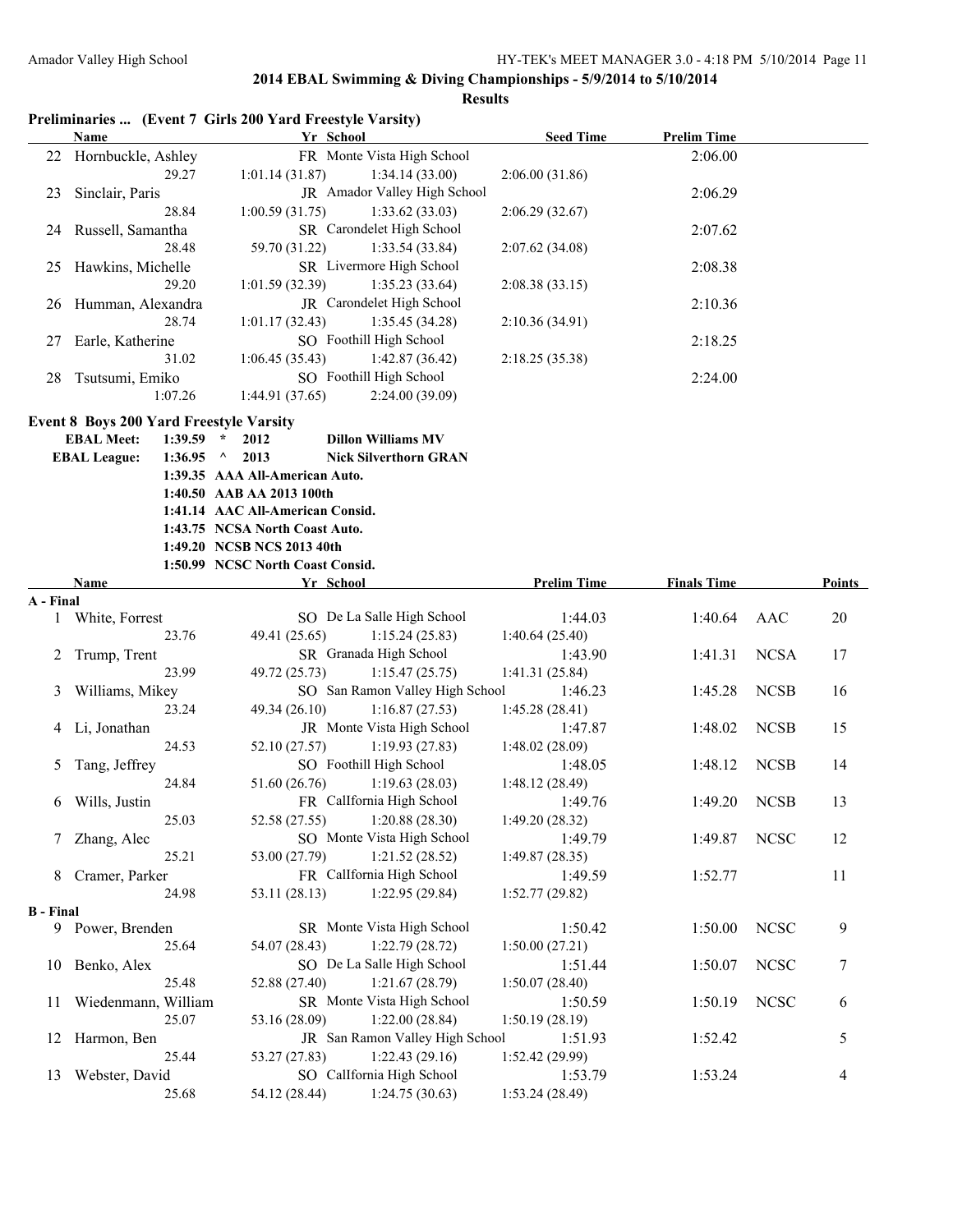|    |                                                |         | B - Final  (Event 8 Boys 200 Yard Freestyle Varsity)           |                                                   |                    |                    |               |
|----|------------------------------------------------|---------|----------------------------------------------------------------|---------------------------------------------------|--------------------|--------------------|---------------|
|    | Name                                           |         |                                                                | Yr School                                         | <b>Prelim Time</b> | <b>Finals Time</b> | <b>Points</b> |
|    | 14 Reznick, Jordan                             |         |                                                                | JR Amador Valley High School                      | 1:51.23            | 1:53.40            | 3             |
|    |                                                | 26.55   | 54.11 (27.56)                                                  | 1:23.37(29.26)<br>SO San Ramon Valley High School | 1:53.40(30.03)     |                    |               |
| 15 | Kraemer, Christopher                           | 25.64   |                                                                |                                                   | 1:54.10            | 1:53.50            | 2             |
|    |                                                |         | 53.85 (28.21)                                                  | 1:23.57(29.72)<br>SR CalIfornia High School       | 1:53.50(29.93)     |                    |               |
|    | 16 Li, Charles                                 |         |                                                                |                                                   | 1:56.09            | 1:56.63            | 1             |
|    |                                                | 26.46   | 55.29 (28.83)                                                  | 1:25.77(30.48)                                    | 1:56.63(30.86)     |                    |               |
|    | <b>Event 8 Boys 200 Yard Freestyle Varsity</b> |         |                                                                |                                                   |                    |                    |               |
|    | <b>EBAL Meet:</b>                              | 1:39.59 | $\star$<br>2012                                                | <b>Dillon Williams MV</b>                         |                    |                    |               |
|    | <b>EBAL League:</b>                            | 1:36.95 | 2013<br>$\Lambda$                                              | <b>Nick Silverthorn GRAN</b>                      |                    |                    |               |
|    |                                                |         | 1:39.35 AAA All-American Auto.                                 |                                                   |                    |                    |               |
|    |                                                |         | 1:40.50 AAB AA 2013 100th                                      |                                                   |                    |                    |               |
|    |                                                |         | 1:41.14 AAC All-American Consid.                               |                                                   |                    |                    |               |
|    |                                                |         | 1:43.75 NCSA North Coast Auto.                                 |                                                   |                    |                    |               |
|    |                                                |         | 1:49.20 NCSB NCS 2013 40th<br>1:50.99 NCSC North Coast Consid. |                                                   |                    |                    |               |
|    | Name                                           |         |                                                                | Yr School                                         | <b>Seed Time</b>   | <b>Prelim Time</b> |               |
|    | <b>Preliminaries</b>                           |         |                                                                |                                                   |                    |                    |               |
| 1  | Trump, Trent                                   |         |                                                                | SR Granada High School                            |                    | 1:43.90            | qNCSB         |
|    |                                                | 23.88   | 49.69 (25.81)                                                  | 1:16.74(27.05)                                    | 1:43.90(27.16)     |                    |               |
| 2  | White, Forrest                                 |         |                                                                | SO De La Salle High School                        |                    | 1:44.03            | qNCSB         |
|    |                                                | 23.77   | 50.04 (26.27)                                                  | 1:16.97(26.93)                                    | 1:44.03(27.06)     |                    |               |
| 3  | Williams, Mikey                                |         |                                                                | SO San Ramon Valley High School                   |                    | 1:46.23            | qNCSB         |
|    |                                                | 23.68   | 50.11 (26.43)                                                  | 1:17.90(27.79)                                    | 1:46.23(28.33)     |                    |               |
| 4  | Li, Jonathan                                   |         |                                                                | JR Monte Vista High School                        |                    | 1:47.87            | qNCSB         |
|    |                                                | 24.45   | 51.13 (26.68)                                                  | 1:19.11(27.98)                                    | 1:47.87(28.76)     |                    |               |
| 5  | Tang, Jeffrey                                  |         |                                                                | SO Foothill High School                           |                    | 1:48.05            | qNCSB         |
|    |                                                | 24.89   | 52.05 (27.16)                                                  | 1:20.11(28.06)                                    | 1:48.05(27.94)     |                    |               |
| 6  | Cramer, Parker                                 |         |                                                                | FR CalIfornia High School                         |                    | 1:49.59            | qNCSC         |
|    |                                                | 25.62   | 53.24 (27.62)                                                  | 1:21.80(28.56)                                    | 1:49.59(27.79)     |                    |               |
| 7  | Wills, Justin                                  |         |                                                                | FR CalIfornia High School                         |                    | 1:49.76            | qNCSC         |
|    |                                                | 25.12   | 53.20 (28.08)                                                  | 1:21.89(28.69)                                    | 1:49.76(27.87)     |                    |               |
| 8  | Zhang, Alec                                    |         |                                                                | SO Monte Vista High School                        |                    | 1:49.79            | qNCSC         |
|    |                                                | 25.49   | 53.16 (27.67)                                                  | 1:21.55(28.39)                                    | 1:49.79(28.24)     |                    |               |
|    | 9 Power, Brenden                               |         |                                                                | SR Monte Vista High School                        |                    | 1:50.42            | qNCSC         |
|    |                                                | 25.57   | 53.42 (27.85)                                                  | 1:22.30(28.88)                                    | 1:50.42(28.12)     |                    |               |
|    | 10 Wiedenmann, William                         |         |                                                                | SR Monte Vista High School                        |                    |                    | 1:50.59 qNCSC |
|    |                                                | 25.06   | 52.86 (27.80)                                                  | 1:21.52(28.66)                                    | 1:50.59(29.07)     |                    |               |
| 11 | Reznick, Jordan                                |         |                                                                | JR Amador Valley High School                      |                    | 1:51.23            | q             |
|    |                                                | 25.36   | 53.43 (28.07)                                                  | 1:22.07(28.64)                                    | 1:51.23(29.16)     |                    |               |
| 12 | Benko, Alex                                    |         |                                                                | SO De La Salle High School                        |                    | 1:51.44            | q             |
|    |                                                | 25.93   | 53.85 (27.92)                                                  | 1:22.80(28.95)                                    | 1:51.44(28.64)     |                    |               |
| 13 | Harmon, Ben                                    |         |                                                                | JR San Ramon Valley High School                   |                    | 1:51.93            | q             |
|    |                                                | 25.67   | 53.88 (28.21)                                                  | 1:23.28(29.40)                                    | 1:51.93(28.65)     |                    |               |
| 14 | Webster, David                                 |         |                                                                | SO CalIfornia High School                         |                    | 1:53.79            | q             |
|    |                                                | 25.32   | 53.93 (28.61)                                                  | 1:24.22(30.29)                                    | 1:53.79(29.57)     |                    |               |
| 15 | Kraemer, Christopher                           |         |                                                                | SO San Ramon Valley High School                   |                    | 1:54.10            | q             |
|    |                                                | 25.62   | 54.21 (28.59)                                                  | 1:24.45(30.24)                                    | 1:54.10(29.65)     |                    |               |
|    | 16 Li, Charles                                 |         |                                                                | SR CalIfornia High School                         |                    | 1:56.09            | q             |
|    |                                                | 26.67   | 55.47 (28.80)                                                  | 1:25.53 (30.06)                                   | 1:56.09(30.56)     |                    |               |
| 17 | Iannaccone, Erick                              |         |                                                                | FR De La Salle High School                        |                    | 1:57.84            |               |
|    |                                                | 25.84   | 55.48 (29.64)                                                  | 1:26.51(31.03)                                    | 1:57.84(31.33)     |                    |               |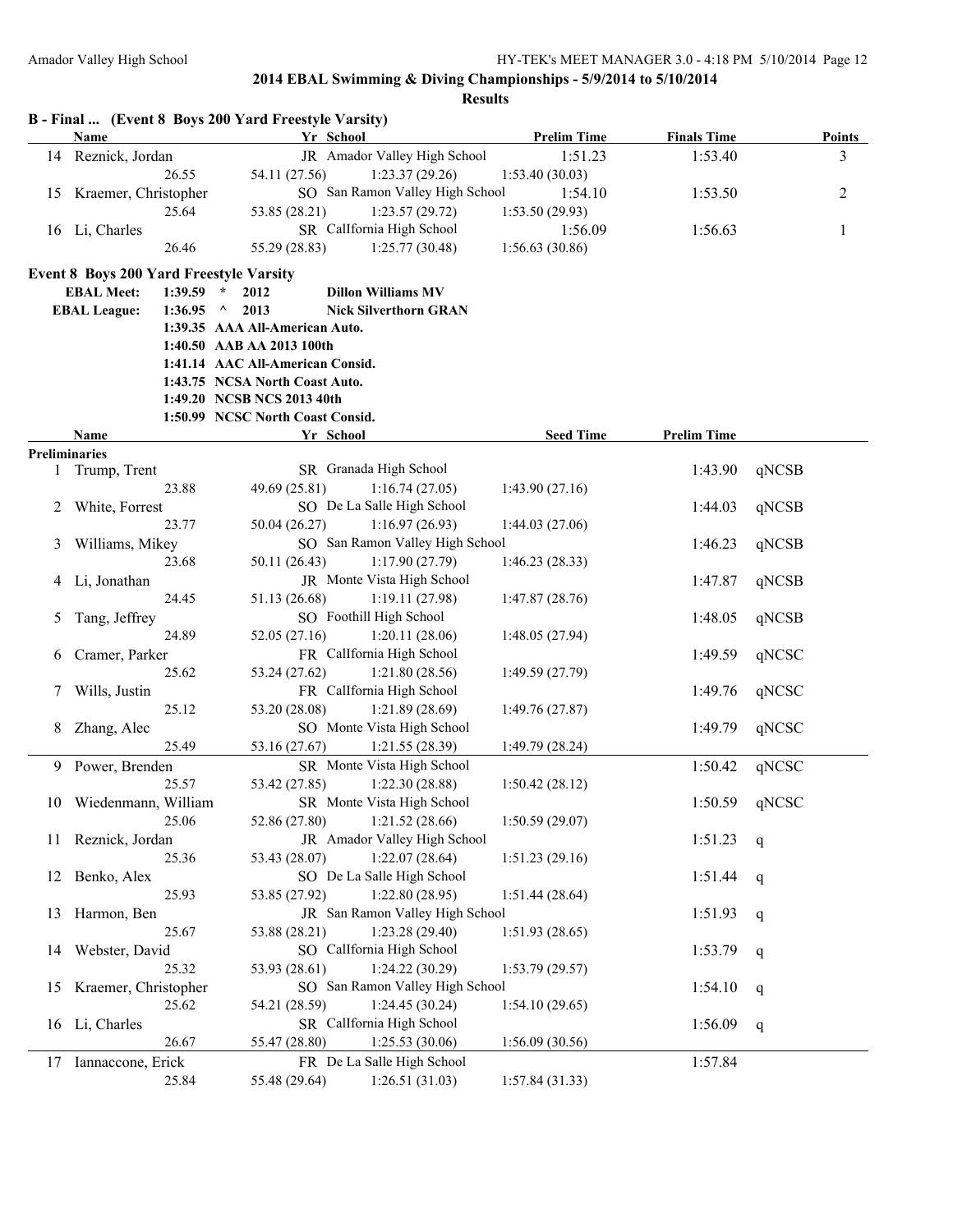**Results**

### **Preliminaries ... (Event 8 Boys 200 Yard Freestyle Varsity)**

|    | <b>Name</b>      | Yr School      |                            | <b>Seed Time</b> | <b>Prelim Time</b> |  |
|----|------------------|----------------|----------------------------|------------------|--------------------|--|
| 18 | Salvioni, Fabio  |                | FR Foothill High School    |                  | 1:57.91            |  |
|    | 27.27            | 57.26 (29.99)  | 1:28.03(30.77)             | 1:57.91(29.88)   |                    |  |
| 19 | Cannon, Zackary  |                | FR De La Salle High School |                  | 1:58.20            |  |
|    | 26.92            | 56.74 (29.82)  | 1:27.65(30.91)             | 1:58.20(30.55)   |                    |  |
| 20 | Vogeley, William |                | FR Monte Vista High School |                  | 2:00.26            |  |
|    | 26.99            | 56.18 (29.19)  | 1:27.98(31.80)             | 2:00.26(32.28)   |                    |  |
| 21 | Bornholtz, Zach  |                | JR De La Salle High School |                  | 2:00.73            |  |
|    | 27.27            | 58.07 (30.80)  | 1:29.93(31.86)             | 2:00.73(30.80)   |                    |  |
| 22 | Wassell, Taylor  |                | JR Monte Vista High School |                  | 2:01.78            |  |
|    | 28.29            | 59.04 (30.75)  | 1:30.96(31.92)             | 2:01.78(30.82)   |                    |  |
| 23 | Reimer, James    |                | SO Foothill High School    |                  | 2:10.33            |  |
|    | 29.19            | 1:01.61(32.42) | 1:36.32(34.71)             | 2:10.33(34.01)   |                    |  |
| 24 | Knuth, Tristan   |                | SR Granada High School     |                  | 2:16.56            |  |
|    | 29.88            | 1:03.50(33.62) | 1:40.14(36.64)             | 2:16.56(36.42)   |                    |  |
|    |                  |                |                            |                  |                    |  |

#### **Event 9 Girls 100 Yard IM Junior Varsity**

|    | <b>EBAL Meet:</b><br>1:03.70 | $\star$<br>2012 | <b>Kat Klass SRV</b>            |                    |               |
|----|------------------------------|-----------------|---------------------------------|--------------------|---------------|
|    | Name                         |                 | Yr School                       | <b>Finals Time</b> | <b>Points</b> |
|    | Ryan, Emily                  |                 | SO San Ramon Valley High School | $1:02.84*$         | 20            |
|    | 29.01                        | 1:02.84(33.83)  |                                 |                    |               |
|    | Liebowitz, Alexis            |                 | FR San Ramon Valley High School | 1:04.06            | 17            |
|    | 28.90                        | 1:04.06(35.16)  |                                 |                    |               |
| 3  | Sherwood, Julia              |                 | FR San Ramon Valley High School | 1:08.02            | 16            |
|    | 30.71                        | 1:08.02(37.31)  |                                 |                    |               |
| 4  | White, Nikki                 |                 | FR Amador Valley High School    | 1:08.60            | 15            |
|    | 32.39                        | 1:08.60(36.21)  |                                 |                    |               |
| 5  | Thornton, Kendall            |                 | FR San Ramon Valley High School | 1:09.98            | 14            |
|    | 31.84                        | 1:09.98(38.14)  |                                 |                    |               |
| 6  | Hensley, Ellie               |                 | SO San Ramon Valley High School | x1:10.61           |               |
|    | 32.31                        | 1:10.61(38.30)  |                                 |                    |               |
| 7  | Danforth, Christine          |                 | FR Granada High School          | 1:10.70            | 13            |
|    | 33.85                        | 1:10.70(36.85)  |                                 |                    |               |
| 8  | Becker, Rachel               |                 | JR Amador Valley High School    | 1:10.83            | 12            |
|    | 34.24                        | 1:10.83 (36.59) |                                 |                    |               |
| 9  | Danforth, Caroline           |                 | JR Granada High School          | 1:11.27            | 11            |
|    | 34.80                        | 1:11.27(36.47)  |                                 |                    |               |
| 10 | Chong, Emily                 |                 | FR Granada High School          | 1:11.49            | 9             |
|    | 32.43                        | 1:11.49(39.06)  |                                 |                    |               |
| 11 | Webb, Marissa                |                 | FR San Ramon Valley High School | x1:11.53           |               |
|    | 34.99                        | 1:11.53(36.54)  |                                 |                    |               |
| 12 | Lawer, Jessica               |                 | FR Amador Valley High School    | 1:11.63            | 7             |
|    | 33.06                        | 1:11.63(38.57)  |                                 |                    |               |
| 13 | Liang, Katherine             |                 | SO CalIfornia High School       | 1:11.76            | 6             |
|    | 33.55                        | 1:11.76(38.21)  |                                 |                    |               |
| 14 | Hoyt, Katherine              |                 | SO Carondelet High School       | 1:11.91            | 5             |
|    | 33.59                        | 1:11.91(38.32)  |                                 |                    |               |
| 15 | Tsui, Hannah                 |                 | FR Amador Valley High School    | 1:12.50            | 4             |
|    | 34.78                        | 1:12.50(37.72)  |                                 |                    |               |
| 16 | Glueck, Cameron              |                 | FR Monte Vista High School      | 1:12.93            | 3             |
|    | 32.89                        | 1:12.93(40.04)  |                                 |                    |               |
| 17 | Lantsberger, Erin            |                 | SO Carondelet High School       | 1:13.39            | 2             |
|    | 33.94                        | 1:13.39(39.45)  |                                 |                    |               |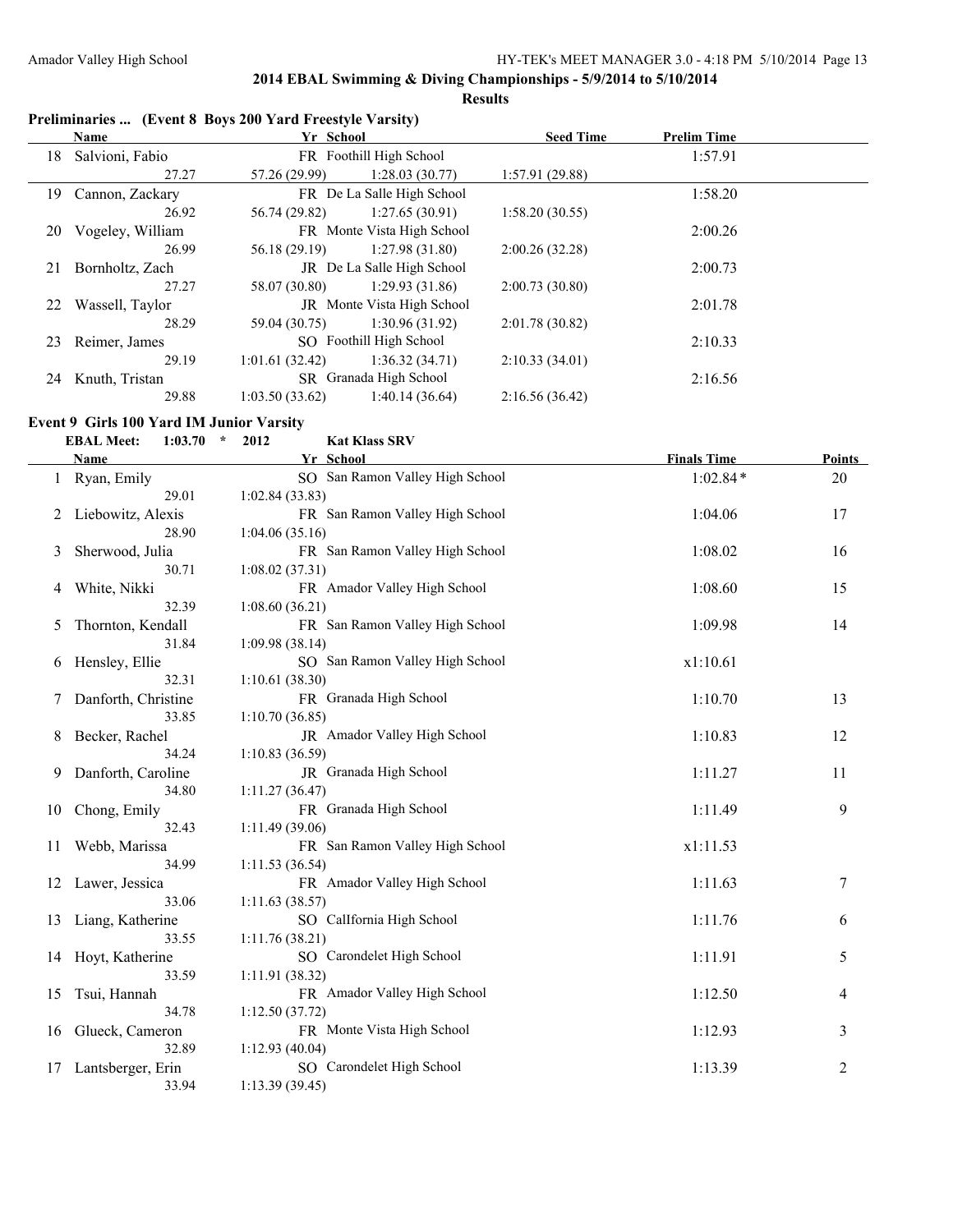#### **Results**

### **(Event 9 Girls 100 Yard IM Junior Varsity)**

|       | <b>Name</b>                | Yr School                       | <b>Finals Time</b> | <b>Points</b> |
|-------|----------------------------|---------------------------------|--------------------|---------------|
|       | 18 Protenic, Michaela      | SO San Ramon Valley High School | x1:13.68           |               |
|       | 33.24                      | 1:13.68(40.44)                  |                    |               |
| 19    | Ritterbush, Kathryn        | SO Monte Vista High School      | 1:13.75            | 1             |
|       | 32.87                      | 1:13.75 (40.88)                 |                    |               |
| 20    | Varon, Nicole              | FR Monte Vista High School      | 1:14.00            |               |
|       | 35.73                      | 1:14.00(38.27)                  |                    |               |
| 21    | Bingham, Kayla             | FR Carondelet High School       | 1:14.01            |               |
|       | 33.42                      | 1:14.01(40.59)                  |                    |               |
| $*22$ | Chan, Anna                 | JR Monte Vista High School      | 1:14.68            |               |
|       | 35.63                      | 1:14.68(39.05)                  |                    |               |
| $*22$ | Cuneo, Gina                | JR Monte Vista High School      | x1:14.68           |               |
|       | 33.65                      | 1:14.68(41.03)                  |                    |               |
| 24    | Waldear, Heather           | FR Amador Valley High School    | x1:15.07           |               |
|       | 34.51                      | 1:15.07(40.56)                  |                    |               |
| 25    | Tehranian-Torghaveh, Negar | FR Foothill High School         | 1:15.85            |               |
|       | 37.07                      | 1:15.85(38.78)                  |                    |               |
| 26    | Vo, Vivian                 | SO Carondelet High School       | 1:15.98            |               |
|       | 35.77                      | 1:15.98(40.21)                  |                    |               |
| 27    | Burke, Shaelah             | FR CalIfornia High School       | 1:17.07            |               |
|       | 35.37                      | 1:17.07(41.70)                  |                    |               |
| $*28$ | Matute, Melissa            | JR Carondelet High School       | x1:17.68           |               |
|       | 36.47                      | 1:17.68(41.21)                  |                    |               |
| $*28$ | Mitchell, Mackenzie        | FR CalIfornia High School       | 1:17.68            |               |
|       | 35.32                      | 1:17.68(42.36)                  |                    |               |
| 30    | Coching, Lauren            | FR Amador Valley High School    | x1:17.98           |               |
|       | 35.52                      | 1:17.98(42.46)                  |                    |               |
|       | 31 Helmer, Clarie          | FR Amador Valley High School    | x1:18.12           |               |
|       | 36.67                      | 1:18.12(41.45)                  |                    |               |
| 32    | Ren, Catharine             | FR Foothill High School         | 1:18.24            |               |
|       | 35.94                      | 1:18.24(42.30)                  |                    |               |
| 33    | Berry, Brennah             | FR CalIfornia High School       | 1:18.81            |               |
|       | 36.16                      | 1:18.81(42.65)                  |                    |               |
| 34    | McGaughy, Natalie          | FR Foothill High School         | 1:18.83            |               |
|       | 37.65                      | 1:18.83(41.18)                  |                    |               |
|       | 35 Newkirk, Makinna        | SO Granada High School          | 1:19.63            |               |
|       | 36.39                      | 1:19.63(43.24)                  |                    |               |
|       | 36 Faris, Charli           | SO Amador Valley High School    | x1:22.09           |               |
|       | 39.65                      | 1:22.09(42.44)                  |                    |               |
| 37    | Dice, Rachel               | FR San Ramon Valley High School | x1:22.25           |               |
|       | 37.35                      | 1:22.25 (44.90)                 |                    |               |
| 38    | Whitaker, Olivia           | FR Foothill High School         | 1:23.59            |               |
|       | 36.51                      | 1:23.59 (47.08)                 |                    |               |
| 39    | Rebuffel, Chloe            | FR Carondelet High School       | x1:27.88           |               |
|       | 39.86                      | 1:27.88 (48.02)                 |                    |               |
|       | LeGate, Payton             | SO Carondelet High School       | DQ                 |               |
|       | 34.98                      | DQ (39.68)                      |                    |               |

# **Event 10 Boys 100 Yard IM Junior Varsity<br>EBAL Meet:** 57.43  $*$  2013

 $Rxan Birdsall SRV$ 

| Name             | Yr School                       | <b>Finals Time</b> | <b>Points</b> |
|------------------|---------------------------------|--------------------|---------------|
| Taibl, Carl      | FR San Ramon Valley High School | 58.82              | 20            |
| 27.26            | 58.82 (31.56)                   |                    |               |
| 2 Naughton, Jack | FR Amador Valley High School    | 1:00.46            | 17            |
| 27.93            | 1:00.46 (32.53)                 |                    |               |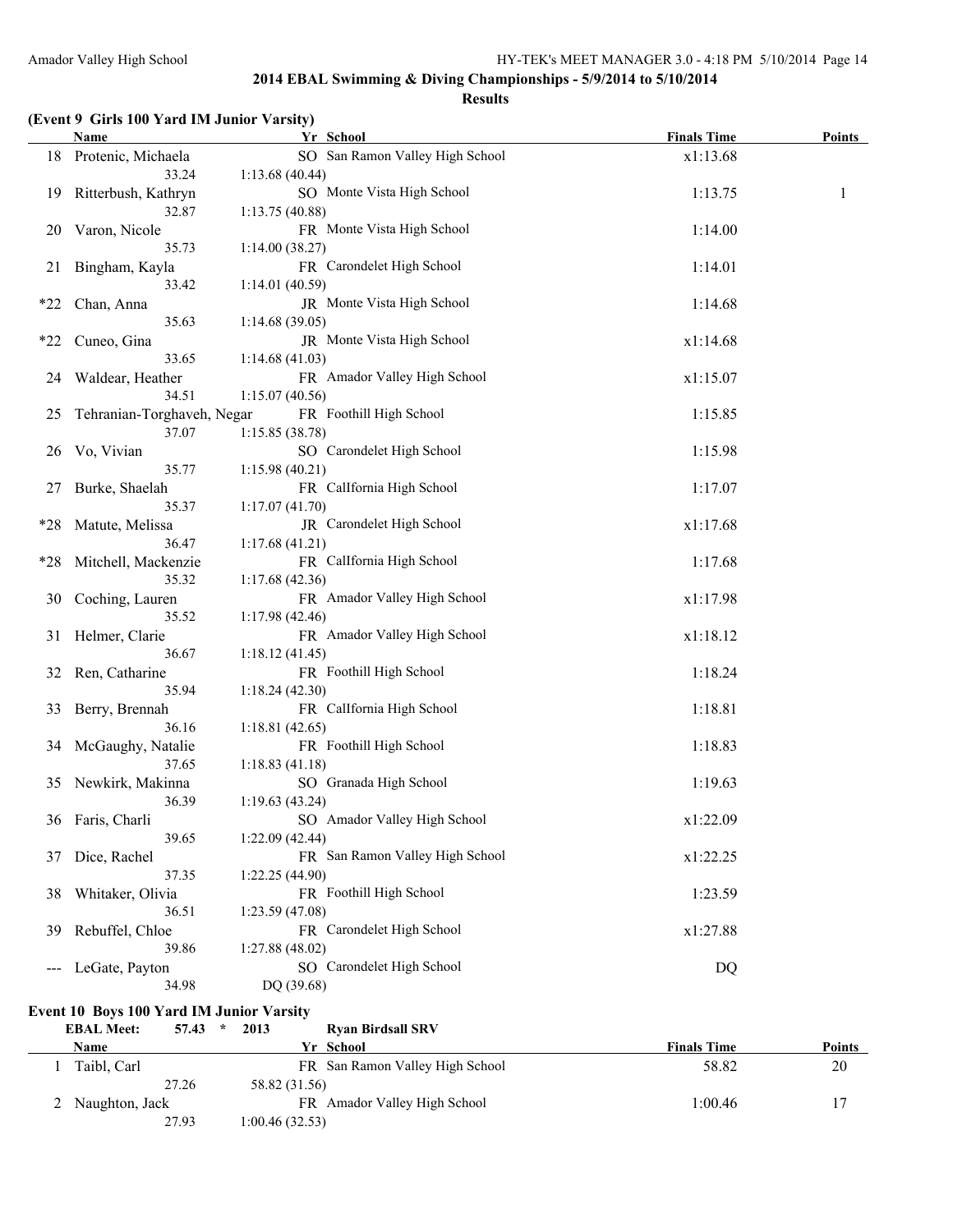#### **Results**

### **(Event 10 Boys 100 Yard IM Junior Varsity)**

|    | <b>Name</b>             | Yr School                                   | <b>Finals Time</b> | <b>Points</b> |
|----|-------------------------|---------------------------------------------|--------------------|---------------|
|    | 3 Hourigan, Tristan     | SO De La Salle High School                  | 1:02.27            | 16            |
|    | 28.46                   | 1:02.27(33.81)                              |                    |               |
| 4  | Corbishley, Zach        | FR Amador Valley High School                | 1:03.31            | 15            |
|    | 29.05                   | 1:03.31(34.26)                              |                    |               |
| 5  | Oneil, Jack             | FR Monte Vista High School                  | 1:03.53            | 14            |
|    | 31.04                   | 1:03.53(32.49)                              |                    |               |
| 6  | Rhoads, Tyler           | FR Amador Valley High School                | 1:03.56            | 13            |
|    | 29.46                   | 1:03.56(34.10)                              |                    |               |
| 7  | Wiener, Brian           | SO Foothill High School                     | 1:03.58            | 12            |
|    | 30.23                   | 1:03.58(33.35)                              |                    |               |
| 8  | D'Emilio, Colin         | JR CalIfornia High School                   | 1:04.30            | 11            |
|    | 29.93                   | 1:04.30(34.37)                              |                    |               |
| 9  | Abouayash, Joseph       | SO Monte Vista High School                  | 1:04.32            | 9             |
|    | 29.60                   | 1:04.32(34.72)                              |                    |               |
| 10 | Mercer, Adam            | SO De La Salle High School                  | 1:04.49            | 7             |
|    | 28.94                   | 1:04.49(35.55)                              |                    |               |
| 11 | Gauthier, Alec          | JR Amador Valley High School                | 1:04.56            | 6             |
|    | 30.52                   | 1:04.56(34.04)                              |                    |               |
| 12 | Bartlett, David         | FR Monte Vista High School                  | 1:04.68            | 5             |
|    | 29.85                   | 1:04.68(34.83)                              |                    |               |
| 13 | Cunningham, Nick        | FR De La Salle High School                  | 1:04.88            | 4             |
|    | 30.42                   | 1:04.88(34.46)                              |                    |               |
|    | 14 Teshima, Ryan        | FR Monte Vista High School                  | 1:04.96            | 3             |
|    | 31.40                   | 1:04.96(33.56)                              |                    |               |
| 15 | Damasachino, Everest    | SO Monte Vista High School                  | x1:05.61           |               |
|    | 31.43                   | 1:05.61(34.18)                              |                    |               |
|    | 16 Pierce, Connor       | FR De La Salle High School                  | 1:05.65            | 2             |
|    | 29.68                   | 1:05.65(35.97)                              |                    |               |
| 17 | Cheng, Nicolas          | FR De La Salle High School                  | x1:06.13           |               |
|    | 30.28                   | 1:06.13(35.85)                              |                    |               |
| 18 | Howard, Michael         | SO Amador Valley High School                | x1:06.79           |               |
| 19 | 29.97                   | 1:06.79(36.82)<br>FR CalIfornia High School | 1:07.40            |               |
|    | Juarez, Thomas<br>32.86 | 1:07.40 (34.54)                             |                    | 1             |
| 20 | Anninos, Jeremy         | SO Granada High School                      | 1:07.51            |               |
|    | 31.28                   | 1:07.51(36.23)                              |                    |               |
|    | 21 Gu, Raymond          | SO Foothill High School                     | 1:08.32            |               |
|    | 32.94                   | 1:08.32(35.38)                              |                    |               |
|    | 22 Rettig, Patrick      | FR CalIfornia High School                   | 1:08.61            |               |
|    | 32.66                   | 1:08.61(35.95)                              |                    |               |
| 23 | Marshall, Zack          | SO Livermore High School                    | 1:08.91            |               |
|    | 32.02                   | 1:08.91(36.89)                              |                    |               |
| 24 | Rogers, Collin          | SO Granada High School                      | 1:09.00            |               |
|    | 31.28                   | 1:09.00(37.72)                              |                    |               |
| 25 | Dunn, Chandler          | FR De La Salle High School                  | x1:09.49           |               |
|    | 33.54                   | 1:09.49(35.95)                              |                    |               |
| 26 | Ashley, Kenny           | JR CalIfornia High School                   | 1:09.65            |               |
|    | 32.76                   | 1:09.65 (36.89)                             |                    |               |
| 27 | Murphy, Wyatt           | SO San Ramon Valley High School             | 1:11.74            |               |
|    | 31.97                   | 1:11.74(39.77)                              |                    |               |
| 28 | Levins, Jack            | FR De La Salle High School                  | x1:12.41           |               |
|    | 33.71                   | 1:12.41(38.70)                              |                    |               |
| 29 | Holder, Jackson         | FR CalIfornia High School                   | x1:12.71           |               |
|    | 33.35                   | 1:12.71(39.36)                              |                    |               |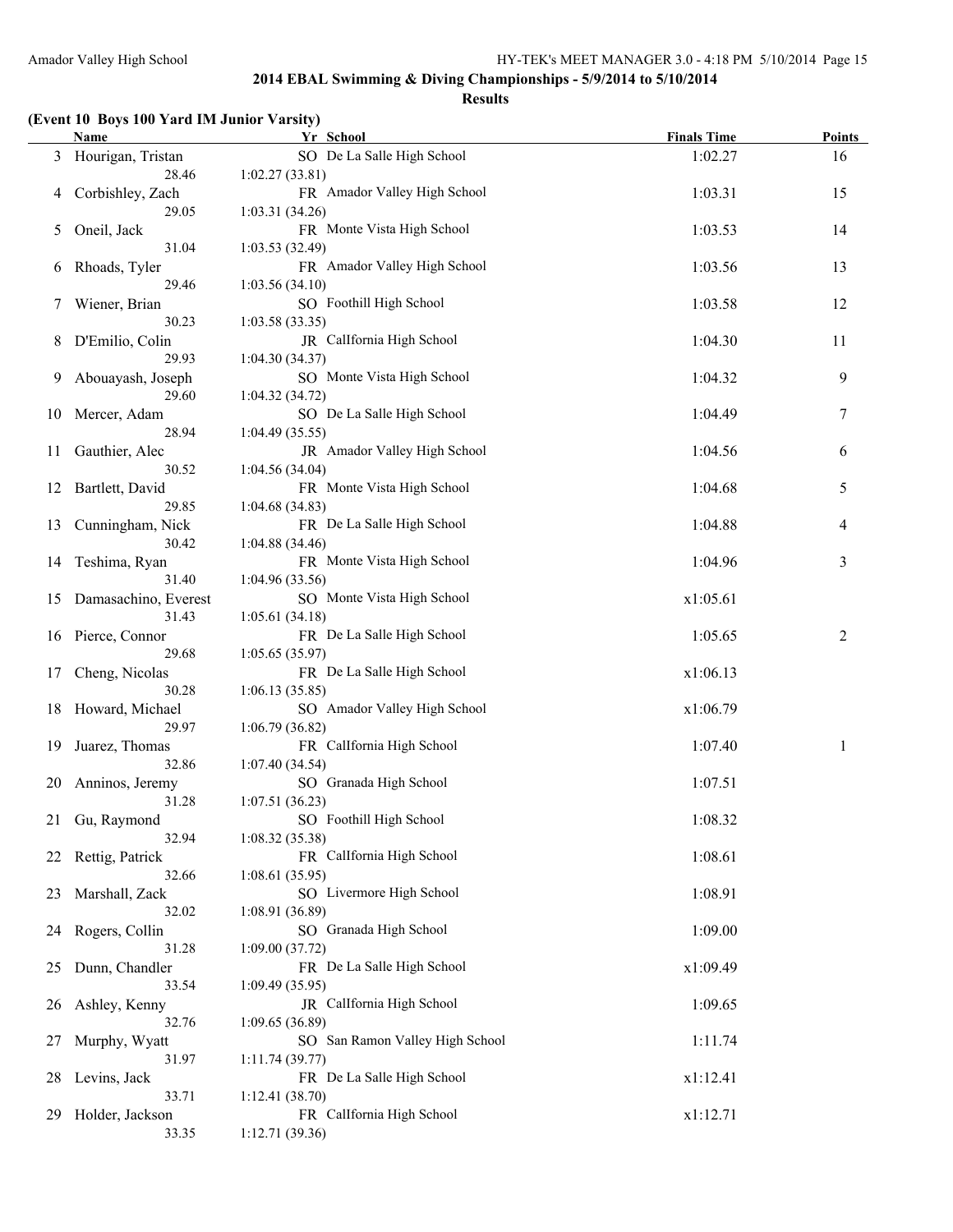#### **Results**

|  | (Event 10 Boys 100 Yard IM Junior Varsity) |  |  |  |
|--|--------------------------------------------|--|--|--|
|--|--------------------------------------------|--|--|--|

|           | <b>Name</b>                               | Yr School                                                           |                            | <b>Finals Time</b> |             | <b>Points</b> |
|-----------|-------------------------------------------|---------------------------------------------------------------------|----------------------------|--------------------|-------------|---------------|
|           | 30 Lem, Jared                             | FR Amador Valley High School                                        |                            | x1:13.30           |             |               |
|           | 35.30                                     | 1:13.30(38.00)                                                      |                            |                    |             |               |
| 31        | Sears, Tim                                | SO De La Salle High School                                          |                            | x1:14.32           |             |               |
|           | 33.29                                     | 1:14.32(41.03)                                                      |                            |                    |             |               |
| 32        | Cartwright, Rory                          | SO Livermore High School                                            |                            | 1:14.45            |             |               |
|           | 33.06                                     | 1:14.45(41.39)                                                      |                            |                    |             |               |
| 33        | Liao, Albert                              | JR Callfornia High School                                           |                            | x1:14.72           |             |               |
|           | 35.37                                     | 1:14.72(39.35)                                                      |                            |                    |             |               |
|           | 34 Herz, Tommy                            | SO Amador Valley High School                                        |                            | x1:19.14           |             |               |
|           | 36.24                                     | 1:19.14(42.90)                                                      |                            |                    |             |               |
| 35        | Schlagel, Christian                       | SO De La Salle High School                                          |                            | x1:20.75           |             |               |
|           | 40.29                                     | 1:20.75(40.46)                                                      |                            |                    |             |               |
|           | Spinetti, Jason                           | JR San Ramon Valley High School                                     |                            | DQ                 |             |               |
|           | 31.37                                     | DQ (36.20)                                                          |                            |                    |             |               |
|           | Meyn, Brandon                             | SO Foothill High School                                             |                            | DQ                 |             |               |
|           | Suresh, Karthik                           | SO Amador Valley High School                                        |                            | DQ                 |             |               |
|           | 38.85                                     | DQ (41.54)                                                          |                            |                    |             |               |
|           | Dowd, Michael                             | FR Monte Vista High School                                          |                            | DQ                 |             |               |
|           | 31.85                                     | DQ (35.22)                                                          |                            |                    |             |               |
|           |                                           |                                                                     |                            |                    |             |               |
|           | <b>Event 11 Girls 200 Yard IM Varsity</b> |                                                                     |                            |                    |             |               |
|           | <b>EBAL Meet:</b><br>1:58.26              | Celina Li FOOT<br>2013<br>$\star$                                   |                            |                    |             |               |
|           | <b>EBAL League:</b><br>1:58.37 $\land$    | 2012<br>Celina Li FOOT                                              |                            |                    |             |               |
|           |                                           | 2:03.03 AAA All-American Auto.                                      |                            |                    |             |               |
|           |                                           | 2:04.50 AAB AA 2013 100th                                           |                            |                    |             |               |
|           |                                           |                                                                     |                            |                    |             |               |
|           |                                           | 2:05.27 AAC All-American Consid.                                    |                            |                    |             |               |
|           |                                           | 2:10.74 NCSA North Coast Auto.                                      |                            |                    |             |               |
|           |                                           | 2:13.90 NCSB NCS 2013 40th                                          |                            |                    |             |               |
|           |                                           | 2:18.69 NCSC North Coast Consid.                                    |                            |                    |             |               |
|           | Name                                      | Yr School                                                           | <b>Prelim Time</b>         | <b>Finals Time</b> |             | <b>Points</b> |
| A - Final |                                           |                                                                     |                            |                    |             |               |
| $\perp$   | Chong, Christina                          | SO San Ramon Valley High School                                     | 2:05.45                    | 2:04.06            | AAB         | 20            |
|           | 27.67                                     | 58.74 (31.07)<br>1:34.11(35.37)                                     | 2:04.06(29.95)             |                    |             |               |
| 2         | Amberg, Natalie                           | SR Carondelet High School                                           | 2:07.81                    | 2:05.67            | <b>NCSA</b> | 17            |
|           | 27.49                                     | 1:36.64(38.42)<br>58.22 (30.73)                                     | 2:05.67(29.03)             |                    |             |               |
| 3         | Chung, Eva                                | JR Amador Valley High School                                        | 2:08.43                    | 2:07.95            | <b>NCSA</b> | 16            |
|           | 27.43                                     | 1:37.51(37.51)<br>1:00.00(32.57)                                    | 2:07.95(30.44)             |                    |             |               |
| 4         | Miller, Abigail                           | SO San Ramon Valley High School                                     | 2:07.01                    | 2:08.32            | <b>NCSA</b> | 15            |
|           | 27.53                                     | 59.08 (31.55)<br>1:38.05 (38.97)                                    | 2:08.32(30.27)             |                    |             |               |
|           | 5 Lee, Aileen                             | JR CalIfornia High School                                           | 2:11.04                    | 2:09.84            | <b>NCSA</b> | 14            |
|           | 28.48                                     | 1:39.21 (36.59)<br>1:02.62(34.14)                                   | 2:09.84 (30.63)            |                    |             |               |
| 6         | Peirano, Anna                             | SR Monte Vista High School                                          | 2:11.25                    | 2:11.19            | <b>NCSB</b> | 13            |
|           | 27.39                                     | 1:39.91 (38.23)<br>1:01.68(34.29)                                   | 2:11.19 (31.28)            |                    |             |               |
| 7         | Witkay, Kelsey                            | SO Carondelet High School                                           | 2:10.66                    | 2:11.26            | <b>NCSB</b> | 12            |
|           | 28.00                                     | 1:40.04(38.63)<br>1:01.41(33.41)                                    | 2:11.26 (31.22)            |                    |             |               |
| 8         | Smith, Marina<br>28.28                    | SR San Ramon Valley High School<br>1:42.41(40.14)<br>1:02.27(33.99) | 2:09.10<br>2:12.44 (30.03) | 2:12.44            | <b>NCSB</b> | 11            |

PR Amador Valley High School 2:11.82 2:10.81 NCSB 9

**B** - **Final**<br>9 Davis, Jacqueline 29.43 1:03.57 (34.14) 1:39.83 (36.26) 2:10.81 (30.98) 10 Nicolosi, Sara SR Monte Vista High School 2:11.71 2:11.01 NCSB 7

28.41 1:01.00 (32.59) 1:40.39 (39.39) 2:11.01 (30.62)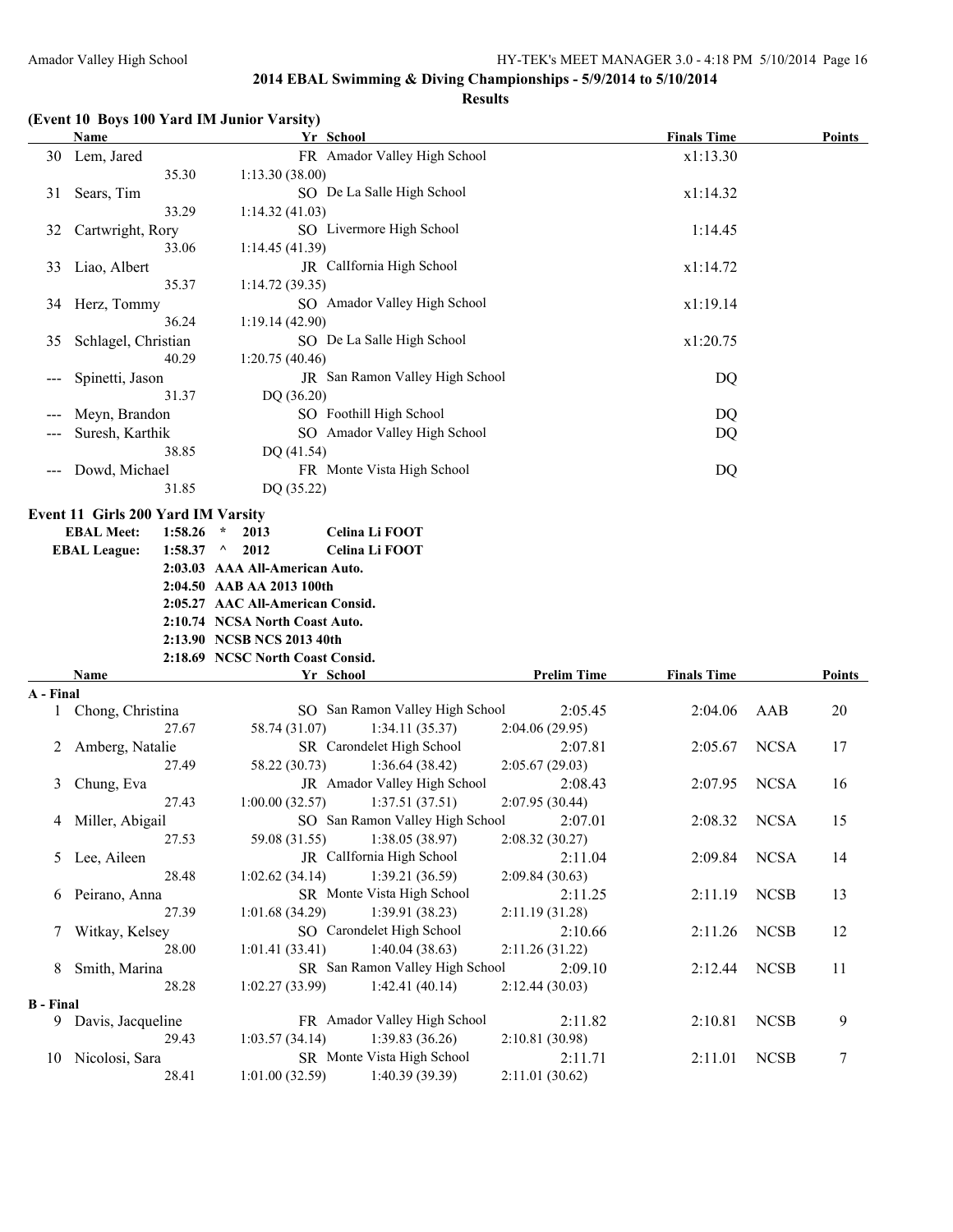|    | B - Final  (Event 11 Girls 200 Yard IM Varsity) |                 |                             |                                  |           |                                 |                    |                    |               |              |
|----|-------------------------------------------------|-----------------|-----------------------------|----------------------------------|-----------|---------------------------------|--------------------|--------------------|---------------|--------------|
|    | Name                                            |                 |                             |                                  | Yr School |                                 | <b>Prelim Time</b> | <b>Finals Time</b> |               | Points       |
|    | 11 Skinner, Ryane                               |                 |                             |                                  |           | SO Foothill High School         | 2:11.89            | 2:12.50            | <b>NCSB</b>   | 6            |
|    |                                                 | 29.75           |                             | 1:03.30(33.55)                   |           | 1:41.01(37.71)                  | 2:12.50(31.49)     |                    |               |              |
|    | 12 Hammill, Taylor                              |                 |                             |                                  |           | FR CalIfornia High School       | 2:12.59            | 2:12.78            | <b>NCSB</b>   | 5            |
|    |                                                 | 29.90           |                             | 1:02.08(32.18)                   |           | 1:42.50(40.42)                  | 2:12.78(30.28)     |                    |               |              |
| 13 | Barattolo, Gabriella                            |                 |                             |                                  |           | SR Monte Vista High School      | 2:12.07            | 2:13.31            | <b>NCSB</b>   | 4            |
|    |                                                 | 29.13           |                             | 1:02.25(33.12)                   |           | 1:41.61(39.36)                  | 2:13.31(31.70)     |                    |               |              |
|    | 14 Miller, Amanda                               |                 |                             |                                  |           | SR San Ramon Valley High School | 2:13.87            | 2:13.90            | <b>NCSB</b>   | 3            |
|    |                                                 | 30.05           |                             | 1:04.57(34.52)                   |           | 1:42.04(37.47)                  | 2:13.90(31.86)     |                    |               |              |
| 15 | Amberg, Nicole                                  |                 |                             |                                  |           | SO Carondelet High School       | 2:13.16            | 2:15.05            | <b>NCSC</b>   | 2            |
|    |                                                 | 29.02           |                             | 1:04.04(35.02)                   |           | 1:42.51(38.47)                  | 2:15.05(32.54)     |                    |               |              |
|    | 16 Kulp, Katie                                  |                 |                             |                                  |           | SR Granada High School          | 2:13.96            | 2:17.94            | <b>NCSC</b>   | $\mathbf{1}$ |
|    |                                                 | 29.59           |                             | 1:05.31(35.72)                   |           | 1:47.35(42.04)                  | 2:17.94 (30.59)    |                    |               |              |
|    | <b>Event 11 Girls 200 Yard IM Varsity</b>       |                 |                             |                                  |           |                                 |                    |                    |               |              |
|    | <b>EBAL Meet:</b>                               | 1:58.26         | $\mathcal{N}_{\mathcal{A}}$ | 2013                             |           | Celina Li FOOT                  |                    |                    |               |              |
|    | <b>EBAL League:</b>                             | 1:58.37 $\land$ |                             | 2012                             |           | Celina Li FOOT                  |                    |                    |               |              |
|    |                                                 |                 |                             | 2:03.03 AAA All-American Auto.   |           |                                 |                    |                    |               |              |
|    |                                                 |                 |                             | 2:04.50 AAB AA 2013 100th        |           |                                 |                    |                    |               |              |
|    |                                                 |                 |                             | 2:05.27 AAC All-American Consid. |           |                                 |                    |                    |               |              |
|    |                                                 |                 |                             | 2:10.74 NCSA North Coast Auto.   |           |                                 |                    |                    |               |              |
|    |                                                 |                 |                             | 2:13.90 NCSB NCS 2013 40th       |           |                                 |                    |                    |               |              |
|    |                                                 |                 |                             | 2:18.69 NCSC North Coast Consid. |           |                                 |                    |                    |               |              |
|    | Name                                            |                 |                             |                                  | Yr School |                                 | <b>Seed Time</b>   | <b>Prelim Time</b> |               |              |
|    | Preliminaries                                   |                 |                             |                                  |           |                                 |                    |                    |               |              |
|    | 1 Chong, Christina                              |                 |                             |                                  |           | SO San Ramon Valley High School |                    | 2:05.45            | qNCSA         |              |
|    |                                                 | 28.06           |                             | 59.80 (31.74)                    |           | 1:35.59(35.79)                  | 2:05.45(29.86)     |                    |               |              |
| 2  | Miller, Abigail                                 |                 |                             |                                  |           | SO San Ramon Valley High School |                    | 2:07.01            | qNCSA         |              |
|    |                                                 | 27.57           |                             | 59.33 (31.76)                    |           | 1:36.68(37.35)                  | 2:07.01 (30.33)    |                    |               |              |
| 3  | Amberg, Natalie                                 |                 |                             |                                  |           | SR Carondelet High School       |                    | 2:07.81            | qNCSA         |              |
|    |                                                 | 28.33           |                             | 1:00.11(31.78)                   |           | 1:39.21(39.10)                  | 2:07.81(28.60)     |                    |               |              |
| 4  | Chung, Eva                                      |                 |                             |                                  |           | JR Amador Valley High School    |                    | 2:08.43            | qNCSA         |              |
|    |                                                 | 27.97           |                             | 1:00.85(32.88)                   |           | 1:38.31(37.46)                  | 2:08.43(30.12)     |                    |               |              |
| 5  | Smith, Marina                                   |                 |                             |                                  |           | SR San Ramon Valley High School |                    | 2:09.10            | qNCSA         |              |
|    |                                                 | 28.16           |                             | 1:00.79(32.63)                   |           | 1:39.73 (38.94)                 | 2:09.10 (29.37)    |                    |               |              |
|    | 6 Witkay, Kelsey                                |                 |                             |                                  |           | SO Carondelet High School       |                    | 2:10.66            | qNCSA         |              |
|    |                                                 | 27.71           |                             | 1:01.55(33.84)                   |           | 1:39.32(37.77)                  | 2:10.66 (31.34)    |                    |               |              |
|    | 7 Lee, Aileen                                   |                 |                             |                                  |           | JR CalIfornia High School       |                    |                    | 2:11.04 qNCSB |              |
|    |                                                 | 28.50           |                             | 1:03.10(34.60)                   |           | 1:40.08(36.98)                  | 2:11.04 (30.96)    |                    |               |              |
| 8  | Peirano, Anna                                   |                 |                             |                                  |           | SR Monte Vista High School      |                    | 2:11.25            | qNCSB         |              |
|    |                                                 | 28.09           |                             | 1:01.74(33.65)                   |           | 1:40.72 (38.98)                 | 2:11.25 (30.53)    |                    |               |              |
|    | 9 Nicolosi, Sara                                |                 |                             |                                  |           | SR Monte Vista High School      |                    | 2:11.71            | qNCSB         |              |
|    |                                                 | 29.12           |                             | 1:01.27(32.15)                   |           | 1:41.29(40.02)                  | 2:11.71 (30.42)    |                    |               |              |
| 10 | Davis, Jacqueline                               |                 |                             |                                  |           | FR Amador Valley High School    |                    | 2:11.82            | qNCSB         |              |
|    |                                                 | 29.34           |                             | 1:04.47(35.13)                   |           | 1:41.13(36.66)                  | 2:11.82 (30.69)    |                    |               |              |
| 11 | Skinner, Ryane                                  |                 |                             |                                  |           | SO Foothill High School         |                    | 2:11.89            | qNCSB         |              |
|    |                                                 | 30.31           |                             | 1:03.57(33.26)                   |           | 1:40.90(37.33)                  | 2:11.89 (30.99)    |                    |               |              |
| 12 | Barattolo, Gabriella                            |                 |                             |                                  |           | SR Monte Vista High School      |                    | 2:12.07            | qNCSB         |              |
|    |                                                 | 29.10           |                             | 1:02.00(32.90)                   |           | 1:41.09(39.09)                  | 2:12.07 (30.98)    |                    |               |              |
| 13 | Hammill, Taylor                                 |                 |                             |                                  |           | FR Callfornia High School       |                    | 2:12.59            | qNCSB         |              |
|    |                                                 | 29.48           |                             | 1:02.80(33.32)                   |           | 1:42.76 (39.96)                 | 2:12.59 (29.83)    |                    |               |              |
|    | 14 Amberg, Nicole                               |                 |                             |                                  |           | SO Carondelet High School       |                    | 2:13.16            | qNCSB         |              |
|    |                                                 | 28.98           |                             | 1:03.12(34.14)                   |           | 1:41.59(38.47)                  | 2:13.16(31.57)     |                    |               |              |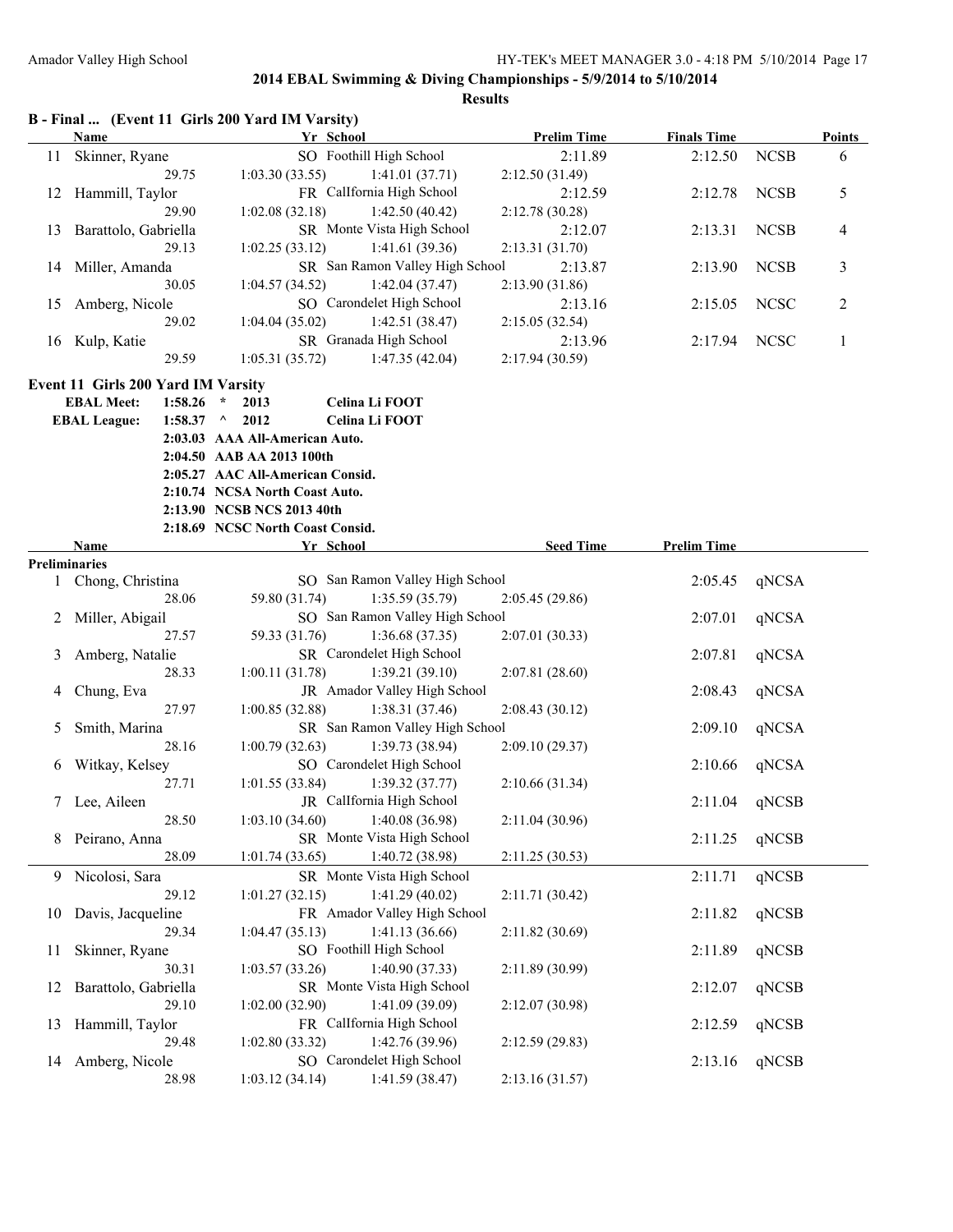|           |                                   | Preliminaries  (Event 11 Girls 200 Yard IM Varsity) |                    |                    |             |        |
|-----------|-----------------------------------|-----------------------------------------------------|--------------------|--------------------|-------------|--------|
|           | Name                              | Yr School                                           | <b>Seed Time</b>   | <b>Prelim Time</b> |             |        |
| 15        | Miller, Amanda                    | SR San Ramon Valley High School                     |                    | 2:13.87            | qNCSB       |        |
|           | 29.70                             | 1:04.69(34.99)<br>1:43.23(38.54)                    | 2:13.87(30.64)     |                    |             |        |
| 16        | Kulp, Katie                       | SR Granada High School                              |                    | 2:13.96            | qNCSC       |        |
|           | 29.79                             | 1:02.64(32.85)<br>1:43.66(41.02)                    | 2:13.96(30.30)     |                    |             |        |
| 17        | Truex, Taylor                     | SR Foothill High School                             |                    | 2:14.77            | <b>NCSC</b> |        |
|           | 29.54                             | 1:42.45(37.23)<br>1:05.22(35.68)                    | 2:14.77(32.32)     |                    |             |        |
| 18        | MacGregor, Cate                   | SR Amador Valley High School                        |                    | 2:15.69            | <b>NCSC</b> |        |
|           | 30.02                             | 1:04.69(34.67)<br>1:45.07(40.38)                    | 2:15.69(30.62)     |                    |             |        |
| 19        | Mose, Jacqueline                  | FR CalIfornia High School                           |                    | 2:17.81            | <b>NCSC</b> |        |
|           | 30.95                             | 1:05.49(34.54)<br>1:45.14(39.65)                    | 2:17.81(32.67)     |                    |             |        |
| 20        | Ananth, Shahini                   | JR Granada High School                              |                    | 2:18.75            |             |        |
|           | 30.70                             | 1:05.91(35.21)<br>1:45.39 (39.48)                   | 2:18.75 (33.36)    |                    |             |        |
| 21        | Andrade, Allie                    | JR San Ramon Valley High School                     |                    | 2:18.82            |             |        |
|           | 31.18                             | 1:08.21(37.03)<br>1:46.74(38.53)                    | 2:18.82 (32.08)    |                    |             |        |
| 22        | Tsui, Katie                       | JR Amador Valley High School                        |                    | 2:20.75            |             |        |
|           | 30.38                             | 1:47.19(38.38)<br>1:08.81(38.43)                    | 2:20.75(33.56)     |                    |             |        |
| 23        | Hayes, Emma                       | Granada High School                                 |                    | 2:21.65            |             |        |
|           | 31.37                             | 1:47.53(39.17)<br>1:08.36(36.99)                    | 2:21.65(34.12)     |                    |             |        |
| 24        | Velo, Marina                      | SR Monte Vista High School                          |                    | 2:22.41            |             |        |
|           | 30.59                             | 1:07.77(37.18)<br>1:48.72(40.95)                    | 2:22.41 (33.69)    |                    |             |        |
| 25        | Milham, Aubrey                    | FR Monte Vista High School                          |                    | 2:23.64            |             |        |
|           | 31.49                             | 1:08.51(37.02)<br>1:50.43(41.92)                    | 2:23.64(33.21)     |                    |             |        |
| 26        | Moufarrej, Sophie                 | Granada High School                                 |                    | 2:24.48            |             |        |
|           | 30.09                             | 1:06.38(36.29)<br>1:50.81(44.43)                    | 2:24.48(33.67)     |                    |             |        |
| 27        | Walsh, Erin                       | JR Amador Valley High School                        |                    | 2:24.70            |             |        |
|           | 31.73                             | 1:51.82(41.60)<br>1:10.22(38.49)                    | 2:24.70 (32.88)    |                    |             |        |
| 28        | Burnash, Kaitlin                  | SR Carondelet High School                           |                    | 2:25.54            |             |        |
|           | 30.26                             | 1:08.39(38.13)<br>1:51.83(43.44)                    | 2:25.54(33.71)     |                    |             |        |
| 29.       | Freeman, Maria                    | SO Carondelet High School                           |                    | 2:26.97            |             |        |
|           | 32.14                             | 1:09.68(37.54)<br>1:52.96(43.28)                    | 2:26.97(34.01)     |                    |             |        |
|           | Goold, Anastasia                  | SR Granada High School                              |                    |                    |             |        |
| 30        |                                   | 1:59.43(46.20)                                      |                    | 2:35.46            |             |        |
|           | 31.40                             | 1:13.23(41.83)<br>JR Carondelet High School         | 2:35.46 (36.03)    |                    |             |        |
| 31        | Wagner, Emily                     |                                                     |                    | 2:39.61            |             |        |
|           | 35.24                             | 1:13.96(38.72)<br>2:01.25 (47.29)                   | 2:39.61(38.36)     |                    |             |        |
| ---       | Schumann, Kristin                 | JR San Ramon Valley High School                     |                    | X2:14.72           | <b>NCSC</b> |        |
|           | 29.26                             | $1:04.56(35.30)$ $1:42.47(37.91)$                   | 2:14.72 (32.25)    |                    |             |        |
|           | Event 12 Boys 200 Yard IM Varsity |                                                     |                    |                    |             |        |
|           | <b>EBAL Meet:</b><br>1:53.31      | 2013<br><b>David Morgan DLS</b><br>$\star$          |                    |                    |             |        |
|           | <b>EBAL League:</b><br>1:49.81    | 1993<br><b>Derek Guffey CALI</b><br>$\wedge$        |                    |                    |             |        |
|           |                                   | 1:51.12 AAA All-American Auto.                      |                    |                    |             |        |
|           |                                   | 1:52.10 AAB AA 2013 100th                           |                    |                    |             |        |
|           |                                   | 1:53.19 AAC All-American Consid.                    |                    |                    |             |        |
|           |                                   | 1:57.38 NCSA North Coast Auto.                      |                    |                    |             |        |
|           |                                   | 2:01.90 NCSB NCS 2013 40th                          |                    |                    |             |        |
|           |                                   | 2:04.99 NCSC North Coast Consid.                    |                    |                    |             |        |
|           | Name                              | Yr School                                           | <b>Prelim Time</b> | <b>Finals Time</b> |             | Points |
| A - Final |                                   |                                                     |                    |                    |             |        |
| 1         | McLaughlin, Kevin                 | SR Amador Valley High School                        | 1:57.71            | $1:52.00*$ AAB     |             | 20     |
|           | 25.00                             | 1:25.68(32.09)<br>53.59 (28.59)                     | 1:52.00(26.32)     |                    |             |        |
| 2         | Silverthorn, Nick                 | SR Granada High School                              | 1:55.70            | 1:54.29            | <b>NCSA</b> | 17     |
|           | 24.92                             | 55.41 (30.49)<br>1:27.45(32.04)                     | 1:54.29(26.84)     |                    |             |        |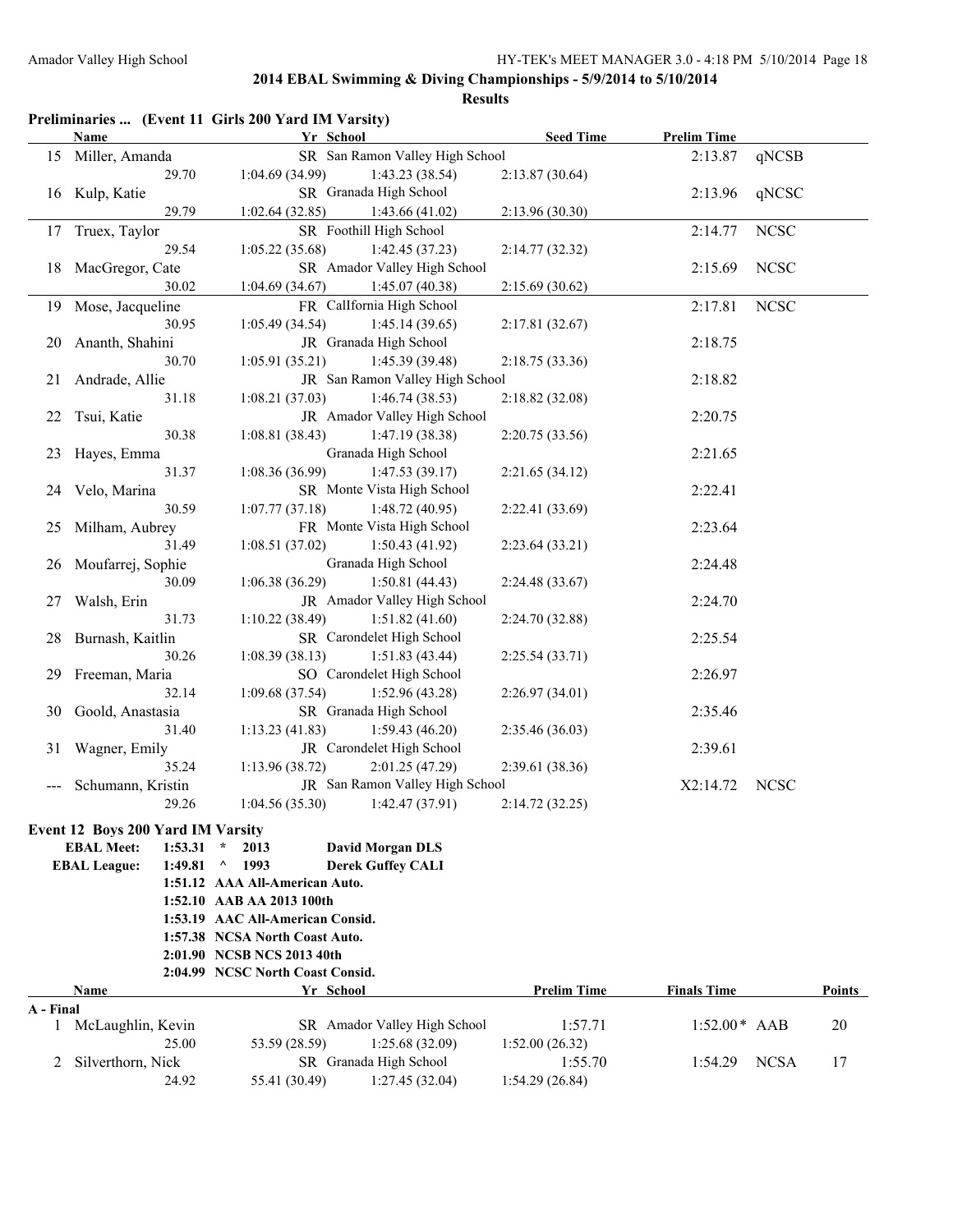| A - Final  (Event 12 Boys 200 Yard IM Varsity) |
|------------------------------------------------|
|------------------------------------------------|

|                  | <b>Name</b>                              | Yr School                                   | <b>Prelim Time</b> | <b>Finals Time</b> |             | <b>Points</b>  |
|------------------|------------------------------------------|---------------------------------------------|--------------------|--------------------|-------------|----------------|
|                  | 3 Rollo, Jake                            | SO San Ramon Valley High School             | 1:56.77            | 1:54.58            | <b>NCSA</b> | 16             |
|                  | 25.26                                    | 54.56 (29.30)<br>1:27.08(32.52)             | 1:54.58(27.50)     |                    |             |                |
|                  | 4 Brock, Evan                            | SO San Ramon Valley High School             | 1:57.27            | 1:57.54            | <b>NCSB</b> | 15             |
|                  | 25.33                                    | 53.68 (28.35)<br>1:30.19(36.51)             | 1:57.54(27.35)     |                    |             |                |
| 5                | Simpson, Jake                            | SO De La Salle High School                  | 1:57.25            | 1:57.55            | <b>NCSB</b> | 14             |
|                  | 25.42                                    | 56.09 (30.67)<br>1:29.57(33.48)             | 1:57.55(27.98)     |                    |             |                |
| 6                | Sun, Henry                               | SO CalIfornia High School                   | 1:58.37            | 1:57.85            | <b>NCSB</b> | 13             |
|                  | 26.16                                    | 56.78 (30.62)<br>1:30.44(33.66)             | 1:57.85(27.41)     |                    |             |                |
|                  | Gilchrist, Alex                          | SO Amador Valley High School                | 1:58.36            | 1:58.78            | <b>NCSB</b> | 12             |
| 7                | 26.01                                    | 56.10 (30.09)                               |                    |                    |             |                |
|                  |                                          | 1:30.75(34.65)                              | 1:58.78(28.03)     |                    |             |                |
|                  | 8 Horne, Jake                            | SO Monte Vista High School                  | 1:59.79            | 2:03.16            | <b>NCSC</b> | 11             |
|                  | 25.67                                    | 57.14 (31.47)<br>1:33.33(36.19)             | 2:03.16(29.83)     |                    |             |                |
| <b>B</b> - Final |                                          |                                             |                    |                    |             |                |
|                  | 9 Knoflick, Tristian                     | SO De La Salle High School                  | 2:01.31            | 2:00.01            | <b>NCSB</b> | 9              |
|                  | 26.29                                    | 57.20 (30.91)<br>1:32.32(35.12)             | 2:00.01(27.69)     |                    |             |                |
|                  | 10 Lee, Justin                           | JR Foothill High School                     | 2:01.65            | 2:01.28            | <b>NCSB</b> | $\tau$         |
|                  | 25.97                                    | 57.51 (31.54)<br>1:32.16(34.65)             | 2:01.28(29.12)     |                    |             |                |
| 11               | Jhong, Anthony                           | JR Amador Valley High School                | 2:03.11            | 2:03.21            | <b>NCSC</b> | 6              |
|                  | 26.28                                    | 58.32 (32.04)<br>1:32.19(33.87)             | 2:03.21 (31.02)    |                    |             |                |
| 12               | Thorsen, Robin                           | JR San Ramon Valley High School             | 2:04.12            | 2:03.60            | <b>NCSC</b> | 5              |
|                  | 27.47                                    | 59.17 (31.70)<br>1:34.58(35.41)             | 2:03.60 (29.02)    |                    |             |                |
| 13               | Silva, AJ                                | SR De La Salle High School                  | 2:02.98            | 2:03.98            | <b>NCSC</b> | $\overline{4}$ |
|                  | 25.74                                    | 56.62 (30.88)<br>1:34.50 (37.88)            | 2:03.98 (29.48)    |                    |             |                |
|                  | 14 Sproul, Nathaniel                     | SO Granada High School                      | 2:04.47            | 2:06.22            |             | 3              |
|                  | 26.28                                    | 58.15 (31.87)<br>1:35.57(37.42)             | 2:06.22(30.65)     |                    |             |                |
|                  | 15 Neufeld, Thomas                       | SO De La Salle High School                  | 2:05.81            | 2:06.41            |             | 2              |
|                  | 26.90                                    | 1:00.64(33.74)<br>1:37.37(36.73)            | 2:06.41 (29.04)    |                    |             |                |
|                  | 16 Dodge, Noah                           | JR Monte Vista High School                  | 2:05.81            | 2:08.17            |             | $\mathbf{1}$   |
|                  | 26.74                                    | 1:01.75(35.01)<br>1:37.40(35.65)            | 2:08.17(30.77)     |                    |             |                |
|                  |                                          |                                             |                    |                    |             |                |
|                  | <b>Event 12 Boys 200 Yard IM Varsity</b> |                                             |                    |                    |             |                |
|                  | <b>EBAL Meet:</b><br>1:53.31             | <b>David Morgan DLS</b><br>2013<br>$\star$  |                    |                    |             |                |
|                  | <b>EBAL League:</b><br>1:49.81           | <b>Derek Guffey CALI</b><br>$^{\circ}$ 1993 |                    |                    |             |                |
|                  |                                          | 1:51.12 AAA All-American Auto.              |                    |                    |             |                |
|                  |                                          | 1:52.10 AAB AA 2013 100th                   |                    |                    |             |                |
|                  |                                          | 1:53.19 AAC All-American Consid.            |                    |                    |             |                |
|                  |                                          | 1:57.38 NCSA North Coast Auto.              |                    |                    |             |                |
|                  |                                          | 2:01.90 NCSB NCS 2013 40th                  |                    |                    |             |                |
|                  |                                          | 2:04.99 NCSC North Coast Consid.            |                    |                    |             |                |
|                  | Name                                     | Yr School                                   | <b>Seed Time</b>   | <b>Prelim Time</b> |             |                |
|                  | <b>Preliminaries</b>                     |                                             |                    |                    |             |                |
| $\mathbf{1}$     | Silverthorn, Nick                        | SR Granada High School                      |                    | 1:55.70            | qNCSA       |                |
|                  | 24.95                                    | 55.36 (30.41)<br>1:28.42(33.06)             | 1:55.70(27.28)     |                    |             |                |
|                  | 2 Rollo, Jake                            | SO San Ramon Valley High School             |                    | 1:56.77            | qNCSA       |                |
|                  | 25.86                                    | 1:29.50(33.42)<br>56.08 (30.22)             | 1:56.77(27.27)     |                    |             |                |
| 3                | Simpson, Jake                            | SO De La Salle High School                  |                    | 1:57.25            | qNCSA       |                |
|                  | 25.83                                    | 1:30.82(33.26)<br>57.56 (31.73)             | 1:57.25(26.43)     |                    |             |                |
| 4                | Brock, Evan                              | SO San Ramon Valley High School             |                    | 1:57.27            | qNCSA       |                |
|                  | 25.90                                    | 55.02 (29.12)<br>1:30.72(35.70)             | 1:57.27(26.55)     |                    |             |                |
| 5                | McLaughlin, Kevin                        | SR Amador Valley High School                |                    | 1:57.71            | qNCSB       |                |
|                  | 25.38                                    | 1:29.84(34.70)<br>55.14 (29.76)             | 1:57.71(27.87)     |                    |             |                |
| 6                | Gilchrist, Alex                          | SO Amador Valley High School                |                    | 1:58.36            | qNCSB       |                |
|                  | 26.23                                    | 56.35 (30.12)<br>1:30.58(34.23)             | 1:58.36 (27.78)    |                    |             |                |
|                  |                                          |                                             |                    |                    |             |                |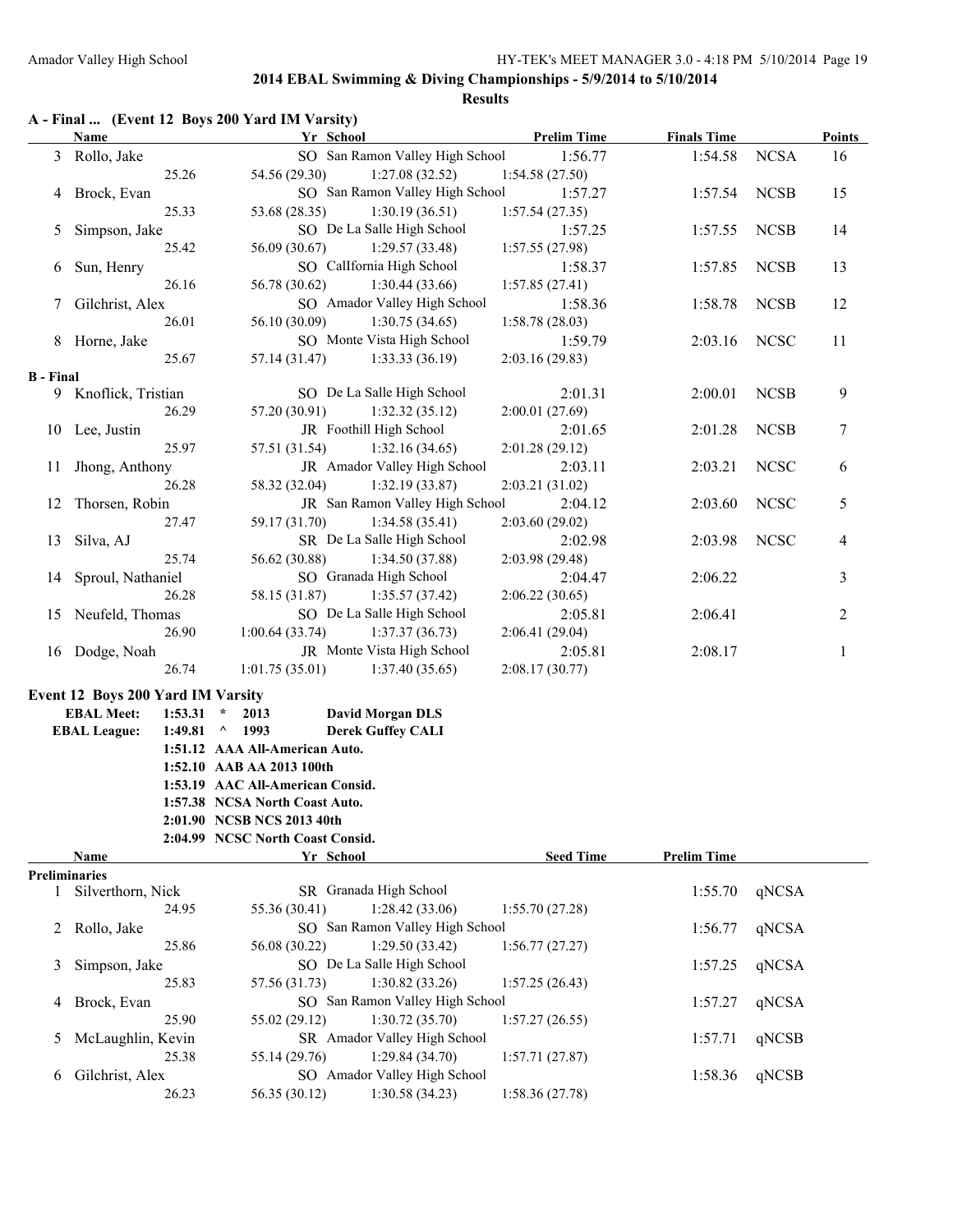|                 |                      | Preliminaries  (Event 12 Boys 200 Yard IM Varsity)            |                  |                    |       |
|-----------------|----------------------|---------------------------------------------------------------|------------------|--------------------|-------|
|                 | Name                 | Yr School                                                     | <b>Seed Time</b> | <b>Prelim Time</b> |       |
| $7\overline{ }$ | Sun, Henry           | SO CalIfornia High School                                     |                  | 1:58.37            | qNCSB |
|                 | 26.62                | 58.43 (31.81)<br>1:31.07(32.64)                               | 1:58.37(27.30)   |                    |       |
| 8               | Horne, Jake          | SO Monte Vista High School                                    |                  | 1:59.79            | qNCSB |
|                 | 25.78                | 56.32 (30.54)<br>1:31.27 (34.95)                              | 1:59.79(28.52)   |                    |       |
| 9               | Wang, Alex           | SR Granada High School                                        |                  | 2:00.24            | qNCSB |
|                 | 26.45                | 57.43 (30.98)<br>1:31.09(33.66)                               | 2:00.24(29.15)   |                    |       |
| 10              | Knoflick, Tristian   | SO De La Salle High School                                    |                  | 2:01.31            | qNCSB |
|                 | 26.40                | 57.25 (30.85)<br>1:32.85(35.60)                               | 2:01.31 (28.46)  |                    |       |
| 11              | Lee, Justin          | JR Foothill High School                                       |                  | 2:01.65            | qNCSB |
|                 | 26.29                | 57.89 (31.60)<br>1:32.41(34.52)                               | 2:01.65(29.24)   |                    |       |
| 12              | Silva, AJ            | SR De La Salle High School                                    |                  | 2:02.98            | qNCSC |
|                 | 25.61                | 56.43 (30.82)<br>1:33.87(37.44)                               | 2:02.98(29.11)   |                    |       |
| 13              | Jhong, Anthony       | JR Amador Valley High School                                  |                  | 2:03.11            | qNCSC |
|                 | 26.05                | 59.50 (33.45)<br>1:32.35(32.85)                               | 2:03.11 (30.76)  |                    |       |
| 14              | Thorsen, Robin       | JR San Ramon Valley High School                               |                  | 2:04.12            | qNCSC |
|                 | 27.93                | 59.58 (31.65)<br>1:34.69(35.11)                               | 2:04.12 (29.43)  |                    |       |
| 15              | Sproul, Nathaniel    | SO Granada High School                                        |                  | 2:04.47            | qNCSC |
|                 | 26.92                | 58.78 (31.86)<br>1:35.74(36.96)                               | 2:04.47(28.73)   |                    |       |
| 16              | Dodge, Noah          | JR Monte Vista High School                                    |                  | 2:05.81            | q     |
|                 | 26.76                | 1:00.50(33.74)<br>1:35.98 (35.48)                             | 2:05.81(29.83)   |                    |       |
|                 | 17 Neufeld, Thomas   | SO De La Salle High School                                    |                  | J2:05.81           |       |
|                 | 26.58                | 59.98 (33.40)<br>1:36.51(36.53)                               | 2:05.81 (29.30)  |                    |       |
| 18              | Boas, Nathaniel      | SR Granada High School                                        |                  | 2:05.98            |       |
|                 | 27.93                | 59.72 (31.79)<br>1:35.85(36.13)                               | 2:05.98(30.13)   |                    |       |
| 19              | Rosenberg, Aaron     | SR San Ramon Valley High School                               |                  | 2:07.56            |       |
|                 | 27.00                | 1:00.25(33.25)<br>1:37.22(36.97)                              | 2:07.56 (30.34)  |                    |       |
|                 | Liao, Bryan          | SR San Ramon Valley High School                               |                  | 2:10.19            |       |
| 20              | 28.05                | 1:01.08(33.03)<br>1:38.53(37.45)                              | 2:10.19(31.66)   |                    |       |
|                 |                      | FR De La Salle High School                                    |                  |                    |       |
| 21              | Jacques, Kevin       |                                                               |                  | 2:12.59            |       |
|                 | 28.87                | 1:02.17(33.30)<br>1:40.04(37.87)<br>SO CalIfornia High School | 2:12.59(32.55)   | 2:12.71            |       |
| 22              | Oslund, Kyle         |                                                               |                  |                    |       |
|                 | 28.44                | 1:04.70(36.26)<br>1:40.75(36.05)                              | 2:12.71 (31.96)  |                    |       |
| 23              | Smoot, Will<br>29.86 | JR Monte Vista High School                                    |                  | 2:14.80            |       |
|                 |                      | 1:05.05(35.19)<br>1:43.20(38.15)                              | 2:14.80(31.60)   |                    |       |
|                 | 24 Wakashige, Aaron  | SO CalIfornia High School                                     |                  | 2:16.49            |       |
|                 | 30.37                | $1:05.88(35.51)$ $1:44.55(38.67)$                             | 2:16.49 (31.94)  |                    |       |
| 25              | Paden, Tyler         | SO Livermore High School                                      |                  | 2:17.85            |       |
|                 | 29.54                | 1:45.92 (39.37)<br>1:06.55(37.01)                             | 2:17.85 (31.93)  |                    |       |
| 26              | DeMayo, Dante        | Granada High School                                           |                  | 2:19.17            |       |
|                 | 27.82                | 1:46.13(42.27)<br>1:03.86(36.04)                              | 2:19.17(33.04)   |                    |       |
| 27              | Song, Benjamin       | FR Foothill High School                                       |                  | 2:21.18            |       |
|                 | 30.16                | 1:48.98 (42.97)<br>1:06.01(35.85)                             | 2:21.18 (32.20)  |                    |       |
| 28              | Botelho, Tedd        | FR CalIfornia High School                                     |                  | 2:23.72            |       |
|                 | 29.38                | 1:06.01(36.63)<br>1:47.53(41.52)                              | 2:23.72 (36.19)  |                    |       |
|                 | Xhu, Peter           | JR De La Salle High School                                    |                  | DQ                 |       |
|                 | 28.24                | 1:42.03 (39.04)<br>1:02.99(34.75)                             | DQ (32.14)       |                    |       |
|                 | Wandling, Ryan       | SO Monte Vista High School                                    |                  | DQ                 |       |
|                 | 28.53                | 1:04.10(35.57)<br>1:44.04 (39.94)                             | DQ (28.59)       |                    |       |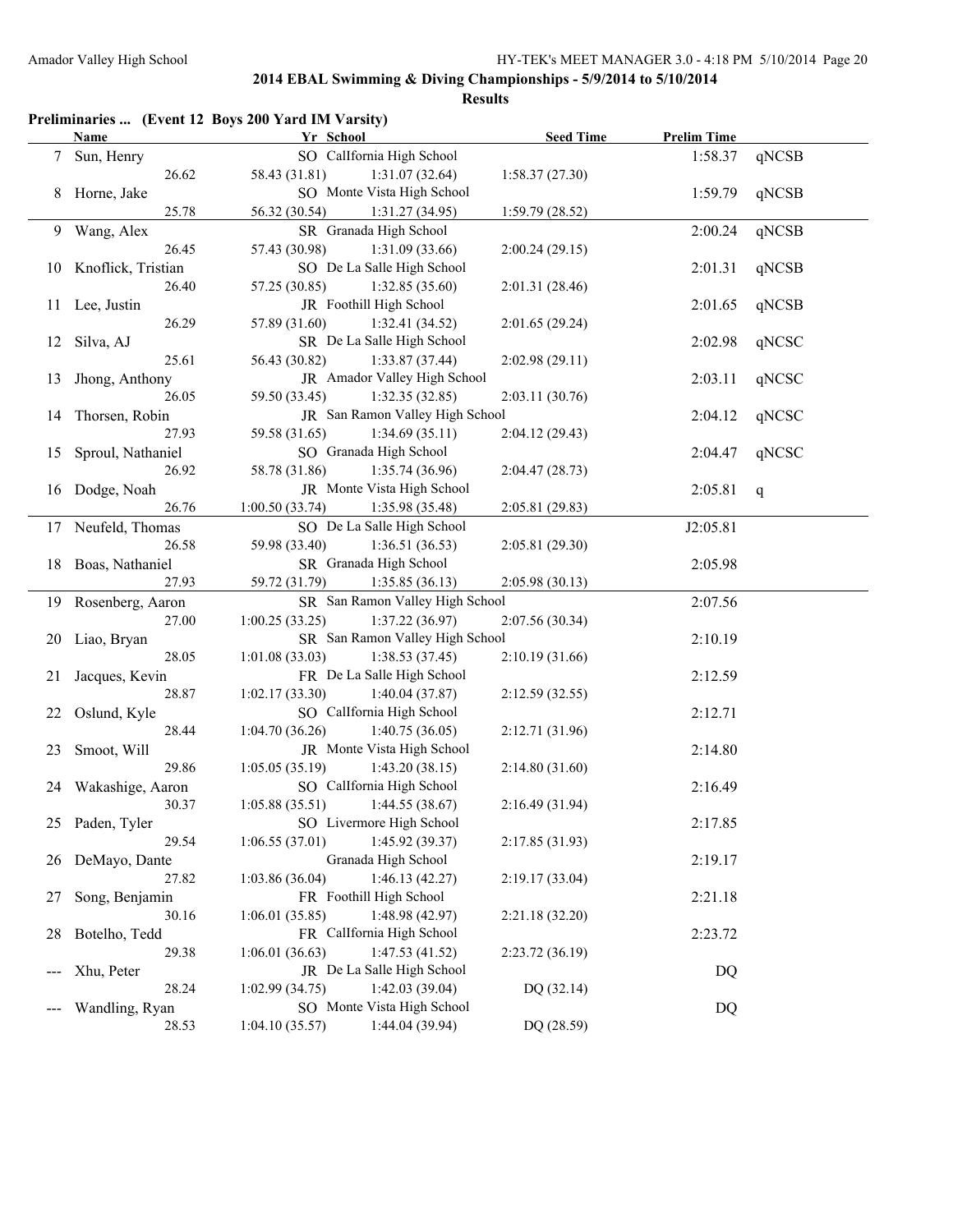|       | <b>Event 13 Girls 50 Yard Freestyle Junior Varsity</b> |                                |                                                      |                    |               |
|-------|--------------------------------------------------------|--------------------------------|------------------------------------------------------|--------------------|---------------|
|       | <b>EBAL Meet:</b><br>$25.45$ *                         | 2005                           | <b>Kelly Ralyea MV</b>                               |                    |               |
|       |                                                        | 23.42 AAA All-American Auto.   |                                                      |                    |               |
|       |                                                        | 23.60 AAB AA 2013 100th        |                                                      |                    |               |
|       |                                                        | 23.80 AAC All-American Consid. |                                                      |                    |               |
|       |                                                        | 24.29 NCSA North Coast Auto.   |                                                      |                    |               |
|       |                                                        | 25.00 NCSB NCS 2013 40th       |                                                      |                    |               |
|       |                                                        | 25.79 NCSC North Coast Consid. |                                                      |                    |               |
|       | Name                                                   |                                | Yr School                                            | <b>Finals Time</b> | <b>Points</b> |
|       | 1 Power, Bryn                                          |                                | SO San Ramon Valley High School                      | 24.88* NCSB        | 20            |
| 2     | McCreary, Erin                                         |                                | FR San Ramon Valley High School                      | 26.35              | 17            |
| 3     | Cardinal, Olivia                                       |                                | JR San Ramon Valley High School                      | 26.43              | 16            |
| 4     | Woodruff, Alexandria                                   |                                | FR Monte Vista High School                           | 26.82              | 15            |
| 5     | Talbot, Haley                                          |                                | JR San Ramon Valley High School                      | 26.89              | 14            |
| 6     | Moore, Melyssa                                         | SO.                            | San Ramon Valley High School                         | x26.90             |               |
| 7     | Van Winckel, Jamie                                     |                                | SO Monte Vista High School                           | 27.23              | 13            |
| $*8$  | Holbrook, Sophia                                       |                                | SO Amador Valley High School                         | 27.27              | 12            |
| $*8$  | Albin, Morgan                                          | SO                             | San Ramon Valley High School                         | x27.27             |               |
| 10    | Micheletti, Katie                                      |                                | JR Amador Valley High School                         | 27.57              | 11            |
| 11    | McCarty, Nicole                                        |                                | FR Monte Vista High School                           | 27.76              | 9             |
| 12    | Little, Gwen                                           |                                | SO Monte Vista High School                           | 27.79              | 7             |
| 13    | Schnierer, Kaitlyn                                     |                                | JR Amador Valley High School                         | 27.81              | 6             |
| 14    | Macaluso, Kristina                                     | SO                             | Carondelet High School                               | 27.88              | 5             |
| 15    | O'Sullivan, Kate                                       |                                | FR Carondelet High School                            | 28.02              | 4             |
| 16    | Bell, Lucy                                             |                                | SO Amador Valley High School                         | 28.06              | 3             |
| 17    | Simmons, Adrianna                                      |                                | JR Carondelet High School                            | 28.15              | 2             |
| 18    | Krieger, Aubrey                                        |                                | SO Amador Valley High School                         | x28.48             |               |
| 19    | Hoyt, Katherine                                        | SO                             | Carondelet High School                               | 28.49              | 1             |
| 20    | Norton, Kelsie                                         |                                | SO Livermore High School                             | 28.59              |               |
| 21    | Carpenello, Gianna                                     |                                | SR Carondelet High School                            | x28.69             |               |
| 22    | Kuester, Sophie                                        |                                | FR San Ramon Valley High School                      | x28.83             |               |
| 23    | Mooney, Mikayla                                        |                                | SO Monte Vista High School                           | x28.88             |               |
| 24    | LeGate, Payton                                         | SO                             | Carondelet High School                               | x28.94             |               |
| $*25$ | Lawer, Madison                                         |                                | JR Amador Valley High School                         | x29.00             |               |
| $*25$ | Lea, Kristianna                                        |                                | SR Carondelet High School                            | x29.00             |               |
| $*25$ | Lovett, Audrey                                         |                                | FR CalIfornia High School                            | 29.00              |               |
| 28    | Wood, Jacqueline                                       |                                | SO Amador Valley High School                         | x29.06             |               |
| 29    | Kennedy, Carolyn                                       |                                | FR Monte Vista High School                           | x29.17             |               |
| 30    | Rodriguez, Victoria                                    | JR                             | Carondelet High School<br>FR Carondelet High School  | x29.20             |               |
| 31    | Scheibley, Heather                                     |                                |                                                      | x29.22             |               |
| 32    | Miller, Katherine                                      |                                | Carondelet High School                               | x29.24             |               |
| 33    | O'Connor, Courtney                                     |                                | SO San Ramon Valley High School                      | x29.26             |               |
| 34    | Sosa, Tabitha                                          |                                | Carondelet High School                               | x29.35             |               |
| 35    | Lovell, Brooke                                         |                                | FR Monte Vista High School<br>CalIfornia High School | x29.37             |               |
| 36    | Renderos, Celina                                       | FR.                            |                                                      | 29.46              |               |
| 37    | Bulkelley, Brianna                                     | FR                             | Monte Vista High School                              | x29.47             |               |
| 38    | McGaughy, Katarina                                     | $_{\rm JR}$                    | Foothill High School                                 | 29.70              |               |
| 39    | Jones, Megan                                           | SO.                            | Monte Vista High School                              | x29.84             |               |
| 40    | Sardi, Lauren                                          | SO.                            | San Ramon Valley High School                         | x29.93             |               |
| 41    | Callahan, Kate                                         | SO                             | Monte Vista High School                              | x29.95             |               |
| 42    | Bowen, Caitlin                                         | FR                             | Carondelet High School                               | x29.97             |               |
| 43    | Bettencourt, Haley                                     | JR                             | Granada High School                                  | 30.06              |               |
| 44    | Tammen, Allison                                        |                                | JR Carondelet High School                            | x30.08             |               |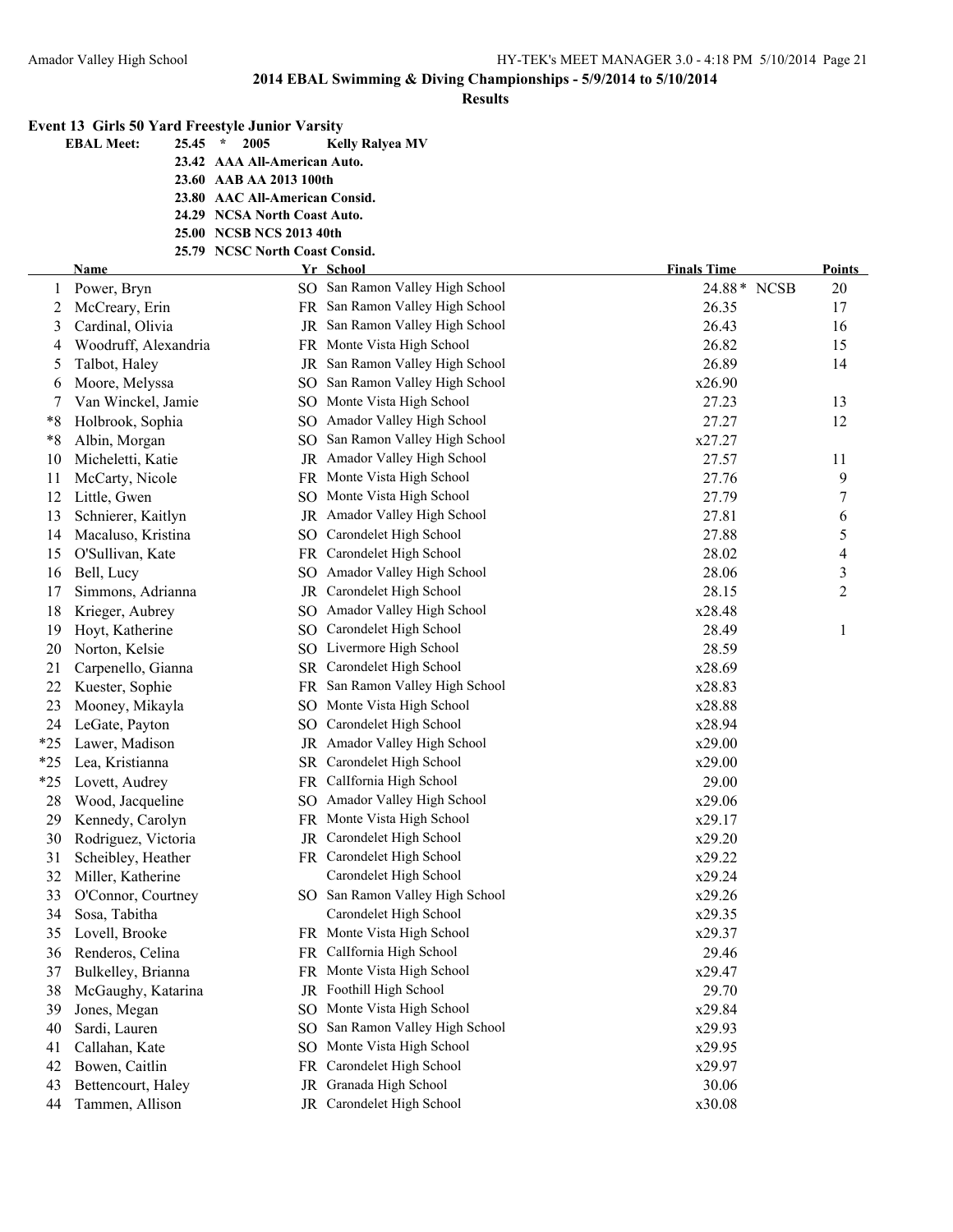#### **Results**

### **(Event 13 Girls 50 Yard Freestyle Junior Varsity)**

|       | <b>Name</b>         |      | Yr School                       | <b>Finals Time</b> | <b>Points</b> |
|-------|---------------------|------|---------------------------------|--------------------|---------------|
| 45    | Barry, Taylor       |      | SO San Ramon Valley High School | x30.11             |               |
| 46    | Bronstein, Harlow   |      | SO Amador Valley High School    | x30.18             |               |
| 47    | Campbell, Cora      |      | FR Granada High School          | 30.20              |               |
| 48    | Eriksen, Victoria   |      | SR Carondelet High School       | x30.23             |               |
| *49   | Borjon, Hannah      |      | SO Granada High School          | 30.28              |               |
| *49   | Pelley, Megan       |      | FR Monte Vista High School      | x30.28             |               |
| 51    | Divita, Stephanie   |      | JR Granada High School          | 30.30              |               |
| 52    | Pham, Thuy          | JR   | CalIfornia High School          | 30.32              |               |
| 53    | Wensley, Grace      |      | FR Monte Vista High School      | x30.37             |               |
| 54    | Matute, Melissa     |      | JR Carondelet High School       | x30.40             |               |
| 55    | Casparian, Juliana  |      | SO CalIfornia High School       | 30.44              |               |
| 56    | Milligan, Lauren    |      | FR Amador Valley High School    | x30.50             |               |
| $*57$ | LaCourse, Madison   |      | FR Foothill High School         | 30.65              |               |
| $*57$ | Friedel, Madison    |      | FR Callfornia High School       | x30.65             |               |
| 59    | Farmer, Jeanina     |      | JR Callfornia High School       | x30.68             |               |
| 60    | Frost, Addie        |      | Carondelet High School          | x30.88             |               |
| 61    | Allman, Adrianna    |      | Carondelet High School          | x30.90             |               |
| 62    | Werder, Morgan      |      | SO Amador Valley High School    | x30.95             |               |
| 63    | Frausto, Ashley     |      | SO Monte Vista High School      | x30.97             |               |
| 64    | Chamberlain, Hannah |      | FR CalIfornia High School       | x30.98             |               |
| 65    | Silliman, Cayman    | FR - | San Ramon Valley High School    | x31.01             |               |
| 66    | Hui, Zoe            |      | FR CalIfornia High School       | x31.10             |               |
| $*67$ | Eichorn, Katherine  |      | FR Foothill High School         | 31.16              |               |
| $*67$ | Gerbacht, Madeline  |      | FR Callfornia High School       | x31.16             |               |
| 69    | Skrentny, Hannah    |      | JR Callfornia High School       | x31.17             |               |
| 70    | Kulkarni, Sanika    |      | FR CalIfornia High School       | x31.20             |               |
| 71    | Lin, Catherine      |      | FR San Ramon Valley High School | x31.24             |               |
| 72    | Pethebridge, Ally   |      | FR Amador Valley High School    | x31.25             |               |
| 73    | Weaver, Fiona       |      | FR Livermore High School        | 31.28              |               |
| 74    | Capewell, Helen     |      | JR Amador Valley High School    | x31.36             |               |
| 75    | Yip, Stephanie      |      | SO CalIfornia High School       | x31.37             |               |
| 76    | Liu, Annie          |      | FR Amador Valley High School    | x31.44             |               |
| 77    | Jackson, Jennifer   |      | JR San Ramon Valley High School | x31.54             |               |
| 78    | Cristiano, Jessica  |      | SR Livermore High School        | 31.61              |               |
| 79    | Black, Reagan       |      | SO San Ramon Valley High School | x31.68             |               |
| 80    | Krvukova. Diana     |      | JR Monte Vista High School      | x31.78             |               |
| 81    | Vella, Kaitlyn      |      | SO Carondelet High School       | x31.95             |               |
| 82    | Boyle, Ruby         | JR   | CalIfornia High School          | x32.05             |               |
| 83    | Kenneally, Hannah   |      | SO Carondelet High School       | x32.20             |               |
| 84    | Pedersen, Ashley    | JR   | CalIfornia High School          | x32.22             |               |
| 85    | Klassen, Fiona      | JR   | CalIfornia High School          | x32.24             |               |
| 86    | Larson, Maddie      | JR   | San Ramon Valley High School    | x32.25             |               |
| 87    | Haas, Erica         |      | SO Foothill High School         | 32.36              |               |
| 88    | Grott, Isabella     | FR   | Amador Valley High School       | x32.47             |               |
| 89    | Petrush, Madeline   | SO   | Monte Vista High School         | x32.52             |               |
| 90    | Perera, Mariana     |      | SO Foothill High School         | x32.53             |               |
| 91    | Fuqua, Caroline     | FR   | Carondelet High School          | x32.55             |               |
| 92    | Ueland, Sophie      |      | SO Granada High School          | x32.59             |               |
| 93    | Pham, Anne          | SO.  | CalIfornia High School          | x32.60             |               |
| 94    | Dice, Rachel        | FR.  | San Ramon Valley High School    | x32.63             |               |
| 95    | Listek, Caitlin     | JR   | Carondelet High School          | x32.96             |               |
| 96    | Gonzales, Jessica   |      | JR CalIfornia High School       | x33.00             |               |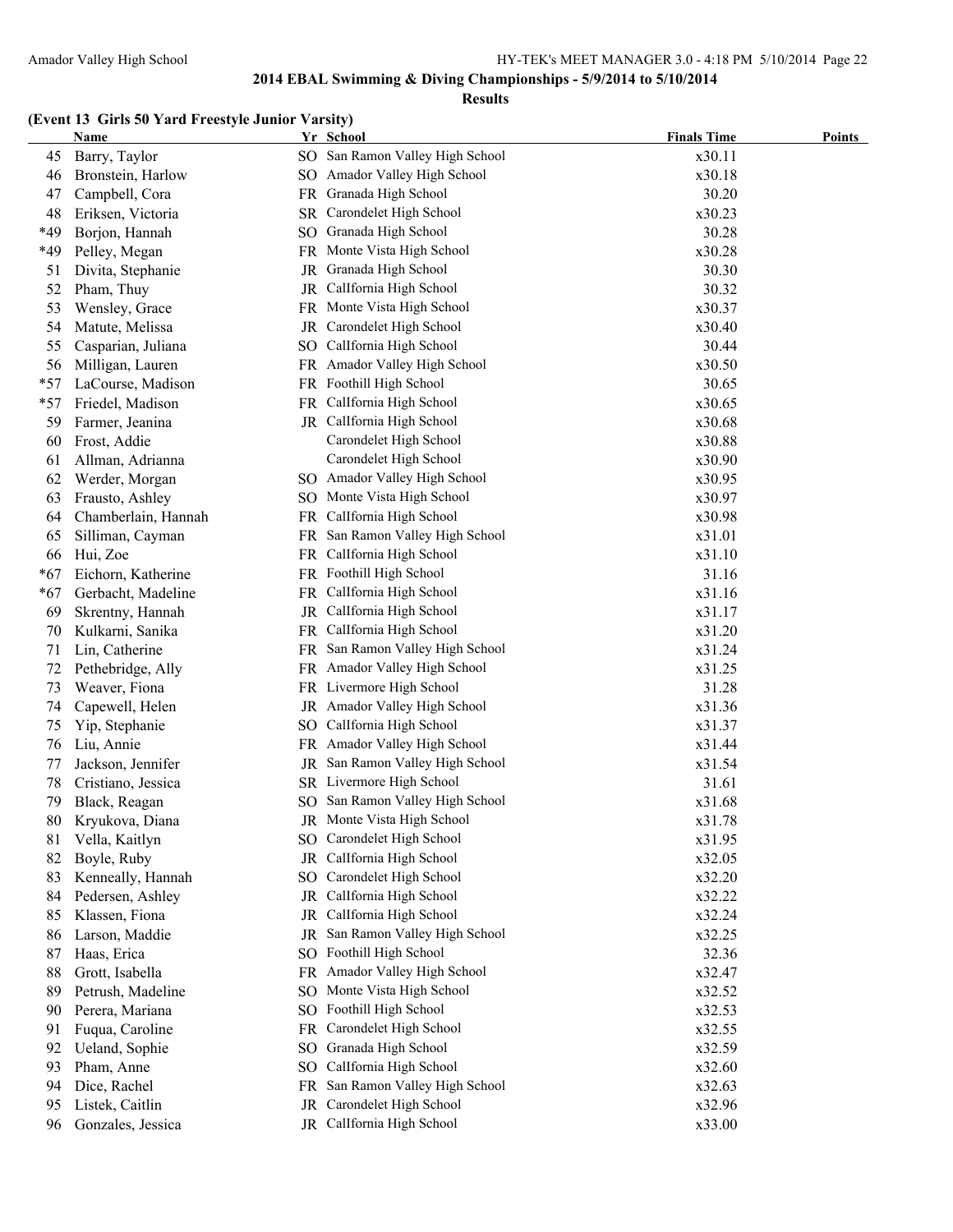#### **Results**

### **(Event 13 Girls 50 Yard Freestyle Junior Varsity)**

|        | Name                 |     | Yr School                       | <b>Finals Time</b> | <b>Points</b> |
|--------|----------------------|-----|---------------------------------|--------------------|---------------|
| 97     | Benavente, Lucia     |     | SR Carondelet High School       | x33.03             |               |
| 98     | Zhang, Sophie        |     | JR San Ramon Valley High School | x33.31             |               |
| 99     | Spink, Erin          |     | JR Carondelet High School       | x33.36             |               |
| 100    | Lair, Olivia         |     | SO Amador Valley High School    | x33.43             |               |
| 101    | Quintana, Isabella   |     | FR Carondelet High School       | x33.50             |               |
| $*102$ | Ham, Morgan          | JR  | CalIfornia High School          | x33.64             |               |
| $*102$ | Rebuffel, Chloe      | FR  | Carondelet High School          | x33.64             |               |
| 104    | Lobo, Adriana        | FR. | Carondelet High School          | x33.71             |               |
| 105    | Collier, Paris       |     | JR Amador Valley High School    | x33.72             |               |
| 106    | Pham, Natalie        |     | SO CalIfornia High School       | x33.91             |               |
| $*107$ | Dunlop, Samantha     |     | FR Foothill High School         | x34.02             |               |
| $*107$ | Smith, Anastasia     |     | FR San Ramon Valley High School | x34.02             |               |
| 109    | Wagh, Vrushali       |     | FR Foothill High School         | x34.19             |               |
| 110    | Alvarez, Natalia     |     | FR Amador Valley High School    | x34.20             |               |
| 111    | Janda, Natalia       |     | JR Foothill High School         | x34.22             |               |
| 112    | Yeung, Alicia        |     | FR Foothill High School         | x34.41             |               |
| 113    | Ashley, Katie        |     | FR Callfornia High School       | x34.54             |               |
| 114    | McCarthy, Sierra     |     | SO Amador Valley High School    | x34.55             |               |
| 115    | Singla, Ria          |     | FR Foothill High School         | x34.64             |               |
| 116    | Smith, Sarah         |     | SO Carondelet High School       | x34.67             |               |
| 117    | Castle, Violet       |     | SO Carondelet High School       | x34.97             |               |
| 118    | Bronson, Aundrea     |     | SR CalIfornia High School       | x35.30             |               |
| 119    | Loretto, Gabbie      |     | Carondelet High School          | x35.41             |               |
| 120    | Lopez, Andrea        |     | FR Amador Valley High School    | x35.84             |               |
| 121    | Kailahi, Langi       |     | SO Foothill High School         | x36.07             |               |
| 122    | Cornwell, Sabrena    |     | JR Amador Valley High School    | x36.25             |               |
| 123    | Hall, Julia          |     | SO Livermore High School        | 36.33              |               |
| 124    | Roy, Nicole          |     | SR Monte Vista High School      | x36.36             |               |
| 125    | Roybal, Kaci         |     | SO Foothill High School         | x36.42             |               |
| 126    | Aboukhalil, Mirna    |     | JR Monte Vista High School      | x36.93             |               |
| 127    | Carlucci, Kayla      |     | FR Granada High School          | x37.00             |               |
| 128    | Benevento, Gabriella |     | FR Granada High School          | x38.13             |               |
| 129    | Sarveiya, Krisha     |     | SO Amador Valley High School    | x38.14             |               |
| 130    | Berlinn, Claudia     |     | SO Livermore High School        | x38.37             |               |
| 131    | Parekh, Dhyani       |     | JR Foothill High School         | x38.55             |               |
| 132    | Jupina, Emily        |     | FR Carondelet High School       | x39.14             |               |
| 133    | Moody, Helen         |     | FR Granada High School          | x39.42             |               |
| 134    | Nudurupati, Sruthi   |     | JR Amador Valley High School    | x40.56             |               |
| 135    | Thorali, Varshaa     |     | JR Foothill High School         | x42.87             |               |
| 136    | Jain, Arshiya        |     | FR Foothill High School         | x43.29             |               |
| $---$  | Rondum, Claire       | SR  | CalIfornia High School          | DQ                 |               |
| $---$  | Nguyen, Emily        | SO. | CalIfornia High School          | DQ                 |               |
| $---$  | Cullen, Katherine    |     | SR Carondelet High School       | DQ                 |               |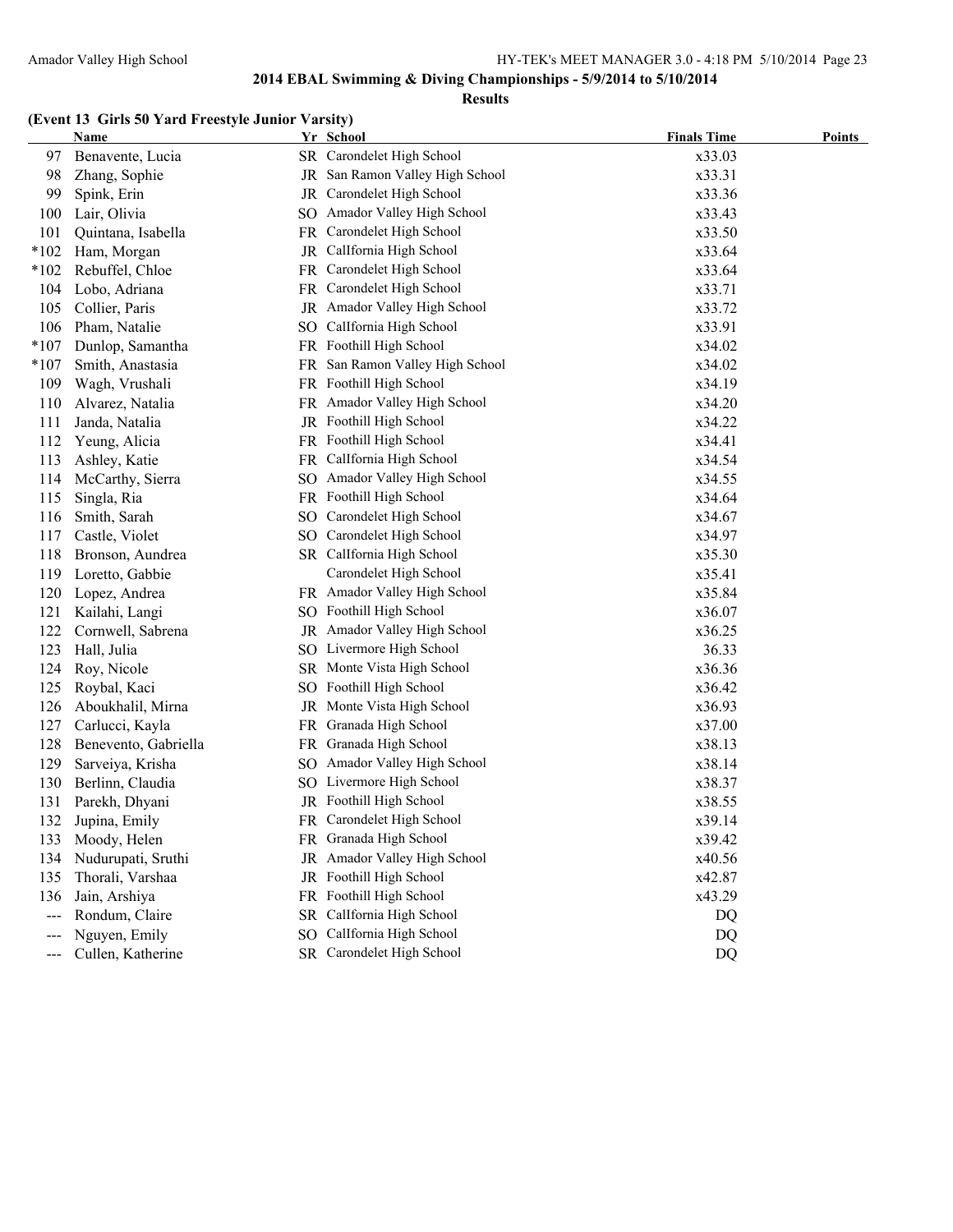|        | <b>Event 14 Boys 50 Yard Freestyle Junior Varsity</b> |                                |                                              |                             |                |
|--------|-------------------------------------------------------|--------------------------------|----------------------------------------------|-----------------------------|----------------|
|        | 22.41<br><b>EBAL Meet:</b>                            | $\star$<br>2013                | <b>Liam DeWarns SRV</b>                      |                             |                |
|        |                                                       | 20.84 AAA All-American Auto.   |                                              |                             |                |
|        |                                                       | 20.90 AAB AA 2013 100th        |                                              |                             |                |
|        |                                                       | 21.14 AAC All-American Consid. |                                              |                             |                |
|        |                                                       | 21.85 NCSA North Coast Auto.   |                                              |                             |                |
|        |                                                       | 22.30 NCSB NCS 2013 40th       |                                              |                             |                |
|        |                                                       | 22.89 NCSC North Coast Consid. |                                              |                             |                |
|        | <b>Name</b>                                           |                                | Yr School<br>FR San Ramon Valley High School | <b>Finals Time</b><br>23.27 | Points<br>20   |
|        | Cheney, Teagan                                        |                                | SO Amador Valley High School                 | 23.83                       | 17             |
| 2<br>3 | Dubiel, Tyler<br>Kim, Justin                          |                                | JR Monte Vista High School                   | 24.41                       | 16             |
| 4      | Driscoll, Robert                                      |                                | FR De La Salle High School                   | 24.61                       | 15             |
| *5     | Brear, Dane                                           |                                | SO Monte Vista High School                   | 24.79                       | 13.50          |
| *5     | Stauber, Chris                                        |                                | FR De La Salle High School                   | 24.79                       | 13.50          |
| 7      | Gasparini, Carter                                     |                                | SO San Ramon Valley High School              | 24.93                       | 12             |
| 8      | Nesbit, Sean                                          |                                | FR Monte Vista High School                   | 24.98                       | 11             |
| 9      | Rebro, Scott                                          |                                | SR CalIfornia High School                    | 25.07                       | 9              |
| 10     | Mercer, Adam                                          |                                | SO De La Salle High School                   | 25.09                       | 7              |
| 11     | Harris, Alessandro                                    |                                | FR Monte Vista High School                   | 25.14                       | 6              |
| 12     | Curlett, John                                         |                                | SO CalIfornia High School                    | 25.17                       | 5              |
| 13     | Cartwright, Ethan                                     |                                | SO Amador Valley High School                 | 25.24                       | 4              |
| 14     | Bosse, Thomas                                         |                                | SO Amador Valley High School                 | 25.27                       | 3              |
| 15     | Dowling, Andrew                                       |                                | FR CalIfornia High School                    | 25.40                       | $\overline{c}$ |
| 16     | Chin, Eli                                             |                                | JR Amador Valley High School                 | 25.41                       | $\mathbf{1}$   |
| 17     | Barbieri, Seth                                        |                                | SO De La Salle High School                   | 25.44                       |                |
| 18     | Miller, Jack                                          |                                | FR Amador Valley High School                 | x25.56                      |                |
| 19     | McCarty, Terence                                      |                                | SO Monte Vista High School                   | x25.81                      |                |
| 20     | Wassell, Jacob                                        |                                | FR Monte Vista High School                   | x25.84                      |                |
| 21     | Cole, Josh                                            |                                | JR Amador Valley High School                 | x25.90                      |                |
| 22     | Zhang, Robert                                         |                                | JR Monte Vista High School                   | x25.95                      |                |
| 23     | Bindi, Jon                                            |                                | FR De La Salle High School                   | x25.98                      |                |
| 24     | Sullivan, Sean                                        |                                | SO Foothill High School                      | 26.07                       |                |
| 25     | Chitale, Jay                                          |                                | SR Foothill High School                      | 26.19                       |                |
| 26     | Gushurst, Noah                                        |                                | FR Amador Valley High School                 | x26.44                      |                |
| $*27$  | Webster, John                                         |                                | SR CalIfornia High School                    | 26.45                       |                |
| $*27$  | Lai, Jerry                                            |                                | FR Monte Vista High School                   | x26.45                      |                |
| 29     | Miller, Matthew                                       |                                | SO CalIfornia High School                    | x26.55                      |                |
| 30     | Berwick, Jacob                                        | SO.                            | CalIfornia High School                       | x26.56                      |                |
| $*31$  | Lam, Brian                                            | JR                             | CalIfornia High School                       | x26.66                      |                |
| $*31$  | Murphy, William                                       | SO <sub>1</sub>                | Granada High School                          | 26.66                       |                |
| 33     | Azuma, Michael                                        | SO.                            | Amador Valley High School                    | x26.69                      |                |
| 34     | Buckley, Brian                                        | SO.                            | CalIfornia High School                       | x26.81                      |                |
| 35     | Gines, Matthew                                        | SO.                            | Monte Vista High School                      | x26.95                      |                |
| 36     | Scalise, Dominic                                      | SO.                            | Foothill High School                         | 26.98                       |                |
| 37     | Geasa, Joe                                            | FR                             | Foothill High School                         | 27.05                       |                |
| 38     | DeVivi, Andrew                                        | SO.                            | San Ramon Valley High School                 | 27.07                       |                |
| 39     | Pettit, Noah                                          | FR                             | Livermore High School                        | 27.10                       |                |
| 40     | Markley, Owen                                         |                                | FR Amador Valley High School                 | x27.20                      |                |
| 41     | Kim, Matthew                                          | FR.                            | Monte Vista High School                      | x27.33                      |                |
| 42     | Miao, Edward                                          |                                | SR Monte Vista High School                   | x27.48                      |                |
| 43     | Hirsch, Andrew                                        | SO.                            | De La Salle High School                      | x27.64                      |                |
| 44     | Haider, Sikander                                      |                                | SO Granada High School                       | 27.71                       |                |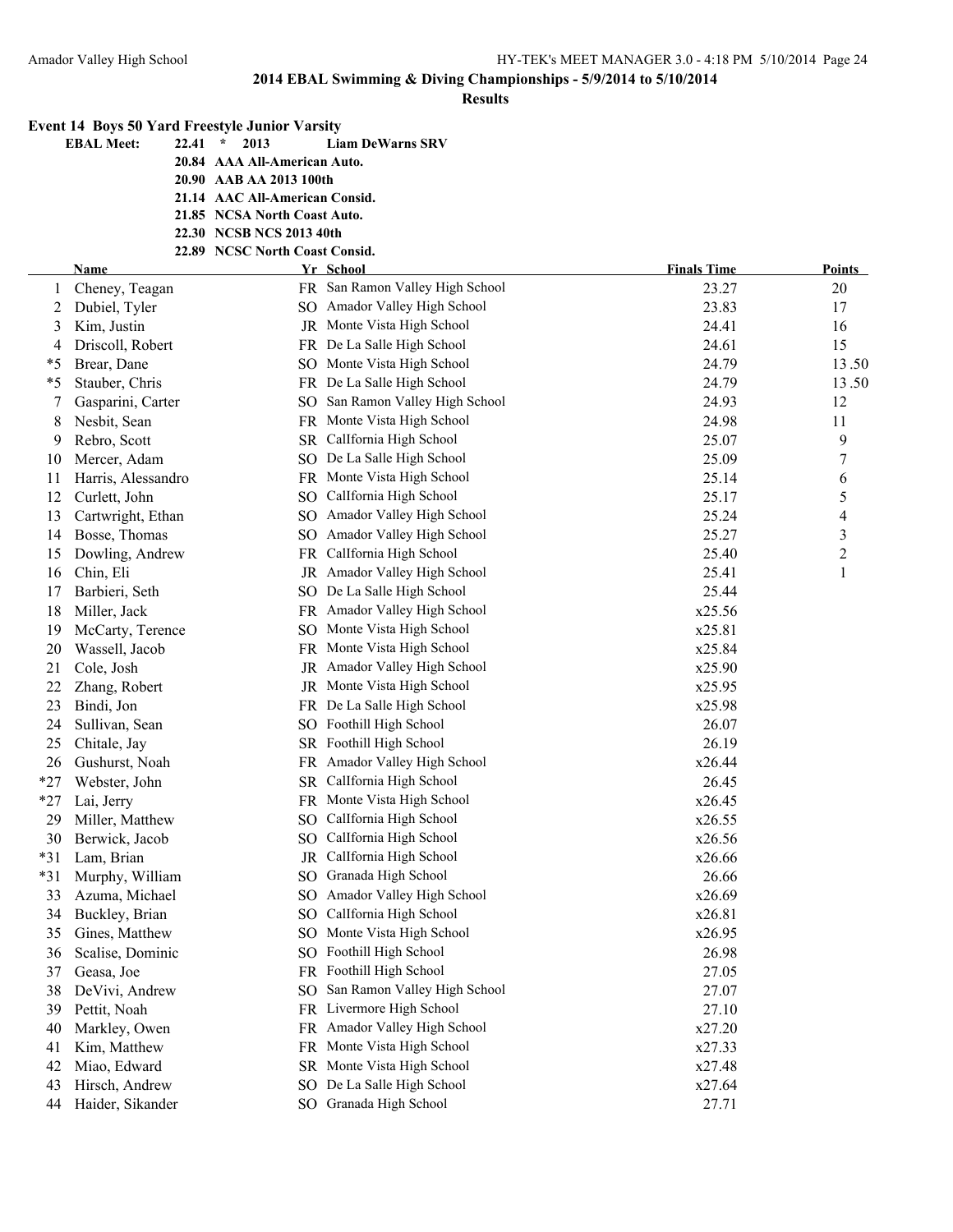#### **Results**

### **(Event 14 Boys 50 Yard Freestyle Junior Varsity)**

|                | <b>Name</b>                                     |                                | Yr School                       |                    | <b>Finals Time</b> | <b>Points</b> |
|----------------|-------------------------------------------------|--------------------------------|---------------------------------|--------------------|--------------------|---------------|
| 45             | Roth, Daniel                                    |                                | FR Monte Vista High School      |                    | x27.83             |               |
| 46             | Brazeel, Christopher                            |                                | FR Monte Vista High School      |                    | x27.85             |               |
| 47             | McCullum, Garrett                               |                                | FR Monte Vista High School      |                    | x27.86             |               |
| 48             | Lezcano, Jacob                                  |                                | SO De La Salle High School      |                    | x28.12             |               |
| 49             | Carano, Daniel                                  |                                | FR De La Salle High School      |                    | x28.26             |               |
| 50             | Miller, Maxton                                  |                                | FR Monte Vista High School      |                    | x28.27             |               |
| 51             | Sears, Tim                                      |                                | SO De La Salle High School      |                    | x28.45             |               |
| 52             | Storey, Mitchell                                |                                | FR De La Salle High School      |                    | x28.49             |               |
| 53             | Won, Nicholas                                   |                                | FR Monte Vista High School      |                    | x28.72             |               |
| 54             | Chen, Arie                                      |                                | FR Amador Valley High School    |                    | x28.73             |               |
| 55             | Sheih, Brandon                                  |                                | FR Monte Vista High School      |                    | x28.81             |               |
| 56             | Lauer, Brady                                    |                                | FR De La Salle High School      |                    | x28.89             |               |
| 57             | Hu, Terry                                       |                                | JR CalIfornia High School       |                    | x29.04             |               |
| 58             | Benadjaoud, Youri                               |                                | FR Amador Valley High School    |                    | x29.20             |               |
| 59             | Meredith, Derek                                 |                                | SO Monte Vista High School      |                    | x29.47             |               |
| 60             | Joglekar, Kedar                                 |                                | JR Granada High School          |                    | 29.48              |               |
| 61             | Vitale, Joseph                                  |                                | SO Granada High School          |                    | 29.75              |               |
| 62             | Benner, Evan                                    |                                | FR Foothill High School         |                    | x29.80             |               |
| 63             | Freeman, Max                                    |                                | FR De La Salle High School      |                    | x29.91             |               |
| 64             | Kim, Royce                                      |                                | FR Monte Vista High School      |                    | x30.15             |               |
| 65             | Altizer, Charles                                |                                | SO Livermore High School        |                    | 30.20              |               |
| 66             | Mylinos, Julian                                 |                                | JR Granada High School          |                    | x30.29             |               |
| 67             | Ruiz, Evan                                      |                                | FR De La Salle High School      |                    | x30.44             |               |
| 68             | Cooper, John                                    |                                | FR Amador Valley High School    |                    | x30.76             |               |
| 69             | Sha, John                                       |                                | SO Foothill High School         |                    | x30.82             |               |
| 70             | Tovar, Enrique                                  |                                | FR Livermore High School        |                    | 31.15              |               |
| 71             | Pedretti, Kyle                                  |                                | FR Monte Vista High School      |                    | x31.44             |               |
| 72             | Reid, James                                     |                                | FR Foothill High School         |                    | x31.88             |               |
| 73             | Launphorn, Billy                                |                                | FR Amador Valley High School    |                    | x32.09             |               |
| 74             | Crow, Nick                                      |                                | FR De La Salle High School      |                    | x32.26             |               |
| 75             | Najjai, Rami                                    |                                | FR Monte Vista High School      |                    | x32.85             |               |
| 76             | Kilner, Montana                                 |                                | SO Granada High School          |                    | x32.96             |               |
| 77             | Jacobson, Noah                                  |                                | SO Granada High School          |                    | x33.33             |               |
| 78             | Goodshaw, Danny                                 |                                | FR De La Salle High School      |                    | x35.00             |               |
| 79             | Parige, Roger                                   |                                | FR Amador Valley High School    |                    | x35.05             |               |
| 80             | Brasil, Joey                                    |                                | FR Foothill High School         |                    | x37.28             |               |
| 81             | Tantzen, George                                 |                                | Granada High School             |                    | x37.97             |               |
| ---            | Curran, Joey                                    |                                | FR De La Salle High School      |                    | DQ                 |               |
|                | <b>Event 15 Girls 50 Yard Freestyle Varsity</b> |                                |                                 |                    |                    |               |
|                | <b>EBAL Meet:</b><br>23.73                      | $\star$<br>2008                | <b>Kayleigh Foley AMVA</b>      |                    |                    |               |
|                | <b>EBAL League:</b><br>22.96                    | $\wedge$<br>2013               | <b>Iris Brand AMVA</b>          |                    |                    |               |
|                |                                                 | 23.42 AAA All-American Auto.   |                                 |                    |                    |               |
|                |                                                 | 23.60 AAB AA 2013 100th        |                                 |                    |                    |               |
|                |                                                 | 23.80 AAC All-American Consid. |                                 |                    |                    |               |
|                |                                                 | 24.29 NCSA North Coast Auto.   |                                 |                    |                    |               |
|                |                                                 | 25.00 NCSB NCS 2013 40th       |                                 |                    |                    |               |
|                |                                                 | 25.79 NCSC North Coast Consid. |                                 |                    |                    |               |
|                | Name                                            |                                | Yr School                       | <b>Prelim Time</b> | <b>Finals Time</b> | <b>Points</b> |
| A - Final<br>1 | Murphy, Maddie                                  |                                | SO Carondelet High School       | 23.73              | 23.59* AAB         | 20            |
| $\overline{2}$ | Poppe, Heidi                                    |                                | SR San Ramon Valley High School | 23.98              | 23.68* AAC         | 17            |
|                |                                                 |                                |                                 |                    |                    |               |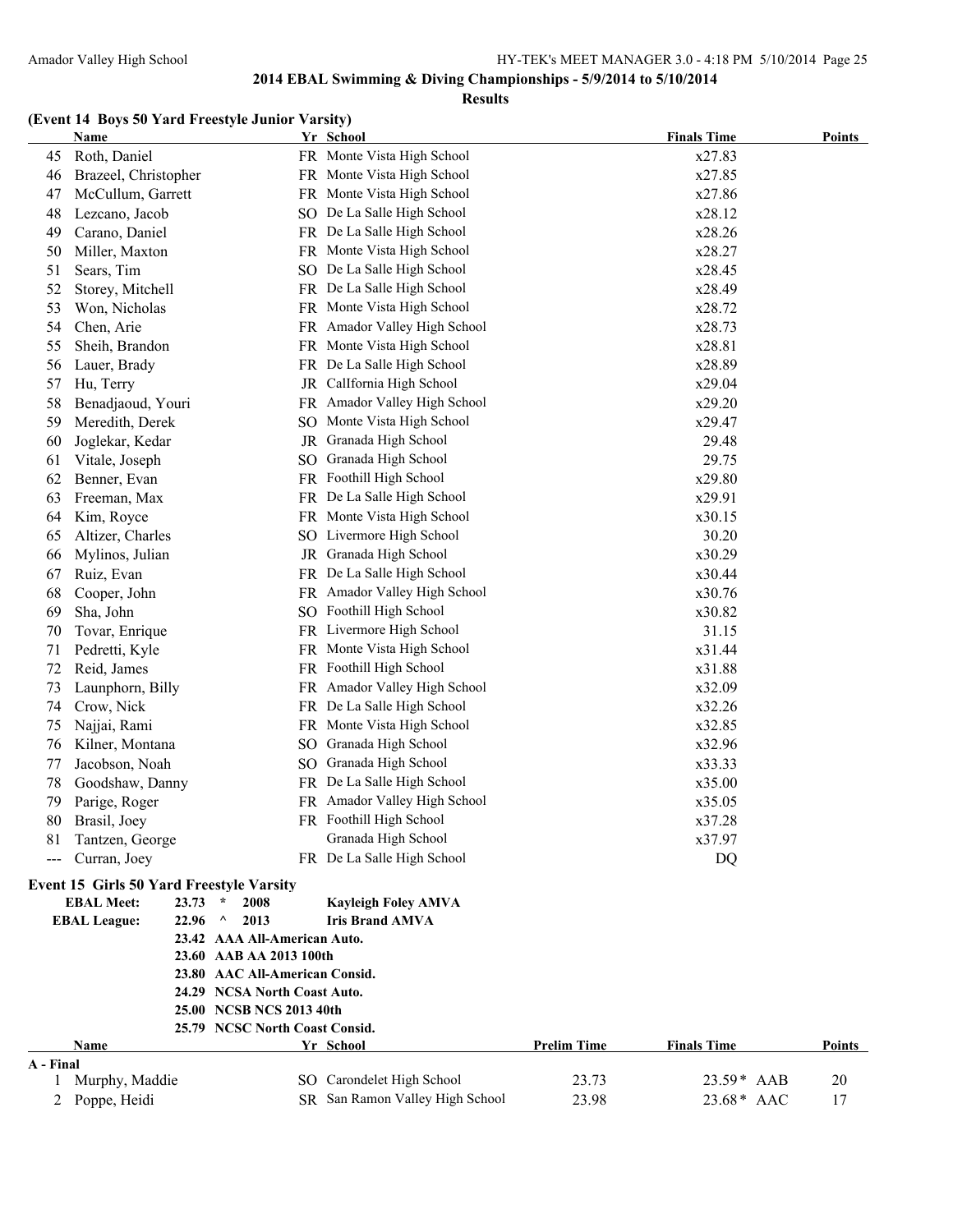**Results**

| A - Final  (Event 15 Girls 50 Yard Freestyle Varsity) |  |  |  |  |  |  |  |  |  |  |
|-------------------------------------------------------|--|--|--|--|--|--|--|--|--|--|
|-------------------------------------------------------|--|--|--|--|--|--|--|--|--|--|

|                  | <b>Name</b>         |      | Yr School                           | <b>Prelim Time</b> | <b>Finals Time</b> |             | <b>Points</b> |
|------------------|---------------------|------|-------------------------------------|--------------------|--------------------|-------------|---------------|
| 3                | Brand, Iris         |      | <b>JR</b> Amador Valley High School | 24.14              | 23.81              | <b>NCSA</b> | 16            |
| 4                | Han, Malorie        |      | SO Carondelet High School           | 24.25              | 23.86              | <b>NCSA</b> | 15            |
|                  | Steffens, Cailey    | JR   | San Ramon Valley High School        | 24.80              | 24.18              | <b>NCSA</b> | 14            |
| 6                | Barattolo, Isabella |      | FR Monte Vista High School          | 24.62              | 24.59              | <b>NCSB</b> | 13            |
|                  | Truex, Kennedy      |      | SO Foothill High School             | 25.10              | 24.70              | <b>NCSB</b> | 12            |
| <b>B</b> - Final |                     |      |                                     |                    |                    |             |               |
| 9                | Smith, Rachel       | SO.  | San Ramon Valley High School        | 25.15              | 24.84              | <b>NCSB</b> | 9             |
| 10               | Klass, Sarah        |      | FR San Ramon Valley High School     | 25.35              | 25.06              | <b>NCSC</b> | 7             |
| 11               | Diehl, Shelby       | JR - | Granada High School                 | 25.17              | 25.32              | <b>NCSC</b> | 6             |
| $*12$            | Fairbanks, Megan    |      | SO Granada High School              | 25.20              | 25.36              | <b>NCSC</b> | 4.50          |
| $*12$            | Fahey, Courtney     |      | <b>JR</b> Monte Vista High School   | 25.67              | 25.36              | <b>NCSC</b> | 4.50          |
| 14               | Hall, Andrea        |      | JR Foothill High School             | 25.69              | 25.48              | <b>NCSC</b> | 3             |
| 15               | Seaman, Kayla       |      | SO Monte Vista High School          | 25.32              | 25.55              | <b>NCSC</b> | 2             |
| 16               | Flath, MacKenzie    | JR   | Monte Vista High School             | 25.84              | 25.66              | <b>NCSC</b> |               |
|                  |                     |      |                                     |                    |                    |             |               |

#### **Event 15 Girls 50 Yard Freestyle Varsity**

| <b>EBAL Meet:</b>   | $23.73$ * | 2008                           | <b>Kayleigh Foley AMVA</b> |
|---------------------|-----------|--------------------------------|----------------------------|
| <b>EBAL League:</b> | $22.96$ ^ | 2013                           | <b>Iris Brand AMVA</b>     |
|                     |           | 23.42 AAA All-American Auto.   |                            |
|                     |           | 23.60 AAB AA 2013 100th        |                            |
|                     |           | 23.80 AAC All-American Consid. |                            |
|                     |           | 24.29 NCSA North Coast Auto.   |                            |
|                     |           | 25.00 NCSB NCS 2013 40th       |                            |
|                     |           | 25.79 NCSC North Coast Consid. |                            |
| Name                |           |                                | Vr School                  |

|                      | Name                |                 | Yr School                    | <b>Seed Time</b> | <b>Prelim Time</b> |       |
|----------------------|---------------------|-----------------|------------------------------|------------------|--------------------|-------|
| <b>Preliminaries</b> |                     |                 |                              |                  |                    |       |
|                      | Murphy, Maddie      | SO.             | Carondelet High School       |                  | $23.73*$           | qAAC  |
| 2                    | Poppe, Heidi        | <b>SR</b>       | San Ramon Valley High School |                  | 23.98              | qNCSA |
| 3                    | Brand, Iris         | JR              | Amador Valley High School    |                  | 24.14              | qNCSA |
| 4                    | Han, Malorie        | SO.             | Carondelet High School       |                  | 24.25              | qNCSA |
| 5                    | Barattolo, Isabella | <b>FR</b>       | Monte Vista High School      |                  | 24.62              | qNCSB |
| 6                    | Lampron, Robin      | <b>SR</b>       | CalIfornia High School       |                  | 24.67              | qNCSB |
| 7                    | Steffens, Cailey    | JR              | San Ramon Valley High School |                  | 24.80              | qNCSB |
| 8                    | Truex, Kennedy      | SO.             | Foothill High School         |                  | 25.10              | qNCSC |
| 9                    | Smith, Rachel       | SO.             | San Ramon Valley High School |                  | 25.15              | qNCSC |
| 10                   | Diehl, Shelby       | <b>JR</b>       | Granada High School          |                  | 25.17              | qNCSC |
| 11                   | Fairbanks, Megan    | <sub>SO</sub>   | Granada High School          |                  | 25.20              | qNCSC |
| 12                   | Seaman, Kayla       | SO <sub>1</sub> | Monte Vista High School      |                  | 25.32              | qNCSC |
| 13                   | Klass, Sarah        | <b>FR</b>       | San Ramon Valley High School |                  | 25.35              | qNCSC |
| 14                   | Fahey, Courtney     | JR              | Monte Vista High School      |                  | 25.67              | qNCSC |
| 15                   | Hall, Andrea        | JR              | Foothill High School         |                  | 25.69              | qNCSC |
| 16                   | Flath, MacKenzie    | <b>JR</b>       | Monte Vista High School      |                  | 25.84              | q     |
| 17                   | Kunzler, Christine  | SR              | Livermore High School        |                  | 26.06              |       |
| 18                   | Ransom, Kelly       | <b>JR</b>       | Carondelet High School       |                  | 26.24              |       |
| 19                   | Latner, Brooke      | JR              | Carondelet High School       |                  | 26.63              |       |
| 20                   | Lewis, Madasyn      | <b>SR</b>       | Foothill High School         |                  | 26.70              |       |
| 21                   | Harris, Mimi        | <b>SR</b>       | Monte Vista High School      |                  | 26.88              |       |
| 22                   | Kohlmoos, Greta     | <b>SR</b>       | Granada High School          |                  | 26.91              |       |
| 23                   | Isaacs, Alyson      | <sub>SO</sub>   | Foothill High School         |                  | 27.01              |       |
| 24                   | Simmering, Kennedy  | <b>SR</b>       | Carondelet High School       |                  | 27.12              |       |
| 25                   | Szafranski, Grace   | SO.             | Carondelet High School       |                  | 27.30              |       |
|                      |                     |                 |                              |                  |                    |       |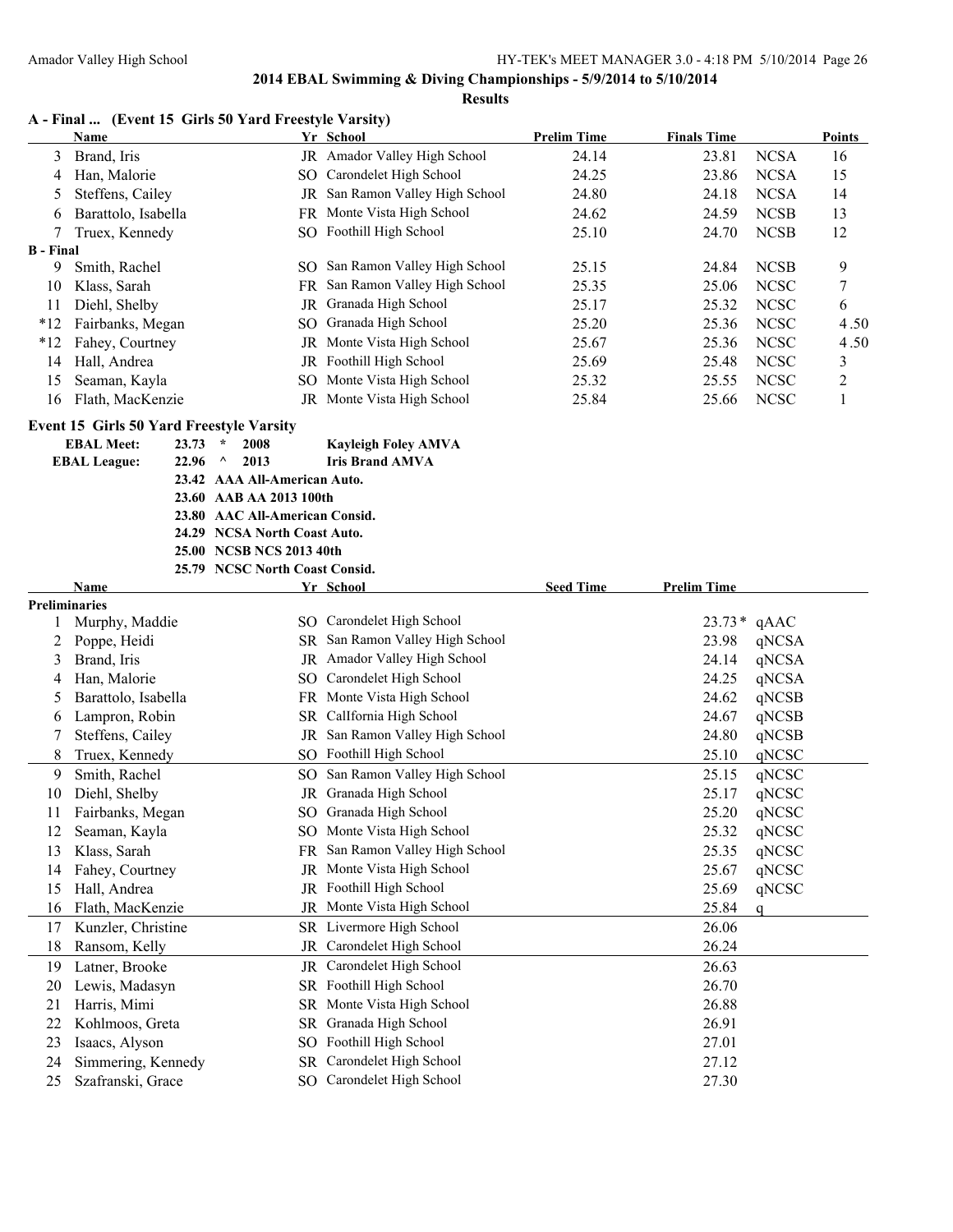**Results**

### **Preliminaries ... (Event 15 Girls 50 Yard Freestyle Varsity)**

|                   | <b>Name</b>                                      |    | Yr School                       | <b>Seed Time</b>   | <b>Prelim Time</b> |        |
|-------------------|--------------------------------------------------|----|---------------------------------|--------------------|--------------------|--------|
| $*26$             | Kim, Justina                                     |    | JR Foothill High School         |                    | 27.48              |        |
| $*26$             | Chambers, Haley                                  |    | FR CalIfornia High School       |                    | 27.48              |        |
| 28                | Smyth, Maryn                                     |    | JR Monte Vista High School      |                    | 27.49              |        |
| 29                | Goodman, Audrey                                  |    | FR Foothill High School         |                    | 27.52              |        |
| 30                | Herrera, Juliana                                 |    | JR Callfornia High School       |                    | 27.53              |        |
| 31                | Christian, Brooke                                |    | FR Foothill High School         |                    | 27.57              |        |
| 32                | O'Connell, Kelly                                 |    | SR San Ramon Valley High School |                    | 27.69              |        |
| *33               | Williams, Holly                                  | FR | Carondelet High School          |                    | 27.71              |        |
| *33               | Smith, Kaitlyn                                   |    | JR Monte Vista High School      |                    | 27.71              |        |
| 35                | Simson, Jaclyn                                   |    | SR Monte Vista High School      |                    | 27.76              |        |
| 36                | McGlynn, Chloe                                   |    | SO Livermore High School        |                    | 27.95              |        |
| 37                | Santos, Isabella                                 |    | FR Carondelet High School       |                    | 28.22              |        |
| 38                | Kilkenny, Anika                                  |    | SR Amador Valley High School    |                    | 28.24              |        |
| 39                | Treppa, Lindsay                                  |    | SR Carondelet High School       |                    | 28.59              |        |
| 40                | Tehranian-Torghaveh, Negin                       |    | FR Foothill High School         |                    | 28.60              |        |
| $*41$             | Neitte Garcia, AnnaMaria                         |    | SR Carondelet High School       |                    | 28.64              |        |
| $*41$             | Miller, Sara                                     |    | FR CalIfornia High School       |                    | 28.64              |        |
| *41               | Downs, Sarah                                     |    | FR CalIfornia High School       |                    | 28.64              |        |
| 44                | Rovai, Kristen                                   |    | JR CalIfornia High School       |                    | 28.99              |        |
| 45                | Miller, Mackensie                                |    | SO Livermore High School        |                    | 29.03              |        |
| 46                | Brown, Gabriella                                 |    | SR Carondelet High School       |                    | 29.76              |        |
| 47                | Bilich, Sara                                     |    | SR CalIfornia High School       |                    | 30.10              |        |
| 48                |                                                  |    | JR Granada High School          |                    | 30.24              |        |
|                   | Harker, Avery                                    |    | JR Livermore High School        |                    | 30.39              |        |
| 49                | Johnston, Katie                                  |    | SR Amador Valley High School    |                    |                    |        |
| 50                | Herrera, Juliana                                 |    |                                 |                    | 30.88              |        |
| 51                | Turkalj, Mathea                                  |    | SR Amador Valley High School    |                    | 31.49              |        |
| 52                | Gonzales, Kirstynn                               |    | JR Livermore High School        |                    | 31.62              |        |
| 53                | Lin, Sunny                                       |    | SR Amador Valley High School    |                    | 32.47              |        |
| 54                | Kyong, Julia                                     |    | SR Amador Valley High School    |                    | 32.63              |        |
| 55                | Vateva, Kristina                                 |    | SR Amador Valley High School    |                    | 34.29              |        |
| $---$             | Lorenz, Madison                                  |    | SO Monte Vista High School      |                    | X25.87             |        |
| $---$             | Dahl, Lauryn                                     |    | FR Monte Vista High School      |                    | X25.90             |        |
| $---$             | Klass, Kat                                       |    | JR San Ramon Valley High School |                    | X26.13             |        |
| $---$             | Harvill, Rachel                                  |    | JR Monte Vista High School      |                    | X26.20             |        |
| $\qquad \qquad -$ | Hawkins, Emily                                   |    | FR Livermore High School        |                    | DQ                 |        |
|                   | <b>Event 16 Boys 50 Yard Freestyle Varsity</b>   |    |                                 |                    |                    |        |
|                   | <b>EBAL Meet:</b><br>21.01<br>$\star$<br>2012    |    | <b>David Morgan DLS</b>         |                    |                    |        |
|                   | <b>EBAL League:</b><br>20.62<br>$\wedge$<br>2012 |    | <b>David Morgan DELS</b>        |                    |                    |        |
|                   | 20.84 AAA All-American Auto.                     |    |                                 |                    |                    |        |
|                   | 20.90 AAB AA 2013 100th                          |    |                                 |                    |                    |        |
|                   | 21.14 AAC All-American Consid.                   |    |                                 |                    |                    |        |
|                   | 21.85 NCSA North Coast Auto.                     |    |                                 |                    |                    |        |
|                   | 22.30 NCSB NCS 2013 40th                         |    |                                 |                    |                    |        |
|                   | 22.89 NCSC North Coast Consid.                   |    |                                 |                    |                    |        |
| A - Final         | Name                                             |    | Yr School                       | <b>Prelim Time</b> | <b>Finals Time</b> | Points |
|                   | 1 McLaggan, Bryce                                |    | SR Granada High School          | 21.16              | 21.04 AAC          | 20     |

| McLaggan, Bryce |                                                                                          | 21.16                                                                                                                                               | 21.04 | AAC         | 20                  |
|-----------------|------------------------------------------------------------------------------------------|-----------------------------------------------------------------------------------------------------------------------------------------------------|-------|-------------|---------------------|
|                 |                                                                                          | 21.67                                                                                                                                               | 21 19 | <b>NCSA</b> |                     |
|                 |                                                                                          | 21.73                                                                                                                                               | 21.56 |             | 16                  |
|                 |                                                                                          | 22.06                                                                                                                                               | 21.95 |             | 15                  |
|                 |                                                                                          | 22.36                                                                                                                                               | 22.07 | <b>NCSB</b> | 14                  |
|                 | - Final<br>2 Bloore, Sean<br>3 Dalpiaz, Dominic<br>4 Chapey, Vincent<br>5 Haket, Brannan | SR Granada High School<br>SR Monte Vista High School<br>JR De La Salle High School<br>SR Monte Vista High School<br>SO San Ramon Valley High School |       |             | <b>NCSA</b><br>NCSB |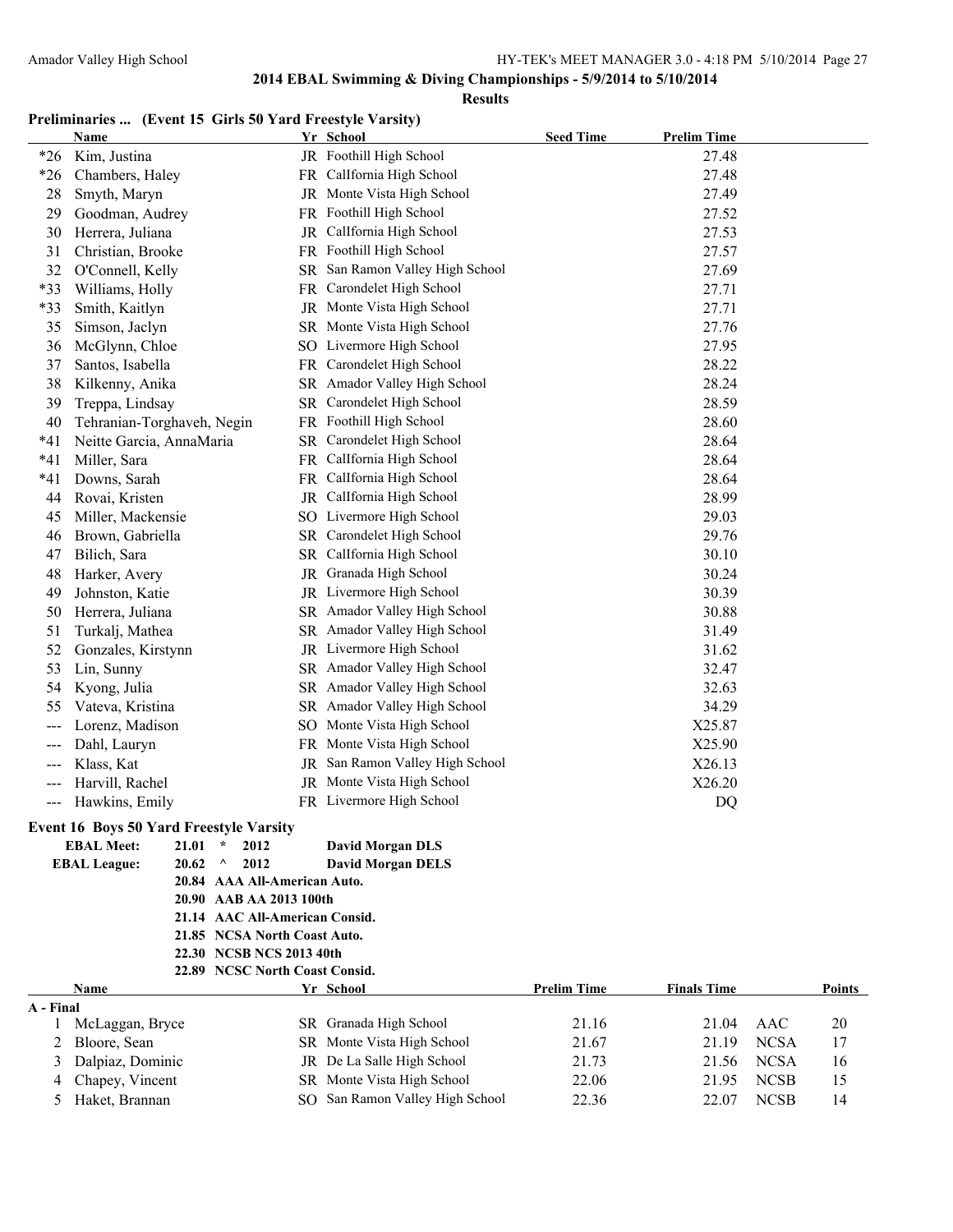|                  |                                                                     |                | A - Final  (Event 16 Boys 50 Yard Freestyle Varsity) |                                                               |                    |                    |                            |               |
|------------------|---------------------------------------------------------------------|----------------|------------------------------------------------------|---------------------------------------------------------------|--------------------|--------------------|----------------------------|---------------|
|                  | Name                                                                |                |                                                      | Yr School                                                     | <b>Prelim Time</b> | <b>Finals Time</b> |                            | <b>Points</b> |
| 6                | Peterson, Clayton                                                   |                |                                                      | SR San Ramon Valley High School                               | 22.06              | 22.11              | <b>NCSB</b>                | 13            |
| 7                | DeWarns, Liam                                                       |                |                                                      | SR San Ramon Valley High School                               | 22.44              | 22.42              | <b>NCSC</b>                | 12            |
| <b>B</b> - Final | Miller, Ryan                                                        |                |                                                      |                                                               |                    |                    |                            |               |
| 9                | Shackleton, Chase                                                   |                |                                                      | SR San Ramon Valley High School<br>SR De La Salle High School | 22.52<br>22.63     | 22.18<br>22.25     | <b>NCSB</b><br><b>NCSB</b> | 9<br>7        |
| 10               | Yoon, Sam                                                           |                |                                                      | SR Amador Valley High School                                  | 22.54              | 22.31              | <b>NCSC</b>                |               |
| 11<br>12         | French, Matthew                                                     |                |                                                      | SR Monte Vista High School                                    | 22.75              | 22.64              | <b>NCSC</b>                | 6<br>5        |
| 13               | Chenney, Perry                                                      |                |                                                      | SR Foothill High School                                       | 22.66              | 22.70              | <b>NCSC</b>                | 4             |
| 14               | Zheng, Andrew                                                       |                |                                                      | SR Callfornia High School                                     | 22.53              | 22.81              | <b>NCSC</b>                | 3             |
| 15               | Huang, Vincent                                                      |                | SO                                                   | CalIfornia High School                                        | 22.98              | 22.98              |                            | 2             |
| 16               | Brandley, Jared                                                     |                | SO.                                                  | Granada High School                                           | 23.04              | 23.14              |                            | 1             |
|                  |                                                                     |                |                                                      |                                                               |                    |                    |                            |               |
|                  | <b>Event 16 Boys 50 Yard Freestyle Varsity</b><br><b>EBAL Meet:</b> |                | $\star$                                              |                                                               |                    |                    |                            |               |
|                  |                                                                     | 21.01<br>20.62 | 2012<br>$\wedge$<br>2012                             | <b>David Morgan DLS</b><br><b>David Morgan DELS</b>           |                    |                    |                            |               |
|                  | <b>EBAL League:</b>                                                 |                | 20.84 AAA All-American Auto.                         |                                                               |                    |                    |                            |               |
|                  |                                                                     |                | 20.90 AAB AA 2013 100th                              |                                                               |                    |                    |                            |               |
|                  |                                                                     |                | 21.14 AAC All-American Consid.                       |                                                               |                    |                    |                            |               |
|                  |                                                                     |                | 21.85 NCSA North Coast Auto.                         |                                                               |                    |                    |                            |               |
|                  |                                                                     |                | 22.30 NCSB NCS 2013 40th                             |                                                               |                    |                    |                            |               |
|                  |                                                                     |                | 22.89 NCSC North Coast Consid.                       |                                                               |                    |                    |                            |               |
|                  | Name                                                                |                |                                                      | <b>Yr School</b>                                              | <b>Seed Time</b>   | <b>Prelim Time</b> |                            |               |
|                  | <b>Preliminaries</b>                                                |                |                                                      |                                                               |                    |                    |                            |               |
| $\mathbf{I}$     | McLaggan, Bryce                                                     |                |                                                      | SR Granada High School                                        |                    | 21.16              | qNCSA                      |               |
| $*_{2}$          | Bloore, Sean                                                        |                |                                                      | SR Monte Vista High School                                    |                    | 21.67              | qNCSA                      |               |
| $*_{2}$          | Downs, Andrew                                                       |                |                                                      | SR CalIfornia High School                                     |                    | 21.67              | qNCSA                      |               |
| 4                | Dalpiaz, Dominic                                                    |                |                                                      | JR De La Salle High School                                    |                    | 21.73              | qNCSA                      |               |
| *5               | Peterson, Clayton                                                   |                |                                                      | SR San Ramon Valley High School                               |                    | 22.06              | qNCSB                      |               |
| *5               | Chapey, Vincent                                                     |                |                                                      | SR Monte Vista High School                                    |                    | 22.06              | qNCSB                      |               |
| 7                | Haket, Brannan                                                      |                | SO.                                                  | San Ramon Valley High School                                  |                    | 22.36              | qNCSC                      |               |
| 8                | DeWarns, Liam                                                       |                |                                                      | SR San Ramon Valley High School                               |                    | 22.44              | qNCSC                      |               |
| 9                | Miller, Ryan                                                        |                |                                                      | SR San Ramon Valley High School                               |                    | 22.52              | qNCSC                      |               |
| 10               | Zheng, Andrew                                                       |                |                                                      | SR CalIfornia High School                                     |                    | 22.53              | qNCSC                      |               |
| 11               | Yoon, Sam                                                           |                |                                                      | SR Amador Valley High School                                  |                    | 22.54              | qNCSC                      |               |
| 12               | Shackleton, Chase                                                   |                |                                                      | SR De La Salle High School                                    |                    | 22.63              | qNCSC                      |               |
| 13               | Chenney, Perry                                                      |                |                                                      | SR Foothill High School                                       |                    | 22.66              | qNCSC                      |               |
| 14               | French, Matthew                                                     |                |                                                      | SR Monte Vista High School                                    |                    | 22.75              | qNCSC                      |               |
| 15               | Huang, Vincent                                                      |                | SO.                                                  | CalIfornia High School                                        |                    | 22.98              | q                          |               |
| 16               | Brandley, Jared                                                     |                |                                                      | SO Granada High School                                        |                    | 23.04              | $\mathsf{q}$               |               |
| 17               | Liebman, Jeff                                                       |                |                                                      | SR Foothill High School                                       |                    | 23.09              |                            |               |
| 18               | Wetzell, Vernon                                                     |                |                                                      | JR De La Salle High School                                    |                    | 23.19              |                            |               |
| 19               | Sornsen, Tom                                                        |                | SO                                                   | Amador Valley High School                                     |                    | 23.40              |                            |               |
| 20               | Li, Eric                                                            |                | SO                                                   | Amador Valley High School                                     |                    | 23.43              |                            |               |
| 21               | Thornton, Sam                                                       |                |                                                      | SR San Ramon Valley High School                               |                    | 23.57              |                            |               |
| 22               | Driscoll, George                                                    |                |                                                      | SR De La Salle High School                                    |                    | 23.66              |                            |               |
| 23               | Sol, Noah                                                           |                |                                                      | SO Monte Vista High School                                    |                    | 23.71              |                            |               |
| 24               | Ledbetter, Josh                                                     |                |                                                      | JR Livermore High School                                      |                    | 23.77              |                            |               |
| 25               | Hua, Eric                                                           |                |                                                      | JR Callfornia High School<br>SR Livermore High School         |                    | 23.79              |                            |               |
| 26               | Bender, Kendric                                                     |                |                                                      | SR De La Salle High School                                    |                    | 23.83<br>23.94     |                            |               |
| 27               | Cannon, Colby                                                       |                |                                                      | JR Foothill High School                                       |                    |                    |                            |               |
| 28               | Li, Aaron                                                           |                |                                                      |                                                               |                    | 23.95              |                            |               |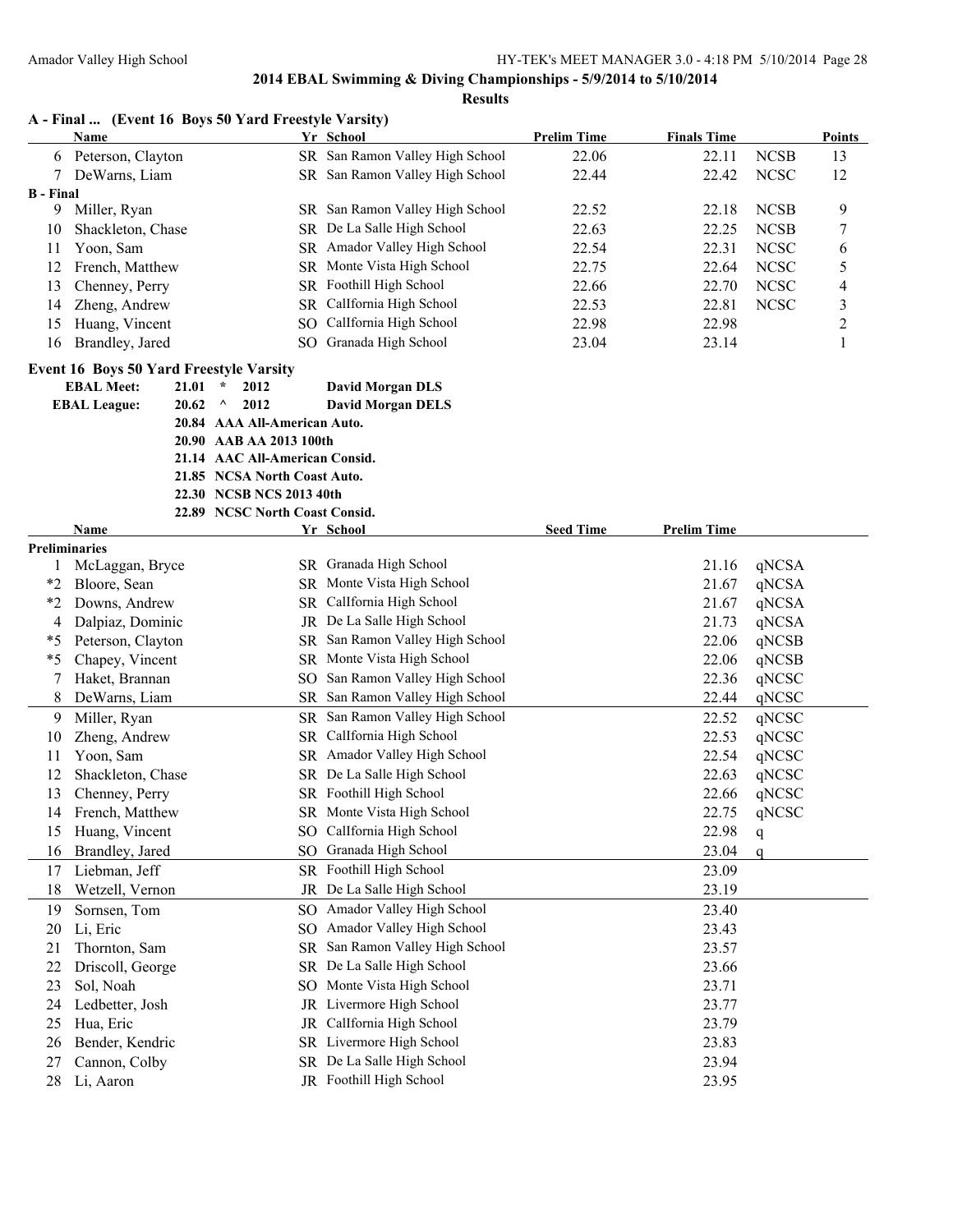**Results**

# **Preliminaries ...** (Event 16 Boys 50 Yard Freestyle Varsity)<br>Name We School

|     | Name                                                                                      |     | Yr School                    | <b>Seed Time</b> | <b>Prelim Time</b> |
|-----|-------------------------------------------------------------------------------------------|-----|------------------------------|------------------|--------------------|
| 29  | Eckles, Michael                                                                           |     | SO Granada High School       |                  | 24.01              |
| 30  | Brooks, Michael                                                                           |     | SR Amador Valley High School |                  | 24.06              |
| 31  | Geasa, Jack                                                                               |     | JR Foothill High School      |                  | 24.17              |
| 32  | Poon, Darren                                                                              | SR. | Monte Vista High School      |                  | 24.18              |
| 33  | Yee, Harry                                                                                | SO  | Livermore High School        |                  | 24.41              |
| 34  | Messman, Clark                                                                            | JR  | De La Salle High School      |                  | 24.47              |
| 35  | Dildine, Nick                                                                             |     | SR De La Salle High School   |                  | 24.52              |
| 36  | Ong, Jonah                                                                                |     | FR Foothill High School      |                  | 24.64              |
| *37 | Holmes, Max                                                                               |     | JR Foothill High School      |                  | 24.90              |
| *37 | Riley, Patrick                                                                            |     | SO De La Salle High School   |                  | 24.90              |
| 39  | Senna, Jack                                                                               |     | SR De La Salle High School   |                  | 25.07              |
| 40  | Kim, Minsu                                                                                |     | JR Foothill High School      |                  | 25.14              |
| 41  | Ketelsen, Jack                                                                            |     | FR CalIfornia High School    |                  | 25.19              |
| 42  | Azuma, Chris                                                                              |     | SR Amador Valley High School |                  | 25.32              |
| 43  | Chong, Kyle                                                                               |     | SO Granada High School       |                  | 25.98              |
| 44  | Fish, Nathan                                                                              |     | FR Livermore High School     |                  | 26.03              |
| 45  | Qian, George                                                                              |     | JR Foothill High School      |                  | 26.17              |
| 46  | Moreno, Carlos                                                                            |     | JR Livermore High School     |                  | 26.32              |
| 47  | Listek, Jared                                                                             |     | SR De La Salle High School   |                  | 26.37              |
| 48  | Jensen, Alec                                                                              |     | SR Livermore High School     |                  | 26.40              |
| 49  | Green, Copeland                                                                           |     | SR Amador Valley High School |                  | 26.41              |
| 50  | Wood, Carson                                                                              | JR  | CalIfornia High School       |                  | 26.55              |
| 51  | Omid, Vincent                                                                             |     | SR Foothill High School      |                  | 26.56              |
| 52  | MacDonell, Ryan                                                                           |     | FR Livermore High School     |                  | 26.57              |
| 53  | Fernandes, Nathan                                                                         |     | SR De La Salle High School   |                  | 28.65              |
|     | $\mathbf{A}$ and $\mathbf{A}$ and $\mathbf{A}$ is the set of $\mathbf{A}$<br>$\mathbf{v}$ |     |                              |                  |                    |

#### **Event 17 Girls 1 mtr Diving Junior Varsity**

|       | Name                 | Yr School              | <b>Finals Score</b> | <b>Points</b> |
|-------|----------------------|------------------------|---------------------|---------------|
|       | Hrkalovch, Mayo      | CalIfornia High School | 168.65              | 20            |
|       | 2 Hollfielder, Robyn | CalIfornia High School | 161.65              | 17            |
| 3     | Sweeney, Tricia      | CalIfornia High School | 138.05              | 16            |
| 4     | Evens, Marissa       | Carondelet High School | 136.65              | 15            |
| 5     | Seck, Kelly          | Carondelet High School | 127.90              | 14            |
| 6     | Costa, Mariana       | CalIfornia High School | 127.30              | 13            |
|       | Wlash, Emmna         | Carondelet High School | 122.80              | 12            |
| 8     | Powelson, Rylle      | Carondelet High School | 117.85              | 11            |
|       | Farinati, Maddalena  | Carondelet High School | X79.35              |               |
|       | Guerra, Lauren       | Carondelet High School | X90.85              |               |
|       | Scheffler, Oliva     | Carondelet High School | X104.50             |               |
| $---$ | Ngyen, Isabelle      | Carondelet High School | X114.90             |               |
|       |                      |                        |                     |               |

### **Event 18 Boys 1 mtr Diving Junior Varsity**

| Name               | Yr School                  | <b>Finals Score</b> | <b>Points</b> |
|--------------------|----------------------------|---------------------|---------------|
| Biler, Arron       | CalIfornia High School     | 141.35              | 20            |
| 2 Shaw, Jayden     | FR De La Salle High School | 137.85              | 17            |
| 3 Carrilo, Raul    | CalIfornia High School     | 111.90              | 16            |
| 4 Mendelson, Riley | SR De La Salle High School | 97.65               | 15            |
| 5 Rondurm, Peter   | CalIfornia High School     | 95.30               | 14            |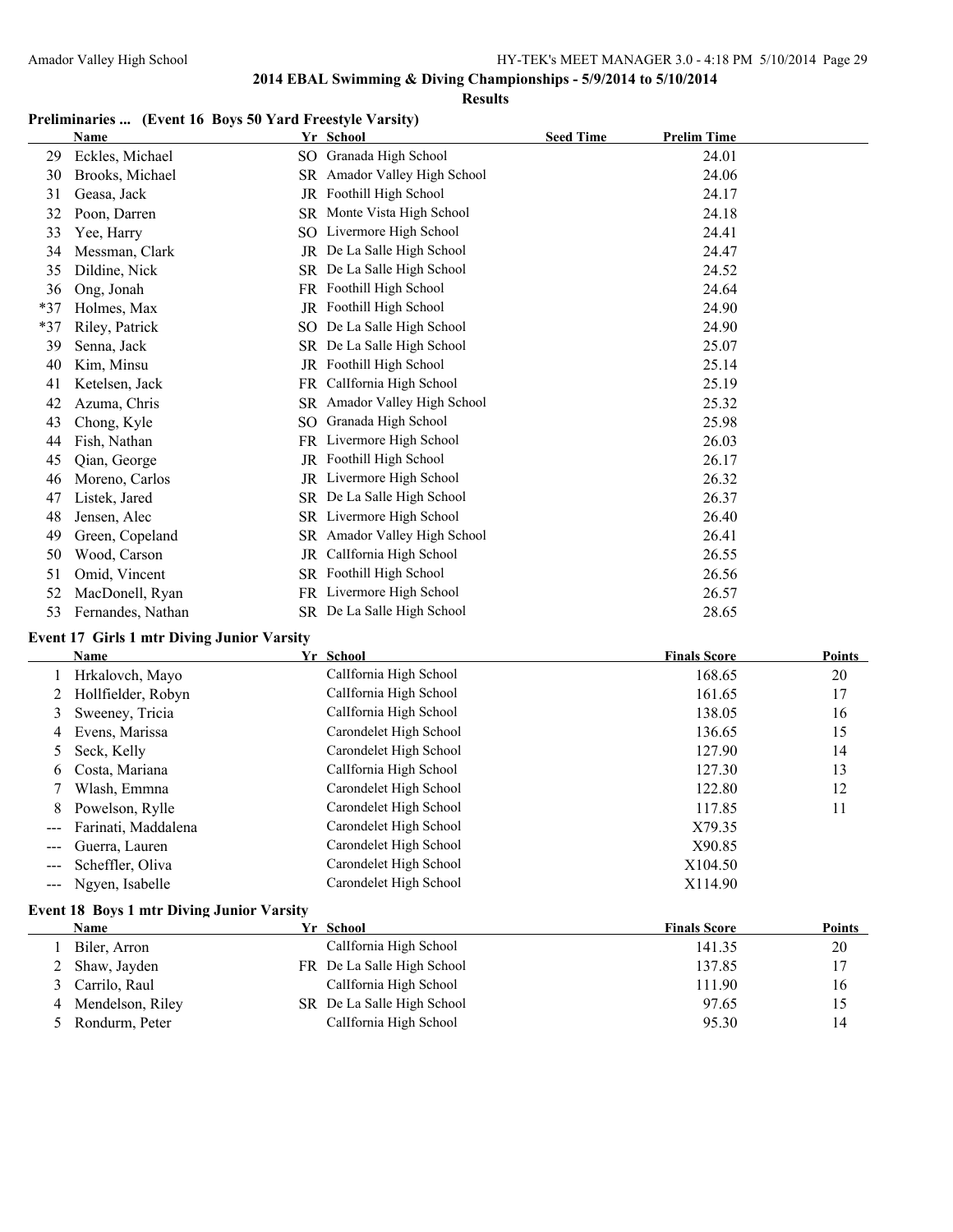#### **Results**

# **Event 19 Girls 1 mtr Diving Varsity<br>EBAL Meet:** 485.23 \* 1995

|                | <b>EBAL Meet:</b><br>1995<br>485.23<br>$\star$     | <b>Danielle Leach CAL</b>    |                     |                          |
|----------------|----------------------------------------------------|------------------------------|---------------------|--------------------------|
|                | 1995<br><b>EBAL League:</b><br>485.23<br>$\lambda$ | <b>Danielle Leach CALI</b>   |                     |                          |
|                | <b>Name</b>                                        | Yr School                    | <b>Finals Score</b> | <b>Points</b>            |
| $\mathbf{1}$   | Hall, Lauren                                       | Amador Valley High School    | 478.75              | 20                       |
| $\overline{2}$ | Caulfield, Fiona                                   | Monte Vista High School      | 416.25              | 17                       |
| 3              | Barbalinardo, Valentina                            | Livermore High School        | 391.95              | 16                       |
| 4              | Fiske, Morgan                                      | Amador Valley High School    | 383.30              | 15                       |
| 5              | Kobayashi, Lauren                                  | Amador Valley High School    | 364.45              | 14                       |
| 6              | Trout, Kirsten                                     | CalIfornia High School       | 355.40              | 13                       |
| 7              | Vomund, Nadine                                     | Monte Vista High School      | 351.20              | 12                       |
| 8              | Nortman, Sarah                                     | Granada High School          | 336.90              | 11                       |
| 9              | Williams, Alice                                    | Granada High School          | 336.40              | 9                        |
| 10             | Lemoine, Gabi                                      | Foothill High School         | 335.45              | $\tau$                   |
| 11             | Leone, Lauren                                      | Carondelet High School       | 334.60              | 6                        |
| 12             | Goddard, Lottie                                    | Granada High School          | 330.80              | 5                        |
| 13             | Beaudoin-Severn, Alexa                             | Foothill High School         | 303.45              | $\overline{\mathcal{L}}$ |
| 14             | Khweled, Rhianne                                   | CalIfornia High School       | 293.35              | $\mathfrak{Z}$           |
| 15             | Kalliaras, Sophia                                  | Monte Vista High School      | 291.50              | $\overline{c}$           |
| 16             | Ghiozzi, Adriana                                   | Carondelet High School       | 289.15              | $\mathbf{1}$             |
| 17             | Beadle, Jenna                                      | CalIfornia High School       | 281.70              |                          |
| 18             | Donavin, Kelsey                                    | San Ramon Valley High School | 279.20              |                          |
| 19             | McKenzie, Amanda                                   | Amador Valley High School    | 275.80              |                          |
| 20             | Reed, Emily                                        | San Ramon Valley High School | 274.05              |                          |
| 21             | Ginney, Lauren                                     | CalIfornia High School       | 273.95              |                          |
| 22             | McKnight, Kailey                                   | San Ramon Valley High School | 268.35              |                          |
| 23             | Caulfield, Julia                                   | Monte Vista High School      | 267.85              |                          |
| 24             | Goldstein, Courtney                                | Amador Valley High School    | x260.30             |                          |
| 25             | McKenzie, Heather                                  | Amador Valley High School    | x258.70             |                          |
| 26             | Absher, Natasha                                    | Monte Vista High School      | x248.30             |                          |
| 27             | Cable, Julia                                       | Granada High School          | 239.30              |                          |
| 28             | Silva, Amy                                         | Granada High School          | x234.45             |                          |
| 29             | Matsoyan, Veronica                                 | Amador Valley High School    | x233.80             |                          |
| 30             | Harizal, Allison                                   | Foothill High School         | 230.25              |                          |
| 31             | Cye, Skylar                                        | Granada High School          | x216.15             |                          |
| 32             | Swain, Bri                                         | Carondelet High School       | 215.65              |                          |
| 33             | Hart, Hayley                                       | Amador Valley High School    | x214.20             |                          |
| 34             | Stephenson, Taylor                                 | Granada High School          | x209.15             |                          |
| 35             | Harrison, Lauren                                   | Carondelet High School       | 201.75              |                          |
| 36             | Manning, Sabrina                                   | Unattached                   | 188.15              |                          |
| 37             | Hawkins, Alex                                      | Amador Valley High School    | x181.20             |                          |
| ---            | Harrison, Carli                                    | Carondelet High School       | X                   |                          |
| $---$          | DeMaio, JennaRae                                   | Monte Vista High School      | $\mathbf X$         |                          |
| $---$          | Kudelka, Dana                                      | CalIfornia High School       | $\mathbf X$         |                          |
|                |                                                    |                              |                     |                          |

#### **Event 20 Boys 1 mtr Diving Varsity**

#### **EBAL Meet: 675.45 \* 2009 Kristian Ipsen DLS EBAL League: 708.60 ^ 2011 Kristian Ipsen DELS**

| LDIALI LUGUU.<br>, ,,,,,, | $\cdots$ | <b>Reported Theory</b>     |                     |        |
|---------------------------|----------|----------------------------|---------------------|--------|
| Name                      |          | Yr School                  | <b>Finals Score</b> | Points |
| Gabler, Jackson           |          | FR De La Salle High School | 449.95              | 20     |
| 2 Hernandez, Quincy       |          | Granada High School        | 417.80              |        |
| Cable, Peter              |          | Granada High School        | 394.60              | 16     |
| Stalie, Jonny             |          | Granada High School        | 361.80              | 15     |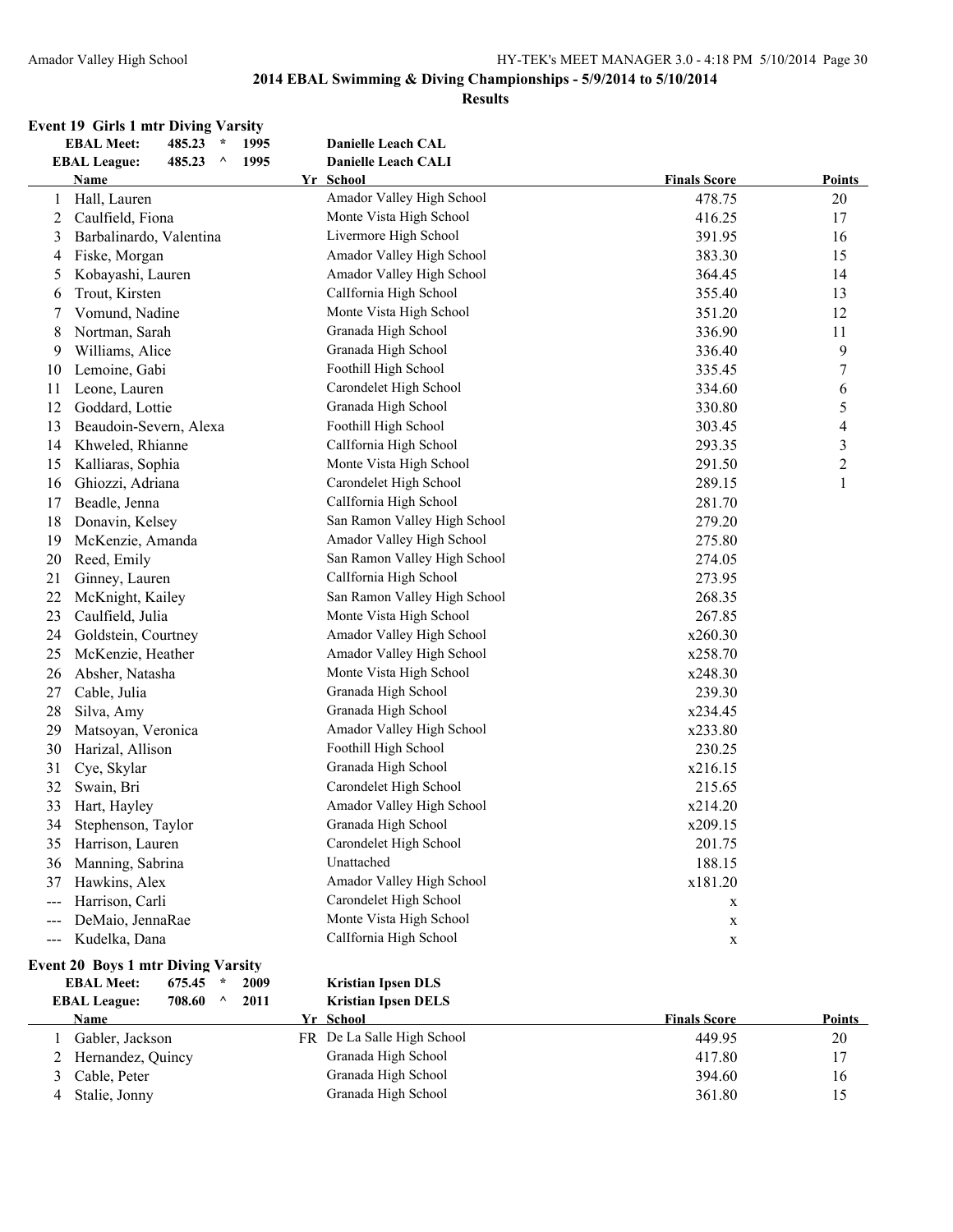#### **Results**

### **(Event 20 Boys 1 mtr Diving Varsity)**

|    | Name               | Yr School                    | <b>Finals Score</b> | <b>Points</b> |
|----|--------------------|------------------------------|---------------------|---------------|
|    | 5 Cable, Matthew   | Granada High School          | 352.60              | 14            |
| 6  | Shetts, Dylan      | SR De La Salle High School   | 335.70              | 13            |
|    | Shadowens, Connor  | San Ramon Valley High School | 301.10              | 12            |
| 8  | Manibusan, Jordan  | CalIfornia High School       | 290.70              | 11            |
| 9  | Beymer, Adam       | Amador Valley High School    | 287.30              | 9             |
| 10 | Melloch, Cole      | CalIfornia High School       | 277.55              |               |
| 11 | Lamb, Skiler       | Livermore High School        | 276.40              | 6             |
| 12 | Olsen, Hayden      | Granada High School          | x267.65             |               |
| 13 | Stangrover, Jarrod | San Ramon Valley High School | 259.85              |               |
| 14 | O'Hare, Shawn      | Amador Valley High School    | 230.55              | 4             |
| 15 | Absher, Jack       | Monte Vista High School      | 216.90              | 3             |
|    | Ontano, Matt       | Granada High School          | X                   |               |

#### **Event 21 Girls 50 Yard Butterfly Junior Varsity<br>EBAL Meet:** 27.35  $*$  2013 Bryn Power SRV **EBAL Meet: 27.35 \* 2013**

|    | Name                | Yr School                       | <b>Finals Time</b> | <b>Points</b>    |
|----|---------------------|---------------------------------|--------------------|------------------|
| 1  | Liebowitz, Alexis   | FR San Ramon Valley High School | $27.34*$           | 20               |
| 2  | Thornton, Kendall   | FR San Ramon Valley High School | 29.46              | 17               |
| 3  | Power, Alissa       | SO Monte Vista High School      | 29.50              | 16               |
| 4  | McCarty, Nicole     | FR Monte Vista High School      | 29.72              | 15               |
| 5  | Schnierer, Kaitlyn  | JR Amador Valley High School    | 30.18              | 14               |
| 6  | Copeland, Claire    | FR Monte Vista High School      | 30.25              | 13               |
| 7  | White, Nikki        | FR Amador Valley High School    | 30.39              | 12               |
| 8  | Adams, Nicole       | FR Granada High School          | 30.42              | 11               |
| 9  | Myers, Adele        | FR Granada High School          | 30.47              | 9                |
| 10 | Carpenello, Gianna  | SR Carondelet High School       | 30.69              | $\overline{7}$   |
| 11 | Saiki, Erin         | SO CalIfornia High School       | 30.79              | 6                |
| 12 | Holbrook, Sophia    | SO Amador Valley High School    | 30.92              | 5                |
| 13 | Tovani, Sammi       | SO San Ramon Valley High School | 31.01              | 4                |
| 14 | Miller, Katherine   | Carondelet High School          | 31.04              | $\mathfrak{Z}$   |
| 15 | Becker, Marielle    | SO San Ramon Valley High School | 31.07              | $\boldsymbol{2}$ |
| 16 | Norton, Kelsie      | SO Livermore High School        | 31.33              | $\mathbf{1}$     |
| 17 | Albin, Morgan       | SO San Ramon Valley High School | x31.41             |                  |
| 18 | Rodriguez, Victoria | JR Carondelet High School       | 31.60              |                  |
| 19 | Barry, Taylor       | SO San Ramon Valley High School | x31.62             |                  |
| 20 | Sosa, Tabitha       | Carondelet High School          | 31.76              |                  |
| 21 | Berry, Brennah      | FR Callfornia High School       | 31.91              |                  |
| 22 | Danforth, Caroline  | JR Granada High School          | 31.98              |                  |
| 23 | Waldear, Heather    | FR Amador Valley High School    | 32.61              |                  |
| 24 | Moore, Mackenzie    | SO Granada High School          | 33.12              |                  |
| 25 | Callahan, Kate      | SO Monte Vista High School      | 33.43              |                  |
| 26 | Foster, Megan       | FR Foothill High School         | 33.48              |                  |
| 27 | Spink, Erin         | JR Carondelet High School       | x33.49             |                  |
| 28 | Micheletti, Katie   | JR Amador Valley High School    | x33.56             |                  |
| 29 | Atkins, Faith       | SO San Ramon Valley High School | x33.57             |                  |
| 30 | Burke, Shaelah      | FR CalIfornia High School       | 33.91              |                  |
| 31 | Bowen, Caitlin      | FR Carondelet High School       | x34.17             |                  |
| 32 | Terry, Alexa        | FR Amador Valley High School    | x34.18             |                  |
| 33 | Bronson, Aundrea    | SR CalIfornia High School       | 34.19              |                  |
| 34 | Marshall, Emma      | FR San Ramon Valley High School | x34.25             |                  |
| 35 | Carroll, Emily      | FR Foothill High School         | 34.73              |                  |
| 36 | Hui, Zoe            | FR CalIfornia High School       | x34.93             |                  |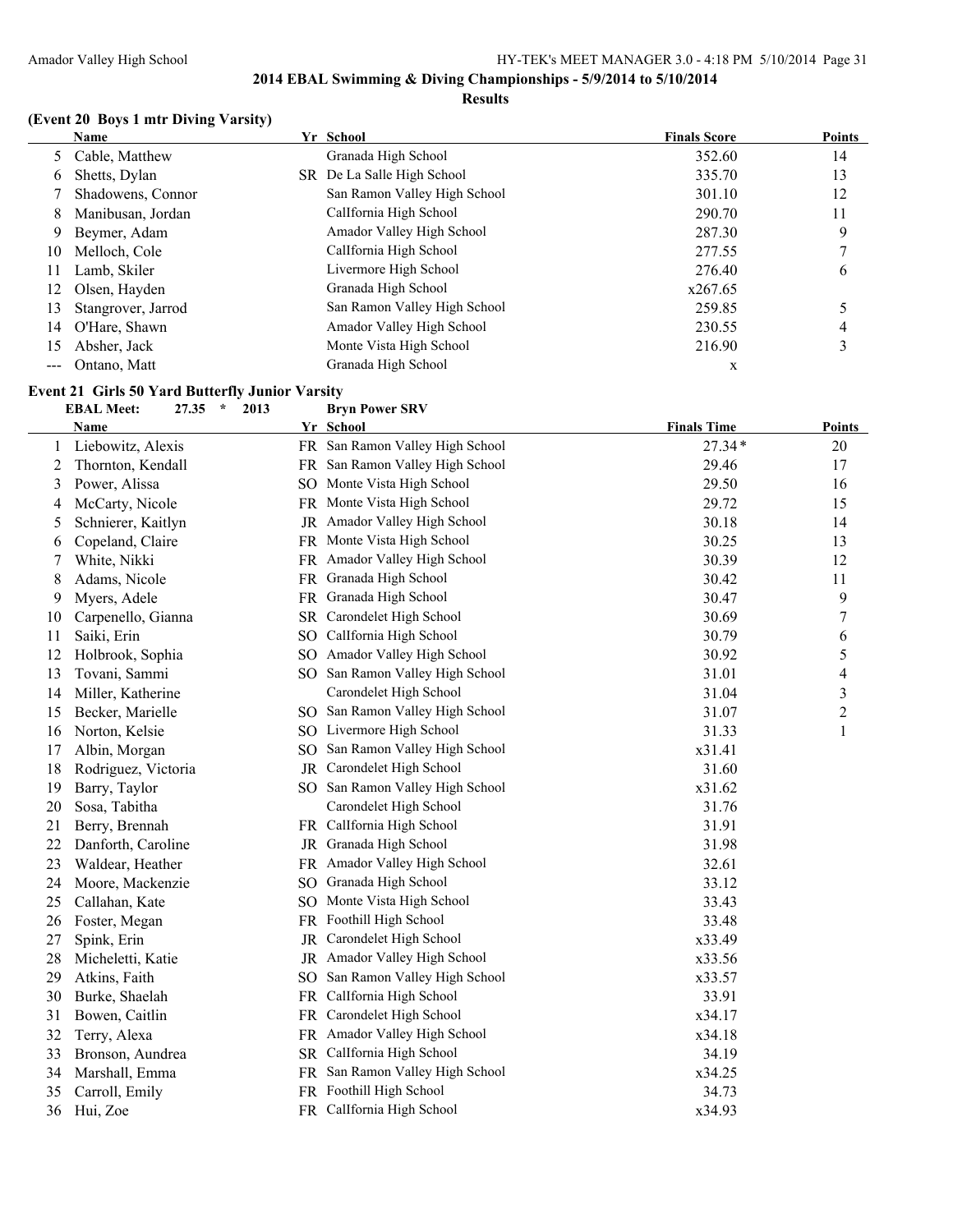#### **Results**

### **(Event 21 Girls 50 Yard Butterfly Junior Varsity)**

|    | Name                 | Yr School                    | <b>Finals Time</b> | Points |
|----|----------------------|------------------------------|--------------------|--------|
| 37 | Benavente, Lucia     | SR Carondelet High School    | x35.36             |        |
| 38 | Guzolek, Kelsey      | JR Amador Valley High School | x35.49             |        |
|    | 39 Hamilton, Madison | SO Foothill High School      | 36.56              |        |
|    | 40 Newkirk, Makinna  | SO Granada High School       | x36.96             |        |
| 41 | Williams, Samara     | SO Callfornia High School    | x37.29             |        |
|    | 42 Kovisto, Cassidy  | FR Livermore High School     | 37.35              |        |
| 43 | Boyle, Ruby          | JR Callfornia High School    | x39.52             |        |
| 44 | Haas, Erica          | SO Foothill High School      | 40.00              |        |

#### **Event 22 Boys 50 Yard Butterfly Junior Varsity**

|              | <b>EBAL Meet:</b><br>25.45<br>$\star$<br>2013 |    | Kevin Yan AMVA                  |                    |                  |
|--------------|-----------------------------------------------|----|---------------------------------|--------------------|------------------|
|              | <b>Name</b>                                   |    | Yr School                       | <b>Finals Time</b> | <b>Points</b>    |
| $\mathbf{1}$ | Garcia, Brock                                 |    | SO San Ramon Valley High School | $25.43*$           | $20\,$           |
| 2            | Gauthier, Alec                                |    | JR Amador Valley High School    | 26.31              | 17               |
| 3            | Pierce, Connor                                |    | FR De La Salle High School      | 26.64              | 16               |
| 4            | Stauber, Chris                                |    | FR De La Salle High School      | 26.94              | 15               |
| 5            | Nesbit, Sean                                  |    | FR Monte Vista High School      | 27.00              | 14               |
| *6           | Howard, Michael                               |    | SO Amador Valley High School    | 27.47              | 12.50            |
| *6           | D'Emilio, Colin                               |    | JR CalIfornia High School       | 27.47              | 12.50            |
| 8            | McCarty, Terence                              |    | SO Monte Vista High School      | 27.49              | 11               |
| 9            | Miklasevich, Christopher                      |    | FR Monte Vista High School      | 27.65              | 9                |
| 10           | Abouayash, Joseph                             |    | SO Monte Vista High School      | 27.80              | $\boldsymbol{7}$ |
| 11           | Garcia, Maximilian                            |    | SO Granada High School          | 28.47              | 6                |
| 12           | Harris, Alessandro                            |    | FR Monte Vista High School      | x28.54             |                  |
| 13           | Shahab, Darius Richard                        |    | FR De La Salle High School      | 28.63              | 5                |
| 14           | Cunningham, Nick                              |    | FR De La Salle High School      | 28.66              | 4                |
| 15           | Bosse, Thomas                                 |    | SO Amador Valley High School    | 28.91              | 3                |
| 16           | Hinds, Christopher                            |    | JR Granada High School          | 29.07              | $\overline{c}$   |
| 17           | Tang, Randy                                   |    | FR Amador Valley High School    | 29.12              | $\mathbf{1}$     |
| 18           | Yeung, Andrew                                 |    | SO Amador Valley High School    | x29.19             |                  |
| 19           | Alms, Parker                                  |    | FR De La Salle High School      | x29.27             |                  |
| 20           | Azuma, Michael                                |    | SO Amador Valley High School    | x29.29             |                  |
| 21           | Holder, Jackson                               |    | FR Callfornia High School       | 29.72              |                  |
| 22           | Gushurst, Noah                                |    | FR Amador Valley High School    | x29.76             |                  |
| $*23$        | Chitale, Jay                                  |    | SR Foothill High School         | 30.13              |                  |
| *23          | Marshall, Zack                                |    | SO Livermore High School        | 30.13              |                  |
| 25           | Kenny, Peter                                  |    | FR Monte Vista High School      | x30.31             |                  |
| 26           | Freeman, Max                                  |    | FR De La Salle High School      | x30.44             |                  |
| 27           | Gill, Noor                                    |    | SO Amador Valley High School    | x30.63             |                  |
| 28           | Cartwright, Rory                              |    | SO Livermore High School        | 31.21              |                  |
| 29           | McGlothin, Connor                             |    | FR Granada High School          | 31.29              |                  |
| 30           | Ghereben, Julian                              |    | SO Livermore High School        | 31.86              |                  |
| 31           | Sha, John                                     |    | SO Foothill High School         | 32.49              |                  |
| 32           | Berwick, Jacob                                |    | SO CalIfornia High School       | 32.55              |                  |
| 33           | Meyn, Bryan                                   |    | SO Foothill High School         | 32.72              |                  |
| 34           | Martin, Chase                                 |    | FR De La Salle High School      | x33.08             |                  |
| 35           | Buckley, Brian                                | SO | CalIfornia High School          | 33.41              |                  |
| 36           | Hu, Terry                                     |    | JR CalIfornia High School       | x33.64             |                  |
|              | Murphy, Wyatt                                 |    | SO San Ramon Valley High School | DQ                 |                  |
|              | Curran, Joey                                  |    | FR De La Salle High School      | DQ                 |                  |
|              | Ko, Caleb                                     |    | FR San Ramon Valley High School | DQ                 |                  |
|              | Hendricks, Kjel                               |    | FR San Ramon Valley High School | DQ                 |                  |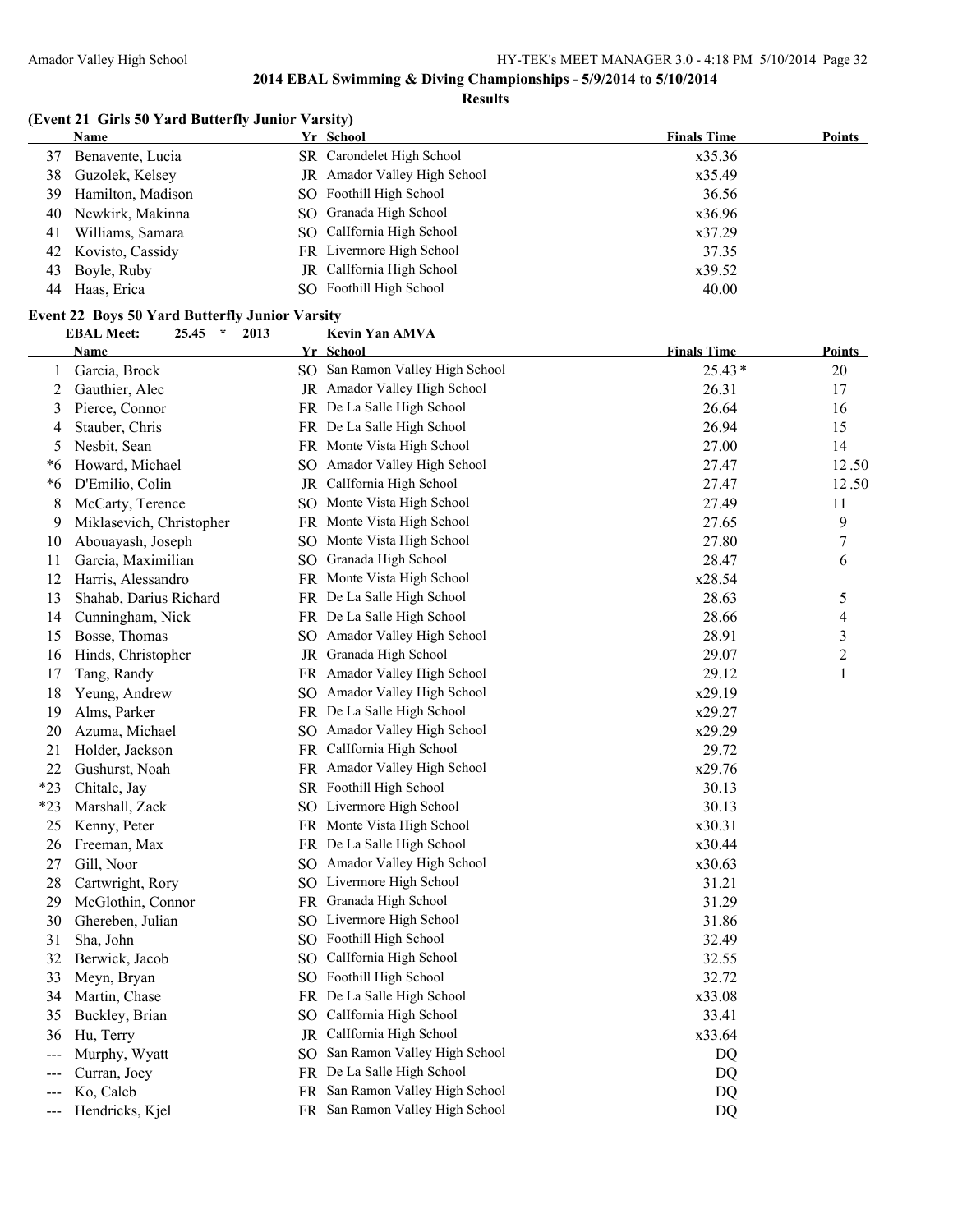|                  | <b>Event 23 Girls 100 Yard Butterfly Varsity</b> |                                             |                    |                    |             |               |
|------------------|--------------------------------------------------|---------------------------------------------|--------------------|--------------------|-------------|---------------|
|                  | <b>EBAL Meet:</b><br>54.51                       | $\star$<br>2012<br><b>Marissa Neel SRV</b>  |                    |                    |             |               |
|                  | <b>EBAL League:</b><br>53.07                     | $\wedge$<br>2012<br>Celina Li FOOT          |                    |                    |             |               |
|                  |                                                  | 55.26 AAA All-American Auto.                |                    |                    |             |               |
|                  |                                                  | 55.80 AAB AA 2013 100th                     |                    |                    |             |               |
|                  |                                                  | 56.30 AAC All-American Consid.              |                    |                    |             |               |
|                  |                                                  | 57.45 NCSA North Coast Auto.                |                    |                    |             |               |
|                  |                                                  | 1:00.30 NCSB NCS 2013 40th                  |                    |                    |             |               |
|                  |                                                  | 1:02.29 NCSC North Coast Consid.            |                    |                    |             |               |
|                  | Name                                             | Yr School                                   | <b>Prelim Time</b> | <b>Finals Time</b> |             | <b>Points</b> |
| A - Final<br>1   |                                                  | SO San Ramon Valley High School             | 55.07              | 54.87              | AAA         | 20            |
|                  | Garcia, Gianna<br>26.00                          | 54.87 (28.87)                               |                    |                    |             |               |
| 2                | Miller, Abigail                                  | SO San Ramon Valley High School             | 56.97              | 56.83              | <b>NCSA</b> | 17            |
|                  | 26.68                                            | 56.83 (30.15)                               |                    |                    |             |               |
| 3                | Coloma, Samantha                                 | SO Carondelet High School                   | 58.18              | 57.08              | <b>NCSA</b> | 16            |
|                  | 27.37                                            | 57.08 (29.71)                               |                    |                    |             |               |
| 4                | Henderson, Ana                                   | JR San Ramon Valley High School             | 56.94              | 57.23              | <b>NCSA</b> | 15            |
|                  | 26.85                                            | 57.23 (30.38)                               |                    |                    |             |               |
| 5                | Peirano, Anna                                    | SR Monte Vista High School                  | 1:00.05            | 57.66              | <b>NCSB</b> | 14            |
|                  | 27.13                                            | 57.66 (30.53)                               |                    |                    |             |               |
| 6                | Devadason, Sherlyn                               | FR CalIfornia High School                   | 59.28              | 58.45              | <b>NCSB</b> | 13            |
|                  | 27.62                                            | 58.45 (30.83)                               |                    |                    |             |               |
| 7                | Knowles, Rachel                                  | JR Amador Valley High School                | 59.36              | 58.72              | <b>NCSB</b> | 12            |
|                  | 27.99                                            | 58.72 (30.73)                               |                    |                    |             |               |
| 8                | Morse, Hailey                                    | SO Foothill High School                     | 59.21              | 59.57              | <b>NCSB</b> | 11            |
|                  | 27.98                                            | 59.57 (31.59)                               |                    |                    |             |               |
| <b>B</b> - Final |                                                  |                                             |                    |                    |             |               |
| 9.               | Lampron, Paige                                   | FR CalIfornia High School                   | 1:01.48            | 1:00.58            | <b>NCSC</b> | 9             |
|                  | 28.83                                            | 1:00.58(31.75)                              |                    |                    |             |               |
| 10               | Krafcik, Sophia                                  | Granada High School                         | 1:01.13            | 1:00.76            | <b>NCSC</b> | 7             |
|                  | 27.79                                            | 1:00.76(32.97)<br>JR Callfornia High School |                    |                    |             |               |
| 11               | Herrera, Juliana<br>29.00                        |                                             | 1:02.58            | 1:02.75            |             | 6             |
| 12               | Treppa, Lindsay                                  | 1:02.75(33.75)<br>SR Carondelet High School | 1:04.49            | 1:03.39            |             | 5             |
|                  | 29.35                                            | 1:03.39(34.04)                              |                    |                    |             |               |
| 13               | Beadle, Jenni                                    | SR Foothill High School                     | 1:02.82            | 1:03.87            |             | 4             |
|                  | 29.20                                            | 1:03.87 (34.67)                             |                    |                    |             |               |
| $*14$            | Kenny, Laura                                     | SR Monte Vista High School                  | 1:02.11            | 1:03.96            |             | 2.50          |
|                  | 28.62                                            | 1:03.96(35.34)                              |                    |                    |             |               |
| $*14$            | Willins, Natalie                                 | SR CalIfornia High School                   | 1:03.77            | 1:03.96            |             | 2.50          |
|                  | 30.06                                            | 1:03.96 (33.90)                             |                    |                    |             |               |
| 16               | Burnash, Kaitlin                                 | SR Carondelet High School                   | 1:04.86            | 1:06.32            |             | $\mathbf{1}$  |
|                  | 30.19                                            | 1:06.32(36.13)                              |                    |                    |             |               |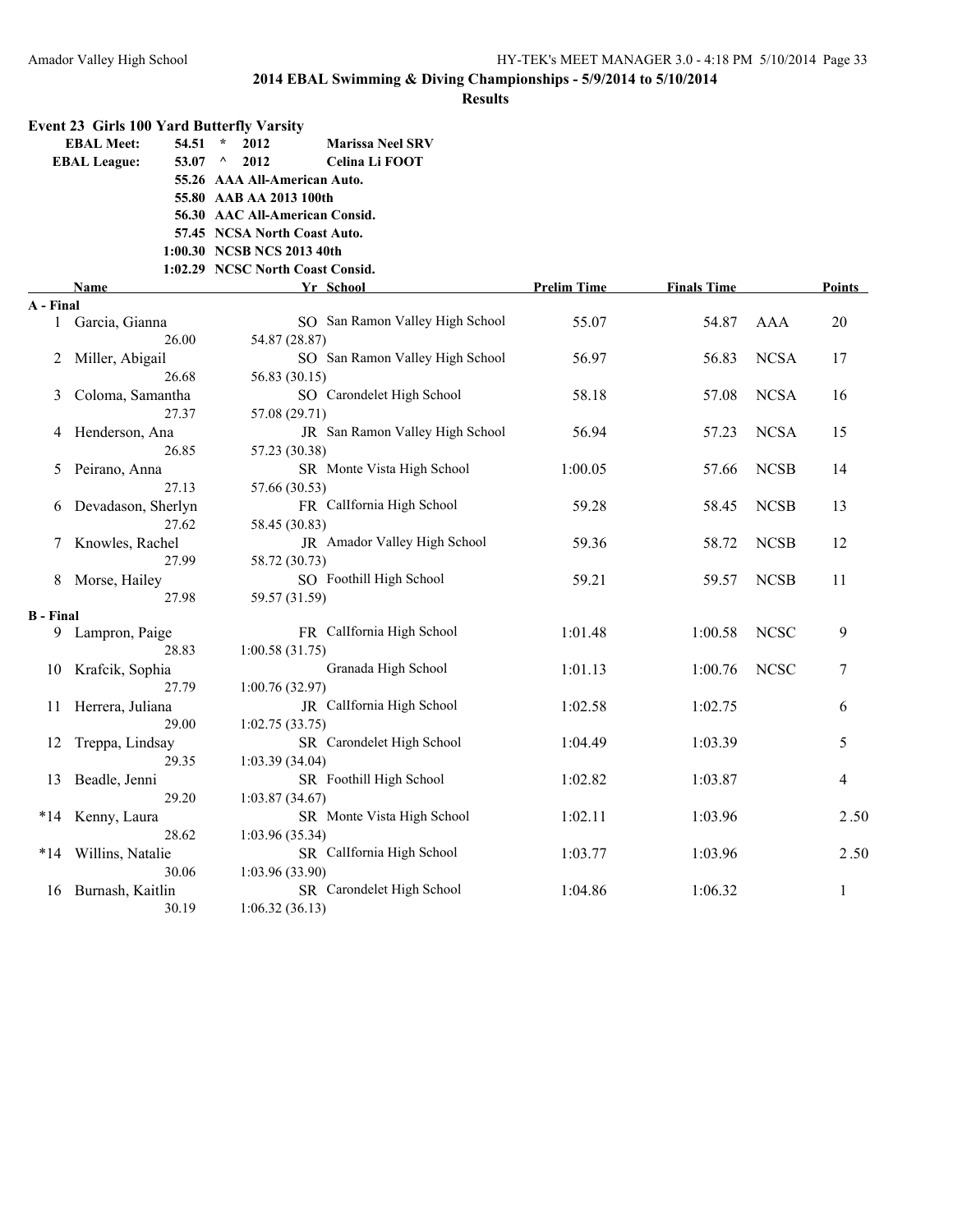|    |                      |               | <b>Event 23 Girls 100 Yard Butterfly Varsity</b> |                                 |                  |                    |       |
|----|----------------------|---------------|--------------------------------------------------|---------------------------------|------------------|--------------------|-------|
|    | <b>EBAL Meet:</b>    | 54.51         | $\star$<br>2012                                  | <b>Marissa Neel SRV</b>         |                  |                    |       |
|    | <b>EBAL League:</b>  | 53.07 $\land$ | 2012                                             | Celina Li FOOT                  |                  |                    |       |
|    |                      |               | 55.26 AAA All-American Auto.                     |                                 |                  |                    |       |
|    |                      |               | 55.80 AAB AA 2013 100th                          |                                 |                  |                    |       |
|    |                      |               | 56.30 AAC All-American Consid.                   |                                 |                  |                    |       |
|    |                      |               | 57.45 NCSA North Coast Auto.                     |                                 |                  |                    |       |
|    |                      |               | 1:00.30 NCSB NCS 2013 40th                       |                                 |                  |                    |       |
|    |                      |               | 1:02.29 NCSC North Coast Consid.                 |                                 |                  |                    |       |
|    | Name                 |               |                                                  | <u>Yr School</u>                | <b>Seed Time</b> | <b>Prelim Time</b> |       |
|    | <b>Preliminaries</b> |               |                                                  |                                 |                  |                    |       |
|    | 1 Garcia, Gianna     |               |                                                  | SO San Ramon Valley High School |                  | 55.07              | qAAA  |
|    |                      | 26.05         | 55.07 (29.02)                                    |                                 |                  |                    |       |
| 2  | Henderson, Ana       |               |                                                  | JR San Ramon Valley High School |                  | 56.94              | qNCSA |
|    |                      | 26.85         | 56.94 (30.09)                                    |                                 |                  |                    |       |
| 3  | Miller, Abigail      |               |                                                  | SO San Ramon Valley High School |                  | 56.97              | qNCSA |
|    |                      | 26.85         | 56.97 (30.12)                                    |                                 |                  |                    |       |
| 4  | Coloma, Samantha     |               |                                                  | SO Carondelet High School       |                  | 58.18              | qNCSB |
|    |                      | 27.84         | 58.18 (30.34)                                    |                                 |                  |                    |       |
| 5  | Morse, Hailey        |               |                                                  | SO Foothill High School         |                  | 59.21              | qNCSB |
|    |                      | 28.78         | 59.21 (30.43)                                    |                                 |                  |                    |       |
| 6  | Devadason, Sherlyn   |               |                                                  | FR Callfornia High School       |                  | 59.28              | qNCSB |
|    |                      | 27.83         | 59.28 (31.45)                                    |                                 |                  |                    |       |
| 7  | Knowles, Rachel      |               |                                                  | JR Amador Valley High School    |                  | 59.36              | qNCSB |
|    |                      | 28.20         | 59.36 (31.16)                                    |                                 |                  |                    |       |
|    | Peirano, Anna        | 28.17         |                                                  | SR Monte Vista High School      |                  | 1:00.05            | qNCSB |
|    |                      |               | 1:00.05(31.88)                                   |                                 |                  |                    |       |
| 9  | Krafcik, Sophia      | 27.82         |                                                  | Granada High School             |                  | 1:01.13            | qNCSC |
|    |                      |               | 1:01.13(33.31)                                   | FR Callfornia High School       |                  | 1:01.48            |       |
| 10 | Lampron, Paige       |               |                                                  |                                 |                  |                    | qNCSC |
|    |                      | 29.06         | 1:01.48(32.42)                                   | SR Monte Vista High School      |                  | 1:02.11            |       |
| 11 | Kenny, Laura         | 29.78         | 1:02.11(32.33)                                   |                                 |                  |                    | qNCSC |
|    |                      |               |                                                  | JR CalIfornia High School       |                  | 1:02.58            |       |
| 12 | Herrera, Juliana     | 29.29         | 1:02.58 (33.29)                                  |                                 |                  |                    | q     |
| 13 | Beadle, Jenni        |               |                                                  | SR Foothill High School         |                  | 1:02.82            |       |
|    |                      | 29.64         | 1:02.82(33.18)                                   |                                 |                  |                    | q     |
|    | 14 Willins, Natalie  |               |                                                  | SR Callfornia High School       |                  | 1:03.77            |       |
|    |                      | 29.96         | 1:03.77(33.81)                                   |                                 |                  |                    | q     |
|    | 15 Treppa, Lindsay   |               |                                                  | SR Carondelet High School       |                  | 1:04.49            | q     |
|    |                      | 30.37         | 1:04.49(34.12)                                   |                                 |                  |                    |       |
| 16 | Burnash, Kaitlin     |               |                                                  | SR Carondelet High School       |                  | 1:04.86            | q     |
|    |                      | 30.30         | 1:04.86 (34.56)                                  |                                 |                  |                    |       |
| 17 | Adamson, Emily       |               |                                                  | SO Carondelet High School       |                  | 1:06.12            |       |
|    |                      | 29.98         | 1:06.12(36.14)                                   |                                 |                  |                    |       |
| 18 | Becker, Grace        |               |                                                  | SR San Ramon Valley High School |                  | 1:06.46            |       |
|    |                      | 30.56         | 1:06.46 (35.90)                                  |                                 |                  |                    |       |
| 19 | Liebow, Lauren       |               |                                                  | SO CalIfornia High School       |                  | 1:07.02            |       |
|    |                      | 31.40         | 1:07.02(35.62)                                   |                                 |                  |                    |       |
| 20 | Kim, Justina         |               |                                                  | JR Foothill High School         |                  | 1:07.31            |       |
|    |                      | 31.58         | 1:07.31(35.73)                                   |                                 |                  |                    |       |
| 21 | Goold, Anastasia     |               |                                                  | SR Granada High School          |                  | 1:09.11            |       |
|    |                      | 32.38         | 1:09.11(36.73)                                   |                                 |                  |                    |       |
|    |                      |               |                                                  |                                 |                  |                    |       |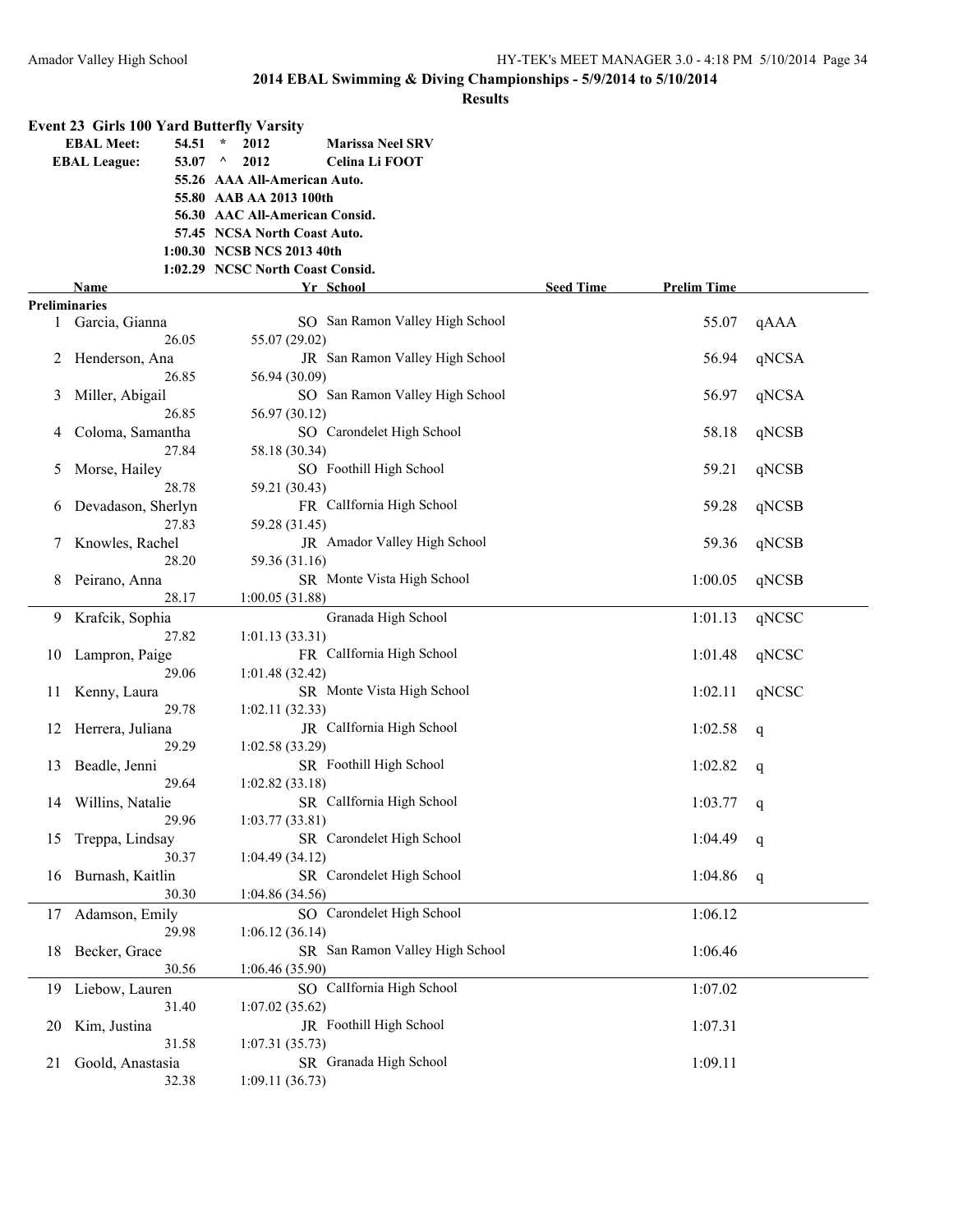|                  | <b>Name</b>                                     | Preliminaries  (Event 23 Girls 100 Yard Butterfly Varsity)<br>Yr School | <b>Seed Time</b>   | <b>Prelim Time</b> |              |                |
|------------------|-------------------------------------------------|-------------------------------------------------------------------------|--------------------|--------------------|--------------|----------------|
|                  | 22 Rovai, Kristen                               | JR CalIfornia High School                                               |                    | 1:09.75            |              |                |
|                  | 33.25                                           | 1:09.75(36.50)                                                          |                    |                    |              |                |
| 23               | Tehranian-Torghaveh, Negin                      | FR Foothill High School                                                 |                    | 1:09.90            |              |                |
|                  | 33.53                                           | 1:09.90(36.37)                                                          |                    |                    |              |                |
| 24               | McGlynn, Chloe                                  | SO Livermore High School                                                |                    | 1:11.26            |              |                |
|                  | 31.92                                           | 1:11.26(39.34)                                                          |                    |                    |              |                |
| 25               | Goodman, Audrey                                 | FR Foothill High School                                                 |                    | 1:11.58            |              |                |
|                  | 32.65                                           | 1:11.58(38.93)                                                          |                    |                    |              |                |
|                  | Russell, Samantha                               | SR Carondelet High School                                               |                    | X1:06.13           |              |                |
|                  | 30.61                                           | 1:06.13(35.52)                                                          |                    |                    |              |                |
|                  | <b>Event 24 Boys 100 Yard Butterfly Varsity</b> |                                                                         |                    |                    |              |                |
|                  | <b>EBAL Meet:</b><br>49.71                      | 2013<br><b>Jason Chen AMVA</b><br>$\star$                               |                    |                    |              |                |
|                  | <b>EBAL League:</b><br>48.32                    | $\wedge$<br>2013<br><b>Maxime Rooney GRAN</b>                           |                    |                    |              |                |
|                  |                                                 | 49.64 AAA All-American Auto.                                            |                    |                    |              |                |
|                  |                                                 | 50.10 AAB AA 2013 100th                                                 |                    |                    |              |                |
|                  |                                                 | 50.61 AAC All-American Consid.                                          |                    |                    |              |                |
|                  |                                                 | 52.25 NCSA North Coast Auto.                                            |                    |                    |              |                |
|                  |                                                 | 54.10 NCSB NCS 2013 40th                                                |                    |                    |              |                |
|                  |                                                 | 55.59 NCSC North Coast Consid.                                          |                    |                    |              |                |
|                  | Name                                            | Yr School                                                               | <b>Prelim Time</b> | <b>Finals Time</b> |              | Points         |
| A - Final        |                                                 |                                                                         |                    |                    |              |                |
| 1                | Rooney, Maxime                                  | SO Granada High School                                                  | 49.38              | 49.74              | AAB          | 20             |
|                  | 23.44                                           | 49.74 (26.30)                                                           |                    |                    |              |                |
| 2                | McLaughlin, Kevin                               | SR Amador Valley High School                                            | 53.69              | 51.49              | <b>NCSA</b>  | 17             |
|                  | 24.27                                           | 51.49 (27.22)                                                           |                    |                    |              |                |
| 3                | Poppe, Hank                                     | SO San Ramon Valley High School                                         | 54.43              | 51.70              | <b>NCSA</b>  | 16             |
|                  | 23.87                                           | 51.70 (27.83)                                                           |                    |                    |              |                |
| 4                | Power, Brenden                                  | SR Monte Vista High School                                              | 53.14              | 52.27              | <b>NCSB</b>  | 15             |
|                  | 24.72                                           | 52.27 (27.55)                                                           |                    |                    |              |                |
| 5                | Shen, Tony                                      | SR Foothill High School                                                 | 53.57              | 52.56              | <b>NCSB</b>  | 14             |
|                  | 24.82                                           | 52.56 (27.74)                                                           |                    |                    |              |                |
| 6                | Horne, Jake                                     | SO Monte Vista High School                                              | 51.96              | 52.87              | <b>NCSB</b>  | 13             |
|                  | 24.72                                           | 52.87 (28.15)                                                           |                    |                    |              |                |
| $\mathcal{L}$    | Wang, Alex                                      | SR Granada High School                                                  | 53.86              | 53.28              | <b>NCSB</b>  | 12             |
|                  | 25.31                                           | 53.28 (27.97)                                                           |                    |                    |              |                |
| 8                | Gilchrist, Alex                                 | SO Amador Valley High School                                            | 53.07              | 53.99              | <b>NCSB</b>  | 11             |
|                  | 25.78                                           | 53.99 (28.21)                                                           |                    |                    |              |                |
| <b>B</b> - Final |                                                 |                                                                         |                    |                    |              |                |
|                  | 9 Takagi, Leo                                   | SO Monte Vista High School                                              | 54.43              | 52.99              | <b>NCSB</b>  | 9              |
|                  | 24.99                                           | 52.99 (28.00)<br>JR CalIfornia High School                              |                    |                    |              |                |
| 10               | Wooldridge, Jacob                               | 53.73 (29.04)                                                           | 54.57              | 53.73              | <b>NCSB</b>  | 7              |
|                  | 24.69                                           |                                                                         |                    |                    |              |                |
| 11               | Silva, AJ                                       | SR De La Salle High School                                              | 54.91              | 54.72              | ${\rm NCSC}$ | 6              |
|                  | 25.31                                           | 54.72 (29.41)                                                           |                    |                    |              |                |
| 12               | Remmert, Kyle                                   | SR Monte Vista High School                                              | 55.00              | 54.89              | <b>NCSC</b>  | 5              |
|                  | 25.42                                           | 54.89 (29.47)                                                           |                    |                    |              |                |
| 13               | Sproul, Nathaniel                               | SO Granada High School                                                  | 54.87              | 55.18              | <b>NCSC</b>  | 4              |
|                  | 25.96                                           | 55.18 (29.22)<br>JR San Ramon Valley High School                        |                    |                    |              |                |
| 14               | Birdsall, Ryan                                  |                                                                         | 54.98              | 55.21              | <b>NCSC</b>  | 3              |
|                  | 25.94                                           | 55.21 (29.27)<br>SR Foothill High School                                |                    |                    |              |                |
| 15               | Liebman, Jeff                                   | 56.09 (30.15)                                                           | 55.67              | 56.09              |              | $\overline{c}$ |
|                  | 25.94                                           |                                                                         |                    |                    |              |                |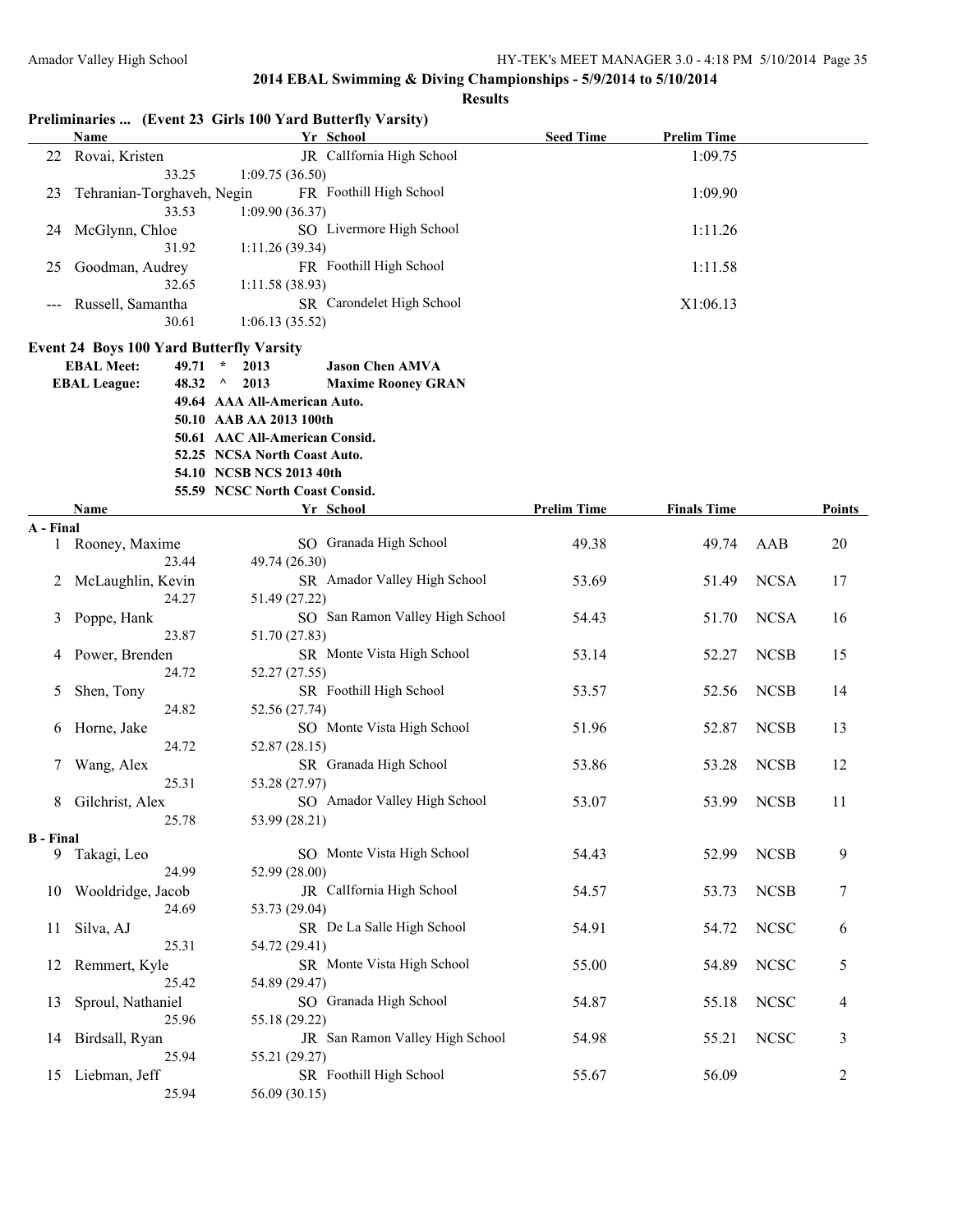|    | <b>Name</b>                                     | B - Final  (Event 24 Boys 100 Yard Butterfly Varsity)<br>Yr School | <b>Prelim Time</b> | <b>Finals Time</b> | Points      |
|----|-------------------------------------------------|--------------------------------------------------------------------|--------------------|--------------------|-------------|
|    | 16 Neufeld, Thomas                              | SO De La Salle High School                                         | 56.09              | 56.46              |             |
|    | 26.56                                           | 56.46 (29.90)                                                      |                    |                    |             |
|    | <b>Event 24 Boys 100 Yard Butterfly Varsity</b> |                                                                    |                    |                    |             |
|    | <b>EBAL Meet:</b>                               | $49.71 *$<br><b>Jason Chen AMVA</b><br>2013                        |                    |                    |             |
|    | <b>EBAL League:</b><br>48.32                    | $\wedge$<br>2013<br><b>Maxime Rooney GRAN</b>                      |                    |                    |             |
|    |                                                 | 49.64 AAA All-American Auto.                                       |                    |                    |             |
|    |                                                 | 50.10 AAB AA 2013 100th                                            |                    |                    |             |
|    |                                                 | 50.61 AAC All-American Consid.                                     |                    |                    |             |
|    |                                                 | 52.25 NCSA North Coast Auto.                                       |                    |                    |             |
|    |                                                 | 54.10 NCSB NCS 2013 40th                                           |                    |                    |             |
|    |                                                 | 55.59 NCSC North Coast Consid.                                     |                    |                    |             |
|    | Name                                            | Yr School                                                          | <b>Seed Time</b>   | <b>Prelim Time</b> |             |
|    | <b>Preliminaries</b>                            |                                                                    |                    |                    |             |
| 1  | Rooney, Maxime                                  | SO Granada High School                                             |                    |                    | 49.38* qAAA |
|    | 22.97                                           | 49.38 (26.41)                                                      |                    |                    |             |
| 2  | Horne, Jake                                     | SO Monte Vista High School                                         |                    | 51.96              | qNCSA       |
|    | 24.43                                           | 51.96 (27.53)                                                      |                    |                    |             |
| 3  | Gilchrist, Alex                                 | SO Amador Valley High School                                       |                    | 53.07              | qNCSB       |
|    | 25.31                                           | 53.07 (27.76)                                                      |                    |                    |             |
| 4  | Power, Brenden                                  | SR Monte Vista High School                                         |                    | 53.14              | qNCSB       |
|    | 25.16                                           | 53.14 (27.98)                                                      |                    |                    |             |
| 5  | Shen, Tony                                      | SR Foothill High School                                            |                    | 53.57              | qNCSB       |
|    | 25.13                                           | 53.57 (28.44)                                                      |                    |                    |             |
| 6  | McLaughlin, Kevin                               | SR Amador Valley High School                                       |                    | 53.69              | qNCSB       |
|    | 25.25                                           | 53.69 (28.44)                                                      |                    |                    |             |
| 7  | Wang, Alex                                      | SR Granada High School                                             |                    | 53.86              | qNCSB       |
|    | 25.31                                           | 53.86 (28.55)                                                      |                    |                    |             |
| 8  | Takagi, Leo                                     | SO Monte Vista High School                                         |                    | 54.43              | qNCSC       |
|    | 25.61                                           | 54.43 (28.82)                                                      |                    |                    |             |
| 9. | Poppe, Hank                                     | SO San Ramon Valley High School                                    |                    | J54.43             | qNCSC       |
|    | 25.07                                           | 54.43 (29.36)                                                      |                    |                    |             |
| 10 | Wooldridge, Jacob                               | JR CalIfornia High School                                          |                    | 54.57              | qNCSC       |
|    | 24.98                                           | 54.57 (29.59)                                                      |                    |                    |             |
| 11 | Sproul, Nathaniel                               | SO Granada High School                                             |                    | 54.87              | qNCSC       |
|    | 25.65                                           | 54.87 (29.22)                                                      |                    |                    |             |
|    | 12 Silva, AJ                                    | SR De La Salle High School                                         |                    |                    | 54.91 qNCSC |
|    | 25.52                                           | 54.91 (29.39)                                                      |                    |                    |             |
| 13 | Birdsall, Ryan                                  | JR San Ramon Valley High School                                    |                    | 54.98              | qNCSC       |
|    | 25.83                                           | 54.98 (29.15)                                                      |                    |                    |             |
| 14 | Remmert, Kyle<br>25.59                          | SR Monte Vista High School                                         |                    | 55.00              | qNCSC       |
|    |                                                 | 55.00 (29.41)<br>SR Foothill High School                           |                    |                    |             |
| 15 | Liebman, Jeff<br>25.85                          | 55.67 (29.82)                                                      |                    | 55.67              | q           |
|    |                                                 | SO De La Salle High School                                         |                    |                    |             |
| 16 | Neufeld, Thomas<br>26.76                        | 56.09 (29.33)                                                      |                    | 56.09              | q           |
|    | Yan, Kevin                                      | SR Amador Valley High School                                       |                    |                    |             |
| 17 |                                                 |                                                                    |                    | 56.13              |             |
|    | 25.87                                           | 56.13 (30.26)<br>SO CalIfornia High School                         |                    |                    |             |
| 18 | Sun, Henry<br>26.65                             | 56.22 (29.57)                                                      |                    | 56.22              |             |
|    |                                                 | SO De La Salle High School                                         |                    | 56.44              |             |
| 19 | Raines, Alex<br>26.76                           | 56.44 (29.68)                                                      |                    |                    |             |
|    |                                                 |                                                                    |                    |                    |             |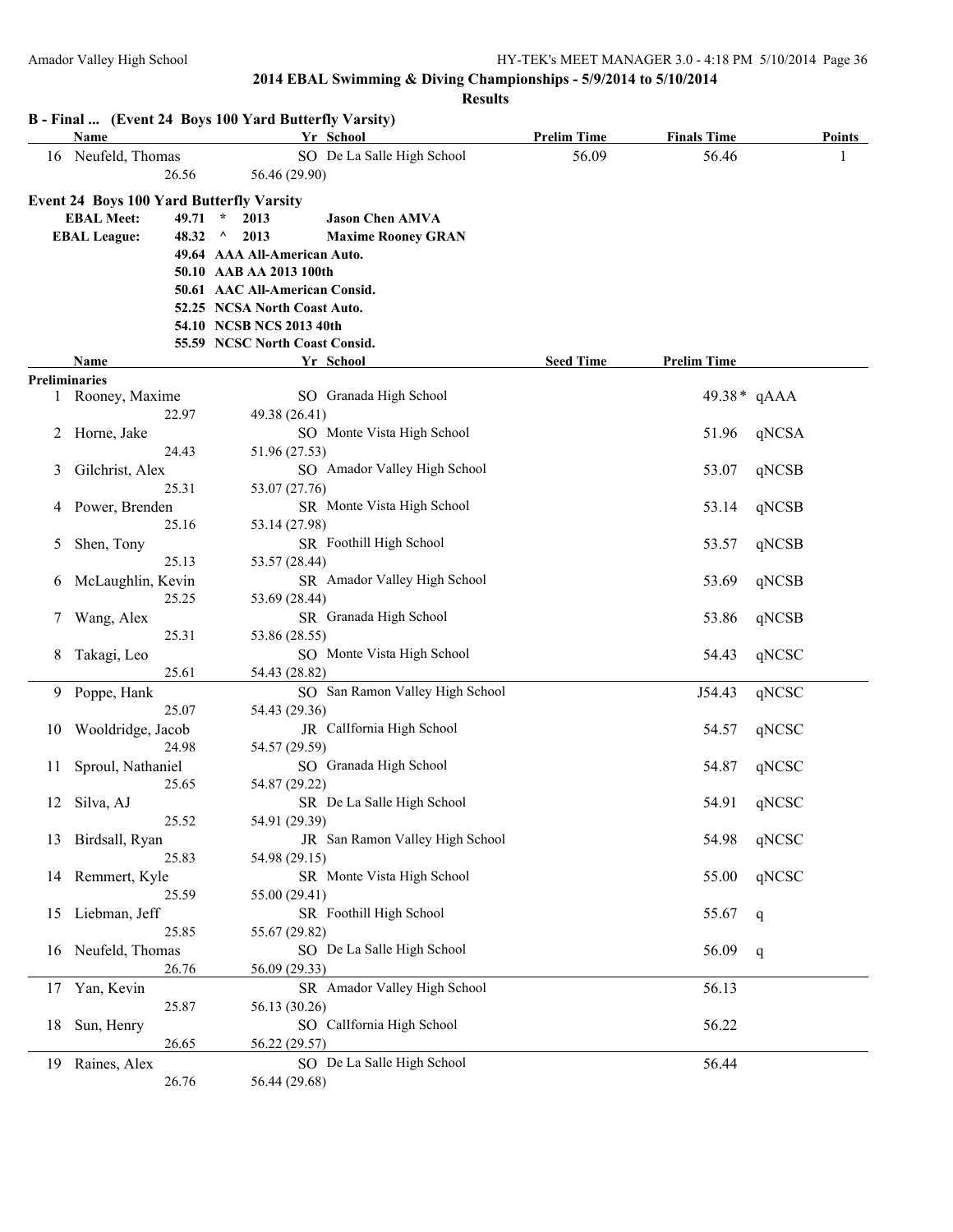**Results**

# **Preliminaries ... (Event 24 Boys 100 Yard Butterfly Varsity)**

|     | Name                     | Yr School                                   | <b>Seed Time</b> | <b>Prelim Time</b> |             |
|-----|--------------------------|---------------------------------------------|------------------|--------------------|-------------|
|     | 20 Kraemer, Christopher  | SO San Ramon Valley High School             |                  | 56.71              |             |
|     | 26.11                    | 56.71 (30.60)                               |                  |                    |             |
| 21  | Cannon, Zackary          | FR De La Salle High School                  |                  | 57.04              |             |
|     | 26.39                    | 57.04 (30.65)                               |                  |                    |             |
| 22  | Thornton, Sam            | SR San Ramon Valley High School             |                  | 57.50              |             |
|     | 26.54                    | 57.50 (30.96)                               |                  |                    |             |
| 23  | Ledbetter, Josh          | JR Livermore High School                    |                  | 57.55              |             |
|     | 27.68                    | 57.55 (29.87)                               |                  |                    |             |
| 24  | Boas, Nathaniel          | SR Granada High School                      |                  | 57.71              |             |
|     | 27.75                    | 57.71 (29.96)                               |                  |                    |             |
| 25  | Dumay, Milton            | SR Foothill High School                     |                  | 58.67              |             |
|     | 27.33                    | 58.67 (31.34)                               |                  |                    |             |
| *26 | DeMayo, Dante            | Granada High School                         |                  | 58.79              |             |
|     | 27.70                    | 58.79 (31.09)                               |                  |                    |             |
| *26 | Christensen, Aaron       | SR San Ramon Valley High School             |                  | 58.79              |             |
|     | 27.26                    | 58.79 (31.53)                               |                  |                    |             |
| 28  | Brooks, Michael          | SR Amador Valley High School                |                  | 59.32              |             |
|     | 27.87                    | 59.32 (31.45)                               |                  |                    |             |
| 29  | Iannaccone, Erick        | FR De La Salle High School                  |                  | 59.51              |             |
|     | 27.98                    | 59.51 (31.53)                               |                  |                    |             |
| 30  | Wakashige, Aaron         | SO CalIfornia High School                   |                  | 1:00.14            |             |
|     | 28.81                    | 1:00.14(31.33)                              |                  |                    |             |
| 31  | Qian, George             | JR Foothill High School                     |                  | 1:00.31            |             |
|     | 29.00                    | 1:00.31(31.31)                              |                  |                    |             |
| 32  | Davison, Gunnar          | JR De La Salle High School                  |                  | 1:00.35            |             |
|     | 28.09                    | 1:00.35(32.26)                              |                  |                    |             |
| 33  | Hogue, Ryan              | SR Foothill High School                     |                  | 1:00.54            |             |
|     | 28.83                    | 1:00.54(31.71)                              |                  |                    |             |
| 34  | Fish, Nathan             | FR Livermore High School                    |                  | 1:01.85            |             |
|     | 28.58                    | 1:01.85(33.27)                              |                  |                    |             |
| 35  | Claussen, Mitchell       | JR Callfornia High School                   |                  | 1:02.96            |             |
|     | 28.13                    | 1:02.96(34.83)                              |                  |                    |             |
| 36  | Kim, Matthew             | FR Foothill High School                     |                  | 1:03.08            |             |
|     | 29.00                    | 1:03.08(34.08)                              |                  |                    |             |
| 37  | Ketelsen, Jack           | FR CalIfornia High School                   |                  | 1:03.51            |             |
|     | 29.05                    | 1:03.51(34.46)<br>SO Livermore High School  |                  |                    |             |
| 38  | Paden, Tyler             |                                             |                  | 1:04.86            |             |
|     | 30.40                    | 1:04.86 (34.46)<br>FR Livermore High School |                  |                    |             |
| 39  | MacDonell, Ryan<br>30.98 | 1:08.08(37.10)                              |                  | 1:08.08            |             |
|     |                          | SO Monte Vista High School                  |                  |                    |             |
|     | Zhang, Alec<br>26.19     | 55.45 (29.26)                               |                  | X55.45             | <b>NCSC</b> |
|     |                          |                                             |                  |                    |             |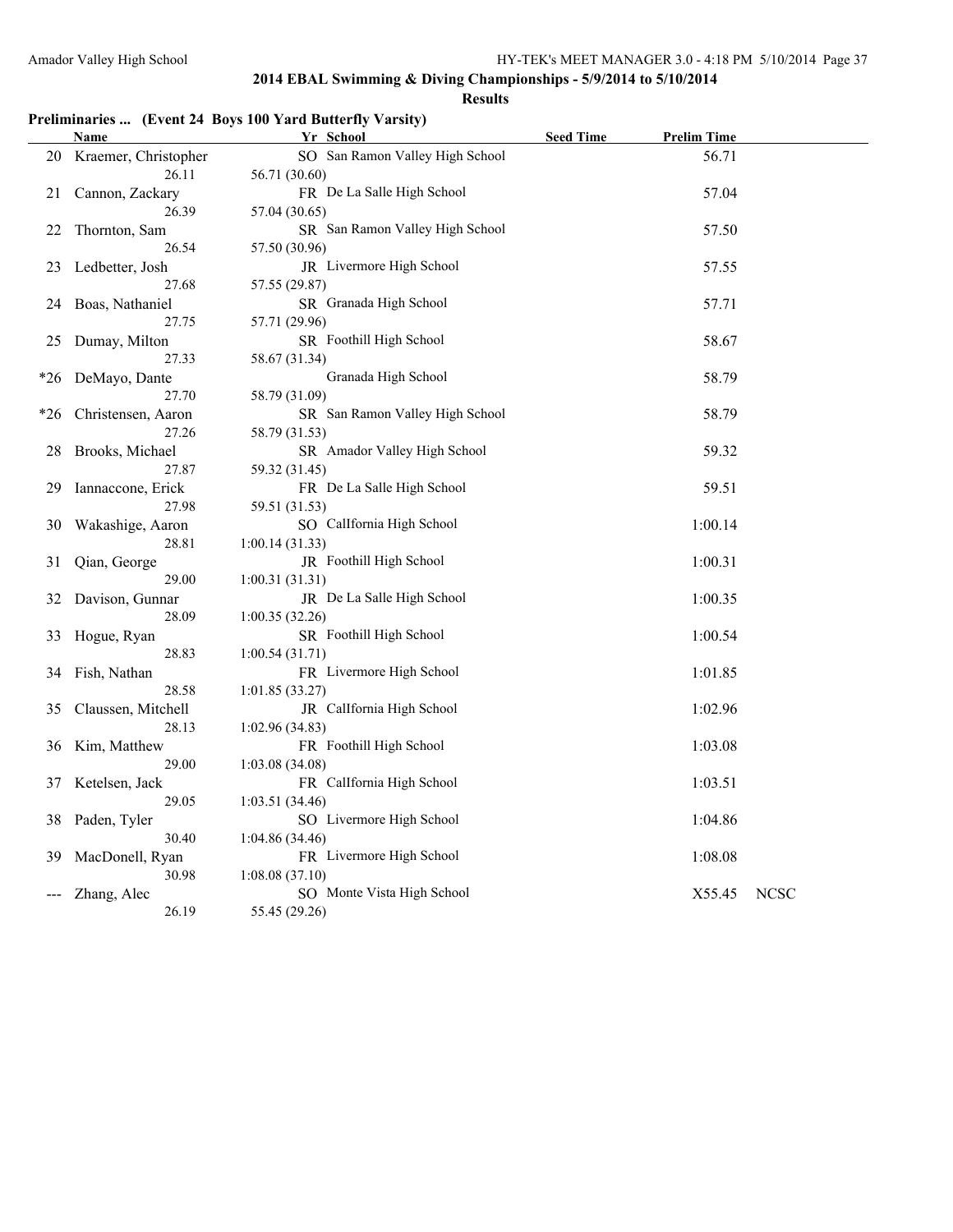**Finals Time Points** 

# **2014 EBAL Swimming & Diving Championships - 5/9/2014 to 5/10/2014**

|   |                            | Result                                                  |
|---|----------------------------|---------------------------------------------------------|
|   |                            | <b>Event 25 Girls 100 Yard Freestyle Junior Varsity</b> |
|   | <b>EBAL Meet:</b><br>54.65 | $\star$<br>2013<br><b>Bryn Power SRV</b>                |
|   |                            | 50.81 AAA All-American Auto.                            |
|   |                            | 51.30 AAB AA 2013 100th                                 |
|   |                            | 51.57 AAC All-American Consid.                          |
|   |                            | 52.46 NCSA North Coast Auto.                            |
|   |                            | 54.40 NCSB NCS 2013 40th                                |
|   |                            | 55.99 NCSC North Coast Consid.                          |
|   | Name                       | Yr School                                               |
| 1 | Power, Bryn                | SO San Ramon Valley High Schoo                          |
|   | 26.61                      | 55.11 (28.50)                                           |
| 2 | Kjelsberg, Alyssa          | FR San Ramon Valley High Schoo                          |
|   | 26.61                      | 55.73 (29.12)                                           |
| 3 | Napier, Claire             | SO San Ramon Valley High Schoo                          |
|   | 27.14                      | 56.13 (28.99)                                           |
| 4 | McCreary, Erin             | FR San Ramon Valley High Schoo                          |
|   | 27.83                      | 57.65 (29.82)                                           |
| 5 | Blake, Jordan              | SO Monte Vista High School                              |
|   | 28.76                      | 59.04 (30.28)                                           |
| 6 | Pollitz, Rebecca           | SO Amador Valley High School                            |
|   | 28.29                      | 59.36 (31.07)                                           |
| 7 | Woodruff, Alexandria       | FR Monte Vista High School                              |
|   | 28.37                      | 1:00.39(32.02)                                          |

| 1  | Power, Bryn          | SO San Ramon Valley High School | 55.11    | <b>NCSC</b> | 20             |
|----|----------------------|---------------------------------|----------|-------------|----------------|
|    | 26.61                | 55.11 (28.50)                   |          |             |                |
| 2  | Kjelsberg, Alyssa    | FR San Ramon Valley High School | 55.73    | <b>NCSC</b> | 17             |
|    | 26.61                | 55.73 (29.12)                   |          |             |                |
| 3  | Napier, Claire       | SO San Ramon Valley High School | 56.13    |             | 16             |
|    | 27.14                | 56.13 (28.99)                   |          |             |                |
| 4  | McCreary, Erin       | FR San Ramon Valley High School | 57.65    |             | 15             |
|    | 27.83                | 57.65 (29.82)                   |          |             |                |
| 5  | Blake, Jordan        | SO Monte Vista High School      | 59.04    |             | 14             |
|    | 28.76                | 59.04 (30.28)                   |          |             |                |
| 6  | Pollitz, Rebecca     | SO Amador Valley High School    | 59.36    |             | 13             |
|    | 28.29                | 59.36 (31.07)                   |          |             |                |
| 7  | Woodruff, Alexandria | FR Monte Vista High School      | 1:00.39  |             | 12             |
|    | 28.37                | 1:00.39(32.02)                  |          |             |                |
| 8  | Doi, Megan           | SO Amador Valley High School    | 1:00.49  |             | 11             |
|    | 29.05                | 1:00.49 (31.44)                 |          |             |                |
| 9  | Miller, Lea          | FR Monte Vista High School      | 1:00.59  |             | 9              |
|    | 28.93                | 1:00.59(31.66)                  |          |             |                |
| 10 | Bell, Lucy           | SO Amador Valley High School    | 1:00.75  |             | 7              |
|    | 28.96                | 1:00.75(31.79)                  |          |             |                |
| 11 | Carr, Stephanie      | JR Carondelet High School       | 1:01.02  |             | 6              |
|    | 29.30                | 1:01.02(31.72)                  |          |             |                |
| 12 | Macaluso, Kristina   | SO Carondelet High School       | 1:01.74  |             | 5              |
|    | 29.44                | 1:01.74(32.30)                  |          |             |                |
| 13 | Glueck, Cameron      | FR Monte Vista High School      | 1:01.88  |             | 4              |
|    | 29.37                | 1:01.88(32.51)                  |          |             |                |
| 14 | Kuester, Sophie      | FR San Ramon Valley High School | x1:01.94 |             |                |
|    | 29.73                | 1:01.94(32.21)                  |          |             |                |
| 15 | DeDoisblanc, Molly   | FR Monte Vista High School      | x1:02.08 |             |                |
|    | 29.86                | 1:02.08(32.22)                  |          |             |                |
| 16 | Ritterbush, Kathryn  | SO Monte Vista High School      | x1:02.17 |             |                |
|    | 29.44                | 1:02.17(32.73)                  |          |             |                |
| 17 | Garcia, Maren        | FR San Ramon Valley High School | x1:02.51 |             |                |
|    | 29.77                | 1:02.51 (32.74)                 |          |             |                |
| 18 | Perino, Cate         | FR Carondelet High School       | 1:02.56  |             | 3              |
|    | 30.26                | 1:02.56(32.30)                  |          |             |                |
| 19 | Bulkelley, Brianna   | FR Monte Vista High School      | x1:02.90 |             |                |
|    | 30.56                | 1:02.90(32.34)                  |          |             |                |
| 20 | Isaacs, Haley        | SO Foothill High School         | 1:03.07  |             | $\overline{c}$ |
|    | 29.96                | 1:03.07(33.11)                  |          |             |                |
| 21 | Marshall, Emma       | FR San Ramon Valley High School | x1:03.21 |             |                |
|    | 30.06                | 1:03.21(33.15)                  |          |             |                |
| 22 | Protenic, Michaela   | SO San Ramon Valley High School | x1:03.42 |             |                |
|    | 30.42                | 1:03.42(33.00)                  |          |             |                |
| 23 | Passin, Sophia       | JR Foothill High School         | 1:03.88  |             | 1              |
|    | 30.53                | 1:03.88(33.35)                  |          |             |                |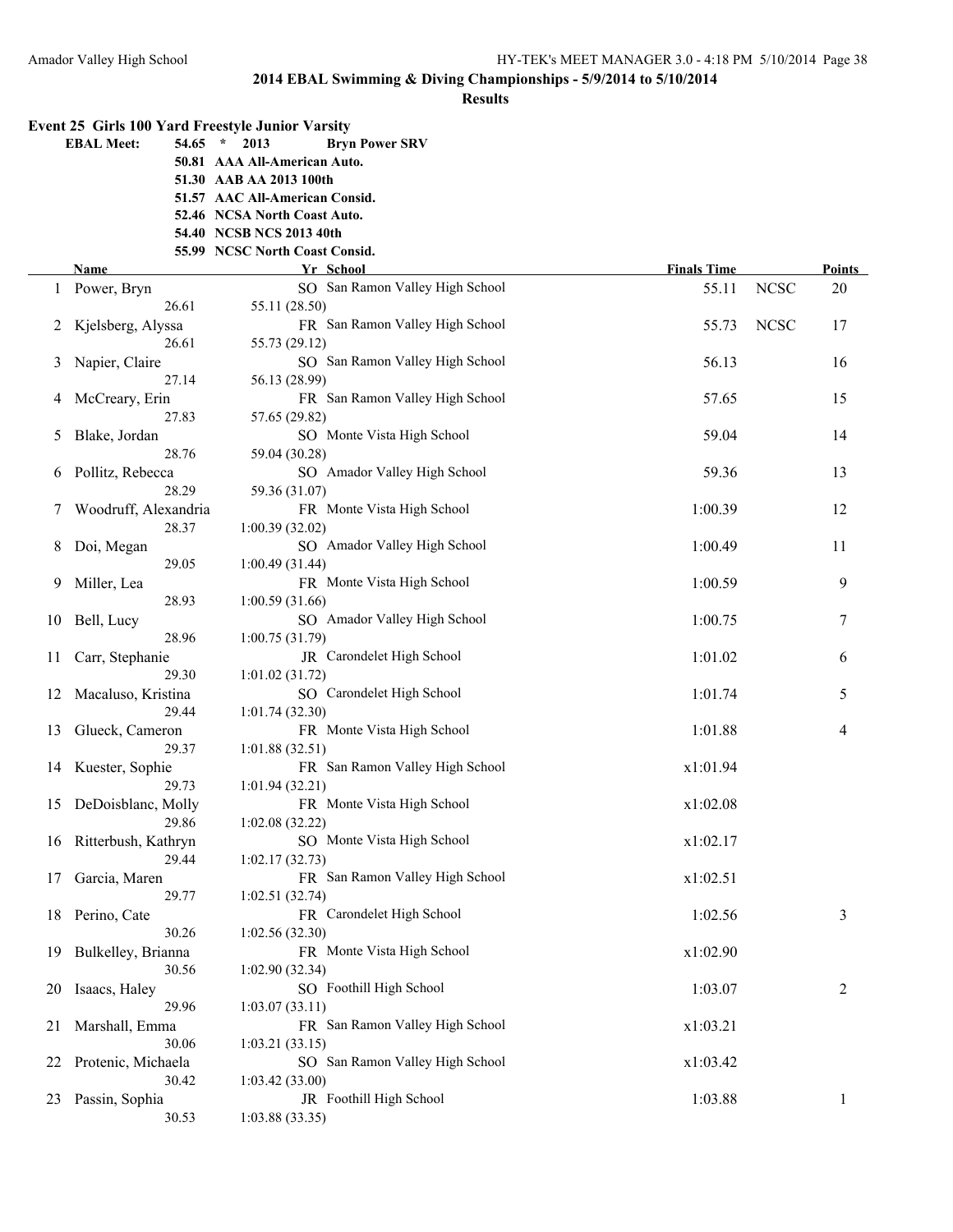#### **Results**

### **(Event 25 Girls 100 Yard Freestyle Junior Varsity)**

|       | Name                      | Yr School                                    | <b>Finals Time</b> | Points |
|-------|---------------------------|----------------------------------------------|--------------------|--------|
|       | 24 Lovett, Audrey         | FR CalIfornia High School                    | 1:04.06            |        |
|       | 30.81                     | 1:04.06(33.25)                               |                    |        |
| 25    | Simmons, Adrianna         | JR Carondelet High School                    | 1:04.13            |        |
|       | 30.46                     | 1:04.13(33.67)                               |                    |        |
| 26    | Krieger, Aubrey           | SO Amador Valley High School                 | 1:04.14            |        |
|       | 29.53                     | 1:04.14(34.61)                               |                    |        |
| 27    | Mooney, Mikayla           | SO Monte Vista High School                   | x1:04.17           |        |
|       | 30.25                     | 1:04.17(33.92)                               |                    |        |
| 28    | Lovell, Brooke            | FR Monte Vista High School                   | x1:04.41           |        |
|       | 30.95                     | 1:04.41(33.46)                               |                    |        |
| *29   | Cullen, Katherine         | SR Carondelet High School                    | x1:04.56           |        |
|       | 30.95                     | 1:04.56(33.61)                               |                    |        |
| $*29$ | Atkins, Faith             | SO San Ramon Valley High School              | x1:04.56           |        |
|       | 31.52                     | 1:04.56(33.04)                               |                    |        |
| *29   | Landreth, Annika          | SO Granada High School                       | 1:04.56            |        |
|       | 31.30                     | 1:04.56(33.26)                               |                    |        |
| 32    | Lawer, Madison            | JR Amador Valley High School                 | x1:04.82           |        |
|       | 31.26                     | 1:04.82(33.56)                               |                    |        |
| 33    | Tien, Cynthia             | JR Amador Valley High School                 | x1:05.31           |        |
|       | 31.10                     | 1:05.31(34.21)                               |                    |        |
|       | 34 Kennedy, Carolyn       | FR Monte Vista High School                   | x1:05.33           |        |
|       | 31.21                     | 1:05.33(34.12)                               |                    |        |
|       | 35 Helmer, Clarie         | FR Amador Valley High School                 | x1:06.27           |        |
|       | 32.36                     | 1:06.27(33.91)                               |                    |        |
| 36    | Borjon, Hannah            | SO Granada High School                       | 1:06.33            |        |
|       | 31.63                     | 1:06.33(34.70)                               |                    |        |
| 37    | Moufarrej, Victoria       | SO Granada High School                       | 1:06.42            |        |
|       | 31.66                     | 1:06.42(34.76)                               |                    |        |
| 38    | Jones, Megan              | SO Monte Vista High School                   | x1:06.62           |        |
|       | 31.10                     | 1:06.62(35.52)                               |                    |        |
| 39    | Kulkarni, Sanika<br>32.17 | FR CalIfornia High School                    | 1:06.74            |        |
| 40    | Chan, Anna                | 1:06.74(34.57)<br>JR Monte Vista High School | x1:06.91           |        |
|       | 32.14                     | 1:06.91 (34.77)                              |                    |        |
| 41    | Pelley, Megan             | FR Monte Vista High School                   | x1:07.20           |        |
|       | 33.10                     | 1:07.20(34.10)                               |                    |        |
| 42    | Scheibley, Heather        | FR Carondelet High School                    | x1:07.33           |        |
|       | 31.55                     | 1:07.33(35.78)                               |                    |        |
| 43    | Pham, Thuy                | JR CalIfornia High School                    | 1:07.55            |        |
|       | 31.97                     | 1:07.55(35.58)                               |                    |        |
| 44    | Farmer, Jeanina           | JR CalIfornia High School                    | 1:07.73            |        |
|       | 33.36                     | 1:07.73(34.37)                               |                    |        |
| 45    | Renderos, Celina          | FR CalIfornia High School                    | x1:07.78           |        |
|       | 31.86                     | 1:07.78(35.92)                               |                    |        |
| 46    | Pipe, Miara               | FR Amador Valley High School                 | x1:08.05           |        |
|       | 33.03                     | 1:08.05(35.02)                               |                    |        |
| 47    | Capewell, Helen           | JR Amador Valley High School                 | x1:08.11           |        |
|       | 33.29                     | 1:08.11(34.82)                               |                    |        |
| 48    | Becker, Marielle          | SO San Ramon Valley High School              | x1:08.17           |        |
|       | 32.03                     | 1:08.17(36.14)                               |                    |        |
| 49    | Milligan, Lauren          | FR Amador Valley High School                 | x1:08.23           |        |
|       | 32.67                     | 1:08.23(35.56)                               |                    |        |
| 50    | Casparian, Juliana        | SO CalIfornia High School                    | x1:08.52           |        |
|       | 33.19                     | 1:08.52(35.33)                               |                    |        |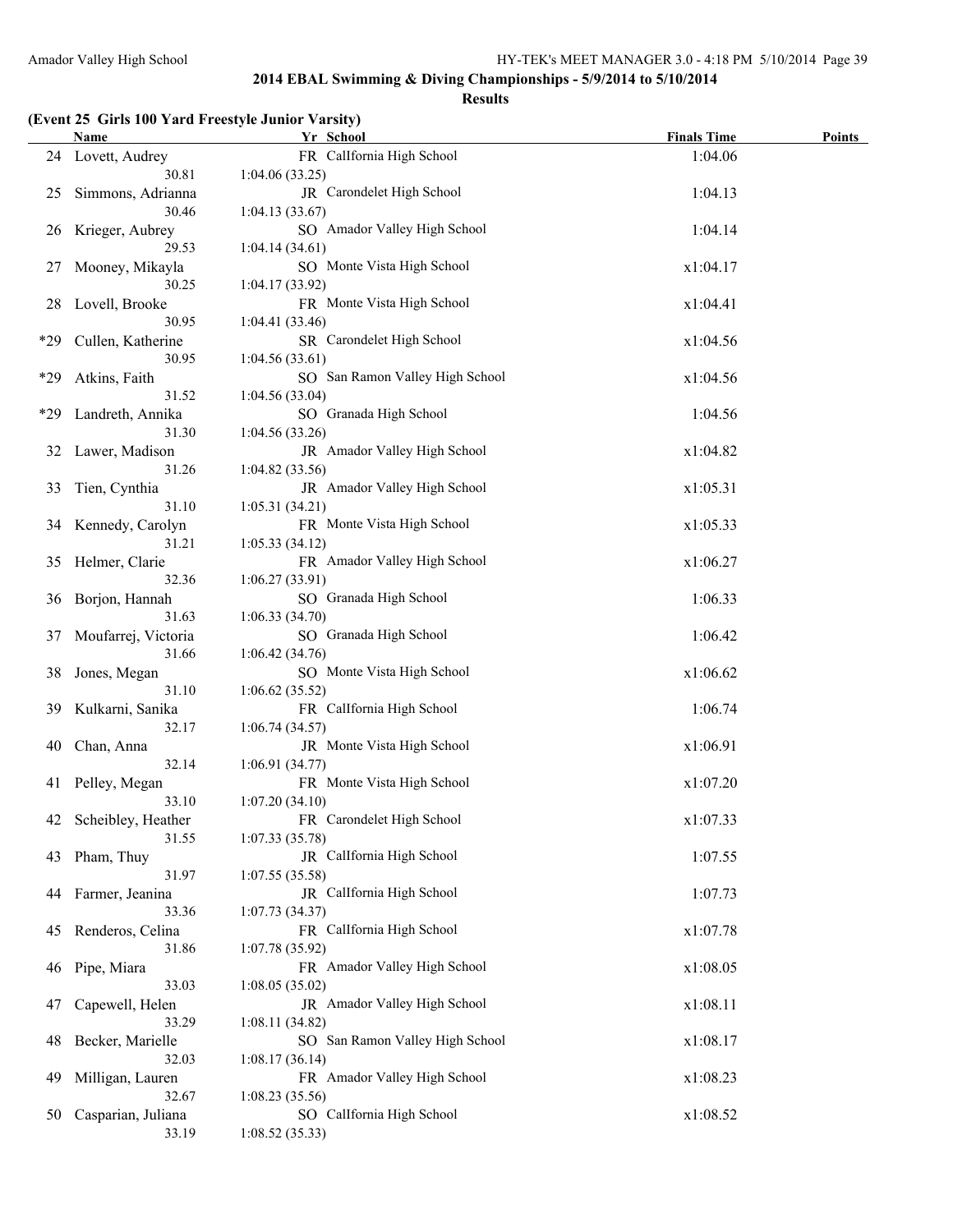#### **Results**

### **(Event 25 Girls 100 Yard Freestyle Junior Varsity)**

|    | Name                 | Yr School                       | <b>Finals Time</b> | Points |
|----|----------------------|---------------------------------|--------------------|--------|
| 51 | LaCourse, Madison    | FR Foothill High School         | 1:08.85            |        |
|    | 33.70                | 1:08.85(35.15)                  |                    |        |
| 52 | Shults, Brianna      | FR Granada High School          | 1:08.90            |        |
|    | 33.30                | 1:08.90(35.60)                  |                    |        |
| 53 | Eichorn, Katherine   | FR Foothill High School         | 1:08.92            |        |
|    | 32.64                | 1:08.92(36.28)                  |                    |        |
| 54 | Frausto, Ashley      | SO Monte Vista High School      | x1:08.93           |        |
| 55 | Huber, Cameron       | FR Amador Valley High School    | x1:09.08           |        |
|    | 33.51                | 1:09.08(35.57)                  |                    |        |
|    | 56 Petrush, Madeline | SO Monte Vista High School      | x1:09.31           |        |
|    | 33.36                | 1:09.31(35.95)                  |                    |        |
| 57 | Padilla, Sarah       | SO Carondelet High School       | x1:09.42           |        |
|    | 33.63                | 1:09.42(35.79)                  |                    |        |
| 58 | Friedel, Madison     | FR CalIfornia High School       | x1:09.52           |        |
|    | 32.53                | 1:09.52(36.99)                  |                    |        |
| 59 | Yip, Stephanie       | SO CalIfornia High School       | x1:09.83           |        |
|    | 32.41                | 1:09.83(37.42)                  |                    |        |
| 60 | Kerin, Alexandra     | FR Livermore High School        | 1:09.91            |        |
|    | 33.38                | 1:09.91(36.53)                  |                    |        |
| 61 | Campbell, Cora       | FR Granada High School          | x1:09.95           |        |
|    | 34.60                | 1:09.95(35.35)                  |                    |        |
| 62 | Frost, Addie         | Carondelet High School          | x1:10.06           |        |
| 63 | Rondum, Claire       | SR CalIfornia High School       | x1:10.23           |        |
|    | 33.36                | 1:10.23(36.87)                  |                    |        |
| 64 | Allman, Adrianna     | Carondelet High School          | x1:10.68           |        |
|    | 33.36                | 1:10.68(37.32)                  |                    |        |
| 65 | Liu, Annie           | FR Amador Valley High School    | x1:10.93           |        |
|    | 33.63                | 1:10.93(37.30)                  |                    |        |
| 66 | Vella, Kaitlyn       | SO Carondelet High School       | x1:11.16           |        |
|    | 34.25                | 1:11.16(36.91)                  |                    |        |
| 67 | Hamza, Gabi          | FR Granada High School          | x1:11.19           |        |
|    | 33.03                | 1:11.19(38.16)                  |                    |        |
| 68 | Lin, Catherine       | FR San Ramon Valley High School | x1:11.23           |        |
|    | 33.25                | 1:11.23(37.98)                  |                    |        |
| 69 | Gonzales, Jessica    | JR CalIfornia High School       | x1:11.33           |        |
|    | 34.35                | 1:11.33(36.98)                  |                    |        |
|    | 70 Pham, Anne        | SO CalIfornia High School       | x1:11.64           |        |
|    | 33.96                | 1:11.64(37.68)                  |                    |        |
| 71 | Larson, Maddie       | JR San Ramon Valley High School | x1:11.66           |        |
|    | 34.51                | 1:11.66(37.15)                  |                    |        |
| 72 | Werder, Morgan       | SO Amador Valley High School    | x1:11.78           |        |
|    | 34.20                | 1:11.78 (37.58)                 |                    |        |
| 73 | Pedersen, Ashley     | JR CalIfornia High School       | x1:11.79           |        |
|    | 34.45                | 1:11.79(37.34)                  |                    |        |
| 74 | Kryukova, Diana      | JR Monte Vista High School      | x1:11.81           |        |
|    | 33.83                | 1:11.81(37.98)                  |                    |        |
| 75 | Pethebridge, Ally    | FR Amador Valley High School    | x1:12.24           |        |
|    | 35.53                | 1:12.24(36.71)                  |                    |        |
| 76 | Janda, Natalia       | JR Foothill High School         | x1:12.75           |        |
|    | 34.86                | 1:12.75(37.89)                  |                    |        |
| 77 | Schiaffino, Gemma    | FR Foothill High School         | x1:12.80           |        |
|    | 37.38                | 1:12.80(35.42)                  |                    |        |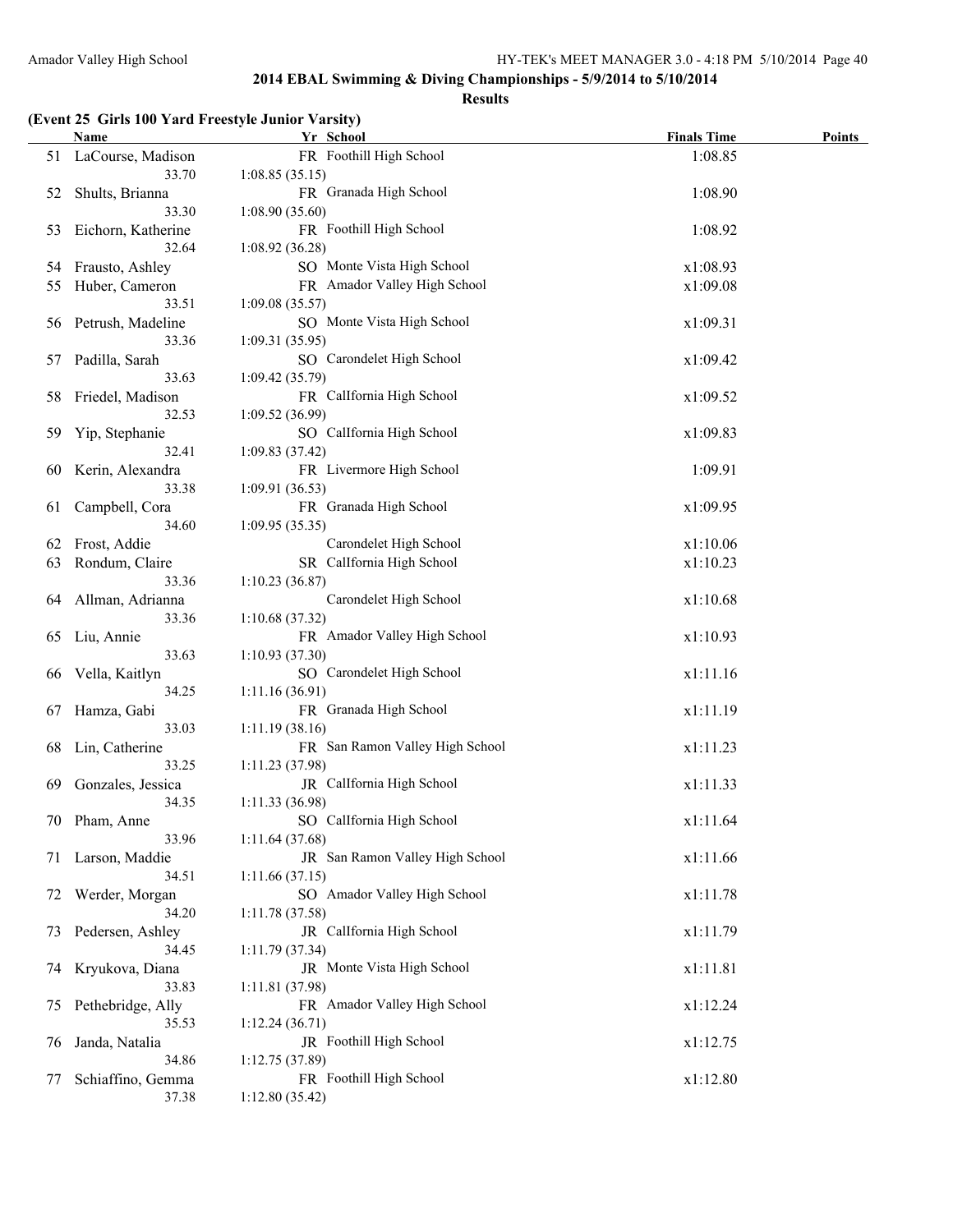#### **Results**

### **(Event 25 Girls 100 Yard Freestyle Junior Varsity)**

|       | Name                       | Yr School                                       | <b>Finals Time</b> | Points |
|-------|----------------------------|-------------------------------------------------|--------------------|--------|
|       | 78 Gerbacht, Madeline      | FR Callfornia High School                       | x1:13.05           |        |
|       | 33.52                      | 1:13.05(39.53)                                  |                    |        |
| 79.   | Nguyen, Emily              | SO CalIfornia High School                       | x1:13.70           |        |
|       | 35.30                      | 1:13.70(38.40)                                  |                    |        |
| 80    | Pham, Natalie              | SO CalIfornia High School                       | x1:14.10           |        |
|       | 34.42                      | 1:14.10(39.68)                                  |                    |        |
| 81    | Perera, Mariana            | SO Foothill High School                         | x1:14.79           |        |
|       | 35.37                      | 1:14.79(39.42)                                  |                    |        |
| 82    | Grott, Isabella            | FR Amador Valley High School                    | x1:15.09           |        |
| 83    | Collier, Paris             | JR Amador Valley High School                    | x1:15.65           |        |
|       | 35.29                      | 1:15.65(40.36)                                  |                    |        |
| 84    | Lair, Olivia               | SO Amador Valley High School                    | x1:16.22           |        |
|       | 36.77                      | 1:16.22(39.45)                                  |                    |        |
| 85    | Listek, Caitlin            | JR Carondelet High School                       | x1:16.38           |        |
| 86    | Raman, Janani              | FR Foothill High School                         | x1:16.45           |        |
|       | 36.15                      | 1:16.45(40.30)                                  |                    |        |
| 87    | Ham, Morgan                | JR CalIfornia High School                       | x1:17.53           |        |
|       | 37.15                      | 1:17.53(40.38)                                  |                    |        |
| 88    | McCarthy, Sierra           | SO Amador Valley High School                    | x1:17.55           |        |
|       | 36.43                      | 1:17.55(41.12)                                  |                    |        |
| 89    | Singla, Ria                | FR Foothill High School                         | x1:17.85           |        |
|       | 36.95                      | 1:17.85 (40.90)                                 |                    |        |
| 90    | Yeung, Alicia              | FR Foothill High School                         | x1:18.11           |        |
|       | 37.32                      | 1:18.11(40.79)                                  |                    |        |
| 91    | Alvarez, Natalia           | FR Amador Valley High School                    | x1:18.33           |        |
|       | 38.15                      | 1:18.33(40.18)                                  |                    |        |
| 92    | Loretto, Gabbie            | Carondelet High School                          | x1:18.64           |        |
|       | 38.16                      | 1:18.64(40.48)                                  |                    |        |
| 93    | Quintana, Isabella         | FR Carondelet High School                       | x1:19.07           |        |
|       | 36.61                      | 1:19.07(42.46)                                  |                    |        |
| 94    | Castle, Violet             | SO Carondelet High School                       | x1:19.74           |        |
|       | 37.49                      | 1:19.74(42.25)                                  |                    |        |
| 95    | Kovisto, Cassidy           | FR Livermore High School                        | 1:19.78            |        |
|       | 1:19.15                    | 1:19.78(0.63)                                   |                    |        |
| 96.   | Smith, Sarah               | SO Carondelet High School                       | x1:20.55           |        |
|       | 37.92                      | 1:20.55(42.63)                                  |                    |        |
|       | 97 Roy, Nicole             | SR Monte Vista High School                      | x1:20.68           |        |
|       | 38.89                      | 1:20.68(41.79)                                  |                    |        |
| 98    | Carlucci, Kayla            | FR Granada High School                          | x1:22.30           |        |
|       | 38.73                      | 1:22.30(43.57)                                  |                    |        |
| 99    | Cain, Allie<br>39.12       | FR Granada High School                          | x1:22.61           |        |
|       |                            | 1:22.61 (43.49)<br>JR Amador Valley High School |                    |        |
| 100   | Cornwell, Sabrena<br>38.96 | 1:23.37(44.41)                                  | x1:23.37           |        |
| 101 - | Benevento, Gabriella       | FR Granada High School                          | x1:24.42           |        |
|       | 40.92                      | 1:24.42 (43.50)                                 |                    |        |
| 102   | Sarveiya, Krisha           | SO Amador Valley High School                    | x1:24.94           |        |
|       | 40.30                      | 1:24.94(44.64)                                  |                    |        |
| 103   | Aboukhalil, Mirna          | JR Monte Vista High School                      | x1:26.64           |        |
|       | 40.34                      | 1:26.64(46.30)                                  |                    |        |
| 104   | Jupina, Emily              | FR Carondelet High School                       | x1:28.27           |        |
|       | 42.40                      | 1:28.27(45.87)                                  |                    |        |
|       |                            |                                                 |                    |        |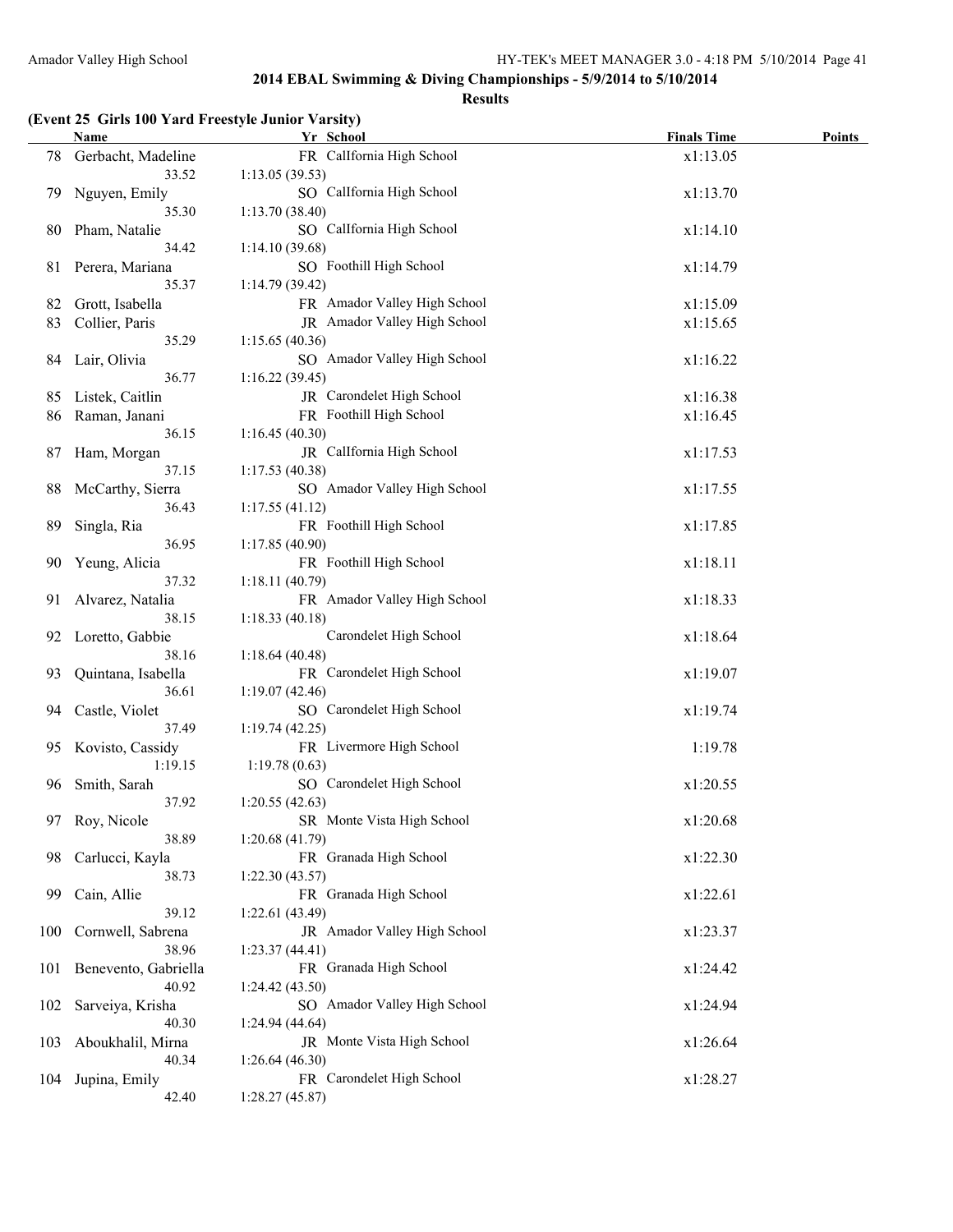|       | Name                           | (Event 25 Girls 100 Yard Freestyle Junior Varsity)<br>Yr School | <b>Finals Time</b> | <b>Points</b> |
|-------|--------------------------------|-----------------------------------------------------------------|--------------------|---------------|
| 105   | Parekh, Dhyani                 | JR Foothill High School                                         | x1:28.70           |               |
|       | 43.25                          | 1:28.70(45.45)                                                  |                    |               |
|       | 106 Jain, Arshiya              | FR Foothill High School                                         | x1:29.96           |               |
|       | 43.42                          | 1:29.96(46.54)                                                  |                    |               |
| 107   | Nudurupati, Sruthi             | JR Amador Valley High School                                    | x1:35.60           |               |
|       | 42.92                          | 1:35.60(52.68)                                                  |                    |               |
| 108   | Thorali, Varshaa               | JR Foothill High School                                         | x1:38.63           |               |
|       | 45.65                          | 1:38.63(52.98)                                                  |                    |               |
|       |                                | <b>Event 26 Boys 100 Yard Freestyle Junior Varsity</b>          |                    |               |
|       | <b>EBAL Meet:</b><br>$50.36$ * | <b>Nick Candau SRV</b><br>2012                                  |                    |               |
|       |                                | 45.50 AAA All-American Auto.                                    |                    |               |
|       |                                | 45.90 AAB AA 2013 100th                                         |                    |               |
|       |                                | 46.18 AAC All-American Consid.                                  |                    |               |
|       |                                | 47.86 NCSA North Coast Auto.<br>49.20 NCSB NCS 2013 40th        |                    |               |
|       |                                | 50.09 NCSC North Coast Consid.                                  |                    |               |
|       | <b>Name</b>                    | Yr School                                                       | <b>Finals Time</b> | <b>Points</b> |
|       | Cheney, Teagan                 | FR San Ramon Valley High School                                 | 50.90              | 20            |
|       | 24.75                          | 50.90 (26.15)                                                   |                    |               |
|       | Cronin, Austin                 | SO San Ramon Valley High School                                 | 52.07              | 17            |
|       | 25.14                          | 52.07 (26.93)                                                   |                    |               |
| 3     | Kim, Justin                    | JR Monte Vista High School                                      | 53.31              | 16            |
|       | 26.06                          | 53.31 (27.25)                                                   |                    |               |
| 4     | Curlett, John                  | SO CalIfornia High School                                       | 55.09              | 15            |
|       | 26.11                          | 55.09 (28.98)                                                   |                    |               |
| 5     | Bartlett, David                | FR Monte Vista High School                                      | 55.50              | 14            |
|       | 26.48                          | 55.50 (29.02)                                                   |                    |               |
| 6     | Smith, Taylor                  | FR Amador Valley High School                                    | 55.74              | 13            |
|       | 26.66                          | 55.74 (29.08)                                                   |                    |               |
|       | Carter, Ben                    | JR De La Salle High School                                      | 56.00              | 12            |
|       | 27.35                          | 56.00 (28.65)                                                   |                    |               |
|       | Zhang, Robert                  | JR Monte Vista High School                                      | 56.05              | 11            |
|       | 27.04                          | 56.05 (29.01)                                                   |                    |               |
| 9     | Rebro, Scott                   | SR CalIfornia High School                                       | 56.17              | 9             |
|       | 26.55                          | 56.17 (29.62)                                                   |                    |               |
|       | 10 Driscoll, Robert            | FR De La Salle High School                                      | 56.19              | 7             |
|       | 27.58                          | 56.19 (28.61)                                                   |                    |               |
| 11    | Dowling, Andrew                | FR CalIfornia High School                                       | 56.26              | 6             |
|       | 26.86                          | 56.26 (29.40)                                                   |                    |               |
| 12    | Miller, Jack                   | FR Amador Valley High School                                    | 56.33              | 5             |
|       | 26.81                          | 56.33 (29.52)                                                   |                    |               |
| 13    | Gu, Raymond                    | SO Foothill High School                                         | 56.91              | 4             |
|       | 27.60                          | 56.91 (29.31)                                                   |                    |               |
|       | *14 Brear, Dane                | SO Monte Vista High School                                      | 57.00              | 2.50          |
|       | 27.57                          | 57.00 (29.43)                                                   |                    |               |
| $*14$ | Barbieri, Seth                 | SO De La Salle High School                                      | 57.00              | 2.50          |
|       | 27.55                          | 57.00 (29.45)                                                   |                    |               |
| 16    | Wiener, Brian                  | SO Foothill High School                                         | 57.35              | 1             |
|       | 27.65                          | 57.35 (29.70)                                                   |                    |               |
| 17    | Reget, Daniel                  | JR Monte Vista High School                                      | x57.45             |               |
|       | 27.55                          | 57.45 (29.90)                                                   |                    |               |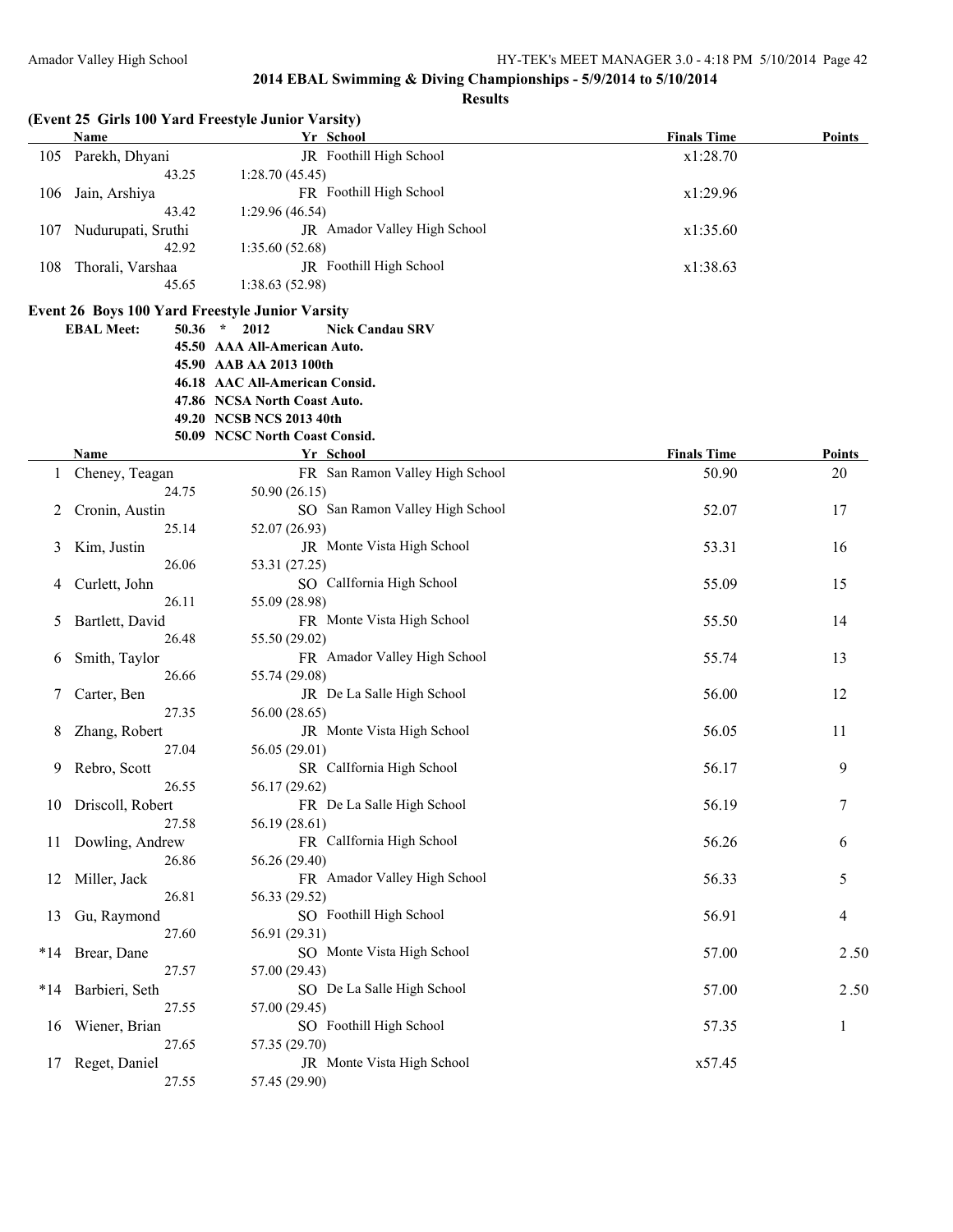#### **Results**

#### **(Event 26 Boys 100 Yard Freestyle Junior Varsity)**

|       | <b>Name</b>          | Yr School                                    | <b>Finals Time</b> | <b>Points</b> |
|-------|----------------------|----------------------------------------------|--------------------|---------------|
|       | 18 Chin, Eli         | JR Amador Valley High School                 | 57.53              |               |
|       | 28.05                | 57.53 (29.48)                                |                    |               |
| 19    | Huo, Sam             | FR Amador Valley High School                 | 57.66              |               |
|       | 27.72                | 57.66 (29.94)                                |                    |               |
| 20    | Lai, Jerry           | FR Monte Vista High School                   | x57.74             |               |
|       | 28.11                | 57.74 (29.63)                                |                    |               |
| 21    | Cartwright, Ethan    | SO Amador Valley High School                 | x57.90             |               |
|       | 28.10                | 57.90 (29.80)                                |                    |               |
| 22    | Dowd, Michael        | FR Monte Vista High School                   | x58.49             |               |
|       | 28.36                | 58.49 (30.13)                                |                    |               |
| 23    | Geasa, Joe           | FR Foothill High School                      | 59.53              |               |
|       | 28.18                | 59.53 (31.35)                                |                    |               |
| 24    | Coleman, Aaron       | JR Monte Vista High School                   | x1:00.09           |               |
|       | 28.29                | 1:00.09(31.80)                               |                    |               |
| 25    |                      | SO Monte Vista High School                   |                    |               |
|       | Gines, Matthew       |                                              | x1:00.85           |               |
|       | 29.49                | 1:00.85(31.36)<br>FR De La Salle High School |                    |               |
| 26    | Levins, Mark         |                                              | 1:00.98            |               |
|       | 28.39                | 1:00.98(32.59)                               |                    |               |
| 27    | Miao, Edward         | SR Monte Vista High School                   | x1:01.63           |               |
|       | 28.05                | 1:01.63(33.58)                               |                    |               |
| 28    | Turner, Christian    | FR San Ramon Valley High School              | 1:01.80            |               |
|       | 29.82                | 1:01.80(31.98)                               |                    |               |
| 29    | Martin, Chase        | FR De La Salle High School                   | x1:01.84           |               |
|       | 29.67                | 1:01.84(32.17)                               |                    |               |
| 30    | Markley, Owen        | FR Amador Valley High School                 | x1:02.46           |               |
|       | 29.82                | 1:02.46(32.64)                               |                    |               |
| 31    | Kim, Matthew         | FR Monte Vista High School                   | x1:02.56           |               |
|       | 30.06                | 1:02.56(32.50)                               |                    |               |
| 32    | Pettit, Noah         | FR Livermore High School                     | 1:03.15            |               |
|       | 30.28                | 1:03.15(32.87)                               |                    |               |
| 33    | McCullum, Garrett    | FR Monte Vista High School                   | x1:03.36           |               |
|       | 29.85                | 1:03.36(33.51)                               |                    |               |
| 34    | Brazeel, Christopher | FR Monte Vista High School                   | x1:03.56           |               |
|       | 30.50                | 1:03.56(33.06)                               |                    |               |
| 35    | Storey, Mitchell     | FR De La Salle High School                   | x1:03.83           |               |
|       | 30.12                | 1:03.83(33.71)                               |                    |               |
|       | 36 Herz, Tommy       | SO Amador Valley High School                 | x1:04.71           |               |
|       | 29.50                | 1:04.71(35.21)                               |                    |               |
| 37    | Chen, Bryan          | FR Foothill High School                      | 1:05.05            |               |
|       | 31.57                | 1:05.05(33.48)                               |                    |               |
| 38    | Knuth, Sam           | FR Granada High School                       | 1:05.68            |               |
|       | 32.16                | 1:05.68(33.52)                               |                    |               |
| 39    | Kim, Royce           | FR Monte Vista High School                   | x1:06.29           |               |
|       | 31.65                | 1:06.29(34.64)                               |                    |               |
| $*40$ | Meredith, Derek      | SO Monte Vista High School                   | x1:06.67           |               |
|       | 31.43                | 1:06.67(35.24)                               |                    |               |
| $*40$ | Ko, Caleb            | FR San Ramon Valley High School              | 1:06.67            |               |
|       | 32.67                | 1:06.67(34.00)                               |                    |               |
| 42    | Neuman, Johnathan    | FR Granada High School                       | 1:07.02            |               |
|       | 32.89                | 1:07.02(34.13)                               |                    |               |
| 43    | Sheih, Brandon       | FR Monte Vista High School                   | x1:07.39           |               |
| 44    | Benadjaoud, Youri    | FR Amador Valley High School                 | x1:07.82           |               |
|       | 31.51                | 1:07.82(36.31)                               |                    |               |
|       |                      |                                              |                    |               |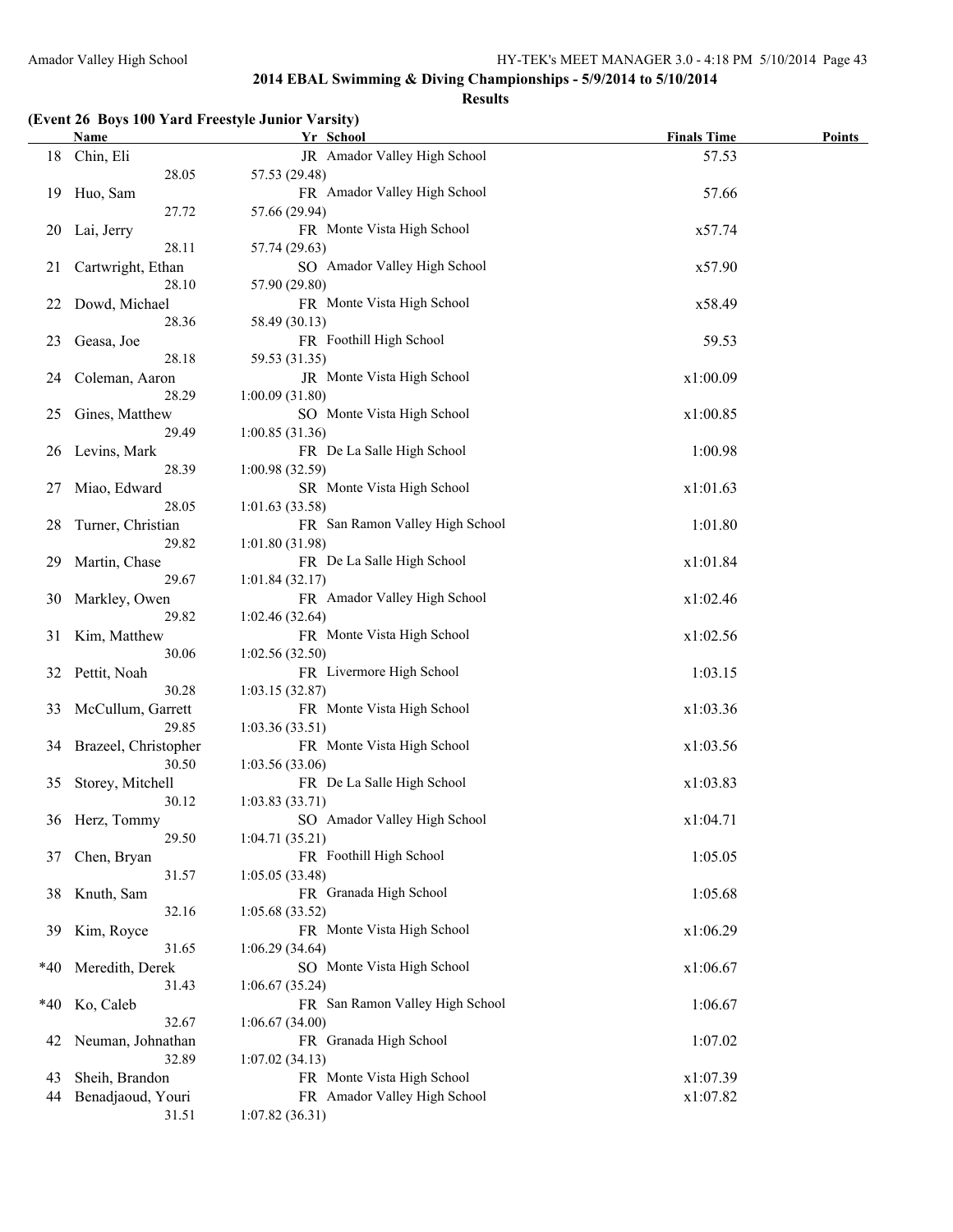#### **Results**

# **(Event 26 Boys 100 Yard Freestyle Junior Varsity)**

|                  | <b>Name</b>                               | Yr School                                   |                    | <b>Finals Time</b> |             | Points        |
|------------------|-------------------------------------------|---------------------------------------------|--------------------|--------------------|-------------|---------------|
| 45               | Sutter, Robert                            | FR Livermore High School                    |                    | 1:08.04            |             |               |
|                  | 33.22                                     | 1:08.04(34.82)                              |                    |                    |             |               |
| 46               | Benner, Evan                              | FR Foothill High School                     |                    | x1:09.62           |             |               |
| 47               | Altizer, Charles                          | SO Livermore High School                    |                    | 1:10.82            |             |               |
|                  | 32.61                                     | 1:10.82(38.21)                              |                    |                    |             |               |
| 48               | Ruiz, Evan                                | FR De La Salle High School                  |                    | x1:11.81           |             |               |
|                  | 34.38                                     | 1:11.81(37.43)                              |                    |                    |             |               |
| 49               | Won, Nicholas                             | FR Monte Vista High School                  |                    | x1:12.37           |             |               |
|                  | 33.85                                     | 1:12.37(38.52)                              |                    |                    |             |               |
| 50               | Reid, James                               | FR Foothill High School                     |                    | x1:13.68           |             |               |
|                  | 33.94                                     | 1:13.68(39.74)                              |                    |                    |             |               |
|                  |                                           | FR Amador Valley High School                |                    |                    |             |               |
| 51               | Launphorn, Billy                          |                                             |                    | x1:19.06           |             |               |
|                  | 35.71                                     | 1:19.06(43.35)                              |                    |                    |             |               |
| 52               | Crow, Nick                                | FR De La Salle High School                  |                    | x1:19.46           |             |               |
| 53               | Najjai, Rami                              | FR Monte Vista High School                  |                    | x1:19.54           |             |               |
|                  | 33.98                                     | 1:19.54(45.56)                              |                    |                    |             |               |
| 54               | Parige, Roger                             | FR Amador Valley High School                |                    | x1:22.82           |             |               |
| 55               | Tantzen, George                           | Granada High School                         |                    | 1:25.50            |             |               |
|                  | 42.99                                     | 1:25.50(42.51)                              |                    |                    |             |               |
| 56               | Brasil, Joey                              | FR Foothill High School                     |                    | x1:28.72           |             |               |
|                  | 41.87                                     | 1:28.72(46.85)                              |                    |                    |             |               |
|                  | McAdam, Nick                              | FR De La Salle High School                  |                    | DQ                 |             |               |
|                  | Event 27 Girls 100 Yard Freestyle Varsity |                                             |                    |                    |             |               |
|                  |                                           |                                             |                    |                    |             |               |
|                  | <b>EBAL Meet:</b><br>$50.13$ *            | 2011<br><b>Catherine Breed AMVA</b>         |                    |                    |             |               |
|                  | <b>EBAL League:</b><br>49.27 $\land$      | 2013<br><b>Chelsea Chenault CARO</b>        |                    |                    |             |               |
|                  |                                           | 50.81 AAA All-American Auto.                |                    |                    |             |               |
|                  |                                           | 51.30 AAB AA 2013 100th                     |                    |                    |             |               |
|                  |                                           | 51.57 AAC All-American Consid.              |                    |                    |             |               |
|                  |                                           | 52.46 NCSA North Coast Auto.                |                    |                    |             |               |
|                  |                                           | 54.40 NCSB NCS 2013 40th                    |                    |                    |             |               |
|                  | Name                                      | 55.99 NCSC North Coast Consid.<br>Yr School | <b>Prelim Time</b> | <b>Finals Time</b> |             | <b>Points</b> |
| A - Final        |                                           |                                             |                    |                    |             |               |
|                  | Brand, Iris                               | JR Amador Valley High School                | 52.28              | 51.71              | <b>NCSA</b> | 20            |
|                  | 25.02                                     |                                             |                    |                    |             |               |
|                  |                                           | 51.71 (26.69)<br>SO Livermore High School   |                    |                    |             |               |
| 2                | Woods, Katie                              |                                             | 52.88              | 52.22              | <b>NCSA</b> | 17            |
|                  | 25.27                                     | 52.22 (26.95)                               |                    |                    |             |               |
| 3                | Han, Malorie                              | SO Carondelet High School                   | 52.74              | 52.24              | <b>NCSA</b> | 16            |
|                  | 25.07                                     | 52.24 (27.17)                               |                    |                    |             |               |
| 4                | Lampron, Robin                            | SR CalIfornia High School                   | 53.08              | 52.38              | <b>NCSA</b> | 15            |
|                  | 25.56                                     | 52.38 (26.82)                               |                    |                    |             |               |
| 5                | Steffens, Cailey                          | JR San Ramon Valley High School             | 53.94              | 52.92              | <b>NCSB</b> | 14            |
|                  | 25.91                                     | 52.92 (27.01)                               |                    |                    |             |               |
| 6                | Fusari, Alexa                             | FR San Ramon Valley High School             | 52.85              | 53.05              | <b>NCSB</b> | 13            |
|                  | 25.17                                     | 53.05 (27.88)                               |                    |                    |             |               |
| 7                | Smith, Rachel                             | SO San Ramon Valley High School             | 52.99              | 53.08              | <b>NCSB</b> | 12            |
|                  | 25.98                                     | 53.08 (27.10)                               |                    |                    |             |               |
| 8                | Barattolo, Isabella                       | FR Monte Vista High School                  | 53.37              | 53.15              | <b>NCSB</b> | 11            |
|                  | 25.56                                     | 53.15 (27.59)                               |                    |                    |             |               |
|                  |                                           |                                             |                    |                    |             |               |
| <b>B</b> - Final |                                           |                                             |                    |                    |             |               |
| 9                | Parker, Annalisa                          | JR Amador Valley High School                | 54.15              | 53.23              | <b>NCSB</b> | 9             |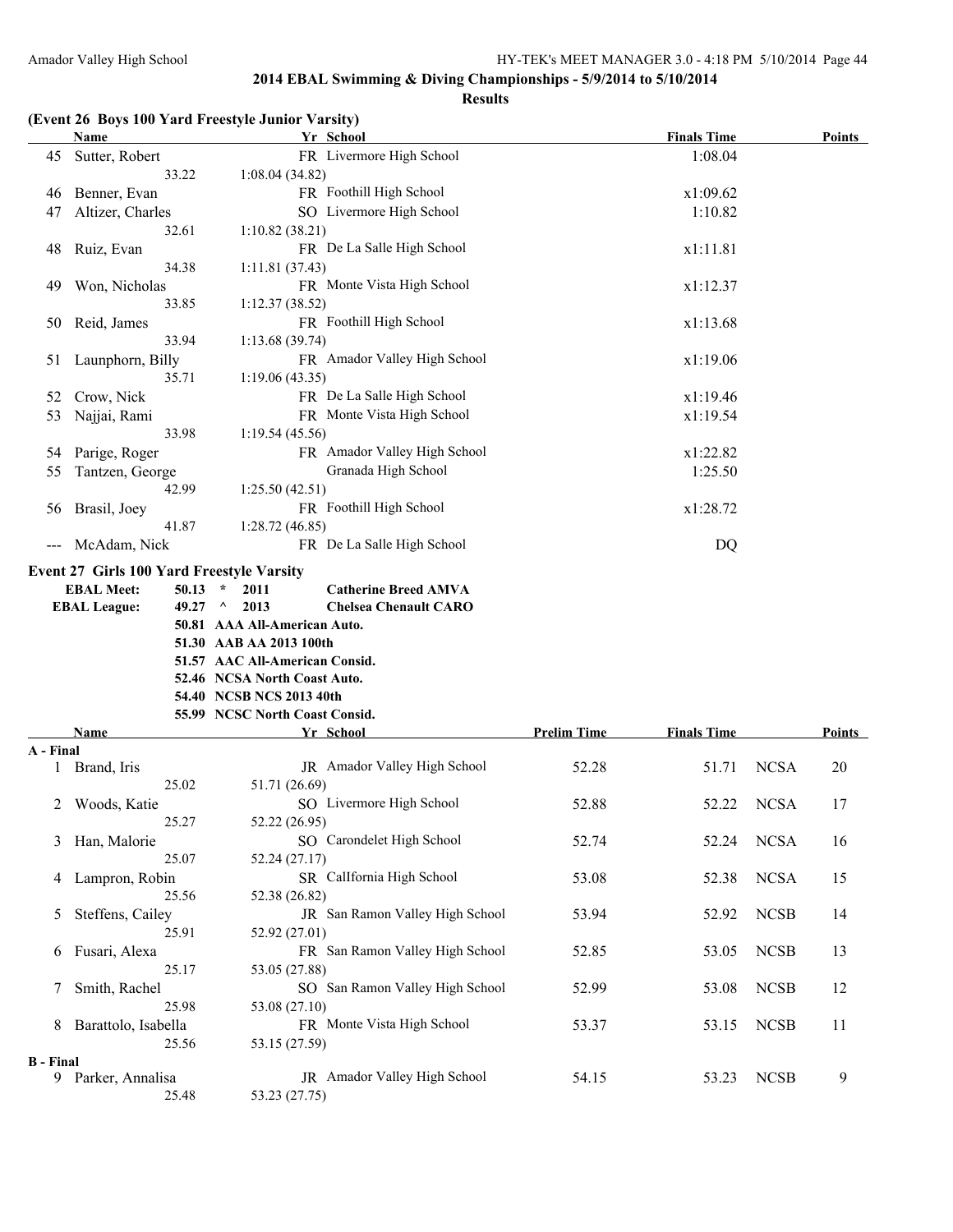**Results**

|  |  |  | B - Final  (Event 27 Girls 100 Yard Freestyle Varsity) |  |  |
|--|--|--|--------------------------------------------------------|--|--|
|--|--|--|--------------------------------------------------------|--|--|

|    | Name               | Yr School                      | <b>Prelim Time</b> | <b>Finals Time</b> |             | <b>Points</b>  |
|----|--------------------|--------------------------------|--------------------|--------------------|-------------|----------------|
| 10 | Lampron, Laura     | FR CalIfornia High School      | 54.52              | 54.07              | <b>NCSB</b> | 7              |
|    | 26.57              | 54.07 (27.50)                  |                    |                    |             |                |
| 11 | Heacox, Paige      | SO Foothill High School        | 54.89              | 54.46              | <b>NCSC</b> | 6              |
|    | 26.33              | 54.46 (28.13)                  |                    |                    |             |                |
| 12 | Devadason, Sherlyn | FR Callfornia High School      | 55.23              | 55.28              | <b>NCSC</b> | 5              |
|    | 26.96              | 55.28 (28.32)                  |                    |                    |             |                |
| 13 | Seaman, Kayla      | SO Monte Vista High School     | 55.07              | 55.30              | <b>NCSC</b> | $\overline{4}$ |
|    | 26.50              | 55.30 (28.80)                  |                    |                    |             |                |
| 14 | Hall, Andrea       | <b>JR</b> Foothill High School | 55.33              | 55.48              | <b>NCSC</b> | 3              |
|    | 26.88              | 55.48 (28.60)                  |                    |                    |             |                |
| 15 | David, Madeline    | FR Foothill High School        | 55.94              | 55.77              | <b>NCSC</b> | $\overline{2}$ |
|    | 26.93              | 55.77 (28.84)                  |                    |                    |             |                |
| 16 | Dahl, Lauryn       | FR Monte Vista High School     | 56.21              | 56.40              |             |                |
|    | 26.56              | 56.40 (29.84)                  |                    |                    |             |                |

#### **Event 27 Girls 100 Yard Freestyle Varsity**

| <b>EBAL Meet:</b>   | $50.13 * 2011$                 | <b>Catherine Breed AMVA</b>               |
|---------------------|--------------------------------|-------------------------------------------|
| <b>EBAL League:</b> | $49.27 \quad \land \quad 2013$ | <b>Chelsea Chenault CARO</b>              |
|                     | 50.81 AAA All-American Auto.   |                                           |
|                     | 51.30 AAB AA 2013 100th        |                                           |
|                     | 51.57 AAC All-American Consid. |                                           |
|                     | 52.46 NCSA North Coast Auto.   |                                           |
|                     | 54.40 NCSB NCS 2013 40th       |                                           |
|                     | 55.99 NCSC North Coast Consid. |                                           |
| <b>N</b> T = === =  |                                | $V_{\rm eff}$ $\Omega_{\rm eff}$ $\sim$ 1 |

|    | <b>Name</b>          | Yr School                       | <b>Seed Time</b> | <b>Prelim Time</b> |       |
|----|----------------------|---------------------------------|------------------|--------------------|-------|
|    | <b>Preliminaries</b> |                                 |                  |                    |       |
|    | Brand, Iris          | JR Amador Valley High School    |                  | 52.28              | qNCSA |
|    | 25.51                | 52.28 (26.77)                   |                  |                    |       |
|    | Han, Malorie         | SO Carondelet High School       |                  | 52.74              | qNCSB |
|    | 25.78                | 52.74 (26.96)                   |                  |                    |       |
| 3  | Fusari, Alexa        | FR San Ramon Valley High School |                  | 52.85              | qNCSB |
|    | 25.04                | 52.85 (27.81)                   |                  |                    |       |
| 4  | Woods, Katie         | SO Livermore High School        |                  | 52.88              | qNCSB |
|    | 25.54                | 52.88 (27.34)                   |                  |                    |       |
| 5  | Smith, Rachel        | SO San Ramon Valley High School |                  | 52.99              | qNCSB |
|    | 25.72                | 52.99 (27.27)                   |                  |                    |       |
| 6  | Lampron, Robin       | SR Callfornia High School       |                  | 53.08              | qNCSB |
|    | 26.08                | 53.08 (27.00)                   |                  |                    |       |
|    | Barattolo, Isabella  | FR Monte Vista High School      |                  | 53.37              | qNCSB |
|    | 25.72                | 53.37 (27.65)                   |                  |                    |       |
| 8  | Steffens, Cailey     | JR San Ramon Valley High School |                  | 53.94              | qNCSB |
|    | 26.10                | 53.94 (27.84)                   |                  |                    |       |
| 9  | Parker, Annalisa     | JR Amador Valley High School    |                  | 54.15              | qNCSB |
|    | 26.12                | 54.15 (28.03)                   |                  |                    |       |
| 10 | Lampron, Laura       | FR Callfornia High School       |                  | 54.52              | qNCSC |
|    | 26.77                | 54.52 (27.75)                   |                  |                    |       |
| 11 | Heacox, Paige        | SO Foothill High School         |                  | 54.89              | qNCSC |
|    | 26.45                | 54.89 (28.44)                   |                  |                    |       |
| 12 | Seaman, Kayla        | SO Monte Vista High School      |                  | 55.07              | qNCSC |
|    | 26.46                | 55.07 (28.61)                   |                  |                    |       |
| 13 | Devadason, Sherlyn   | FR Callfornia High School       |                  | 55.23              | qNCSC |
|    | 27.06                | 55.23 (28.17)                   |                  |                    |       |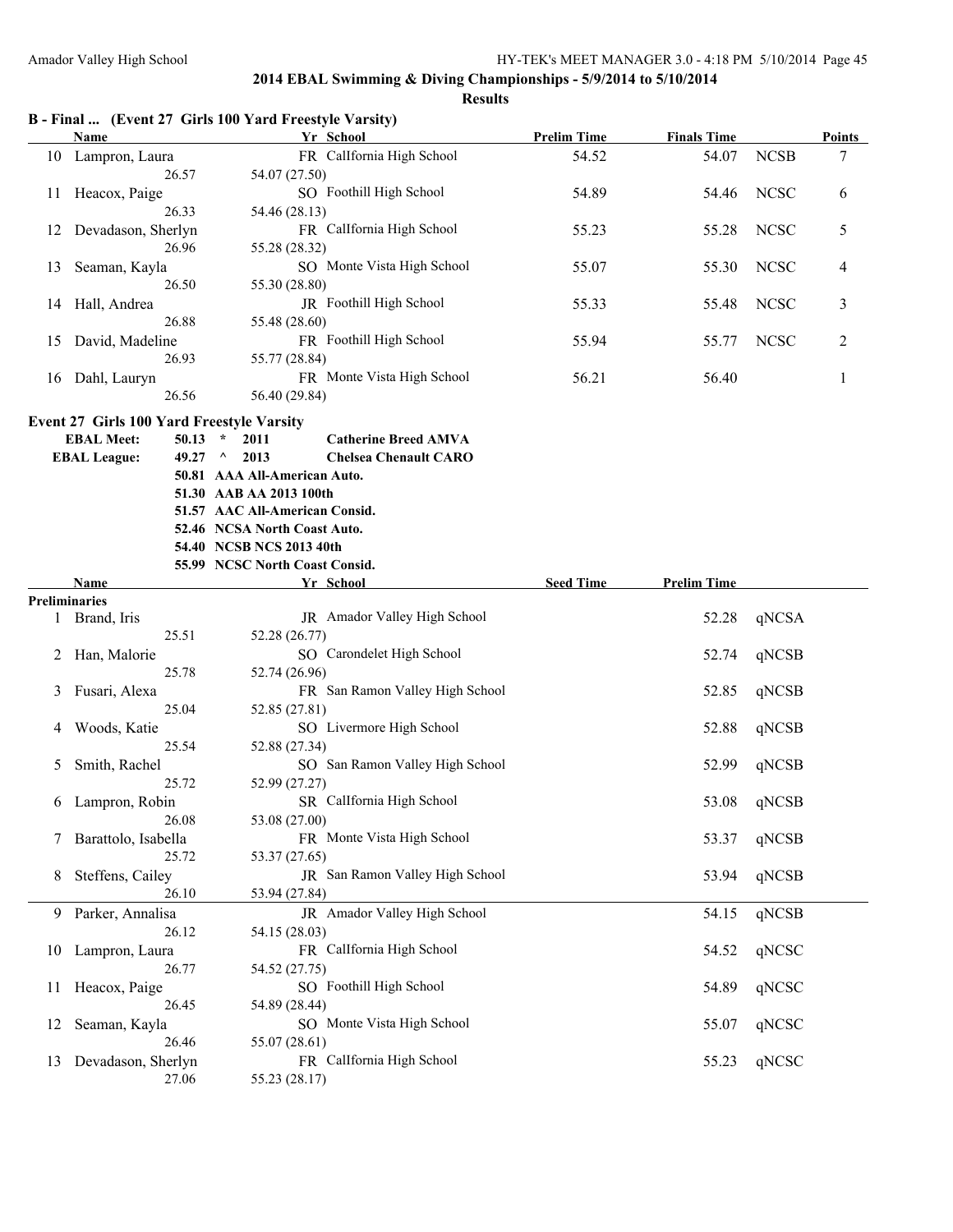|    |                      | Preliminaries  (Event 27 Girls 100 Yard Freestyle Varsity) |                  | <b>Prelim Time</b> |       |
|----|----------------------|------------------------------------------------------------|------------------|--------------------|-------|
|    | <b>Name</b>          | Yr School<br>JR Foothill High School                       | <b>Seed Time</b> |                    |       |
|    | 14 Hall, Andrea      |                                                            |                  | 55.33              | qNCSC |
|    | 27.27                | 55.33 (28.06)<br>FR Foothill High School                   |                  |                    |       |
| 15 | David, Madeline      |                                                            |                  | 55.94              | qNCSC |
|    | 27.36                | 55.94 (28.58)                                              |                  |                    |       |
| 16 | Dahl, Lauryn         | FR Monte Vista High School                                 |                  | 56.21              | q     |
|    | 27.11                | 56.21 (29.10)                                              |                  |                    |       |
|    | 17 Flath, MacKenzie  | JR Monte Vista High School                                 |                  | 56.39              |       |
|    | 27.11                | 56.39 (29.28)                                              |                  |                    |       |
| 18 | Klass, Kat           | JR San Ramon Valley High School                            |                  | 56.99              |       |
|    | 27.07                | 56.99 (29.92)                                              |                  |                    |       |
| 19 | Harvill, Rachel      | JR Monte Vista High School                                 |                  | 57.08              |       |
|    | 27.06                | 57.08 (30.02)                                              |                  |                    |       |
| 20 | Fahey, Courtney      | JR Monte Vista High School                                 |                  | 57.34              |       |
|    | 27.48                | 57.34 (29.86)                                              |                  |                    |       |
| 21 | Harris, Mimi         | SR Monte Vista High School                                 |                  | 58.21              |       |
|    | 27.60                | 58.21 (30.61)                                              |                  |                    |       |
| 22 | Fissel, Morgan       | FR Monte Vista High School                                 |                  | 58.42              |       |
|    | 28.18                | 58.42 (30.24)                                              |                  |                    |       |
| 23 | Lewis, Madasyn       | SR Foothill High School                                    |                  | 58.56              |       |
|    | 28.32                | 58.56 (30.24)                                              |                  |                    |       |
| 24 | Freeman, Maria       | SO Carondelet High School                                  |                  | 58.57              |       |
|    | 28.36                | 58.57 (30.21)                                              |                  |                    |       |
| 25 | Barrera, Sofia       | FR Foothill High School                                    |                  | 58.63              |       |
|    | 28.13                | 58.63 (30.50)                                              |                  |                    |       |
| 26 | Walsh, Erin          | JR Amador Valley High School                               |                  | 58.81              |       |
|    | 28.43                | 58.81 (30.38)                                              |                  |                    |       |
| 27 | Kohlmoos, Greta      | SR Granada High School                                     |                  | 59.19              |       |
|    | 28.13                | 59.19 (31.06)                                              |                  |                    |       |
| 28 | Milham, Aubrey       | FR Monte Vista High School                                 |                  | 59.72              |       |
|    | 29.11                | 59.72 (30.61)                                              |                  |                    |       |
| 29 | Isaacs, Alyson       | SO Foothill High School                                    |                  | 59.82              |       |
|    | 28.68                | 59.82 (31.14)                                              |                  |                    |       |
| 30 | Simmering, Kennedy   | SR Carondelet High School                                  |                  | 1:00.10            |       |
|    | 29.55                | 1:00.10(30.55)                                             |                  |                    |       |
|    | 31 Hawkins, Michelle | SR Livermore High School                                   |                  | 1:00.24            |       |
|    | 29.16                | 1:00.24(31.08)                                             |                  |                    |       |
| 32 | Simson, Jaclyn       | SR Monte Vista High School                                 |                  | 1:00.34            |       |
|    | 28.82                | 1:00.34(31.52)                                             |                  |                    |       |
| 33 | O'Connell, Kelly     | SR San Ramon Valley High School                            |                  | 1:00.58            |       |
|    | 28.46                | 1:00.58(32.12)                                             |                  |                    |       |
| 34 | Smyth, Maryn         | JR Monte Vista High School                                 |                  | 1:00.74            |       |
|    | 29.06                | 1:00.74(31.68)                                             |                  |                    |       |
| 35 | Shaw, Riley          | SR Carondelet High School                                  |                  | 1:00.96            |       |
|    | 29.35                | 1:00.96(31.61)                                             |                  |                    |       |
| 36 | Goodman, Alanna      | JR Foothill High School                                    |                  | 1:01.26            |       |
|    | 29.22                | 1:01.26(32.04)                                             |                  |                    |       |
| 37 | Hawkins, Emily       | FR Livermore High School                                   |                  | 1:01.28            |       |
|    | 29.80                | 1:01.28 (31.48)                                            |                  |                    |       |
| 38 | Chambers, Haley      | FR CalIfornia High School                                  |                  | 1:01.95            |       |
|    | 29.41                | 1:01.95(32.54)                                             |                  |                    |       |
| 39 | Earle, Katherine     | SO Foothill High School                                    |                  | 1:02.18            |       |
|    | 29.70                | 1:02.18(32.48)                                             |                  |                    |       |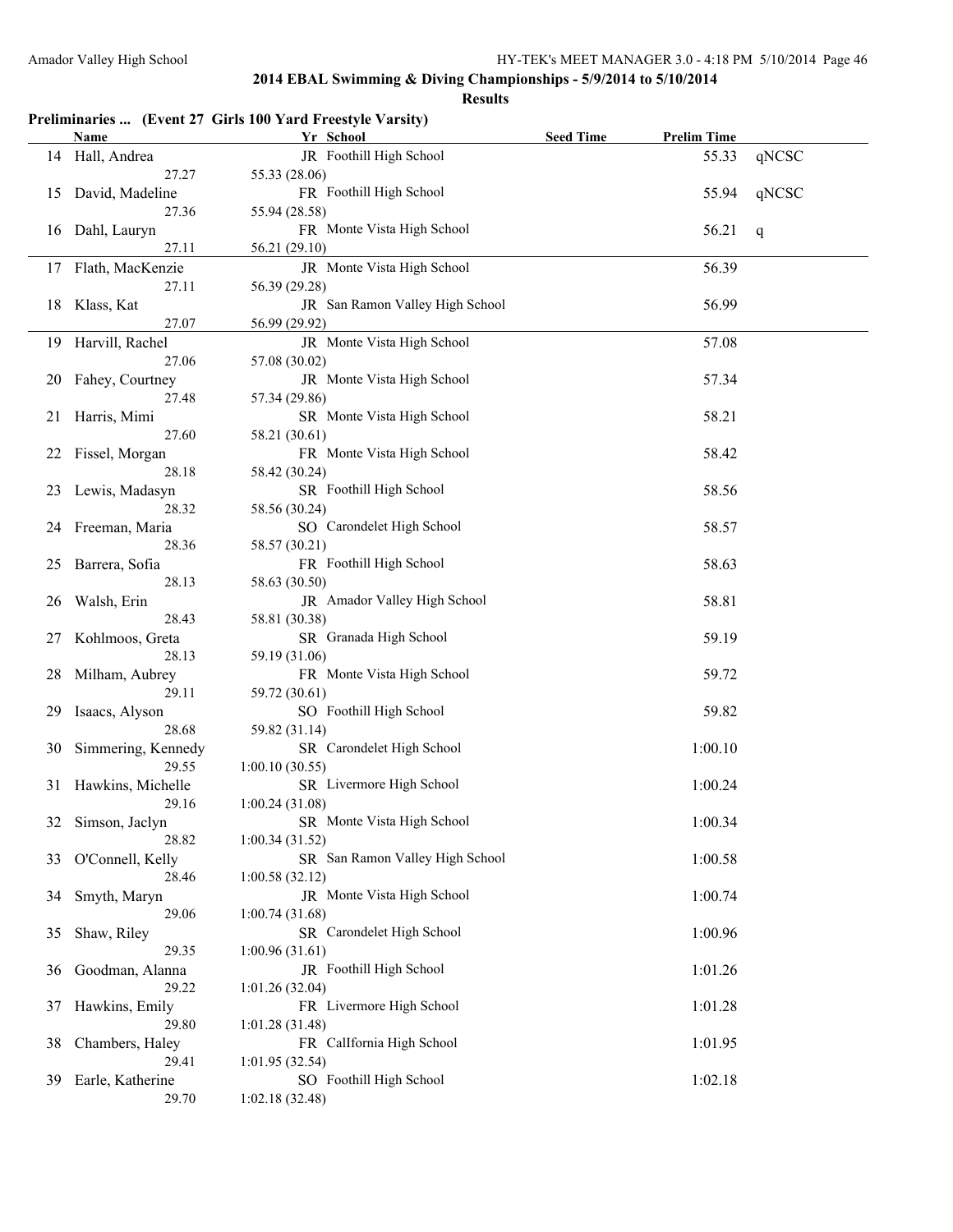#### **Results**

# **Preliminaries ... (Event 27 Girls 100 Yard Freestyle Varsity)**

|    | <b>Name</b>                                                                                                                                                                                                                                                                                                                                                                                                              | Yr School                            | <b>Seed Time</b> | <b>Prelim Time</b> |  |
|----|--------------------------------------------------------------------------------------------------------------------------------------------------------------------------------------------------------------------------------------------------------------------------------------------------------------------------------------------------------------------------------------------------------------------------|--------------------------------------|------------------|--------------------|--|
| 40 | Adamson, Emily                                                                                                                                                                                                                                                                                                                                                                                                           | SO Carondelet High School            |                  | 1:02.46            |  |
|    | 30.48                                                                                                                                                                                                                                                                                                                                                                                                                    | 1:02.46(31.98)                       |                  |                    |  |
| 41 | Rocha, Adrianna                                                                                                                                                                                                                                                                                                                                                                                                          | SR Granada High School               |                  | 1:02.48            |  |
|    | 30.17                                                                                                                                                                                                                                                                                                                                                                                                                    | 1:02.48(32.31)                       |                  |                    |  |
| 42 | Serdahl, Sadie                                                                                                                                                                                                                                                                                                                                                                                                           | SR Livermore High School             |                  | 1:02.88            |  |
|    | 29.94                                                                                                                                                                                                                                                                                                                                                                                                                    | 1:02.88(32.94)                       |                  |                    |  |
| 43 | Miller, Sara                                                                                                                                                                                                                                                                                                                                                                                                             | FR CalIfornia High School            |                  | 1:03.09            |  |
|    | 30.44                                                                                                                                                                                                                                                                                                                                                                                                                    | 1:03.09(32.65)                       |                  |                    |  |
| 44 | deBoisblanc, Emily                                                                                                                                                                                                                                                                                                                                                                                                       | SR Monte Vista High School           |                  | 1:05.15            |  |
|    | 30.31                                                                                                                                                                                                                                                                                                                                                                                                                    | 1:05.15(34.84)                       |                  |                    |  |
| 45 | Neitte Garcia, AnnaMaria                                                                                                                                                                                                                                                                                                                                                                                                 | SR Carondelet High School            |                  | 1:05.74            |  |
|    | 31.44                                                                                                                                                                                                                                                                                                                                                                                                                    | 1:05.74(34.30)                       |                  |                    |  |
| 46 | Bahls, Christina                                                                                                                                                                                                                                                                                                                                                                                                         | SR Amador Valley High School         |                  | 1:07.85            |  |
|    | 32.02                                                                                                                                                                                                                                                                                                                                                                                                                    | 1:07.85(35.83)                       |                  |                    |  |
| 47 | Turkalj, Mathea                                                                                                                                                                                                                                                                                                                                                                                                          | SR Amador Valley High School         |                  | 1:13.79            |  |
|    | 34.25                                                                                                                                                                                                                                                                                                                                                                                                                    | 1:13.79(39.54)                       |                  |                    |  |
| 48 | Kyong, Julia                                                                                                                                                                                                                                                                                                                                                                                                             | SR Amador Valley High School         |                  | 1:14.18            |  |
|    | 35.63                                                                                                                                                                                                                                                                                                                                                                                                                    | 1:14.18(38.55)                       |                  |                    |  |
| 49 | Lin, Sunny                                                                                                                                                                                                                                                                                                                                                                                                               | SR Amador Valley High School         |                  | 1:14.87            |  |
|    | 34.58                                                                                                                                                                                                                                                                                                                                                                                                                    | 1:14.87(40.29)                       |                  |                    |  |
|    | Carr, Allison                                                                                                                                                                                                                                                                                                                                                                                                            | FR Carondelet High School            |                  | DQ                 |  |
|    | 27.60                                                                                                                                                                                                                                                                                                                                                                                                                    | DQ (29.98)                           |                  |                    |  |
|    | Kunzler, Christine                                                                                                                                                                                                                                                                                                                                                                                                       | SR Livermore High School             |                  | DQ                 |  |
|    | 27.55                                                                                                                                                                                                                                                                                                                                                                                                                    | DQ (30.47)                           |                  |                    |  |
|    | <b>Event 28 Boys 100 Yard Freestyle Varsity</b>                                                                                                                                                                                                                                                                                                                                                                          |                                      |                  |                    |  |
|    | <b>EBAL Meet:</b><br>45.23<br>$\star$                                                                                                                                                                                                                                                                                                                                                                                    | <b>David Morgan DLS</b><br>2012      |                  |                    |  |
|    | <b>EBAL League:</b><br>44.65<br>$\mathcal{A}$                                                                                                                                                                                                                                                                                                                                                                            | <b>Nick Silverthorn GRAN</b><br>2013 |                  |                    |  |
|    | $\mathbf{A} = \mathbf{A} \mathbf{A} + \mathbf{A} \mathbf{A} + \mathbf{A} \mathbf{A} + \mathbf{A} \mathbf{A} + \mathbf{A} \mathbf{A} + \mathbf{A} \mathbf{A} + \mathbf{A} \mathbf{A} + \mathbf{A} \mathbf{A} + \mathbf{A} \mathbf{A} + \mathbf{A} \mathbf{A} + \mathbf{A} \mathbf{A} + \mathbf{A} \mathbf{A} + \mathbf{A} \mathbf{A} + \mathbf{A} \mathbf{A} + \mathbf{A} \mathbf{A} + \mathbf{A} \mathbf{A} + \mathbf{A$ |                                      |                  |                    |  |

| <b>EBAL League:</b> | 44.65 $\land$ 2013             | <b>Nick Silverthorn GRA</b> |
|---------------------|--------------------------------|-----------------------------|
|                     | 45.50 AAA All-American Auto.   |                             |
|                     | 45.90 AAB AA 2013 100th        |                             |
|                     | 46.18 AAC All-American Consid. |                             |
|                     | 47.86 NCSA North Coast Auto.   |                             |
|                     | 49.20 NCSB NCS 2013 40th       |                             |
|                     | 50.09 NCSC North Coast Consid. |                             |
| <b>Name</b>         |                                | Yr School                   |

|           | Name              | Yr School                       | <b>Prelim Time</b> | <b>Finals Time</b> |             | <b>Points</b> |
|-----------|-------------------|---------------------------------|--------------------|--------------------|-------------|---------------|
| A - Final |                   |                                 |                    |                    |             |               |
|           | Bloore, Sean      | SR Monte Vista High School      | 48.53              | 46.43              | <b>NCSA</b> | 20            |
|           | 22.51             | 46.43 (23.92)                   |                    |                    |             |               |
|           | Trump, Trent      | SR Granada High School          | 47.21              | 46.71              | <b>NCSA</b> | 17            |
|           | 22.54             | 46.71(24.17)                    |                    |                    |             |               |
| 3         | Silverthorn, Nick | SR Granada High School          | 47.32              | 47.11              | <b>NCSA</b> | 16            |
|           | 22.99             | 47.11 (24.12)                   |                    |                    |             |               |
| 4         | Dalpiaz, Dominic  | JR De La Salle High School      | 46.88              | 47.12              | <b>NCSA</b> | 15            |
|           | 22.83             | 47.12 (24.29)                   |                    |                    |             |               |
| 5.        | Downs, Andrew     | SR Callfornia High School       | 47.12              | 47.17              | <b>NCSA</b> | 14            |
|           | 22.92             | 47.17 (24.25)                   |                    |                    |             |               |
| 6         | McLaggan, Bryce   | SR Granada High School          | 47.47              | 47.66              | <b>NCSA</b> | 13            |
|           | 23.33             | 47.66 (24.33)                   |                    |                    |             |               |
|           | Williams, Mikey   | SO San Ramon Valley High School | 47.43              | 47.91              | <b>NCSB</b> | 12            |
|           | 22.61             | 47.91 (25.30)                   |                    |                    |             |               |
| 8         | Madigan, Jack     | JR De La Salle High School      | 48.70              | 48.74              | <b>NCSB</b> | 11            |
|           | 23.48             | 48.74 (25.26)                   |                    |                    |             |               |
|           |                   |                                 |                    |                    |             |               |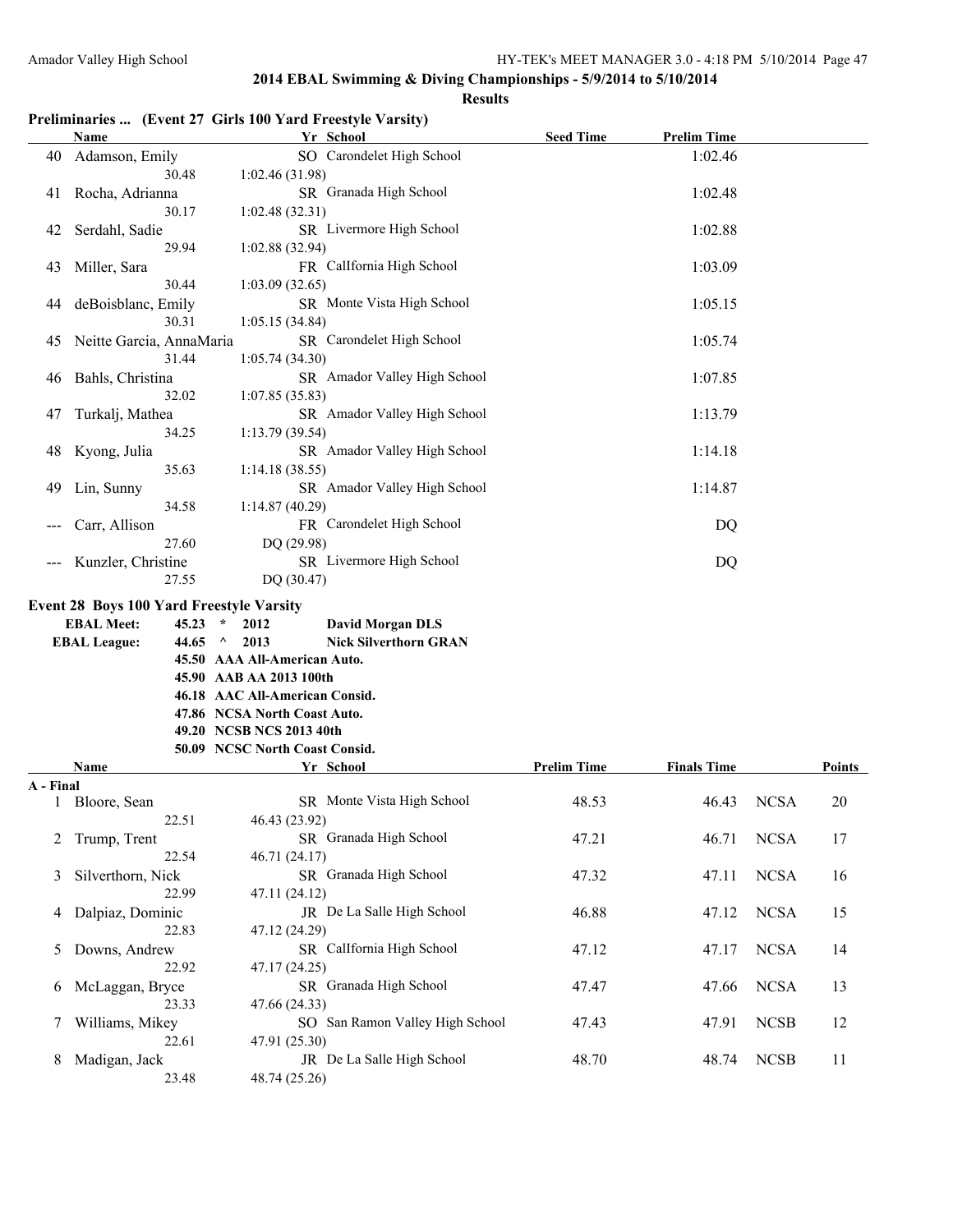|  | B - Final  (Event 28 Boys 100 Yard Freestyle Varsity) |  |  |
|--|-------------------------------------------------------|--|--|
|  |                                                       |  |  |

| Name                           |                                                 | Yr School                                         | <b>Prelim Time</b> | <b>Finals Time</b> |             | <b>Points</b> |
|--------------------------------|-------------------------------------------------|---------------------------------------------------|--------------------|--------------------|-------------|---------------|
| <b>B</b> - Final               |                                                 |                                                   |                    |                    |             |               |
| $*9$<br>Zheng, Andrew          |                                                 | SR CalIfornia High School                         | 48.95              | 48.61              | <b>NCSB</b> | 8             |
|                                | 23.59                                           | 48.61 (25.02)                                     |                    |                    |             |               |
| *9<br>French, Matthew<br>23.39 |                                                 | SR Monte Vista High School                        | 49.47              | 48.61              | <b>NCSB</b> | 8             |
|                                |                                                 | 48.61 (25.22)                                     |                    |                    |             |               |
| Shackleton, Chase<br>11        |                                                 | SR De La Salle High School                        | 50.31              | 48.69              | <b>NCSB</b> | 6             |
| 23.27<br>12<br>Yoon, Sam       |                                                 | 48.69 (25.42)                                     |                    |                    |             |               |
|                                |                                                 | SR Amador Valley High School                      |                    | 48.96              | <b>NCSB</b> |               |
|                                |                                                 |                                                   | 49.88              |                    |             | 5             |
|                                | 23.53                                           | 48.96 (25.43)                                     |                    |                    |             |               |
| 13                             | Peterson, Clayton                               | SR San Ramon Valley High School                   | 49.69              | 49.05              | <b>NCSB</b> | 4             |
|                                | 23.12                                           | 49.05 (25.93)                                     |                    |                    |             |               |
|                                | 14 Li, Jonathan                                 | JR Monte Vista High School                        | 49.72              | 49.35              | <b>NCSC</b> | 3             |
|                                | 23.69                                           | 49.35 (25.66)                                     |                    |                    |             |               |
| 15                             | Fox, Keaton                                     | SO San Ramon Valley High School                   | 49.62              | 49.73              | <b>NCSC</b> | 2             |
|                                | 23.57                                           | 49.73 (26.16)                                     |                    |                    |             |               |
| 16                             | Miller, Ryan                                    | SR San Ramon Valley High School                   | 49.12              | 50.85              |             | 1             |
|                                | 23.99                                           | 50.85 (26.86)                                     |                    |                    |             |               |
|                                | <b>Event 28 Boys 100 Yard Freestyle Varsity</b> |                                                   |                    |                    |             |               |
|                                | <b>EBAL Meet:</b><br>45.23                      | $\star$<br>2012<br><b>David Morgan DLS</b>        |                    |                    |             |               |
|                                | <b>EBAL League:</b><br>44.65                    | $\Lambda$<br>2013<br><b>Nick Silverthorn GRAN</b> |                    |                    |             |               |
|                                |                                                 | 45.50 AAA All-American Auto.                      |                    |                    |             |               |
|                                |                                                 | 45.90 AAB AA 2013 100th                           |                    |                    |             |               |
|                                |                                                 | 46.18 AAC All-American Consid.                    |                    |                    |             |               |
|                                |                                                 | 47.86 NCSA North Coast Auto.                      |                    |                    |             |               |
|                                |                                                 | 49.20 NCSB NCS 2013 40th                          |                    |                    |             |               |
|                                |                                                 | 50.09 NCSC North Coast Consid.                    |                    |                    |             |               |
|                                | Name                                            | Yr School                                         | <b>Seed Time</b>   | <b>Prelim Time</b> |             |               |
|                                | Preliminaries                                   |                                                   |                    |                    |             |               |
|                                | Dalpiaz, Dominic                                | JR De La Salle High School                        |                    | 46.88              | qNCSA       |               |
|                                | 22.70                                           | 46.88 (24.18)                                     |                    |                    |             |               |
| 2                              | Downs, Andrew                                   | SR CalIfornia High School                         |                    | 47.12              | qNCSA       |               |
|                                | 23.24                                           | 47.12 (23.88)                                     |                    |                    |             |               |
|                                |                                                 | SR Granada High School                            |                    |                    |             |               |
| 3                              | Trump, Trent                                    |                                                   |                    | 47.21              | qNCSA       |               |
|                                | 22.88                                           | 47.21 (24.33)                                     |                    |                    |             |               |
| 4                              | Silverthorn, Nick                               | SR Granada High School                            |                    | 47.32              | qNCSA       |               |
|                                | 23.01                                           | 47.32 (24.31)                                     |                    |                    |             |               |
| 5                              | Williams, Mikey                                 | SO San Ramon Valley High School                   |                    | 47.43              | qNCSA       |               |
|                                | 22.56                                           | 47.43 (24.87)                                     |                    |                    |             |               |
|                                | 6 McLaggan, Bryce                               | SR Granada High School                            |                    | 47.47              | qNCSA       |               |
|                                | 22.87                                           | 47.47 (24.60)                                     |                    |                    |             |               |
| 7                              | Bloore, Sean                                    | SR Monte Vista High School                        |                    | 48.53              | qNCSB       |               |
|                                | 23.31                                           | 48.53 (25.22)                                     |                    |                    |             |               |
| 8                              | Madigan, Jack                                   | JR De La Salle High School                        |                    | 48.70              | qNCSB       |               |
|                                | 23.70                                           | 48.70 (25.00)                                     |                    |                    |             |               |
| 9                              | Zheng, Andrew                                   | SR CalIfornia High School                         |                    | 48.95              | qNCSB       |               |
|                                | 23.53                                           | 48.95 (25.42)                                     |                    |                    |             |               |
| 10                             | Miller, Ryan                                    | SR San Ramon Valley High School                   |                    | 49.12              | qNCSB       |               |
|                                | 23.33                                           | 49.12 (25.79)                                     |                    |                    |             |               |
| 11                             | French, Matthew                                 | SR Monte Vista High School                        |                    | 49.47              | qNCSC       |               |
|                                |                                                 |                                                   |                    |                    |             |               |
|                                | 23.57                                           |                                                   |                    |                    |             |               |
| 12                             | Fox, Keaton                                     | 49.47 (25.90)<br>SO San Ramon Valley High School  |                    | 49.62              | qNCSC       |               |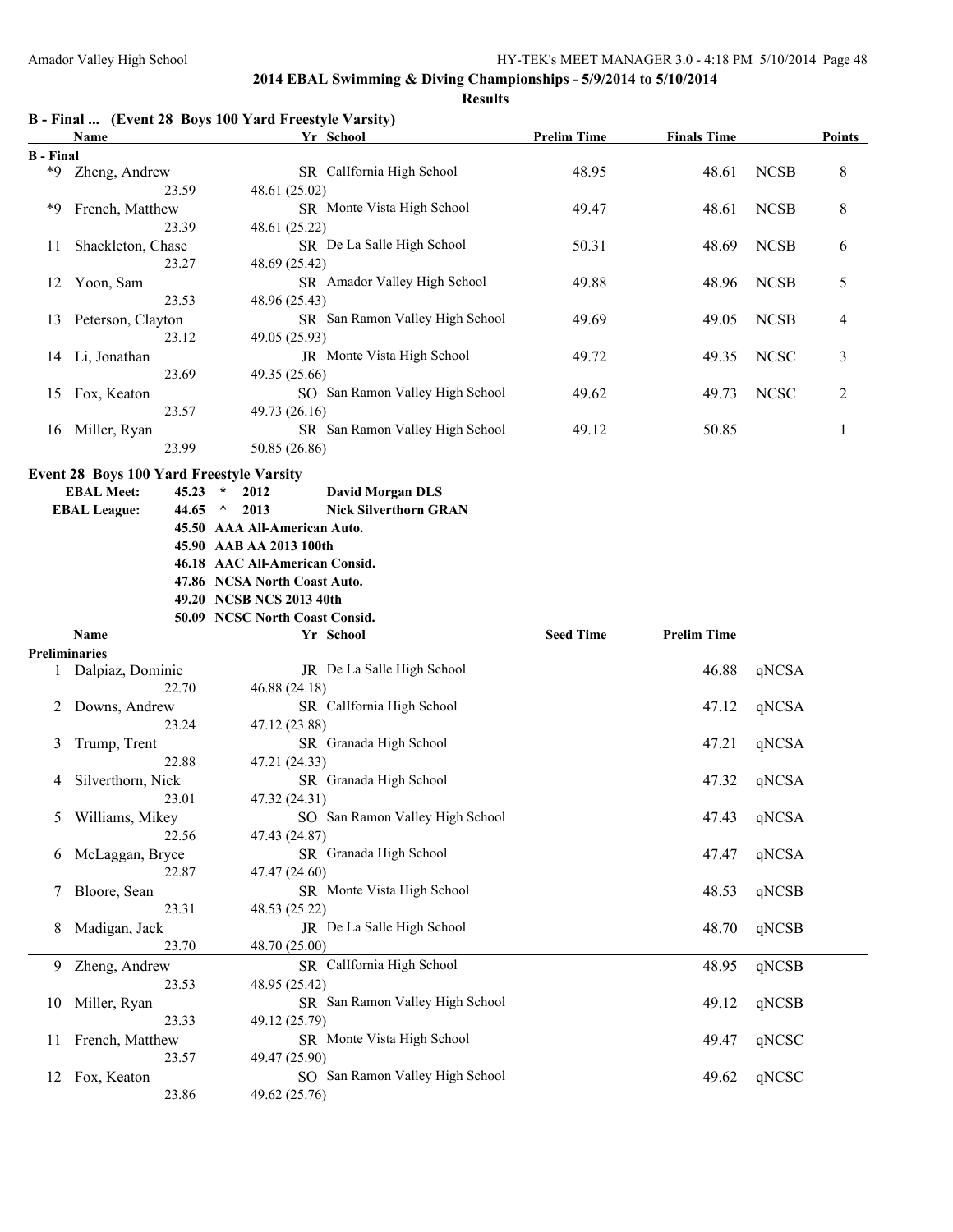| Preliminaries  (Event 28 Boys 100 Yard Freestyle Varsity) |  |  |  |
|-----------------------------------------------------------|--|--|--|
|                                                           |  |  |  |

|       | <b>Name</b>           | Yr School                       | <b>Seed Time</b> | <b>Prelim Time</b> |       |
|-------|-----------------------|---------------------------------|------------------|--------------------|-------|
|       | 13 Peterson, Clayton  | SR San Ramon Valley High School |                  | 49.69              | qNCSC |
|       | 23.22                 | 49.69 (26.47)                   |                  |                    |       |
|       | 14 Li, Jonathan       | JR Monte Vista High School      |                  | 49.72              | qNCSC |
|       | 23.97                 | 49.72 (25.75)                   |                  |                    |       |
| 15    | Yoon, Sam             | SR Amador Valley High School    |                  | 49.88              | qNCSC |
|       | 24.40                 | 49.88 (25.48)                   |                  |                    |       |
| 16    | Shackleton, Chase     | SR De La Salle High School      |                  | 50.31              | q     |
|       | 24.29                 | 50.31 (26.02)                   |                  |                    |       |
| 17    | Wandling, Ryan        | SO Monte Vista High School      |                  | 50.50              |       |
|       | 24.51                 | 50.50 (25.99)                   |                  |                    |       |
| 18    | Mui, Jonathan         | SO Foothill High School         |                  | 50.73              |       |
|       | 24.62                 | 50.73 (26.11)                   |                  |                    |       |
| 19    | McLaggan, Addison     | JR Granada High School          |                  | 50.92              |       |
|       | 24.36                 | 50.92 (26.56)                   |                  |                    |       |
| $*20$ | Wetzell, Vernon       | JR De La Salle High School      |                  | 51.01              |       |
|       | 24.56                 | 51.01 (26.45)                   |                  |                    |       |
|       |                       | SO Foothill High School         |                  |                    |       |
| $*20$ | Schafer, Joe<br>24.65 |                                 |                  | 51.01              |       |
|       |                       | 51.01 (26.36)                   |                  |                    |       |
| 22    | Remmert, Sean         | FR Monte Vista High School      |                  | 51.39              |       |
|       | 24.38                 | 51.39 (27.01)                   |                  |                    |       |
| 23    | Webster, David        | SO CalIfornia High School       |                  | 51.44              |       |
|       | 24.83                 | 51.44 (26.61)                   |                  |                    |       |
|       | 24 Li, Eric           | SO Amador Valley High School    |                  | 51.54              |       |
|       | 24.73                 | 51.54 (26.81)                   |                  |                    |       |
| 25    | Geasa, Jack           | JR Foothill High School         |                  | 51.86              |       |
|       | 25.31                 | 51.86 (26.55)                   |                  |                    |       |
| 26    | Sornsen, Tom          | SO Amador Valley High School    |                  | 52.12              |       |
| 27    | Hua, Eric             | JR CalIfornia High School       |                  | 52.76              |       |
|       | 25.64                 | 52.76 (27.12)                   |                  |                    |       |
| 28    | Driscoll, George      | SR De La Salle High School      |                  | 52.78              |       |
|       | 24.97                 | 52.78 (27.81)                   |                  |                    |       |
| 29    | Yee, Harry            | SO Livermore High School        |                  | 53.11              |       |
|       | 25.21                 | 53.11 (27.90)                   |                  |                    |       |
| 30    | Cannon, Colby         | SR De La Salle High School      |                  | 53.23              |       |
|       | 25.71                 | 53.23 (27.52)                   |                  |                    |       |
|       | 31 Iota, Stephen      | JR CalIfornia High School       |                  | 53.24              |       |
|       | 25.88                 | 53.24 (27.36)                   |                  |                    |       |
| 32    | Chenney, Perry        | SR Foothill High School         |                  | 53.31              |       |
|       | 25.79                 | 53.31 (27.52)                   |                  |                    |       |
| 33    | Kettenhofen, Andrew   | JR Livermore High School        |                  | 53.56              |       |
|       | 26.13                 | 53.56 (27.43)                   |                  |                    |       |
|       | 34 Li, Aaron          | JR Foothill High School         |                  | 53.85              |       |
|       | 25.83                 | 53.85 (28.02)                   |                  |                    |       |
| 35    | Iannaccone, Alan      | SR De La Salle High School      |                  | 54.44              |       |
|       | 25.63                 | 54.44 (28.81)                   |                  |                    |       |
| 36    | Knoedler, Matt        | FR De La Salle High School      |                  | 54.90              |       |
|       | 25.68                 | 54.90 (29.22)                   |                  |                    |       |
| 37    | Senna, Jack           | SR De La Salle High School      |                  | 55.04              |       |
|       | 26.46                 | 55.04 (28.58)                   |                  |                    |       |
| 38    | Kim, Minsu            | JR Foothill High School         |                  | 55.73              |       |
|       | 26.20                 | 55.73 (29.53)                   |                  |                    |       |
| 39    | Riley, Patrick        | SO De La Salle High School      |                  | 56.12              |       |
|       | 26.52                 | 56.12 (29.60)                   |                  |                    |       |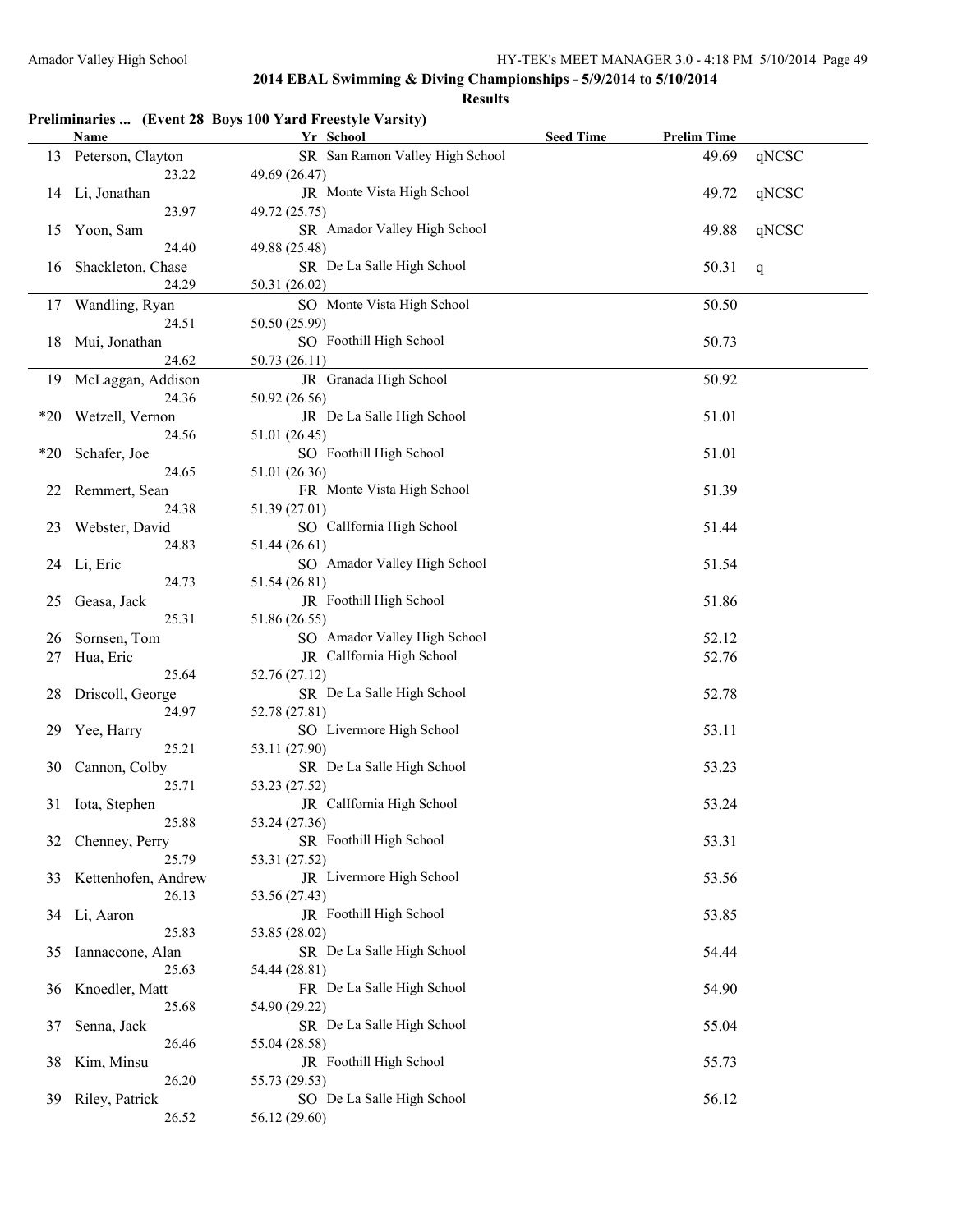#### **Results**

# **Preliminaries ... (Event 28 Boys 100 Yard Freestyle Varsity)**

|    | <b>Name</b>                                             | Yr School                          |                                 | <b>Seed Time</b> | <b>Prelim Time</b> |             |               |
|----|---------------------------------------------------------|------------------------------------|---------------------------------|------------------|--------------------|-------------|---------------|
| 40 | Azuma, Chris                                            |                                    | SR Amador Valley High School    |                  | 56.16              |             |               |
|    | 26.80                                                   | 56.16 (29.36)                      |                                 |                  |                    |             |               |
| 41 | Wang, Tony                                              |                                    | JR Foothill High School         |                  | 56.76              |             |               |
|    | 27.35                                                   | 56.76 (29.41)                      |                                 |                  |                    |             |               |
| 42 | Ko, Kennan                                              |                                    | SO CalIfornia High School       |                  | 57.17              |             |               |
|    | 27.06                                                   | 57.17 (30.11)                      |                                 |                  |                    |             |               |
| 43 | Omid, Vincent                                           |                                    | SR Foothill High School         |                  | 58.49              |             |               |
|    | 28.31                                                   |                                    |                                 |                  |                    |             |               |
|    |                                                         | 58.49 (30.18)                      | SR Amador Valley High School    |                  |                    |             |               |
|    | 44 Lee, Evan                                            |                                    |                                 |                  | 59.50              |             |               |
|    | 27.75                                                   | 59.50 (31.75)                      |                                 |                  |                    |             |               |
| 45 | Abhyankar, Manas                                        |                                    | SR Amador Valley High School    |                  | 59.77              |             |               |
|    | 28.52                                                   | 59.77 (31.25)                      |                                 |                  |                    |             |               |
| 46 | Listek, Jared                                           |                                    | SR De La Salle High School      |                  | 1:00.94            |             |               |
|    | 28.47                                                   | 1:00.94(32.47)                     |                                 |                  |                    |             |               |
| 47 | Fernandes, Nathan                                       |                                    | SR De La Salle High School      |                  | 1:04.46            |             |               |
|    | 30.60                                                   | 1:04.46(33.86)                     |                                 |                  |                    |             |               |
|    | DeWarns, Liam                                           |                                    | SR San Ramon Valley High School |                  | X49.97             | <b>NCSC</b> |               |
|    | 23.65                                                   | 49.97 (26.32)                      |                                 |                  |                    |             |               |
|    |                                                         |                                    |                                 |                  |                    |             |               |
|    | <b>Event 29 Girls 500 Yard Freestyle Junior Varsity</b> |                                    |                                 |                  |                    |             |               |
|    | <b>EBAL Meet:</b>                                       | $5:18.05$ * 2010                   | <b>Alliy Bayliss SRV</b>        |                  |                    |             |               |
|    |                                                         | 4:52.31 AAA All-American Auto.     |                                 |                  |                    |             |               |
|    |                                                         | 4:56.00 AAB AA 2013 100th          |                                 |                  |                    |             |               |
|    |                                                         | 4:57.63 AAC All-American Consid.   |                                 |                  |                    |             |               |
|    |                                                         | 5:09.83 NCSA North Coast Auto.     |                                 |                  |                    |             |               |
|    |                                                         | 5:26.90 NCSB NCS 2013 40th         |                                 |                  |                    |             |               |
|    |                                                         | 5:32.09 NCSC North Coast Consid.   |                                 |                  |                    |             |               |
|    | Name                                                    | Yr School                          |                                 |                  | <b>Finals Time</b> |             | <b>Points</b> |
|    | 1 Helle, Mandy                                          |                                    | JR San Ramon Valley High School |                  | 5:19.48            | <b>NCSB</b> | 20            |
|    | 28.56                                                   | 59.65 (31.09)                      | 1:31.15(31.50)                  | 2:03.22(32.07)   |                    |             |               |
|    | 2:35.01(31.79)                                          | 3:07.66(32.65)                     | 3:40.33(32.67)                  | 4:13.70(33.37)   |                    |             |               |
|    | 4:46.78 (33.08)                                         | 5:19.48(32.70)                     |                                 |                  |                    |             |               |
| 2  | Adey, Sophia                                            |                                    | SO San Ramon Valley High School |                  | 5:25.49            | <b>NCSB</b> | 17            |
|    | 29.02                                                   | 1:00.36(31.34)                     | 1:32.15(31.79)                  | 2:04.77(32.62)   |                    |             |               |
|    | 2:37.31 (32.54)                                         | 3:10.42(33.11)                     | 3:43.48(33.06)                  | 4:16.71(33.23)   |                    |             |               |
|    | 4:51.63 (34.92)                                         | 5:25.49 (33.86)                    |                                 |                  |                    |             |               |
| 3  | Sweeney, Jennifer                                       |                                    | FR San Ramon Valley High School |                  | 5:33.10            |             | 16            |
|    | 29.12                                                   | 1:00.99(31.87)                     | 1:34.40(33.41)                  | 2:08.31 (33.91)  |                    |             |               |
|    | 2:42.29 (33.98)                                         | 3:16.64(34.35)                     | 3:51.25(34.61)                  | 4:25.61 (34.36)  |                    |             |               |
|    | 4:59.72 (34.11)                                         | 5:33.10 (33.38)                    |                                 |                  |                    |             |               |
| 4  | Graham, Kristy                                          |                                    | JR CalIfornia High School       |                  | 5:38.13            |             | 15            |
|    | 30.76                                                   | 1:04.26(33.50)                     | 1:38.60(34.34)                  | 2:12.48 (33.88)  |                    |             |               |
|    | 2:46.88 (34.40)                                         |                                    |                                 |                  |                    |             |               |
|    |                                                         |                                    |                                 |                  |                    |             |               |
|    |                                                         | 3:21.90(35.02)                     | 3:56.59(34.69)                  | 4:30.76(34.17)   |                    |             |               |
|    | 5:04.91 (34.15)                                         | 5:38.13 (33.22)                    |                                 |                  |                    |             |               |
| 5  | MacGregor, Meg                                          |                                    | FR Amador Valley High School    |                  | 5:52.01            |             | 14            |
|    | 29.83                                                   | 1:02.91(33.08)                     | 1:37.90 (34.99)                 | 2:13.76 (35.86)  |                    |             |               |
|    | 2:49.86 (36.10)                                         | 3:26.84(36.98)                     | 4:04.17 (37.33)                 | 4:41.14 (36.97)  |                    |             |               |
|    | 5:17.76 (36.62)                                         | 5:52.01 (34.25)                    |                                 |                  |                    |             |               |
| 6  | Battilega, Mia                                          |                                    | FR Amador Valley High School    |                  | 5:56.61            |             | 13            |
|    | 32.36                                                   | 1:08.42(36.06)                     | 1:44.65(36.23)                  | 2:20.96 (36.31)  |                    |             |               |
|    | 2:57.88 (36.92)<br>5:23.56 (35.59)                      | 3:34.70 (36.82)<br>5:56.61 (33.05) | 4:11.63(36.93)                  | 4:47.97 (36.34)  |                    |             |               |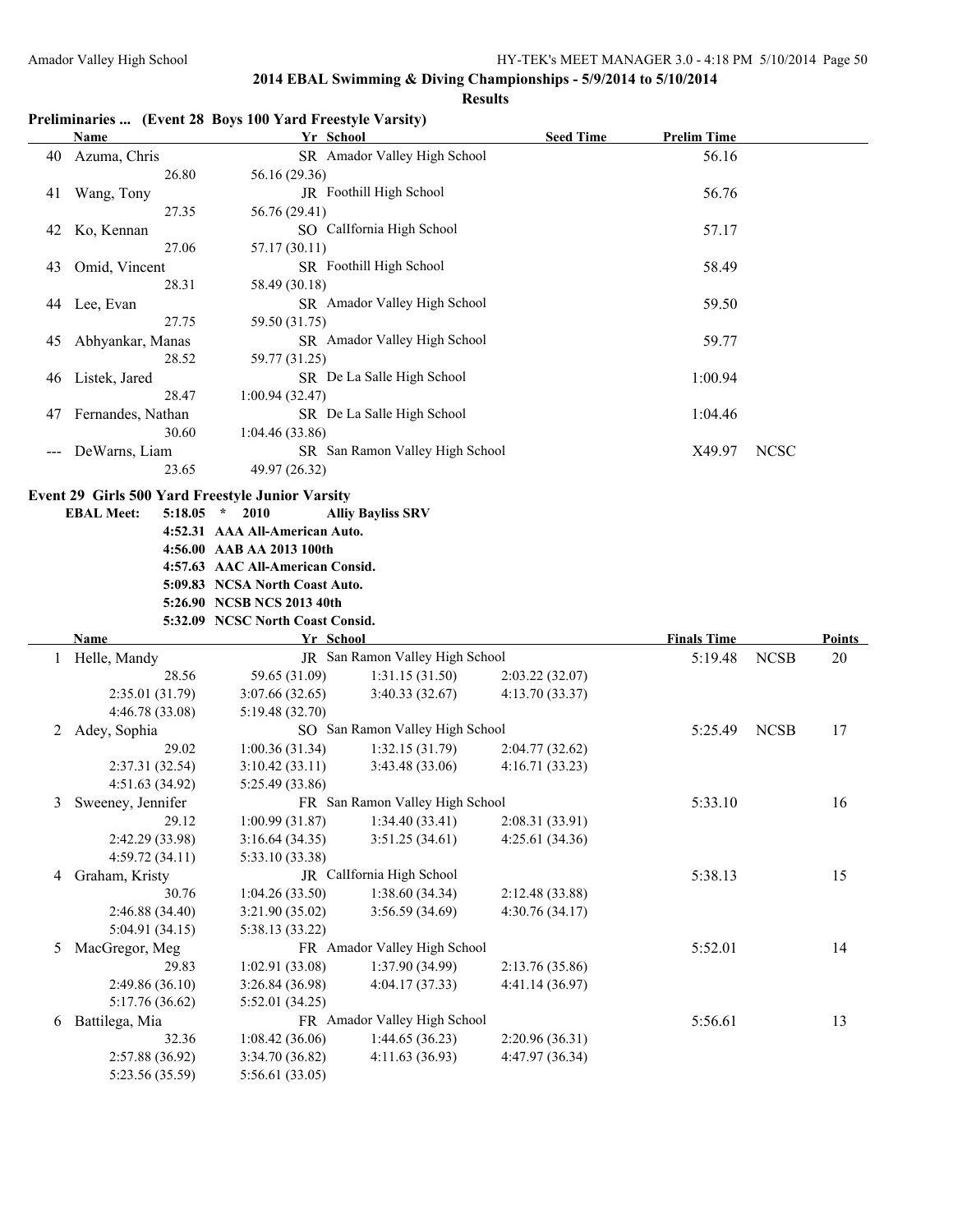|    | (Event 29 Girls 500 Yard Freestyle Junior Varsity)<br><b>Name</b> | Yr School       |                                 |                 | <b>Finals Time</b> | <b>Points</b>  |
|----|-------------------------------------------------------------------|-----------------|---------------------------------|-----------------|--------------------|----------------|
|    | 7 Melo, Nicole                                                    |                 | SO Amador Valley High School    |                 | 5:57.77            | 12             |
|    | 32.10                                                             | 1:07.93(35.83)  | 1:44.26(36.33)                  | 2:21.16 (36.90) |                    |                |
|    | 2:57.80 (36.64)                                                   | 3:34.69 (36.89) | 4:11.00(36.31)                  | 4:47.77 (36.77) |                    |                |
|    | 5:23.86 (36.09)                                                   | 5:57.77 (33.91) |                                 |                 |                    |                |
| 8  | Blake, Jordan                                                     |                 | SO Monte Vista High School      |                 | 5:58.51            | 11             |
|    | 31.82                                                             | 1:07.14(35.32)  | 1:43.75(36.61)                  | 2:20.27(36.52)  |                    |                |
|    | 2:57.37(37.10)                                                    | 3:34.04(36.67)  | 4:10.61(36.57)                  | 4:46.94 (36.33) |                    |                |
|    | 5:23.62 (36.68)                                                   | 5:58.51 (34.89) |                                 |                 |                    |                |
| 9  | Dalpiaz, Vanessa                                                  |                 | FR Carondelet High School       |                 | 5:59.88            | 9              |
|    | 32.24                                                             | 1:07.61(35.37)  | 1:43.45(35.84)                  | 2:19.74 (36.29) |                    |                |
|    | 2:56.46 (36.72)                                                   | 3:33.43 (36.97) | 4:10.01(36.58)                  | 4:47.11(37.10)  |                    |                |
|    | 5:23.67 (36.56)                                                   | 5:59.88 (36.21) |                                 |                 |                    |                |
| 10 | Carr, Stephanie                                                   |                 | JR Carondelet High School       |                 | 6:05.03            | 7              |
|    | 31.79                                                             | 1:07.80(36.01)  | 1:44.64(36.84)                  | 2:20.86 (36.22) |                    |                |
|    | 2:58.26 (37.40)                                                   | 3:35.15 (36.89) | 4:12.40(37.25)                  | 4:51.09 (38.69) |                    |                |
|    | 5:29.18 (38.09)                                                   | 6:05.03(35.85)  |                                 |                 |                    |                |
| 11 | Vogeley, Abby                                                     |                 | FR Monte Vista High School      |                 | 6:07.88            | 6              |
|    | 32.31                                                             | 1:08.05(35.74)  | 1:44.93 (36.88)                 | 2:22.19 (37.26) |                    |                |
|    | 2:59.00(36.81)                                                    | 3:36.94 (37.94) | 4:15.21(38.27)                  | 4:53.13 (37.92) |                    |                |
|    | 5:31.40 (38.27)                                                   | 6:07.88(36.48)  |                                 |                 |                    |                |
| 12 | Greco, Lindsay                                                    |                 | SO Monte Vista High School      |                 | 6:09.04            | 5              |
|    | 33.94                                                             | 1:10.62(36.68)  | 1:47.90(37.28)                  | 2:25.53(37.63)  |                    |                |
|    | 3:03.09 (37.56)                                                   | 3:41.02 (37.93) | 4:18.89 (37.87)                 | 4:56.33 (37.44) |                    |                |
|    | 5:33.41 (37.08)                                                   | 6:09.04(35.63)  |                                 |                 |                    |                |
| 13 | Maguigad, Coralyn                                                 |                 | FR Foothill High School         |                 | 6:10.88            | 4              |
|    | 33.01                                                             | 1:08.98(35.97)  | 1:46.60(37.62)                  | 2:22.56 (35.96) |                    |                |
|    | 3:00.74(38.18)                                                    | 3:38.01 (37.27) | 4:16.73(38.72)                  | 4:54.66 (37.93) |                    |                |
|    | 5:35.42 (40.76)                                                   | 6:10.88(35.46)  |                                 |                 |                    |                |
|    | 14 Beanland, Bailey                                               |                 | JR Amador Valley High School    |                 | 6:12.48            | 3              |
|    | 32.31                                                             | 1:07.91(35.60)  | 1:45.12(37.21)                  | 2:22.75(37.63)  |                    |                |
|    | 3:00.56 (37.81)                                                   | 3:39.28 (38.72) | 4:17.49 (38.21)                 | 4:56.59 (39.10) |                    |                |
|    | 5:35.67 (39.08)                                                   | 6:12.48(36.81)  |                                 |                 |                    |                |
| 15 | Bodisco, Stephanie                                                |                 | JR San Ramon Valley High School |                 | 6:13.58            | $\overline{2}$ |
|    | 33.66                                                             | 1:10.38(36.72)  | 1:48.27(37.89)                  | 2:26.40(38.13)  |                    |                |
|    | 3:03.84 (37.44)                                                   | 3:41.98(38.14)  | 4:19.55 (37.57)                 | 4:57.93 (38.38) |                    |                |
|    | 5:36.86 (38.93)                                                   | 6:13.58(36.72)  |                                 |                 |                    |                |
|    | 16 Lovett, Brittanie                                              |                 | SO CalIfornia High School       |                 | 6:16.64            | 1              |
|    | 32.55                                                             | 1:08.18(35.63)  | 1:44.83(36.65)                  | 2:21.64 (36.81) |                    |                |
|    | 2:58.57 (36.93)                                                   | 3:36.59 (38.02) | 4:16.28 (39.69)                 | 4:55.70 (39.42) |                    |                |
|    | 5:36.77(41.07)                                                    | 6:16.64(39.87)  |                                 |                 |                    |                |
| 17 | Person, Ashley                                                    |                 | JR Amador Valley High School    |                 | x6:20.88           |                |
|    | 34.97                                                             | 1:12.68(37.71)  | 1:50.83(38.15)                  | 2:29.08(38.25)  |                    |                |
|    | 3:07.91 (38.83)                                                   | 3:47.00(39.09)  | 4:26.47 (39.47)                 | 5:05.93 (39.46) |                    |                |
|    | 5:44.44(38.51)                                                    | 6:20.88(36.44)  |                                 |                 |                    |                |
| 18 | Clark, Allie                                                      |                 | SO Granada High School          |                 | 6:22.05            |                |
|    | 35.91                                                             | 1:13.99(38.08)  | 1:52.25(38.26)                  | 2:30.87 (38.62) |                    |                |
|    | 3:09.68 (38.81)                                                   | 3:48.91 (39.23) | 4:27.84 (38.93)                 | 5:06.95(39.11)  |                    |                |
|    | 5:45.50 (38.55)                                                   | 6:22.05(36.55)  |                                 |                 |                    |                |
| 19 | Carroll, Emily                                                    |                 | FR Foothill High School         |                 | 6:26.94            |                |
|    | 35.23                                                             | 1:13.97(38.74)  | 1:53.11(39.14)                  | 2:32.23 (39.12) |                    |                |
|    | 3:11.72 (39.49)                                                   | 3:52.03(40.31)  | 4:31.84 (39.81)                 | 5:11.29 (39.45) |                    |                |
|    | 5:51.02 (39.73)                                                   | 6:26.94(35.92)  |                                 |                 |                    |                |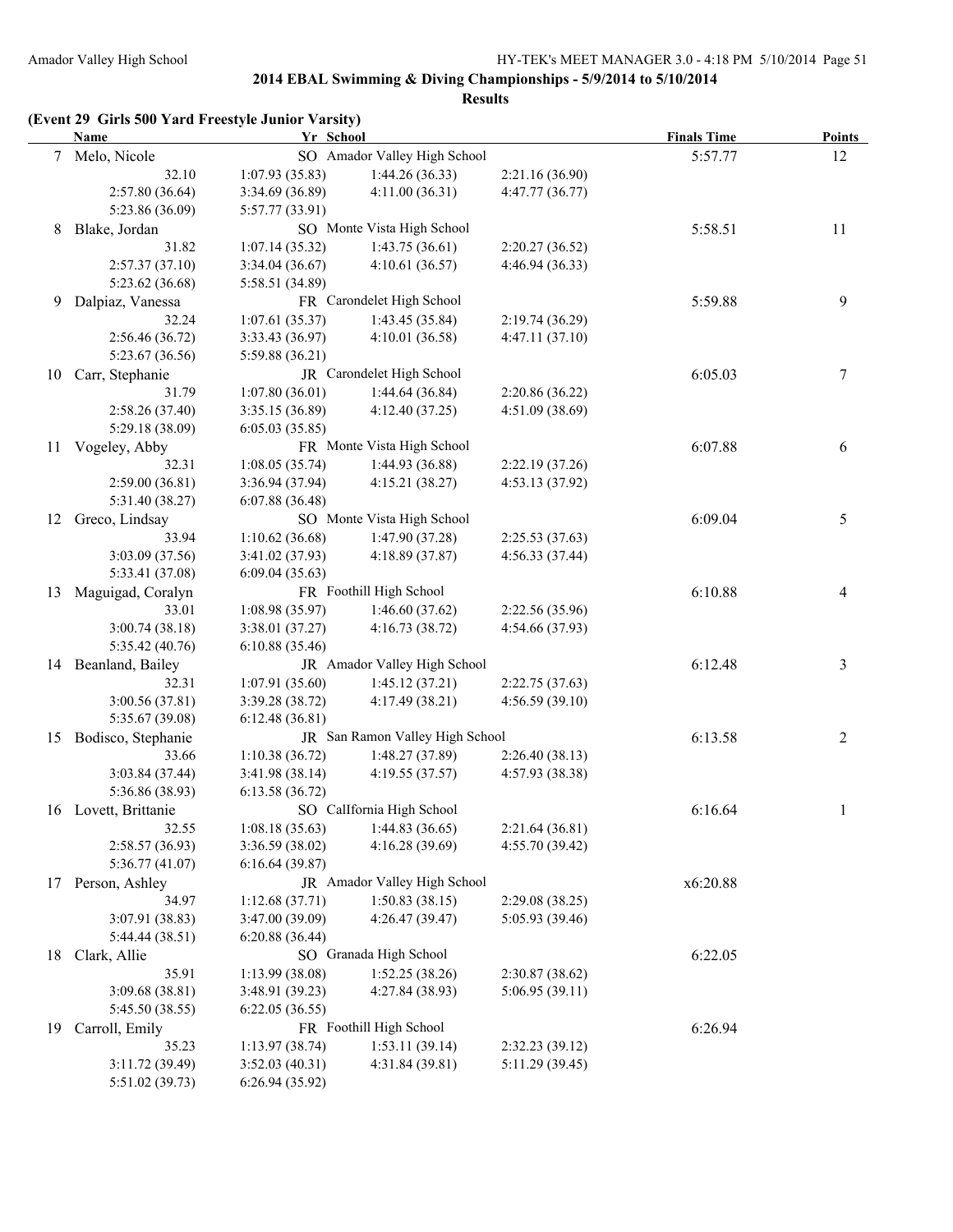|    | (Event 29 Girls 500 Yard Freestyle Junior Varsity)<br><b>Name</b>                          | Yr School                        |                                 |                 | <b>Finals Time</b> | <b>Points</b> |
|----|--------------------------------------------------------------------------------------------|----------------------------------|---------------------------------|-----------------|--------------------|---------------|
| 20 | Terry, Kayla                                                                               |                                  | FR Amador Valley High School    |                 | x6:27.72           |               |
|    | 34.89                                                                                      | 1:13.31(38.42)                   | 1:52.32(39.01)                  | 2:31.46 (39.14) |                    |               |
|    | 3:11.02(39.56)                                                                             | 3:50.96(39.94)                   | 4:31.11(40.15)                  | 5:11.08 (39.97) |                    |               |
|    | 5:50.51 (39.43)                                                                            | 6:27.72(37.21)                   |                                 |                 |                    |               |
| 21 | Williams, Samara                                                                           |                                  | SO CalIfornia High School       |                 | 6:31.29            |               |
|    | 34.69                                                                                      | 1:13.19(38.50)                   | 1:52.09 (38.90)                 | 2:31.81 (39.72) |                    |               |
|    | 3:11.60(39.79)                                                                             | 3:52.47(40.87)                   | 4:32.70 (40.23)                 | 5:13.14(40.44)  |                    |               |
|    | 5:53.31 (40.17)                                                                            | 6:31.29 (37.98)                  |                                 |                 |                    |               |
|    | 22 Black, Reagan                                                                           |                                  | SO San Ramon Valley High School |                 | x6:31.41           |               |
|    | 36.19                                                                                      | 1:14.89(38.70)                   | 1:54.36(39.47)                  | 2:34.36 (40.00) |                    |               |
|    | 3:14.26 (39.90)                                                                            | 3:54.73(40.47)                   | 4:34.55 (39.82)                 | 5:14.56(40.01)  |                    |               |
|    | 5:53.79 (39.23)                                                                            | 6:31.41(37.62)                   |                                 |                 |                    |               |
| 23 | Skrentny, Hannah                                                                           |                                  | JR CalIfornia High School       |                 | 6:34.72            |               |
|    | 34.97                                                                                      | 1:13.72(38.75)                   | 1:53.49(39.77)                  | 2:33.53(40.04)  |                    |               |
|    | 3:13.46 (39.93)                                                                            | 3:54.13(40.67)                   | 4:34.46 (40.33)                 | 5:14.91(40.45)  |                    |               |
|    | 5:55.27(40.36)                                                                             | 6:34.72(39.45)                   |                                 |                 |                    |               |
| 24 | Guzolek, Kelsey                                                                            |                                  | JR Amador Valley High School    |                 | x6:35.73           |               |
|    | 34.95                                                                                      | 1:12.60(37.65)                   | 1:51.35(38.75)                  | 2:30.74(39.39)  |                    |               |
|    | 3:10.60(39.86)                                                                             | 3:51.34(40.74)                   | 4:32.43(41.09)                  | 5:13.88(41.45)  |                    |               |
|    | 5:55.27(41.39)                                                                             | 6:35.73(40.46)                   |                                 |                 |                    |               |
| 25 | Whitaker, Olivia                                                                           |                                  | FR Foothill High School         |                 | 7:01.71            |               |
|    | 36.09                                                                                      | 1:17.24(41.15)                   | 1:59.05(41.81)                  | 2:42.35 (43.30) |                    |               |
|    | 3:26.19(43.84)                                                                             | 4:09.94(43.75)                   | 4:53.46(43.52)                  | 5:37.58(44.12)  |                    |               |
|    | 6:21.45(43.87)                                                                             | 7:01.71(40.26)                   |                                 |                 |                    |               |
|    |                                                                                            |                                  |                                 |                 |                    |               |
|    | <b>Event 30 Boys 500 Yard Freestyle Junior Varsity</b><br><b>EBAL Meet:</b><br>$5:13.45$ * | 2009                             | <b>Nick Cooper DLS</b>          |                 |                    |               |
|    |                                                                                            | 4:30.22 AAA All-American Auto.   |                                 |                 |                    |               |
|    |                                                                                            | 4:33.30 AAB AA 2013 100th        |                                 |                 |                    |               |
|    |                                                                                            | 4:35.31 AAC All-American Consid. |                                 |                 |                    |               |
|    |                                                                                            | 4:47.35 NCSA North Coast Auto.   |                                 |                 |                    |               |
|    |                                                                                            | 5:01.00 NCSB NCS 2013 40th       |                                 |                 |                    |               |
|    |                                                                                            | 5:08.99 NCSC North Coast Consid. |                                 |                 |                    |               |
|    | Name                                                                                       | Yr School                        |                                 |                 | <b>Finals Time</b> | <b>Points</b> |
| 1  | White, Xander                                                                              |                                  | SO San Ramon Valley High School |                 | $5:11.52*$         | 20            |
|    | 26.42                                                                                      | 57.17 (30.75)                    | 1:28.38(31.21)                  | 2:00.10(31.72)  |                    |               |
|    | 2:32.17 (32.07)                                                                            | 3:04.24 (32.07)                  | 3:36.45 (32.21)                 | 4:09.26 (32.81) |                    |               |
|    | 4:41.07 (31.81)                                                                            | 5:11.52(30.45)                   |                                 |                 |                    |               |
|    | 2 Andrade, Colton                                                                          |                                  | FR San Ramon Valley High School |                 | 5:14.90            | 17            |
|    | 28.12                                                                                      | 59.47 (31.35)                    | 1:31.63(32.16)                  | 2:03.56 (31.93) |                    |               |
|    | 2:35.73 (32.17)                                                                            | 3:07.82 (32.09)                  | 3:40.06 (32.24)                 | 4:12.52 (32.46) |                    |               |
|    | 4:43.88 (31.36)                                                                            | 5:14.90(31.02)                   |                                 |                 |                    |               |
|    | 3 Nair, Rishab                                                                             |                                  | FR Amador Valley High School    |                 | 5:23.03            | 16            |
|    | 28.23                                                                                      | 59.66 (31.43)                    | 1:32.07(32.41)                  | 2:04.52 (32.45) |                    |               |
|    | 2:37.36 (32.84)                                                                            | 3:10.41(33.05)                   | 3:43.86 (33.45)                 | 4:17.45 (33.59) |                    |               |
|    | 4:50.77 (33.32)                                                                            | 5:23.03 (32.26)                  |                                 |                 |                    |               |
|    | 4 Kuang, Alex                                                                              |                                  | FR Amador Valley High School    |                 | 5:29.26            | 15            |
|    | 29.37                                                                                      | 1:01.02(31.65)                   | 1:33.28(32.26)                  | 2:05.89(32.61)  |                    |               |
|    | 2:39.11(33.22)                                                                             | 3:12.85(33.74)                   | 3:47.07 (34.22)                 | 4:21.68(34.61)  |                    |               |
|    | 4:55.85(34.17)                                                                             | 5:29.26(33.41)                   |                                 |                 |                    |               |
| 5  | Sullivan, Jonathan                                                                         |                                  | SO De La Salle High School      |                 | 5:30.35            | 14            |
|    | 28.21                                                                                      | 59.41 (31.20)                    | 1:32.30(32.89)                  | 2:05.73 (33.43) |                    |               |
|    | 2:39.58 (33.85)                                                                            | 3:13.65(34.07)                   | 3:48.08(34.43)                  | 4:22.81 (34.73) |                    |               |
|    | 4:57.24 (34.43)                                                                            | 5:30.35(33.11)                   |                                 |                 |                    |               |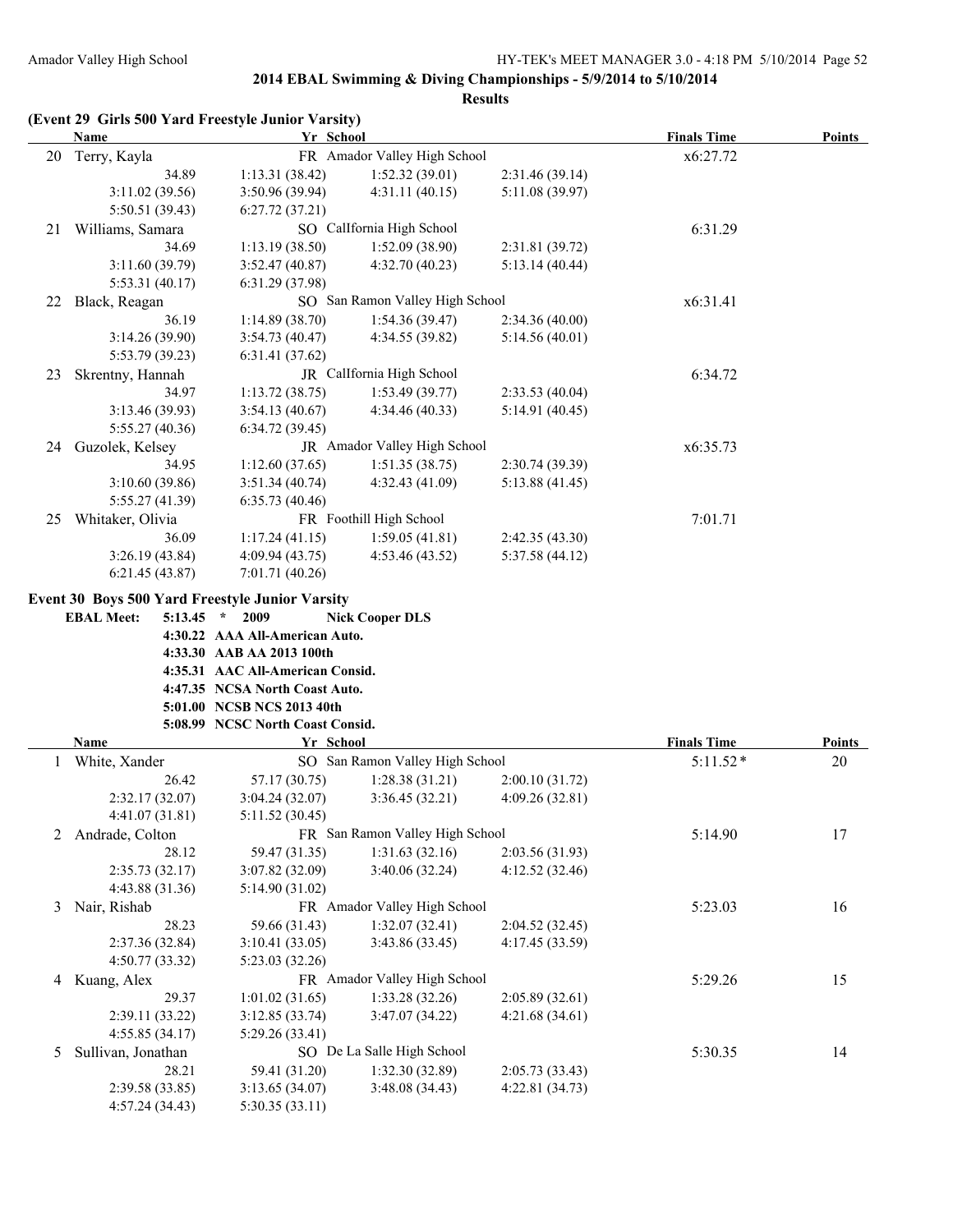|  | (Event 30 Boys 500 Yard Freestyle Junior Varsity) |  |  |
|--|---------------------------------------------------|--|--|
|  |                                                   |  |  |

|    | <b>Name</b>         | Yr School       |                                   |                 | <b>Finals Time</b> | <b>Points</b> |
|----|---------------------|-----------------|-----------------------------------|-----------------|--------------------|---------------|
|    | 6 Wassell, Jacob    |                 | FR Monte Vista High School        |                 | 5:32.48            | 13            |
|    | 30.12               | 1:02.67(32.55)  | 1:36.25(33.58)                    | 2:10.15 (33.90) |                    |               |
|    | 2:44.56 (34.41)     | 3:18.37(33.81)  | 3:53.01(34.64)                    | 4:26.93 (33.92) |                    |               |
|    | 5:00.87 (33.94)     | 5:32.48(31.61)  |                                   |                 |                    |               |
| 7  | Dorris, Roger       |                 | JR San Ramon Valley High School   |                 | 5:32.50            | 12            |
|    | 30.23               | 1:02.88(32.65)  | 1:36.78(33.90)                    | 2:10.64(33.86)  |                    |               |
|    | 2:44.56 (33.92)     | 3:19.09(34.53)  | 3:53.39 (34.30)                   | 4:27.69(34.30)  |                    |               |
|    | 5:01.56 (33.87)     | 5:32.50 (30.94) |                                   |                 |                    |               |
| 8  | Breinyn, Isaac      |                 | SO CalIfornia High School         |                 | 5:35.06            | 11            |
|    | 28.99               | 1:02.04(33.05)  | 1:35.84(33.80)                    | 2:09.61(33.77)  |                    |               |
|    | 2:43.31 (33.70)     | 3:17.36(34.05)  | 3:51.72(34.36)                    | 4:27.04 (35.32) |                    |               |
|    | 5:01.81 (34.77)     | 5:35.06(33.25)  |                                   |                 |                    |               |
| 9. | Sinclair, Chase     |                 | FR Amador Valley High School      |                 | 5:36.45            | 9             |
|    | 29.20               | 1:01.97(32.77)  | 1:35.94(33.97)                    | 2:09.71(33.77)  |                    |               |
|    | 2:44.03 (34.32)     | 3:18.47 (34.44) | 3:53.12(34.65)                    | 4:27.74(34.62)  |                    |               |
|    | 5:02.54 (34.80)     | 5:36.45 (33.91) |                                   |                 |                    |               |
| 10 | Ji, Winston         |                 | JR CalIfornia High School         |                 | 5:36.54            | 7             |
|    | 28.30               | 59.33 (31.03)   | 1:32.28(32.95)                    | 2:06.07(33.79)  |                    |               |
|    | 2:40.71(34.64)      | 3:15.35(34.64)  | 3:50.46(35.11)                    | 4:25.90 (35.44) |                    |               |
|    | 5:01.84 (35.94)     | 5:36.54(34.70)  |                                   |                 |                    |               |
|    |                     |                 | FR Amador Valley High School      |                 | 5:43.88            |               |
| 11 | Banke, Jacob        |                 |                                   |                 |                    | 6             |
|    | 30.63               | 1:04.73(34.10)  | 1:40.06(35.33)                    | 2:15.40(35.34)  |                    |               |
|    | 2:50.78 (35.38)     | 3:26.82(36.04)  | 4:02.80(35.98)                    | 4:38.13(35.33)  |                    |               |
|    | 5:13.23 (35.10)     | 5:43.88 (30.65) |                                   |                 |                    |               |
| 12 | Simonelli, James    |                 | SO De La Salle High School        |                 | 5:44.01            | 5             |
|    | 29.78               | 1:02.45(32.67)  | 1:36.96(34.51)                    | 2:11.84 (34.88) |                    |               |
|    | 2:46.84(35.00)      | 3:21.97(35.13)  | 3:58.08(36.11)                    | 4:34.21(36.13)  |                    |               |
|    | 5:09.93 (35.72)     | 5:44.01 (34.08) |                                   |                 |                    |               |
| 13 | Brooks, David       |                 | FR Amador Valley High School      |                 | x5:45.99           |               |
|    | 29.96               | 1:02.53(32.57)  | 1:37.20(34.67)                    | 2:12.78 (35.58) |                    |               |
|    | 2:48.01(35.23)      | 3:23.77(35.76)  | 3:59.70(35.93)                    | 4:36.25(36.55)  |                    |               |
|    | 5:12.60(36.35)      | 5:45.99 (33.39) |                                   |                 |                    |               |
| 14 | Gupta, Aditya       |                 | FR Amador Valley High School      |                 | x5:49.68           |               |
|    | 29.78               | 1:03.66(33.88)  | 1:38.81(35.15)                    | 2:14.44(35.63)  |                    |               |
|    | 2:50.91(36.47)      | 3:26.81 (35.90) | 4:03.27(36.46)                    | 4:39.12(35.85)  |                    |               |
|    | 5:15.62(36.50)      | 5:49.68 (34.06) |                                   |                 |                    |               |
|    | 15 Kelly, Jack      |                 | JR CalIfornia High School         |                 | 5:49.85            | 4             |
|    | 32.19               |                 | $1:07.21(35.02)$ $1:42.26(35.05)$ | 2:19.51 (37.25) |                    |               |
|    | 3:32.10(1:12.59)    | 4:08.25(36.15)  | 4:44.32 (36.07)                   | 5:17.91 (33.59) |                    |               |
|    | 5:49.85 (31.94)     |                 |                                   |                 |                    |               |
| 16 | Scalise, Dominic    |                 | SO Foothill High School           |                 | 5:49.91            | 3             |
|    | 31.11               | 1:06.04(34.93)  | 1:41.34(35.30)                    | 2:17.34(36.00)  |                    |               |
|    | 2:53.52 (36.18)     | 3:29.44(35.92)  | 4:06.72 (37.28)                   | 4:43.24 (36.52) |                    |               |
|    | 5:18.43 (35.19)     | 5:49.91 (31.48) |                                   |                 |                    |               |
| 17 | Miller, Maxton      |                 | FR Monte Vista High School        |                 | 5:52.15            | 2             |
|    | 30.41               | 1:04.04(33.63)  | 1:39.30(35.26)                    | 2:14.90(35.60)  |                    |               |
|    | 2:50.90(36.00)      | 3:26.51(35.61)  | 4:02.89 (36.38)                   | 4:39.92 (37.03) |                    |               |
|    | 5:16.45(36.53)      | 5:52.15 (35.70) |                                   |                 |                    |               |
| 18 | Mullineaux, Anthony |                 | SO Granada High School            |                 | 6:02.36            | 1             |
|    | 30.76               | 1:05.81(35.05)  | 1:42.04(36.23)                    | 2:19.12(37.08)  |                    |               |
|    | 2:57.26 (38.14)     | 3:33.93 (36.67) | 4:11.32(37.39)                    | 4:49.40 (38.08) |                    |               |
|    | 5:27.47 (38.07)     | 6:02.36(34.89)  |                                   |                 |                    |               |
| 19 | Ghereben, Julian    |                 | SO Livermore High School          |                 | 6:58.88            |               |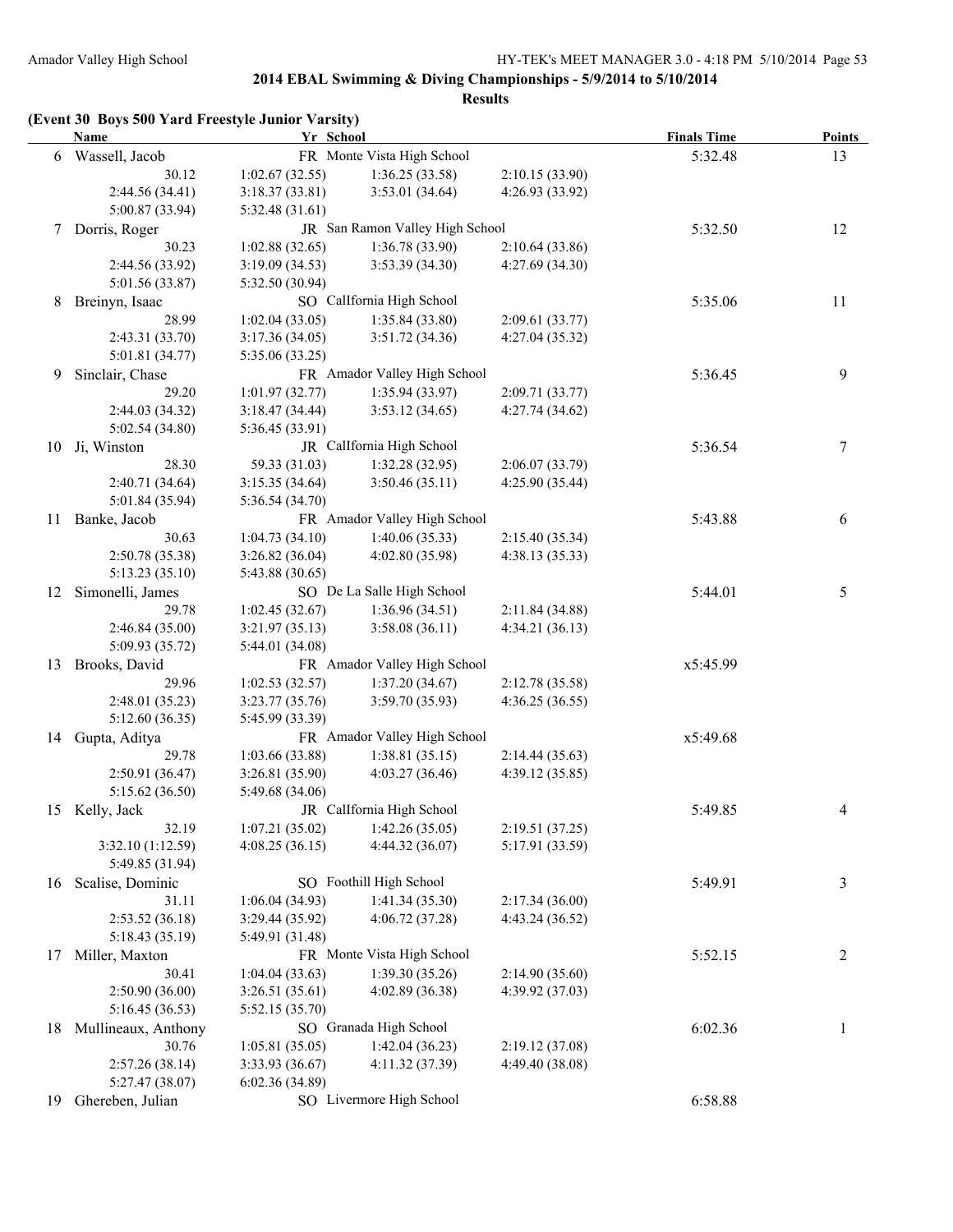|           | (Event 30 Boys 500 Yard Freestyle Junior Varsity) |                                  |                                 |                    |                    |             |               |
|-----------|---------------------------------------------------|----------------------------------|---------------------------------|--------------------|--------------------|-------------|---------------|
|           | <b>Name</b>                                       |                                  | Yr School                       |                    | <b>Finals Time</b> |             | <b>Points</b> |
| 20        | Suresh, Karthik                                   |                                  | SO Amador Valley High School    |                    | x7:07.90           |             |               |
|           | 35.86                                             | 1:16.51(40.65)                   | 1:59.13(42.62)                  | 2:43.29(44.16)     |                    |             |               |
|           | 3:27.67(44.38)                                    | 4:13.47(45.80)                   | 4:58.59(45.12)                  | 5:43.14 (44.55)    |                    |             |               |
|           | 6:27.71(44.57)                                    | 7:07.90 (40.19)                  |                                 |                    |                    |             |               |
| 21        | Herz, Patrick                                     |                                  | FR Amador Valley High School    |                    | x7:11.44           |             |               |
|           | 34.89                                             | 1:14.94(40.05)                   | 1:56.87(41.93)                  | 2:38.75 (41.88)    |                    |             |               |
|           | 3:21.32(42.57)                                    | 4:03.44(42.12)                   | 4:45.67(42.23)                  | 5:27.84(42.17)     |                    |             |               |
|           | 6:10.26(42.42)                                    | 7:11.44(1:01.18)                 |                                 |                    |                    |             |               |
|           | Event 31 Girls 500 Yard Freestyle Varsity         |                                  |                                 |                    |                    |             |               |
|           | <b>EBAL Meet:</b><br>4:36.69                      | $\star$<br>2012                  | <b>Chelsea Chenault CARO</b>    |                    |                    |             |               |
|           | <b>EBAL League:</b><br>4:36.69                    | 2012<br>Λ                        | <b>Chelsea Chenault CARO</b>    |                    |                    |             |               |
|           |                                                   | 4:52.31 AAA All-American Auto.   |                                 |                    |                    |             |               |
|           |                                                   | 4:56.00 AAB AA 2013 100th        |                                 |                    |                    |             |               |
|           |                                                   | 4:57.63 AAC All-American Consid. |                                 |                    |                    |             |               |
|           |                                                   | 5:09.83 NCSA North Coast Auto.   |                                 |                    |                    |             |               |
|           |                                                   | 5:26.90 NCSB NCS 2013 40th       |                                 |                    |                    |             |               |
|           |                                                   | 5:32.09 NCSC North Coast Consid. |                                 |                    |                    |             |               |
|           | Name                                              |                                  | Yr School                       | <b>Prelim Time</b> | <b>Finals Time</b> |             | <b>Points</b> |
| A - Final |                                                   |                                  |                                 |                    |                    |             |               |
| 1         | Therien, Claire                                   |                                  | SO San Ramon Valley High School | 4:58.74            | 4:53.91            | AAB         | 20            |
|           | 27.00                                             | 56.06 (29.06)                    | 1:25.65(29.59)                  | 1:55.54(29.89)     |                    |             |               |
|           | 2:25.29(29.75)                                    | 2:55.33(30.04)                   | 3:25.36(30.03)                  | 3:55.42 (30.06)    |                    |             |               |
|           | 4:25.33 (29.91)                                   | 4:53.91 (28.58)                  |                                 |                    |                    |             |               |
| 2         | Simonds, Moriah                                   |                                  | SO Granada High School          | 4:58.26            | 4:54.07            | AAB         | 17            |
|           | 27.10                                             | 56.31 (29.21)                    | 1:25.88(29.57)                  | 1:55.33(29.45)     |                    |             |               |
|           | 2:25.18(29.85)                                    | 2:55.20(30.02)                   | 3:25.37(30.17)                  | 3:55.59 (30.22)    |                    |             |               |
|           | 4:25.53(29.94)                                    | 4:54.07 (28.54)                  |                                 |                    |                    |             |               |
| 3         | Amberg, Natalie                                   |                                  | SR Carondelet High School       | 4:59.57            | 4:56.35            | AAC         | 16            |
|           | 27.07                                             | 56.00 (28.93)                    | 1:25.78(29.78)                  | 1:55.84(30.06)     |                    |             |               |
|           | 2:25.85(30.01)                                    | 2:56.22(30.37)                   | 3:26.72(30.50)                  | 3:57.30 (30.58)    |                    |             |               |
|           | 4:27.18 (29.88)                                   | 4:56.35(29.17)                   |                                 |                    |                    |             |               |
|           | 4 Henderson, Ana                                  |                                  | JR San Ramon Valley High School | 4:57.97            | 4:57.04            | AAC         | 15            |
|           | 26.97                                             | 56.21 (29.24)                    | 1:26.09(29.88)                  | 1:56.30(30.21)     |                    |             |               |
|           | 2:26.47(30.17)                                    | 2:56.81(30.34)                   | 3:27.24(30.43)                  | 3:57.57(30.33)     |                    |             |               |
|           | 4:27.96 (30.39)                                   | 4:57.04(29.08)                   |                                 |                    |                    |             |               |
| 5         | Matherson, Paige                                  |                                  | SR San Ramon Valley High School | 5:04.41            | 5:01.21            | <b>NCSA</b> | 14            |
|           | 27.48                                             | 57.20 (29.72)                    | 1:27.61(30.41)                  | 1:58.31 (30.70)    |                    |             |               |
|           | 2:29.10 (30.79)                                   | 2:59.95 (30.85)                  | 3:30.35 (30.40)                 | 4:00.94 (30.59)    |                    |             |               |
|           | 4:31.57(30.63)                                    | 5:01.21(29.64)                   |                                 |                    |                    |             |               |
| 6         | Woods, Katie                                      |                                  | SO Livermore High School        | 5:02.20            | 5:05.69            | <b>NCSA</b> | 13            |
|           | 27.38                                             | 57.06 (29.68)                    | 1:27.55(30.49)                  | 1:58.37(30.82)     |                    |             |               |
|           | 2:29.49 (31.12)                                   | 3:00.63(31.14)                   | 3:32.24(31.61)                  | 4:03.80(31.56)     |                    |             |               |
|           | 4:35.26(31.46)                                    | 5:05.69(30.43)                   |                                 |                    |                    |             |               |
| 7         | Meier, Charlotte                                  |                                  | FR San Ramon Valley High School | 5:04.36            | 5:06.26            | <b>NCSA</b> | 12            |
|           | 27.67                                             | 57.56 (29.89)                    | 1:28.00(30.44)                  | 1:58.96 (30.96)    |                    |             |               |
|           | 2:30.04(31.08)                                    | 3:01.26 (31.22)                  | 3:32.80 (31.54)                 | 4:04.44 (31.64)    |                    |             |               |
|           | 4:36.09(31.65)                                    | 5:06.26(30.17)                   |                                 |                    |                    |             |               |
| 8         | Schreiber, Haley                                  |                                  | SO Monte Vista High School      | 5:08.96            | 5:06.52            | <b>NCSA</b> | 11            |
|           | 27.89                                             | 57.92 (30.03)                    | 1:28.42(30.50)                  | 1:59.26(30.84)     |                    |             |               |
|           | 2:30.29(31.03)                                    | 3:01.25 (30.96)                  | 3:32.92(31.67)                  | 4:04.29 (31.37)    |                    |             |               |
|           | 4:35.99 (31.70)                                   | 5:06.52 (30.53)                  |                                 |                    |                    |             |               |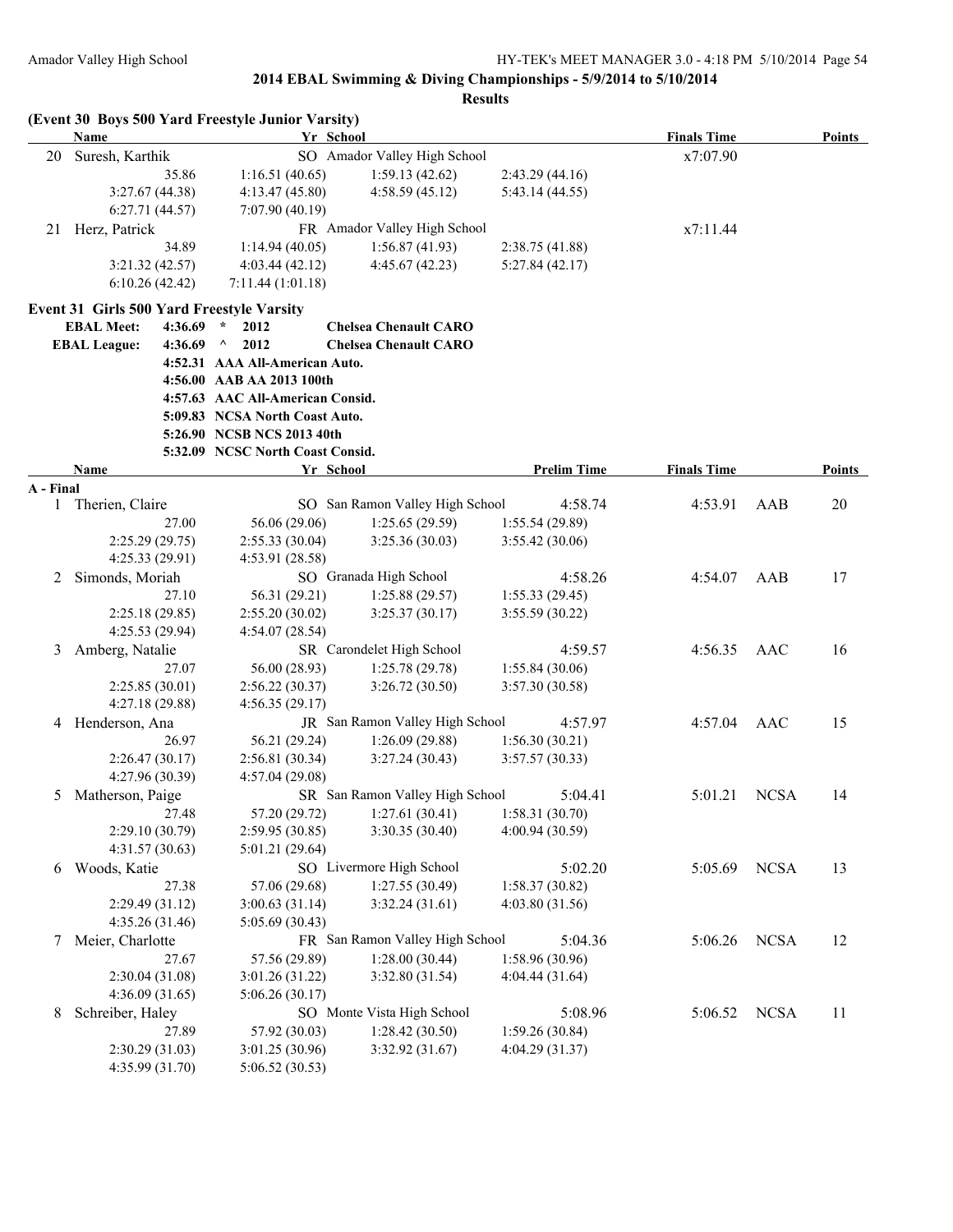|                  | B - Final  (Event 31 Girls 500 Yard Freestyle Varsity) |                                  |                                   |                                    |                    |             |                |
|------------------|--------------------------------------------------------|----------------------------------|-----------------------------------|------------------------------------|--------------------|-------------|----------------|
|                  | Name                                                   | Yr School                        |                                   | <b>Prelim Time</b>                 | <b>Finals Time</b> |             | <b>Points</b>  |
| <b>B</b> - Final |                                                        |                                  |                                   |                                    |                    |             |                |
|                  | 9 Howell, Samantha                                     |                                  | FR Amador Valley High School      | 5:12.86                            | 5:06.41            | <b>NCSA</b> | 9              |
|                  | 27.88                                                  | 58.32 (30.44)                    | 1:29.21 (30.89)                   | 1:59.94(30.73)                     |                    |             |                |
|                  | 2:31.27(31.33)                                         | 3:02.61(31.34)                   | 3:34.11 (31.50)                   | 4:05.07(30.96)                     |                    |             |                |
|                  | 4:36.16(31.09)                                         | 5:06.41(30.25)                   | JR Amador Valley High School      |                                    |                    |             |                |
| 10               | Knowles, Rachel<br>28.17                               |                                  |                                   | 5:12.97                            | 5:08.01            | <b>NCSA</b> | 7              |
|                  | 2:31.87 (31.09)                                        | 58.79 (30.62)<br>3:03.07(31.20)  | 1:29.74(30.95)<br>3:34.64 (31.57) | 2:00.78 (31.04)<br>4:05.84 (31.20) |                    |             |                |
|                  | 4:37.53(31.69)                                         |                                  |                                   |                                    |                    |             |                |
|                  |                                                        | 5:08.01 (30.48)                  | SR Granada High School            |                                    |                    | <b>NCSB</b> |                |
| 11               | Kulp, Katie<br>29.25                                   | 1:00.87(31.62)                   | 1:32.34(31.47)                    | 5:20.03<br>2:03.95(31.61)          | 5:14.39            |             | 6              |
|                  |                                                        |                                  |                                   |                                    |                    |             |                |
|                  | 2:35.63 (31.68)                                        | 3:07.33(31.70)                   | 3:39.05 (31.72)                   | 4:10.91(31.86)                     |                    |             |                |
|                  | 4:42.76(31.85)                                         | 5:14.39(31.63)                   |                                   |                                    |                    |             |                |
| 12               | Barattolo, Gabriella                                   |                                  | SR Monte Vista High School        | 5:16.82                            | 5:14.56            | <b>NCSB</b> | 5              |
|                  | 28.36                                                  | 59.44 (31.08)                    | 1:31.41(31.97)                    | 2:03.51(32.10)                     |                    |             |                |
|                  | 2:35.50(31.99)                                         | 3:07.91(32.41)                   | 3:40.03 (32.12)                   | 4:12.19(32.16)                     |                    |             |                |
|                  | 4:44.03 (31.84)                                        | 5:14.56 (30.53)                  |                                   |                                    |                    |             |                |
|                  | 13 Lampron, Paige                                      |                                  | FR CalIfornia High School         | 5:19.65                            | 5:14.66            | <b>NCSB</b> | 4              |
|                  | 28.85                                                  | 1:00.11(31.26)                   | 1:32.01(31.90)                    | 2:03.88 (31.87)                    |                    |             |                |
|                  | 2:36.11(32.23)                                         | 3:08.31(32.20)                   | 3:40.42(32.11)                    | 4:12.11(31.69)                     |                    |             |                |
|                  | 4:44.10 (31.99)                                        | 5:14.66 (30.56)                  |                                   |                                    |                    |             |                |
|                  | 14 Plattel, Caitlyn                                    |                                  | SO Amador Valley High School      | 5:18.57                            | 5:18.16            | <b>NCSB</b> | 3              |
|                  | 28.83                                                  | 59.91 (31.08)                    | 1:31.55(31.64)                    | 2:03.40(31.85)                     |                    |             |                |
|                  | 2:35.44(32.04)                                         | 3:07.75(32.31)                   | 3:40.44 (32.69)                   | 4:13.42 (32.98)                    |                    |             |                |
|                  | 4:45.97 (32.55)                                        | 5:18.16(32.19)                   |                                   |                                    |                    |             |                |
| 15               | MacGregor, Cate                                        |                                  | SR Amador Valley High School      | 5:20.45                            | 5:19.11            | <b>NCSB</b> | $\overline{c}$ |
|                  | 28.73                                                  | 59.78 (31.05)                    | 1:31.96(32.18)                    | 2:04.18 (32.22)                    |                    |             |                |
|                  | 2:36.62(32.44)                                         | 3:09.25(32.63)                   | 3:42.00(32.75)                    | 4:14.66 (32.66)                    |                    |             |                |
|                  | 4:47.68 (33.02)                                        | 5:19.11(31.43)                   |                                   |                                    |                    |             |                |
| 16               | Willins, Jessica                                       |                                  | SR Callfornia High School         | 5:16.61                            | 5:19.90            | <b>NCSB</b> | $\mathbf{1}$   |
|                  | 28.83                                                  | 59.61 (30.78)                    | 1:31.26(31.65)                    | 2:03.49 (32.23)                    |                    |             |                |
|                  | 2:36.04(32.55)                                         | 3:08.80(32.76)                   | 3:41.72 (32.92)                   | 4:14.85(33.13)                     |                    |             |                |
|                  | 4:48.06(33.21)                                         | 5:19.90 (31.84)                  |                                   |                                    |                    |             |                |
|                  | Event 31 Girls 500 Yard Freestyle Varsity              |                                  |                                   |                                    |                    |             |                |
|                  | <b>EBAL Meet:</b><br>4:36.69                           | 2012                             | <b>Chelsea Chenault CARO</b>      |                                    |                    |             |                |
|                  | <b>EBAL League:</b><br>4:36.69                         | $\wedge$<br>2012                 | <b>Chelsea Chenault CARO</b>      |                                    |                    |             |                |
|                  |                                                        | 4:52.31 AAA All-American Auto.   |                                   |                                    |                    |             |                |
|                  |                                                        | 4:56.00 AAB AA 2013 100th        |                                   |                                    |                    |             |                |
|                  |                                                        | 4:57.63 AAC All-American Consid. |                                   |                                    |                    |             |                |
|                  |                                                        | 5:09.83 NCSA North Coast Auto.   |                                   |                                    |                    |             |                |
|                  |                                                        | 5:26.90 NCSB NCS 2013 40th       |                                   |                                    |                    |             |                |
|                  |                                                        | 5:32.09 NCSC North Coast Consid. |                                   |                                    |                    |             |                |
|                  | Name                                                   | Yr School                        |                                   | <b>Seed Time</b>                   | <b>Prelim Time</b> |             |                |
|                  | <b>Preliminaries</b>                                   |                                  |                                   |                                    |                    |             |                |
| 1                | Henderson, Ana                                         |                                  | JR San Ramon Valley High School   |                                    | 4:57.97            | qNCSA       |                |
|                  | 27.19                                                  | 56.50 (29.31)                    | 1:26.54(30.04)                    | 1:56.76(30.22)                     |                    |             |                |
|                  | 2:27.13(30.37)                                         | 2:57.38(30.25)                   | 3:27.64(30.26)                    | 3:58.19(30.55)                     |                    |             |                |
|                  | 4:28.30(30.11)                                         | 4:57.97(29.67)                   |                                   |                                    |                    |             |                |
| 2                | Simonds, Moriah                                        |                                  | SO Granada High School            |                                    | 4:58.26            | qNCSA       |                |
|                  | 27.69                                                  | 57.06 (29.37)                    | 1:26.77(29.71)                    | 1:56.71(29.94)                     |                    |             |                |
|                  | 2:26.87(30.16)                                         | 2:56.96 (30.09)                  | 3:27.31(30.35)                    | 3:57.90(30.59)                     |                    |             |                |
|                  | 4:28.19 (30.29)                                        | 4:58.26(30.07)                   |                                   |                                    |                    |             |                |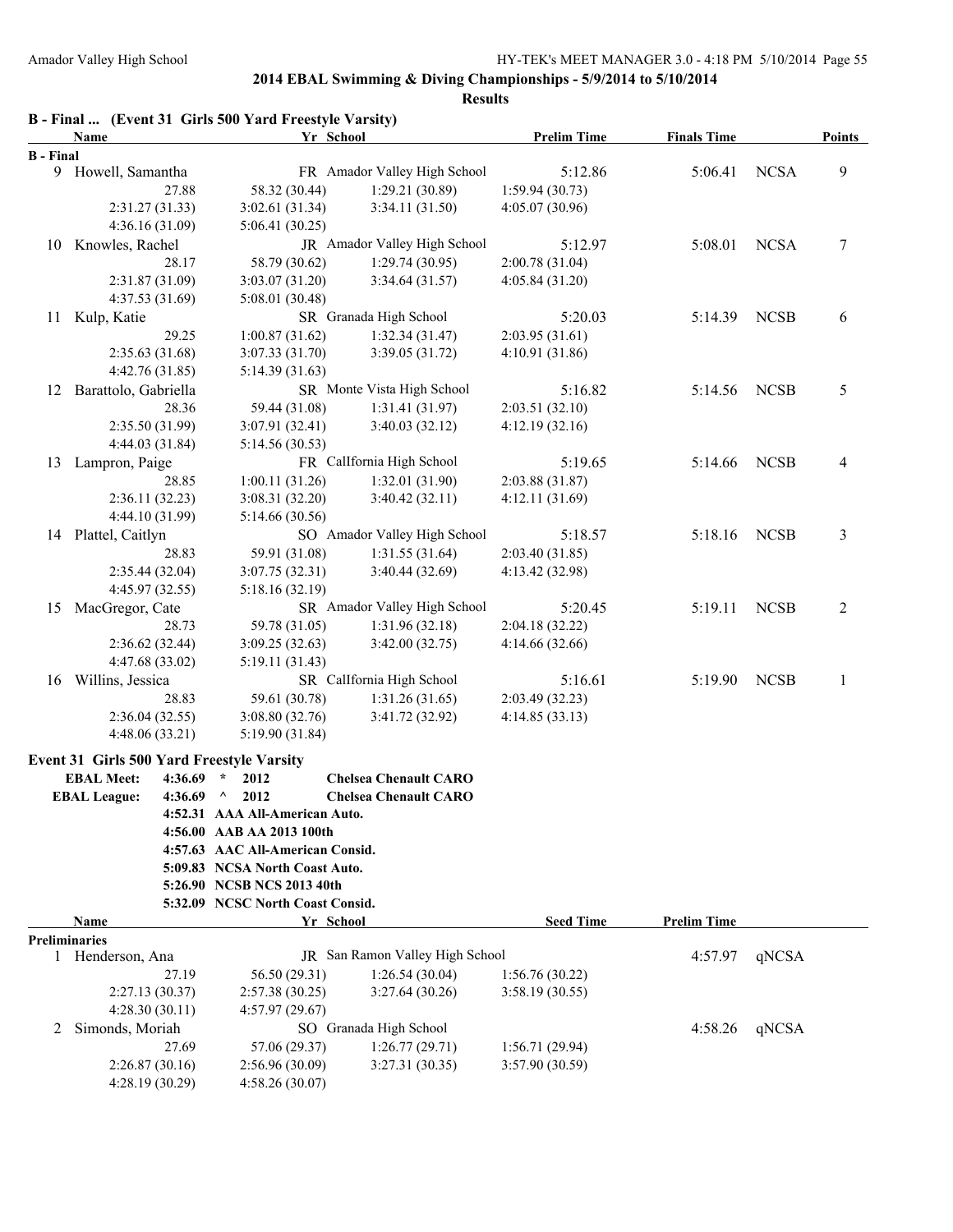|    | Preliminaries  (Event 31 Girls 500 Yard Freestyle Varsity)<br>Name | Yr School       |                                 | <b>Seed Time</b> | <b>Prelim Time</b> |               |
|----|--------------------------------------------------------------------|-----------------|---------------------------------|------------------|--------------------|---------------|
| 3  | Therien, Claire                                                    |                 | SO San Ramon Valley High School |                  | 4:58.74            | qNCSA         |
|    | 27.50                                                              | 57.38 (29.88)   | 1:27.46(30.08)                  | 1:57.53(30.07)   |                    |               |
|    | 2:27.69(30.16)                                                     | 2:58.09 (30.40) | 3:28.75 (30.66)                 | 3:59.50 (30.75)  |                    |               |
|    | 4:29.76 (30.26)                                                    | 4:58.74 (28.98) |                                 |                  |                    |               |
| 4  | Amberg, Natalie                                                    |                 | SR Carondelet High School       |                  | 4:59.57            | qNCSA         |
|    | 27.39                                                              | 56.76 (29.37)   | 1:26.75(29.99)                  | 1:56.96(30.21)   |                    |               |
|    | 2:27.44 (30.48)                                                    | 2:58.19(30.75)  | 3:28.69(30.50)                  | 3:59.24(30.55)   |                    |               |
|    | 4:29.60 (30.36)                                                    | 4:59.57 (29.97) |                                 |                  |                    |               |
| 5  | Woods, Katie                                                       |                 | SO Livermore High School        |                  | 5:02.20            | qNCSA         |
|    | 27.30                                                              | 56.68 (29.38)   | 1:26.79(30.11)                  | 1:57.09(30.30)   |                    |               |
|    | 2:27.75 (30.66)                                                    | 2:58.24(30.49)  | 3:29.20 (30.96)                 | 4:00.66(31.46)   |                    |               |
|    | 4:31.61 (30.95)                                                    | 5:02.20 (30.59) |                                 |                  |                    |               |
| 6  | Meier, Charlotte                                                   |                 | FR San Ramon Valley High School |                  | 5:04.36            | qNCSA         |
|    | 28.07                                                              | 58.08 (30.01)   | 1:28.73(30.65)                  | 1:59.27(30.54)   |                    |               |
|    | 2:29.98 (30.71)                                                    | 3:01.03(31.05)  | 3:32.18(31.15)                  | 4:03.20(31.02)   |                    |               |
|    | 4:34.40 (31.20)                                                    | 5:04.36 (29.96) |                                 |                  |                    |               |
| 7  | SR San Ramon Valley High School<br>Matherson, Paige                |                 |                                 |                  | 5:04.41            | qNCSA         |
|    | 28.01                                                              | 58.07 (30.06)   | 1:28.92(30.85)                  | 1:59.83(30.91)   |                    |               |
|    | 2:30.94(31.11)                                                     | 3:02.27(31.33)  | 3:33.80(31.53)                  | 4:05.22(31.42)   |                    |               |
|    | 4:36.04 (30.82)                                                    |                 |                                 |                  |                    |               |
|    |                                                                    | 5:04.41(28.37)  | SO Monte Vista High School      |                  | 5:08.96            |               |
| 8  | Schreiber, Haley                                                   |                 |                                 |                  |                    | qNCSA         |
|    | 28.03                                                              | 57.62 (29.59)   | 1:28.24(30.62)                  | 1:59.47(31.23)   |                    |               |
|    | 2:30.71 (31.24)                                                    | 3:01.93 (31.22) | 3:33.67(31.74)                  | 4:05.76 (32.09)  |                    |               |
|    | 4:37.80 (32.04)                                                    | 5:08.96(31.16)  |                                 |                  |                    |               |
| 9  | Howell, Samantha                                                   |                 | FR Amador Valley High School    |                  | 5:12.86            | qNCSB         |
|    | 28.40                                                              | 58.68 (30.28)   | 1:29.74(31.06)                  | 2:01.54 (31.80)  |                    |               |
|    | 2:33.84 (32.30)                                                    | 3:05.48(31.64)  | 3:38.26(32.78)                  | 4:10.13(31.87)   |                    |               |
|    | 4:42.46 (32.33)<br>5:12.86(30.40)                                  |                 |                                 |                  |                    |               |
|    | 10 Knowles, Rachel                                                 |                 | JR Amador Valley High School    |                  | 5:12.97            | qNCSB         |
|    | 28.58                                                              | 59.72 (31.14)   | 1:31.19(31.47)                  | 2:02.73 (31.54)  |                    |               |
|    | 2:34.11 (31.38)                                                    | 3:05.65(31.54)  | 3:37.50(31.85)                  | 4:09.55 (32.05)  |                    |               |
|    | 4:41.87 (32.32)                                                    | 5:12.97(31.10)  |                                 |                  |                    |               |
|    | 11 Willins, Jessica                                                |                 | SR CalIfornia High School       |                  | 5:16.61            | qNCSB         |
|    | 28.67                                                              | 59.55 (30.88)   | 1:30.80(31.25)                  | 2:02.43(31.63)   |                    |               |
|    | 2:34.21 (31.78)                                                    | 3:06.39(32.18)  | 3:39.09(32.70)                  | 4:11.68 (32.59)  |                    |               |
|    | 4:44.68 (33.00)                                                    | 5:16.61 (31.93) |                                 |                  |                    |               |
|    | 12 Barattolo, Gabriella                                            |                 | SR Monte Vista High School      |                  |                    | 5:16.82 qNCSB |
|    | 28.45                                                              | 59.02 (30.57)   | 1:30.53(31.51)                  | 2:02.63(32.10)   |                    |               |
|    | 2:34.85 (32.22)                                                    | 3:06.96(32.11)  | 3:39.38 (32.42)                 | 4:12.17(32.79)   |                    |               |
|    | 4:45.09 (32.92)                                                    | 5:16.82 (31.73) |                                 |                  |                    |               |
| 13 | Plattel, Caitlyn                                                   |                 | SO Amador Valley High School    |                  | 5:18.57            | qNCSB         |
|    | 28.69                                                              | 59.55 (30.86)   | 1:31.45(31.90)                  | 2:03.73 (32.28)  |                    |               |
|    | 2:36.54 (32.81)                                                    | 3:09.52 (32.98) | 3:42.31(32.79)                  | 4:15.16(32.85)   |                    |               |
|    | 4:47.90 (32.74)                                                    | 5:18.57(30.67)  |                                 |                  |                    |               |
|    | 14 Lampron, Paige                                                  |                 | FR CalIfornia High School       |                  | 5:19.65            | qNCSB         |
|    | 29.38                                                              | 1:00.67(31.29)  | 1:32.86(32.19)                  | 2:05.16(32.30)   |                    |               |
|    | 2:38.03 (32.87)                                                    | 3:10.80(32.77)  | 3:43.24 (32.44)                 | 4:15.82(32.58)   |                    |               |
|    | 4:48.09 (32.27)                                                    | 5:19.65 (31.56) |                                 |                  |                    |               |
| 15 | Kulp, Katie                                                        |                 | SR Granada High School          |                  | 5:20.03            | qNCSB         |
|    | 28.79                                                              | 59.96 (31.17)   | 1:31.82(31.86)                  | 2:03.83(32.01)   |                    |               |
|    | 2:36.52(32.69)                                                     | 3:08.84 (32.32) | 3:41.43 (32.59)                 | 4:14.27(32.84)   |                    |               |
|    | 4:47.35 (33.08)                                                    | 5:20.03 (32.68) |                                 |                  |                    |               |
|    |                                                                    |                 |                                 |                  |                    |               |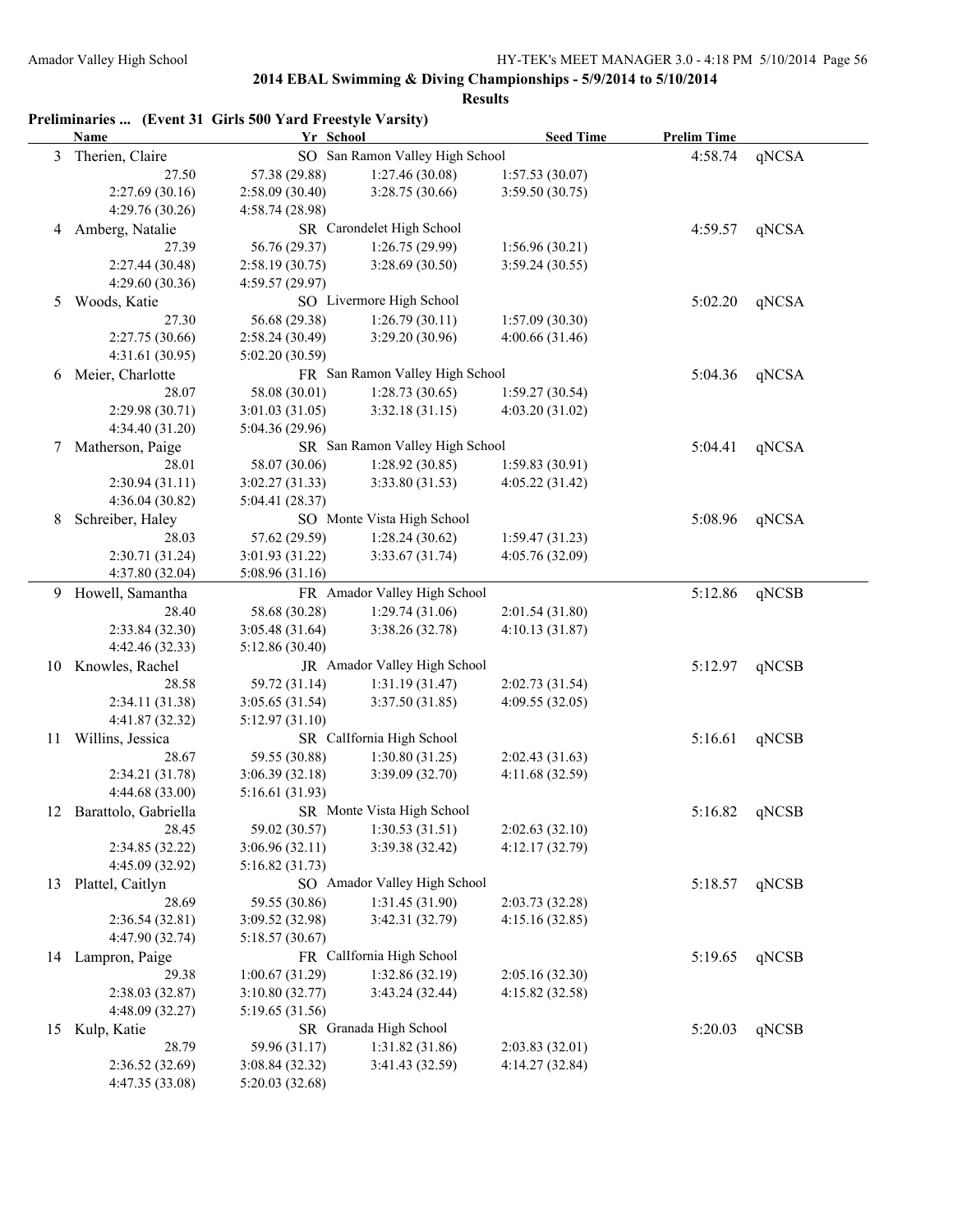|    | Preliminaries  (Event 31 Girls 500 Yard Freestyle Varsity)<br><b>Name</b> | Yr School       |                              | <b>Seed Time</b> | <b>Prelim Time</b> |             |
|----|---------------------------------------------------------------------------|-----------------|------------------------------|------------------|--------------------|-------------|
|    | 16 MacGregor, Cate                                                        |                 | SR Amador Valley High School |                  | 5:20.45            | qNCSB       |
|    | 29.38                                                                     | 1:01.08(31.70)  | 1:33.52(32.44)               | 2:06.07(32.55)   |                    |             |
|    | 2:38.42 (32.35)                                                           | 3:11.06(32.64)  | 3:43.82 (32.76)              | 4:16.38(32.56)   |                    |             |
|    | 4:49.10 (32.72)                                                           | 5:20.45 (31.35) |                              |                  |                    |             |
| 17 | David, Madeline                                                           |                 | FR Foothill High School      |                  | 5:20.69            | <b>NCSB</b> |
|    | 28.98                                                                     | 1:01.26(32.28)  | 1:33.75 (32.49)              | 2:06.20(32.45)   |                    |             |
|    | 2:39.28 (33.08)                                                           | 3:12.51(33.23)  | 3:45.14(32.63)               | 4:17.44 (32.30)  |                    |             |
|    | 4:49.87 (32.43)                                                           | 5:20.69 (30.82) |                              |                  |                    |             |
|    | 18 Hornbuckle, Alyssa                                                     |                 | FR Monte Vista High School   |                  | 5:21.32            | <b>NCSB</b> |
|    | 28.57                                                                     | 59.35 (30.78)   | 1:31.09(31.74)               | 2:03.60(32.51)   |                    |             |
|    | 2:36.45 (32.85)                                                           | 3:09.50(33.05)  | 3:42.81 (33.31)              | 4:16.18(33.37)   |                    |             |
|    | 4:49.36 (33.18)                                                           | 5:21.32 (31.96) |                              |                  |                    |             |
| 19 | Sprague, Delaney                                                          |                 | FR Carondelet High School    |                  | 5:22.12            | <b>NCSB</b> |
|    | 28.82                                                                     | 1:00.25(31.43)  | 1:32.26(32.01)               | 2:04.68 (32.42)  |                    |             |
|    | 2:37.28 (32.60)                                                           | 3:09.99 (32.71) | 3:43.37 (33.38)              | 4:16.67(33.30)   |                    |             |
|    | 4:49.91 (33.24)                                                           | 5:22.12(32.21)  |                              |                  |                    |             |
| 20 | Beadle, Jenni                                                             |                 | SR Foothill High School      |                  | 5:26.03            | <b>NCSB</b> |
|    | 29.39                                                                     |                 |                              |                  |                    |             |
|    |                                                                           | 1:01.36(31.97)  | 1:33.76 (32.40)              | 2:06.56 (32.80)  |                    |             |
|    | 2:39.66 (33.10)                                                           | 3:12.99 (33.33) | 3:46.04(33.05)               | 4:19.64 (33.60)  |                    |             |
|    | 4:53.59 (33.95)                                                           | 5:26.03 (32.44) |                              |                  |                    |             |
| 21 | Hornbuckle, Ashley                                                        |                 | FR Monte Vista High School   |                  | 5:27.91            | <b>NCSC</b> |
|    | 29.41                                                                     | 1:01.37 (31.96) | 1:34.12(32.75)               | 2:07.26(33.14)   |                    |             |
|    | 2:40.68 (33.42)                                                           | 3:14.18(33.50)  | 3:47.88 (33.70)              | 4:21.46 (33.58)  |                    |             |
|    | 4:55.30 (33.84)                                                           | 5:27.91(32.61)  |                              |                  |                    |             |
|    | 22 Kan, Amy                                                               |                 | SO CalIfornia High School    |                  | 5:29.41            | <b>NCSC</b> |
|    | 30.72                                                                     | 1:02.91 (32.19) | 1:35.33(32.42)               | 2:08.28 (32.95)  |                    |             |
|    | 2:41.25 (32.97)                                                           | 3:14.11(32.86)  | 3:47.78 (33.67)              | 4:21.78 (34.00)  |                    |             |
|    | 4:56.02 (34.24)                                                           | 5:29.41 (33.39) |                              |                  |                    |             |
| 23 | Krafcik, Sophia                                                           |                 | Granada High School          |                  | 5:34.29            |             |
|    | 28.67                                                                     | 1:00.40(31.73)  | 1:33.05(32.65)               | 2:06.56(33.51)   |                    |             |
|    | 2:40.47 (33.91)                                                           | 3:14.68(34.21)  | 3:49.97(35.29)               | 4:25.49 (35.52)  |                    |             |
|    | 5:00.53 (35.04)                                                           | 5:34.29 (33.76) |                              |                  |                    |             |
| 24 | Sinclair, Paris                                                           |                 | JR Amador Valley High School |                  | 5:34.95            |             |
|    | 29.79                                                                     | 1:02.68(32.89)  | 1:36.46(33.78)               | 2:10.63(34.17)   |                    |             |
|    | 2:44.90 (34.27)                                                           | 3:19.35(34.45)  | 3:53.83(34.48)               | 4:28.14(34.31)   |                    |             |
|    | 5:02.52 (34.38)                                                           | 5:34.95 (32.43) |                              |                  |                    |             |
| 25 | Moufarrej, Sophie                                                         |                 | Granada High School          |                  | 5:43.62            |             |
|    | 30.33                                                                     | 1:03.01(32.68)  | 1:36.52(33.51)               | 2:10.68(34.16)   |                    |             |
|    | 2:45.01 (34.33)                                                           | 3:20.75(35.74)  | 3:56.83 (36.08)              | 4:33.08 (36.25)  |                    |             |
|    | 5:08.89 (35.81)                                                           | 5:43.62 (34.73) |                              |                  |                    |             |
|    | 26 Humman, Alexandra                                                      |                 | JR Carondelet High School    |                  | 5:49.24            |             |
|    | 29.26                                                                     | 1:02.21(32.95)  | 1:36.72(34.51)               | 2:12.08 (35.36)  |                    |             |
|    | 2:47.88 (35.80)                                                           | 3:24.14(36.26)  | 4:00.74(36.60)               | 4:37.13 (36.39)  |                    |             |
|    | 5:13.95 (36.82)                                                           | 5:49.24 (35.29) |                              |                  |                    |             |
| 27 | Pena, Cheyenne                                                            |                 | JR Granada High School       |                  | 6:18.05            |             |
|    |                                                                           |                 |                              |                  |                    |             |
|    | 31.48                                                                     | 1:07.54(36.06)  | 1:45.31(37.77)               | 2:23.54 (38.23)  |                    |             |
|    | 3:02.30 (38.76)                                                           | 3:41.75(39.45)  | 4:20.77(39.02)               | 5:00.42(39.65)   |                    |             |
|    | 5:39.97 (39.55)                                                           | 6:18.05(38.08)  |                              |                  |                    |             |
| 28 | Johnston, Katie                                                           |                 | JR Livermore High School     |                  | 6:39.74            |             |
|    | 34.36                                                                     | 1:12.43(38.07)  | 1:52.43(40.00)               | 2:32.68 (40.25)  |                    |             |
|    | 3:13.83(41.15)                                                            | 3:55.41(41.58)  | 4:36.89 (41.48)              | 5:18.81 (41.92)  |                    |             |
|    | 5:59.74 (40.93)                                                           | 6:39.74(40.00)  |                              |                  |                    |             |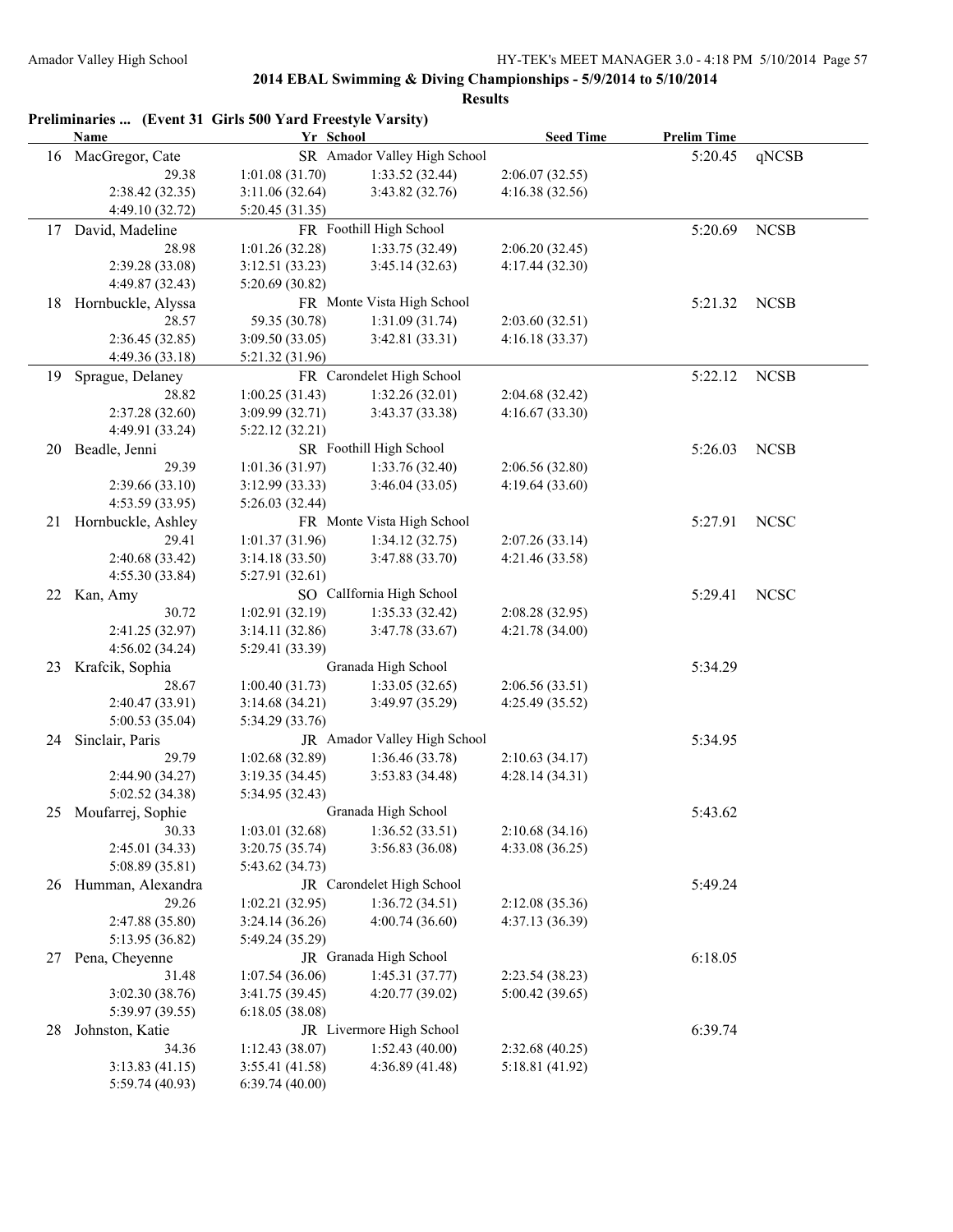|              |                     |                                   | Preliminaries  (Event 31 Girls 500 Yard Freestyle Varsity) |                                 |                           |                    |             |               |
|--------------|---------------------|-----------------------------------|------------------------------------------------------------|---------------------------------|---------------------------|--------------------|-------------|---------------|
|              | Name                |                                   |                                                            | Yr School                       | <b>Seed Time</b>          | <b>Prelim Time</b> |             |               |
|              | Wayman, Erin        |                                   |                                                            | SO San Ramon Valley High School |                           | X5:04.87           | <b>NCSA</b> |               |
|              |                     | 27.96                             | 58.10 (30.14)                                              | 1:28.89(30.79)                  | 1:59.41(30.52)            |                    |             |               |
|              |                     | 2:30.17(30.76)                    | 3:01.20(31.03)                                             | 3:32.37(31.17)                  | 4:03.52 (31.15)           |                    |             |               |
|              |                     | 4:34.89 (31.37)                   | 5:04.87 (29.98)                                            |                                 |                           |                    |             |               |
|              | Zacharias, Danielle |                                   |                                                            | SO San Ramon Valley High School |                           | X5:12.01           | <b>NCSB</b> |               |
|              |                     | 26.94                             | 56.71 (29.77)                                              | 1:27.51(30.80)                  | 1:59.03(31.52)            |                    |             |               |
|              |                     | 2:31.47 (32.44)                   | 3:03.70(32.23)                                             | 3:36.55(32.85)                  | 4:08.71(32.16)            |                    |             |               |
|              |                     | 4:41.09 (32.38)                   | 5:12.01(30.92)                                             |                                 |                           |                    |             |               |
|              |                     |                                   | Event 32 Boys 500 Yard Freestyle Varsity                   |                                 |                           |                    |             |               |
|              | <b>EBAL Meet:</b>   | 4:32.15                           | $\star$<br>2002                                            | <b>Andy Grant LIV</b>           |                           |                    |             |               |
|              | <b>EBAL League:</b> | 4:26.13                           | $^{\circ}$ 1998                                            | <b>Bruce Vogelgesang CALI</b>   |                           |                    |             |               |
|              |                     |                                   | 4:30.22 AAA All-American Auto.                             |                                 |                           |                    |             |               |
|              |                     |                                   | 4:33.30 AAB AA 2013 100th                                  |                                 |                           |                    |             |               |
|              |                     |                                   | 4:35.31 AAC All-American Consid.                           |                                 |                           |                    |             |               |
|              |                     |                                   | 4:47.35 NCSA North Coast Auto.                             |                                 |                           |                    |             |               |
|              |                     |                                   | 5:01.00 NCSB NCS 2013 40th                                 |                                 |                           |                    |             |               |
|              |                     |                                   | 5:08.99 NCSC North Coast Consid.                           |                                 |                           |                    |             |               |
|              | Name                |                                   |                                                            | Yr School                       | <b>Prelim Time</b>        | <b>Finals Time</b> |             | <b>Points</b> |
| A - Final    |                     |                                   |                                                            |                                 |                           |                    |             |               |
| $\mathbf{1}$ | Shen, Tony          |                                   |                                                            | SR Foothill High School         | 4:47.13                   | 4:35.96            | <b>NCSA</b> | 20            |
|              |                     | 25.08                             | 51.64 (26.56)                                              | 1:18.90(27.26)                  | 1:46.48(27.58)            |                    |             |               |
|              |                     | 2:13.98(27.50)                    | 2:41.74(27.76)                                             | 3:09.67(27.93)                  | 3:38.07(28.40)            |                    |             |               |
|              |                     | 4:06.98 (28.91)                   | 4:35.96 (28.98)                                            |                                 |                           |                    |             |               |
| 2            | Scott, RJ           |                                   |                                                            | JR Amador Valley High School    | 4:45.60                   | 4:39.46            | <b>NCSA</b> | 17            |
|              |                     | 25.38                             | 52.56 (27.18)                                              | 1:19.59(27.03)                  | 1:47.42(27.83)            |                    |             |               |
|              |                     | 2:16.51(29.09)                    | 2:45.85 (29.34)                                            | 3:14.97(29.12)                  | 3:43.64(28.67)            |                    |             |               |
|              |                     | 4:12.33 (28.69)                   | 4:39.46 (27.13)                                            |                                 |                           |                    |             |               |
| 3            | Rollo, Jake         | 25.16                             |                                                            | SO San Ramon Valley High School | 4:45.32                   | 4:40.18            | <b>NCSA</b> | 16            |
|              |                     |                                   | 51.96 (26.80)                                              | 1:19.27(27.31)                  | 1:47.07(27.80)            |                    |             |               |
|              |                     | 2:15.46 (28.39)                   | 2:44.44 (28.98)                                            | 3:13.63(29.19)                  | 3:42.71 (29.08)           |                    |             |               |
|              |                     | 4:11.81(29.10)                    | 4:40.18 (28.37)                                            | FR CalIfornia High School       |                           |                    | <b>NCSB</b> |               |
| 4            | Wills, Justin       | 25.77                             | 54.16 (28.39)                                              | 1:23.34(29.18)                  | 4:50.69<br>1:53.03(29.69) | 4:51.86            |             | 15            |
|              |                     |                                   |                                                            | 3:23.42(30.41)                  | 3:53.72 (30.30)           |                    |             |               |
|              |                     | 2:22.96(29.93)<br>4:23.86 (30.14) | 2:53.01(30.05)<br>4:51.86 (28.00)                          |                                 |                           |                    |             |               |
| 5            | Tang, Jeffrey       |                                   |                                                            | SO Foothill High School         | 4:52.48                   | 4:53.61            | <b>NCSB</b> | 14            |
|              |                     | 26.22                             | 54.09 (27.87)                                              | 1:23.06 (28.97)                 | 1:52.44 (29.38)           |                    |             |               |
|              |                     | 2:21.84 (29.40)                   | 2:51.84(30.00)                                             | 3:22.38 (30.54)                 | 3:52.85(30.47)            |                    |             |               |
|              |                     | 4:23.82 (30.97)                   | 4:53.61 (29.79)                                            |                                 |                           |                    |             |               |
| 6            | Harmon, Ben         |                                   |                                                            | JR San Ramon Valley High School | 4:58.52                   | 4:59.48            | <b>NCSB</b> | 13            |
|              |                     | 26.93                             | 56.27 (29.34)                                              | 1:26.30(30.03)                  | 1:56.50(30.20)            |                    |             |               |
|              |                     | 2:27.31(30.81)                    | 2:58.09 (30.78)                                            | 3:28.77 (30.68)                 | 3:59.61 (30.84)           |                    |             |               |
|              |                     | 4:30.16(30.55)                    | 4:59.48 (29.32)                                            |                                 |                           |                    |             |               |
| 7            | Cramer, Parker      |                                   |                                                            | FR CalIfornia High School       | 4:57.46                   | 5:01.00            | <b>NCSB</b> | 12            |
|              |                     | 26.80                             | 56.19 (29.39)                                              | 1:27.01(30.82)                  | 1:57.76(30.75)            |                    |             |               |
|              |                     | 2:28.57 (30.81)                   | 2:58.91 (30.34)                                            | 3:29.27 (30.36)                 | 4:00.08(30.81)            |                    |             |               |
|              |                     | 4:30.97 (30.89)                   | 5:01.00(30.03)                                             |                                 |                           |                    |             |               |
| 8            | Martin, Michael     |                                   |                                                            | FR Amador Valley High School    | 4:59.21                   | 5:01.80            | <b>NCSC</b> | 11            |
|              |                     | 26.11                             | 55.15 (29.04)                                              | 1:24.95(29.80)                  | 1:55.55(30.60)            |                    |             |               |
|              |                     | 2:26.65(31.10)                    | 2:57.90(31.25)                                             | 3:29.08(31.18)                  | 4:00.67 (31.59)           |                    |             |               |
|              |                     | 4:31.47 (30.80)                   | 5:01.80(30.33)                                             |                                 |                           |                    |             |               |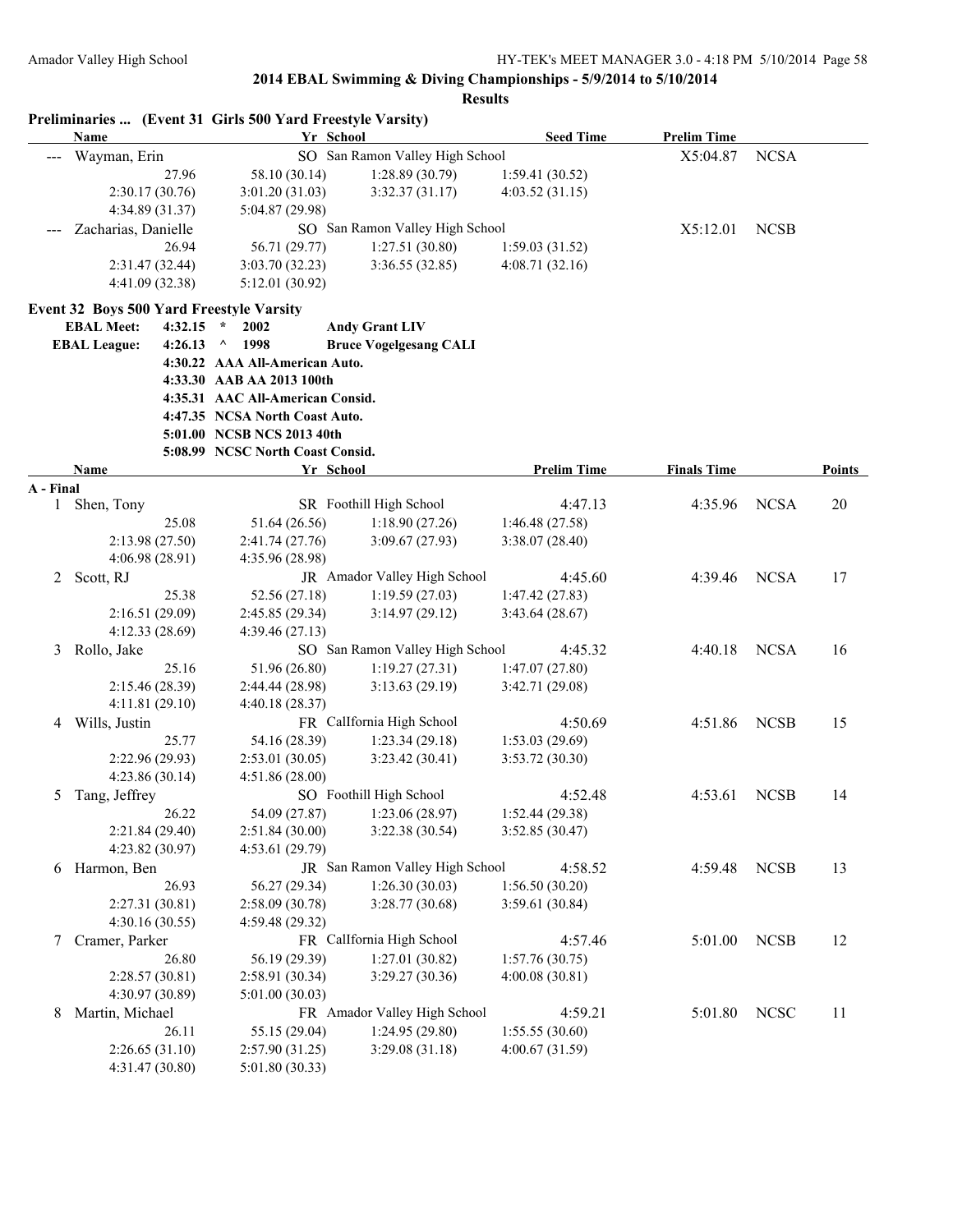|                  | Name                 |         | B - Final  (Event 32 Boys 500 Yard Freestyle Varsity) | Yr School                       | <b>Prelim Time</b> | <b>Finals Time</b> |             | <b>Points</b> |
|------------------|----------------------|---------|-------------------------------------------------------|---------------------------------|--------------------|--------------------|-------------|---------------|
| <b>B</b> - Final |                      |         |                                                       |                                 |                    |                    |             |               |
|                  | 9 Raines, Alex       |         |                                                       | SO De La Salle High School      | 5:11.40            | 5:05.83            | <b>NCSC</b> | 9             |
|                  |                      | 26.83   | 56.95 (30.12)                                         | 1:27.93(30.98)                  | 1:59.07(31.14)     |                    |             |               |
|                  | 2:30.47 (31.40)      |         | 3:01.50(31.03)                                        | 3:32.42(30.92)                  | 4:03.79 (31.37)    |                    |             |               |
|                  | 4:35.63 (31.84)      |         | 5:05.83 (30.20)                                       |                                 |                    |                    |             |               |
| 10               | Wiedenmann, William  |         |                                                       | SR Monte Vista High School      | 5:06.44            | 5:06.77            | <b>NCSC</b> | $\tau$        |
|                  |                      | 26.20   | 55.38 (29.18)                                         | 1:25.99(30.61)                  | 1:57.19(31.20)     |                    |             |               |
|                  | 2:29.09 (31.90)      |         | 3:01.11(32.02)                                        | 3:33.24(32.13)                  | 4:04.98 (31.74)    |                    |             |               |
|                  | 4:36.31(31.33)       |         | 5:06.77 (30.46)                                       |                                 |                    |                    |             |               |
| 11               | Salvioni, Fabio      |         |                                                       | FR Foothill High School         | 5:10.32            | 5:06.85            | <b>NCSC</b> | 6             |
|                  |                      | 26.57   | 56.02 (29.45)                                         | 1:26.73(30.71)                  | 1:58.05(31.32)     |                    |             |               |
|                  | 2:29.53 (31.48)      |         | 3:01.68(32.15)                                        | 3:33.73(32.05)                  | 4:05.42 (31.69)    |                    |             |               |
|                  | 4:37.20 (31.78)      |         | 5:06.85(29.65)                                        |                                 |                    |                    |             |               |
| 12               | Benko, Alex          |         |                                                       | SO De La Salle High School      | 5:09.48            | 5:08.86            | <b>NCSC</b> | 5             |
|                  |                      | 27.12   | 57.11 (29.99)                                         | 1:27.78(30.67)                  | 1:59.68 (31.90)    |                    |             |               |
|                  | 2:31.23 (31.55)      |         | 3:02.38(31.15)                                        | 3:34.55(32.17)                  | 4:06.54 (31.99)    |                    |             |               |
|                  | 4:38.30 (31.76)      |         | 5:08.86 (30.56)                                       |                                 |                    |                    |             |               |
| 13               | Rosenberg, Aaron     |         |                                                       | SR San Ramon Valley High School | 5:11.48            | 5:11.47            |             | 4             |
|                  |                      | 26.29   | 55.68 (29.39)                                         | 1:26.64(30.96)                  | 1:58.30(31.66)     |                    |             |               |
|                  | 2:30.29 (31.99)      |         | 3:02.44(32.15)                                        | 3:34.84 (32.40)                 | 4:07.20 (32.36)    |                    |             |               |
|                  | 4:39.82 (32.62)      |         | 5:11.47(31.65)                                        |                                 |                    |                    |             |               |
|                  | 14 Vogeley, William  |         |                                                       | FR Monte Vista High School      | 5:18.70            | 5:18.46            |             | 3             |
|                  |                      | 27.69   | 57.43 (29.74)                                         | 1:28.52(31.09)                  | 2:00.13(31.61)     |                    |             |               |
|                  | 2:32.98 (32.85)      |         | 3:05.96 (32.98)                                       | 3:38.43 (32.47)                 | 4:11.83 (33.40)    |                    |             |               |
|                  | 4:45.87 (34.04)      |         | 5:18.46 (32.59)                                       |                                 |                    |                    |             |               |
| 15               | Christensen, Aaron   |         |                                                       | SR San Ramon Valley High School | 5:21.18            | 5:19.83            |             | $\sqrt{2}$    |
|                  |                      | 26.67   | 56.19 (29.52)                                         | 1:27.53(31.34)                  | 1:59.74(32.21)     |                    |             |               |
|                  | 2:32.25(32.51)       |         | 3:05.43(33.18)                                        | 3:39.19 (33.76)                 | 4:13.20(34.01)     |                    |             |               |
|                  | 4:47.32 (34.12)      |         | 5:19.83(32.51)                                        |                                 |                    |                    |             |               |
|                  | 16 Li, Charles       |         |                                                       | SR CalIfornia High School       | 5:17.62            | 5:21.97            |             | 1             |
|                  |                      | 28.01   | 58.68 (30.67)                                         | 1:30.24(31.56)                  | 2:02.81 (32.57)    |                    |             |               |
|                  | 2:35.65 (32.84)      |         | 3:08.95 (33.30)                                       | 3:42.75 (33.80)                 | 4:16.38(33.63)     |                    |             |               |
|                  | 4:49.91 (33.53)      |         | 5:21.97 (32.06)                                       |                                 |                    |                    |             |               |
|                  |                      |         |                                                       |                                 |                    |                    |             |               |
|                  |                      |         | Event 32 Boys 500 Yard Freestyle Varsity              |                                 |                    |                    |             |               |
|                  | <b>EBAL Meet:</b>    | 4:32.15 | 2002<br>$\star$                                       | <b>Andy Grant LIV</b>           |                    |                    |             |               |
|                  | <b>EBAL League:</b>  | 4:26.13 | 1998<br>$\wedge$                                      | <b>Bruce Vogelgesang CALI</b>   |                    |                    |             |               |
|                  |                      |         | 4:30.22 AAA All-American Auto.                        |                                 |                    |                    |             |               |
|                  |                      |         | 4:33.30 AAB AA 2013 100th                             |                                 |                    |                    |             |               |
|                  |                      |         | 4:35.31 AAC All-American Consid.                      |                                 |                    |                    |             |               |
|                  |                      |         | 4:47.35 NCSA North Coast Auto.                        |                                 |                    |                    |             |               |
|                  |                      |         | 5:01.00 NCSB NCS 2013 40th                            |                                 |                    |                    |             |               |
|                  |                      |         | 5:08.99 NCSC North Coast Consid.                      |                                 |                    |                    |             |               |
|                  | Name                 |         |                                                       | Yr School                       | <b>Seed Time</b>   | <b>Prelim Time</b> |             |               |
|                  | <b>Preliminaries</b> |         |                                                       | SO San Ramon Valley High School |                    |                    |             |               |
|                  | 1 Rollo, Jake        |         |                                                       | 1:21.15(28.14)                  |                    | 4:45.32            | qNCSA       |               |
|                  |                      | 25.57   | 53.01 (27.44)                                         |                                 | 1:49.81 (28.66)    |                    |             |               |
|                  | 2:18.76 (28.95)      |         | 2:47.95(29.19)                                        | 3:17.45 (29.50)                 | 3:47.18(29.73)     |                    |             |               |
|                  | 4:16.44(29.26)       |         | 4:45.32 (28.88)                                       |                                 |                    |                    |             |               |
| 2                | Scott, RJ            |         |                                                       | JR Amador Valley High School    |                    | 4:45.60            | qNCSA       |               |
|                  |                      | 24.68   | 52.33 (27.65)                                         | 1:20.60(28.27)                  | 1:49.27(28.67)     |                    |             |               |
|                  | 2:18.33(29.06)       |         | 2:47.73(29.40)                                        | 3:17.53(29.80)                  | 3:46.94(29.41)     |                    |             |               |
|                  | 4:16.99(30.05)       |         | 4:45.60(28.61)                                        |                                 |                    |                    |             |               |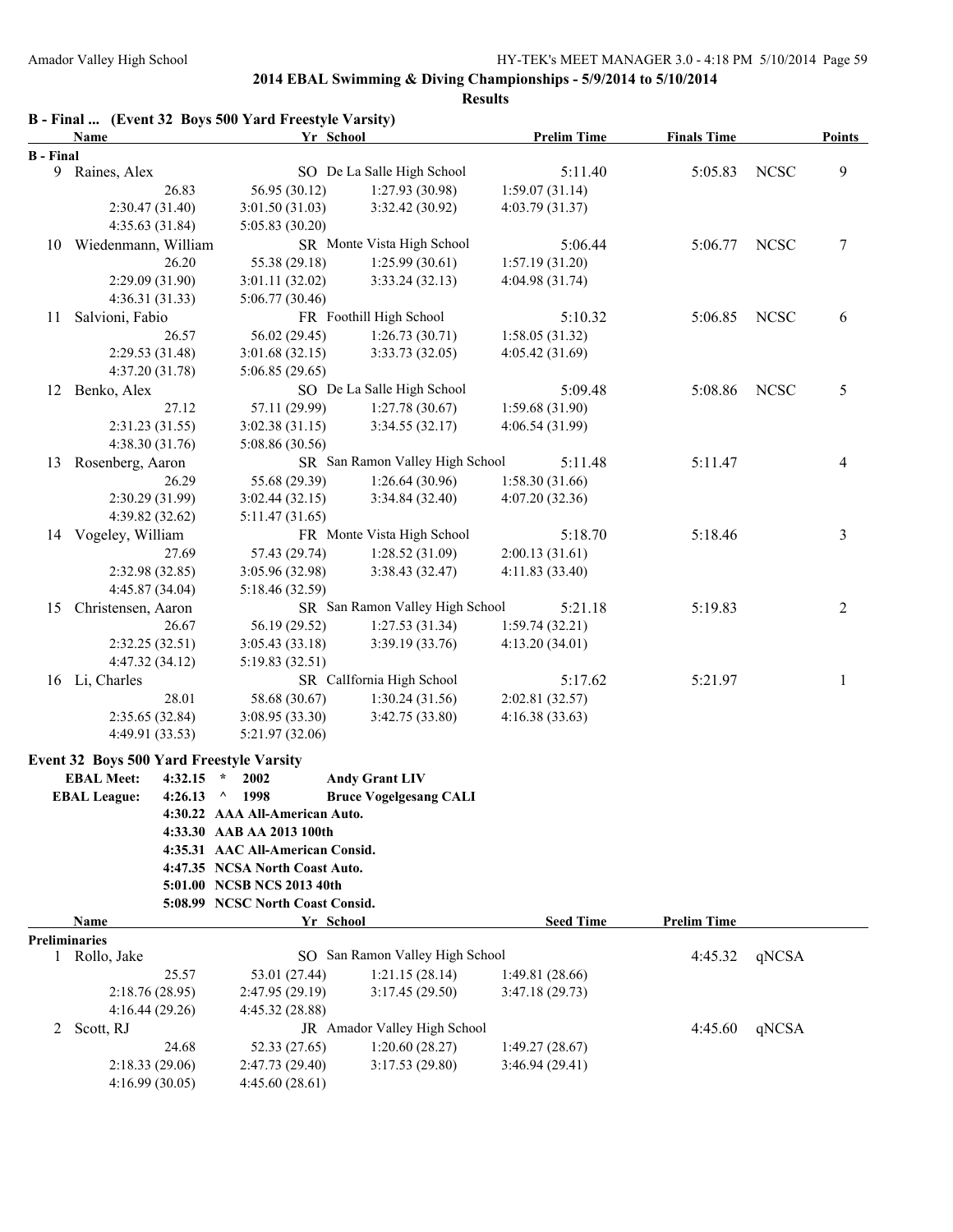|                | Preliminaries  (Event 32 Boys 500 Yard Freestyle Varsity) |                 |                                 |                   |                    |              |
|----------------|-----------------------------------------------------------|-----------------|---------------------------------|-------------------|--------------------|--------------|
|                | <b>Name</b>                                               | Yr School       |                                 | <b>Seed Time</b>  | <b>Prelim Time</b> |              |
| $\mathfrak{Z}$ | Shen, Tony                                                |                 | SR Foothill High School         |                   | 4:47.13            | qNCSA        |
|                | 26.03                                                     | 54.24 (28.21)   | 1:22.65(28.41)                  | 1:51.53 (28.88)   |                    |              |
|                | 2:20.37 (28.84)                                           | 2:49.50(29.13)  | 3:18.82(29.32)                  | 3:48.29 (29.47)   |                    |              |
|                | 4:17.89 (29.60)                                           | 4:47.13(29.24)  |                                 |                   |                    |              |
| 4              | Wills, Justin                                             |                 | FR CalIfornia High School       |                   | 4:50.69            | qNCSB        |
|                | 25.45                                                     | 53.66 (28.21)   | 1:22.39(28.73)                  | 1:51.76(29.37)    |                    |              |
|                | 2:21.27(29.51)                                            | 2:51.15(29.88)  | 3:21.33(30.18)                  | 3:51.64(30.31)    |                    |              |
|                | 4:21.70 (30.06)                                           | 4:50.69(28.99)  |                                 |                   |                    |              |
| 5              | Tang, Jeffrey                                             |                 | SO Foothill High School         |                   | 4:52.48            | qNCSB        |
|                | 26.23                                                     | 54.34 (28.11)   | 1:23.17(28.83)                  | 1:52.12(28.95)    |                    |              |
|                | 2:21.35(29.23)                                            | 2:51.03(29.68)  | 3:21.05 (30.02)                 | 3:51.24(30.19)    |                    |              |
|                | 4:21.98 (30.74)                                           | 4:52.48(30.50)  |                                 |                   |                    |              |
| 6              | Cramer, Parker                                            |                 | FR CalIfornia High School       |                   | 4:57.46            | qNCSB        |
|                | 26.67                                                     | 55.44 (28.77)   | 1:24.86 (29.42)                 | 1:54.57(29.71)    |                    |              |
|                | 2:24.58(30.01)                                            | 2:55.28(30.70)  | 3:25.81 (30.53)                 | 3:56.04(30.23)    |                    |              |
|                | 4:27.21(31.17)                                            | 4:57.46(30.25)  |                                 |                   |                    |              |
|                |                                                           |                 | JR San Ramon Valley High School |                   |                    |              |
| 7              | Harmon, Ben                                               |                 |                                 |                   | 4:58.52            | qNCSB        |
|                | 26.58                                                     | 55.57 (28.99)   | 1:25.37(29.80)                  | 1:56.05(30.68)    |                    |              |
|                | 2:26.80(30.75)                                            | 2:57.37(30.57)  | 3:27.89 (30.52)                 | 3:58.41 (30.52)   |                    |              |
|                | 4:29.52(31.11)                                            | 4:58.52(29.00)  |                                 |                   |                    |              |
| 8              | Martin, Michael                                           |                 | FR Amador Valley High School    |                   | 4:59.21            | qNCSB        |
|                | 26.43                                                     | 55.36 (28.93)   | 1:24.86 (29.50)                 | 1:55.25(30.39)    |                    |              |
|                | 2:25.60(30.35)                                            | 2:56.13(30.53)  | 3:27.59(31.46)                  | 3:58.34(30.75)    |                    |              |
|                | 4:29.44(31.10)                                            | 4:59.21(29.77)  |                                 |                   |                    |              |
| 9              | Reznick, Jordan                                           |                 | JR Amador Valley High School    |                   | 5:03.63            | qNCSC        |
|                | 27.31                                                     | 57.31 (30.00)   | 1:28.26(30.95)                  | 1:58.64(30.38)    |                    |              |
|                | 2:29.21 (30.57)                                           | 2:59.63(30.42)  | 3:30.60 (30.97)                 | 4:01.81(31.21)    |                    |              |
|                | 4:32.84 (31.03)                                           | 5:03.63(30.79)  |                                 |                   |                    |              |
|                | 10 Wiedenmann, William                                    |                 | SR Monte Vista High School      |                   | 5:06.44            | qNCSC        |
|                | 26.84                                                     | 56.57 (29.73)   | 1:26.95(30.38)                  | 1:57.99(31.04)    |                    |              |
|                | 2:29.36 (31.37)                                           | 3:00.74(31.38)  | 3:32.05(31.31)                  | 4:03.72(31.67)    |                    |              |
|                | 4:35.34(31.62)                                            | 5:06.44(31.10)  |                                 |                   |                    |              |
| 11             | Benko, Alex                                               |                 | SO De La Salle High School      |                   | 5:09.48            | q            |
|                | 26.44                                                     | 55.74 (29.30)   | 1:26.66(30.92)                  | 2:29.91 (1:03.25) |                    |              |
|                | 3:01.01(31.10)                                            | 3:33.01 (32.00) | 4:05.32(32.31)                  | 5:09.48 (1:04.16) |                    |              |
|                | 12 Salvioni, Fabio                                        |                 | FR Foothill High School         |                   | 5:10.32            | q            |
|                | 27.57                                                     | 57.35 (29.78)   | 1:28.55(31.20)                  | 1:59.67(31.12)    |                    |              |
|                | 2:30.98 (31.31)                                           | 3:03.08(32.10)  | 3:34.91 (31.83)                 | 4:07.44 (32.53)   |                    |              |
|                | 4:39.74 (32.30)                                           | 5:10.32(30.58)  |                                 |                   |                    |              |
| 13             | Raines, Alex                                              |                 | SO De La Salle High School      |                   | 5:11.40            | q            |
|                | 27.65                                                     | 58.07 (30.42)   | 1:28.84(30.77)                  | 1:59.86 (31.02)   |                    |              |
|                | 2:31.12 (31.26)                                           | 3:02.55(31.43)  | 3:34.34 (31.79)                 | 4:06.09(31.75)    |                    |              |
|                | 4:38.30 (32.21)                                           | 5:11.40(33.10)  |                                 |                   |                    |              |
|                | 14 Rosenberg, Aaron                                       |                 | SR San Ramon Valley High School |                   | 5:11.48            | q            |
|                | 25.80                                                     | 55.39 (29.59)   | 1:26.37(30.98)                  | 1:57.97(31.60)    |                    |              |
|                | 2:30.21(32.24)                                            | 3:02.29(32.08)  | 3:34.95 (32.66)                 | 4:07.70(32.75)    |                    |              |
|                | 4:40.14 (32.44)                                           | 5:11.48(31.34)  |                                 |                   |                    |              |
|                | 15 Li, Charles                                            |                 | SR Callfornia High School       |                   | 5:17.62            | $\mathbf{q}$ |
|                | 27.58                                                     | 57.45 (29.87)   | 1:28.44(30.99)                  | 2:00.18(31.74)    |                    |              |
|                | 2:32.38 (32.20)                                           | 3:04.67(32.29)  | 3:37.44(32.77)                  | 4:11.07(33.63)    |                    |              |
|                | 4:44.72 (33.65)                                           | 5:17.62 (32.90) |                                 |                   |                    |              |
|                |                                                           |                 |                                 |                   |                    |              |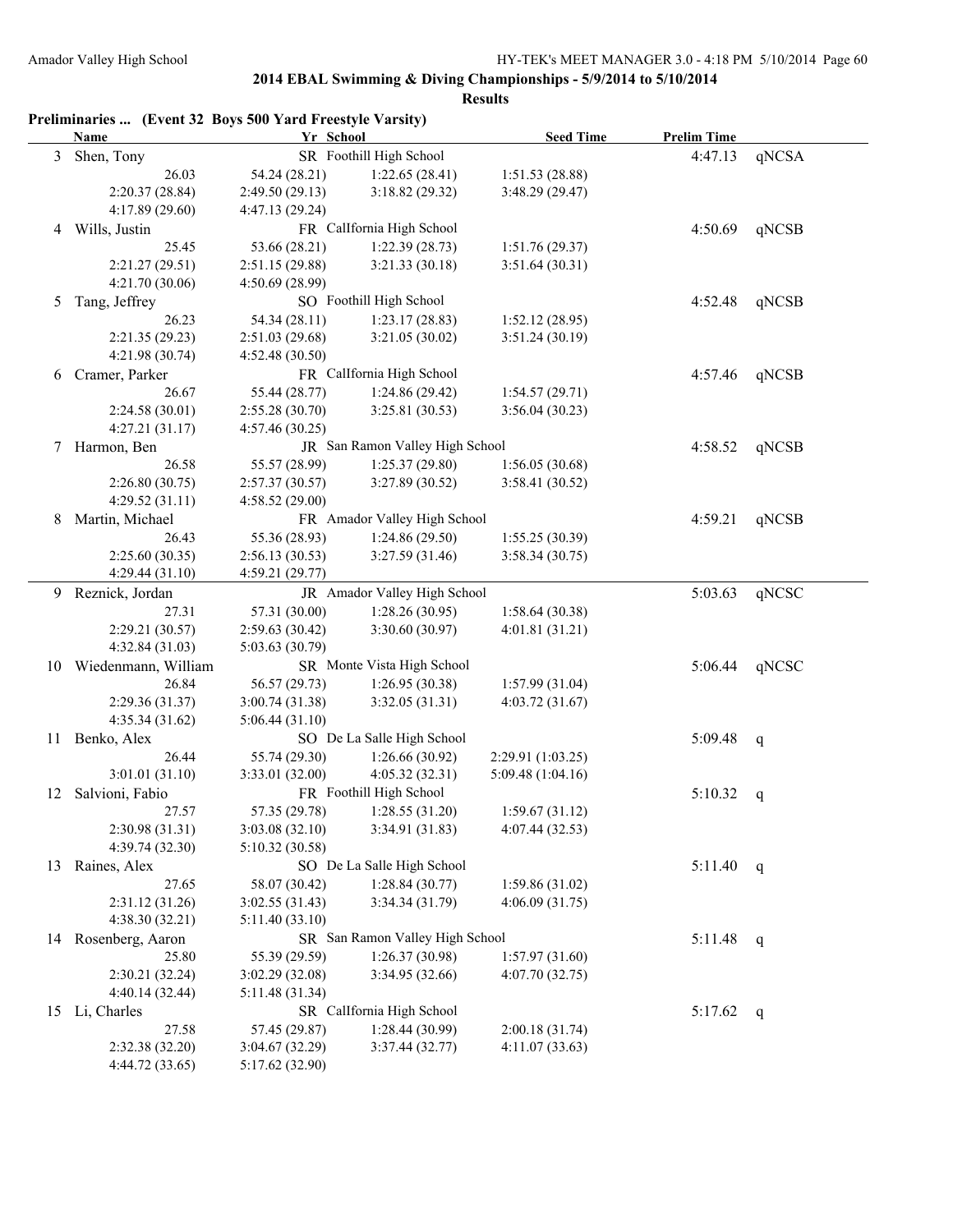|    |                                  | Preliminaries  (Event 32 Boys 500 Yard Freestyle Varsity) |                                             |                           |                         |              |               |
|----|----------------------------------|-----------------------------------------------------------|---------------------------------------------|---------------------------|-------------------------|--------------|---------------|
|    | <b>Name</b>                      | Yr School                                                 |                                             | <b>Seed Time</b>          | <b>Prelim Time</b>      |              |               |
|    | 16 Vogeley, William              |                                                           | FR Monte Vista High School                  |                           | 5:18.70                 | $\mathsf{q}$ |               |
|    | 27.62                            | 58.05 (30.43)                                             | 1:29.61(31.56)                              | 2:01.47 (31.86)           |                         |              |               |
|    | 2:33.73 (32.26)                  | 3:06.60(32.87)                                            | 3:39.33 (32.73)                             | 4:12.62 (33.29)           |                         |              |               |
|    | 4:46.63(34.01)                   | 5:18.70(32.07)                                            |                                             |                           |                         |              |               |
| 17 | Christensen, Aaron               |                                                           | SR San Ramon Valley High School             |                           | 5:21.18                 |              |               |
|    | 27.26                            | 57.83 (30.57)                                             | 1:30.44(32.61)                              | 2:03.13(32.69)            |                         |              |               |
|    | 2:35.76(32.63)                   | 3:08.83 (33.07)                                           | 3:42.15 (33.32)                             | 4:16.12 (33.97)           |                         |              |               |
|    | 4:49.71 (33.59)                  | 5:21.18 (31.47)                                           |                                             |                           |                         |              |               |
| 18 | Bornholtz, Zach                  |                                                           | JR De La Salle High School                  |                           | 5:23.30                 |              |               |
|    | 28.41                            | 59.65 (31.24)                                             | 1:32.40(32.75)                              | 2:04.98 (32.58)           |                         |              |               |
|    | 2:38.30 (33.32)                  | 3:11.52(33.22)                                            | 3:45.43(33.91)                              | 4:18.81 (33.38)           |                         |              |               |
|    | 4:51.93(33.12)                   | 5:23.30 (31.37)                                           |                                             |                           |                         |              |               |
|    | 19 Wassell, Taylor               |                                                           | JR Monte Vista High School                  |                           | 5:30.17                 |              |               |
|    | 28.94                            | 1:00.67(31.73)                                            | 1:33.41(32.74)                              | 2:06.59(33.18)            |                         |              |               |
|    | 2:40.01 (33.42)                  | 3:13.65(33.64)                                            | 3:48.12(34.47)                              | 4:22.79 (34.67)           |                         |              |               |
|    | 4:57.31 (34.52)                  | 5:30.17 (32.86)                                           |                                             |                           |                         |              |               |
| 20 | Jensen, Alec                     |                                                           | SR Livermore High School                    |                           | 5:40.02                 |              |               |
|    | 30.91                            | 1:05.32(34.41)                                            | 1:40.87(35.55)                              | 2:15.48(34.61)            |                         |              |               |
|    | 2:50.41 (34.93)                  | 3:25.36(34.95)                                            | 3:59.91 (34.55)                             | 4:33.73 (33.82)           |                         |              |               |
|    | 5:08.53 (34.80)                  | 5:40.02(31.49)                                            |                                             |                           |                         |              |               |
| 21 | Reimer, James                    |                                                           | SO Foothill High School                     |                           | 5:43.19                 |              |               |
| 22 | Kunzler, Joey                    |                                                           | SO Livermore High School                    |                           | 5:46.35                 |              |               |
|    | 30.10                            | 1:03.91(33.81)                                            | 1:39.00(35.09)                              | 2:14.77(35.77)            |                         |              |               |
|    | 2:49.77 (35.00)                  | 3:25.87(36.10)                                            | 4:02.26(36.39)                              | 4:37.67(35.41)            |                         |              |               |
|    | 5:12.84(35.17)                   | 5:46.35 (33.51)                                           |                                             |                           |                         |              |               |
|    |                                  | Event 33 Girls 200 Yard Freestyle Relay Junior Varsity    |                                             |                           |                         |              |               |
|    | <b>EBAL Meet:</b><br>$1:43.52$ * | 2013                                                      | <b>San Ramon Valley '13</b>                 |                           |                         |              |               |
|    |                                  |                                                           | B. Power, T. Kaleta, A. Williams, H. Talbot |                           |                         |              |               |
|    |                                  | 1:36.48 AAA All-American Auto.                            |                                             |                           |                         |              |               |
|    |                                  | 1:37.10 AAB AA 2013 100th                                 |                                             |                           |                         |              |               |
|    |                                  | 1:38.03 AAC All-American Consid.                          |                                             |                           |                         |              |               |
|    |                                  | 1:39.78 NCSA North Coast Auto.                            |                                             |                           |                         |              |               |
|    |                                  | 1:46.80 NCSB NCS 2013 40th                                |                                             |                           |                         |              |               |
|    |                                  | 1:51.09 NCSC North Coast Consid.                          |                                             |                           |                         |              |               |
|    | Team                             | Relay                                                     |                                             |                           | <b>Finals Time</b>      |              | <b>Points</b> |
|    | San Ramon Valley High School     | A                                                         |                                             |                           | 1:44.20                 | <b>NCSB</b>  | 40            |
|    | 1) Kjelsberg, Alyssa FR          | 2) McCreary, Erin FR                                      |                                             | 3) Moore, Melyssa SO      | 4) Liebowitz, Alexis FR |              |               |
|    | 26.07                            | 52.71 (26.64)                                             | 1:18.45(25.74)                              | 1:44.20(25.75)            |                         |              |               |
| 2  | San Ramon Valley High School     | $\, {\bf B}$                                              |                                             |                           | x1:48.30 NCSC           |              |               |
|    | 1) Helle, Mandy JR               | 2) Cardinal, Olivia JR                                    |                                             | 3) Albin, Morgan SO       | 4) Talbot, Haley JR     |              |               |
|    | 26.77                            | 53.36 (26.59)                                             | 1:20.98(27.62)                              | 1:48.30(27.32)            |                         |              |               |
| 3  | Amador Valley High School        | A                                                         |                                             |                           | 1:48.72                 | <b>NCSC</b>  | 34            |
|    | 1) White, Nikki FR               | 2) Pollitz, Rebecca SO                                    |                                             | 3) Bell, Lucy SO          | 4) Holbrook, Sophia SO  |              |               |
|    | 28.29                            | 54.56 (26.27)                                             | 1:21.88(27.32)                              | 1:48.72 (26.84)           |                         |              |               |
| 4  | Amador Valley High School        | $\, {\bf B}$                                              |                                             |                           | x1:49.31                | <b>NCSC</b>  |               |
|    | 1) MacGregor, Meg FR             | 2) Lawer, Jessica FR                                      |                                             | 3) Schnierer, Kaitlyn JR  | 4) Micheletti, Katie JR |              |               |
|    | 27.71                            | 56.10 (28.39)                                             | 1:23.66(27.56)                              | 1:49.31(25.65)            |                         |              |               |
| 5  | Monte Vista High School          | $\, {\bf B}$                                              |                                             |                           | 1:50.24                 | <b>NCSC</b>  | 32            |
|    | 1) Blake, Jordan SO              | 2) Power, Alissa SO                                       |                                             | 3) Ritterbush, Kathryn SO | 4) Miller, Lea FR       |              |               |
|    | 27.90                            | 55.20 (27.30)                                             | 1:22.77(27.57)                              | 1:50.24(27.47)            |                         |              |               |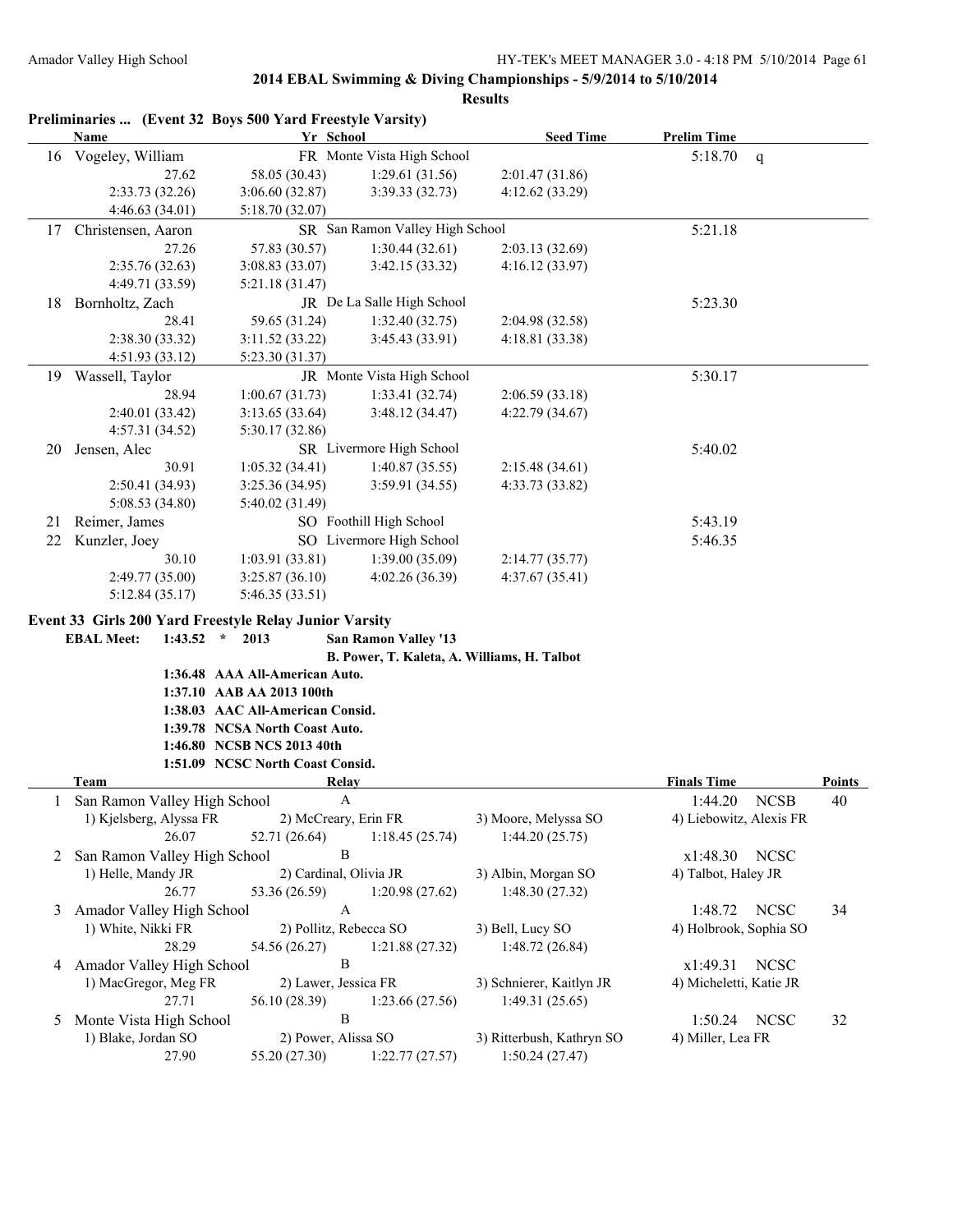#### **Results**

# **(Event 33 Girls 200 Yard Freestyle Relay Junior Varsity)**

|    | Team                                                  | <b>Relay</b>                     |                             |                                            | <b>Finals Time</b>         | <b>Points</b> |
|----|-------------------------------------------------------|----------------------------------|-----------------------------|--------------------------------------------|----------------------------|---------------|
| 6  | Monte Vista High School                               | $\mathbf{A}$                     |                             |                                            | <b>NCSC</b><br>x1:51.00    |               |
|    | 1) Van Winckel, Jamie SO                              | 2) Little, Gwen SO               |                             | 3) McCarty, Nicole FR                      | 4) Woodruff, Alexandria FR |               |
|    | 28.63                                                 |                                  | 1:24.80()                   | 1:51.00(26.20)                             |                            |               |
| 7  | Carondelet High School                                | $\mathbf{A}$                     |                             |                                            | 1:53.76                    | 30            |
|    | 1) LeGate, Payton SO                                  | 2) Rodriguez, Victoria JR        |                             | 3) Madigan, Katherine FR                   | 4) Carpenello, Gianna SR   |               |
|    | 28.27                                                 | 57.03 (28.76)                    | 1:24.98(27.95)              | 1:53.76(28.78)                             |                            |               |
| 8  | Carondelet High School                                | $\, {\bf B}$                     |                             |                                            | x1:54.29                   |               |
|    | 1) Sosa, Tabitha                                      | 2) Lea, Kristianna SR            |                             | 3) Downum, Sarah SR                        | 4) Cullen, Katherine SR    |               |
|    | 29.52                                                 | 57.02 (27.50)                    | 1:34.06(37.04)              | 1:54.29(20.23)                             |                            |               |
| 9  | Granada High School                                   | $\boldsymbol{\mathsf{A}}$        |                             |                                            | 1:55.23                    | 28            |
|    | 1) Moore, Mackenzie SO                                | 2) Danforth, Christine FR        |                             | 3) Bettencourt, Haley JR                   | 4) Landreth, Annika SO     |               |
|    | 29.14                                                 | 1:00.24(31.10)                   | 1:33.10(32.86)              | 1:55.23(22.13)                             |                            |               |
| 10 | CalIfornia High School                                | $\boldsymbol{\rm{A}}$            |                             |                                            | 1:55.38                    | 26            |
|    | 1) Lovett, Audrey FR                                  | 2) Renderos, Celina FR           |                             | 3) Friedel, Madison FR                     | 4) Graham, Kristy JR       |               |
|    | 29.40                                                 | 58.15 (28.75)                    | 1:29.63(31.48)              | 1:55.38(25.75)                             |                            |               |
| 11 | Foothill High School                                  | $\mathbf{A}$                     |                             |                                            | 1:58.35                    | 24            |
|    | 1) Isaacs, Haley SO                                   | 2) Passin, Sophia JR             |                             | 3) Hamilton, Madison SO                    | 4) Shields, Mackenzie SR   |               |
|    | 28.10                                                 | 58.52 (30.42)                    | 1:28.70(30.18)              | 1:58.35(29.65)                             |                            |               |
| 12 | CalIfornia High School                                | $\mathbf B$                      |                             |                                            | x2:00.45                   |               |
|    | 1) Mitchell, Mackenzie FR                             | 2) Hui, Zoe FR                   |                             | 3) Liang, Katherine SO                     | 4) Chamberlain, Hannah FR  |               |
|    | 30.86                                                 | 1:02.09(31.23)                   | 1:30.47(28.38)              | 2:00.45 (29.98)                            |                            |               |
| 13 | Granada High School                                   | $\, {\bf B}$                     |                             |                                            | x2:01.08                   |               |
|    | 1) Adams, Nicole FR                                   | 2) Borjon, Hannah SO             |                             | 3) Myers, Adele FR                         | 4) Campbell, Cora FR       |               |
|    | 29.77                                                 | 1:00.39(30.62)                   | 1:30.50(30.11)              | 2:01.08 (30.58)                            |                            |               |
|    | 14 Foothill High School                               | $\, {\bf B}$                     |                             |                                            | x2:04.03                   |               |
|    | 1) Schiaffino, Gemma FR                               | 2) LaCourse, Madison FR          |                             | 3) Whitaker, Olivia FR                     | 4) Dziedic, Nicole SO      |               |
|    | 31.58                                                 | 1:02.18(30.60)                   | 1:34.37(32.19)              | 2:04.03(29.66)                             |                            |               |
|    | Livermore High School                                 | $\mathbf{A}$                     |                             |                                            | <b>DQ</b>                  |               |
|    | 1) Kovisto, Cassidy FR                                | 2) Prusso, Kaia SO               |                             | 3) Hall, Julia SO                          | 4) Norton, Kelsie SO       |               |
|    | 34.00                                                 | 1:10.94(36.94)                   | 1:44.46(33.52)              | DQ (28.52)                                 |                            |               |
|    | Event 34 Boys 200 Yard Freestyle Relay Junior Varsity |                                  |                             |                                            |                            |               |
|    | <b>EBAL Meet:</b><br>$1:32.47$ * 2013                 |                                  | <b>San Ramon Valley '13</b> |                                            |                            |               |
|    |                                                       |                                  |                             | S. Thornton, K. Fox, N. Jester, L. DeWarns |                            |               |
|    |                                                       | 1:25.26 AAA All-American Auto.   |                             |                                            |                            |               |
|    |                                                       | 1:26.10 AAB AA 2013 100th        |                             |                                            |                            |               |
|    |                                                       | 1:26.75 AAC All-American Consid. |                             |                                            |                            |               |
|    |                                                       | 1:30.35 NCSA North Coast Auto.   |                             |                                            |                            |               |
|    |                                                       | 1:35.60 NCSB NCS 2013 40th       |                             |                                            |                            |               |
|    |                                                       | 1:38.19 NCSC North Coast Consid. |                             |                                            |                            |               |
|    | <b>Team</b>                                           | Relay                            |                             |                                            | <b>Finals Time</b>         | <b>Points</b> |
| 1  | San Ramon Valley High School                          | $\boldsymbol{\rm{A}}$            |                             |                                            | 1:36.59<br><b>NCSC</b>     | 40            |
|    | 1) Taibl, Carl FR                                     | 2) Murphy, Wyatt SO              |                             | 3) White, Xander SO                        | 4) Cronin, Austin SO       |               |
|    | 22.80                                                 | 48.63 (25.83)                    | 1:12.96(24.33)              | 1:36.59(23.63)                             |                            |               |
| 2  | Amador Valley High School                             | $\mathbf{A}$                     |                             |                                            | 1:39.43                    | 34            |
|    | 1) Dubiel, Tyler SO                                   | 2) Miller, Jack FR               |                             | 3) Bosse, Thomas SO                        | 4) Sinclair, Chase FR      |               |
|    | 24.05                                                 | 49.92 (25.87)                    | 1:15.04(25.12)              | 1:39.43 (24.39)                            |                            |               |
| 3  | De La Salle High School                               | $\mathbf{A}$                     |                             |                                            | 1:39.54                    | 32            |
|    | 1) Barbieri, Seth SO                                  | 2) Alms, Parker FR               |                             | 3) Mercer, Adam SO                         | 4) Stauber, Chris FR       |               |
|    | 25.32                                                 | 51.27 (25.95)                    | 1:16.04(24.77)              | 1:39.54(23.50)                             |                            |               |
| 4  | Monte Vista High School                               | $\mathbf{A}$                     |                             |                                            | 1:39.77                    | 30            |
|    | 1) Kim, Justin JR                                     | 2) Brear, Dane SO                |                             | 3) Nesbit, Sean FR                         | 4) Zhang, Robert JR        |               |
|    | 24.60                                                 | 49.30 (24.70)                    | 1:14.51(25.21)              | 1:39.77(25.26)                             |                            |               |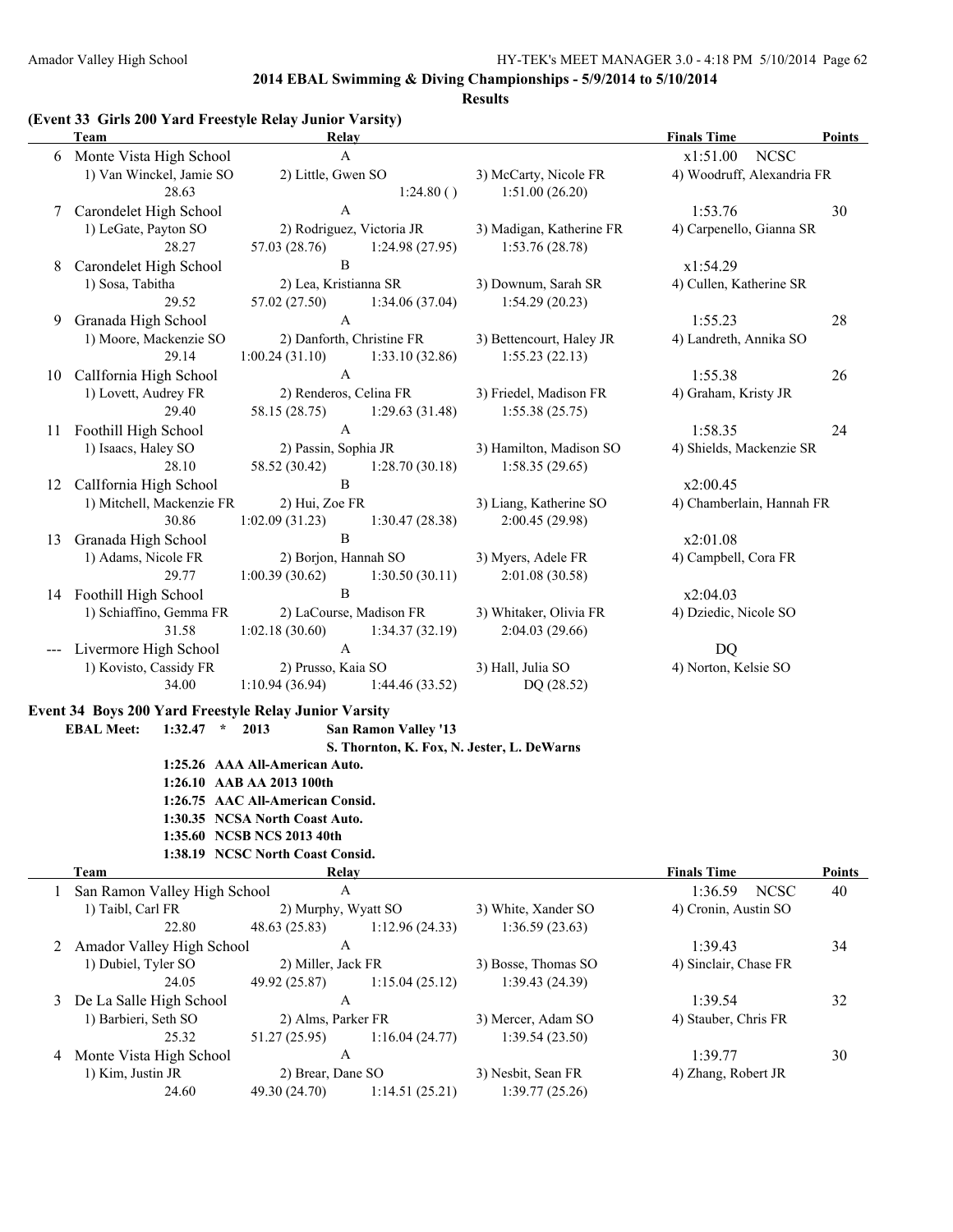**Results**

### **(Event 34 Boys 200 Yard Freestyle Relay Junior Varsity)**

|               | Team                                            | <b>Relay</b>                               |                                              | <b>Finals Time</b>       | Points        |
|---------------|-------------------------------------------------|--------------------------------------------|----------------------------------------------|--------------------------|---------------|
|               | 5 Callfornia High School                        | A                                          |                                              | 1:39.82                  | 28            |
|               | 1) Curlett, John SO                             | 2) Webster, John SR                        | 3) Rebro, Scott SR                           | 4) Dowling, Andrew FR    |               |
|               | 24.87                                           | 50.38(25.51)<br>1:15.08(24.70)             | 1:39.82(24.74)                               |                          |               |
| 6             | Amador Valley High School                       | B                                          |                                              | x1:41.09                 |               |
|               | 1) Gupta, Aditya FR                             | 2) Cole, Josh JR                           | 3) Cartwright, Ethan SO                      | 4) Smith, Taylor FR      |               |
|               | 25.77                                           | 51.53 (25.76)<br>1:16.53(25.00)            | 1:41.09(24.56)                               |                          |               |
| 7             | Callfornia High School                          | B                                          |                                              | x1:44.22                 |               |
|               | 1) Berwick, Jacob SO                            | 2) Lam, Brian JR                           | 3) Miller, Matthew SO                        | 4) Breinyn, Isaac SO     |               |
|               | 27.28                                           | 52.58 (25.30)<br>1:18.65(26.07)            | 1:44.22(25.57)                               |                          |               |
| 8             | Granada High School                             | $\mathbf{A}$                               |                                              | 1:49.37                  | 26            |
|               | 1) Haider, Sikander SO                          | 2) Vitale, Joseph SO                       | 3) Anninos, Jeremy SO                        | 4) Garcia, Maximilian SO |               |
|               | 27.72                                           | 59.35 (31.63) 1:25.11 (25.76)              | 1:49.37(24.26)                               |                          |               |
| 9             | Foothill High School                            | $\mathbf{A}$                               |                                              | 1:50.43                  | 24            |
|               | 1) Geasa, Joe FR                                | 2) Benner, Evan FR                         | 3) Chitale, Jay SR                           | 4) Wiener, Brian SO      |               |
|               | 26.93                                           | 57.32 (30.39)<br>1:24.01(26.69)            | 1:50.43(26.42)                               |                          |               |
| 10            | San Ramon Valley High School                    | $\, {\bf B}$                               |                                              | x1:52.67                 |               |
|               | 1) DeVivi, Andrew SO                            | 2) Andrade, Colton FR                      | 3) Spinetti, Jason JR                        | 4) Hendricks, Kjel FR    |               |
|               | 31.19                                           | 54.46 (23.27)<br>1:21.50(27.04)            | 1:52.67(31.17)                               |                          |               |
|               | 11 Granada High School                          | $\, {\bf B}$                               |                                              | x1:59.14                 |               |
|               | 1) Joglekar, Kedar JR                           | 2) Mylinos, Julian JR                      | 3) McGlothin, Connor FR                      | 4) Knuth, Sam FR         |               |
|               | 29.21                                           | 59.17 (29.96)<br>1:29.44(30.27)            | 1:59.14(29.70)                               |                          |               |
|               | 12 Livermore High School                        | $\mathbf{A}$                               |                                              | 2:01.67                  | 22            |
|               | 1) Cartwright, Rory SO                          | 2) Tovar, Enrique FR                       | 3) Altizer, Charles SO                       | 4) Sutter, Robert FR     |               |
|               | 30.41                                           | $1:01.38(30.97)$ $1:31.98(30.60)$          | 2:01.67(29.69)                               |                          |               |
|               | 13 Foothill High School                         | $\, {\bf B}$                               |                                              | x2:03.11                 |               |
|               | 1) Sha, John SO                                 | 2) Meyn, Bryan SO                          | 3) D'Souza, Donovan SO                       | 4) Meyn, Brandon SO      |               |
|               | 28.95                                           | 56.33 (27.38)<br>1:27.70(31.37)            | 2:03.11 (35.41)                              |                          |               |
|               | De La Salle High School                         | $\mathbf{B}$                               |                                              | DQ                       |               |
|               | 1) Levins, Mark FR                              | 2) Bindi, Jon FR                           | 3) Pierce, Connor FR                         | 4) Martin, Chase FR      |               |
|               | 27.17                                           | 53.39 (26.22)<br>1:18.22(24.83)            | DQ (27.38)                                   |                          |               |
|               | --- Monte Vista High School                     | $\, {\bf B}$                               |                                              | <b>DQ</b>                |               |
|               | 1) Bartlett, David FR                           | 2) Harris, Alessandro FR                   | 3) McCarty, Terence SO                       | 4) Dowd, Michael FR      |               |
|               | 25.08                                           | 49.56 (24.48) 1:15.00 (25.44)              | DQ (26.08)                                   |                          |               |
|               | Event 35 Girls 200 Yard Freestyle Relay Varsity |                                            |                                              |                          |               |
|               | $1:36.95$ * 2013<br><b>EBAL Meet:</b>           | <b>San Ramon Valley '13</b>                |                                              |                          |               |
|               |                                                 |                                            | D. Orlandi, A. Miller, M. Smith, C. Steffens |                          |               |
|               | <b>EBAL League:</b><br>$1:35.45$ ^ 2013         | <b>Amador Valley '13</b>                   |                                              |                          |               |
|               |                                                 | K. Brand, L. Gribbel, C. Plattel, I. Brand |                                              |                          |               |
|               |                                                 | 1:36.48 AAA All-American Auto.             |                                              |                          |               |
|               |                                                 | 1:37.10 AAB AA 2013 100th                  |                                              |                          |               |
|               |                                                 | 1:38.03 AAC All-American Consid.           |                                              |                          |               |
|               |                                                 | 1:39.78 NCSA North Coast Auto.             |                                              |                          |               |
|               |                                                 | 1:46.80 NCSB NCS 2013 40th                 |                                              |                          |               |
|               |                                                 | 1:51.09 NCSC North Coast Consid.           |                                              |                          |               |
|               | Team                                            | Relay                                      | <b>Prelim Time</b>                           | <b>Finals Time</b>       | <b>Points</b> |
| <b>Finals</b> |                                                 |                                            |                                              |                          |               |
| 1             | Carondelet High School                          | $\mathbf{A}$                               | 1:47.22                                      | $1:35.08^{\wedge}$ AAA   | 40            |
|               | 23.59                                           | 1:13.30(25.89)<br>47.41 (23.82)            | 1:35.08(21.78)                               |                          |               |
| 2             | San Ramon Valley High School                    | A                                          | 1:36.47                                      | $1:35.45^{\wedge}$ AAA   | 34            |
|               | 24.12                                           | 48.81 (24.69)<br>1:12.47(23.66)            | 1:35.45(22.98)                               |                          |               |
| 3             | Callfornia High School                          | A                                          | 1:40.33                                      | <b>NCSB</b><br>1:40.09   | 32            |
|               | 25.38                                           | 50.37 (24.99)<br>1:15.26(24.89)            | 1:40.09(24.83)                               |                          |               |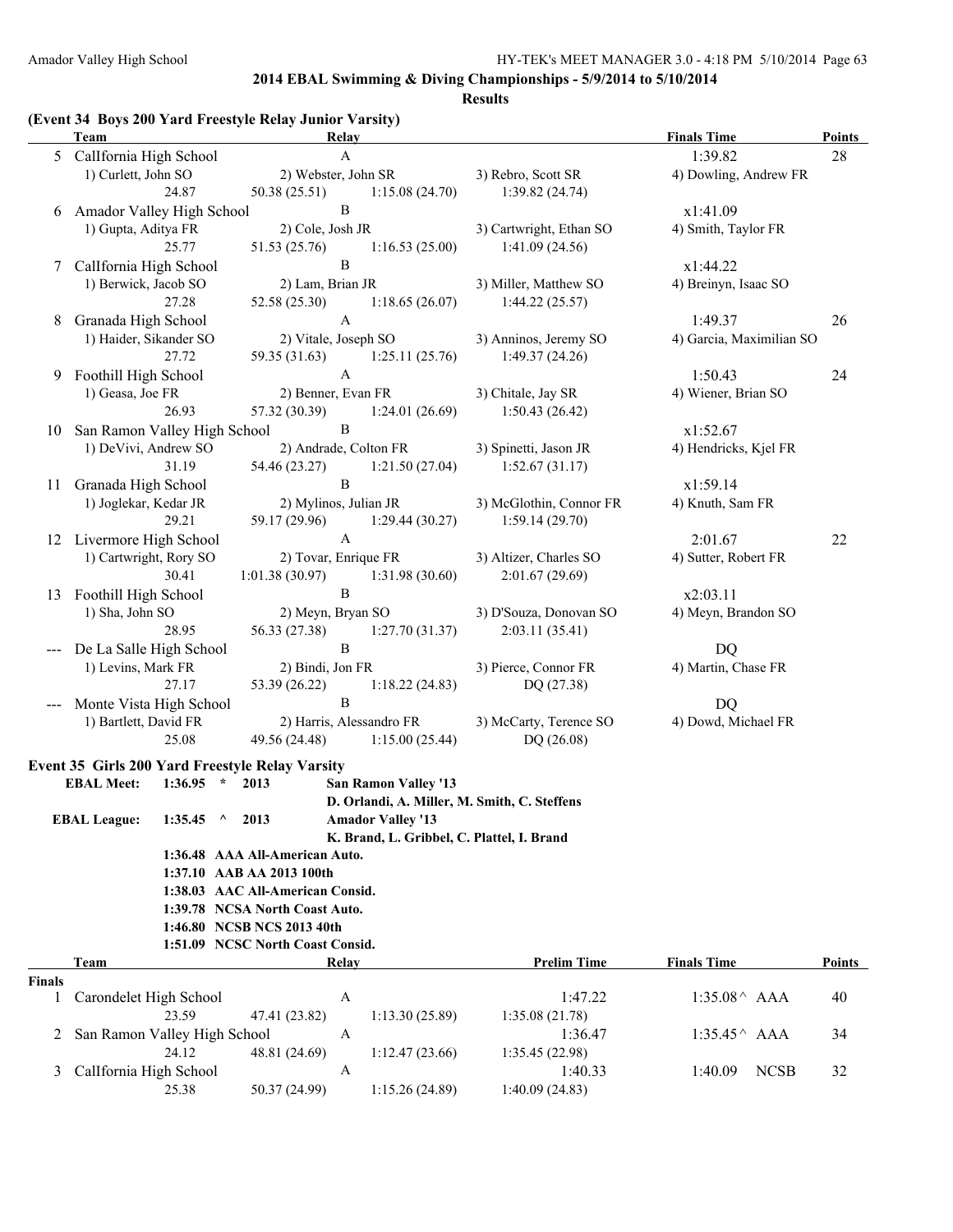|   | Finals  (Event 35 Girls 200 Yard Freestyle Relay Varsity) |             |                                  |                    |                                            |                                              |                        |             |               |
|---|-----------------------------------------------------------|-------------|----------------------------------|--------------------|--------------------------------------------|----------------------------------------------|------------------------|-------------|---------------|
|   | <b>Team</b>                                               |             |                                  | Relay              |                                            | <b>Prelim Time</b>                           | <b>Finals Time</b>     |             | <b>Points</b> |
| 4 | Amador Valley High School                                 |             |                                  | $\mathbf{A}$       |                                            | 1:57.77                                      | 1:40.15                | <b>NCSB</b> | 30            |
|   |                                                           | 25.39       | 50.25 (24.86)                    |                    | 1:15.61(25.36)                             | 1:40.15(24.54)                               |                        |             |               |
| 5 | Monte Vista High School                                   |             |                                  | $\mathbf{A}$       |                                            | 1:41.80                                      | 1:40.86                | <b>NCSB</b> | 28            |
|   |                                                           | 25.59       | 50.75 (25.16)                    |                    | 1:15.70(24.95)                             | 1:40.86(25.16)                               |                        |             |               |
| 6 | Foothill High School                                      |             |                                  | $\mathbf{A}$       |                                            | 1:39.73                                      | 1:40.95                | <b>NCSB</b> | 26            |
|   |                                                           | 25.26       | 50.51 (25.25)                    |                    | 1:15.89(25.38)                             | 1:40.95(25.06)                               |                        |             |               |
| 7 | Granada High School                                       |             |                                  | $\mathbf{A}$       |                                            | 1:43.13                                      | 1:42.01                | <b>NCSB</b> | 24            |
|   |                                                           | 25.52       | 51.31 (25.79)                    |                    | 1:22.13(30.82)                             | 1:42.01 (19.88)                              |                        |             |               |
|   | Livermore High School                                     |             |                                  | $\mathbf{A}$       |                                            | 1:47.05                                      | DQ                     |             |               |
|   |                                                           | 26.27       | 53.48 (27.21)                    |                    | 1:21.02(27.54)                             | DQ (24.95)                                   |                        |             |               |
|   | Event 35 Girls 200 Yard Freestyle Relay Varsity           |             |                                  |                    |                                            |                                              |                        |             |               |
|   | <b>EBAL Meet:</b>                                         | $1:36.95$ * | 2013                             |                    | <b>San Ramon Valley '13</b>                |                                              |                        |             |               |
|   |                                                           |             |                                  |                    |                                            | D. Orlandi, A. Miller, M. Smith, C. Steffens |                        |             |               |
|   | <b>EBAL League:</b>                                       | $1:35.45$ ^ | 2013                             |                    | <b>Amador Valley '13</b>                   |                                              |                        |             |               |
|   |                                                           |             |                                  |                    | K. Brand, L. Gribbel, C. Plattel, I. Brand |                                              |                        |             |               |
|   |                                                           |             | 1:36.48 AAA All-American Auto.   |                    |                                            |                                              |                        |             |               |
|   |                                                           |             | 1:37.10 AAB AA 2013 100th        |                    |                                            |                                              |                        |             |               |
|   |                                                           |             | 1:38.03 AAC All-American Consid. |                    |                                            |                                              |                        |             |               |
|   |                                                           |             | 1:39.78 NCSA North Coast Auto.   |                    |                                            |                                              |                        |             |               |
|   |                                                           |             | 1:46.80 NCSB NCS 2013 40th       |                    |                                            |                                              |                        |             |               |
|   |                                                           |             | 1:51.09 NCSC North Coast Consid. |                    |                                            |                                              |                        |             |               |
|   | <b>Team</b>                                               |             |                                  | Relay              |                                            | <b>Seed Time</b>                             | <b>Prelim Time</b>     |             |               |
|   | <b>Preliminaries</b>                                      |             |                                  |                    |                                            |                                              |                        |             |               |
|   | 1 San Ramon Valley High School                            |             |                                  | A                  |                                            |                                              | $1:36.47*$ qAAA        |             |               |
|   | 1) Steffens, Cailey JR                                    |             |                                  |                    | 2) Smith, Marina SR                        | 3) Fusari, Alexa FR                          | 4) Poppe, Heidi SR     |             |               |
|   |                                                           | 24.55       | 48.71 (24.16)                    |                    | 1:12.99(24.28)                             | 1:36.47(23.48)                               |                        |             |               |
|   | 2 Foothill High School                                    |             |                                  | $\mathbf{A}$       |                                            |                                              | 1:39.73                | qNCSA       |               |
|   | 1) Truex, Kennedy SO                                      |             |                                  |                    | 2) Heacox, Paige SO                        | 3) Hall, Andrea JR                           | 4) Skinner, Ryane SO   |             |               |
|   |                                                           | 24.74       | 49.49 (24.75)                    |                    | 1:14.67(25.18)                             | 1:39.73(25.06)                               |                        |             |               |
| 3 | Callfornia High School                                    |             |                                  | $\mathbf{A}$       |                                            |                                              | 1:40.33                | qNCSB       |               |
|   | 1) Philapil, Kaya JR                                      |             |                                  | 2) Lee, Aileen JR  |                                            | 3) Lampron, Laura FR                         | 4) Lampron, Robin SR   |             |               |
|   |                                                           | 25.14       | 49.88 (24.74)                    |                    | 1:15.23(25.35)                             | 1:40.33(25.10)                               |                        |             |               |
| 4 | Monte Vista High School                                   |             |                                  | $\mathbf{A}$       |                                            |                                              | 1:41.80                | qNCSB       |               |
|   | 1) Seaman, Kayla SO                                       |             |                                  | 2) Dahl, Lauryn FR |                                            | 3) Fahey, Courtney JR                        | 4) Schreiber, Haley SO |             |               |
|   |                                                           | 25.85       | 50.90 (25.05)                    |                    | 1:16.37(25.47)                             | 1:41.80(25.43)                               |                        |             |               |
| 5 | Granada High School                                       |             |                                  | A                  |                                            |                                              | 1:43.13                | qNCSB       |               |
|   | 1) Fairbanks, Megan SO                                    |             |                                  | 2) Krafcik, Sophia |                                            | 3) Kohlmoos, Greta SR                        | 4) Diehl, Shelby JR    |             |               |
|   |                                                           | 26.17       | 51.29 (25.12)                    |                    | 1:16.65(25.36)                             | 1:43.13(26.48)                               |                        |             |               |
|   | 6 Livermore High School                                   |             |                                  | $\mathbf{A}$       |                                            |                                              | 1:47.05                | qNCSC       |               |
|   | 1) Kunzler, Christine SR                                  |             |                                  |                    | 2) Hawkins, Michelle SR                    | 3) McGlynn, Chloe SO                         | 4) Woods, Katie SO     |             |               |
|   |                                                           | 26.54       | 54.72 (28.18)                    |                    | 1:22.22(27.50)                             | 1:47.05(24.83)                               |                        |             |               |
| 7 | Carondelet High School                                    |             |                                  | $\mathbf{A}$       |                                            |                                              | 1:47.22                | qNCSC       |               |
|   | 1) Murphy, Maddie SO                                      |             |                                  | 2) Han, Malorie SO |                                            | 3) Witkay, Kelsey SO                         | 4) Amberg, Natalie SR  |             |               |
|   |                                                           | 26.97       | 52.54 (25.57)                    |                    | 1:19.53(26.99)                             | 1:47.22(27.69)                               |                        |             |               |
| 8 | Amador Valley High School                                 |             |                                  | $\mathbf{A}$       |                                            |                                              | 1:57.77                | q           |               |
|   | 1) Howell, Samantha FR                                    |             |                                  | 2) Chung, Eva JR   |                                            | 3) Plattel, Caitlyn SO                       | 4) Brand, Iris JR      |             |               |
|   |                                                           | 27.24       | 54.15 (26.91)                    |                    | 1:25.89(31.74)                             | 1:57.77(31.88)                               |                        |             |               |
| 9 | Amador Valley High School                                 |             |                                  | $\, {\bf B}$       |                                            |                                              | 2:07.05                |             |               |
|   | 1) Davis, Jacqueline FR                                   |             |                                  |                    | 2) Vateva, Kristina SR                     | 3) Lin, Sunny SR                             | 4) Kyong, Julia SR     |             |               |
|   |                                                           | 26.26       | 1:03.38(37.12)                   |                    | 1:36.92(33.54)                             | 2:07.05(30.13)                               |                        |             |               |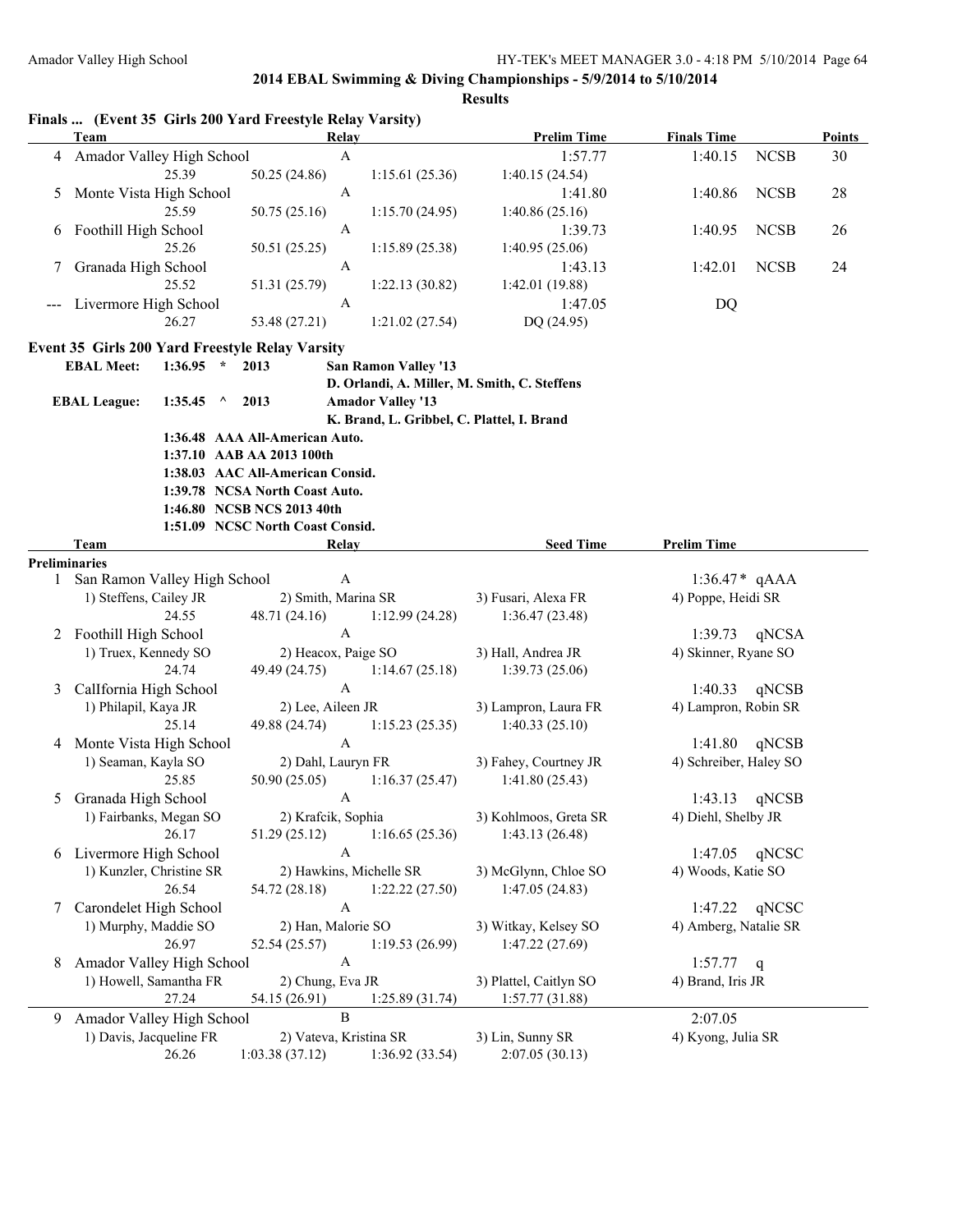|               | <b>Team</b>                                    | Relay                                               | <b>Seed Time</b>                                  | <b>Prelim Time</b>      |               |  |
|---------------|------------------------------------------------|-----------------------------------------------------|---------------------------------------------------|-------------------------|---------------|--|
|               | CalIfornia High School                         | B                                                   |                                                   | <b>NCSB</b><br>X1:46.34 |               |  |
|               | 1) Devadason, Sherlyn FR                       | 2) Mose, Jacqueline FR                              | 3) Chambers, Haley FR                             | 4) Willins, Jessica SR  |               |  |
|               | 26.15                                          | 52.16 (26.01)<br>1:20.46(28.30)                     | 1:46.34(25.88)                                    |                         |               |  |
| ---           | Foothill High School                           | B                                                   |                                                   | X1:47.05<br><b>NCSC</b> |               |  |
|               | 1) Isaacs, Alyson SO                           | 2) Tehranian-Torghaveh, Negin FR3) Truex, Taylor SR |                                                   | 4) Morse, Hailey SO     |               |  |
|               | 27.09                                          | 1:20.81(26.03)<br>54.78 (27.69)                     | 1:47.05(26.24)                                    |                         |               |  |
|               | San Ramon Valley High School                   | B                                                   |                                                   | X1:47.39<br><b>NCSC</b> |               |  |
|               | 1) Miller, Amanda SR                           | 2) O'Connell, Kelly SR                              | 3) Andrade, Allie JR                              | 4) Becker, Grace SR     |               |  |
|               | 25.97                                          | 53.20 (27.23)<br>1:19.86(26.66)                     | 1:47.39(27.53)                                    |                         |               |  |
|               | Monte Vista High School                        | $\, {\bf B}$                                        |                                                   | X1:47.79<br>NCSC        |               |  |
|               | 1) Harvill, Rachel JR                          | 2) Lorenz, Madison SO                               | 3) Harris, Mimi SR                                | 4) Simson, Jaclyn SR    |               |  |
|               | 27.32                                          | 53.46 (26.14)<br>1:20.51(27.05)                     | 1:47.79 (27.28)                                   |                         |               |  |
| ---           | Granada High School                            | $\, {\bf B}$                                        |                                                   | X1:51.44                |               |  |
|               | 1) Rocha, Adrianna SR                          | 2) Goold, Anastasia SR                              | 3) Hayes, Emma                                    | 4) Moufarrej, Sophie    |               |  |
|               | 28.99                                          | 57.03 (28.04)<br>1:23.84(26.81)                     | 1:51.44(27.60)                                    |                         |               |  |
|               | Carondelet High School                         | $\, {\bf B}$                                        |                                                   | X1:53.32                |               |  |
|               | 1) Simmering, Kennedy SR                       | 2) Santos, Isabella FR                              | 3) Treppa, Lindsay SR                             | 4) Shaw, Riley SR       |               |  |
|               | 27.95                                          | 57.22 (29.27)<br>1:25.13(27.91)                     | 1:53.32(28.19)                                    |                         |               |  |
|               | Event 36 Boys 200 Yard Freestyle Relay Varsity |                                                     |                                                   |                         |               |  |
|               | <b>EBAL Meet:</b><br>$1:25.09$ *               | 2013<br><b>Monte Vista '13</b>                      |                                                   |                         |               |  |
|               |                                                |                                                     | D. Williams, B. Carson, A. Pendergraft, S. Bloore |                         |               |  |
|               | 1:23.81<br><b>EBAL League:</b><br>$\wedge$     | 2011<br><b>Monte Vista '11</b>                      |                                                   |                         |               |  |
|               |                                                | D. Williams, M. Harris, P. Scott, T. Beebe          |                                                   |                         |               |  |
|               |                                                | 1:25.26 AAA All-American Auto.                      |                                                   |                         |               |  |
|               |                                                | 1:26.10 AAB AA 2013 100th                           |                                                   |                         |               |  |
|               |                                                | 1:26.75 AAC All-American Consid.                    |                                                   |                         |               |  |
|               |                                                | 1:30.35 NCSA North Coast Auto.                      |                                                   |                         |               |  |
|               |                                                | 1:35.60 NCSB NCS 2013 40th                          |                                                   |                         |               |  |
|               |                                                | 1:38.19 NCSC North Coast Consid.                    |                                                   |                         |               |  |
|               | Team                                           | Relay                                               | <b>Prelim Time</b>                                | <b>Finals Time</b>      | <b>Points</b> |  |
| <b>Finals</b> |                                                | A                                                   | 1:29.81                                           | 1:26.06<br>AAB          | 40            |  |
| 1             | Monte Vista High School<br>21.84               | 44.15 (22.31)<br>1:05.76(21.61)                     | 1:26.06(20.30)                                    |                         |               |  |
|               | San Ramon Valley High School                   | A                                                   | 1:28.08                                           | 1:26.12<br>AAC          | 34            |  |
| 2             | 22.04                                          | 43.50 (21.46)<br>1:04.80(21.30)                     | 1:26.12(21.32)                                    |                         |               |  |
| 3             | Callfornia High School                         | A                                                   | 1:30.08                                           | 1:28.68<br><b>NCSA</b>  | 32            |  |
|               | 22.60                                          | 44.46 (21.86)<br>1:07.15(22.69)                     | 1:28.68(21.53)                                    |                         |               |  |
|               | 4 De La Salle High School                      | $\mathbf{A}$                                        | 1:34.57                                           | <b>NCSA</b><br>1:29.74  | 30            |  |
|               | 23.06                                          | 45.35 (22.29)<br>1:07.85(22.50)                     | 1:29.74(21.89)                                    |                         |               |  |
|               | Amador Valley High School                      | $\mathbf{A}$                                        | 1:32.73                                           | <b>NCSA</b><br>1:30.16  | 28            |  |
| 5             | 22.31                                          | 44.36 (22.05)                                       |                                                   |                         |               |  |
|               | Granada High School                            | 1:07.48(23.12)<br>$\mathbf{A}$                      | 1:30.16(22.68)<br>1:34.43                         | <b>NCSB</b><br>1:32.37  | 26            |  |
| 6             | 23.48                                          | 46.56 (23.08)<br>1:09.29(22.73)                     | 1:32.37(23.08)                                    |                         |               |  |
|               |                                                | $\mathbf{A}$                                        | 1:32.68                                           | <b>NCSB</b><br>1:32.58  | 24            |  |
|               | 7 Foothill High School<br>23.82                | 46.92 (23.10)<br>1:11.07(24.15)                     | 1:32.58(21.51)                                    |                         |               |  |
|               | 8 Livermore High School                        | $\mathbf{A}$                                        | 1:36.79                                           | <b>NCSB</b><br>1:35.56  | 22            |  |
|               | 24.29                                          | 47.88 (23.59)<br>1:12.00(24.12)                     | 1:35.56 (23.56)                                   |                         |               |  |
|               |                                                |                                                     |                                                   |                         |               |  |

# **Preliminaries ... (Event 35 Girls 200 Yard Freestyle Relay Varsity)**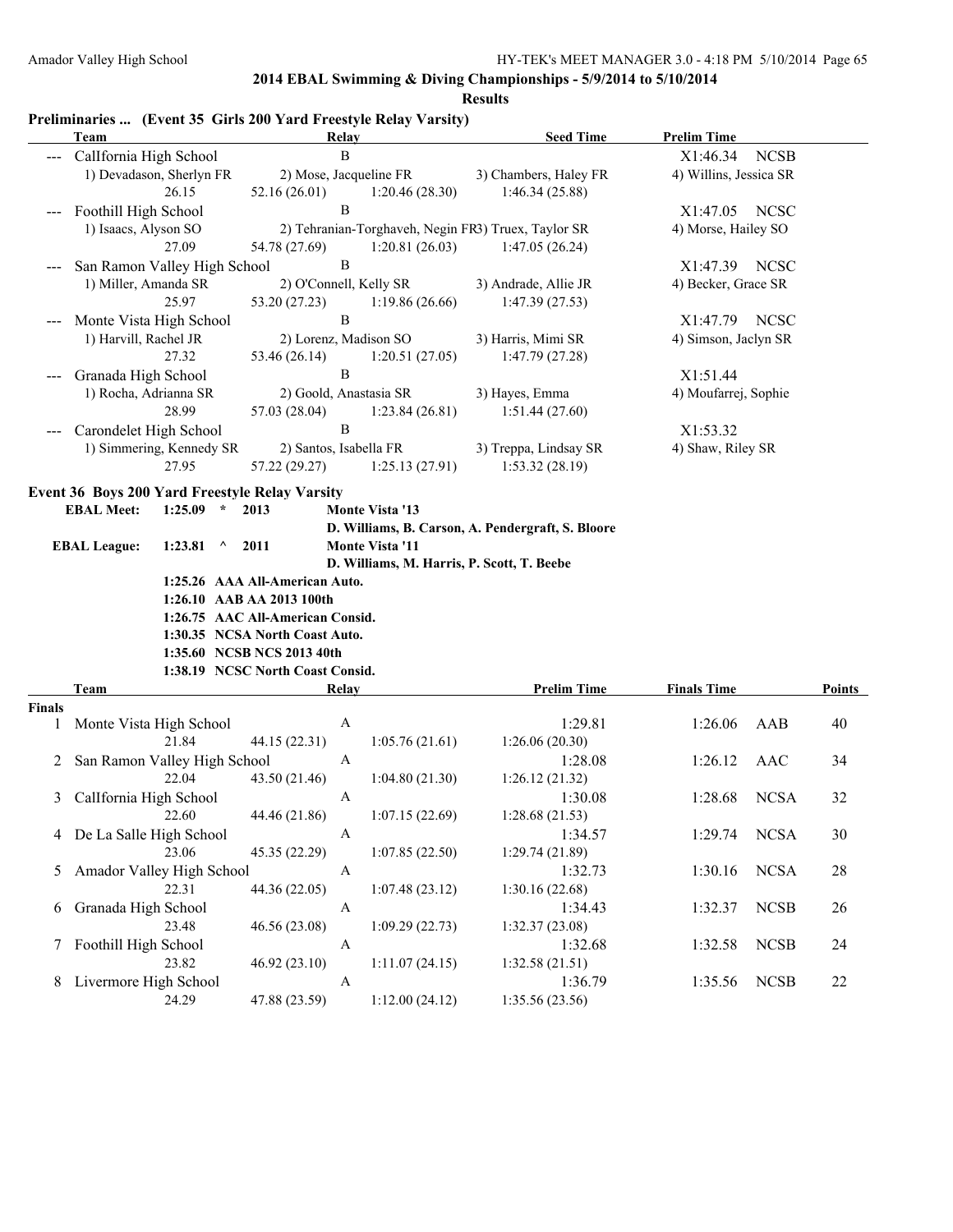|    | Event 36 Boys 200 Yard Freestyle Relay Varsity         |             |          |                                  |              |                         |                                                   |                         |
|----|--------------------------------------------------------|-------------|----------|----------------------------------|--------------|-------------------------|---------------------------------------------------|-------------------------|
|    | <b>EBAL Meet:</b>                                      | $1:25.09$ * |          | 2013                             |              | <b>Monte Vista '13</b>  |                                                   |                         |
|    |                                                        |             |          |                                  |              |                         | D. Williams, B. Carson, A. Pendergraft, S. Bloore |                         |
|    | <b>EBAL League:</b>                                    | 1:23.81     | $\wedge$ | 2011                             |              | <b>Monte Vista '11</b>  |                                                   |                         |
|    |                                                        |             |          |                                  |              |                         | D. Williams, M. Harris, P. Scott, T. Beebe        |                         |
|    |                                                        |             |          | 1:25.26 AAA All-American Auto.   |              |                         |                                                   |                         |
|    |                                                        |             |          | 1:26.10 AAB AA 2013 100th        |              |                         |                                                   |                         |
|    |                                                        |             |          | 1:26.75 AAC All-American Consid. |              |                         |                                                   |                         |
|    |                                                        |             |          | 1:30.35 NCSA North Coast Auto.   |              |                         |                                                   |                         |
|    |                                                        |             |          | 1:35.60 NCSB NCS 2013 40th       |              |                         |                                                   |                         |
|    |                                                        |             |          | 1:38.19 NCSC North Coast Consid. |              |                         |                                                   |                         |
|    | Team                                                   |             |          |                                  |              |                         | <b>Seed Time</b>                                  | <b>Prelim Time</b>      |
|    |                                                        |             |          |                                  | Relay        |                         |                                                   |                         |
|    | <b>Preliminaries</b><br>1 San Ramon Valley High School |             |          |                                  | A            |                         |                                                   | 1:28.08<br>qNCSA        |
|    | 1) Miller, Ryan SR                                     |             |          |                                  |              | 2) Haket, Brannan SO    |                                                   |                         |
|    |                                                        | 22.17       |          |                                  |              |                         | 3) Peterson, Clayton SR                           | 4) Williams, Mikey SO   |
|    |                                                        |             |          | 44.16 (21.99)                    |              | 1:06.07(21.91)          | 1:28.08(22.01)                                    |                         |
| 2  | Monte Vista High School                                |             |          |                                  | $\mathbf{A}$ |                         |                                                   | qNCSA<br>1:29.81        |
|    | 1) Bloore, Sean SR                                     |             |          | 2) Li, Jonathan JR               |              |                         | 3) French, Matthew SR                             | 4) Chapey, Vincent SR   |
|    |                                                        | 21.97       |          | 44.54 (22.57)                    |              | 1:07.38(22.84)          | 1:29.81(22.43)                                    |                         |
| 3  | CalIfornia High School                                 |             |          |                                  | A            |                         |                                                   | qNCSA<br>1:30.08        |
|    | 1) Zheng, Andrew SR                                    |             |          | 2) Sun, Henry SO                 |              |                         | 3) Huang, Vincent SO                              | 4) Downs, Andrew SR     |
|    |                                                        | 22.56       |          | 44.80 (22.24)                    |              | 1:08.04(23.24)          | 1:30.08(22.04)                                    |                         |
| 4  | Foothill High School                                   |             |          |                                  | $\mathbf{A}$ |                         |                                                   | qNCSB<br>1:32.68        |
|    | 1) Chenney, Perry SR                                   |             |          | 2) Tang, Jeffrey SO              |              |                         | 3) Geasa, Jack JR                                 | 4) Shen, Tony SR        |
|    |                                                        | 23.80       |          | 47.15(23.35)                     |              | 1:10.93(23.78)          | 1:32.68(21.75)                                    |                         |
| 5  | Amador Valley High School                              |             |          |                                  | $\mathbf{A}$ |                         |                                                   | 1:32.73<br>qNCSB        |
|    | 1) Yoon, Sam SR                                        |             |          |                                  |              | 2) McLaughlin, Kevin SR | 3) Li, Eric SO                                    | 4) Sornsen, Tom SO      |
|    |                                                        | 23.61       |          | 45.87(22.26)                     |              | 1:09.38(23.51)          | 1:32.73(23.35)                                    |                         |
| 6  | Granada High School                                    |             |          |                                  | $\mathbf{A}$ |                         |                                                   | $1:34.43$ qNCSB         |
|    | 1) Brandley, Jared SO                                  |             |          | 2) Wang, Alex SR                 |              |                         | 3) McLaggan, Addison JR                           | 4) Eckles, Michael SO   |
|    |                                                        | 23.47       |          | 47.23 (23.76)                    |              | 1:11.34(24.11)          | 1:34.43(23.09)                                    |                         |
|    |                                                        |             |          |                                  | $\mathbf{A}$ |                         |                                                   |                         |
|    | 7 De La Salle High School                              |             |          |                                  |              |                         |                                                   | 1:34.57<br>qNCSB        |
|    | 1) Benko, Alex SO                                      |             |          | 2) Madigan, Jack JR              |              |                         | 3) Knoflick, Tristian SO                          | 4) Shackleton, Chase SR |
|    |                                                        | 24.60       |          | 47.42 (22.82)                    |              | 1:11.32(23.90)          | 1:34.57(23.25)                                    |                         |
| 8. | Livermore High School                                  |             |          |                                  | $\mathbf{A}$ |                         |                                                   | 1:36.79<br>qNCSC        |
|    | 1) Yee, Harry SO                                       |             |          | 2) Ledbetter, Josh JR            |              |                         | 3) Kettenhofen, Andrew JR                         | 4) Bender, Kendric SR   |
|    |                                                        | 24.30       |          | 47.64 (23.34)                    |              | 1:12.24(24.60)          | 1:36.79(24.55)                                    |                         |
|    | 9 Foothill High School                                 |             |          |                                  | B            |                         |                                                   | 1:38.51                 |
|    | 1) Li, Aaron JR                                        |             |          | 2) Hogue, Ryan SR                |              |                         | 3) Song, Benjamin FR                              | 4) Martin, Quentin SR   |
|    |                                                        | 24.88       |          | 49.54 (24.66)                    |              | 1:14.35(24.81)          | 1:38.51(24.16)                                    |                         |
| 10 | De La Salle High School                                |             |          |                                  | B            |                         |                                                   | 1:41.45                 |
|    | 1) Bornholtz, Zach JR                                  |             |          | 2) Riley, Patrick SO             |              |                         | 3) Iannaccone, Erick FR                           | 4) Neufeld, Thomas SO   |
|    |                                                        | 24.85       |          | 50.12 (25.27)                    |              | 1:16.17(26.05)          | 1:41.45(25.28)                                    |                         |
| 11 | Amador Valley High School                              |             |          |                                  | B            |                         |                                                   | 1:41.75                 |
|    | 1) Jhong, Anthony JR                                   |             |          |                                  |              | 2) Brooks, Michael SR   | 3) Azuma, Chris SR                                | 4) Reznick, Jordan JR   |
|    |                                                        | 26.49       |          | 50.73 (24.24)                    |              | 1:16.55(25.82)          | 1:41.75(25.20)                                    |                         |
| 12 | Livermore High School                                  |             |          |                                  | B            |                         |                                                   | 1:42.97                 |
|    |                                                        |             |          |                                  |              |                         | 3) Fish, Nathan FR                                |                         |
|    | 1) Moreno, Carlos JR                                   |             |          | 2) Paden, Tyler SO               |              |                         |                                                   | 4) Kunzler, Joey SO     |
|    |                                                        | 26.11       |          | 51.33 (25.22)                    |              | 1:16.36(25.03)          | 1:42.97(26.61)                                    |                         |
| 13 | Granada High School                                    |             |          |                                  | B            |                         |                                                   | 1:43.60                 |
|    | 1) Boas, Nathaniel SR                                  |             |          | 2) Chong, Kyle SO                |              |                         | 3) Futral, Jonathan SR                            | 4) Knuth, Tristan SR    |
|    |                                                        | 24.88       |          | 50.17 (25.29)                    |              | 1:17.90(27.73)          | 1:43.60(25.70)                                    |                         |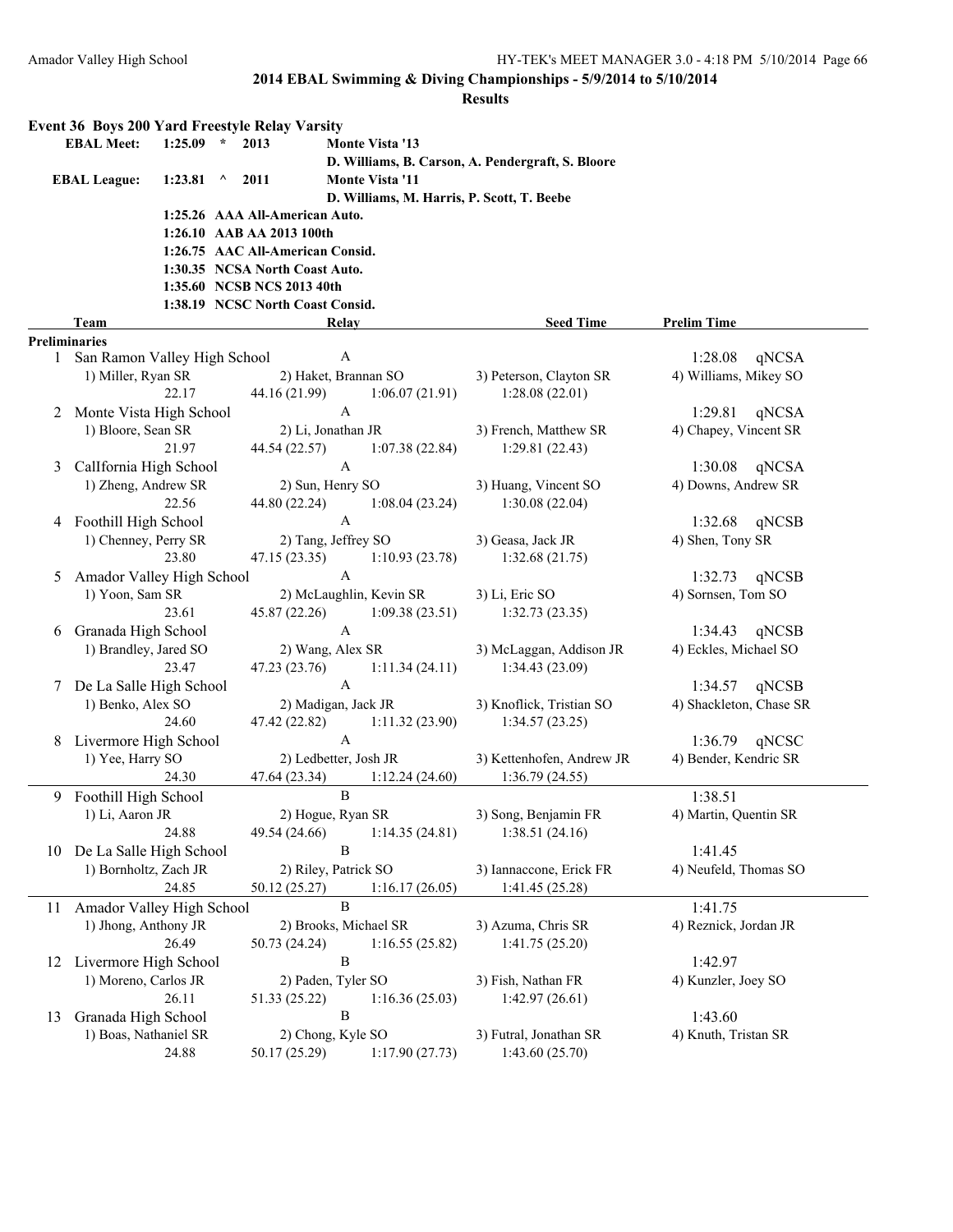|                        | <b>Team</b>                  | Preliminaries  (Event 36 Boys 200 Yard Freestyle Relay Varsity)<br><b>Relay</b> | <b>Seed Time</b>       | <b>Prelim Time</b>        |               |
|------------------------|------------------------------|---------------------------------------------------------------------------------|------------------------|---------------------------|---------------|
|                        | Callfornia High School       | $\, {\bf B}$                                                                    |                        | <b>NCSB</b><br>X1:32.60   |               |
|                        | 1) Wooldridge, Jacob JR      | 2) Webster, David SO                                                            | 3) Cramer, Parker FR   | 4) Hua, Eric JR           |               |
|                        | 22.56                        | 46.20 (23.64)<br>1:09.48(23.28)                                                 | 1:32.60(23.12)         |                           |               |
|                        | Monte Vista High School      | $\mathbf B$                                                                     |                        | X1:32.96<br><b>NCSB</b>   |               |
|                        | 1) Zhang, Alec SO            | 2) Dodge, Noah JR                                                               | 3) Poon, Darren SR     | 4) Wiedenmann, William SR |               |
|                        | 23.48                        | 49.09 (25.61)<br>1:10.19(21.10)                                                 | 1:32.96(22.77)         |                           |               |
| $\qquad \qquad \cdots$ | San Ramon Valley High School | $\mathbf B$                                                                     |                        | <b>NCSB</b><br>X1:33.55   |               |
|                        | 1) Fox, Keaton SO            | 2) Thornton, Sam SR                                                             | 3) Rosenberg, Aaron SR | 4) DeWarns, Liam SR       |               |
|                        | 23.70                        |                                                                                 |                        |                           |               |
|                        |                              | 47.40 (23.70)<br>1:11.48(24.08)                                                 | 1:33.55(22.07)         |                           |               |
|                        |                              | Event 37 Girls 100 Yard Backstroke Junior Varsity                               |                        |                           |               |
|                        | <b>EBAL Meet:</b>            | $1:01.47$ * 2013<br><b>Olivia Cardinal SRV</b>                                  |                        |                           |               |
|                        |                              | 55.57 AAA All-American Auto.                                                    |                        |                           |               |
|                        |                              | 56.40 AAB AA 2013 100th                                                         |                        |                           |               |
|                        |                              | 56.78 AAC All-American Consid.                                                  |                        |                           |               |
|                        |                              | 57.97 NCSA North Coast Auto.                                                    |                        |                           |               |
|                        |                              | 1:01.40 NCSB NCS 2013 40th                                                      |                        |                           |               |
|                        |                              | 1:03.99 NCSC North Coast Consid.                                                |                        |                           |               |
|                        | <b>Name</b>                  | Yr School                                                                       |                        | <b>Finals Time</b>        | <b>Points</b> |
| 1                      | Cardinal, Olivia             | JR San Ramon Valley High School                                                 |                        | 59.05 * NCSB              | 20            |
|                        | 28.26                        | 59.05 (30.79)                                                                   |                        |                           |               |
| 2                      | Ryan, Emily                  | SO San Ramon Valley High School                                                 |                        | 1:03.68<br><b>NCSC</b>    | 17            |
|                        | 30.39                        | 1:03.68 (33.29)                                                                 |                        |                           |               |
| 3                      | Sweeney, Jennifer            | FR San Ramon Valley High School                                                 |                        | 1:05.60                   | 16            |
|                        | 31.83                        | 1:05.60(33.77)                                                                  |                        |                           |               |
| 4                      | Napier, Claire               | SO San Ramon Valley High School                                                 |                        | 1:05.81                   | 15            |
|                        | 32.03                        | 1:05.81(33.78)                                                                  |                        |                           |               |
|                        | Saiki, Erin                  | SO CalIfornia High School                                                       |                        | 1:06.53                   | 14            |
| 5.                     |                              |                                                                                 |                        |                           |               |
|                        | 31.64                        | 1:06.53(34.89)                                                                  |                        |                           |               |
| 6                      | Sherwood, Julia              | FR San Ramon Valley High School                                                 |                        | x1:06.79                  |               |
|                        | 32.50                        | 1:06.79(34.29)                                                                  |                        |                           |               |
| 7                      | Talbot, Haley                | JR San Ramon Valley High School                                                 |                        | x1:06.95                  |               |
|                        | 33.01                        | 1:06.95(33.94)                                                                  |                        |                           |               |
| 8                      | Tovani, Sammi                | SO San Ramon Valley High School                                                 |                        | x1:07.30                  |               |
|                        | 32.69                        | 1:07.30(34.61)                                                                  |                        |                           |               |
| 9                      | Van Winckel, Jamie           | SO Monte Vista High School                                                      |                        | 1:07.57                   | 13            |
|                        | 32.31                        | 1:07.57(35.26)                                                                  |                        |                           |               |
|                        | 10 Power, Alissa             | SO Monte Vista High School                                                      |                        | 1:08.55                   | 12            |
|                        | 33.24                        | 1:08.55(35.31)                                                                  |                        |                           |               |
| 11                     | DeDoisblanc, Molly           | FR Monte Vista High School                                                      |                        | 1:08.72                   | 11            |
|                        | 33.44                        | 1:08.72(35.28)                                                                  |                        |                           |               |
| 12                     | Miller, Lea                  | FR Monte Vista High School                                                      |                        | 1:08.81                   | 9             |
|                        | 33.40                        | 1:08.81(35.41)                                                                  |                        |                           |               |
| 13                     | Liang, Katherine             | SO CalIfornia High School                                                       |                        | 1:09.02                   | 7             |
|                        | 33.54                        | 1:09.02(35.48)                                                                  |                        |                           |               |
| 14                     | Garcia, Maren                | FR San Ramon Valley High School                                                 |                        | x1:09.58                  |               |
|                        | 33.67                        | 1:09.58(35.91)                                                                  |                        |                           |               |
| 15                     | Doi, Megan                   | SO Amador Valley High School                                                    |                        | 1:09.59                   | 6             |
|                        | 33.52                        | 1:09.59 (36.07)                                                                 |                        |                           |               |
| 16                     | O'Sullivan, Kate             | FR Carondelet High School                                                       |                        | 1:09.83                   | 5             |
|                        | 33.08                        | 1:09.83(36.75)                                                                  |                        |                           |               |
| 17                     | Chong, Emily                 | FR Granada High School                                                          |                        | 1:10.89                   | 4             |
|                        |                              |                                                                                 |                        |                           |               |
|                        | 34.32                        | 1:10.89(36.57)                                                                  |                        |                           |               |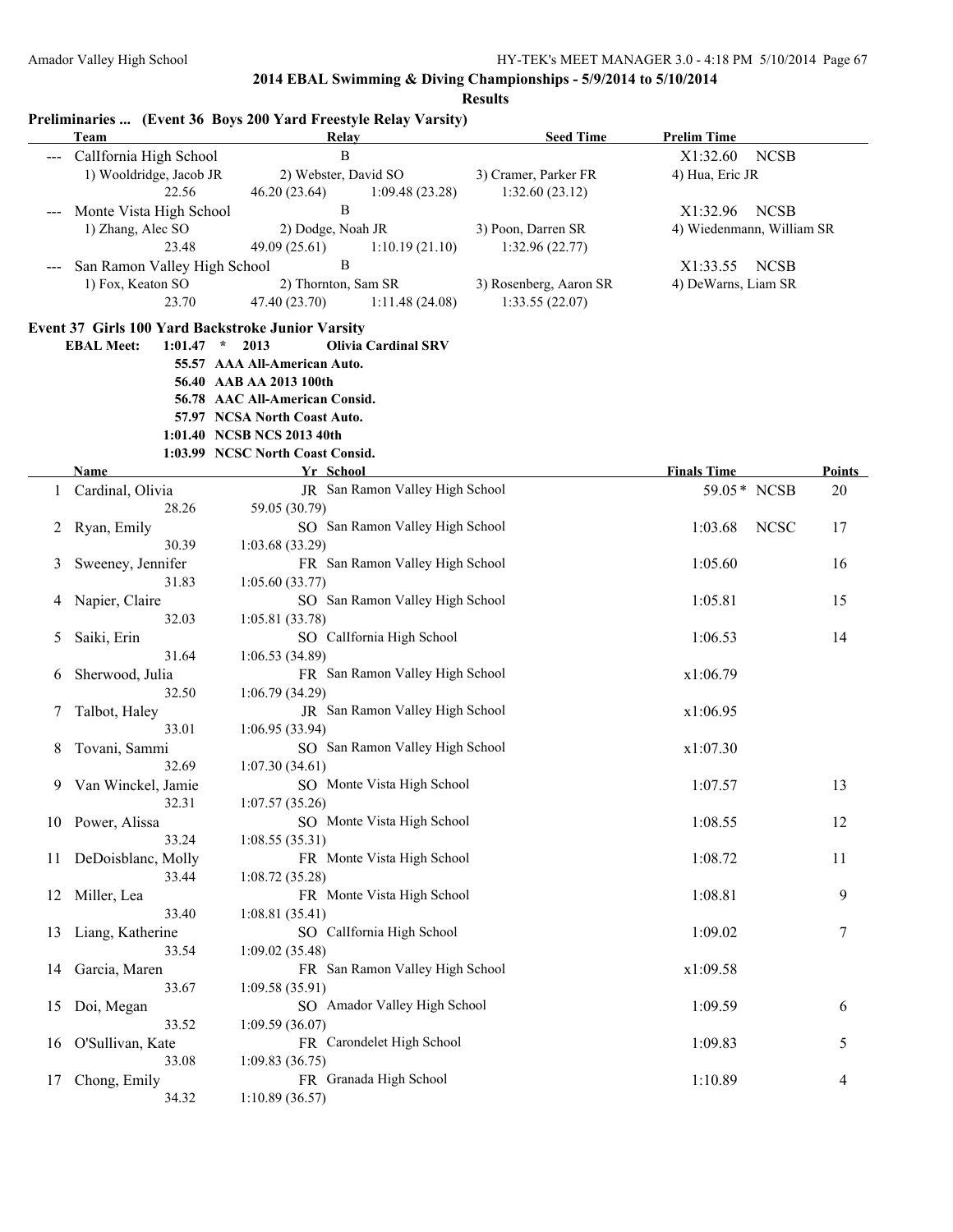#### **Results**

#### **(Event 37 Girls 100 Yard Backstroke Junior Varsity)**

|    | Name                         | Yr School                                               | <b>Finals Time</b> | <b>Points</b> |
|----|------------------------------|---------------------------------------------------------|--------------------|---------------|
| 18 | Tammen, Allison              | JR Carondelet High School                               | 1:13.01            | 3             |
|    | 35.40                        | 1:13.01(37.61)                                          |                    |               |
| 19 | Lovett, Brittanie            | SO CalIfornia High School                               | 1:13.40            | 2             |
|    | 35.09                        | 1:13.40(38.31)                                          |                    |               |
| 20 | Lantsberger, Erin            | SO Carondelet High School                               | 1:13.42            | 1             |
|    | 36.24                        | 1:13.42(37.18)                                          |                    |               |
| 21 | Huber, Cameron               | FR Amador Valley High School                            | 1:13.93            |               |
|    | 36.92                        | 1:13.93(37.01)                                          |                    |               |
| 22 | Downum, Sarah                | SR Carondelet High School                               | 1:14.41            |               |
|    | 36.31                        | 1:14.41(38.10)                                          |                    |               |
| 23 | Chinn, Analese               | SO Amador Valley High School                            | 1:15.04            |               |
|    | 35.70                        | 1:15.04(39.34)                                          |                    |               |
| 24 | Vo, Vivian                   | SO Carondelet High School                               | x1:15.41           |               |
|    | 36.55                        | 1:15.41 (38.86)                                         |                    |               |
| 25 | Mitchell, Mackenzie          | FR CalIfornia High School                               | 1:16.20            |               |
|    | 36.26                        | 1:16.20(39.94)                                          |                    |               |
| 26 | Cristiano, Jessica           | SR Livermore High School                                | 1:16.26            |               |
|    | 37.31                        | 1:16.26(38.95)                                          |                    |               |
| 27 | Ren, Catharine               | FR Foothill High School                                 | 1:17.09            |               |
|    | 37.39                        | 1:17.09(39.70)                                          |                    |               |
| 28 | Clark, Kayley                | FR Livermore High School                                | 1:19.07            |               |
|    | 38.78                        | 1:19.07(40.29)                                          |                    |               |
| 29 | Hamza, Gabi                  | FR Granada High School                                  | 1:21.42            |               |
|    | 39.75                        | 1:21.42(41.67)                                          |                    |               |
| 30 | Shults, Brianna              | FR Granada High School                                  | 1:21.56            |               |
| 31 | Kenneally, Hannah            | SO Carondelet High School                               | x1:21.83           |               |
|    | 39.10                        | 1:21.83(42.73)                                          |                    |               |
| 32 | Bronstein, Harlow            | SO Amador Valley High School                            | 1:22.70            |               |
| 33 | Terry, Alexa                 | FR Amador Valley High School                            | x1:26.22           |               |
|    | 41.45                        | 1:26.22(44.77)                                          |                    |               |
| 34 | Schiaffino, Gemma            | FR Foothill High School                                 | 1:29.46            |               |
| 35 | Miller, Sierra               | FR Livermore High School                                | 1:34.82            |               |
| 36 | Berlinn, Claudia             | SO Livermore High School                                | 1:40.89            |               |
|    | 48.49                        | 1:40.89(52.40)                                          |                    |               |
| 37 | Prusso, Kaia                 | SO Livermore High School                                | x1:41.33           |               |
|    | 49.85                        | 1:41.33(51.48)                                          |                    |               |
|    |                              | <b>Event 38 Boys 100 Yard Backstroke Junior Varsity</b> |                    |               |
|    | <b>EBAL Meet:</b><br>56.91 * | 2013<br><b>Ryan Birdsall SRV</b>                        |                    |               |
|    |                              | 50.13 AAA All-American Auto.                            |                    |               |
|    |                              | 50.70 AAB AA 2013 100th                                 |                    |               |
|    |                              | 51.38 AAC All-American Consid.                          |                    |               |
|    |                              | 52.83 NCSA North Coast Auto.                            |                    |               |
|    |                              | 55.90 NCSB NCS 2013 40th                                |                    |               |
|    |                              | 57.69 NCSC North Coast Consid.                          |                    |               |

| Name                | Yr School                       | <b>Finals Time</b> | <b>Points</b> |
|---------------------|---------------------------------|--------------------|---------------|
| Garcia, Brock       | SO San Ramon Valley High School | 58.65              | 20            |
| 27.26               | 58.65 (31.39)                   |                    |               |
| 2 Cronin, Austin    | SO San Ramon Valley High School | 1:01.29            | 17            |
| 29.52               | 1:01.29(31.77)                  |                    |               |
| 3 Hourigan, Tristan | SO De La Salle High School      | 1:01.53            | 16            |
| 29.67               | 1:01.53(31.86)                  |                    |               |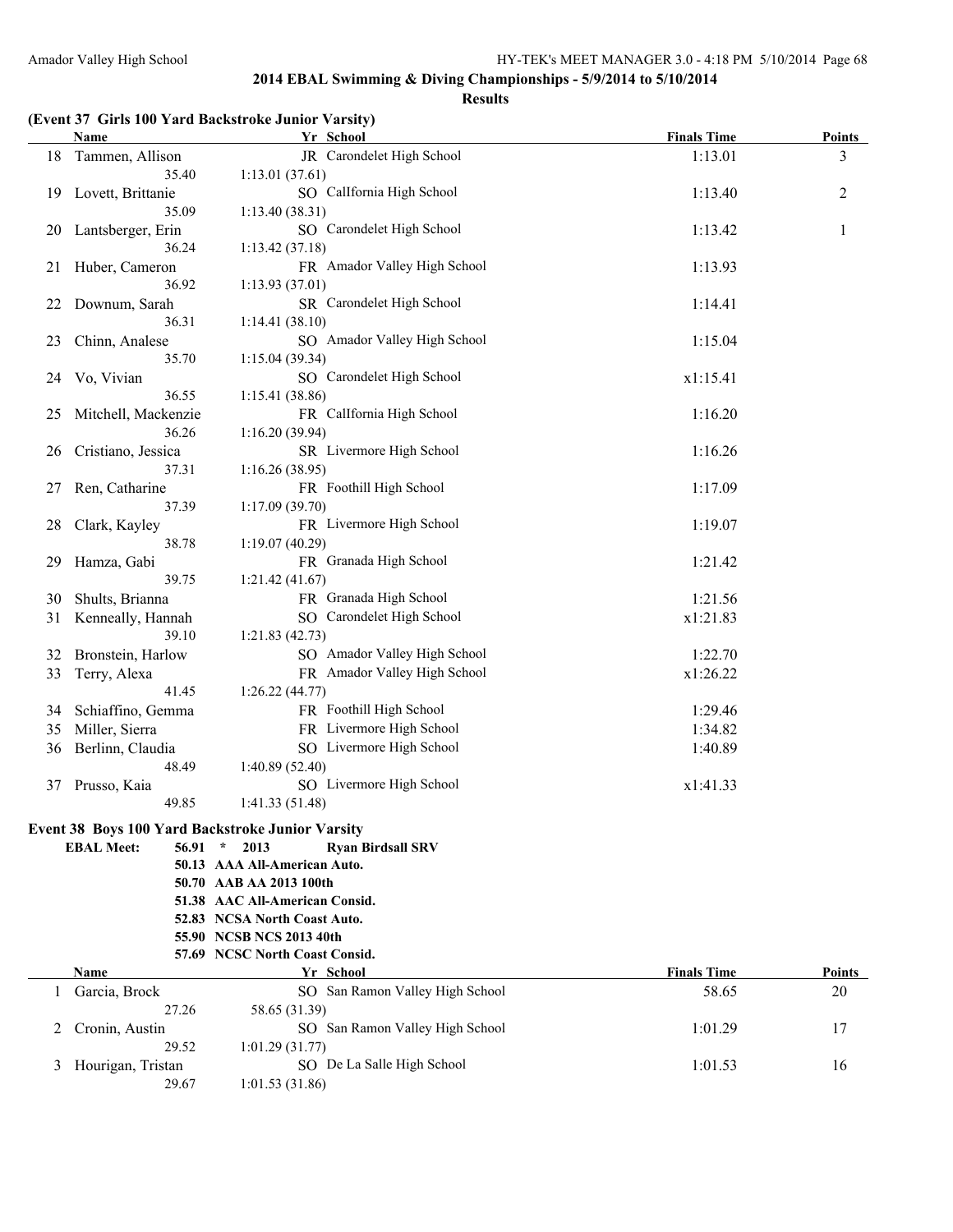#### **Results**

# **(Event 38 Boys 100 Yard Backstroke Junior Varsity)**

|    | Name                        | Yr School                                    | <b>Finals Time</b> | Points |
|----|-----------------------------|----------------------------------------------|--------------------|--------|
| 4  | Wang, Jeffrey               | JR Amador Valley High School                 | 1:01.73            | 15     |
|    | 30.22                       | 1:01.73(31.51)                               |                    |        |
| 5  | Corbishley, Zach            | FR Amador Valley High School                 | 1:02.13            | 14     |
|    | 29.61                       | 1:02.13(32.52)                               |                    |        |
| 6  | Kuang, Alex                 | FR Amador Valley High School                 | 1:02.67            | 13     |
|    | 30.03                       | 1:02.67(32.64)                               |                    |        |
| 7  | Oneil, Jack                 | FR Monte Vista High School                   | 1:03.65            | 12     |
|    | 30.19                       | 1:03.65(33.46)                               |                    |        |
| 8  | Miklasevich, Christopher    | FR Monte Vista High School                   | 1:04.01            | 11     |
|    | 30.91                       | 1:04.01(33.10)                               |                    |        |
| 9  | Alms, Parker                | FR De La Salle High School                   | 1:04.28            | 9      |
|    | 31.45                       | 1:04.28(32.83)                               |                    |        |
| 10 | Banke, Jacob                | FR Amador Valley High School                 | 1:05.46            | 7      |
|    | 33.20                       | 1:05.46(32.26)                               |                    |        |
| 11 | Reget, Daniel               | JR Monte Vista High School                   | 1:06.40            | 6      |
|    | 32.13                       | 1:06.40(34.27)                               |                    |        |
| 12 | Breinyn, Isaac              | SO CalIfornia High School                    | 1:06.43            | 5      |
|    | 32.45                       | 1:06.43 (33.98)                              |                    |        |
| 13 | Subramanian, Parth          | JR Amador Valley High School                 | x1:06.46           |        |
|    | 31.76                       | 1:06.46(34.70)                               |                    |        |
| 14 | Rogers, Collin              | SO Granada High School                       | 1:06.50            | 4      |
|    | 31.80                       | 1:06.50(34.70)                               |                    |        |
| 15 | Dunn, Chandler              | FR De La Salle High School<br>1:07.87(35.45) | 1:07.87            | 3      |
|    | 32.42                       |                                              |                    |        |
| 16 | Sullivan, Jonathan<br>33.28 | SO De La Salle High School                   | 1:08.27            | 2      |
| 17 | Hinds, Christopher          | 1:08.27(34.99)<br>JR Granada High School     | 1:08.78            | 1      |
|    | 34.30                       | 1:08.78(34.48)                               |                    |        |
| 18 | Murphy, William             | SO Granada High School                       | 1:09.02            |        |
|    | 33.87                       | 1:09.02(35.15)                               |                    |        |
| 19 | Hirsch, Andrew              | SO De La Salle High School                   | x1:09.20           |        |
|    | 33.43                       | 1:09.20(35.77)                               |                    |        |
| 20 | Gill, Noor                  | SO Amador Valley High School                 | x1:09.31           |        |
|    | 33.51                       | 1:09.31 (35.80)                              |                    |        |
| 21 | Spinetti, Jason             | JR San Ramon Valley High School              | 1:11.77            |        |
|    | 35.59                       | 1:11.77(36.18)                               |                    |        |
| 22 | Tang, Randy                 | FR Amador Valley High School                 | x1:12.25           |        |
|    | 33.67                       | 1:12.25(38.58)                               |                    |        |
| 23 | Lezcano, Jacob              | SO De La Salle High School                   | x1:15.28           |        |
|    | 36.27                       | 1:15.28(39.01)                               |                    |        |
| 24 | Sutter, Robert              | FR Livermore High School                     | 1:20.88            |        |
|    | 40.57                       | 1:20.88(40.31)                               |                    |        |
| 25 | Goodshaw, Danny             | FR De La Salle High School                   | x1:37.86           |        |
|    | 45.33                       | 1:37.86 (52.53)                              |                    |        |
|    | Cooper, John                | FR Amador Valley High School                 | DQ                 |        |
|    | 38.57                       | DQ (40.06)                                   |                    |        |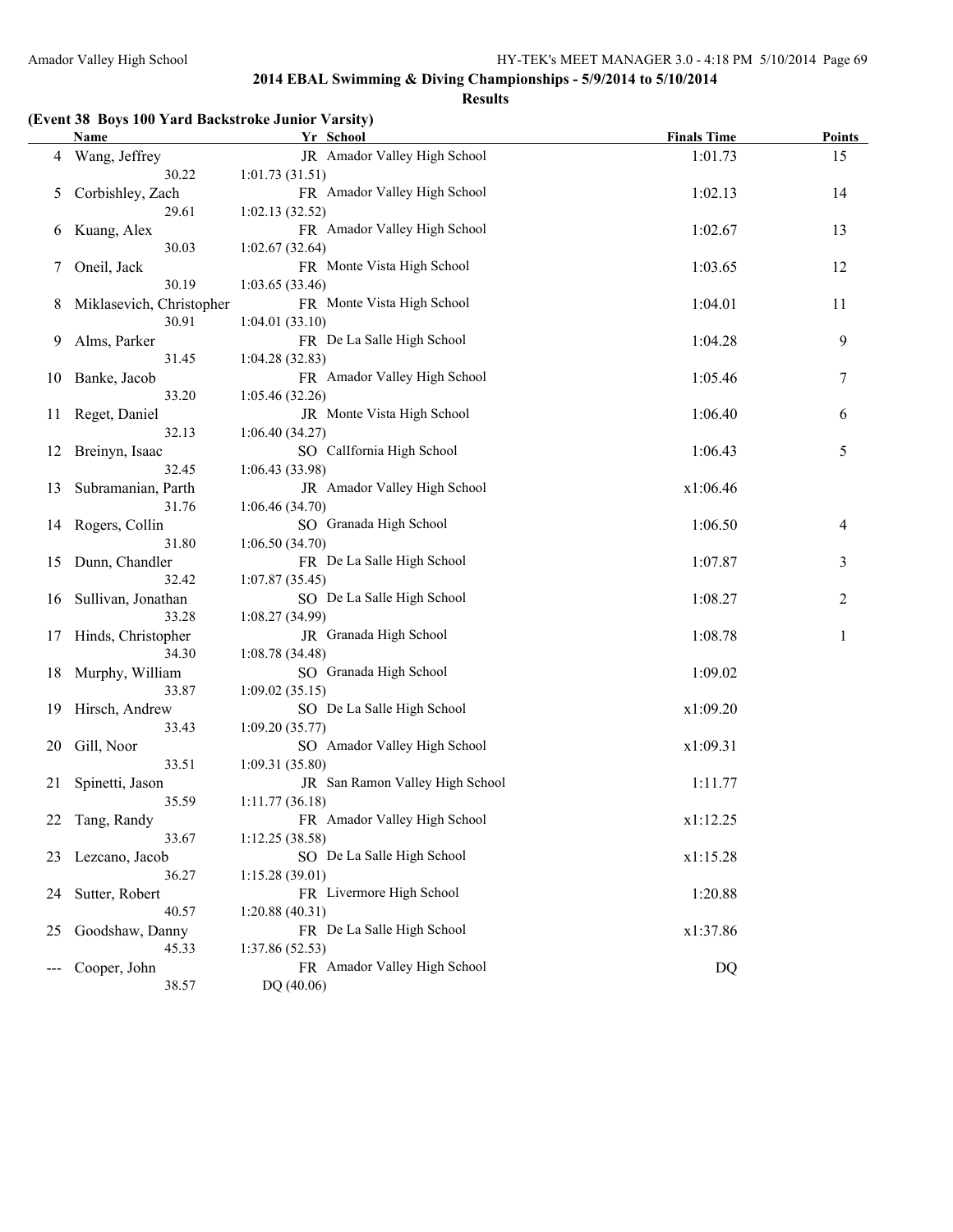|                            | Event 39 Girls 100 Yard Backstroke Varsity |                                                                |                    |                    |             |        |
|----------------------------|--------------------------------------------|----------------------------------------------------------------|--------------------|--------------------|-------------|--------|
| <b>EBAL Meet:</b><br>54.52 |                                            | $\star$<br>2012<br><b>Madison White CARO</b>                   |                    |                    |             |        |
|                            | <b>EBAL League:</b><br>53.74               | 2011<br><b>Madison White CARO</b><br>$\wedge$                  |                    |                    |             |        |
|                            |                                            | 55.57 AAA All-American Auto.                                   |                    |                    |             |        |
|                            |                                            | 56.40 AAB AA 2013 100th                                        |                    |                    |             |        |
|                            |                                            | 56.78 AAC All-American Consid.                                 |                    |                    |             |        |
|                            |                                            | 57.97 NCSA North Coast Auto.                                   |                    |                    |             |        |
|                            |                                            | 1:01.40 NCSB NCS 2013 40th<br>1:03.99 NCSC North Coast Consid. |                    |                    |             |        |
|                            | Name                                       | Yr School                                                      | <b>Prelim Time</b> | <b>Finals Time</b> |             | Points |
| A - Final                  |                                            |                                                                |                    |                    |             |        |
| $\mathbf{1}$               | Coloma, Samantha                           | SO Carondelet High School                                      | 55.45              | 54.35* AAA         |             | 20     |
|                            | 26.55                                      | 54.35 (27.80)                                                  |                    |                    |             |        |
| 2                          | Garcia, Gianna                             | SO San Ramon Valley High School                                | 56.17              | 55.87              | AAB         | 17     |
|                            | 26.90                                      | 55.87 (28.97)                                                  |                    |                    |             |        |
| 3                          | Chong, Christina                           | SO San Ramon Valley High School                                | 58.12              | 57.58              | <b>NCSA</b> | 16     |
|                            | 28.37                                      | 57.58 (29.21)                                                  |                    |                    |             |        |
|                            | Fusari, Alexa                              | FR San Ramon Valley High School                                | 58.73              | 58.64              | <b>NCSB</b> | 15     |
|                            | 28.33                                      | 58.64 (30.31)                                                  |                    |                    |             |        |
| 5                          | Truex, Kennedy                             | SO Foothill High School                                        | 58.83              | 59.44              | <b>NCSB</b> | 14     |
|                            | 28.98                                      | 59.44 (30.46)                                                  |                    |                    |             |        |
| 6                          | Parker, Annalisa                           | JR Amador Valley High School                                   | 1:00.69            | 1:00.39            | <b>NCSB</b> | 13     |
|                            | 29.58                                      | 1:00.39(30.81)                                                 |                    |                    |             |        |
|                            | Barrera, Sofia<br>29.56                    | FR Foothill High School                                        | 1:00.60            | 1:00.45            | <b>NCSB</b> | 12     |
| 8                          | Hamza, Haley                               | 1:00.45(30.89)<br>SR Granada High School                       | 1:00.78            | 1:00.81            | <b>NCSB</b> | 11     |
|                            | 29.68                                      | 1:00.81(31.13)                                                 |                    |                    |             |        |
| <b>B</b> - Final           |                                            |                                                                |                    |                    |             |        |
| 9                          | Wayman, Erin                               | SO San Ramon Valley High School                                | 1:02.28            | 1:01.15            | <b>NCSB</b> | 9      |
|                            | 29.67                                      | 1:01.15(31.48)                                                 |                    |                    |             |        |
| 10                         | Miller, McKenna                            | JR Monte Vista High School                                     | 1:01.02            | 1:01.19            | <b>NCSB</b> | 7      |
|                            | 29.39                                      | 1:01.19(31.80)                                                 |                    |                    |             |        |
| 11                         | Hammill, Taylor                            | FR CalIfornia High School                                      | 1:01.37            | 1:01.23            | <b>NCSB</b> | 6      |
|                            | 29.66                                      | 1:01.23(31.57)                                                 |                    |                    |             |        |
| 12                         | Nicolosi, Sara                             | SR Monte Vista High School                                     | 1:01.86            | 1:01.37            | <b>NCSB</b> | 5      |
|                            | 29.88                                      | 1:01.37(31.49)                                                 |                    |                    |             |        |
| 13                         | Willins, Natalie                           | SR CalIfornia High School                                      | 1:01.45            | 1:01.66            | <b>NCSC</b> | 4      |
|                            | 29.64                                      | 1:01.66(32.02)                                                 |                    |                    |             |        |
| 14                         | Fissel, Morgan                             | FR Monte Vista High School                                     | 1:02.27            | 1:02.91            | <b>NCSC</b> | 3      |
|                            | 30.80                                      | 1:02.91(32.11)                                                 |                    |                    |             |        |
| 15                         | Ransom, Kelly<br>30.83                     | JR Carondelet High School<br>1:04.09 (33.26)                   | 1:03.44            | 1:04.09            |             | 2      |
| 16                         | Brown, Gabriella                           | SR Carondelet High School                                      | 1:03.44            | 1:06.21            |             | 1      |
|                            | 31.06                                      | 1:06.21(35.15)                                                 |                    |                    |             |        |
|                            |                                            |                                                                |                    |                    |             |        |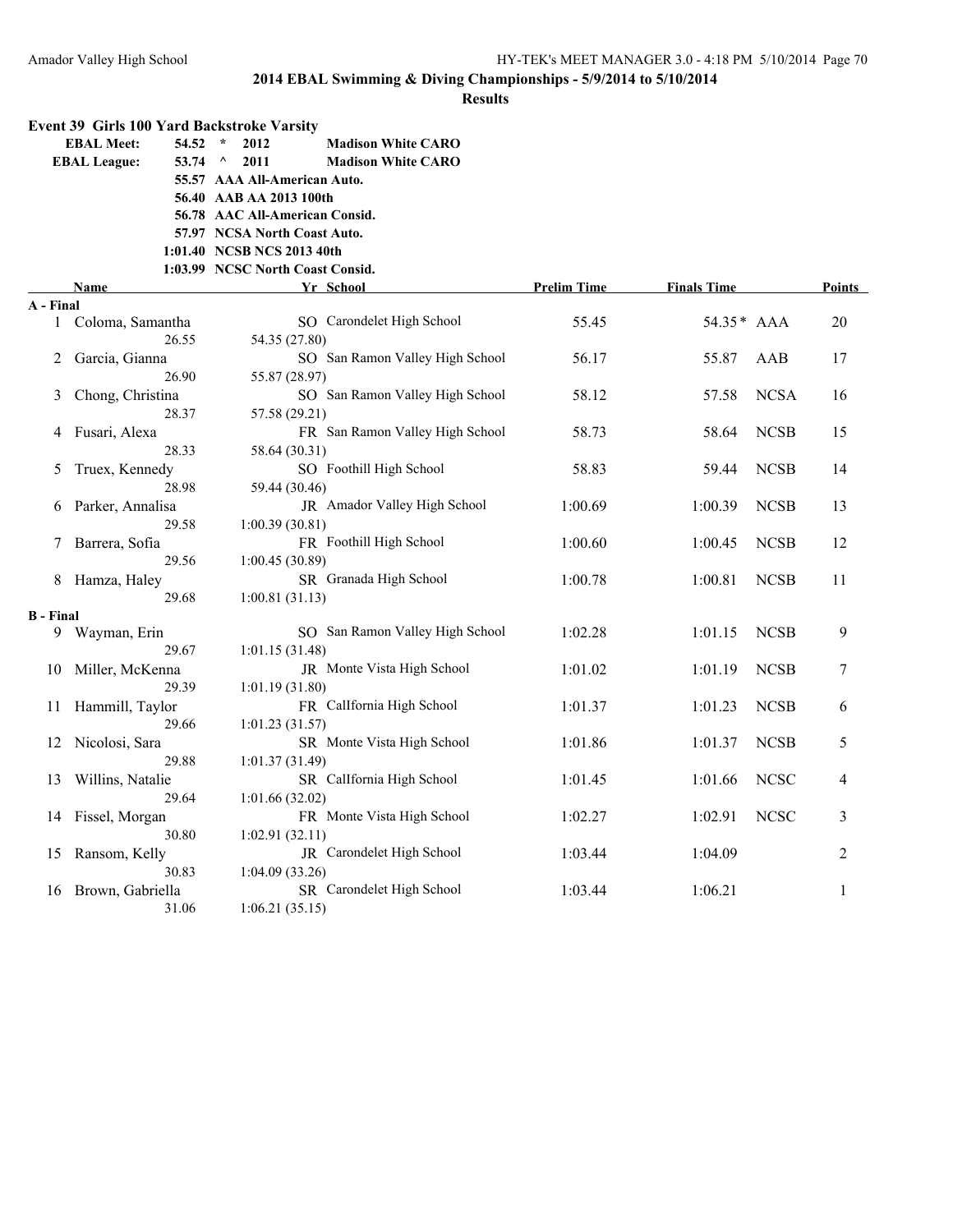|                      | <b>Event 39 Girls 100 Yard Backstroke Varsity</b> |                                  |                                 |                  |                    |             |
|----------------------|---------------------------------------------------|----------------------------------|---------------------------------|------------------|--------------------|-------------|
|                      | <b>EBAL Meet:</b><br>54.52                        | $\star$<br>2012                  | <b>Madison White CARO</b>       |                  |                    |             |
|                      | <b>EBAL League:</b>                               | 53.74 $\land$<br>2011            | <b>Madison White CARO</b>       |                  |                    |             |
|                      |                                                   | 55.57 AAA All-American Auto.     |                                 |                  |                    |             |
|                      |                                                   | 56.40 AAB AA 2013 100th          |                                 |                  |                    |             |
|                      |                                                   | 56.78 AAC All-American Consid.   |                                 |                  |                    |             |
|                      |                                                   | 57.97 NCSA North Coast Auto.     |                                 |                  |                    |             |
|                      |                                                   | 1:01.40 NCSB NCS 2013 40th       |                                 |                  |                    |             |
|                      |                                                   | 1:03.99 NCSC North Coast Consid. |                                 |                  |                    |             |
|                      | Name                                              |                                  | Yr School                       | <b>Seed Time</b> | <b>Prelim Time</b> |             |
| <b>Preliminaries</b> |                                                   |                                  |                                 |                  |                    |             |
|                      | 1 Coloma, Samantha                                |                                  | SO Carondelet High School       |                  | 55.45              | qAAA        |
|                      | 27.20                                             | 55.45 (28.25)                    |                                 |                  |                    |             |
| 2                    | Garcia, Gianna                                    |                                  | SO San Ramon Valley High School |                  | 56.17              | qAAB        |
|                      | 27.10                                             | 56.17 (29.07)                    |                                 |                  |                    |             |
| 3                    | Chong, Christina                                  |                                  | SO San Ramon Valley High School |                  | 58.12              | qNCSB       |
|                      | 28.60                                             | 58.12 (29.52)                    |                                 |                  |                    |             |
| 4                    | Fusari, Alexa                                     |                                  | FR San Ramon Valley High School |                  | 58.73              | qNCSB       |
|                      | 28.22                                             | 58.73 (30.51)                    |                                 |                  |                    |             |
|                      | Truex, Kennedy                                    |                                  | SO Foothill High School         |                  | 58.83              | qNCSB       |
| 5                    | 28.55                                             |                                  |                                 |                  |                    |             |
|                      |                                                   | 58.83 (30.28)                    |                                 |                  |                    |             |
| 6                    | Barrera, Sofia                                    |                                  | FR Foothill High School         |                  | 1:00.60            | qNCSB       |
|                      | 29.95                                             | 1:00.60(30.65)                   |                                 |                  |                    |             |
|                      | Parker, Annalisa                                  |                                  | JR Amador Valley High School    |                  | 1:00.69            | qNCSB       |
|                      | 29.75                                             | 1:00.69(30.94)                   |                                 |                  |                    |             |
| 8                    | Hamza, Haley                                      |                                  | SR Granada High School          |                  | 1:00.78            | qNCSB       |
|                      | 29.86                                             | 1:00.78(30.92)                   |                                 |                  |                    |             |
| 9.                   | Miller, McKenna                                   |                                  | JR Monte Vista High School      |                  | 1:01.02            | qNCSB       |
|                      | 29.48                                             | 1:01.02(31.54)                   |                                 |                  |                    |             |
| 10                   | Hammill, Taylor                                   |                                  | FR Callfornia High School       |                  | 1:01.37            | qNCSB       |
|                      | 29.65                                             | 1:01.37(31.72)                   |                                 |                  |                    |             |
| 11                   | Willins, Natalie                                  |                                  | SR CalIfornia High School       |                  | 1:01.45            | qNCSC       |
|                      | 29.63                                             | 1:01.45(31.82)                   |                                 |                  |                    |             |
| 12                   | Nicolosi, Sara                                    |                                  | SR Monte Vista High School      |                  | 1:01.86            | qNCSC       |
|                      | 30.11                                             | 1:01.86(31.75)                   |                                 |                  |                    |             |
| 13                   | Fissel, Morgan                                    |                                  | FR Monte Vista High School      |                  | 1:02.27            | qNCSC       |
|                      | 30.65                                             | 1:02.27(31.62)                   |                                 |                  |                    |             |
|                      | 14 Wayman, Erin                                   |                                  | SO San Ramon Valley High School |                  | 1:02.28            | qNCSC       |
|                      | 30.42                                             | 1:02.28(31.86)                   |                                 |                  |                    |             |
|                      | *15 Brown, Gabriella                              |                                  | SR Carondelet High School       |                  | 1:03.44            | qNCSC       |
|                      | 30.27                                             | 1:03.44(33.17)                   |                                 |                  |                    |             |
| $*15$                | Ransom, Kelly                                     |                                  | JR Carondelet High School       |                  | 1:03.44            | qNCSC       |
|                      | 30.71                                             | 1:03.44(32.73)                   |                                 |                  |                    |             |
| 17                   | Carr, Allison                                     |                                  | FR Carondelet High School       |                  | 1:03.56            | <b>NCSC</b> |
|                      | 30.83                                             | 1:03.56(32.73)                   |                                 |                  |                    |             |
| 18                   | Mose, Jacqueline                                  |                                  | FR CalIfornia High School       |                  | 1:04.74            |             |
|                      | 31.69                                             | 1:04.74(33.05)                   |                                 |                  |                    |             |
|                      |                                                   |                                  | SR Monte Vista High School      |                  |                    |             |
| 19                   | deBoisblanc, Emily                                |                                  |                                 |                  | 1:05.09            |             |
|                      | 31.23                                             | 1:05.09(33.86)                   |                                 |                  |                    |             |
| 20                   | Ananth, Shahini                                   |                                  | JR Granada High School          |                  | 1:05.24            |             |
|                      | 31.61                                             | 1:05.24(33.63)                   |                                 |                  |                    |             |
| 21                   | Shanahan, Brenda                                  |                                  | JR CalIfornia High School       |                  | 1:05.32            |             |
|                      | 31.78                                             | 1:05.32(33.54)                   |                                 |                  |                    |             |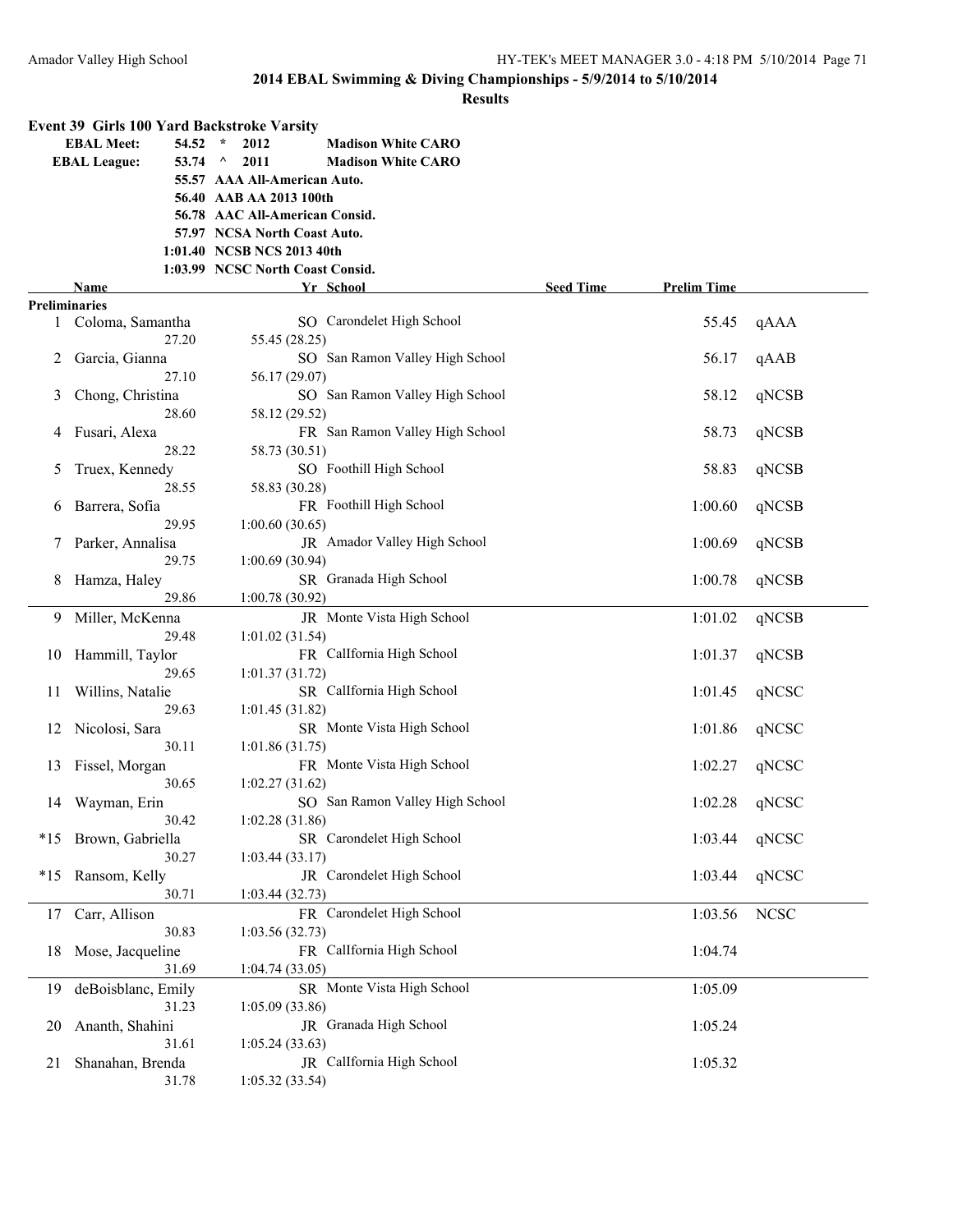### **Results**

# **Preliminaries ... (Event 39 Girls 100 Yard Backstroke Varsity)**

|                  | Name                                      | Yr School                                                  | <b>Seed Time</b>   | <b>Prelim Time</b> |             |        |
|------------------|-------------------------------------------|------------------------------------------------------------|--------------------|--------------------|-------------|--------|
|                  | 22 Latner, Brooke                         | JR Carondelet High School                                  |                    | 1:05.51            |             |        |
|                  | 31.35                                     | 1:05.51(34.16)                                             |                    |                    |             |        |
| 23               | Goodman, Alanna                           | JR Foothill High School                                    |                    | 1:08.74            |             |        |
|                  | 33.56                                     | 1:08.74(35.18)                                             |                    |                    |             |        |
| 24               | Christian, Brooke                         | FR Foothill High School                                    |                    | 1:09.02            |             |        |
|                  | 34.25                                     | 1:09.02(34.77)<br>JR Monte Vista High School               |                    |                    |             |        |
| 25               | Smith, Kaitlyn<br>34.67                   | 1:11.81(37.14)                                             |                    | 1:11.81            |             |        |
| 26               | Kilkenny, Anika                           | SR Amador Valley High School                               |                    | 1:13.72            |             |        |
|                  | 34.85                                     | 1:13.72 (38.87)                                            |                    |                    |             |        |
| 27               | Harker, Avery                             | JR Granada High School                                     |                    | 1:13.92            |             |        |
|                  | 36.35                                     | 1:13.92(37.57)                                             |                    |                    |             |        |
| 28               | Gonzales, Kirstynn                        | JR Livermore High School                                   |                    | 1:21.59            |             |        |
|                  | 39.53                                     | 1:21.59(42.06)                                             |                    |                    |             |        |
| $---$            | Santos, Isabella                          | FR Carondelet High School                                  |                    | X1:04.54           |             |        |
|                  | 31.50                                     | 1:04.54(33.04)                                             |                    |                    |             |        |
|                  | Event 40 Boys 100 Yard Backstroke Varsity |                                                            |                    |                    |             |        |
|                  | <b>EBAL Meet:</b><br>$49.75$ *            | 2012<br><b>Jason Chen AMVA</b>                             |                    |                    |             |        |
|                  | <b>EBAL League:</b><br>47.99 $\land$      | 2013<br><b>Jason Chen AMVA</b>                             |                    |                    |             |        |
|                  |                                           | 50.13 AAA All-American Auto.                               |                    |                    |             |        |
|                  |                                           | 50.70 AAB AA 2013 100th                                    |                    |                    |             |        |
|                  |                                           | 51.38 AAC All-American Consid.                             |                    |                    |             |        |
|                  |                                           | 52.83 NCSA North Coast Auto.                               |                    |                    |             |        |
|                  |                                           | 55.90 NCSB NCS 2013 40th<br>57.69 NCSC North Coast Consid. |                    |                    |             |        |
|                  | Name                                      | Yr School                                                  | <b>Prelim Time</b> | <b>Finals Time</b> |             | Points |
| A - Final        |                                           |                                                            |                    |                    |             |        |
| 1                | Rooney, Maxime                            | SO Granada High School                                     | 50.05              | 50.47              | AAB         | 20     |
|                  | 24.63                                     | 50.47 (25.84)                                              |                    |                    |             |        |
| 2                | White, Forrest                            | SO De La Salle High School                                 | 52.75              | 50.89              | AAC         | 17     |
|                  | 25.02                                     | 50.89 (25.87)                                              |                    |                    |             |        |
| 3                | Brock, Evan                               | SO San Ramon Valley High School                            | 53.13              | 52.46              | <b>NCSA</b> | 16     |
|                  | 25.61                                     | 52.46 (26.85)                                              |                    |                    |             |        |
| 4                | Scott, RJ                                 | JR Amador Valley High School                               | 54.75              | 53.81              | <b>NCSB</b> | 15     |
|                  | 26.30                                     | 53.81 (27.51)                                              |                    |                    |             |        |
| 5                | Birdsall, Ryan                            | JR San Ramon Valley High School<br>54.21 (27.80)           | 54.47              | 54.21              | <b>NCSB</b> | 14     |
| 6                | 26.41<br>Takagi, Leo                      | SO Monte Vista High School                                 | 56.82              | 55.71              | <b>NCSB</b> | 13     |
|                  | 27.16                                     | 55.71 (28.55)                                              |                    |                    |             |        |
| 7                | Remmert, Kyle                             | SR Monte Vista High School                                 | 56.33              | 56.46              | <b>NCSC</b> | 12     |
|                  | 27.04                                     | 56.46 (29.42)                                              |                    |                    |             |        |
| 8                | Martin, Michael                           | FR Amador Valley High School                               | 56.83              | 56.74              | <b>NCSC</b> | 11     |
|                  | 27.97                                     | 56.74 (28.77)                                              |                    |                    |             |        |
| <b>B</b> - Final |                                           |                                                            |                    |                    |             |        |
| 9                | Brandley, Jared                           | SO Granada High School                                     | 57.35              | 56.73              | <b>NCSC</b> | 9      |
|                  | 27.85                                     | 56.73 (28.88)                                              |                    |                    |             |        |
| 10               | Remmert, Sean                             | FR Monte Vista High School                                 | 57.06              | 57.51              | <b>NCSC</b> | 7      |
|                  | 27.29                                     | 57.51 (30.22)                                              |                    |                    |             |        |
| 11               | Liao, Bryan                               | SR San Ramon Valley High School                            | 58.57              | 57.95              |             | 6      |
|                  | 27.58                                     | 57.95 (30.37)<br>SR De La Salle High School                | 1:00.85            | 59.68              |             |        |
| 12               | Iannaccone, Alan<br>27.82                 | 59.68 (31.86)                                              |                    |                    |             | 5      |
|                  |                                           |                                                            |                    |                    |             |        |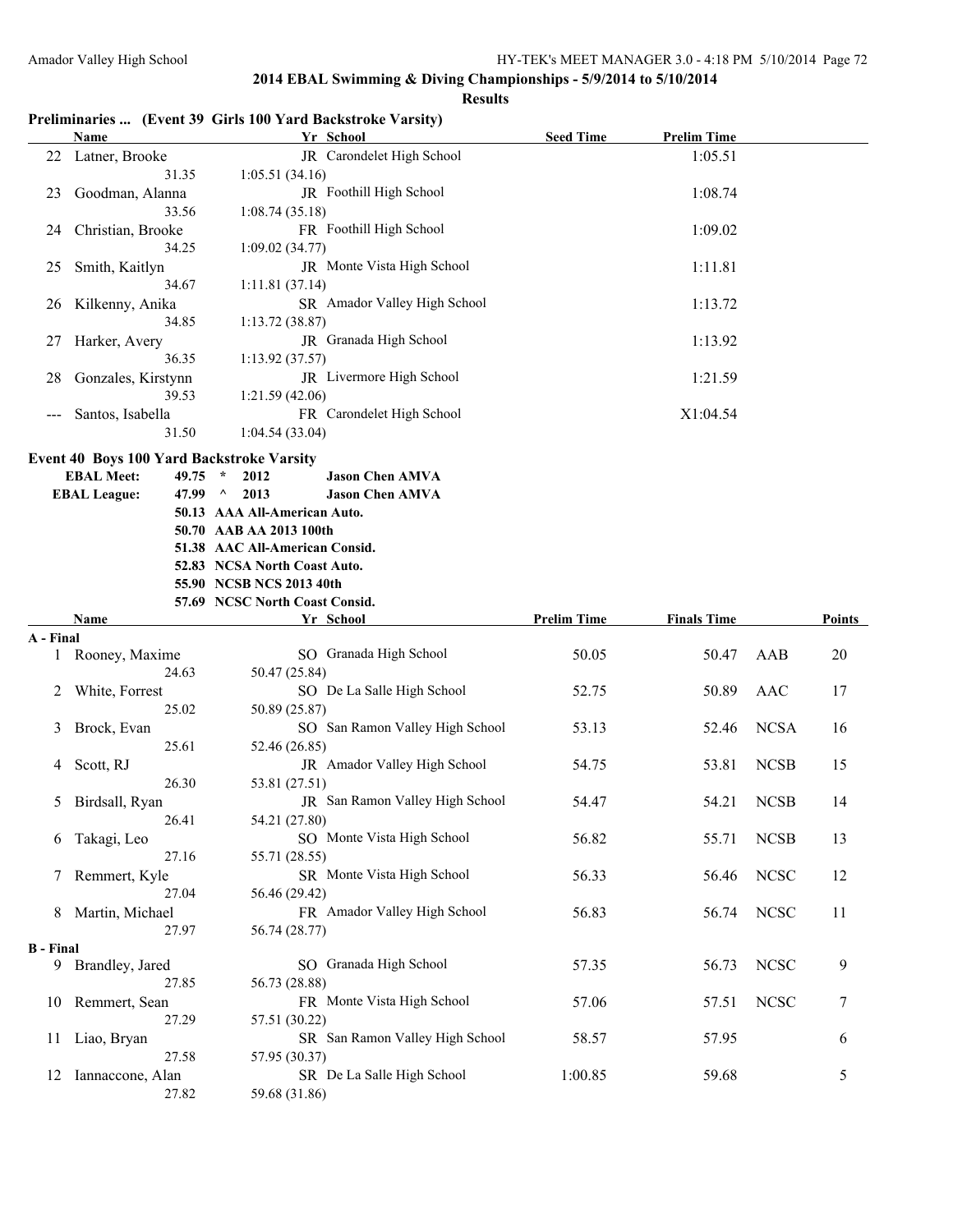| 4<br>2.50<br>2.50<br>1 |
|------------------------|
|                        |
|                        |
|                        |
|                        |
|                        |
|                        |
|                        |
|                        |
|                        |
|                        |
|                        |
|                        |
|                        |
|                        |
|                        |
|                        |
|                        |
|                        |
|                        |
|                        |
| qAAA                   |
|                        |
| qNCSA                  |
|                        |
| qNCSB                  |
|                        |
| qNCSB                  |
|                        |
| qNCSB                  |
|                        |
| qNCSC                  |
|                        |
|                        |
| qNCSC                  |
|                        |
| qNCSC                  |
|                        |
| qNCSC                  |
|                        |
| qNCSC                  |
|                        |
| q                      |
|                        |
| q                      |
|                        |
| q                      |
|                        |
| q                      |
|                        |
|                        |
|                        |
| q                      |
| q                      |
|                        |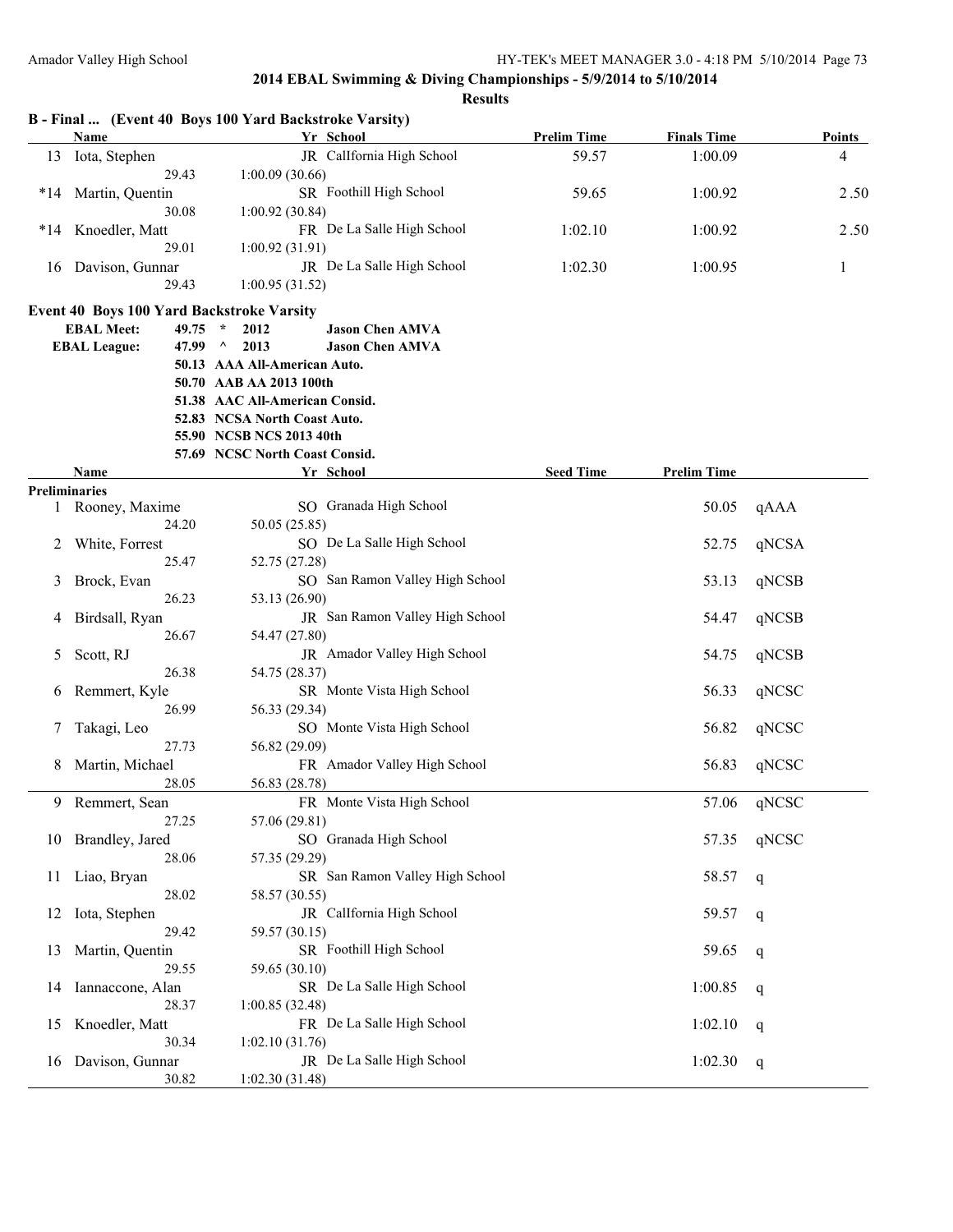|     |                              | Preliminaries  (Event 40 Boys 100 Yard Backstroke Varsity) |                  |                    |               |
|-----|------------------------------|------------------------------------------------------------|------------------|--------------------|---------------|
|     | Name                         | Yr School                                                  | <b>Seed Time</b> | <b>Prelim Time</b> |               |
| 17  | Claussen, Mitchell<br>30.04  | JR CalIfornia High School<br>1:02.36(32.32)                |                  | 1:02.36            |               |
| 18  | Dumay, Milton<br>31.12       | SR Foothill High School<br>1:03.24(32.12)                  |                  | 1:03.24            |               |
|     | 19 Botelho, Tedd             | FR CalIfornia High School                                  |                  | 1:04.70            |               |
|     |                              | JR Livermore High School                                   |                  |                    |               |
| 20  | Kettenhofen, Andrew<br>31.48 | 1:05.05(33.57)                                             |                  | 1:05.05            |               |
| 21  | Lee, Evan<br>30.69           | SR Amador Valley High School<br>1:05.25(34.56)             |                  | 1:05.25            |               |
| 22  | Holmes, Max                  | JR Foothill High School                                    |                  | 1:05.57            |               |
|     | 32.07                        | 1:05.57(33.50)                                             |                  |                    |               |
| 23  | Wang, Tony                   | JR Foothill High School                                    |                  | 1:05.70            |               |
|     | 31.90                        | 1:05.70(33.80)                                             |                  |                    |               |
| 24  | Song, Benjamin               | FR Foothill High School                                    |                  | 1:06.44            |               |
|     | 32.67                        | 1:06.44(33.77)                                             |                  |                    |               |
| 25  | Ko, Kennan                   | SO CalIfornia High School                                  |                  | 1:07.59            |               |
|     | 32.15                        | 1:07.59(35.44)                                             |                  |                    |               |
|     |                              | <b>Event 41 Girls 100 Yard Breaststroke Junior Varsity</b> |                  |                    |               |
|     | <b>EBAL Meet:</b><br>1:08.94 | $\star$<br><b>Allie Andrade SRV</b><br>2013                |                  |                    |               |
|     |                              | 1:03.77 AAA All-American Auto.                             |                  |                    |               |
|     |                              | 1:04.30 AAB AA 2013 100th                                  |                  |                    |               |
|     |                              | 1:05.10 AAC All-American Consid.                           |                  |                    |               |
|     |                              | 1:06.34 NCSA North Coast Auto.                             |                  |                    |               |
|     |                              | 1:09.50 NCSB NCS 2013 40th                                 |                  |                    |               |
|     |                              | 1:10.99 NCSC North Coast Consid.                           |                  |                    |               |
|     | <b>Name</b>                  | Yr School                                                  |                  | <b>Finals Time</b> | <b>Points</b> |
|     |                              |                                                            |                  |                    |               |
| 1   | Kaleta, Tori                 | SO San Ramon Valley High School                            |                  | 1:08.76* NCSB      | 20            |
|     | 32.21                        | 1:08.76(36.55)                                             |                  |                    |               |
| 2   | Adey, Sophia                 | SO San Ramon Valley High School                            |                  | 1:11.90            | 17            |
|     | 33.88                        | 1:11.90(38.02)                                             |                  |                    |               |
| 3   | Isaacs, Haley                | SO Foothill High School                                    |                  | 1:14.07            | 16            |
|     | 34.93                        | 1:14.07(39.14)                                             |                  |                    |               |
| 4   | Lea, Kristianna              | SR Carondelet High School                                  |                  | 1:16.46            | 15            |
|     | 35.88                        | 1:16.46(40.58)                                             |                  |                    |               |
| 5   | Pollitz, Rebecca             | SO Amador Valley High School                               |                  | 1:16.63            | 14            |
|     | 35.81                        | 1:16.63(40.82)                                             |                  |                    |               |
|     | 6 Bingham, Kayla             | FR Carondelet High School                                  |                  | 1:16.97            | 13            |
|     | 35.86                        | 1:16.97(41.11)                                             |                  |                    |               |
| 7   | Perino, Cate                 | FR Carondelet High School                                  |                  | 1:17.01            | 12            |
|     | 36.79                        | 1:17.01(40.22)                                             |                  |                    |               |
| 8   | Tsui, Hannah                 | FR Amador Valley High School                               |                  | 1:17.52            | 11            |
|     | 36.41                        | 1:17.52(41.11)                                             |                  |                    |               |
| 9   | Madigan, Katherine           | FR Carondelet High School                                  |                  | 1:17.62            | 9             |
|     | 36.36                        | 1:17.62(41.26)                                             |                  |                    |               |
| 10  | Varon, Nicole                | FR Monte Vista High School                                 |                  | 1:17.70            | 7             |
|     | 36.68                        | 1:17.70(41.02)                                             |                  |                    |               |
| *11 | Little, Gwen                 | SO Monte Vista High School                                 |                  | 1:18.53            |               |
|     | 35.87                        | 1:18.53(42.66)                                             |                  |                    | 5.50          |
| *11 | Hensley, Ellie               | SO San Ramon Valley High School                            |                  | 1:18.53            |               |
|     | 36.36                        | 1:18.53(42.17)                                             |                  |                    | 5.50          |
| 13  | Becker, Rachel               | JR Amador Valley High School                               |                  | 1:19.15            | 4             |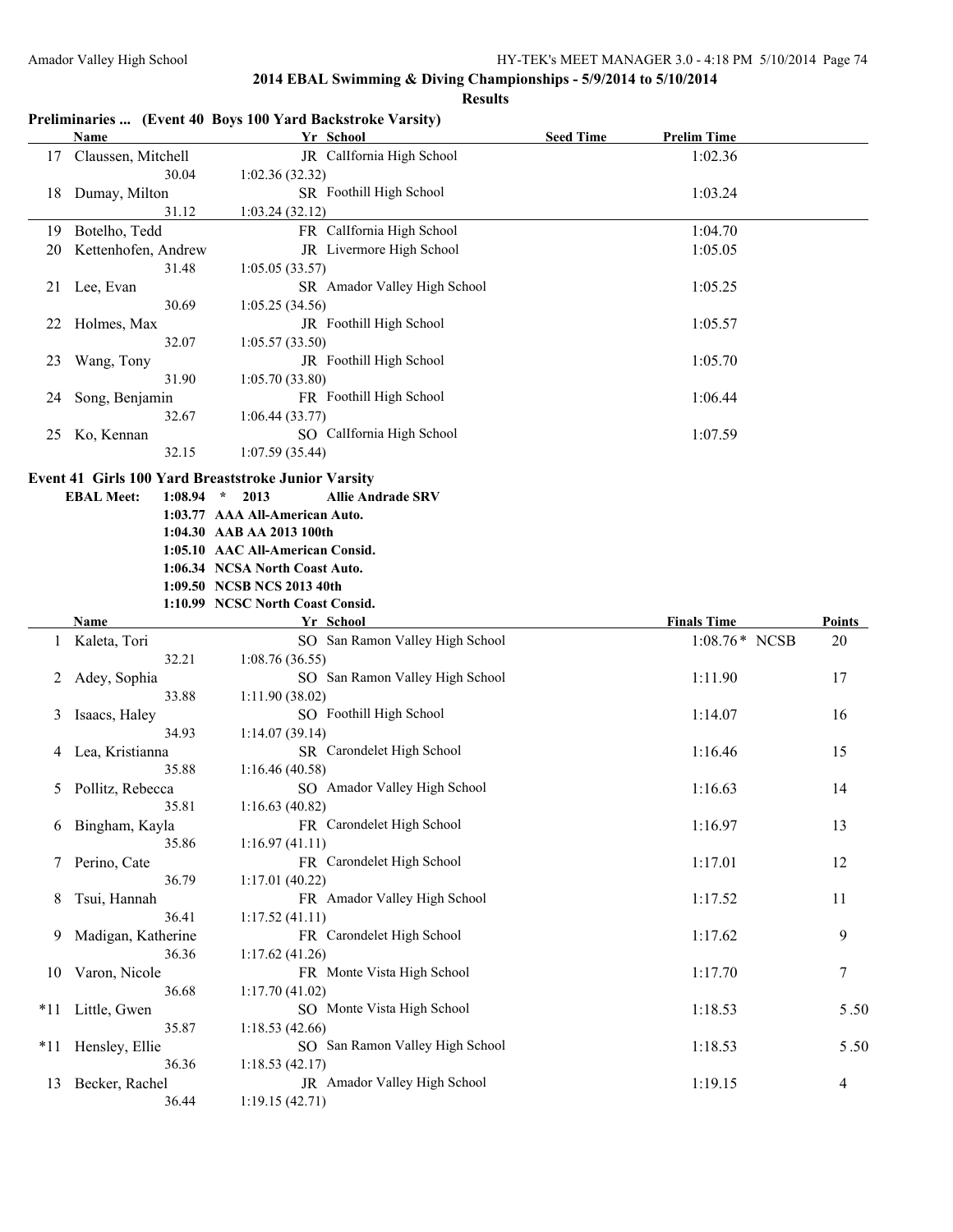#### **Results**

## **(Event 41 Girls 100 Yard Breaststroke Junior Varsity)**

|    | Name                    | Yr School                                 | <b>Finals Time</b> | <b>Points</b> |
|----|-------------------------|-------------------------------------------|--------------------|---------------|
|    | 14 Copeland, Claire     | FR Monte Vista High School                | 1:19.52            | 3             |
|    | 36.96                   | 1:19.52(42.56)                            |                    |               |
|    | 15 Bettencourt, Haley   | JR Granada High School                    | 1:19.83            | 2             |
|    | 37.44                   | 1:19.83(42.39)                            |                    |               |
|    | 16 O'Connor, Courtney   | SO San Ramon Valley High School           | 1:20.38            | 1             |
|    | 37.94                   | 1:20.38(42.44)                            |                    |               |
| 17 | Webb, Marissa           | FR San Ramon Valley High School           | x1:20.47           |               |
|    | 37.24                   | 1:20.47(43.23)                            |                    |               |
| 18 | Wensley, Grace          | FR Monte Vista High School                | 1:20.81            |               |
|    | 38.03                   | 1:20.81(42.78)                            |                    |               |
| 19 | Wood, Jacqueline        | SO Amador Valley High School              | 1:21.31            |               |
|    | 37.75                   | 1:21.31(43.56)                            |                    |               |
| 20 | Lawer, Jessica          | FR Amador Valley High School              | x1:21.73           |               |
|    | 37.82                   | 1:21.73(43.91)                            |                    |               |
| 21 | Cuneo, Gina             | JR Monte Vista High School                | x1:22.78           |               |
|    | 38.00                   | 1:22.78(44.78)                            |                    |               |
| 22 | Eriksen, Victoria       | SR Carondelet High School                 | x1:22.82           |               |
|    | 38.76                   | 1:22.82(44.06)                            |                    |               |
| 23 | Pipe, Miara             | FR Amador Valley High School              | x1:24.24           |               |
|    | 39.89                   | 1:24.24(44.35)                            |                    |               |
| 24 | Moufarrej, Victoria     | SO Granada High School                    | 1:25.15            |               |
|    | 40.52                   | 1:25.15(44.63)                            |                    |               |
| 25 | Clark, Kayley           | FR Livermore High School                  | 1:25.69            |               |
|    | 40.50                   | 1:25.69(45.19)                            |                    |               |
| 26 | Chamberlain, Hannah     | FR CalIfornia High School                 | 1:26.02            |               |
|    | 41.32                   | 1:26.02(44.70)                            |                    |               |
| 27 | Klassen, Fiona          | JR CalIfornia High School                 | 1:26.32            |               |
|    | 41.26                   | 1:26.32(45.06)                            |                    |               |
| 28 | Coching, Lauren         | FR Amador Valley High School              | x1:26.42           |               |
|    | 41.19                   | 1:26.42(45.23)                            |                    |               |
| 29 | Faris, Charli           | SO Amador Valley High School              | x1:26.60           |               |
|    | 41.92                   | 1:26.60(44.68)                            |                    |               |
| 30 | Fuqua, Caroline         | FR Carondelet High School                 | x1:26.96           |               |
|    | 40.49                   | 1:26.96(46.47)                            |                    |               |
|    | 31 McGaughy, Natalie    | FR Foothill High School                   | 1:28.65            |               |
|    | 41.66                   | 1:28.65(46.99)                            |                    |               |
|    | 32 Sanchez, Sarah       | SO Foothill High School                   | 1:29.25            |               |
|    | 42.11                   | 1:29.25(47.14)                            |                    |               |
| 33 | Ashley, Katie           | FR Callfornia High School                 | 1:30.87            |               |
|    | 43.53                   | 1:30.87(47.34)                            |                    |               |
| 34 | Zhang, Sophie           | JR San Ramon Valley High School           | x1:31.71           |               |
|    | 42.54                   | 1:31.71(49.17)                            |                    |               |
| 35 | Smith, Anastasia        | FR San Ramon Valley High School           | x1:33.40           |               |
|    | 43.79                   | 1:33.40(49.61)                            |                    |               |
| 36 | Tam, Victoria           | FR Foothill High School                   | 1:38.25            |               |
|    | 46.84                   | 1:38.25(51.41)                            |                    |               |
| 37 | Miller, Sierra          | FR Livermore High School                  | 1:38.53            |               |
|    | 47.61                   | 1:38.53(50.92)                            |                    |               |
| 38 | Hall, Julia             | SO Livermore High School                  | 1:39.91            |               |
|    | 46.97                   | 1:39.91(52.94)                            |                    |               |
| 39 | Merrel, Lauren<br>46.02 | FR Foothill High School<br>1:40.04(54.02) | x1:40.04           |               |
|    | Dziedic, Nicole         | SO Foothill High School                   | DQ                 |               |
|    | 39.41                   | DQ (48.86)                                |                    |               |
|    |                         |                                           |                    |               |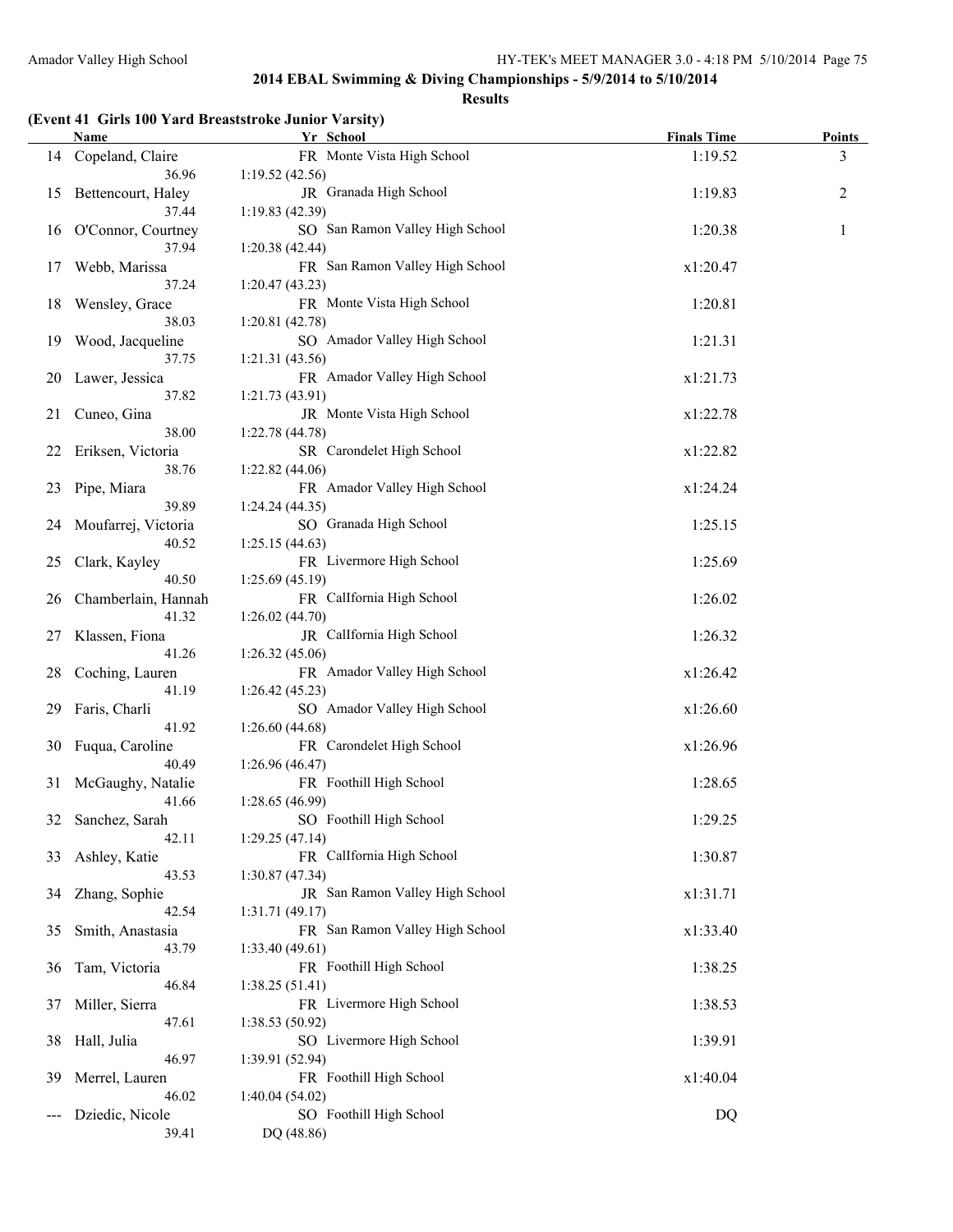|       | (Event 41 Girls 100 Yard Breaststroke Junior Varsity)<br>Name |                                  | Yr School                       | <b>Finals Time</b> | <b>Points</b>  |
|-------|---------------------------------------------------------------|----------------------------------|---------------------------------|--------------------|----------------|
|       | Moody, Helen                                                  |                                  | FR Granada High School          | DQ                 |                |
|       | 55.55                                                         | DQ (1:04.56)                     |                                 |                    |                |
|       | Event 42 Boys 100 Yard Breaststroke Junior Varsity            |                                  |                                 |                    |                |
|       | $1:03.74$ *<br><b>EBAL Meet:</b>                              | 2013                             | <b>Greg Schmidt DLS</b>         |                    |                |
|       |                                                               | 56.79 AAA All-American Auto.     |                                 |                    |                |
|       |                                                               | 57.20 AAB AA 2013 100th          |                                 |                    |                |
|       |                                                               | 57.85 AAC All-American Consid.   |                                 |                    |                |
|       |                                                               | 59.65 NCSA North Coast Auto.     |                                 |                    |                |
|       |                                                               | 1:02.20 NCSB NCS 2013 40th       |                                 |                    |                |
|       |                                                               | 1:03.99 NCSC North Coast Consid. |                                 |                    |                |
|       | Name                                                          |                                  | Yr School                       | <b>Finals Time</b> | Points         |
| 1     | Taibl, Carl                                                   |                                  | FR San Ramon Valley High School | 1:04.25            | 20             |
| 2     | Naughton, Jack                                                |                                  | FR Amador Valley High School    | 1:05.54            | 17             |
|       | 31.24                                                         | 1:05.54(34.30)                   |                                 |                    |                |
| 3     | Carter, Ben                                                   |                                  | JR De La Salle High School      | 1:06.39            | 16             |
|       | 6.51                                                          | 1:06.39(59.88)                   |                                 |                    |                |
| 4     | Nair, Rishab                                                  |                                  | FR Amador Valley High School    | 1:07.62            | 15             |
| 5     | Gasparini, Carter                                             |                                  | SO San Ramon Valley High School | 1:08.16            | 14             |
|       | 31.61                                                         | 1:08.16(36.55)                   |                                 |                    |                |
|       |                                                               |                                  | FR Monte Vista High School      | 1:08.70            | 13             |
| 6     | Teshima, Ryan<br>31.85                                        |                                  |                                 |                    |                |
|       |                                                               | 1:08.70(36.85)                   |                                 |                    |                |
| Τ     | Cheng, Nicolas                                                |                                  | FR De La Salle High School      | 1:09.59            | 12             |
| 8     | Juarez, Thomas                                                |                                  | FR CalIfornia High School       | 1:10.43            | 11             |
|       | 33.30                                                         | 1:10.43(37.13)                   |                                 |                    |                |
| 9     | Rhoads, Tyler                                                 |                                  | FR Amador Valley High School    | 1:11.49            | 9              |
|       | 34.22                                                         | 1:11.49(37.27)                   |                                 |                    |                |
| $*10$ | Cole, Josh                                                    |                                  | JR Amador Valley High School    | x1:12.34           |                |
|       | 35.25                                                         | 1:12.34 (37.09)                  |                                 |                    |                |
| $*10$ | Yeung, Andrew                                                 |                                  | SO Amador Valley High School    | 1:12.34            | 7              |
|       | 34.01                                                         | 1:12.34(38.33)                   |                                 |                    |                |
| 12    | Damasachino, Everest                                          |                                  | SO Monte Vista High School      | 1:12.52            | 6              |
|       | 35.33                                                         | 1:12.52(37.19)                   |                                 |                    |                |
| 13    | Lauer, Brady                                                  |                                  | FR De La Salle High School      | 1:14.26            | 5              |
|       | 35.18                                                         | 1:14.26(39.08)                   |                                 |                    |                |
|       | 14 Ashley, Kenny                                              |                                  | JR CalIfornia High School       | 1:14.49            | 4              |
|       | 35.13                                                         | 1:14.49 (39.36)                  |                                 |                    |                |
| 15    | Anninos, Jeremy                                               |                                  | SO Granada High School          | 1:14.77            | 3              |
|       | 35.63                                                         | 1:14.77(39.14)                   |                                 |                    |                |
| 16    | Miller, Matthew                                               |                                  | SO CalIfornia High School       | 1:14.81            | $\overline{c}$ |
|       | 35.30                                                         | 1:14.81(39.51)                   |                                 |                    |                |
| 17    | Rettig, Patrick                                               |                                  | FR CalIfornia High School       | 1:14.82            | $\mathbf{1}$   |
|       | 34.83                                                         | 1:14.82 (39.99)                  |                                 |                    |                |
| 18    | Lam, Brian                                                    |                                  | JR CalIfornia High School       | x1:15.41           |                |
|       | 35.25                                                         | 1:15.41(40.16)                   |                                 |                    |                |
| $*19$ | Chen, Arie                                                    |                                  | FR Amador Valley High School    | x1:15.68           |                |
|       | 35.08                                                         | 1:15.68(40.60)                   |                                 |                    |                |
| *19   | Pedretti, Kyle                                                |                                  | FR Monte Vista High School      | 1:15.68            |                |
|       | 35.39                                                         | 1:15.68 (40.29)                  |                                 |                    |                |
| 21    | Haider, Sikander                                              |                                  | SO Granada High School          | 1:16.00            |                |
|       | 35.64                                                         | 1:16.00(40.36)                   |                                 |                    |                |
| 22    | Levins, Mark                                                  |                                  | FR De La Salle High School      | 1:16.78            |                |
|       | 36.17                                                         | 1:16.78(40.61)                   |                                 |                    |                |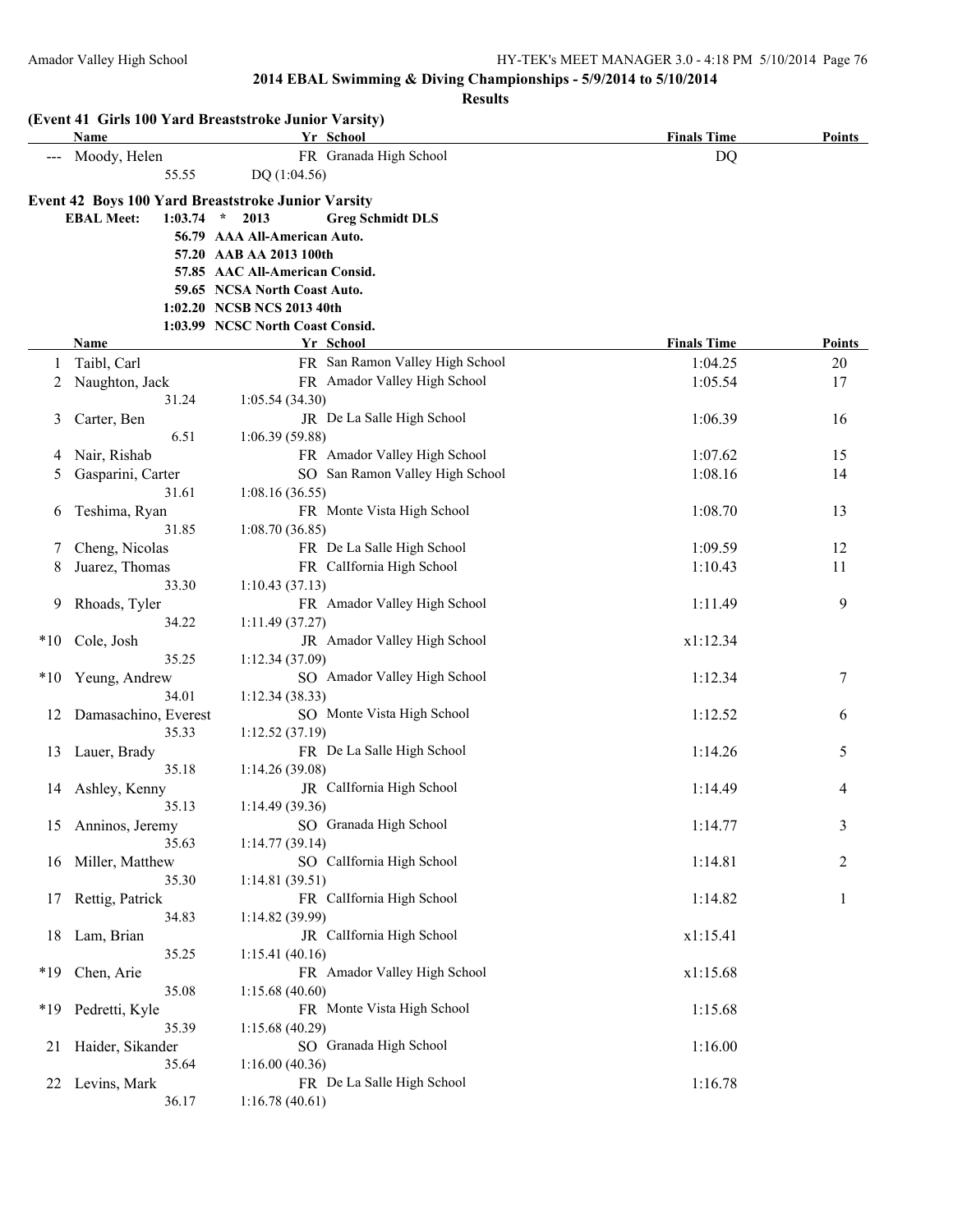#### **Results**

#### **(Event 42 Boys 100 Yard Breaststroke Junior Varsity)**

|           | $\mu$ . The state is not been as a set of $\mu$ in the state of $\mu$<br>Name |             |                                  | Yr School                       |                    | <b>Finals Time</b>     | <b>Points</b> |
|-----------|-------------------------------------------------------------------------------|-------------|----------------------------------|---------------------------------|--------------------|------------------------|---------------|
| 23        | Roth, Daniel                                                                  |             |                                  | FR Monte Vista High School      |                    | 1:16.96                |               |
|           |                                                                               | 36.18       | 1:16.96(40.78)                   |                                 |                    |                        |               |
| 24        | Sullivan, Sean                                                                |             |                                  | SO Foothill High School         |                    | 1:17.05                |               |
|           |                                                                               | 36.17       | 1:17.05(40.88)                   |                                 |                    |                        |               |
| 25        | Levins, Jack                                                                  |             |                                  | FR De La Salle High School      |                    | x1:19.13               |               |
|           |                                                                               | 36.54       | 1:19.13(42.59)                   |                                 |                    |                        |               |
| 26        | Lem, Jared                                                                    |             |                                  | FR Amador Valley High School    |                    | x1:19.91               |               |
|           |                                                                               | 38.66       | 1:19.91(41.25)                   |                                 |                    |                        |               |
| 27        | Carano, Daniel                                                                |             |                                  | FR De La Salle High School      |                    | x1:19.94               |               |
|           |                                                                               | 36.27       | 1:19.94(43.67)                   |                                 |                    |                        |               |
| 28        | Chen, Bryan                                                                   |             |                                  | FR Foothill High School         |                    | 1:21.02                |               |
|           |                                                                               | 37.27       | 1:21.02(43.75)                   |                                 |                    |                        |               |
| 29        | Turner, Christian                                                             |             |                                  | FR San Ramon Valley High School |                    | 1:21.05                |               |
|           |                                                                               | 37.76       | 1:21.05(43.29)                   |                                 |                    |                        |               |
| 30        | Meyn, Bryan                                                                   |             |                                  | SO Foothill High School         |                    | 1:22.13                |               |
| 31        | McGlothin, Connor                                                             |             |                                  | FR Granada High School          |                    | 1:24.93                |               |
|           |                                                                               | 39.39       | 1:24.93(45.54)                   |                                 |                    |                        |               |
| 32        | Tovar, Enrique                                                                |             |                                  | FR Livermore High School        |                    | 1:25.27                |               |
|           |                                                                               | 39.67       | 1:25.27(45.60)                   |                                 |                    |                        |               |
| 33        | DeVivi, Andrew                                                                |             |                                  | SO San Ramon Valley High School |                    | 1:30.56                |               |
|           |                                                                               | 41.56       | 1:30.56(49.00)                   |                                 |                    |                        |               |
| 34        | Jacobson, Noah                                                                |             |                                  | SO Granada High School          |                    | 1:47.64                |               |
|           |                                                                               | 48.37       | 1:47.64 (59.27)                  |                                 |                    |                        |               |
|           | Kilner, Montana                                                               |             |                                  | SO Granada High School          |                    | DQ                     |               |
|           |                                                                               | 48.82       | DQ (55.86)                       |                                 |                    |                        |               |
|           | <b>Event 43 Girls 100 Yard Breaststroke Varsity</b>                           |             |                                  |                                 |                    |                        |               |
|           | <b>EBAL Meet:</b>                                                             | $1:01.73$ * | 2009                             | <b>Paige Bradley MOVI</b>       |                    |                        |               |
|           | <b>EBAL League:</b>                                                           | $1:00.49$ ^ | 2013                             | <b>Heidi Poppe SRVY</b>         |                    |                        |               |
|           |                                                                               |             | 1:03.77 AAA All-American Auto.   |                                 |                    |                        |               |
|           |                                                                               |             | 1:04.30 AAB AA 2013 100th        |                                 |                    |                        |               |
|           |                                                                               |             | 1:05.10 AAC All-American Consid. |                                 |                    |                        |               |
|           |                                                                               |             | 1:06.34 NCSA North Coast Auto.   |                                 |                    |                        |               |
|           |                                                                               |             | 1:09.50 NCSB NCS 2013 40th       |                                 |                    |                        |               |
|           |                                                                               |             | 1:10.99 NCSC North Coast Consid. |                                 |                    |                        |               |
|           | Name                                                                          |             |                                  | Yr School                       | <b>Prelim Time</b> | <b>Finals Time</b>     | Points        |
| A - Final | 1 Poppe, Heidi                                                                |             |                                  | SR San Ramon Valley High School | 1:02.41            | $1:00.51*$ AAA         | 20            |
|           |                                                                               | 28.58       | 1:00.51(31.93)                   |                                 |                    |                        |               |
| 2         | Philapil, Kaya                                                                |             |                                  | JR CalIfornia High School       | 1:03.56            | 1:03.91<br>AAB         | 17            |
|           |                                                                               | 30.30       | 1:03.91(33.61)                   |                                 |                    |                        |               |
| 3         | Lee, Aileen                                                                   |             |                                  | JR CalIfornia High School       | 1:05.09            | 1:04.06<br>AAB         | 16            |
|           |                                                                               | 30.29       | 1:04.06 (33.77)                  |                                 |                    |                        |               |
| 4         | Schumann, Kristin                                                             |             |                                  | JR San Ramon Valley High School | 1:06.31            | <b>NCSA</b><br>1:05.30 | 15            |
|           |                                                                               | 30.82       | 1:05.30(34.48)                   |                                 |                    |                        |               |
| 5         | Chung, Eva                                                                    |             |                                  | JR Amador Valley High School    | 1:06.44            | <b>NCSA</b><br>1:06.20 | 14            |
|           |                                                                               | 31.73       | 1:06.20(34.47)                   |                                 |                    |                        |               |
|           |                                                                               |             |                                  |                                 |                    |                        |               |

6 Skinner, Ryane SO Foothill High School 1:06.41 1:07.17 NCSB 13

7 Davis, Jacqueline FR Amador Valley High School 1:06.31 1:07.32 NCSB 12

8 Tsui, Katie **JR** Amador Valley High School 1:06.78 1:07.43 NCSB 11

31.54 1:07.17 (35.63)

32.00 1:07.32 (35.32)

31.87 1:07.43 (35.56)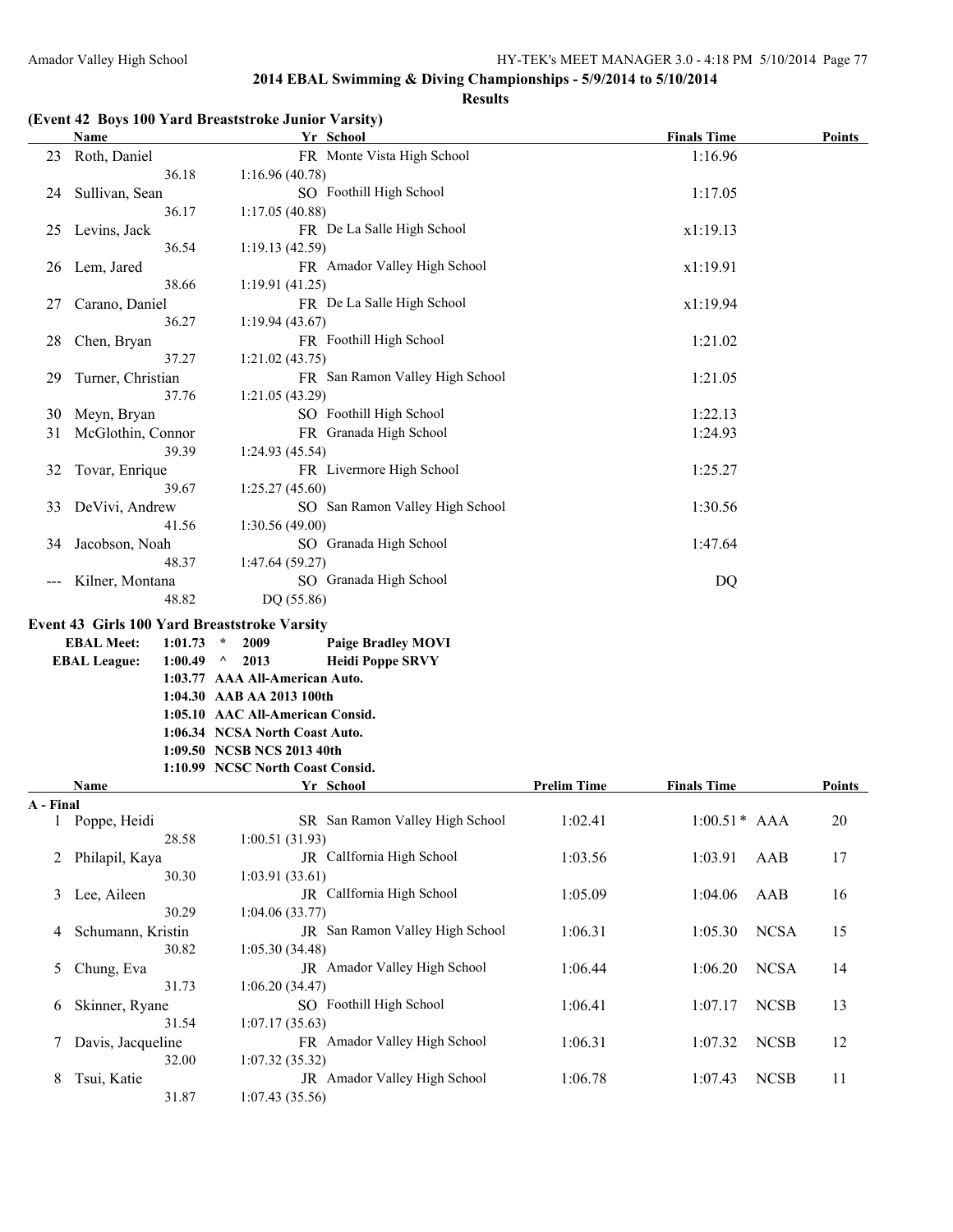**Finals Time Points** 

## **2014 EBAL Swimming & Diving Championships - 5/9/2014 to 5/10/2014**

|                  |                                                           |             |               |                                  | 2014 EBAL Swimming & Diving Championships - 5/9/2014 to 5/10/2014 |                    |                    |             |                |
|------------------|-----------------------------------------------------------|-------------|---------------|----------------------------------|-------------------------------------------------------------------|--------------------|--------------------|-------------|----------------|
|                  |                                                           |             |               |                                  | <b>Results</b>                                                    |                    |                    |             |                |
|                  | B - Final  (Event 43 Girls 100 Yard Breaststroke Varsity) |             |               |                                  |                                                                   |                    |                    |             |                |
|                  | Name                                                      |             |               |                                  | Yr School                                                         | <b>Prelim Time</b> | <b>Finals Time</b> |             | Poin           |
| <b>B</b> - Final |                                                           |             |               |                                  |                                                                   |                    |                    |             |                |
| 9                | Miller, Amanda                                            |             |               |                                  | SR San Ramon Valley High School                                   | 1:07.04            | 1:05.51            | <b>NCSA</b> | 9              |
|                  | 31.13                                                     |             |               | 1:05.51(34.38)                   |                                                                   |                    |                    |             |                |
| 10               | Andrade, Allie                                            |             |               |                                  | JR San Ramon Valley High School                                   | 1:06.87            | 1:07.01            | <b>NCSB</b> | 7              |
|                  | 31.50                                                     |             |               | 1:07.01(35.51)                   |                                                                   |                    |                    |             |                |
| 11               | Truex, Taylor                                             |             |               |                                  | SR Foothill High School                                           | 1:08.14            | 1:07.39            | <b>NCSB</b> | 6              |
|                  | 32.08                                                     |             |               | 1:07.39(35.31)                   |                                                                   |                    |                    |             |                |
| 12               | Larsen, Olivia                                            |             |               |                                  | SO Foothill High School                                           | 1:08.42            | 1:08.65            | <b>NCSB</b> | 5              |
|                  | 32.37                                                     |             |               | 1:08.65(36.28)                   |                                                                   |                    |                    |             |                |
| 13               | Diehl, Shelby                                             |             |               |                                  | JR Granada High School                                            | 1:09.19            | 1:08.68            | <b>NCSB</b> | $\overline{4}$ |
|                  | 32.34                                                     |             |               | 1:08.68(36.34)                   |                                                                   |                    |                    |             |                |
| 14               | Williams, Holly                                           |             |               |                                  | FR Carondelet High School                                         | 1:10.90            | 1:08.88            | <b>NCSB</b> | 3              |
|                  | 32.88                                                     |             |               | 1:08.88(36.00)                   |                                                                   |                    |                    |             |                |
| 15               | Witkay, Kelsey                                            |             |               |                                  | SO Carondelet High School                                         | 1:07.17            | 1:09.06            | <b>NCSB</b> | 2              |
|                  | 32.75                                                     |             |               | 1:09.06(36.31)                   |                                                                   |                    |                    |             |                |
| 16               | Amberg, Nicole                                            |             |               |                                  | SO Carondelet High School                                         | 1:08.67            | 1:09.16            | <b>NCSB</b> | 1              |
|                  | 32.71                                                     |             |               | 1:09.16(36.45)                   |                                                                   |                    |                    |             |                |
|                  | <b>Event 43 Girls 100 Yard Breaststroke Varsity</b>       |             |               |                                  |                                                                   |                    |                    |             |                |
|                  | <b>EBAL Meet:</b>                                         | 1:01.73     | $\mathcal{R}$ | 2009                             | <b>Paige Bradley MOVI</b>                                         |                    |                    |             |                |
|                  | <b>EBAL League:</b>                                       | $1:00.49$ ^ |               | 2013                             | <b>Heidi Poppe SRVY</b>                                           |                    |                    |             |                |
|                  |                                                           |             |               | 1:03.77 AAA All-American Auto.   |                                                                   |                    |                    |             |                |
|                  |                                                           |             |               | 1:04.30 AAB AA 2013 100th        |                                                                   |                    |                    |             |                |
|                  |                                                           |             |               | 1:05.10 AAC All-American Consid. |                                                                   |                    |                    |             |                |
|                  |                                                           |             |               | 1:06.34 NCSA North Coast Auto.   |                                                                   |                    |                    |             |                |
|                  |                                                           |             |               | 1:09.50 NCSB NCS 2013 40th       |                                                                   |                    |                    |             |                |
|                  |                                                           |             |               | 1:10.99 NCSC North Coast Consid. |                                                                   |                    |                    |             |                |
|                  | <b>Name</b>                                               |             |               |                                  | Yr School                                                         | <b>Seed Time</b>   | <b>Prelim Time</b> |             |                |
|                  | <b>Preliminaries</b>                                      |             |               |                                  |                                                                   |                    |                    |             |                |
| 1                | Poppe, Heidi                                              |             |               |                                  | SR San Ramon Valley High School                                   |                    | 1:02.41            | qAAA        |                |
|                  | 29.53                                                     |             |               | 1:02.41(32.88)                   |                                                                   |                    |                    |             |                |
|                  | Philapil, Kaya                                            |             |               |                                  | JR Callfornia High School                                         |                    | 1:03.56            | qAAA        |                |
|                  | 30.28                                                     |             |               | 1:03.56(33.28)                   |                                                                   |                    |                    |             |                |
| 3                | Lee, Aileen                                               |             |               |                                  | JR Callfornia High School                                         |                    | 1:05.09            | qAAC        |                |
|                  | 31.24                                                     |             |               | 1:05.09(33.85)                   |                                                                   |                    |                    |             |                |
| *4               | Davis, Jacqueline                                         |             |               |                                  | FR Amador Valley High School                                      |                    | 1:06.31            | qNCSA       |                |
|                  | 31.58                                                     |             |               | 1:06.31(34.73)                   |                                                                   |                    |                    |             |                |
| *4               | Schumann, Kristin                                         |             |               |                                  | JR San Ramon Valley High School                                   |                    | 1:06.31            | qNCSA       |                |
|                  | 31.36                                                     |             |               | 1:06.31(34.95)                   |                                                                   |                    |                    |             |                |

32.32 1:08.14 (35.82)

|                 | Name                 | Yr School                           | <b>Seed Time</b> | <b>Prelim Time</b> |       |
|-----------------|----------------------|-------------------------------------|------------------|--------------------|-------|
|                 | eliminaries          |                                     |                  |                    |       |
|                 | 1 Poppe, Heidi       | SR San Ramon Valley High School     |                  | 1:02.41            | qAAA  |
|                 | 29.53                | 1:02.41(32.88)                      |                  |                    |       |
|                 | 2 Philapil, Kaya     | JR CalIfornia High School           |                  | 1:03.56            | qAAA  |
|                 | 30.28                | 1:03.56(33.28)                      |                  |                    |       |
|                 | 3 Lee, Aileen        | JR CalIfornia High School           |                  | 1:05.09            | qAAC  |
|                 | 31.24                | 1:05.09(33.85)                      |                  |                    |       |
|                 | *4 Davis, Jacqueline | FR Amador Valley High School        |                  | 1:06.31            | qNCSA |
|                 | 31.58                | 1:06.31(34.73)                      |                  |                    |       |
|                 | *4 Schumann, Kristin | JR San Ramon Valley High School     |                  | 1:06.31            | qNCSA |
|                 | 31.36                | 1:06.31(34.95)                      |                  |                    |       |
|                 | 6 Skinner, Ryane     | SO Foothill High School             |                  | 1:06.41            | qNCSB |
|                 | 31.56                | 1:06.41(34.85)                      |                  |                    |       |
| $7\overline{ }$ | Chung, Eva           | <b>JR</b> Amador Valley High School |                  | 1:06.44            | qNCSB |
|                 | 31.80                | 1:06.44(34.64)                      |                  |                    |       |
|                 | 8 Tsui, Katie        | JR Amador Valley High School        |                  | 1:06.78            | qNCSB |
|                 | 31.87                | 1:06.78(34.91)                      |                  |                    |       |
|                 | 9 Andrade, Allie     | JR San Ramon Valley High School     |                  | 1:06.87            | qNCSB |
|                 | 31.52                | 1:06.87(35.35)                      |                  |                    |       |
|                 | 10 Miller, Amanda    | SR San Ramon Valley High School     |                  | 1:07.04            | qNCSB |
|                 | 31.69                | 1:07.04(35.35)                      |                  |                    |       |
|                 | 11 Witkay, Kelsey    | SO Carondelet High School           |                  | 1:07.17            | qNCSB |
|                 | 31.78                | 1:07.17(35.39)                      |                  |                    |       |
|                 | 12 Truex, Taylor     | SR Foothill High School             |                  | 1:08.14            | qNCSB |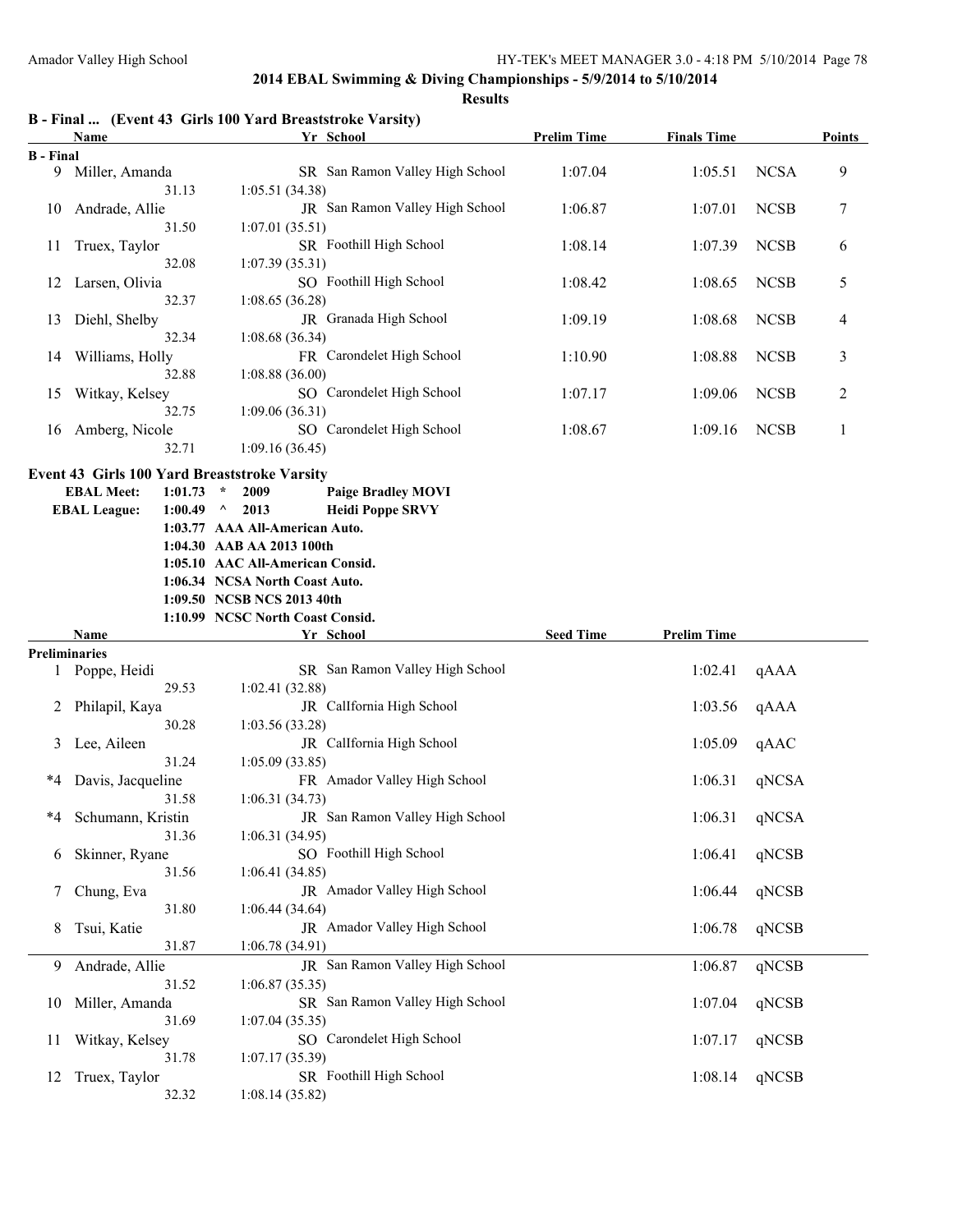|    | Name               | Yr School                       | <b>Seed Time</b> | <b>Prelim Time</b> |             |
|----|--------------------|---------------------------------|------------------|--------------------|-------------|
|    | 13 Larsen, Olivia  | SO Foothill High School         |                  | 1:08.42            | qNCSB       |
|    | 32.45              | 1:08.42(35.97)                  |                  |                    |             |
| 14 | Amberg, Nicole     | SO Carondelet High School       |                  | 1:08.67            | qNCSB       |
|    | 32.48              | 1:08.67(36.19)                  |                  |                    |             |
| 15 | Diehl, Shelby      | JR Granada High School          |                  | 1:09.19            | qNCSB       |
|    | 33.24              | 1:09.19(35.95)                  |                  |                    |             |
|    | 16 Williams, Holly | FR Carondelet High School       |                  | 1:10.90            | qNCSC       |
|    | 33.39              | 1:10.90(37.51)                  |                  |                    |             |
| 17 | Miller, McKenna    | JR Monte Vista High School      |                  | 1:10.93            | <b>NCSC</b> |
|    | 33.82              | 1:10.93(37.11)                  |                  |                    |             |
| 18 | Hayes, Emma        | Granada High School             |                  | 1:11.46            |             |
|    | 33.74              | 1:11.46(37.72)                  |                  |                    |             |
| 19 | Lorenz, Madison    | SO Monte Vista High School      |                  | 1:11.64            |             |
|    | 34.69              | 1:11.64(36.95)                  |                  |                    |             |
| 20 | Becker, Grace      | SR San Ramon Valley High School |                  | 1:14.17            |             |
|    | 34.81              | 1:14.17(39.36)                  |                  |                    |             |
| 21 | Velo, Marina       | SR Monte Vista High School      |                  | 1:14.22            |             |
|    | 34.97              | 1:14.22(39.25)                  |                  |                    |             |
| 22 | Shaw, Riley        | SR Carondelet High School       |                  | 1:15.37            |             |
|    | 35.33              | 1:15.37(40.04)                  |                  |                    |             |
| 23 | Shanahan, Brenda   | JR CalIfornia High School       |                  | 1:17.06            |             |
|    | 37.42              | 1:17.06(39.64)                  |                  |                    |             |
| 24 | Tsutsumi, Emiko    | SO Foothill High School         |                  | 1:17.92            |             |
|    | 36.82              | 1:17.92(41.10)                  |                  |                    |             |
| 25 | Liebow, Lauren     | SO CalIfornia High School       |                  | 1:18.63            |             |
|    | 37.43              | 1:18.63(41.20)                  |                  |                    |             |
| 26 | Wagner, Emily      | JR Carondelet High School       |                  | 1:19.16            |             |
|    | 38.18              | 1:19.16 (40.98)                 |                  |                    |             |
| 27 | Rocha, Adrianna    | SR Granada High School          |                  | 1:20.50            |             |
|    | 38.11              | 1:20.50(42.39)                  |                  |                    |             |
| 28 | Bilich, Sara       | SR Callfornia High School       |                  | 1:20.88            |             |
|    | 38.21              | 1:20.88(42.67)                  |                  |                    |             |
| 29 | Serdahl, Sadie     | SR Livermore High School        |                  | 1:21.00            |             |
|    | 39.10              | 1:21.00(41.90)                  |                  |                    |             |
| 30 | Miller, Mackensie  | SO Livermore High School        |                  | 1:21.25            |             |
|    | 39.01              | 1:21.25(42.24)                  |                  |                    |             |
| 31 | Herrera, Juliana   | SR Amador Valley High School    |                  | 1:31.70            |             |
|    | 42.48              | 1:31.70 (49.22)                 |                  |                    |             |
|    | Klass, Sarah       | FR San Ramon Valley High School |                  | X1:07.13           | <b>NCSB</b> |
|    | 31.48              | 1:07.13(35.65)                  |                  |                    |             |

# **Preliminaries ... (Event 43 Girls 100 Yard Breaststroke Varsity)**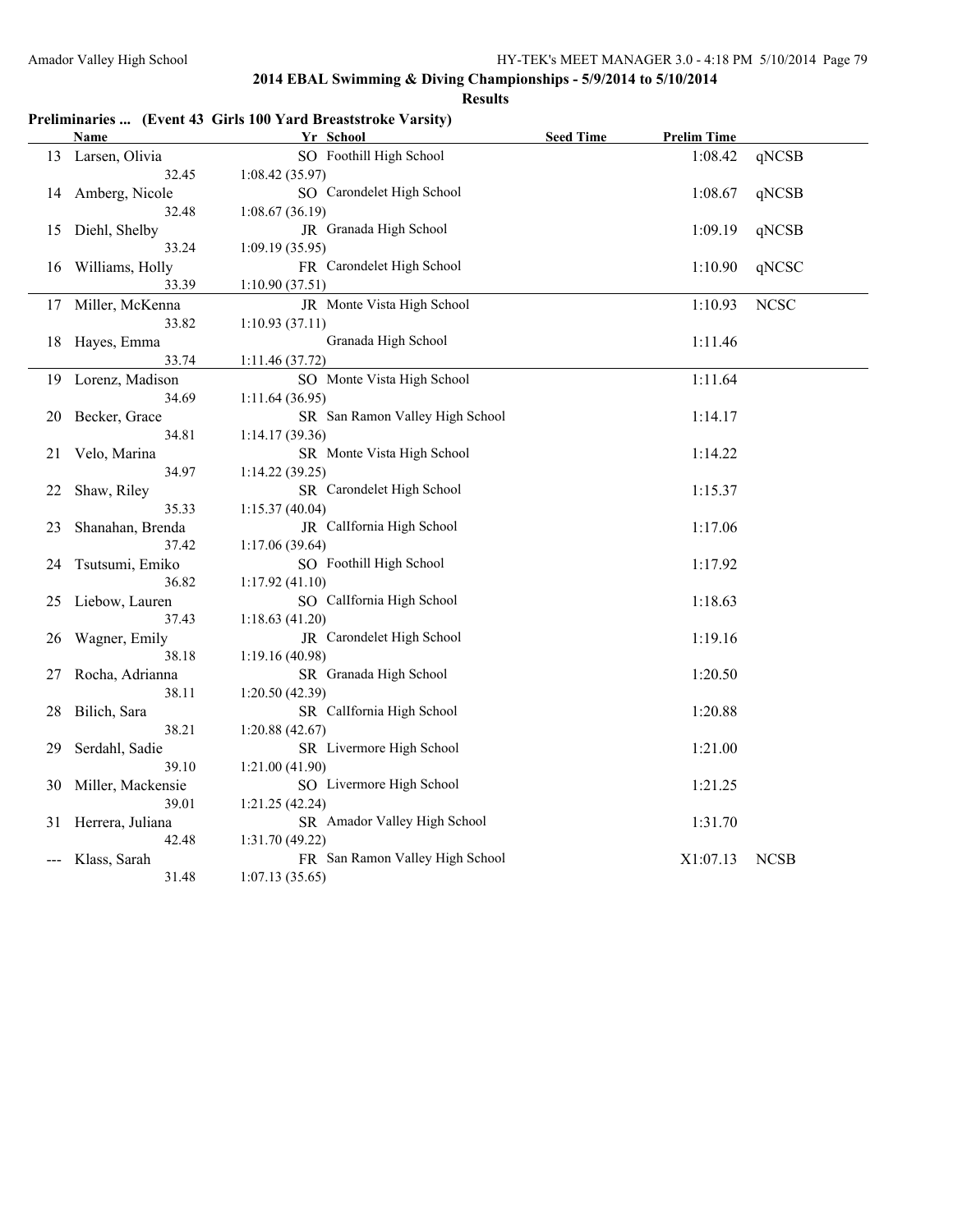|                  | <b>Event 44 Boys 100 Yard Breaststroke Varsity</b> |                                                  |                    |                    |             |                |
|------------------|----------------------------------------------------|--------------------------------------------------|--------------------|--------------------|-------------|----------------|
|                  | <b>EBAL Meet:</b><br>57.76                         | $\star$<br>2008<br><b>Brandon Fischer GRAN</b>   |                    |                    |             |                |
|                  | <b>EBAL League:</b><br>53.61                       | 2013<br>$\wedge$<br><b>Nick Silverthorn GRAN</b> |                    |                    |             |                |
|                  |                                                    | 56.79 AAA All-American Auto.                     |                    |                    |             |                |
|                  |                                                    | 57.20 AAB AA 2013 100th                          |                    |                    |             |                |
|                  |                                                    | 57.85 AAC All-American Consid.                   |                    |                    |             |                |
|                  |                                                    | 59.65 NCSA North Coast Auto.                     |                    |                    |             |                |
|                  |                                                    | 1:02.20 NCSB NCS 2013 40th                       |                    |                    |             |                |
|                  |                                                    | 1:03.99 NCSC North Coast Consid.                 |                    |                    |             |                |
|                  | Name                                               | Yr School                                        | <b>Prelim Time</b> | <b>Finals Time</b> |             | Points         |
| A - Final        |                                                    |                                                  |                    |                    |             |                |
| $\mathbf{1}$     | Poppe, Hank                                        | SO San Ramon Valley High School                  | 57.01              | 56.54 * AAA        |             | 20             |
|                  | 26.81                                              | 56.54 (29.73)                                    |                    |                    |             |                |
| 2                | Haket, Brannan                                     | SO San Ramon Valley High School                  | 58.46              | 59.30              | <b>NCSA</b> | 17             |
|                  | 27.30                                              | 59.30 (32.00)                                    |                    |                    |             |                |
| 3                | Simpson, Jake                                      | SO De La Salle High School                       | 58.82              | 59.60              | <b>NCSA</b> | 16             |
|                  | 28.14                                              | 59.60 (31.46)                                    |                    |                    |             |                |
|                  | Wooldridge, Jacob                                  | JR CalIfornia High School                        | 59.12              | 59.62              | <b>NCSA</b> | 15             |
|                  | 27.04                                              | 59.62 (32.58)                                    |                    |                    |             |                |
| 5                | Chapey, Vincent                                    | SR Monte Vista High School                       | 59.57              | 59.83              | <b>NCSB</b> | 14             |
|                  | 28.13                                              | 59.83 (31.70)                                    |                    |                    |             |                |
| 6                | Lee, Justin                                        | JR Foothill High School                          | 1:00.00            | 1:00.15            | <b>NCSB</b> | 13             |
|                  | 28.43                                              | 1:00.15(31.72)<br>JR Amador Valley High School   |                    |                    |             |                |
| 7                | Jhong, Anthony                                     |                                                  | 1:00.04            | 1:00.57            | <b>NCSB</b> | 12             |
|                  | 28.25                                              | 1:00.57(32.32)                                   |                    | 1:00.83            | <b>NCSB</b> |                |
| 8                | Fox, Keaton<br>28.83                               | SO San Ramon Valley High School                  | 1:00.73            |                    |             | 11             |
| <b>B</b> - Final |                                                    | 1:00.83(32.00)                                   |                    |                    |             |                |
| 9.               | Huang, Vincent                                     | SO CalIfornia High School                        | 1:01.48            | 1:00.22            | <b>NCSB</b> | 9              |
|                  | 28.68                                              | 1:00.22(31.54)                                   |                    |                    |             |                |
| 10               | Sol, Noah                                          | SO Monte Vista High School                       | 1:00.88            | 1:00.66            | <b>NCSB</b> | 7              |
|                  | 28.40                                              | 1:00.66 (32.26)                                  |                    |                    |             |                |
| 11               | Madigan, Jack                                      | JR De La Salle High School                       | 1:01.03            | 1:00.81            | <b>NCSB</b> | 6              |
|                  | 28.93                                              | 1:00.81 (31.88)                                  |                    |                    |             |                |
| 12               | Poon, Darren                                       | SR Monte Vista High School                       | 1:01.19            | 1:01.07            | <b>NCSB</b> | 5              |
|                  | 28.65                                              | 1:01.07(32.42)                                   |                    |                    |             |                |
| 13               | Mui, Jonathan                                      | SO Foothill High School                          | 1:01.10            | 1:01.12            | <b>NCSB</b> | 4              |
|                  | 28.53                                              | 1:01.12 (32.59)                                  |                    |                    |             |                |
| 14               | McLaggan, Addison                                  | JR Granada High School                           | 1:01.27            | 1:01.31            | <b>NCSB</b> | 3              |
|                  | 28.73                                              | 1:01.31(32.58)                                   |                    |                    |             |                |
| 15               | Knoflick, Tristian                                 | SO De La Salle High School                       | 1:01.22            | 1:01.98            | <b>NCSB</b> | $\overline{2}$ |
|                  | 29.00                                              | 1:01.98 (32.98)                                  |                    |                    |             |                |
| 16               | Thorsen, Robin                                     | JR San Ramon Valley High School                  | 1:01.97            | 1:02.07            | <b>NCSB</b> | 1              |
|                  | 29.26                                              | 1:02.07(32.81)                                   |                    |                    |             |                |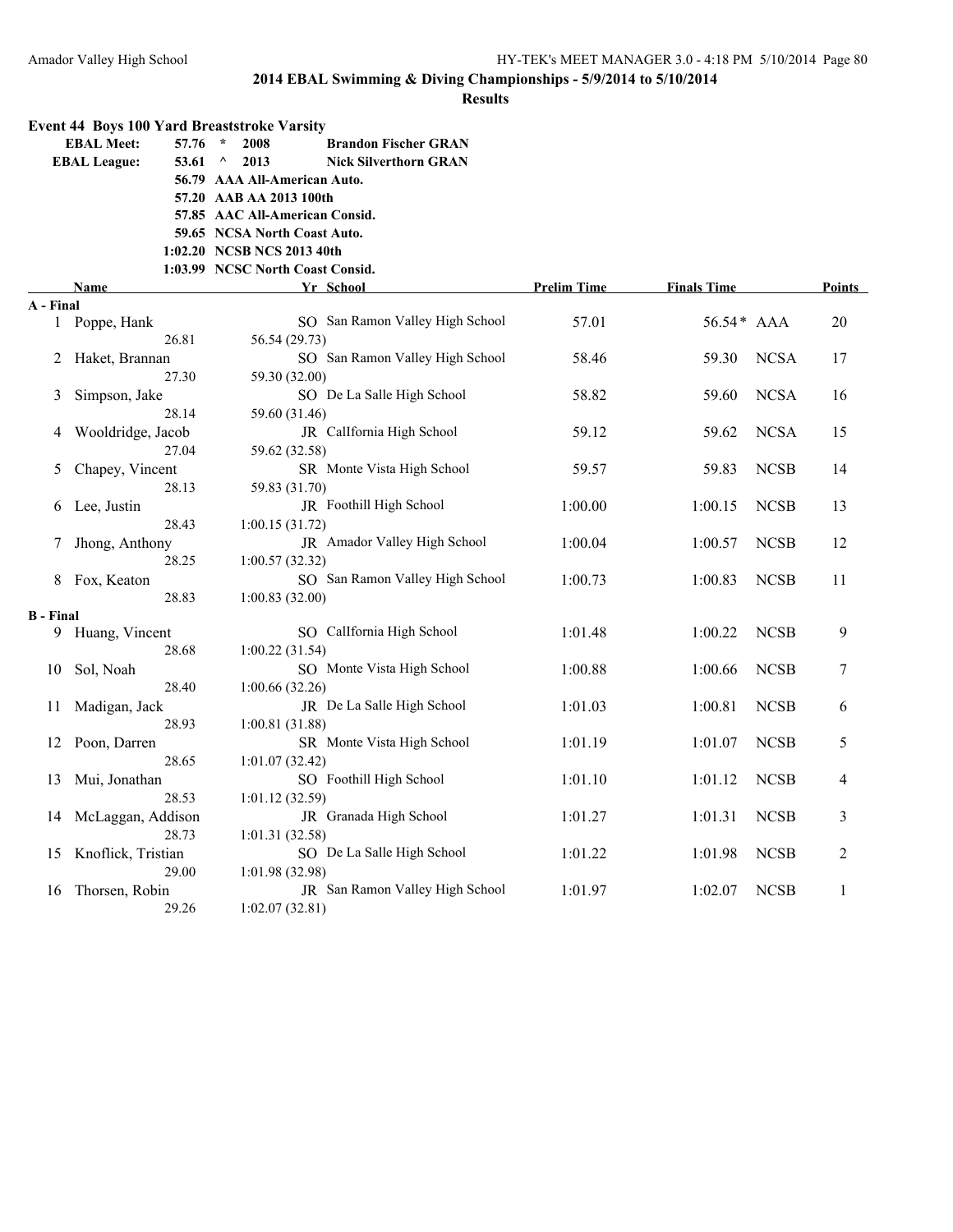|               |                      |       | <b>Event 44 Boys 100 Yard Breaststroke Varsity</b> |                                 |                  |                    |             |
|---------------|----------------------|-------|----------------------------------------------------|---------------------------------|------------------|--------------------|-------------|
|               | <b>EBAL Meet:</b>    | 57.76 | $\star$<br>2008                                    | <b>Brandon Fischer GRAN</b>     |                  |                    |             |
|               | <b>EBAL League:</b>  | 53.61 | 2013<br>$\wedge$                                   | <b>Nick Silverthorn GRAN</b>    |                  |                    |             |
|               |                      |       | 56.79 AAA All-American Auto.                       |                                 |                  |                    |             |
|               |                      |       | 57.20 AAB AA 2013 100th                            |                                 |                  |                    |             |
|               |                      |       | 57.85 AAC All-American Consid.                     |                                 |                  |                    |             |
|               |                      |       | 59.65 NCSA North Coast Auto.                       |                                 |                  |                    |             |
|               |                      |       | 1:02.20 NCSB NCS 2013 40th                         |                                 |                  |                    |             |
|               |                      |       | 1:03.99 NCSC North Coast Consid.                   |                                 |                  |                    |             |
|               | Name                 |       |                                                    | Yr School                       | <b>Seed Time</b> | <b>Prelim Time</b> |             |
|               | <b>Preliminaries</b> |       |                                                    |                                 |                  |                    |             |
|               | 1 Poppe, Hank        |       |                                                    | SO San Ramon Valley High School |                  | $57.01*$ qAAB      |             |
|               |                      | 27.02 | 57.01 (29.99)                                      |                                 |                  |                    |             |
| 2             | Haket, Brannan       |       |                                                    | SO San Ramon Valley High School |                  | 58.46              | qNCSA       |
|               |                      | 27.18 | 58.46 (31.28)                                      |                                 |                  |                    |             |
|               |                      |       |                                                    | SO De La Salle High School      |                  | 58.82              | qNCSA       |
| 3             | Simpson, Jake        | 28.15 |                                                    |                                 |                  |                    |             |
|               |                      |       | 58.82 (30.67)                                      |                                 |                  |                    |             |
| 4             | Wooldridge, Jacob    |       |                                                    | JR CalIfornia High School       |                  | 59.12              | qNCSA       |
|               |                      | 26.84 | 59.12 (32.28)                                      |                                 |                  |                    |             |
| 5             | Chapey, Vincent      |       |                                                    | SR Monte Vista High School      |                  | 59.57              | qNCSA       |
|               |                      | 27.91 | 59.57 (31.66)                                      |                                 |                  |                    |             |
| 6             | Lee, Justin          |       |                                                    | JR Foothill High School         |                  | 1:00.00            | qNCSB       |
|               |                      | 28.30 | 1:00.00 (31.70)                                    |                                 |                  |                    |             |
| $\mathcal{L}$ | Jhong, Anthony       |       |                                                    | JR Amador Valley High School    |                  | 1:00.04            | qNCSB       |
|               |                      | 28.05 | 1:00.04(31.99)                                     |                                 |                  |                    |             |
| 8             | Fox, Keaton          |       |                                                    | SO San Ramon Valley High School |                  | 1:00.73            | qNCSB       |
|               |                      | 28.94 | 1:00.73(31.79)                                     |                                 |                  |                    |             |
| 9             | Sol, Noah            |       |                                                    | SO Monte Vista High School      |                  | 1:00.88            | qNCSB       |
|               |                      | 28.79 | 1:00.88(32.09)                                     |                                 |                  |                    |             |
| 10            | Madigan, Jack        |       |                                                    | JR De La Salle High School      |                  | 1:01.03            | qNCSB       |
|               |                      | 29.21 | 1:01.03(31.82)                                     |                                 |                  |                    |             |
| 11            | Mui, Jonathan        |       |                                                    | SO Foothill High School         |                  | 1:01.10            | qNCSB       |
|               |                      | 28.71 | 1:01.10(32.39)                                     |                                 |                  |                    |             |
| 12            | Poon, Darren         |       |                                                    | SR Monte Vista High School      |                  | 1:01.19            | qNCSB       |
|               |                      | 28.84 | 1:01.19(32.35)                                     |                                 |                  |                    |             |
|               | Knoflick, Tristian   |       |                                                    | SO De La Salle High School      |                  | 1:01.22            | qNCSB       |
| 13            |                      | 28.48 | 1:01.22(32.74)                                     |                                 |                  |                    |             |
|               |                      |       |                                                    |                                 |                  |                    |             |
|               | 14 McLaggan, Addison |       |                                                    | JR Granada High School          |                  | 1:01.27            | qNCSB       |
|               |                      | 28.72 | 1:01.27(32.55)                                     |                                 |                  |                    |             |
|               | 15 Huang, Vincent    |       |                                                    | SO CalIfornia High School       |                  | 1:01.48            | qNCSB       |
|               |                      | 29.53 | 1:01.48(31.95)                                     |                                 |                  |                    |             |
| 16            | Thorsen, Robin       |       |                                                    | JR San Ramon Valley High School |                  | 1:01.97            | qNCSB       |
|               |                      | 29.72 | 1:01.97(32.25)                                     |                                 |                  |                    |             |
| 17            | Bender, Kendric      |       |                                                    | SR Livermore High School        |                  | 1:02.43            | <b>NCSC</b> |
|               |                      | 29.31 | 1:02.43(33.12)                                     |                                 |                  |                    |             |
| 18            | Oslund, Kyle         |       |                                                    | SO CalIfornia High School       |                  | 1:03.23            | <b>NCSC</b> |
|               |                      | 29.97 | 1:03.23(33.26)                                     |                                 |                  |                    |             |
| 19            | Schafer, Joe         |       |                                                    | SO Foothill High School         |                  | 1:03.84            | <b>NCSC</b> |
|               |                      | 30.09 | 1:03.84(33.75)                                     |                                 |                  |                    |             |
| 20            | Dodge, Noah          |       |                                                    | JR Monte Vista High School      |                  | 1:03.95            | <b>NCSC</b> |
|               |                      | 29.89 | 1:03.95(34.06)                                     |                                 |                  |                    |             |
| 21            | Jacques, Kevin       |       |                                                    | FR De La Salle High School      |                  | 1:04.53            |             |
|               |                      | 30.42 | 1:04.53(34.11)                                     |                                 |                  |                    |             |
|               |                      |       |                                                    |                                 |                  |                    |             |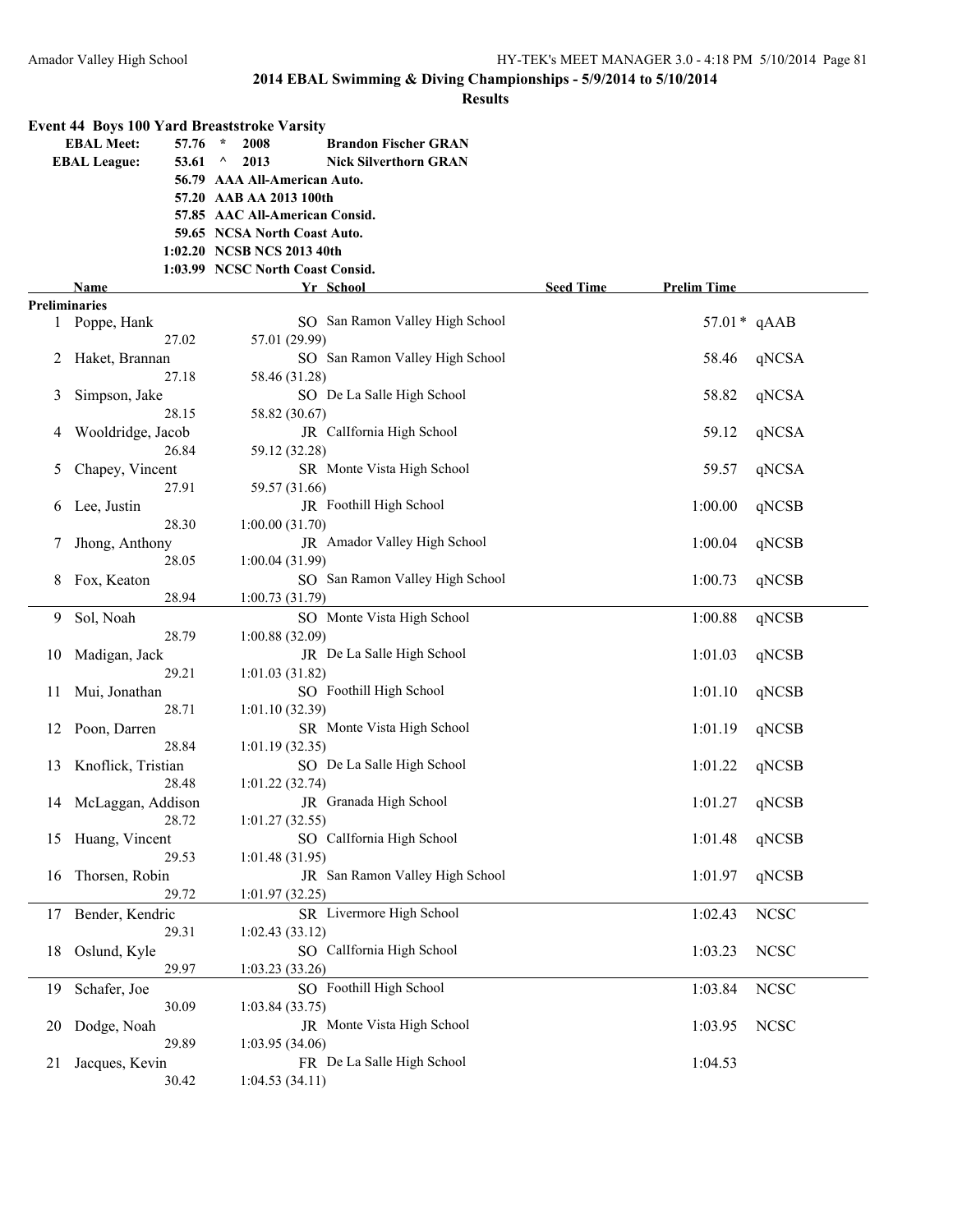#### **Results**

# **Preliminaries ... (Event 44 Boys 100 Yard Breaststroke Varsity)**

|    | <b>Name</b>                                            | Yr School                        |                                         | <b>Seed Time</b>        | <b>Prelim Time</b>       |               |
|----|--------------------------------------------------------|----------------------------------|-----------------------------------------|-------------------------|--------------------------|---------------|
| 22 | Smoot, Will                                            |                                  | JR Monte Vista High School              |                         | 1:06.03                  |               |
|    | 31.32                                                  | 1:06.03(34.71)                   |                                         |                         |                          |               |
| 23 | Wood, Carson                                           |                                  | JR CalIfornia High School               |                         | 1:06.07                  |               |
|    | 31.88                                                  | 1:06.07(34.19)                   |                                         |                         |                          |               |
| 24 | Green, Copeland                                        |                                  | SR Amador Valley High School            |                         | 1:06.30                  |               |
|    | 31.06                                                  | 1:06.30(35.24)                   |                                         |                         |                          |               |
| 25 | Messman, Clark                                         |                                  | JR De La Salle High School              |                         | 1:07.82                  |               |
|    | 32.14                                                  | 1:07.82(35.68)                   |                                         |                         |                          |               |
| 26 | Yan, Kevin                                             |                                  | SR Amador Valley High School            |                         | 1:08.67                  |               |
|    | 32.55                                                  | 1:08.67(36.12)                   |                                         |                         |                          |               |
| 27 | Xhu, Peter                                             |                                  | JR De La Salle High School              |                         | 1:08.72                  |               |
|    | 32.87                                                  | 1:08.72(35.85)                   |                                         |                         |                          |               |
| 28 | Moreno, Carlos                                         |                                  | JR Livermore High School                |                         | 1:11.76                  |               |
|    | 34.14                                                  | 1:11.76(37.62)                   |                                         |                         |                          |               |
| 29 | Jia, Perry                                             |                                  | SR Amador Valley High School            |                         | 1:12.46                  |               |
|    | 34.44                                                  | 1:12.46(38.02)                   |                                         |                         |                          |               |
| 30 | Dildine, Nick                                          |                                  | SR De La Salle High School              |                         | 1:12.72                  |               |
|    | 33.06                                                  | 1:12.72(39.66)                   |                                         |                         |                          |               |
|    | 31 Futral, Jonathan                                    |                                  | SR Granada High School                  |                         | 1:17.15                  |               |
|    | 35.90                                                  | 1:17.15(41.25)                   |                                         |                         |                          |               |
|    | Kunzler, Joey                                          |                                  | SO Livermore High School                |                         | DQ                       |               |
|    | 35.38                                                  | DQ (39.63)                       |                                         |                         |                          |               |
|    | Event 45 Girls 400 Yard Freestyle Relay Junior Varsity |                                  |                                         |                         |                          |               |
|    | <b>EBAL Meet:</b>                                      | $3:48.45$ * 2013                 | San Ramon Valley '13                    |                         |                          |               |
|    |                                                        |                                  | S. Adey, M. Flath, A. Williams, E. Ryan |                         |                          |               |
|    |                                                        | 3:29.68 AAA All-American Auto.   |                                         |                         |                          |               |
|    |                                                        | 3:31.30 AAB AA 2013 100th        |                                         |                         |                          |               |
|    |                                                        | 3:33.05 AAC All-American Consid. |                                         |                         |                          |               |
|    |                                                        | 3:39.26 NCSA North Coast Auto.   |                                         |                         |                          |               |
|    |                                                        | 3:58.90 NCSB NCS 2013 40th       |                                         |                         |                          |               |
|    |                                                        | 4:08.99 NCSC North Coast Consid. |                                         |                         |                          |               |
|    | Team                                                   | <b>Relay</b>                     |                                         |                         | <b>Finals Time</b>       | <b>Points</b> |
| 1  | San Ramon Valley High School                           | $\mathbf{A}$                     |                                         |                         | 3:44.03 * NCSB           | 40            |
|    | 1) Power, Bryn SO                                      | 2) Napier, Claire SO             |                                         | 3) Kjelsberg, Alyssa FR | 4) Ryan, Emily SO        |               |
|    | 26.07                                                  | 54.84 (54.84)                    | 1:22.54(27.70)                          | 1:52.25(57.41)          |                          |               |
|    | 2:17.94 (25.69)                                        | 2:47.74(55.49)                   | 3:14.45(26.71)                          | 3:44.03(56.29)          |                          |               |
|    | 2 Amador Valley High School                            | A                                |                                         |                         | <b>NCSC</b><br>4:00.97   | 34            |
|    | 1) MacGregor, Meg FR                                   | 2) Bell, Lucy SO                 |                                         | 3) Pollitz, Rebecca SO  | 4) Doi, Megan SO         |               |
|    | 28.51                                                  | 59.27 (59.27)                    | 1:28.07(28.80)                          | 1:59.51 (1:00.24)       |                          |               |
|    | 2:28.45 (28.94)                                        | 3:00.62 (1:01.11)                | 3:29.22(28.60)                          | 4:00.97 (1:00.35)       |                          |               |
| 3  | Carondelet High School                                 | A                                |                                         |                         | 4:08.97<br><b>NCSC</b>   | 32            |
|    | 1) Macaluso, Kristina SO                               | 2) O'Sullivan, Kate FR           |                                         | 3) Perino, Cate FR      | 4) Carr, Stephanie JR    |               |
|    | 29.24                                                  | 1:02.07(1:02.07)                 | 1:30.94(28.87)                          | 2:03.75 (1:01.68)       |                          |               |
|    | 2:33.74 (29.99)                                        | 3:07.33 (1:03.58)                | 3:36.90 (29.57)                         | 4:08.97 (1:01.64)       |                          |               |
| 4  | Monte Vista High School                                | $\mathbf{A}$                     |                                         |                         | 4:11.98                  | 30            |
|    | 1) Miller, Lea FR                                      | 2) Blake, Jordan SO              |                                         | 3) Glueck, Cameron FR   | 4) DeDoisblanc, Molly FR |               |
|    | 29.91                                                  | 1:03.20(1:03.20)                 | 1:33.20(30.00)                          | 2:07.20 (1:04.00)       |                          |               |
|    | 2:37.00 (29.80)                                        | 3:10.82(1:03.62)                 | 3:26.01(15.19)                          | 4:11.98 (1:01.16)       |                          |               |
| 5  | Carondelet High School                                 | $\boldsymbol{B}$                 |                                         |                         | x4:12.79                 |               |
|    |                                                        |                                  |                                         |                         |                          |               |
|    | 1) Madigan, Katherine FR                               | 2) Lantsberger, Erin SO          |                                         | 3) Dalpiaz, Vanessa FR  | 4) Sosa, Tabitha         |               |
|    | 29.71                                                  | 1:10.22(1:10.22)                 | 1:33.08 (22.86)                         | 2:05.66 (55.44)         |                          |               |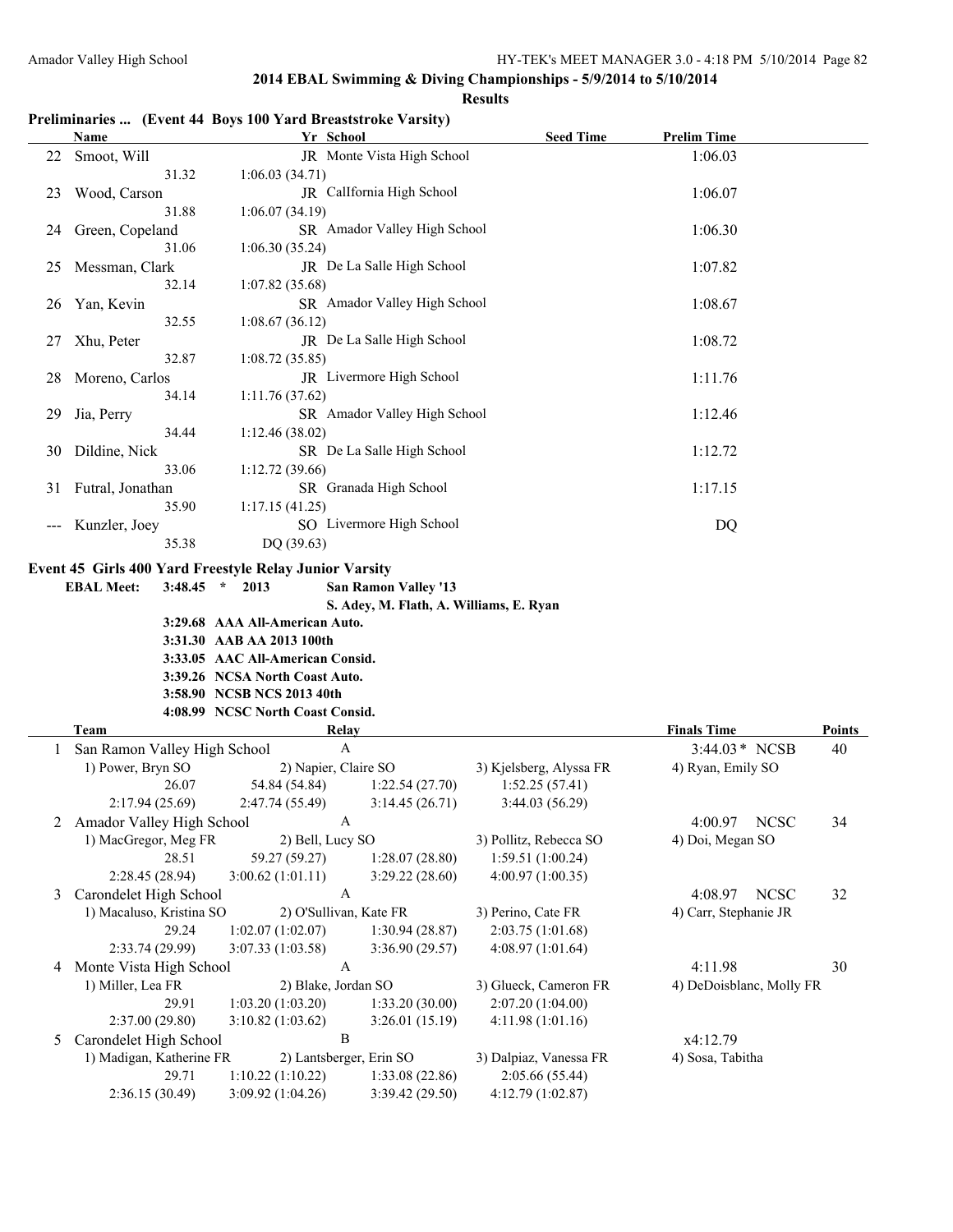| (Event 45 Girls 400 Yard Freestyle Relay Junior Varsity) |  |  |  |
|----------------------------------------------------------|--|--|--|
|                                                          |  |  |  |

|    | <b>Team</b>                  | <b>Relay</b>         |                           |                          | <b>Finals Time</b>        | <b>Points</b> |
|----|------------------------------|----------------------|---------------------------|--------------------------|---------------------------|---------------|
|    | 6 Amador Valley High School  |                      | $\, {\bf B}$              |                          | x4:15.02                  |               |
|    | 1) Person, Ashley JR         |                      | 2) Beanland, Bailey JR    | 3) Tsui, Hannah FR       | 4) Battilega, Mia FR      |               |
|    | 30.73                        | 1:03.46(1:03.46)     | 1:33.32 (29.86)           | 2:06.69 (1:03.23)        |                           |               |
|    | 2:38.32(31.63)               | 3:12.20(1:05.51)     | 3:42.19(29.99)            | 4:15.02(1:02.82)         |                           |               |
| 7  | Monte Vista High School      |                      | $\, {\bf B}$              |                          | x4:15.88                  |               |
|    | 1) Lovell, Brooke FR         | 2) Cuneo, Gina JR    |                           | 3) Greco, Lindsay SO     | 4) Ritterbush, Kathryn SO |               |
|    | 30.56                        | 1:04.68(1:04.68)     | 1:35.03(30.35)            | 2:09.43 (1:04.75)        |                           |               |
|    | 2:39.65 (30.22)              | 3:12.55(1:03.12)     | 3:42.24(29.69)            | 4:15.88 (1:03.33)        |                           |               |
| 8  | Granada High School          |                      | $\boldsymbol{\mathsf{A}}$ |                          | 4:20.12                   | 28            |
|    | 1) Moore, Mackenzie SO       | 2) Chong, Emily FR   |                           | 3) Landreth, Annika SO   | 4) Danforth, Christine FR |               |
|    | 32.71                        | 1:07.33(1:07.33)     | 1:38.03(30.70)            | 2:22.89 (1:15.56)        |                           |               |
|    | 2:43.21 (20.32)              | 3:26.05(1:03.16)     | 3:46.51 (20.46)           | 4:20.12 (54.07)          |                           |               |
| *9 | Callfornia High School       |                      | $\, {\bf B}$              |                          | 4:29.19                   | 26            |
|    | 1) Casparian, Juliana SO     | 2) Pham, Thuy JR     |                           | 3) Hui, Zoe FR           | 4) Farmer, Jeanina JR     |               |
|    | 32.72                        | 1:09.03(1:09.03)     | 1:40.14(31.11)            | 2:15.29 (1:06.26)        |                           |               |
|    | 2:47.49 (32.20)              | 3:24.63 (1:09.34)    | 3:55.61 (30.98)           | 4:29.19 (1:04.56)        |                           |               |
| *Q | Granada High School          |                      | $\, {\bf B}$              |                          | x4:29.19                  |               |
|    | 1) Danforth, Caroline JR     | 2) Borjon, Hannah SO |                           | 3) Clark, Allie SO       | 4) Myers, Adele FR        |               |
|    | 31.21                        | 1:05.86 (1:05.86)    | 1:38.46 (32.60)           | 2:25.10(1:19.24)         |                           |               |
|    | 2:46.06 (20.96)              | 3:22.97(57.87)       | 3:54.45 (31.48)           | 4:29.19 (1:06.22)        |                           |               |
| 11 | CalIfornia High School       |                      | A                         |                          | x4:39.40                  |               |
|    | 1) Renderos, Celina FR       |                      | 2) Kulkarni, Sanika FR    | 3) Burke, Shaelah FR     | 4) Lovett, Brittanie SO   |               |
|    | 31.10                        | 1:07.00(1:07.00)     | 1:37.87(30.87)            | 2:11.73(1:04.73)         |                           |               |
|    | 2:43.12 (31.39)              | 3:17.98 (1:06.25)    | 3:49.51 (31.53)           | 4:39.40 (1:21.42)        |                           |               |
|    | 12 Livermore High School     |                      | $\mathbf{A}$              |                          | 4:40.05                   | 24            |
|    | 1) Clark, Kayley FR          |                      | 2) Kerin, Alexandra FR    | 3) Cristiano, Jessica SR | 4) Weaver, Fiona FR       |               |
|    | 33.53                        | 1:21.18(1:21.18)     | 1:43.63(22.45)            | 2:20.64 (59.46)          |                           |               |
|    | 2:54.15(33.51)               | 3:31.02 (1:10.38)    | 4:03.79 (32.77)           | 4:40.05 (1:09.03)        |                           |               |
| 13 | Foothill High School         |                      | $\, {\bf B}$              |                          | 4:42.79                   | 22            |
|    | 1) Carroll, Emily FR         |                      | 2) McGaughy, Natalie FR   | 3) Hamilton, Madison SO  | 4) Merrel, Lauren FR      |               |
|    | 32.64                        | 1:07.31(1:07.31)     | 1:40.86(33.55)            | 2:19.93 (1:12.62)        |                           |               |
|    | 2:52.94 (33.01)              | 3:30.67(1:10.74)     | 4:04.02(33.35)            | 4:42.79(1:12.12)         |                           |               |
|    | 14 Foothill High School      |                      | $\mathbf{A}$              |                          | x4:52.54                  |               |
|    | 1) Dziedic, Nicole SO        | 2) Foster, Megan FR  |                           | 3) McGaughy, Katarina JR | 4) Sanchez, Sarah SO      |               |
|    | 34.04                        |                      | 1:46.71()                 | 2:25.25()                |                           |               |
|    | 3:33.78 (1:08.53)            | 3:51.71 (1:26.46)    | 4:11.67 (19.96)           | 4:52.54 (1:00.83)        |                           |               |
|    | San Ramon Valley High School |                      | $\, {\bf B}$              |                          | DQ                        |               |
|    | 1) Helle, Mandy JR           | 2) Kaleta, Tori SO   |                           | 3) McCreary, Erin FR     | 4) Talbot, Haley JR       |               |
|    | 27.14                        | 56.84 (56.84)        | 1:23.93(27.09)            | 1:54.62(57.78)           |                           |               |
|    | 2:22.72(28.10)               | 2:53.78 (59.16)      | 3:23.18(29.40)            | DQ (1:01.10)             |                           |               |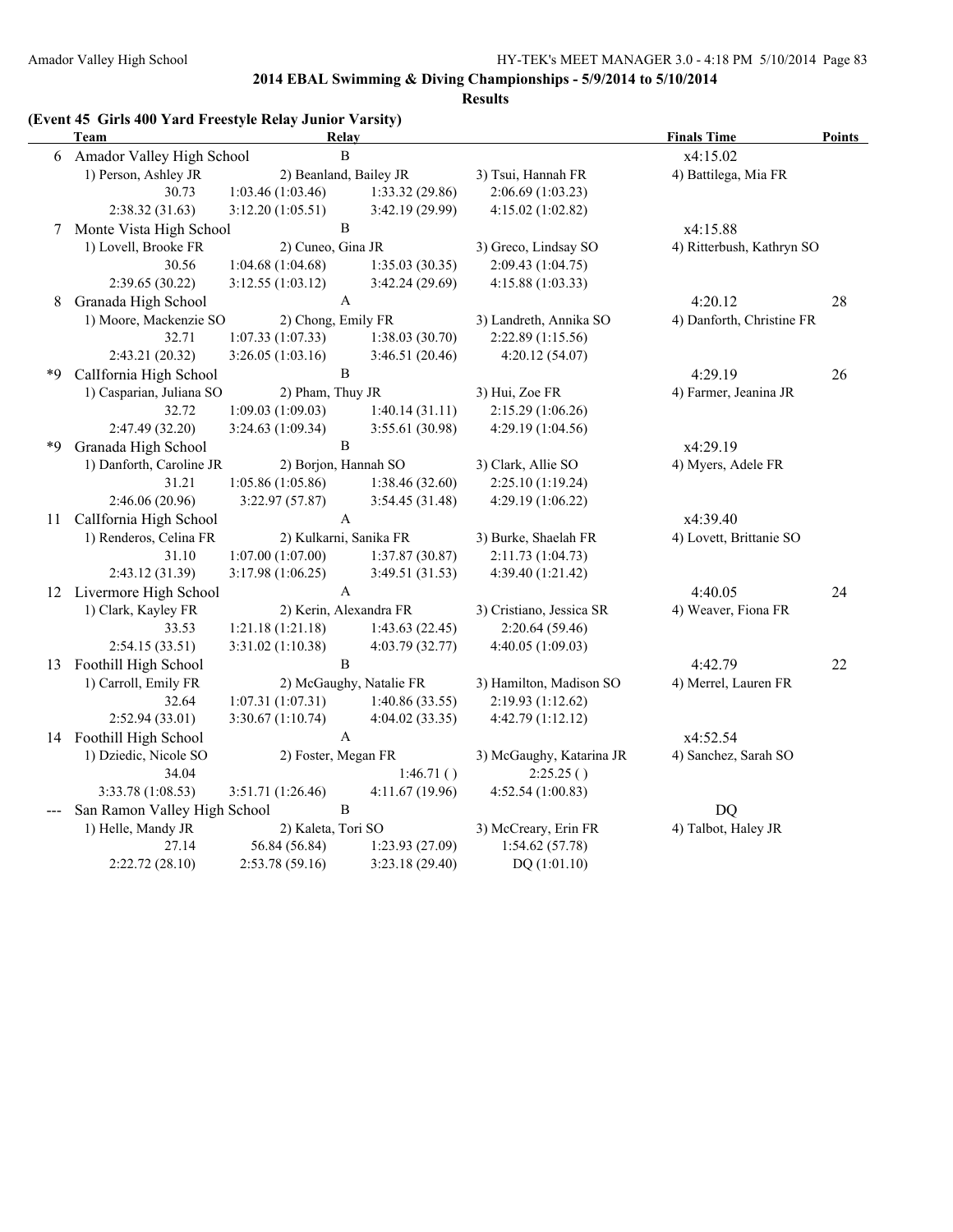|    | Event 46 Boys 400 Yard Freestyle Relay Junior Varsity<br>3:27.31<br><b>EBAL Meet:</b> | $\star$<br>2013                      | <b>San Ramon Valley '11</b>                 |                                                    |                                     |               |
|----|---------------------------------------------------------------------------------------|--------------------------------------|---------------------------------------------|----------------------------------------------------|-------------------------------------|---------------|
|    |                                                                                       |                                      |                                             | N. Jester, C. Kraemer, A. Christensen, R. Birdsall |                                     |               |
|    |                                                                                       | 3:07.43 AAA All-American Auto.       |                                             |                                                    |                                     |               |
|    |                                                                                       | 3:09.10 AAB AA 2013 100th            |                                             |                                                    |                                     |               |
|    |                                                                                       | 3:10.51 AAC All-American Consid.     |                                             |                                                    |                                     |               |
|    |                                                                                       | 3:19.41 NCSA North Coast Auto.       |                                             |                                                    |                                     |               |
|    |                                                                                       | 3:29.30 NCSB NCS 2013 40th           |                                             |                                                    |                                     |               |
|    |                                                                                       | 3:43.99 NCSC North Coast Consid.     |                                             |                                                    |                                     |               |
|    | <b>Team</b>                                                                           |                                      | <b>Relay</b>                                |                                                    | <b>Finals Time</b>                  | <b>Points</b> |
|    | San Ramon Valley High School                                                          |                                      | $\mathbf{A}$                                |                                                    | 3:28.60<br><b>NCSB</b>              | 40            |
|    | 1) Cheney, Teagan FR                                                                  |                                      | 2) White, Xander SO                         | 3) Garcia, Brock SO                                | 4) Cronin, Austin SO                |               |
|    | 24.70                                                                                 | 50.87 (50.87)                        | 1:09.80(18.93)                              | 1:44.33(53.46)                                     |                                     |               |
|    | 2:08.77 (24.44)                                                                       | 2:35.57(51.24)                       | 3:00.61(25.04)                              | 3:28.60(53.03)                                     |                                     |               |
| 2  | Amador Valley High School                                                             |                                      | $\mathbf{A}$                                |                                                    | <b>NCSC</b><br>3:37.92              | 34            |
|    | 1) Sinclair, Chase FR                                                                 | 2) Dubiel, Tyler SO                  |                                             | 3) Gauthier, Alec JR                               | 4) Naughton, Jack FR                |               |
|    | 26.04                                                                                 | 55.28 (55.28)                        | 1:21.23(25.95)                              | 1:51.62(56.34)                                     |                                     |               |
|    | 2:17.54 (25.92)                                                                       | 2:45.84 (54.22)                      | 3:10.16(24.32)                              | 3:37.92 (52.08)                                    |                                     |               |
| 3  | Amador Valley High School                                                             |                                      | $\, {\bf B}$                                |                                                    | <b>NCSC</b><br>x3:41.34             |               |
|    | 1) Kuang, Alex FR                                                                     |                                      | 2) Corbishley, Zach FR                      | 3) Smith, Taylor FR                                | 4) Gupta, Aditya FR                 |               |
|    | 26.10                                                                                 | 57.48 (57.48)                        | 1:21.81(24.33)                              | 1:52.01(54.53)                                     |                                     |               |
|    | 2:17.66(25.65)                                                                        | 2:46.43(54.42)                       | 3:11.96(25.53)                              | 3:41.34 (54.91)                                    |                                     |               |
| 4  | CalIfornia High School                                                                |                                      | A                                           |                                                    | <b>NCSC</b><br>3:43.54              | 32            |
|    | 1) Webster, John SR                                                                   | 2) Ji, Winston JR                    |                                             | 3) D'Emilio, Colin JR                              | 4) Dowling, Andrew FR               |               |
|    | 26.89                                                                                 | 55.43 (55.43)                        | 1:22.44(27.01)                              | 1:51.66(56.23)                                     |                                     |               |
|    | 2:17.81(26.15)                                                                        | 2:46.54 (54.88)                      | 3:13.26(26.72)                              | 3:43.54 (57.00)                                    |                                     |               |
| 5  | Monte Vista High School                                                               |                                      | B                                           |                                                    | 3:48.88                             | 30            |
|    | 1) Coleman, Aaron JR                                                                  |                                      | 2) Damasachino, Everest SO                  | 3) Abouayash, Joseph SO                            | 4) Lai, Jerry FR                    |               |
|    | 27.92                                                                                 | 59.30 (59.30)                        | 1:26.63(27.33)                              | 1:56.45(57.15)                                     |                                     |               |
|    | 2:22.30(25.85)                                                                        | 2:51.63(55.18)                       | 3:19.12(27.49)                              | 3:48.88 (57.25)                                    |                                     |               |
| 6  | Monte Vista High School                                                               |                                      | $\mathbf{A}$                                |                                                    | x3:49.62                            |               |
|    | 1) Dowd, Michael FR                                                                   |                                      | 2) Zhang, Robert JR                         | 3) Brear, Dane SO                                  | 4) Bartlett, David FR               |               |
|    | 28.32                                                                                 | 59.17 (59.17)                        | 1:26.29(27.12)                              | 1:56.41(57.24)                                     |                                     |               |
|    | 2:23.41 (27.00)                                                                       | 2:53.35(56.94)                       | 3:19.68(26.33)<br>$\boldsymbol{\mathsf{A}}$ | 3:49.62 (56.27)                                    |                                     |               |
| 7  | De La Salle High School                                                               |                                      |                                             |                                                    | 3:54.71                             | 28            |
|    | 1) Hourigan, Tristan SO<br>27.42                                                      |                                      | 2) Cheng, Nicolas FR                        | 3) Carter, Ben JR<br>2:08.33(1:11.17)              | 4) Driscoll, Robert FR              |               |
|    | 2:26.46(18.13)                                                                        | 57.16 (57.16)<br>2:57.84(49.51)      | 1:25.36(28.20)                              | 3:54.71 (56.87)                                    |                                     |               |
|    |                                                                                       |                                      | 3:24.66(26.82)                              |                                                    | 3:57.21                             |               |
|    | 8 Granada High School                                                                 |                                      | A                                           |                                                    |                                     | 26            |
|    | 1) Hinds, Christopher JR<br>30.85                                                     |                                      | 2) Rogers, Collin SO                        | 3) Murphy, William SO                              | 4) Garcia, Maximilian SO            |               |
|    | 2:29.41 (29.50)                                                                       | 1:01.89(1:01.89)<br>3:00.45(1:00.54) | 1:29.58(27.69)                              | 1:59.91(58.02)<br>3:57.21 (56.76)                  |                                     |               |
|    |                                                                                       |                                      | 3:26.81(26.36)<br>B                         |                                                    |                                     |               |
| 9  | San Ramon Valley High School                                                          |                                      |                                             | 3) Andrade, Colton FR                              | x4:00.32<br>4) Gasparini, Carter SO |               |
|    | 1) Dorris, Roger JR                                                                   |                                      | 2) DeVivi, Andrew SO                        |                                                    |                                     |               |
|    | 27.91<br>2:27.76 (28.02)                                                              | 59.05 (59.05)                        | 1:27.37(28.32)<br>3:28.22(28.66)            | 1:59.74(1:00.69)<br>4:00.32 (1:00.76)              |                                     |               |
|    | Foothill High School                                                                  | 2:59.56(59.82)                       | A                                           |                                                    |                                     |               |
| 10 | 1) Scalise, Dominic SO                                                                | 2) Benner, Evan FR                   |                                             | 3) Chitale, Jay SR                                 | 4:06.37<br>4) Gu, Raymond SO        | 24            |
|    | 29.23                                                                                 | 1:00.88(1:00.88)                     | 1:33.06(32.18)                              | 2:09.63 (1:08.75)                                  |                                     |               |
|    |                                                                                       |                                      |                                             |                                                    |                                     |               |
|    | 2:37.05 (27.42)                                                                       | 3:09.00(59.37)                       | 3:36.69(27.69)<br>$\mathbf{A}$              | 4:06.37(57.37)                                     |                                     |               |
| 11 | Livermore High School<br>1) Marshall, Zack SO                                         |                                      | 2) Sutter, Robert FR                        | 3) Ghereben, Julian SO                             | 4:17.22<br>4) Pettit, Noah FR       | 22            |
|    | 29.31                                                                                 | 1:01.19(1:01.19)                     | 1:32.69(31.50)                              | 2:07.47 (1:06.28)                                  |                                     |               |
|    |                                                                                       |                                      | 3:42.73(27.12)                              |                                                    |                                     |               |
|    |                                                                                       | 3:15.61(1:08.14)                     |                                             | 4:17.22 (1:01.61)                                  |                                     |               |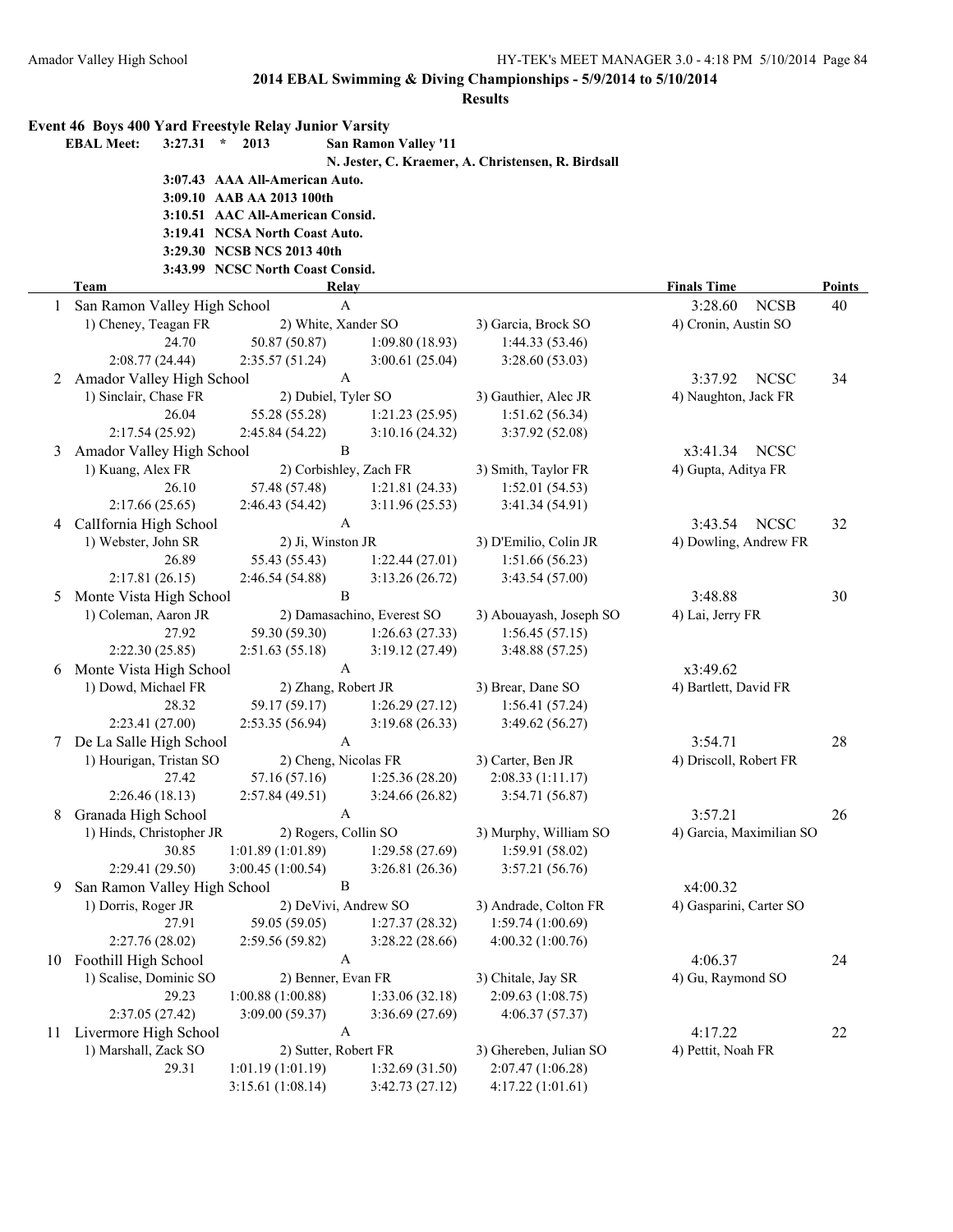|                 | Team                                           |                | (Event 46 Boys 400 Yard Freestyle Relay Junior Varsity) | <b>Relay</b>     |                       |                                             | <b>Finals Time</b>        |             | <b>Points</b> |
|-----------------|------------------------------------------------|----------------|---------------------------------------------------------|------------------|-----------------------|---------------------------------------------|---------------------------|-------------|---------------|
| 12              | Granada High School                            |                |                                                         | $\overline{B}$   |                       |                                             | x4:25.56                  |             |               |
|                 | 1) Neuman, Johnathan FR                        |                | 2) Joglekar, Kedar JR                                   |                  |                       | 3) Knuth, Sam FR                            | 4) Mullineaux, Anthony SO |             |               |
|                 |                                                | 32.89          | 1:09.11(1:09.11)                                        |                  | 1:40.43(31.32)        | 2:17.21(1:08.10)                            |                           |             |               |
|                 | 2:48.97 (31.76)                                |                | 3:25.55(1:08.34)                                        |                  | 3:52.02(26.47)        | 4:25.56 (1:00.01)                           |                           |             |               |
|                 | De La Salle High School                        |                |                                                         | $\, {\bf B}$     |                       |                                             | <b>DQ</b>                 |             |               |
|                 | 1) Sullivan, Jonathan SO                       |                | 2) Levins, Mark FR                                      |                  |                       | 3) Mercer, Adam SO                          | 4) Simonelli, James SO    |             |               |
|                 |                                                | 27.77          | 57.99 (57.99)                                           |                  | 1:26.11(28.12)        | 1:57.35(59.36)                              |                           |             |               |
|                 | 2:23.10(25.75)                                 |                | 2:54.36(57.01)                                          |                  | 3:19.89(25.53)        | DQ (53.22)                                  |                           |             |               |
|                 |                                                |                | Event 47 Girls 400 Yard Freestyle Relay Varsity         |                  |                       |                                             |                           |             |               |
|                 | <b>EBAL Meet:</b>                              | $3:26.14$ *    | 2013                                                    |                  | <b>Carondelet '13</b> |                                             |                           |             |               |
|                 | <b>EBAL League:</b>                            | 3:20.42        | $\wedge$<br>2013                                        |                  | <b>Carondelet '13</b> | C. Chenalut, N. Amberg, M. Murphy, M. White |                           |             |               |
|                 |                                                |                |                                                         |                  |                       | C. Chenault, N. Amberg, M. Murphy, M. White |                           |             |               |
|                 |                                                |                | 3:29.68 AAA All-American Auto.                          |                  |                       |                                             |                           |             |               |
|                 |                                                |                | 3:31.30 AAB AA 2013 100th                               |                  |                       |                                             |                           |             |               |
|                 |                                                |                | 3:33.05 AAC All-American Consid.                        |                  |                       |                                             |                           |             |               |
|                 |                                                |                | 3:39.26 NCSA North Coast Auto.                          |                  |                       |                                             |                           |             |               |
|                 |                                                |                | 3:58.90 NCSB NCS 2013 40th                              |                  |                       |                                             |                           |             |               |
|                 |                                                |                | 4:08.99 NCSC North Coast Consid.                        |                  |                       |                                             |                           |             |               |
|                 | Team                                           |                |                                                         | Relay            |                       | <b>Prelim Time</b>                          | <b>Finals Time</b>        |             | <b>Points</b> |
| <b>Finals</b>   |                                                |                |                                                         |                  |                       |                                             |                           |             |               |
| 1               | Carondelet High School                         |                |                                                         | $\boldsymbol{A}$ |                       | 3:59.71                                     | 3:28.44                   | AAA         | 40            |
|                 |                                                | 25.00          | 51.59 (51.59)                                           |                  | 1:16.55(24.96)        | 1:44.43(52.84)                              |                           |             |               |
|                 | 2:10.24(25.81)<br>San Ramon Valley High School |                | 2:37.37 (52.94)                                         | A                | 3:01.87(24.50)        | 3:28.44(51.07)<br>3:32.22                   | 3:32.10                   | AAC         | 34            |
| 2               |                                                | 25.65          | 53.63 (53.63)                                           |                  | 1:19.01(25.38)        | 1:46.51(52.88)                              |                           |             |               |
|                 | 2:12.01(25.50)                                 |                | 2:39.63(53.12)                                          |                  | 3:04.73(25.10)        | 3:32.10(52.47)                              |                           |             |               |
| 3               | Amador Valley High School                      |                |                                                         | A                |                       | 4:20.31                                     | 3:37.06                   | <b>NCSA</b> | 32            |
|                 |                                                | 26.67          | 55.38 (55.38)                                           |                  | 1:21.74(26.36)        | 1:49.77 (54.39)                             |                           |             |               |
|                 | 2:15.52(25.75)                                 |                | 2:43.63 (53.86)                                         |                  | 3:09.21(25.58)        | 3:37.06 (53.43)                             |                           |             |               |
|                 | 4 Monte Vista High School                      |                |                                                         | A                |                       | 3:41.09                                     | 3:40.31                   | <b>NCSB</b> | 30            |
|                 |                                                | 26.22          | 54.15 (54.15)                                           |                  | 1:20.48(26.33)        | 1:49.63(55.48)                              |                           |             |               |
|                 | 2:15.73(26.10)                                 |                | 2:44.80(55.17)                                          |                  | 3:11.05(26.25)        | 3:40.31(55.51)                              |                           |             |               |
| 5               | Granada High School                            |                |                                                         | A                |                       | 3:45.17                                     | 3:42.07                   | <b>NCSB</b> | 28            |
|                 |                                                | 26.96          |                                                         |                  | 1:21.79()             | 1:50.47()                                   |                           |             |               |
|                 | 2:17.15(26.68)                                 |                | 2:47.62(57.15)                                          |                  | 3:13.96 (26.34)       | 3:42.07(54.45)                              |                           |             |               |
|                 | 6 Foothill High School                         |                |                                                         | A                |                       | 3:44.43                                     | 3:44.87                   | <b>NCSB</b> | 26            |
|                 |                                                | 26.97          | 55.58 (55.58)                                           |                  | 1:22.49(26.91)        | 1:52.17(56.59)                              |                           |             |               |
|                 | 2:19.75 (27.58)                                |                | 2:50.54(58.37)                                          |                  | 3:16.52(25.98)        | 3:44.87(54.33)                              |                           |             |               |
| $7\phantom{.0}$ | CalIfornia High School                         |                |                                                         | A                |                       | 3:42.39                                     | 3:52.17                   | <b>NCSB</b> | 24            |
|                 |                                                | 27.51          | 55.79 (55.79)                                           |                  | 1:25.11(29.32)        | 1:58.13 (1:02.34)                           |                           |             |               |
|                 |                                                | 2:25.17(27.04) | 2:55.22(57.09)                                          |                  | 3:22.62(27.40)        | 3:52.17(56.95)                              |                           |             |               |
|                 | 8 Livermore High School                        |                |                                                         | A                |                       | 4:32.16                                     | 4:22.08                   |             | 22            |
|                 |                                                | 29.87          | 1:04.47(1:04.47)                                        |                  | 1:34.49(30.02)        | 2:09.58(1:05.11)                            |                           |             |               |
|                 | 2:41.31 (31.73)                                |                | 3:18.61(1:09.03)                                        |                  | 3:48.54 (29.93)       | 4:22.08 (1:03.47)                           |                           |             |               |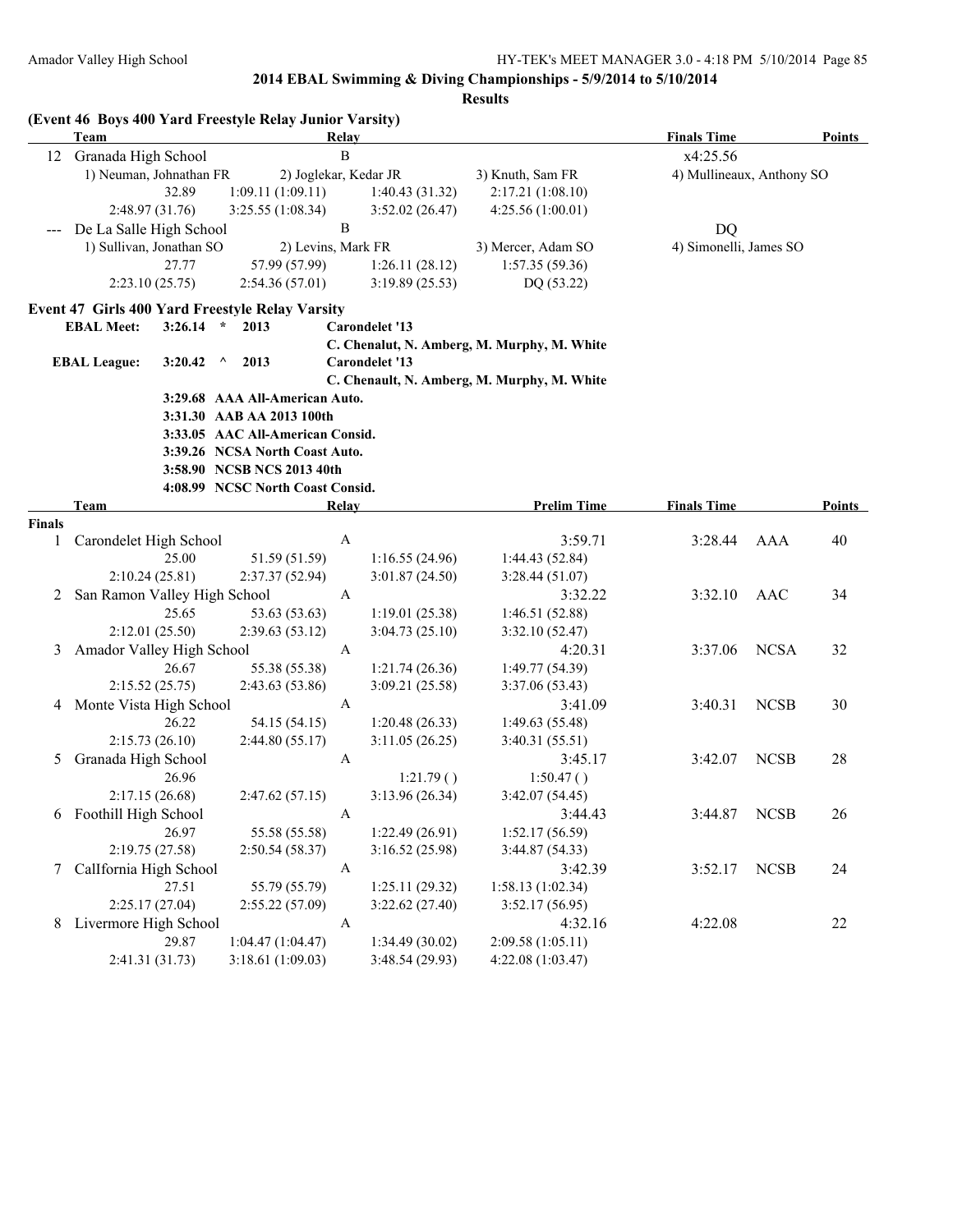|                   |                                                      |         | <b>Event 47 Girls 400 Yard Freestyle Relay Varsity</b> |                  |                         |                                             |                               |
|-------------------|------------------------------------------------------|---------|--------------------------------------------------------|------------------|-------------------------|---------------------------------------------|-------------------------------|
| <b>EBAL Meet:</b> |                                                      | 3:26.14 | $\star$<br>2013                                        |                  | <b>Carondelet '13</b>   |                                             |                               |
|                   |                                                      |         |                                                        |                  |                         |                                             |                               |
|                   | <b>EBAL League:</b>                                  | 3:20.42 | 2013<br>$\wedge$                                       |                  | <b>Carondelet '13</b>   |                                             |                               |
|                   |                                                      |         |                                                        |                  |                         | C. Chenault, N. Amberg, M. Murphy, M. White |                               |
|                   |                                                      |         | 3:29.68 AAA All-American Auto.                         |                  |                         |                                             |                               |
|                   |                                                      |         | 3:31.30 AAB AA 2013 100th                              |                  |                         |                                             |                               |
|                   |                                                      |         | 3:33.05 AAC All-American Consid.                       |                  |                         |                                             |                               |
|                   |                                                      |         | 3:39.26 NCSA North Coast Auto.                         |                  |                         |                                             |                               |
|                   |                                                      |         | 3:58.90 NCSB NCS 2013 40th                             |                  |                         |                                             |                               |
|                   |                                                      |         | 4:08.99 NCSC North Coast Consid.                       |                  |                         |                                             |                               |
|                   | Team                                                 |         |                                                        | <b>Relay</b>     |                         | <b>Seed Time</b>                            | <b>Prelim Time</b>            |
| 1                 | <b>Preliminaries</b><br>San Ramon Valley High School |         |                                                        | A                |                         |                                             | 3:32.22                       |
|                   | 1) Garcia, Gianna SO                                 |         | 2) Smith, Marina SR                                    |                  |                         | 3) Henderson, Ana JR                        | qAAC<br>4) Therien, Claire SO |
|                   |                                                      | 25.75   | 53.18 (53.18)                                          |                  | 1:18.33(25.15)          | 1:46.07(52.89)                              |                               |
|                   | 2:11.47(25.40)                                       |         | 2:39.25(53.18)                                         |                  | 3:04.68(25.43)          | 3:32.22 (52.97)                             |                               |
|                   | 2 Monte Vista High School                            |         |                                                        | $\mathbf{A}$     |                         |                                             | 3:41.09<br>qNCSB              |
|                   | 1) Hornbuckle, Alyssa FR                             |         |                                                        |                  | 2) Schreiber, Haley SO  | 3) Barattolo, Gabriella SR                  | 4) Barattolo, Isabella FR     |
|                   |                                                      | 26.44   | 54.67 (54.67)                                          |                  | 1:21.34(26.67)          | 1:50.36(55.69)                              |                               |
|                   | 2:16.55(26.19)                                       |         | 2:45.27(54.91)                                         |                  | 3:11.51(26.24)          | 3:41.09(55.82)                              |                               |
| 3                 | CalIfornia High School                               |         |                                                        | A                |                         |                                             | 3:42.39<br>qNCSB              |
|                   | 1) Lee, Aileen JR                                    |         | 2) Miller, Sara FR                                     |                  |                         | 3) Hammill, Taylor FR                       | 4) Lampron, Laura FR          |
|                   |                                                      | 27.32   | 55.65 (55.65)                                          |                  | 1:22.37(26.72)          | 1:52.00(56.35)                              |                               |
|                   | 2:19.34(27.34)                                       |         | 2:48.42 (56.42)                                        |                  | 3:14.60(26.18)          | 3:42.39 (53.97)                             |                               |
|                   | 4 Foothill High School                               |         |                                                        | $\mathbf{A}$     |                         |                                             | qNCSB<br>3:44.43              |
|                   | 1) David, Madeline FR                                |         | 2) Larsen, Olivia SO                                   |                  |                         | 3) Truex, Taylor SR                         | 4) Hall, Andrea JR            |
|                   |                                                      | 27.33   | 56.25 (56.25)                                          |                  | 1:23.65(27.40)          | 1:52.78(56.53)                              |                               |
|                   | 2:20.76 (27.98)                                      |         | 2:50.19(57.41)                                         |                  | 3:16.37(26.18)          | 3:44.43 (54.24)                             |                               |
| 5                 | Granada High School                                  |         |                                                        | $\mathbf{A}$     |                         |                                             | 3:45.17<br>qNCSB              |
|                   | 1) Hamza, Haley SR                                   |         |                                                        |                  | 2) Fairbanks, Megan SO  | 3) Kulp, Katie SR                           | 4) Simonds, Moriah SO         |
|                   |                                                      | 26.50   | 55.55 (55.55)                                          |                  | 1:23.52(27.97)          | 1:54.32(58.77)                              |                               |
|                   | 2:22.01 (27.69)                                      |         | 2:51.45(57.13)                                         |                  | 3:17.56(26.11)          | 3:45.17(53.72)                              |                               |
| 6                 | Carondelet High School                               |         |                                                        | $\boldsymbol{A}$ |                         |                                             | 3:59.71<br>qNCSC              |
|                   | 1) Amberg, Nicole SO                                 |         | 2) Witkay, Kelsey SO                                   |                  |                         | 3) Coloma, Samantha SO                      | 4) Murphy, Maddie SO          |
|                   |                                                      | 30.23   | 1:04.52(1:04.52)                                       |                  | 1:29.22(24.70)          | 1:59.21(54.69)                              |                               |
|                   | 2:27.23(28.02)                                       |         | 2:59.04(59.83)                                         |                  | 3:26.78(27.74)          | 3:59.71 (1:00.67)                           |                               |
| 7.                | Amador Valley High School                            |         |                                                        | A                |                         |                                             | 4:20.31<br>q                  |
|                   | 1) Parker, Annalisa JR                               |         | 2) Plattel, Caitlyn SO                                 |                  |                         | 3) Howell, Samantha FR                      | 4) Brand, Iris JR             |
|                   |                                                      | 27.54   | 56.55 (56.55)                                          |                  | 1:25.23(28.68)          | 1:56.52(59.97)                              |                               |
|                   | 2:30.04(33.52)                                       |         | 3:08.84 (1:12.32)                                      |                  | 3:41.35(32.51)          | 4:20.31 (1:11.47)                           |                               |
| 8                 | Livermore High School                                |         |                                                        | $\mathbf{A}$     |                         |                                             | 4:32.16<br>q                  |
|                   | 1) Hawkins, Emily FR                                 |         |                                                        |                  | 2) Miller, Mackensie SO | 3) Johnston, Katie JR                       | 4) Flannery, Leah SR          |
|                   |                                                      | 30.74   | 1:04.05(1:04.05)                                       |                  | 1:36.64(32.59)          | 2:13.72 (1:09.67)                           |                               |
|                   | 2:45.11 (31.39)                                      |         | 3:23.48 (1:09.76)                                      |                  | 3:56.69(33.21)          | 4:32.16 (1:08.68)                           |                               |
| 9.                | Amador Valley High School                            |         |                                                        | B                |                         |                                             | 4:39.86                       |
|                   | 1) MacGregor, Cate SR                                |         | 2) Kilkenny, Anika SR                                  |                  |                         | 3) Lin, Sunny SR                            | 4) Vateva, Kristina SR        |
|                   |                                                      | 28.11   | 1:01.96 (1:01.96)                                      |                  | 1:29.69(27.73)          | 2:05.15 (1:03.19)                           |                               |
|                   | 2:39.71 (34.56)                                      |         | 3:25.91 (1:20.76)                                      |                  | 3:56.61(30.70)          | 4:39.86 (1:13.95)                           |                               |
|                   | San Ramon Valley High School                         |         |                                                        | $\, {\bf B}$     |                         |                                             | X3:34.97<br><b>NCSA</b>       |
|                   | 1) Smith, Rachel SO                                  |         |                                                        |                  | 2) Chong, Christina SO  | 3) Fusari, Alexa FR                         | 4) Matherson, Paige SR        |
|                   |                                                      | 25.75   | 53.11 (53.11)                                          |                  | 1:19.06(25.95)          | 1:47.85(54.74)                              |                               |
|                   | 2:12.93 (25.08)                                      |         | 2:40.64 (52.79)                                        |                  | 3:07.03 (26.39)         | 3:34.97 (54.33)                             |                               |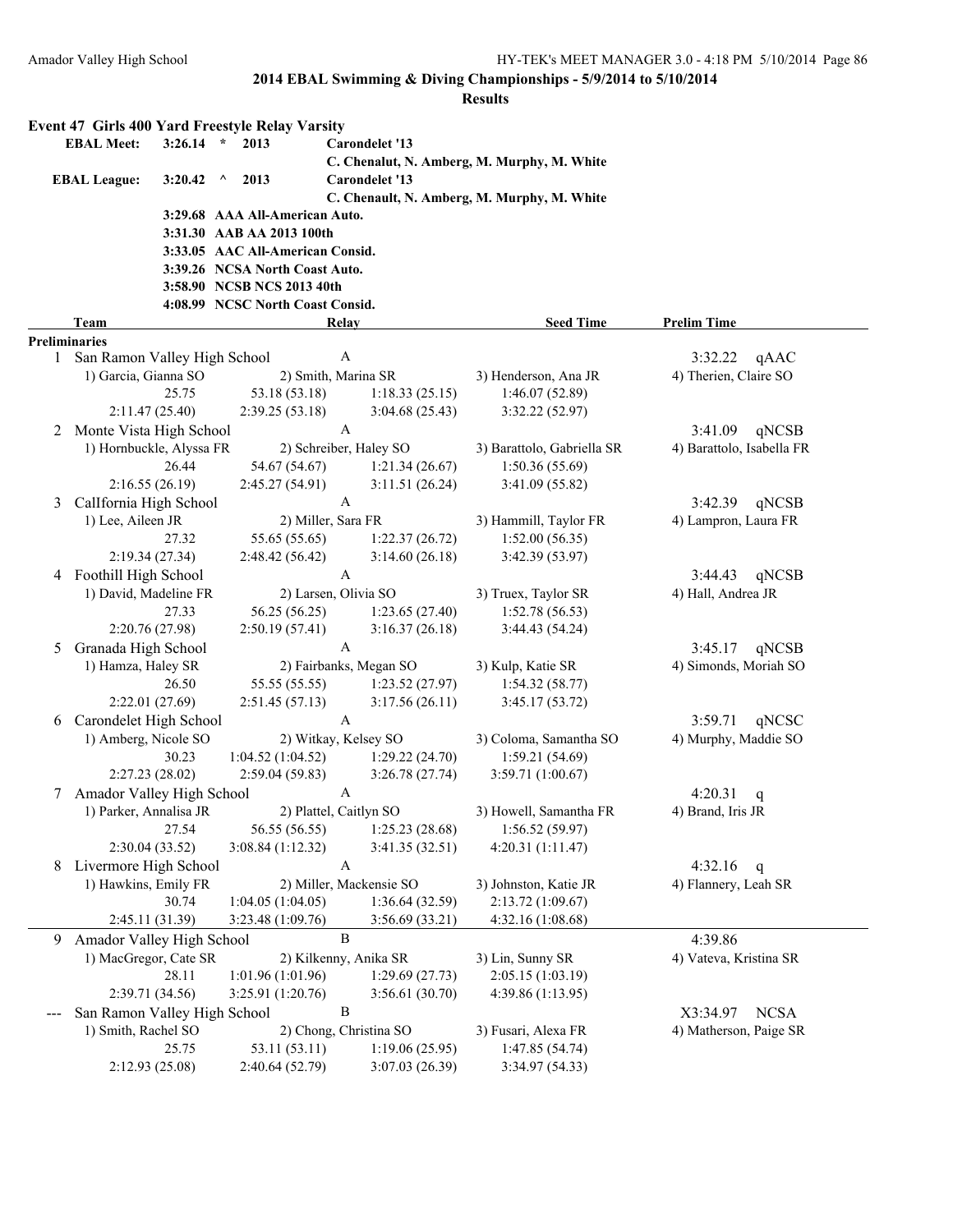| <b>Results</b> |                                                                          |                                                                                                                                                                                                                         |                        |                                                                        |                         |               |  |
|----------------|--------------------------------------------------------------------------|-------------------------------------------------------------------------------------------------------------------------------------------------------------------------------------------------------------------------|------------------------|------------------------------------------------------------------------|-------------------------|---------------|--|
|                | Preliminaries  (Event 47 Girls 400 Yard Freestyle Relay Varsity)<br>Team |                                                                                                                                                                                                                         | <b>Relay</b>           | <b>Seed Time</b>                                                       | <b>Prelim Time</b>      |               |  |
|                | Monte Vista High School                                                  |                                                                                                                                                                                                                         | $\, {\bf B}$           |                                                                        | X3:49.70<br><b>NCSB</b> |               |  |
|                | 1) Flath, MacKenzie JR                                                   | 2) Dahl, Lauryn FR                                                                                                                                                                                                      |                        | 3) Fahey, Courtney JR                                                  | 4) Lorenz, Madison SO   |               |  |
|                | 27.12                                                                    | 56.92 (56.92)                                                                                                                                                                                                           | 1:24.03(27.11)         | 1:57.98 (1:01.06)                                                      |                         |               |  |
|                | 2:21.13(23.15)                                                           | 2:51.22 (53.24)                                                                                                                                                                                                         | 3:19.25(28.03)         | 3:49.70 (58.48)                                                        |                         |               |  |
|                | Callfornia High School                                                   |                                                                                                                                                                                                                         | $\, {\bf B}$           |                                                                        | <b>NCSB</b><br>X3:50.21 |               |  |
|                | 1) Lampron, Paige FR                                                     |                                                                                                                                                                                                                         | 2) Mose, Jacqueline FR | 3) Willins, Natalie SR                                                 | 4) Willins, Jessica SR  |               |  |
|                | 27.90                                                                    | 57.48 (57.48)                                                                                                                                                                                                           | 1:25.54(28.06)         | 1:55.49(58.01)                                                         |                         |               |  |
|                | 2:23.56 (28.07)                                                          | 2:54.41 (58.92)                                                                                                                                                                                                         | 3:21.19(26.78)         | 3:50.21(55.80)                                                         |                         |               |  |
|                | Foothill High School                                                     |                                                                                                                                                                                                                         | $\, {\bf B}$           |                                                                        | X3:57.60<br><b>NCSB</b> |               |  |
|                | 1) Isaacs, Alyson SO                                                     |                                                                                                                                                                                                                         | 2) Lewis, Madasyn SR   | 3) Barrera, Sofia FR                                                   | 4) Kim, Justina JR      |               |  |
|                | 28.70                                                                    | 1:00.54(1:00.54)                                                                                                                                                                                                        | 1:28.51(27.97)         | 1:58.93(58.39)                                                         |                         |               |  |
|                | 2:27.60(28.67)                                                           | 2:59.17 (1:00.24)                                                                                                                                                                                                       | 3:27.03(27.86)         | 3:57.60(58.43)                                                         |                         |               |  |
|                | Carondelet High School                                                   |                                                                                                                                                                                                                         | $\bf{B}$               |                                                                        | X4:08.61<br><b>NCSC</b> |               |  |
|                | 1) Adamson, Emily SO                                                     |                                                                                                                                                                                                                         | 2) Freeman, Maria SO   | 3) Russell, Samantha SR                                                | 4) Wagner, Emily JR     |               |  |
|                | 29.74                                                                    | 1:08.99 (1:08.99)                                                                                                                                                                                                       | 1:32.48(23.49)         | 2:03.24(54.25)                                                         |                         |               |  |
|                | 2:32.13 (28.89)                                                          | 3:04.08 (1:00.84)                                                                                                                                                                                                       | 3:35.24(31.16)         | 4:08.61 (1:04.53)                                                      |                         |               |  |
|                | Granada High School                                                      |                                                                                                                                                                                                                         | $\, {\bf B}$           |                                                                        | X4:14.32                |               |  |
|                | 1) Moufarrej, Sophie                                                     |                                                                                                                                                                                                                         | 2) Harker, Avery JR    | 3) Ananth, Shahini JR                                                  | 4) Pena, Cheyenne JR    |               |  |
|                | 28.63                                                                    | 1:00.75(1:00.75)                                                                                                                                                                                                        | 1:32.98(32.23)         | 2:08.50 (1:07.75)                                                      |                         |               |  |
|                | 2:36.73(28.23)                                                           | 3:23.85(1:15.35)                                                                                                                                                                                                        | 3:39.33(15.48)         | 4:14.32 (50.47)                                                        |                         |               |  |
|                | <b>EBAL League:</b><br>3:01.73<br><b>Team</b>                            | 2013<br>$\wedge$<br>3:07.43 AAA All-American Auto.<br>3:09.10 AAB AA 2013 100th<br>3:10.51 AAC All-American Consid.<br>3:19.41 NCSA North Coast Auto.<br>3:29.30 NCSB NCS 2013 40th<br>3:43.99 NCSC North Coast Consid. | Granada '13<br>Relay   | N. Silverthorn, M. Rooney, T. Trump, B. McLaggan<br><b>Prelim Time</b> | <b>Finals Time</b>      | <b>Points</b> |  |
| Finals         |                                                                          |                                                                                                                                                                                                                         |                        |                                                                        |                         |               |  |
| 1              | Granada High School                                                      |                                                                                                                                                                                                                         | A                      | 3:36.08                                                                | $3:05.30*$ AAA          | 40            |  |
|                | 21.72                                                                    | 45.50 (45.50)                                                                                                                                                                                                           | 1:08.18(22.68)         | 1:32.84(47.34)                                                         |                         |               |  |
|                | 1:54.64 (21.80)                                                          | 2:18.89(46.05)                                                                                                                                                                                                          | 2:41.00(22.11)         | 3:05.30(46.41)                                                         |                         |               |  |
|                | 2 De La Salle High School                                                |                                                                                                                                                                                                                         | A                      | 3:24.77                                                                | 3:10.51<br><b>AAC</b>   | 34            |  |
|                | 23.78                                                                    | 49.27 (49.27)                                                                                                                                                                                                           | 1:12.74(23.47)         | 1:38.37(49.10)                                                         |                         |               |  |
|                | 2:00.10(21.73)                                                           | 2:24.43(46.06)                                                                                                                                                                                                          | 2:46.32(21.89)         | 3:10.51(46.08)                                                         |                         |               |  |
| 3              | San Ramon Valley High School                                             |                                                                                                                                                                                                                         | A                      | 3:16.51                                                                | <b>NCSA</b><br>3:12.84  | 32            |  |
|                | 23.74                                                                    | 48.71 (48.71)                                                                                                                                                                                                           | 1:11.56(22.85)         | 1:37.25(48.54)                                                         |                         |               |  |
|                | 1:59.49(22.24)                                                           | 2:24.21 (46.96)                                                                                                                                                                                                         | 2:46.98 (22.77)        | 3:12.84(48.63)                                                         |                         |               |  |
| 4              | Monte Vista High School                                                  |                                                                                                                                                                                                                         | A                      | 3:21.60                                                                | <b>NCSA</b><br>3:13.59  | 30            |  |
|                | 23.15                                                                    | 48.16 (48.16)                                                                                                                                                                                                           | 1:10.76(22.60)         | 1:36.32(48.16)                                                         |                         |               |  |
|                | 1:59.60(23.28)                                                           | 2:24.91 (48.59)                                                                                                                                                                                                         | 2:47.92(23.01)         | 3:13.59(48.68)                                                         |                         |               |  |
| 5              | Callfornia High School                                                   |                                                                                                                                                                                                                         | A                      | 3:19.27                                                                | 3:15.02<br><b>NCSA</b>  | 28            |  |
|                | 23.88                                                                    | 48.97 (48.97)                                                                                                                                                                                                           | 1:13.57(24.60)         | 1:40.16(51.19)                                                         |                         |               |  |
|                | 2:02.93(22.77)                                                           | 2:28.27(48.11)                                                                                                                                                                                                          | 2:50.46(22.19)         | 3:15.02(46.75)                                                         |                         |               |  |
| 6              | Foothill High School                                                     |                                                                                                                                                                                                                         | A                      | 3:28.15                                                                | 3:18.76<br><b>NCSA</b>  | 26            |  |
|                | 24.45                                                                    | 51.06 (51.06)                                                                                                                                                                                                           | 1:14.97(23.91)         | 1:41.69(50.63)                                                         |                         |               |  |
|                | 2:06.04(24.35)                                                           | 2:32.83(51.14)                                                                                                                                                                                                          | 2:55.13(22.30)         | 3:18.76 (45.93)                                                        |                         |               |  |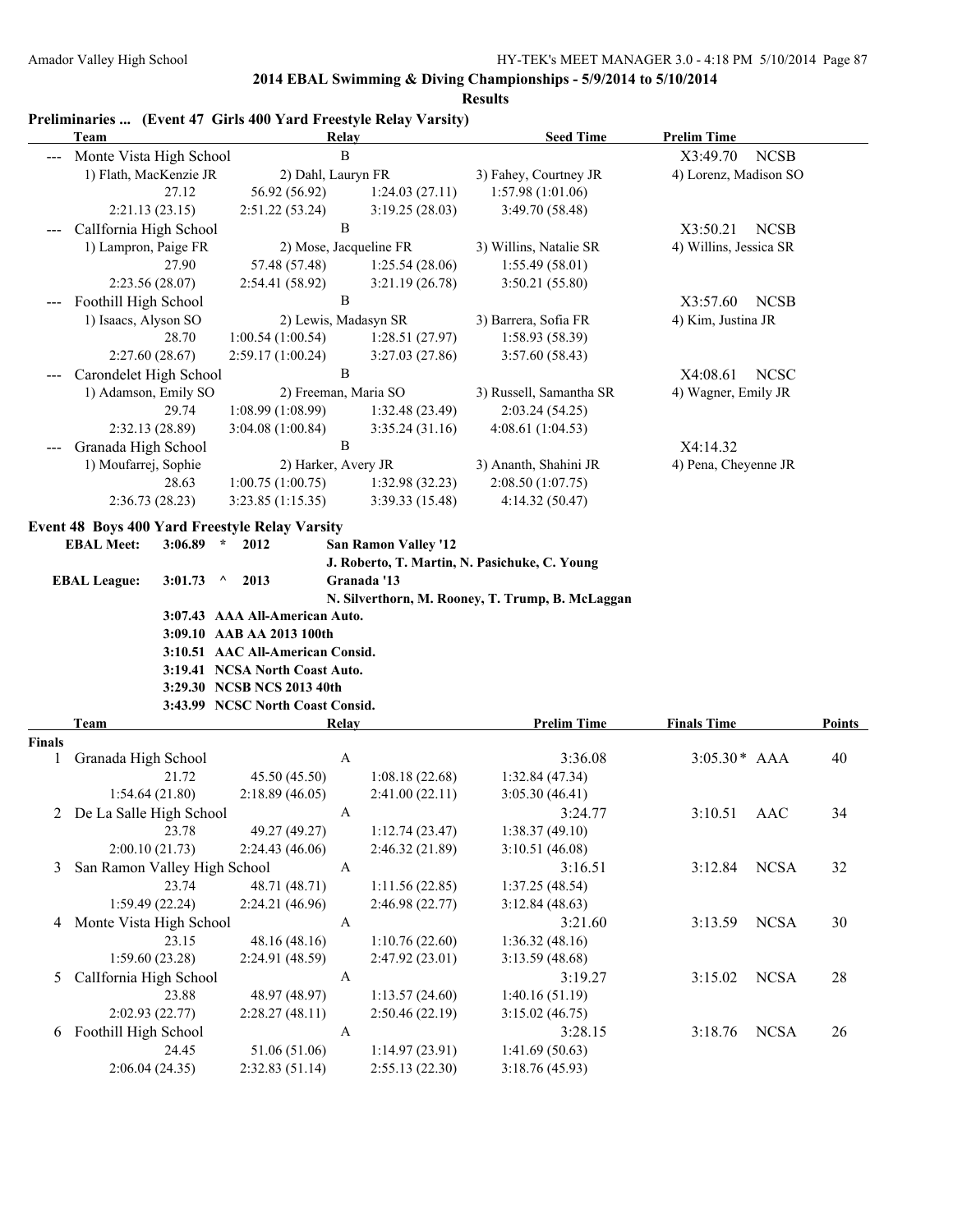| Finals  (Event 48 Boys 400 Yard Freestyle Relay Varsity)<br>Relay<br><b>Prelim Time</b><br><b>Finals Time</b><br><b>Team</b><br>$\mathbf A$<br>Amador Valley High School<br>3:48.07<br><b>NCSA</b><br>3:18.79<br>$7\phantom{.0}$<br>25.41<br>52.54 (52.54)<br>1:15.81(23.27)<br>1:41.32(48.78)<br>2:05.01 (23.69)<br>2:30.51 (49.19)<br>2:53.80 (23.29)<br>3:18.79(48.28)<br>Livermore High School<br>A<br>3:56.35<br>3:48.68<br>8<br>26.14<br>54.56 (54.56)<br>1:53.22(58.66)<br>1:21.63(27.07)<br>2:20.93(27.71)<br>2:51.72(58.50)<br>3:18.96(27.24)<br>3:48.68 (56.96)<br><b>Event 48 Boys 400 Yard Freestyle Relay Varsity</b><br><b>EBAL Meet:</b><br>3:06.89<br>$\star$<br>2012<br><b>San Ramon Valley '12</b><br>J. Roberto, T. Martin, N. Pasichuke, C. Young<br>2013<br>Granada '13<br><b>EBAL League:</b><br>3:01.73<br>$\wedge$<br>N. Silverthorn, M. Rooney, T. Trump, B. McLaggan<br>3:07.43 AAA All-American Auto.<br>3:09.10 AAB AA 2013 100th<br>3:10.51 AAC All-American Consid.<br>3:19.41 NCSA North Coast Auto.<br>3:29.30 NCSB NCS 2013 40th<br>3:43.99 NCSC North Coast Consid.<br><b>Seed Time</b><br><b>Prelim Time</b><br>Team<br>Relay<br><b>Preliminaries</b><br>San Ramon Valley High School<br>A<br>3:16.51<br>qNCSA<br>1<br>2) Peterson, Clayton SR<br>1) Rollo, Jake SO<br>4) Poppe, Hank SO<br>3) Williams, Mikey SO<br>23.80<br>48.89 (48.89)<br>1:38.09(49.20)<br>1:12.27(23.38)<br>2:01.32(23.23)<br>2:27.54 (49.45)<br>2:50.49(22.95)<br>3:16.51(48.97)<br>CalIfornia High School<br>$\mathbf{A}$<br>3:19.27<br>qNCSA<br>2<br>2) Huang, Vincent SO<br>4) Downs, Andrew SR<br>1) Sun, Henry SO<br>3) Zheng, Andrew SR<br>1:38.23 (49.39)<br>24.38<br>48.84 (48.84)<br>1:12.44(23.60)<br>2:02.74(24.51)<br>2:29.82 (51.59)<br>3:19.27(49.45)<br>2:53.35(23.53)<br>$\mathbf{A}$<br>Monte Vista High School<br>3:21.60<br>qNCSB<br>3<br>1) Bloore, Sean SR<br>2) Horne, Jake SO<br>3) French, Matthew SR<br>4) Power, Brenden SR<br>1:12.65(23.63)<br>23.55<br>49.02 (49.02)<br>1:38.90 (49.88)<br>2:03.57(24.67)<br>2:29.92(51.02)<br>3:21.60(51.68)<br>2:54.35(24.43)<br>De La Salle High School<br>A<br>3:24.77<br>qNCSB<br>4<br>1) Madigan, Jack JR<br>2) Simpson, Jake SO<br>3) Dalpiaz, Dominic JR<br>4) White, Forrest SO<br>23.36<br>49.87 (49.87)<br>1:43.39(53.52)<br>1:14.74(24.87)<br>2:07.48 (24.09)<br>3:24.77(50.49)<br>2:34.28(50.89)<br>2:58.21(23.93)<br>Foothill High School<br>qNCSB<br>3:28.15<br>5<br>A<br>3) Tang, Jeffrey SO<br>1) Mui, Jonathan SO<br>2) Lee, Justin JR<br>4) Shen, Tony SR<br>51.76 (51.76)<br>1:46.60(54.84)<br>24.91<br>1:17.55(25.79)<br>2:11.08 (24.48)<br>3:28.15(50.31)<br>2:37.84 (51.24)<br>3:01.95(24.11)<br>Granada High School<br>A<br>3:36.08<br>qNCSC<br>6<br>1) Rooney, Maxime SO<br>4) Silverthorn, Nick SR<br>2) McLaggan, Bryce SR<br>3) Trump, Trent SR<br>25.29<br>1:48.05(54.53)<br>53.52 (53.52)<br>1:19.22(25.70)<br>2:13.16(25.11)<br>2:43.59 (55.54)<br>3:07.03(23.44)<br>3:36.08 (52.49)<br>Amador Valley High School<br>$\mathbf{A}$<br>3:48.07<br>7<br>q<br>1) Gilchrist, Alex SO<br>2) McLaughlin, Kevin SR<br>3) Scott, RJ JR<br>4) Yoon, Sam SR<br>27.51<br>58.60 (58.60)<br>1:25.67(27.07)<br>1:55.41(56.81)<br>2:21.12(25.71)<br>2:50.30(54.89)<br>3:48.07(57.77)<br>3:17.98(27.68) |  |  |              |  |         |              |        |
|-----------------------------------------------------------------------------------------------------------------------------------------------------------------------------------------------------------------------------------------------------------------------------------------------------------------------------------------------------------------------------------------------------------------------------------------------------------------------------------------------------------------------------------------------------------------------------------------------------------------------------------------------------------------------------------------------------------------------------------------------------------------------------------------------------------------------------------------------------------------------------------------------------------------------------------------------------------------------------------------------------------------------------------------------------------------------------------------------------------------------------------------------------------------------------------------------------------------------------------------------------------------------------------------------------------------------------------------------------------------------------------------------------------------------------------------------------------------------------------------------------------------------------------------------------------------------------------------------------------------------------------------------------------------------------------------------------------------------------------------------------------------------------------------------------------------------------------------------------------------------------------------------------------------------------------------------------------------------------------------------------------------------------------------------------------------------------------------------------------------------------------------------------------------------------------------------------------------------------------------------------------------------------------------------------------------------------------------------------------------------------------------------------------------------------------------------------------------------------------------------------------------------------------------------------------------------------------------------------------------------------------------------------------------------------------------------------------------------------------------------------------------------------------------------------------------------------------------------------------------------------------------------------------------------------------------------------------------------------------------------------------------------------------------------------------------------------------------------------------------------------------------------------------------------------------------------------------------------------------------------------------------------------------------------|--|--|--------------|--|---------|--------------|--------|
|                                                                                                                                                                                                                                                                                                                                                                                                                                                                                                                                                                                                                                                                                                                                                                                                                                                                                                                                                                                                                                                                                                                                                                                                                                                                                                                                                                                                                                                                                                                                                                                                                                                                                                                                                                                                                                                                                                                                                                                                                                                                                                                                                                                                                                                                                                                                                                                                                                                                                                                                                                                                                                                                                                                                                                                                                                                                                                                                                                                                                                                                                                                                                                                                                                                                                               |  |  |              |  |         |              | Points |
|                                                                                                                                                                                                                                                                                                                                                                                                                                                                                                                                                                                                                                                                                                                                                                                                                                                                                                                                                                                                                                                                                                                                                                                                                                                                                                                                                                                                                                                                                                                                                                                                                                                                                                                                                                                                                                                                                                                                                                                                                                                                                                                                                                                                                                                                                                                                                                                                                                                                                                                                                                                                                                                                                                                                                                                                                                                                                                                                                                                                                                                                                                                                                                                                                                                                                               |  |  |              |  |         |              | 24     |
|                                                                                                                                                                                                                                                                                                                                                                                                                                                                                                                                                                                                                                                                                                                                                                                                                                                                                                                                                                                                                                                                                                                                                                                                                                                                                                                                                                                                                                                                                                                                                                                                                                                                                                                                                                                                                                                                                                                                                                                                                                                                                                                                                                                                                                                                                                                                                                                                                                                                                                                                                                                                                                                                                                                                                                                                                                                                                                                                                                                                                                                                                                                                                                                                                                                                                               |  |  |              |  |         |              |        |
|                                                                                                                                                                                                                                                                                                                                                                                                                                                                                                                                                                                                                                                                                                                                                                                                                                                                                                                                                                                                                                                                                                                                                                                                                                                                                                                                                                                                                                                                                                                                                                                                                                                                                                                                                                                                                                                                                                                                                                                                                                                                                                                                                                                                                                                                                                                                                                                                                                                                                                                                                                                                                                                                                                                                                                                                                                                                                                                                                                                                                                                                                                                                                                                                                                                                                               |  |  |              |  |         |              |        |
|                                                                                                                                                                                                                                                                                                                                                                                                                                                                                                                                                                                                                                                                                                                                                                                                                                                                                                                                                                                                                                                                                                                                                                                                                                                                                                                                                                                                                                                                                                                                                                                                                                                                                                                                                                                                                                                                                                                                                                                                                                                                                                                                                                                                                                                                                                                                                                                                                                                                                                                                                                                                                                                                                                                                                                                                                                                                                                                                                                                                                                                                                                                                                                                                                                                                                               |  |  |              |  |         |              | 22     |
|                                                                                                                                                                                                                                                                                                                                                                                                                                                                                                                                                                                                                                                                                                                                                                                                                                                                                                                                                                                                                                                                                                                                                                                                                                                                                                                                                                                                                                                                                                                                                                                                                                                                                                                                                                                                                                                                                                                                                                                                                                                                                                                                                                                                                                                                                                                                                                                                                                                                                                                                                                                                                                                                                                                                                                                                                                                                                                                                                                                                                                                                                                                                                                                                                                                                                               |  |  |              |  |         |              |        |
|                                                                                                                                                                                                                                                                                                                                                                                                                                                                                                                                                                                                                                                                                                                                                                                                                                                                                                                                                                                                                                                                                                                                                                                                                                                                                                                                                                                                                                                                                                                                                                                                                                                                                                                                                                                                                                                                                                                                                                                                                                                                                                                                                                                                                                                                                                                                                                                                                                                                                                                                                                                                                                                                                                                                                                                                                                                                                                                                                                                                                                                                                                                                                                                                                                                                                               |  |  |              |  |         |              |        |
|                                                                                                                                                                                                                                                                                                                                                                                                                                                                                                                                                                                                                                                                                                                                                                                                                                                                                                                                                                                                                                                                                                                                                                                                                                                                                                                                                                                                                                                                                                                                                                                                                                                                                                                                                                                                                                                                                                                                                                                                                                                                                                                                                                                                                                                                                                                                                                                                                                                                                                                                                                                                                                                                                                                                                                                                                                                                                                                                                                                                                                                                                                                                                                                                                                                                                               |  |  |              |  |         |              |        |
|                                                                                                                                                                                                                                                                                                                                                                                                                                                                                                                                                                                                                                                                                                                                                                                                                                                                                                                                                                                                                                                                                                                                                                                                                                                                                                                                                                                                                                                                                                                                                                                                                                                                                                                                                                                                                                                                                                                                                                                                                                                                                                                                                                                                                                                                                                                                                                                                                                                                                                                                                                                                                                                                                                                                                                                                                                                                                                                                                                                                                                                                                                                                                                                                                                                                                               |  |  |              |  |         |              |        |
|                                                                                                                                                                                                                                                                                                                                                                                                                                                                                                                                                                                                                                                                                                                                                                                                                                                                                                                                                                                                                                                                                                                                                                                                                                                                                                                                                                                                                                                                                                                                                                                                                                                                                                                                                                                                                                                                                                                                                                                                                                                                                                                                                                                                                                                                                                                                                                                                                                                                                                                                                                                                                                                                                                                                                                                                                                                                                                                                                                                                                                                                                                                                                                                                                                                                                               |  |  |              |  |         |              |        |
|                                                                                                                                                                                                                                                                                                                                                                                                                                                                                                                                                                                                                                                                                                                                                                                                                                                                                                                                                                                                                                                                                                                                                                                                                                                                                                                                                                                                                                                                                                                                                                                                                                                                                                                                                                                                                                                                                                                                                                                                                                                                                                                                                                                                                                                                                                                                                                                                                                                                                                                                                                                                                                                                                                                                                                                                                                                                                                                                                                                                                                                                                                                                                                                                                                                                                               |  |  |              |  |         |              |        |
|                                                                                                                                                                                                                                                                                                                                                                                                                                                                                                                                                                                                                                                                                                                                                                                                                                                                                                                                                                                                                                                                                                                                                                                                                                                                                                                                                                                                                                                                                                                                                                                                                                                                                                                                                                                                                                                                                                                                                                                                                                                                                                                                                                                                                                                                                                                                                                                                                                                                                                                                                                                                                                                                                                                                                                                                                                                                                                                                                                                                                                                                                                                                                                                                                                                                                               |  |  |              |  |         |              |        |
|                                                                                                                                                                                                                                                                                                                                                                                                                                                                                                                                                                                                                                                                                                                                                                                                                                                                                                                                                                                                                                                                                                                                                                                                                                                                                                                                                                                                                                                                                                                                                                                                                                                                                                                                                                                                                                                                                                                                                                                                                                                                                                                                                                                                                                                                                                                                                                                                                                                                                                                                                                                                                                                                                                                                                                                                                                                                                                                                                                                                                                                                                                                                                                                                                                                                                               |  |  |              |  |         |              |        |
|                                                                                                                                                                                                                                                                                                                                                                                                                                                                                                                                                                                                                                                                                                                                                                                                                                                                                                                                                                                                                                                                                                                                                                                                                                                                                                                                                                                                                                                                                                                                                                                                                                                                                                                                                                                                                                                                                                                                                                                                                                                                                                                                                                                                                                                                                                                                                                                                                                                                                                                                                                                                                                                                                                                                                                                                                                                                                                                                                                                                                                                                                                                                                                                                                                                                                               |  |  |              |  |         |              |        |
|                                                                                                                                                                                                                                                                                                                                                                                                                                                                                                                                                                                                                                                                                                                                                                                                                                                                                                                                                                                                                                                                                                                                                                                                                                                                                                                                                                                                                                                                                                                                                                                                                                                                                                                                                                                                                                                                                                                                                                                                                                                                                                                                                                                                                                                                                                                                                                                                                                                                                                                                                                                                                                                                                                                                                                                                                                                                                                                                                                                                                                                                                                                                                                                                                                                                                               |  |  |              |  |         |              |        |
|                                                                                                                                                                                                                                                                                                                                                                                                                                                                                                                                                                                                                                                                                                                                                                                                                                                                                                                                                                                                                                                                                                                                                                                                                                                                                                                                                                                                                                                                                                                                                                                                                                                                                                                                                                                                                                                                                                                                                                                                                                                                                                                                                                                                                                                                                                                                                                                                                                                                                                                                                                                                                                                                                                                                                                                                                                                                                                                                                                                                                                                                                                                                                                                                                                                                                               |  |  |              |  |         |              |        |
|                                                                                                                                                                                                                                                                                                                                                                                                                                                                                                                                                                                                                                                                                                                                                                                                                                                                                                                                                                                                                                                                                                                                                                                                                                                                                                                                                                                                                                                                                                                                                                                                                                                                                                                                                                                                                                                                                                                                                                                                                                                                                                                                                                                                                                                                                                                                                                                                                                                                                                                                                                                                                                                                                                                                                                                                                                                                                                                                                                                                                                                                                                                                                                                                                                                                                               |  |  |              |  |         |              |        |
|                                                                                                                                                                                                                                                                                                                                                                                                                                                                                                                                                                                                                                                                                                                                                                                                                                                                                                                                                                                                                                                                                                                                                                                                                                                                                                                                                                                                                                                                                                                                                                                                                                                                                                                                                                                                                                                                                                                                                                                                                                                                                                                                                                                                                                                                                                                                                                                                                                                                                                                                                                                                                                                                                                                                                                                                                                                                                                                                                                                                                                                                                                                                                                                                                                                                                               |  |  |              |  |         |              |        |
|                                                                                                                                                                                                                                                                                                                                                                                                                                                                                                                                                                                                                                                                                                                                                                                                                                                                                                                                                                                                                                                                                                                                                                                                                                                                                                                                                                                                                                                                                                                                                                                                                                                                                                                                                                                                                                                                                                                                                                                                                                                                                                                                                                                                                                                                                                                                                                                                                                                                                                                                                                                                                                                                                                                                                                                                                                                                                                                                                                                                                                                                                                                                                                                                                                                                                               |  |  |              |  |         |              |        |
|                                                                                                                                                                                                                                                                                                                                                                                                                                                                                                                                                                                                                                                                                                                                                                                                                                                                                                                                                                                                                                                                                                                                                                                                                                                                                                                                                                                                                                                                                                                                                                                                                                                                                                                                                                                                                                                                                                                                                                                                                                                                                                                                                                                                                                                                                                                                                                                                                                                                                                                                                                                                                                                                                                                                                                                                                                                                                                                                                                                                                                                                                                                                                                                                                                                                                               |  |  |              |  |         |              |        |
|                                                                                                                                                                                                                                                                                                                                                                                                                                                                                                                                                                                                                                                                                                                                                                                                                                                                                                                                                                                                                                                                                                                                                                                                                                                                                                                                                                                                                                                                                                                                                                                                                                                                                                                                                                                                                                                                                                                                                                                                                                                                                                                                                                                                                                                                                                                                                                                                                                                                                                                                                                                                                                                                                                                                                                                                                                                                                                                                                                                                                                                                                                                                                                                                                                                                                               |  |  |              |  |         |              |        |
|                                                                                                                                                                                                                                                                                                                                                                                                                                                                                                                                                                                                                                                                                                                                                                                                                                                                                                                                                                                                                                                                                                                                                                                                                                                                                                                                                                                                                                                                                                                                                                                                                                                                                                                                                                                                                                                                                                                                                                                                                                                                                                                                                                                                                                                                                                                                                                                                                                                                                                                                                                                                                                                                                                                                                                                                                                                                                                                                                                                                                                                                                                                                                                                                                                                                                               |  |  |              |  |         |              |        |
|                                                                                                                                                                                                                                                                                                                                                                                                                                                                                                                                                                                                                                                                                                                                                                                                                                                                                                                                                                                                                                                                                                                                                                                                                                                                                                                                                                                                                                                                                                                                                                                                                                                                                                                                                                                                                                                                                                                                                                                                                                                                                                                                                                                                                                                                                                                                                                                                                                                                                                                                                                                                                                                                                                                                                                                                                                                                                                                                                                                                                                                                                                                                                                                                                                                                                               |  |  |              |  |         |              |        |
|                                                                                                                                                                                                                                                                                                                                                                                                                                                                                                                                                                                                                                                                                                                                                                                                                                                                                                                                                                                                                                                                                                                                                                                                                                                                                                                                                                                                                                                                                                                                                                                                                                                                                                                                                                                                                                                                                                                                                                                                                                                                                                                                                                                                                                                                                                                                                                                                                                                                                                                                                                                                                                                                                                                                                                                                                                                                                                                                                                                                                                                                                                                                                                                                                                                                                               |  |  |              |  |         |              |        |
|                                                                                                                                                                                                                                                                                                                                                                                                                                                                                                                                                                                                                                                                                                                                                                                                                                                                                                                                                                                                                                                                                                                                                                                                                                                                                                                                                                                                                                                                                                                                                                                                                                                                                                                                                                                                                                                                                                                                                                                                                                                                                                                                                                                                                                                                                                                                                                                                                                                                                                                                                                                                                                                                                                                                                                                                                                                                                                                                                                                                                                                                                                                                                                                                                                                                                               |  |  |              |  |         |              |        |
|                                                                                                                                                                                                                                                                                                                                                                                                                                                                                                                                                                                                                                                                                                                                                                                                                                                                                                                                                                                                                                                                                                                                                                                                                                                                                                                                                                                                                                                                                                                                                                                                                                                                                                                                                                                                                                                                                                                                                                                                                                                                                                                                                                                                                                                                                                                                                                                                                                                                                                                                                                                                                                                                                                                                                                                                                                                                                                                                                                                                                                                                                                                                                                                                                                                                                               |  |  |              |  |         |              |        |
|                                                                                                                                                                                                                                                                                                                                                                                                                                                                                                                                                                                                                                                                                                                                                                                                                                                                                                                                                                                                                                                                                                                                                                                                                                                                                                                                                                                                                                                                                                                                                                                                                                                                                                                                                                                                                                                                                                                                                                                                                                                                                                                                                                                                                                                                                                                                                                                                                                                                                                                                                                                                                                                                                                                                                                                                                                                                                                                                                                                                                                                                                                                                                                                                                                                                                               |  |  |              |  |         |              |        |
|                                                                                                                                                                                                                                                                                                                                                                                                                                                                                                                                                                                                                                                                                                                                                                                                                                                                                                                                                                                                                                                                                                                                                                                                                                                                                                                                                                                                                                                                                                                                                                                                                                                                                                                                                                                                                                                                                                                                                                                                                                                                                                                                                                                                                                                                                                                                                                                                                                                                                                                                                                                                                                                                                                                                                                                                                                                                                                                                                                                                                                                                                                                                                                                                                                                                                               |  |  |              |  |         |              |        |
|                                                                                                                                                                                                                                                                                                                                                                                                                                                                                                                                                                                                                                                                                                                                                                                                                                                                                                                                                                                                                                                                                                                                                                                                                                                                                                                                                                                                                                                                                                                                                                                                                                                                                                                                                                                                                                                                                                                                                                                                                                                                                                                                                                                                                                                                                                                                                                                                                                                                                                                                                                                                                                                                                                                                                                                                                                                                                                                                                                                                                                                                                                                                                                                                                                                                                               |  |  |              |  |         |              |        |
|                                                                                                                                                                                                                                                                                                                                                                                                                                                                                                                                                                                                                                                                                                                                                                                                                                                                                                                                                                                                                                                                                                                                                                                                                                                                                                                                                                                                                                                                                                                                                                                                                                                                                                                                                                                                                                                                                                                                                                                                                                                                                                                                                                                                                                                                                                                                                                                                                                                                                                                                                                                                                                                                                                                                                                                                                                                                                                                                                                                                                                                                                                                                                                                                                                                                                               |  |  |              |  |         |              |        |
|                                                                                                                                                                                                                                                                                                                                                                                                                                                                                                                                                                                                                                                                                                                                                                                                                                                                                                                                                                                                                                                                                                                                                                                                                                                                                                                                                                                                                                                                                                                                                                                                                                                                                                                                                                                                                                                                                                                                                                                                                                                                                                                                                                                                                                                                                                                                                                                                                                                                                                                                                                                                                                                                                                                                                                                                                                                                                                                                                                                                                                                                                                                                                                                                                                                                                               |  |  |              |  |         |              |        |
|                                                                                                                                                                                                                                                                                                                                                                                                                                                                                                                                                                                                                                                                                                                                                                                                                                                                                                                                                                                                                                                                                                                                                                                                                                                                                                                                                                                                                                                                                                                                                                                                                                                                                                                                                                                                                                                                                                                                                                                                                                                                                                                                                                                                                                                                                                                                                                                                                                                                                                                                                                                                                                                                                                                                                                                                                                                                                                                                                                                                                                                                                                                                                                                                                                                                                               |  |  |              |  |         |              |        |
|                                                                                                                                                                                                                                                                                                                                                                                                                                                                                                                                                                                                                                                                                                                                                                                                                                                                                                                                                                                                                                                                                                                                                                                                                                                                                                                                                                                                                                                                                                                                                                                                                                                                                                                                                                                                                                                                                                                                                                                                                                                                                                                                                                                                                                                                                                                                                                                                                                                                                                                                                                                                                                                                                                                                                                                                                                                                                                                                                                                                                                                                                                                                                                                                                                                                                               |  |  |              |  |         |              |        |
|                                                                                                                                                                                                                                                                                                                                                                                                                                                                                                                                                                                                                                                                                                                                                                                                                                                                                                                                                                                                                                                                                                                                                                                                                                                                                                                                                                                                                                                                                                                                                                                                                                                                                                                                                                                                                                                                                                                                                                                                                                                                                                                                                                                                                                                                                                                                                                                                                                                                                                                                                                                                                                                                                                                                                                                                                                                                                                                                                                                                                                                                                                                                                                                                                                                                                               |  |  |              |  |         |              |        |
|                                                                                                                                                                                                                                                                                                                                                                                                                                                                                                                                                                                                                                                                                                                                                                                                                                                                                                                                                                                                                                                                                                                                                                                                                                                                                                                                                                                                                                                                                                                                                                                                                                                                                                                                                                                                                                                                                                                                                                                                                                                                                                                                                                                                                                                                                                                                                                                                                                                                                                                                                                                                                                                                                                                                                                                                                                                                                                                                                                                                                                                                                                                                                                                                                                                                                               |  |  |              |  |         |              |        |
|                                                                                                                                                                                                                                                                                                                                                                                                                                                                                                                                                                                                                                                                                                                                                                                                                                                                                                                                                                                                                                                                                                                                                                                                                                                                                                                                                                                                                                                                                                                                                                                                                                                                                                                                                                                                                                                                                                                                                                                                                                                                                                                                                                                                                                                                                                                                                                                                                                                                                                                                                                                                                                                                                                                                                                                                                                                                                                                                                                                                                                                                                                                                                                                                                                                                                               |  |  |              |  |         |              |        |
|                                                                                                                                                                                                                                                                                                                                                                                                                                                                                                                                                                                                                                                                                                                                                                                                                                                                                                                                                                                                                                                                                                                                                                                                                                                                                                                                                                                                                                                                                                                                                                                                                                                                                                                                                                                                                                                                                                                                                                                                                                                                                                                                                                                                                                                                                                                                                                                                                                                                                                                                                                                                                                                                                                                                                                                                                                                                                                                                                                                                                                                                                                                                                                                                                                                                                               |  |  |              |  |         |              |        |
|                                                                                                                                                                                                                                                                                                                                                                                                                                                                                                                                                                                                                                                                                                                                                                                                                                                                                                                                                                                                                                                                                                                                                                                                                                                                                                                                                                                                                                                                                                                                                                                                                                                                                                                                                                                                                                                                                                                                                                                                                                                                                                                                                                                                                                                                                                                                                                                                                                                                                                                                                                                                                                                                                                                                                                                                                                                                                                                                                                                                                                                                                                                                                                                                                                                                                               |  |  |              |  |         |              |        |
|                                                                                                                                                                                                                                                                                                                                                                                                                                                                                                                                                                                                                                                                                                                                                                                                                                                                                                                                                                                                                                                                                                                                                                                                                                                                                                                                                                                                                                                                                                                                                                                                                                                                                                                                                                                                                                                                                                                                                                                                                                                                                                                                                                                                                                                                                                                                                                                                                                                                                                                                                                                                                                                                                                                                                                                                                                                                                                                                                                                                                                                                                                                                                                                                                                                                                               |  |  |              |  |         |              |        |
|                                                                                                                                                                                                                                                                                                                                                                                                                                                                                                                                                                                                                                                                                                                                                                                                                                                                                                                                                                                                                                                                                                                                                                                                                                                                                                                                                                                                                                                                                                                                                                                                                                                                                                                                                                                                                                                                                                                                                                                                                                                                                                                                                                                                                                                                                                                                                                                                                                                                                                                                                                                                                                                                                                                                                                                                                                                                                                                                                                                                                                                                                                                                                                                                                                                                                               |  |  |              |  |         |              |        |
|                                                                                                                                                                                                                                                                                                                                                                                                                                                                                                                                                                                                                                                                                                                                                                                                                                                                                                                                                                                                                                                                                                                                                                                                                                                                                                                                                                                                                                                                                                                                                                                                                                                                                                                                                                                                                                                                                                                                                                                                                                                                                                                                                                                                                                                                                                                                                                                                                                                                                                                                                                                                                                                                                                                                                                                                                                                                                                                                                                                                                                                                                                                                                                                                                                                                                               |  |  |              |  |         |              |        |
|                                                                                                                                                                                                                                                                                                                                                                                                                                                                                                                                                                                                                                                                                                                                                                                                                                                                                                                                                                                                                                                                                                                                                                                                                                                                                                                                                                                                                                                                                                                                                                                                                                                                                                                                                                                                                                                                                                                                                                                                                                                                                                                                                                                                                                                                                                                                                                                                                                                                                                                                                                                                                                                                                                                                                                                                                                                                                                                                                                                                                                                                                                                                                                                                                                                                                               |  |  |              |  |         |              |        |
|                                                                                                                                                                                                                                                                                                                                                                                                                                                                                                                                                                                                                                                                                                                                                                                                                                                                                                                                                                                                                                                                                                                                                                                                                                                                                                                                                                                                                                                                                                                                                                                                                                                                                                                                                                                                                                                                                                                                                                                                                                                                                                                                                                                                                                                                                                                                                                                                                                                                                                                                                                                                                                                                                                                                                                                                                                                                                                                                                                                                                                                                                                                                                                                                                                                                                               |  |  |              |  |         |              |        |
|                                                                                                                                                                                                                                                                                                                                                                                                                                                                                                                                                                                                                                                                                                                                                                                                                                                                                                                                                                                                                                                                                                                                                                                                                                                                                                                                                                                                                                                                                                                                                                                                                                                                                                                                                                                                                                                                                                                                                                                                                                                                                                                                                                                                                                                                                                                                                                                                                                                                                                                                                                                                                                                                                                                                                                                                                                                                                                                                                                                                                                                                                                                                                                                                                                                                                               |  |  |              |  |         |              |        |
|                                                                                                                                                                                                                                                                                                                                                                                                                                                                                                                                                                                                                                                                                                                                                                                                                                                                                                                                                                                                                                                                                                                                                                                                                                                                                                                                                                                                                                                                                                                                                                                                                                                                                                                                                                                                                                                                                                                                                                                                                                                                                                                                                                                                                                                                                                                                                                                                                                                                                                                                                                                                                                                                                                                                                                                                                                                                                                                                                                                                                                                                                                                                                                                                                                                                                               |  |  |              |  |         |              |        |
|                                                                                                                                                                                                                                                                                                                                                                                                                                                                                                                                                                                                                                                                                                                                                                                                                                                                                                                                                                                                                                                                                                                                                                                                                                                                                                                                                                                                                                                                                                                                                                                                                                                                                                                                                                                                                                                                                                                                                                                                                                                                                                                                                                                                                                                                                                                                                                                                                                                                                                                                                                                                                                                                                                                                                                                                                                                                                                                                                                                                                                                                                                                                                                                                                                                                                               |  |  |              |  |         |              |        |
|                                                                                                                                                                                                                                                                                                                                                                                                                                                                                                                                                                                                                                                                                                                                                                                                                                                                                                                                                                                                                                                                                                                                                                                                                                                                                                                                                                                                                                                                                                                                                                                                                                                                                                                                                                                                                                                                                                                                                                                                                                                                                                                                                                                                                                                                                                                                                                                                                                                                                                                                                                                                                                                                                                                                                                                                                                                                                                                                                                                                                                                                                                                                                                                                                                                                                               |  |  |              |  |         |              |        |
|                                                                                                                                                                                                                                                                                                                                                                                                                                                                                                                                                                                                                                                                                                                                                                                                                                                                                                                                                                                                                                                                                                                                                                                                                                                                                                                                                                                                                                                                                                                                                                                                                                                                                                                                                                                                                                                                                                                                                                                                                                                                                                                                                                                                                                                                                                                                                                                                                                                                                                                                                                                                                                                                                                                                                                                                                                                                                                                                                                                                                                                                                                                                                                                                                                                                                               |  |  |              |  |         |              |        |
| Livermore High School<br>8                                                                                                                                                                                                                                                                                                                                                                                                                                                                                                                                                                                                                                                                                                                                                                                                                                                                                                                                                                                                                                                                                                                                                                                                                                                                                                                                                                                                                                                                                                                                                                                                                                                                                                                                                                                                                                                                                                                                                                                                                                                                                                                                                                                                                                                                                                                                                                                                                                                                                                                                                                                                                                                                                                                                                                                                                                                                                                                                                                                                                                                                                                                                                                                                                                                                    |  |  | $\mathbf{A}$ |  | 3:56.35 | $\mathsf{q}$ |        |
| 2) MacDonell, Ryan FR<br>1) Paden, Tyler SO<br>3) Kunzler, Joey SO<br>4) Jensen, Alec SR                                                                                                                                                                                                                                                                                                                                                                                                                                                                                                                                                                                                                                                                                                                                                                                                                                                                                                                                                                                                                                                                                                                                                                                                                                                                                                                                                                                                                                                                                                                                                                                                                                                                                                                                                                                                                                                                                                                                                                                                                                                                                                                                                                                                                                                                                                                                                                                                                                                                                                                                                                                                                                                                                                                                                                                                                                                                                                                                                                                                                                                                                                                                                                                                      |  |  |              |  |         |              |        |
| 27.23<br>56.84 (56.84)<br>1:25.00(28.16)<br>1:57.20(1:00.36)                                                                                                                                                                                                                                                                                                                                                                                                                                                                                                                                                                                                                                                                                                                                                                                                                                                                                                                                                                                                                                                                                                                                                                                                                                                                                                                                                                                                                                                                                                                                                                                                                                                                                                                                                                                                                                                                                                                                                                                                                                                                                                                                                                                                                                                                                                                                                                                                                                                                                                                                                                                                                                                                                                                                                                                                                                                                                                                                                                                                                                                                                                                                                                                                                                  |  |  |              |  |         |              |        |
| 2:25.60 (28.40)<br>2:56.89(59.69)<br>3:25.13(28.24)<br>3:56.35(59.46)                                                                                                                                                                                                                                                                                                                                                                                                                                                                                                                                                                                                                                                                                                                                                                                                                                                                                                                                                                                                                                                                                                                                                                                                                                                                                                                                                                                                                                                                                                                                                                                                                                                                                                                                                                                                                                                                                                                                                                                                                                                                                                                                                                                                                                                                                                                                                                                                                                                                                                                                                                                                                                                                                                                                                                                                                                                                                                                                                                                                                                                                                                                                                                                                                         |  |  |              |  |         |              |        |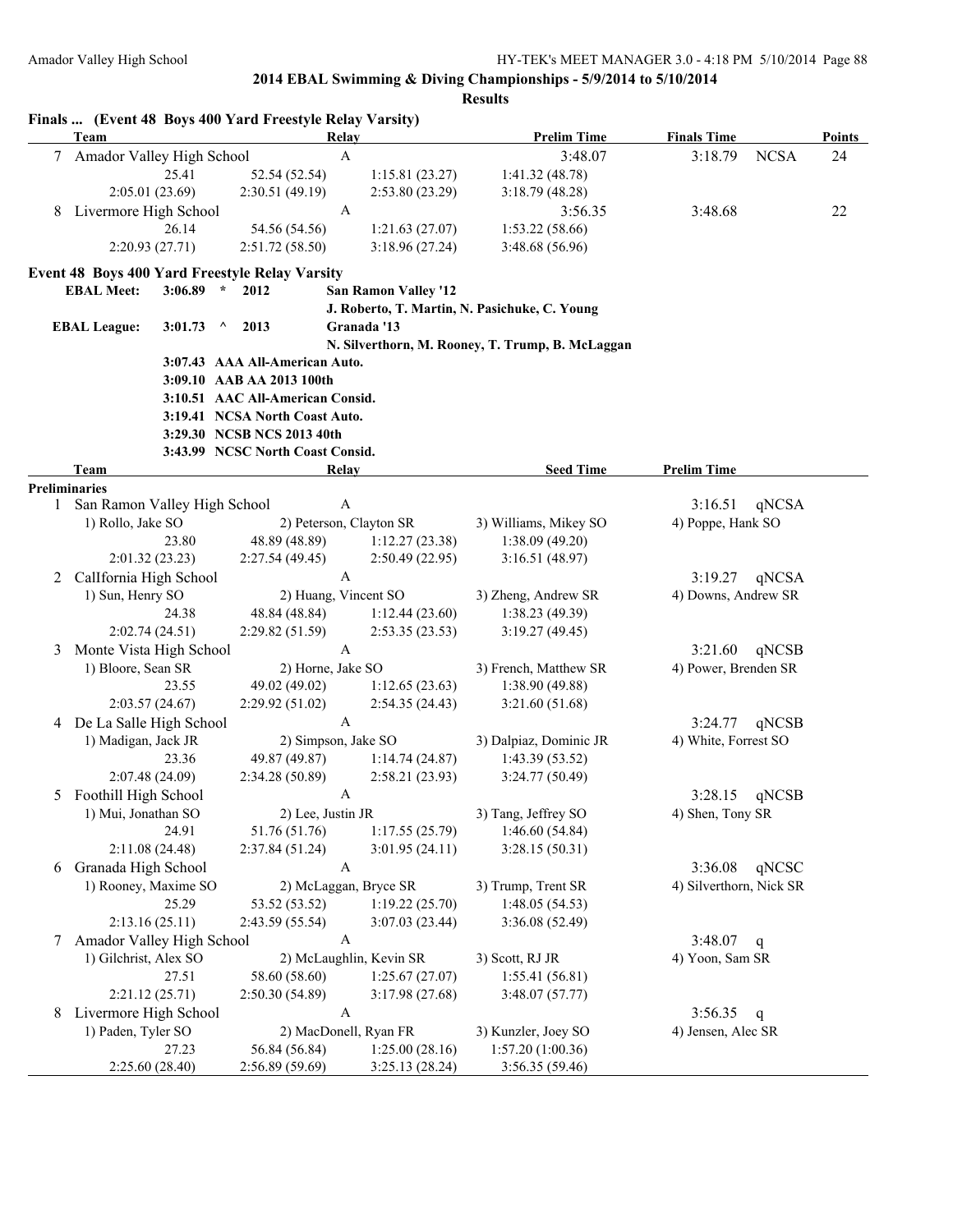|            | Team                                               | Relay                            |                            | <b>Seed Time</b>       | <b>Prelim Time</b>         |               |
|------------|----------------------------------------------------|----------------------------------|----------------------------|------------------------|----------------------------|---------------|
|            | Monte Vista High School                            | B                                |                            |                        | X3:25.03<br><b>NCSB</b>    |               |
|            | 1) Zhang, Alec SO                                  | 2) Remmert, Sean FR              |                            | 3) Wandling, Ryan SO   | 4) Wiedenmann, William SR  |               |
|            | 24.42                                              | 50.15 (50.15)                    | 1:14.59(24.44)             | 1:42.64(52.49)         |                            |               |
|            | 2:06.79(24.15)                                     | 2:34.04(51.40)                   | 2:58.10(24.06)             | 3:25.03(50.99)         |                            |               |
|            | CalIfornia High School                             | $\, {\bf B}$                     |                            |                        | X3:28.46<br><b>NCSB</b>    |               |
|            | 1) Webster, David SO                               | 2) Wills, Justin FR              |                            | 3) Cramer, Parker FR   | 4) Li, Charles SR          |               |
|            | 24.90                                              | 51.12 (51.12)                    | 1:16.28(25.16)             | 1:43.81 (52.69)        |                            |               |
|            | 2:08.31 (24.50)                                    | 2:34.85 (51.04)                  | 3:00.65(25.80)             | 3:28.46 (53.61)        |                            |               |
|            | Foothill High School                               | $\, {\bf B}$                     |                            |                        | X3:30.85<br><b>NCSC</b>    |               |
|            | 1) Geasa, Jack JR                                  | 2) Schafer, Joe SO               |                            | 3) Ong, Jonah FR       | 4) Liebman, Jeff SR        |               |
|            | 23.92                                              | 50.36 (50.36)                    | 1:15.00(24.64)             | 1:42.81(52.45)         |                            |               |
|            | 2:07.72(24.91)                                     | 2:36.76 (53.95)                  | 3:02.65(25.89)             | 3:30.85 (54.09)        |                            |               |
|            | San Ramon Valley High School                       | B                                |                            |                        | <b>NCSC</b><br>X3:33.86    |               |
|            | 1) Fox, Keaton SO                                  | 2) Thornton, Sam SR              |                            | 3) Rosenberg, Aaron SR | 4) Kraemer, Christopher SO |               |
|            | 25.29                                              | 53.96 (53.96)                    | 1:19.36(25.40)             | 1:47.67(53.71)         |                            |               |
|            | 2:13.07(25.40)                                     | 2:41.92 (54.25)                  | 3:06.03(24.11)             | 3:33.86 (51.94)        |                            |               |
|            | De La Salle High School                            | B                                |                            |                        | X3:42.58<br><b>NCSC</b>    |               |
|            | 1) Riley, Patrick SO                               | 2) Iannaccone, Erick FR          |                            | 3) Davison, Gunnar JR  | 4) Driscoll, George SR     |               |
|            | 26.44                                              | 56.41 (56.41)                    | 1:22.91(26.50)             | 1:57.87(1:01.46)       |                            |               |
|            | 2:19.61 (21.74)                                    | 2:48.28 (50.41)                  | 3:13.50 (25.22)            | 3:42.58 (54.30)        |                            |               |
|            | Amador Valley High School                          | B                                |                            |                        | X3:52.33                   |               |
|            | 1) Martin, Michael FR                              | 2) Abhyankar, Manas SR           |                            | 3) Jia, Perry SR       | 4) Lee, Evan SR            |               |
|            | 25.58                                              | 52.62 (52.62)                    | 1:20.77(28.15)             | 1:52.46 (59.84)        |                            |               |
|            | 2:20.21(27.75)                                     | 2:51.81 (59.35)                  | 3:19.30 (27.49)            | 3:52.33(1:00.52)       |                            |               |
|            | Granada High School                                | B                                |                            |                        | X3:53.25                   |               |
|            | 1) Futral, Jonathan SR                             | 2) Chong, Kyle SO                |                            | 3) Knuth, Tristan SR   | 4) Eckles, Michael SO      |               |
|            | 30.10                                              | 1:01.54(1:01.54)                 | 1:27.97(26.43)             | 2:00.24(58.70)         |                            |               |
|            | 2:26.97(26.73)                                     | 2:58.41(58.17)                   | 3:24.44(26.03)             | 3:53.25(54.84)         |                            |               |
|            | Event 491 Boys 200 Yard IM Swim-off Junior Varsity |                                  |                            |                        |                            |               |
|            | <b>EBAL Meet:</b><br>1:53.65                       | 5/14/2011<br>$\star$             | <b>Andrew Seitz AMVA</b>   |                        |                            |               |
|            | <b>EBAL League:</b><br>1:49.81                     | $\wedge$<br>1993                 | <b>Derek Guffey CALI</b>   |                        |                            |               |
|            |                                                    | 1:51.12 AAA All-American Auto.   |                            |                        |                            |               |
|            |                                                    | 1:52.10 AAB AA 2013 100th        |                            |                        |                            |               |
|            |                                                    | 1:53.19 AAC All-American Consid. |                            |                        |                            |               |
|            |                                                    | 1:57.38 NCSA North Coast Auto.   |                            |                        |                            |               |
|            |                                                    | 2:01.90 NCSB NCS 2013 40th       |                            |                        |                            |               |
|            |                                                    | 2:04.99 NCSC North Coast Consid. |                            |                        |                            |               |
|            | <b>Name</b>                                        | Yr School                        |                            |                        | <b>Finals Time</b>         | <b>Points</b> |
| - Swim-off |                                                    |                                  |                            |                        |                            |               |
|            | 1 Dodge, Noah                                      |                                  | JR Monte Vista High School |                        | <b>NCSC</b><br>2:04.13     |               |
|            | 26.20                                              | 59.27 (33.07)                    | 1:34.96(35.69)             | 2:04.13(29.17)         |                            |               |
|            | 2 Neufeld, Thomas                                  |                                  | SO De La Salle High School |                        | <b>NCSC</b><br>2:04.38     |               |
|            | 26.34                                              | 59.11 (32.77)                    | 1:34.95(35.84)             | 2:04.38 (29.43)        |                            |               |

# **Preliminaries ... (Event 48 Boys 400 Yard Freestyle Relay Varsity)**